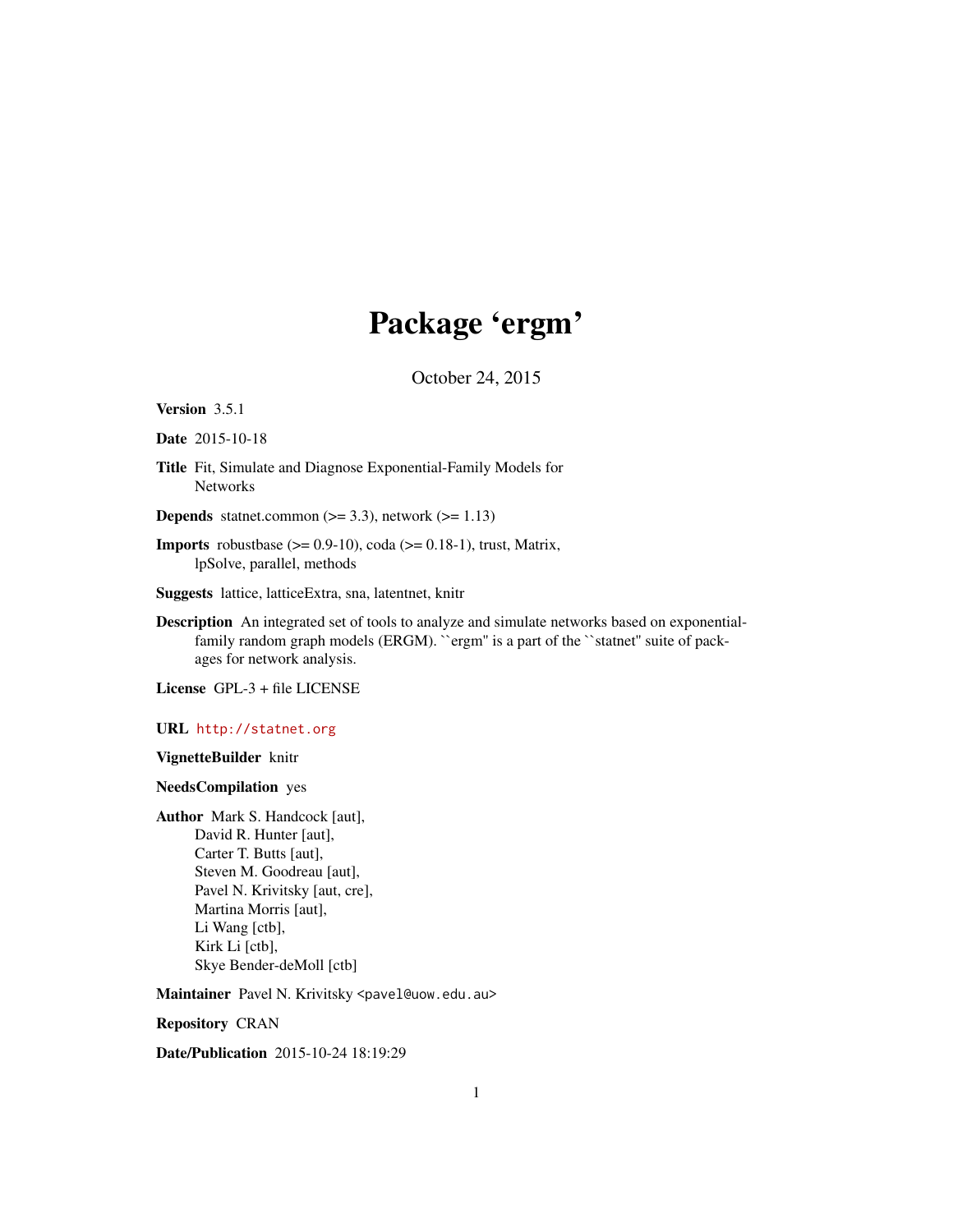# R topics documented:

|                 | 4    |
|-----------------|------|
|                 | 6    |
|                 | 7    |
|                 | 8    |
|                 | 9    |
|                 | 10   |
|                 | 12   |
|                 | 13   |
|                 | 13   |
|                 | 14   |
|                 | 23   |
|                 | 25   |
|                 | 27   |
|                 | 29   |
|                 | 31   |
|                 | 33   |
|                 | 34   |
|                 | 35   |
|                 | 36   |
|                 | 42   |
|                 | 45   |
|                 | 47   |
|                 | 48   |
|                 | 69   |
|                 | 70   |
|                 | 72   |
|                 | 73   |
|                 | 75   |
|                 | 75   |
|                 | 77   |
|                 | 78   |
|                 | 79   |
|                 | 81   |
|                 | 83   |
|                 | - 84 |
|                 | 84   |
|                 | 86   |
|                 | 86   |
|                 | 87   |
| ergmMPLE        | 89   |
|                 | 91   |
|                 | 92   |
| eut-upgrade     | 94   |
|                 | 95   |
| faux.dixon.high | 97   |
|                 | 98   |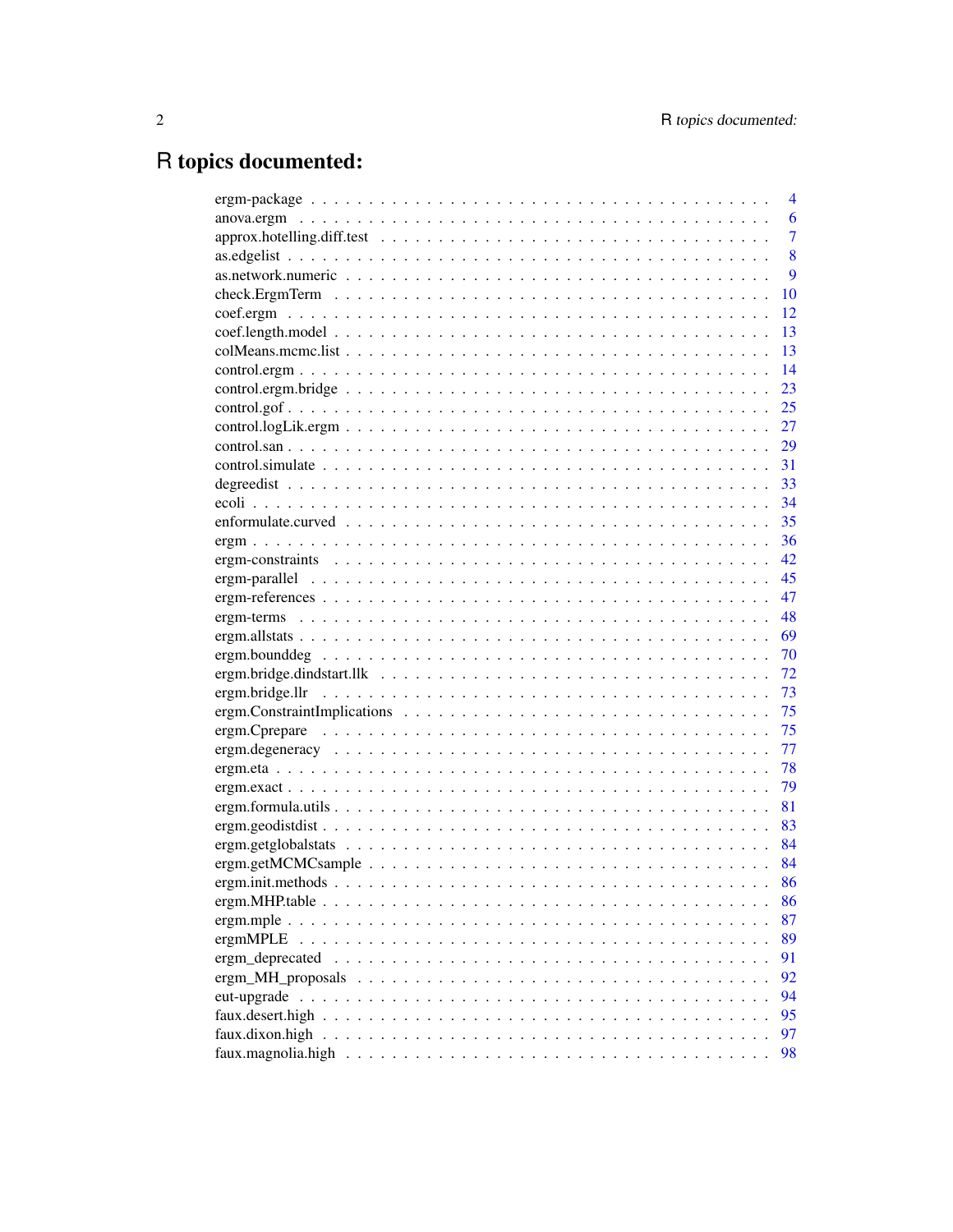**Index**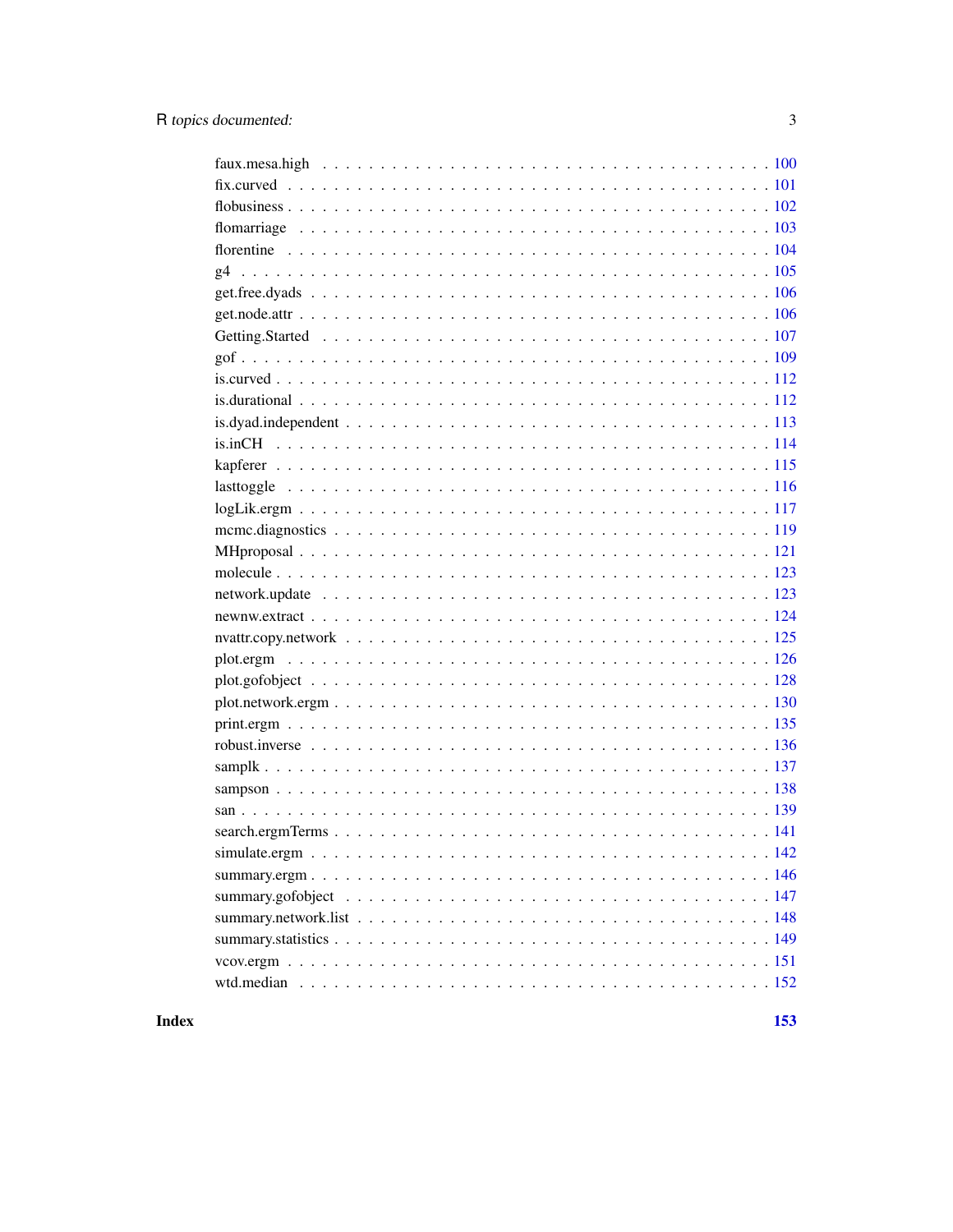#### <span id="page-3-1"></span><span id="page-3-0"></span>**Description**

[ergm](#page-3-1) is a collection of functions to plot, fit, diagnose, and simulate from exponential-family random graph models (ERGMs). For a list of functions type: help(package='ergm')

For a complete list of the functions, use library(help="ergm") or read the rest of the manual. For a simple demonstration, use demo(packages="ergm").

When publishing results obtained using this package, please cite the original authors as described in citation(package="ergm").

All programs derived from this package must cite it.

#### Details

Recent advances in the statistical modeling of random networks have had an impact on the empirical study of social networks. Statistical exponential family models (Strauss and Ikeda 1990) are a generalization of the Markov random network models introduced by Frank and Strauss (1986), which in turn derived from developments in spatial statistics (Besag, 1974). These models recognize the complex dependencies within relational data structures. To date, the use of stochastic network models for networks has been limited by three interrelated factors: the complexity of realistic models, the lack of simulation tools for inference and validation, and a poor understanding of the inferential properties of nontrivial models.

This manual introduces software tools for the representation, visualization, and analysis of network data that address each of these previous shortcomings. The package relies on the [network](#page-0-0) package which allows networks to be represented in R. The [ergm](#page-3-1) package implements maximum likelihood estimates of ERGMs to be calculated using Markov Chain Monte Carlo (via [ergm](#page-35-1)). The package also provides tools for simulating networks (via [simulate.ergm](#page-141-1)) and assessing model goodnessof-fit (see [mcmc.diagnostics](#page-118-1) and [gof.ergm](#page-108-1)).

A number of Statnet Project packages extend and enhance [ergm](#page-3-1). These include [tergm](#page-0-0) (Temporal ERGM), which provides extensions for modeling evolution of networks over time; [ergm.count](#page-0-0), which facilitates exponential family modeling for networks whose dyadic measurements are counts; and [ergm.userterms](#page-0-0), which allows users to implement their own ERGM terms.

For detailed information on how to download and install the software, go to the [ergm](#page-3-1) website: <statnet.org>. A tutorial, support newsgroup, references and links to further resources are provided there.

#### Author(s)

Mark S. Handcock <handcock@stat.ucla.edu>, David R. Hunter <dhunter@stat.psu.edu>, Carter T. Butts <br/>buttsc@uci.edu>, Steven M. Goodreau <goodreau@u.washington.edu>, Pavel N. Krivitsky <krivitsky@stat.psu.edu>, and Martina Morris <morrism@u.washington.edu> Maintainer: Pavel N. Krivitsky <krivitsky@stat.psu.edu>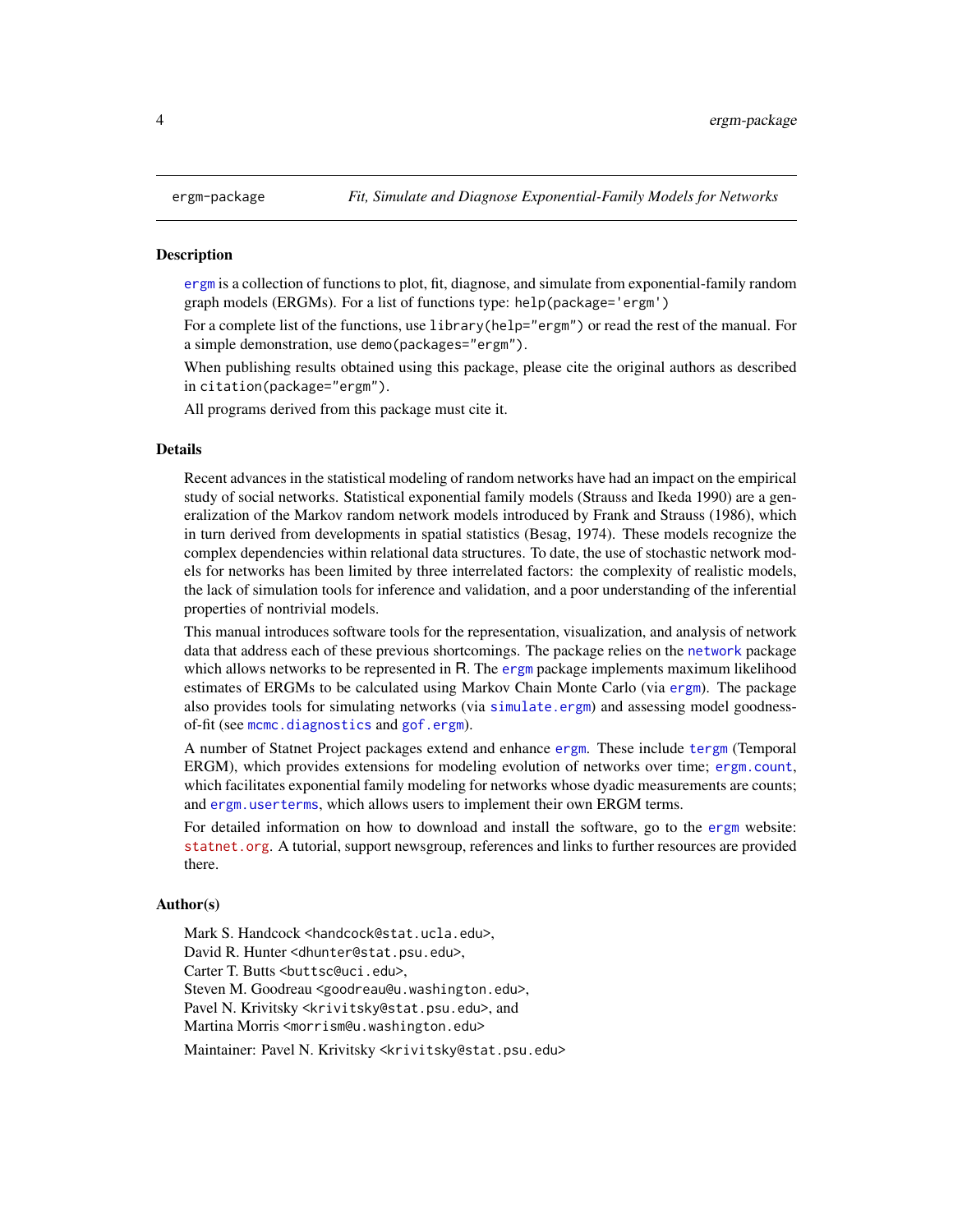## ergm-package 5

#### References

Admiraal R, Handcock MS (2007). networksis: Simulate bipartite graphs with fixed marginals through sequential importance sampling. Statnet Project, Seattle, WA. Version 1, <statnet.org>.

Bender-deMoll S, Morris M, Moody J (2008). Prototype Packages for Managing and Animating Longitudinal Network Data: dynamicnetwork and rSoNIA. *Journal of Statistical Software*, 24(7). <http://www.jstatsoft.org/v24/i07/>.

Besag, J., 1974, Spatial interaction and the statistical analysis of lattice systems (with discussion), Journal of the Royal Statistical Society, B, 36, 192-236.

Boer P, Huisman M, Snijders T, Zeggelink E (2003). StOCNET: an open software system for the advanced statistical analysis of social networks. Groningen: ProGAMMA / ICS, version 1.4 edition.

Butts CT (2007). sna: Tools for Social Network Analysis. R package version 2.3-2. [http://CRAN.](http://CRAN.R-project.org/package=sna) [R-project.org/package=sna](http://CRAN.R-project.org/package=sna)

Butts CT (2008). network: A Package for Managing Relational Data in R. *Journal of Statistical Software*, 24(2). <http://www.jstatsoft.org/v24/i02/>.

Butts C (2015). network: Classes for Relational Data. The Statnet Project ([http://www.statnet.](http://www.statnet.org) [org](http://www.statnet.org)). R package version 1.12.0, <http://CRAN.R-project.org/package=network>.

Frank, O., and Strauss, D.(1986). Markov graphs. Journal of the American Statistical Association, 81, 832-842.

Goodreau SM, Handcock MS, Hunter DR, Butts CT, Morris M (2008a). A statnet Tutorial. *Journal of Statistical Software*, 24(8). <http://www.jstatsoft.org/v24/i08/>.

Goodreau SM, Kitts J, Morris M (2008b). Birds of a Feather, or Friend of a Friend? Using Exponential Random Graph Models to Investigate Adolescent Social Networks. *Demography*, 45, in press.

Handcock, M. S. (2003) *Assessing Degeneracy in Statistical Models of Social Networks*, Working Paper \#39, Center for Statistics and the Social Sciences, University of Washington. [www.csss.](www.csss.washington.edu/Papers/wp39.pdf) [washington.edu/Papers/wp39.pdf](www.csss.washington.edu/Papers/wp39.pdf)

Handcock MS (2003b). degreenet: Models for Skewed Count Distributions Relevant to Networks. Statnet Project, Seattle, WA. Version 1.0, <statnet.org>.

Handcock MS, Hunter DR, Butts CT, Goodreau SM, Morris M (2003a). ergm: A Package to Fit, Simulate and Diagnose Exponential-Family Models for Networks. Statnet Project, Seattle, WA. Version 3, <statnet.org>.

Handcock MS, Hunter DR, Butts CT, Goodreau SM, Morris M (2003b). statnet: Software Tools for the Statistical Modeling of Network Data. Statnet Project, Seattle, WA. Version 3, <statnet.org>.

Hunter, D. R. and Handcock, M. S. (2006) Inference in curved exponential family models for networks, *Journal of Computational and Graphical Statistics*, 15: 565-583

Hunter DR, Handcock MS, Butts CT, Goodreau SM, Morris M (2008b). ergm: A Package to Fit, Simulate and Diagnose Exponential-Family Models for Networks. *Journal of Statistical Software*, 24(3). <http://www.jstatsoft.org/v24/i03/>.

Krivitsky PN, Handcock MS (2007). latentnet: Latent position and cluster models for statistical networks. Seattle, WA. Version 2, <http://statnet.org>.

Krivitsky PN (2012). Exponential-Family Random Graph Models for Valued Networks. *Electronic Journal of Statistics*, 2012, 6, 1100-1128. [doi:10.1214/12-EJS696](http://dx.doi.org/10.1214/12-EJS696)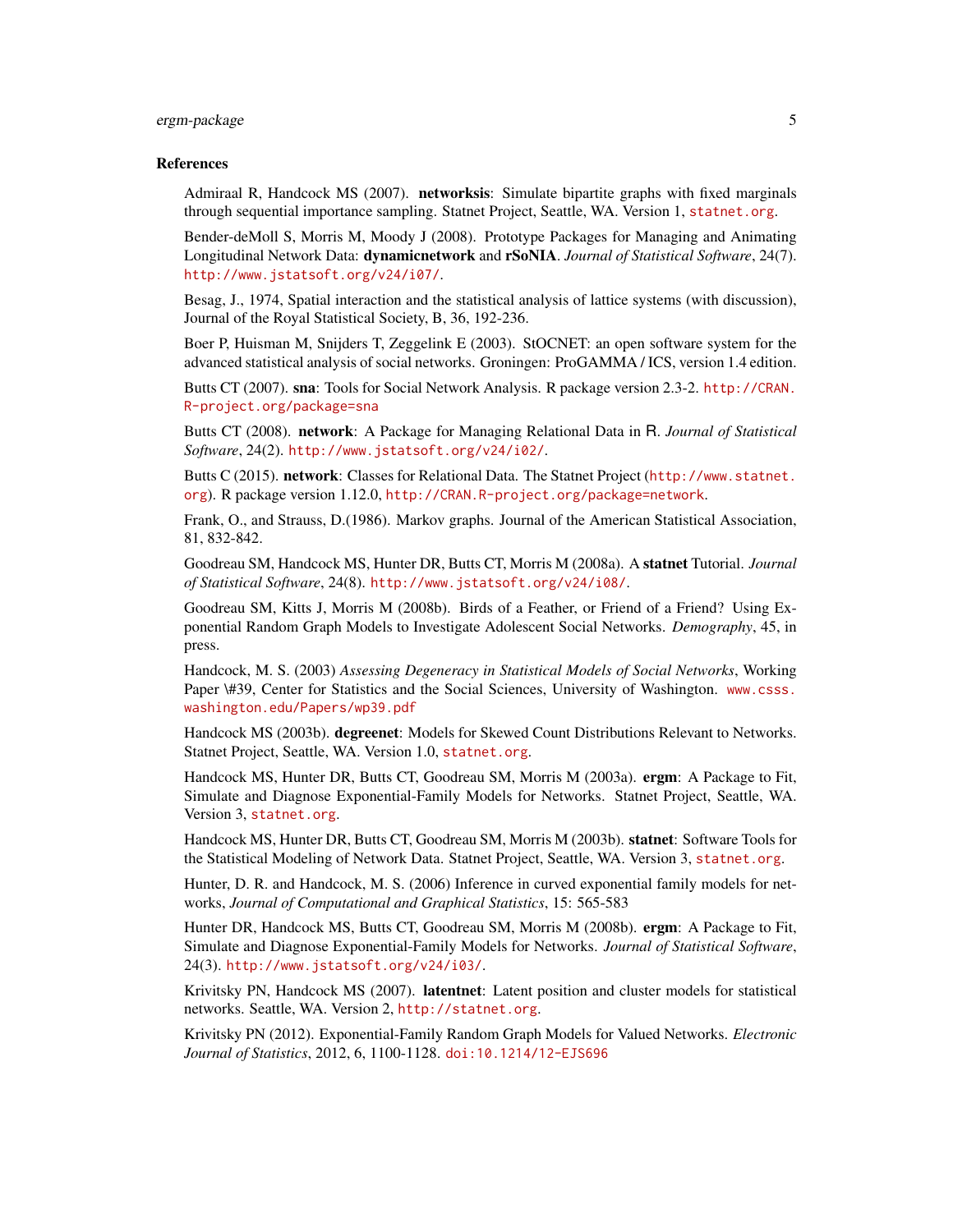Morris M, Handcock MS, Hunter DR (2008). Specification of Exponential-Family Random Graph Models: Terms and Computational Aspects. *Journal of Statistical Software*, 24(4). [http://www.](http://www.jstatsoft.org/v24/i04/) [jstatsoft.org/v24/i04/](http://www.jstatsoft.org/v24/i04/).

Strauss, D., and Ikeda, M.(1990). Pseudolikelihood estimation for social networks *Journal of the American Statistical Association*, 85, 204-212.

anova.ergm *ANOVA for ERGM Fits*

#### <span id="page-5-1"></span>Description

Compute an analysis of variance table for one or more ERGM fits.

#### Usage

```
## S3 method for class 'ergm'
anova(object, ..., eval.loglik = FALSE)
## S3 method for class 'ergmlist'
anova(object, ..., eval.loglik = FALSE, scale = 0, test = "F")
```
#### Arguments

| object.     | objects of class ergm, usually, a result of a call to ergm.                                                                                             |
|-------------|---------------------------------------------------------------------------------------------------------------------------------------------------------|
| eval.loglik | a logical specifying whether the log-likelihood will be evaluated if missing.                                                                           |
| test        | a character string specifying the test statistic to be used. Can be one of "F",<br>"Chisq" or "Cp", with partial matching allowed, or NULL for no test. |
| scale       | numeric. An estimate of the noise variance $\sigma^2$ . If zero this will be estimated<br>from the largest model considered.                            |

#### Details

Specifying a single object gives a sequential analysis of variance table for that fit. That is, the reductions in the residual sum of squares as each term of the formula is added in turn are given in the rows of a table, plus the residual sum of squares.

The table will contain F statistics (and P values) comparing the mean square for the row to the residual mean square.

If more than one object is specified, the table has a row for the residual degrees of freedom and sum of squares for each model. For all but the first model, the change in degrees of freedom and sum of squares is also given. (This only make statistical sense if the models are nested.) It is conventional to list the models from smallest to largest, but this is up to the user.

Optionally the table can include test statistics. Normally the F statistic is most appropriate, which compares the mean square for a row to the residual sum of squares for the largest model considered. If scale is specified chi-squared tests can be used. Mallows'  $C_p$  statistic is the residual sum of squares plus twice the estimate of  $\sigma^2$  times the residual degrees of freedom.

If any of the objects do not have estimated log-likelihoods, produces an error, unless eval.loglik=TRUE.

<span id="page-5-0"></span>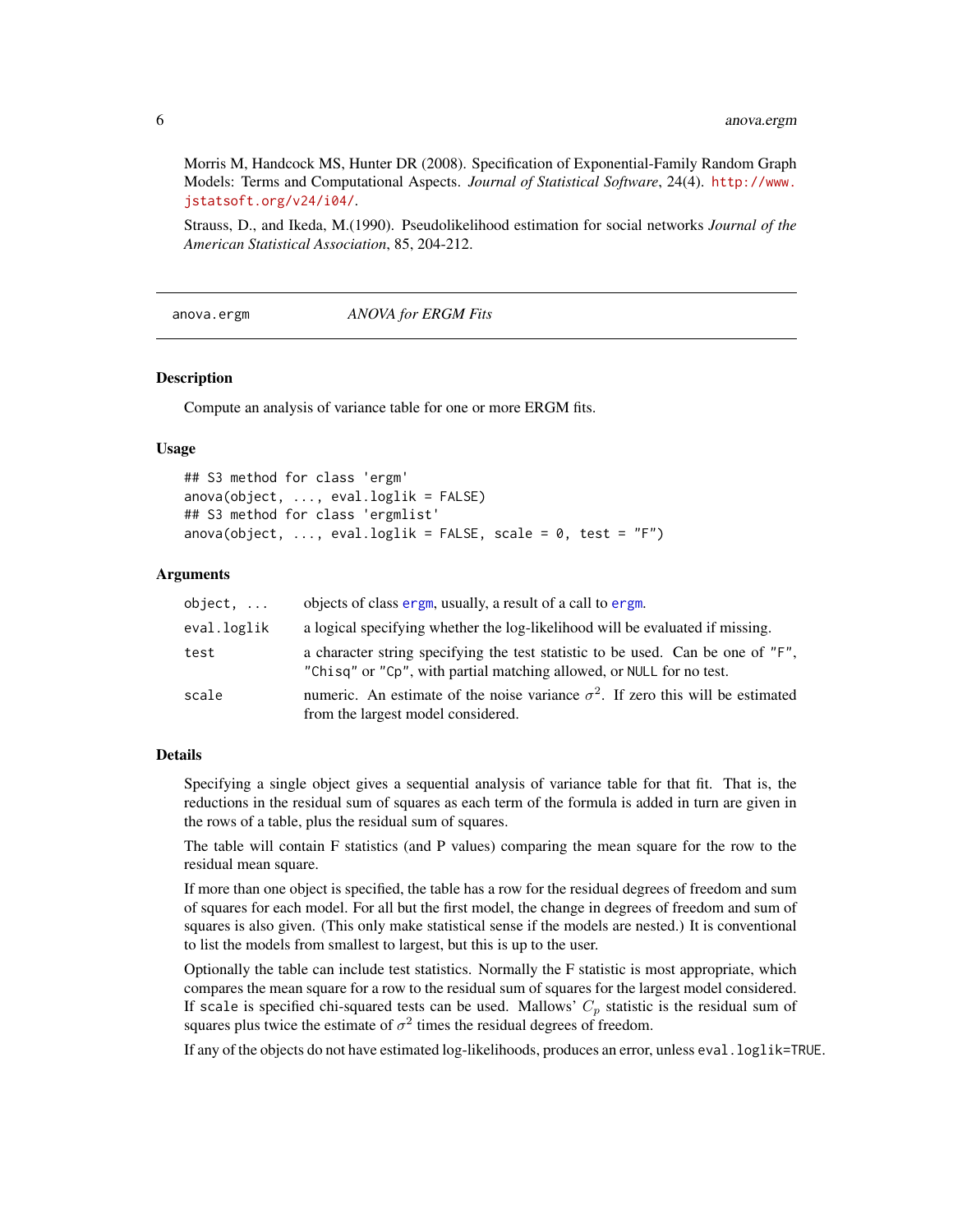# <span id="page-6-0"></span>Value

An object of class "anova" inheriting from class "data.frame".

#### Warning

The comparison between two or more models will only be valid if they are fitted to the same dataset. This may be a problem if there are missing values and R's default of na. action = na. omit is used, and [anova.ergmlist](#page-5-1) will detect this with an error.

# See Also

The model fitting function [ergm](#page-35-1), [anova](#page-0-0), [logLik.ergm](#page-116-1) for adding the log-likelihood to an existing [ergm](#page-35-2) object.

#### Examples

```
data(molecule)
molecule %v% "atomic type" \leq c(1,1,1,1,1,1,2,2,2,2,2,2,2,3,3,3,3,3,3,3)
fit0 \leq ergm(molecule \sim edges)
anova(fit0)
fit1 <- ergm(molecule ~ edges + nodefactor("atomic type"))
anova(fit1)
fit2 <- ergm(molecule ~ edges + nodefactor("atomic type") + gwesp(0.5,
  fixed=TRUE), eval.loglik=TRUE) # Note the eval.loglik argument.
anova(fit0, fit1)
anova(fit0, fit1, fit2)
```
approx.hotelling.diff.test *Approximate Hotelling T^2-Test for One Sample Means*

#### **Description**

A multivariate hypothesis test of difference between a vector of sample means and a vector of true means (mu). The null hypothesis assumes no differences for each pair of sample mean and true mean, the alternative hypothesis assumes not all pairs are equal. Smaller p-value would reject the null hypothesis. The distribution under the null hypothesis is an approximation to Hotelling's T^2 distribution, hence the test is an approximated test.

# Hotelling's T^2 distribution

A multivariate method that is the multivariate counterpart of Student's t and which also forms the basis for certain multivariate control charts is based on Hotelling's T2 distribution, which was introduced by Hotelling (1947).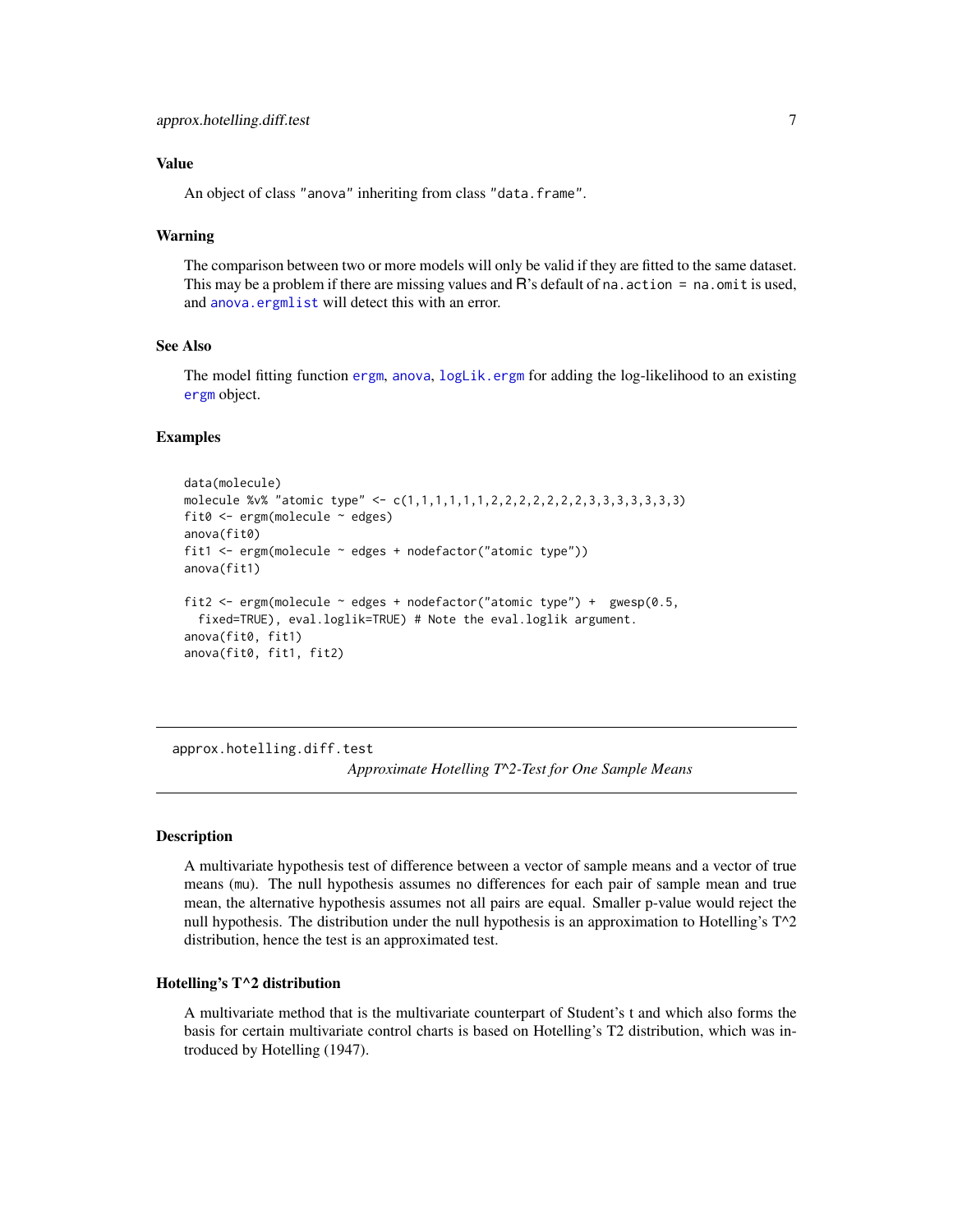# <span id="page-7-0"></span>References

Hotelling, H. (1947). Multivariate Quality Control. In C. Eisenhart, M. W. Hastay, and W. A. Wallis, eds. Techniques of Statistical Analysis. New York: McGraw-Hill.

<span id="page-7-1"></span>as.edgelist *Convert a network object into a numeric edgelist matrix*

# Description

Constructs an edgelist in the format expected by ergm's internal functions

NOTE: the as.edgelist functions have been moved to the network package, and this help file may be removed in the future. See [as.edgelist](#page-7-1)

# Details

Constructs an edgelist matrix from a network, sorted tails-major order, with tails first, and, for undirected networks, tail < head.

The [as.matrix.network\(](#page-0-0)nw, matrix.type="edgelist") provides similar functionality but it does not enforce ordering..

#### Note

The [as.edgelist](#page-7-1) functions have been moved to the network package. See as.edgelist

# See Also

See also[as.edgelist](#page-7-1), [as.matrix.network.edgelist](#page-0-0)

# Examples

```
data(faux.mesa.high)
as.edgelist(faux.mesa.high)
```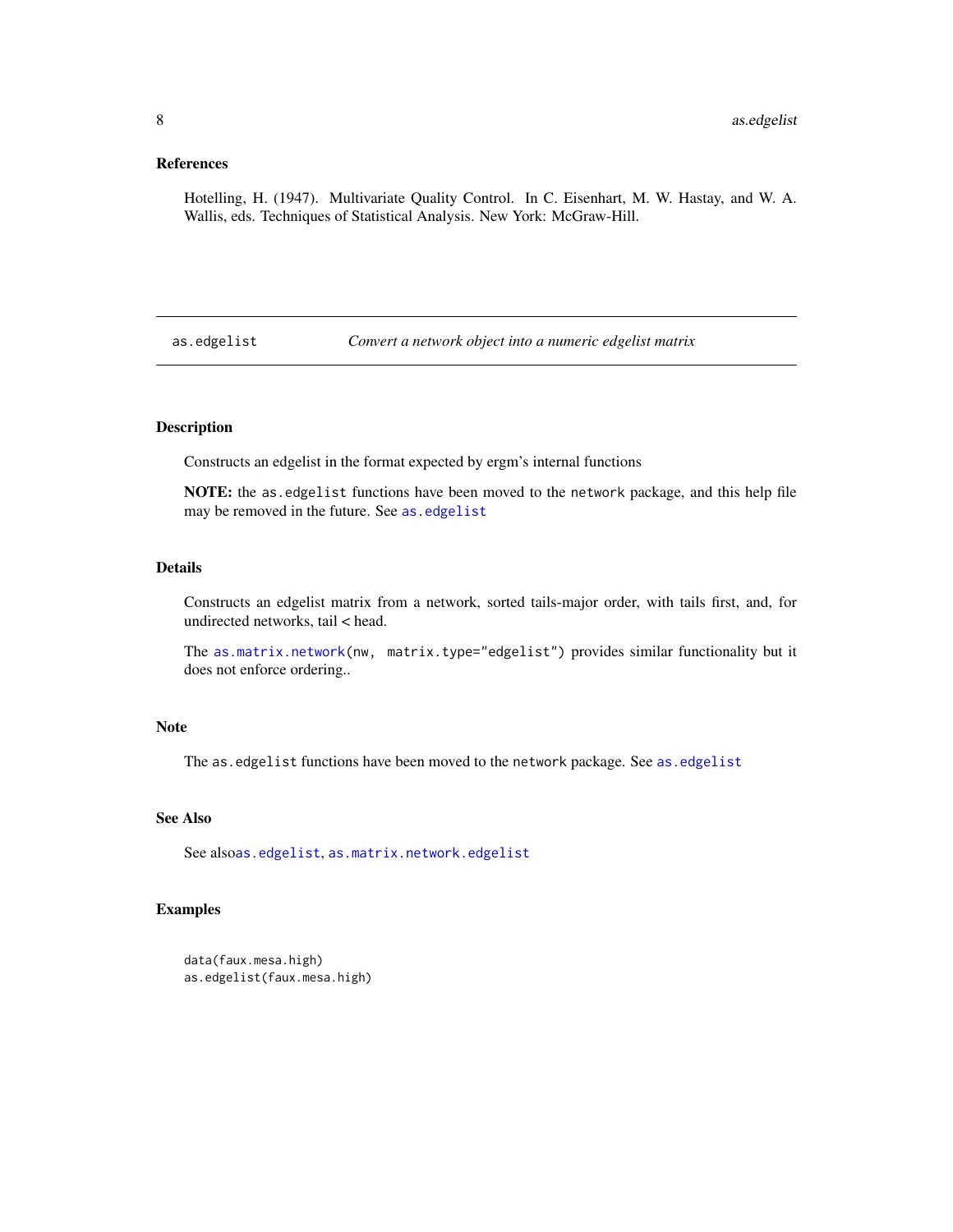<span id="page-8-1"></span><span id="page-8-0"></span>as.network.numeric *Create a Simple Random network of a Given Size*

# Description

[as.network.numeric](#page-8-1) creates a random Bernoulli network of the given size as an object of class [network](#page-0-0).

# Usage

```
## S3 method for class 'numeric'
as.network(x, directed = TRUE,hyper = FALSE, loops = FALSE, multiple = FALSE, bipartite = FALSE,
    ignore.eval = TRUE, names.eval = NULL,
    edge.check = FALSE,
    density=NULL, init=NULL, numedges=NULL, ...)
```
# Arguments

| X           | count; the number of nodes in the network. If bipartite=TRUE, it is the number<br>of events in the network.                                                                                                                                                                                                                                           |
|-------------|-------------------------------------------------------------------------------------------------------------------------------------------------------------------------------------------------------------------------------------------------------------------------------------------------------------------------------------------------------|
| directed    | logical; should edges be interpreted as directed?                                                                                                                                                                                                                                                                                                     |
| hyper       | logical; are hyperedges allowed? Currently ignored.                                                                                                                                                                                                                                                                                                   |
| loops       | logical; should loops be allowed? Currently ignored.                                                                                                                                                                                                                                                                                                  |
| multiple    | logical; are multiplex edges allowed? Currently ignored.                                                                                                                                                                                                                                                                                              |
| bipartite   | count; should the network be interpreted as bipartite? If present (i.e., non-<br>NULL) it is the count of the number of actors in the bipartite network. In this<br>case, the number of nodes is equal to the number of actors plus the number of<br>events (with all actors preceding all events). The edges are then interpreted as<br>nondirected. |
| ignore.eval | logical; ignore edge values? Currently ignored.                                                                                                                                                                                                                                                                                                       |
| names.eval  | optionally, the name of the attribute in which edge values should be stored. Cur-<br>rently ignored.                                                                                                                                                                                                                                                  |
| edge.check  | logical; perform consistency checks on new edges?                                                                                                                                                                                                                                                                                                     |
| density     | numeric; the probability of a tie for Bernoulli networks. If neither density nor<br>init is given, it defaults to the number of nodes divided by the number of dyads<br>(so the expected number of ties is the same as the number of nodes.)                                                                                                          |
| init        | numeric; the log-odds of a tie for Bernoulli networks. It is only used if density<br>is not specified.                                                                                                                                                                                                                                                |
| numedges    | count; if present, sample the Bernoulli network conditional on this number of<br>edges (rather than independently with the specified probability).                                                                                                                                                                                                    |
| $\cdots$    | additional arguments                                                                                                                                                                                                                                                                                                                                  |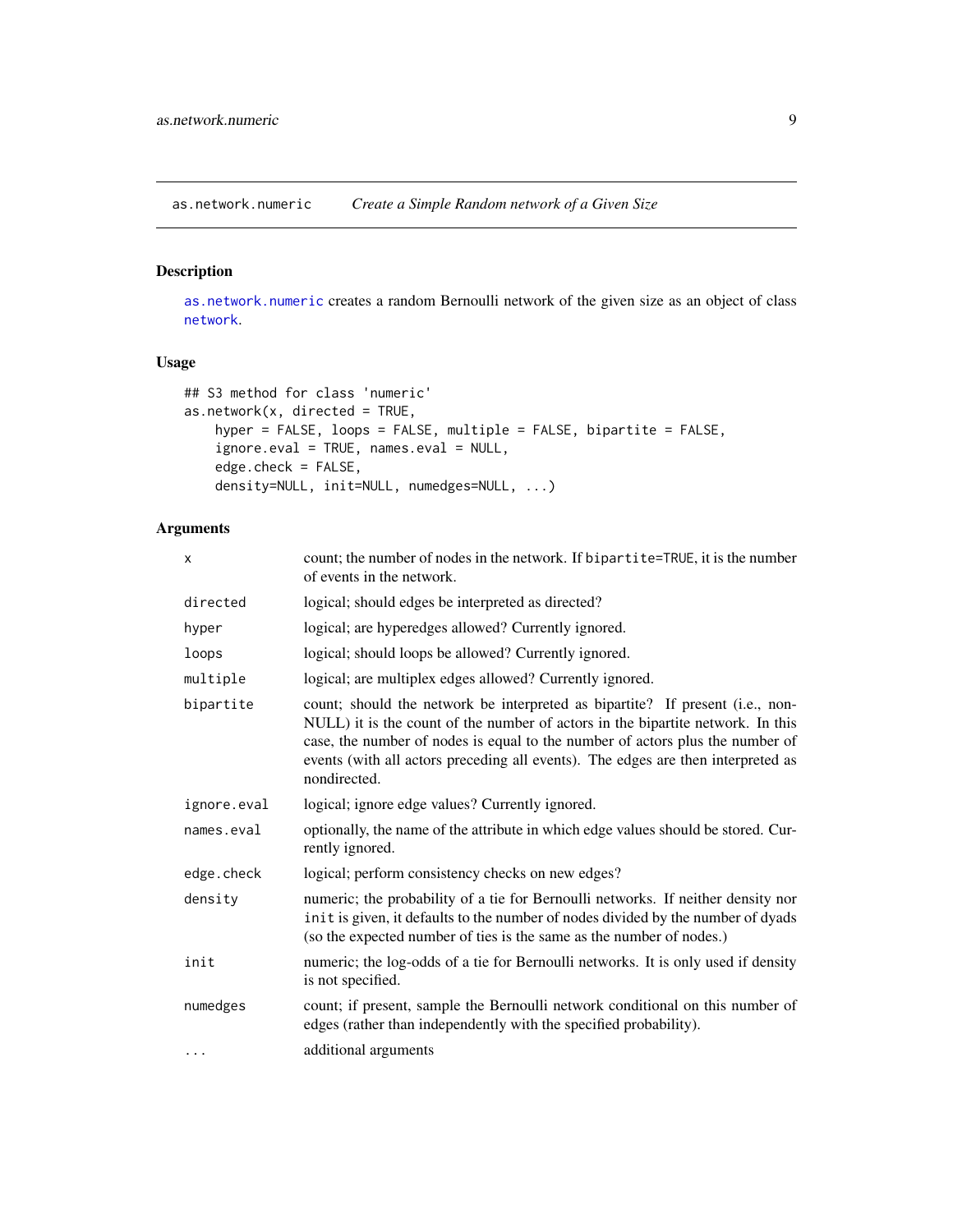# <span id="page-9-0"></span>Details

The network will have not have vertex, edge or network attributes. These can be added with operators such as %v%, %n%, %e%.

# Value

An object of class [network](#page-0-0)

#### References

Butts, C.T. 2002. "Memory Structures for Relational Data in R: Classes and Interfaces" Working Paper.

## See Also

[network](#page-0-0)

#### Examples

```
#Draw a random directed network with 25 nodes
g<-network(25)
#Draw a random undirected network with density 0.1
g<-network(25, directed=FALSE, density=0.1)
#Draw a random bipartite network with 10 events and 5 actors and density 0.1
g<-network(5, bipartite=10, density=0.1)
```

| check.ErgmTerm |       |  |  |  | Ensures an Ergm Term and its Arguments Meet Appropriate Condi- |  |
|----------------|-------|--|--|--|----------------------------------------------------------------|--|
|                | tions |  |  |  |                                                                |  |

#### Description

These are low-level functions not intended to be called by end users. For information on ergm terms, see [ergm-terms](#page-47-1)

The check.ErgmTerm function ensures for the [InitErgmTerm.](#page-47-2)X function that the term X:

- is applicable given the 'directed' and 'bipartite' attributes of the given network
- is not applied to a directed bipartite network
- has an appropiate number of arguments
- has correct argument types if arguments where provided
- has default values assigned if defaults are available

by halting execution if any of the first 3 criteria are not met.

The ergm.checkargs function ensures for the InitErgm function that the term  $X$ :

- has an appropiate number of arguments
- has correct argument types if arguments where provieded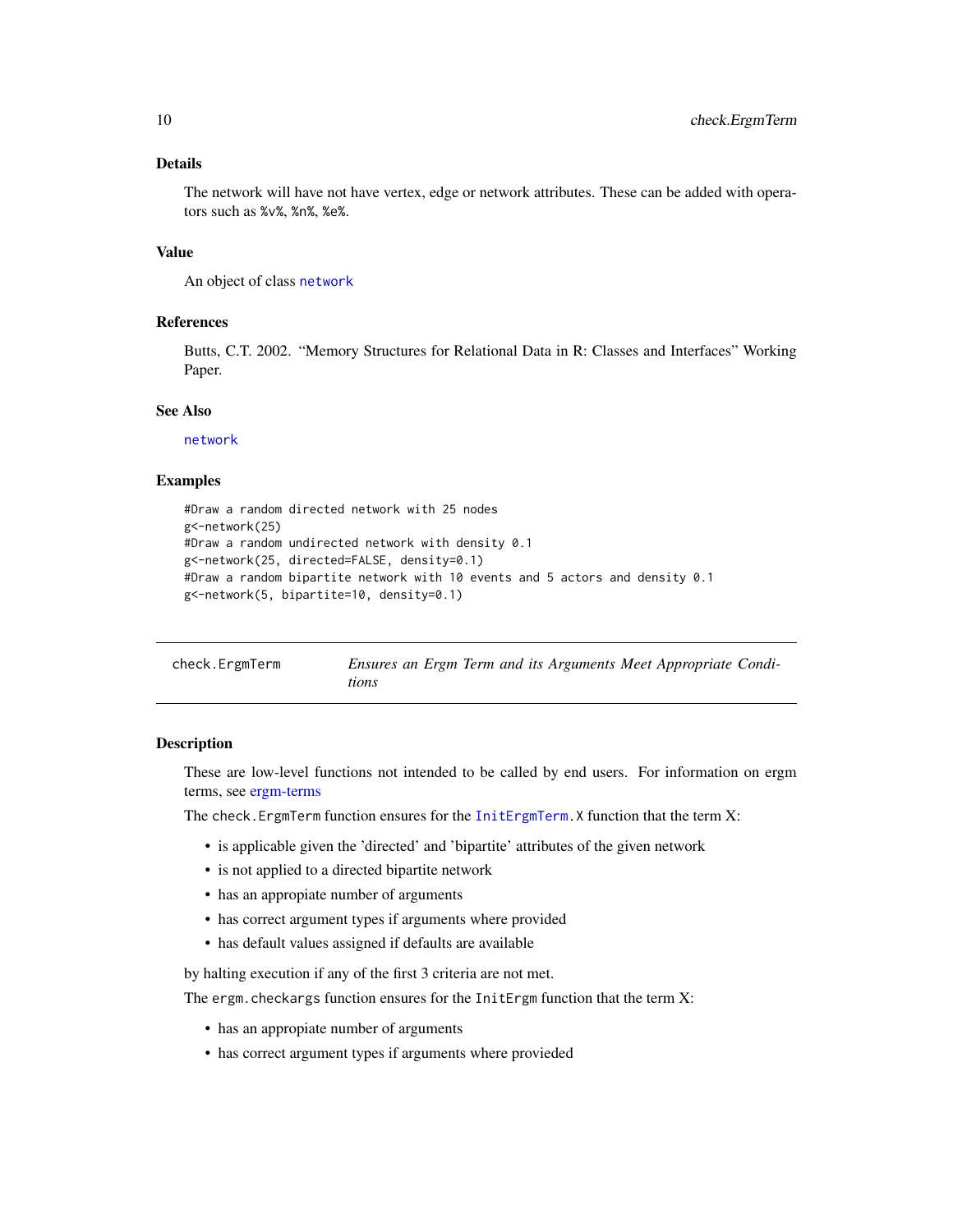# check.ErgmTerm 11

• has default values assigned for non-required arguments

by halting execution if either of the first 2 criteria are not met

The the ergm.checkdirected function halts execution for the <InitErgm> functions with an error message if the given model term cannot be used with the network because of its state as (un)directed. (essentially it prints and formats the the error message)

# Usage

```
check.ErgmTerm(nw, arglist, directed = NULL, bipartite = NULL,
               nonnegative = FALSE, varnames = NULL, vartypes = NULL,
               defaultvalues = list(), required = NULL, response = NULL)
ergm.checkargs(fname, arglist, varnames=NULL, vartypes=NULL,
                  defaultvalues=list(), required=NULL)
ergm.checkdirected(fname, nw.directedflag, requirement,
                               extramessage="")
```
#### Arguments

| nw              | the network that term X is being checked against                                   |
|-----------------|------------------------------------------------------------------------------------|
| arglist         | the list of arguments for term X                                                   |
| directed,       | logical, whether term X requires a directed network; default=NULL                  |
| bipartite       | whether term $X$ requires a bipartite network (T or F); default=NULL               |
| nonnegative     | whether term X requires a network with only nonnegative weights; default=FALSE     |
| varnames        | the vector of names of the possible arguments for term X; default=NULL             |
| vartypes        | the vector of types of the possible arguments for term X; default=NULL             |
| defaultvalues   | the list of default values for the possible arguments of term $X$ ; default=list() |
| required        | the logical vector of whether each possible argument is required; default=NULL     |
| response        | edge attribute name?                                                               |
| fname           | the name of the model term as a character string                                   |
| nw.directedflag |                                                                                    |
|                 | logical, whether the network is directed                                           |
| requirement     | logical, whether the term requires a directed network                              |
| extramessage    | additional messages to attach to the warning; default value $=$ ""                 |

#### Value

a list of the values for each possible argument of term X; user provided values are used when given, default values otherwise.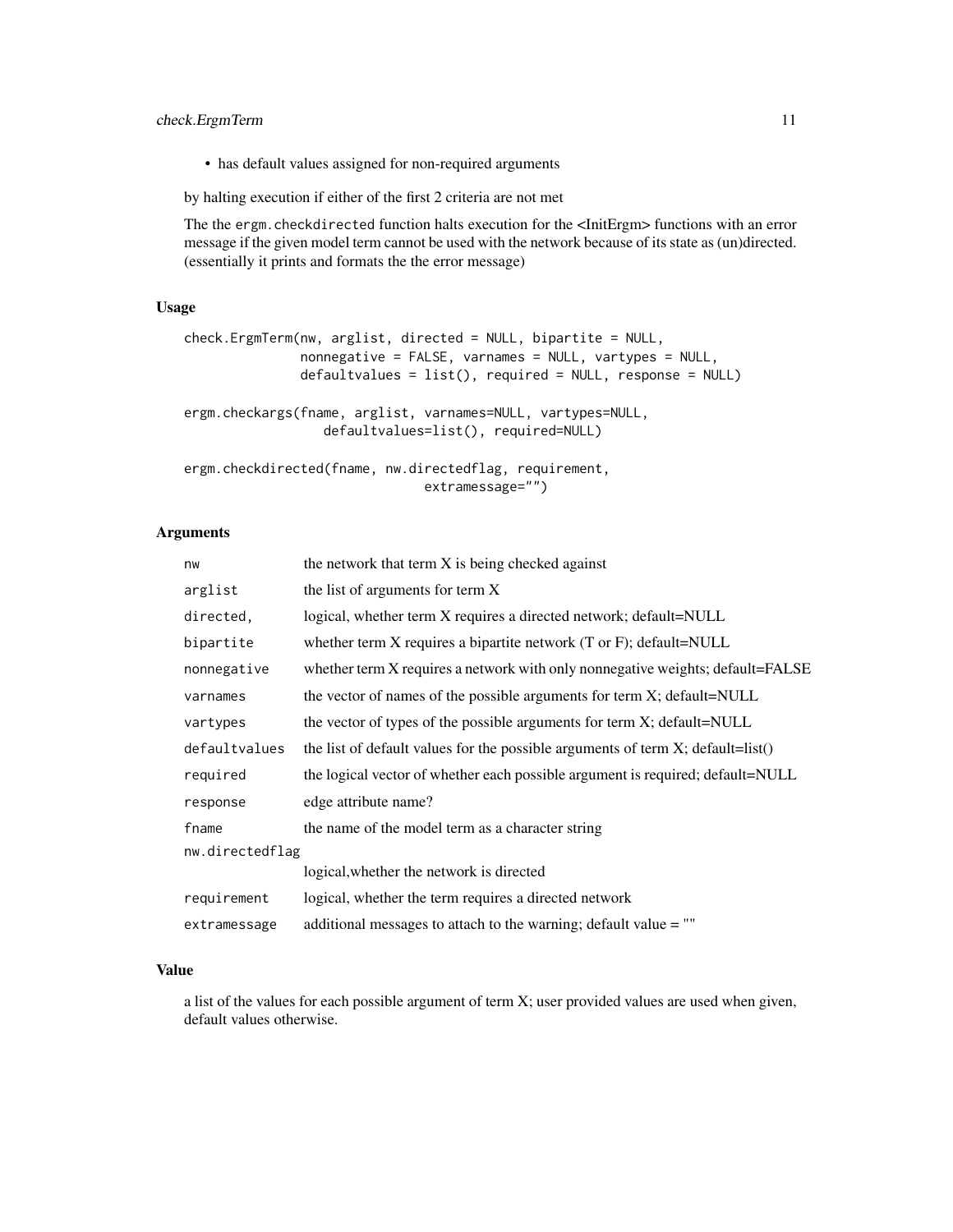<span id="page-11-0"></span>

#### Description

coef is a Method which extracts model coefficients from objects returned by the [ergm](#page-35-1) function. coefficients is an *alias* for it.

# Usage

```
## S3 method for class 'ergm'
coef(object, ...)
## S3 method for class 'ergm'
coefficients(object, ...)
```
# Arguments

| object   | an object for which the extraction of model coefficients is meaningful. |
|----------|-------------------------------------------------------------------------|
| $\cdots$ | other arguments.                                                        |

# Value

Coefficients extracted from the model object object.

# See Also

fitted. values and [residuals](#page-0-0) for related methods; [glm](#page-0-0), [lm](#page-0-0) for model fitting.

# Examples

```
data(molecule)
molecule %v% "atomic type" <- c(1,1,1,1,1,1,2,2,2,2,2,2,2,3,3,3,3,3,3,3)
fit <- ergm(molecule ~ edges + nodefactor("atomic type"))
coef(fit)
```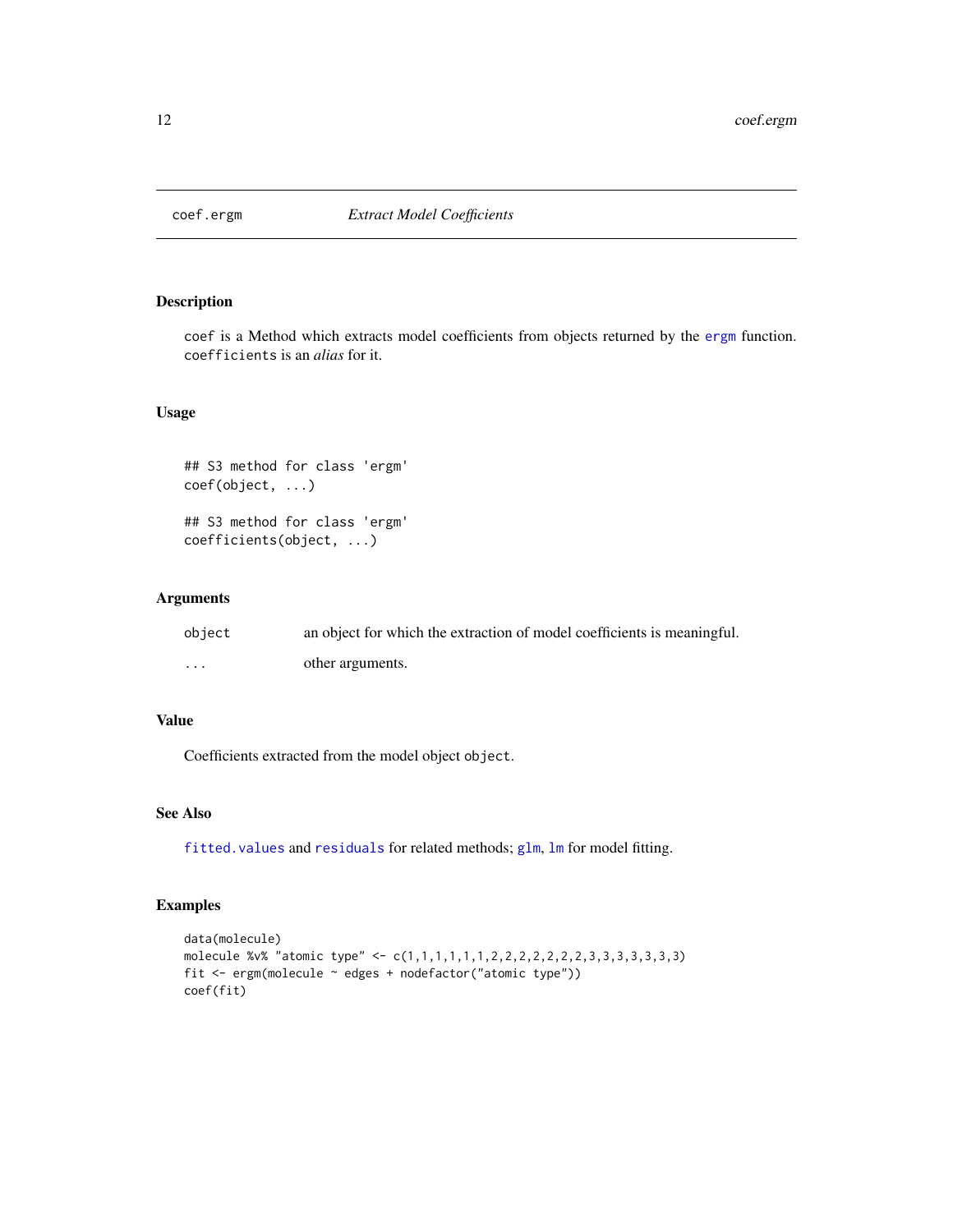<span id="page-12-0"></span>coef.length.model *Extract Number of parameters in ergm Model*

# Description

coef.sublength and coef.length are methods that extract the numbers of parameters for ergm model objects.

#### Usage

```
## S3 method for class 'model'
coef.length(object, ...)
```

```
## S3 method for class 'model'
coef.sublength(object, ...)
```
#### Arguments

| object  | an ergm model object |
|---------|----------------------|
| $\cdot$ | other arguments.     |

#### Value

coef.sublength.model returns a vector containing the number of model parameters corresponding to each model term. coef. length.model returns the sum of the values returned by coef. sublength.model.

colMeans.mcmc.list *utility operations for mcmc.list objects*

#### Description

Adaptations of [colMeans](#page-0-0) and [sweep](#page-0-0) for working with [mcmc.list](#page-0-0) objects. The function mcmc.list is used to represent parallel runs of the same chain, with different starting values and random seeds.

#### Usage

```
colMeans.mcmc.list(x, ...)
sweep.mcmc.list(x, STATS, FUN = "-", check.margin = TRUE, ...)
```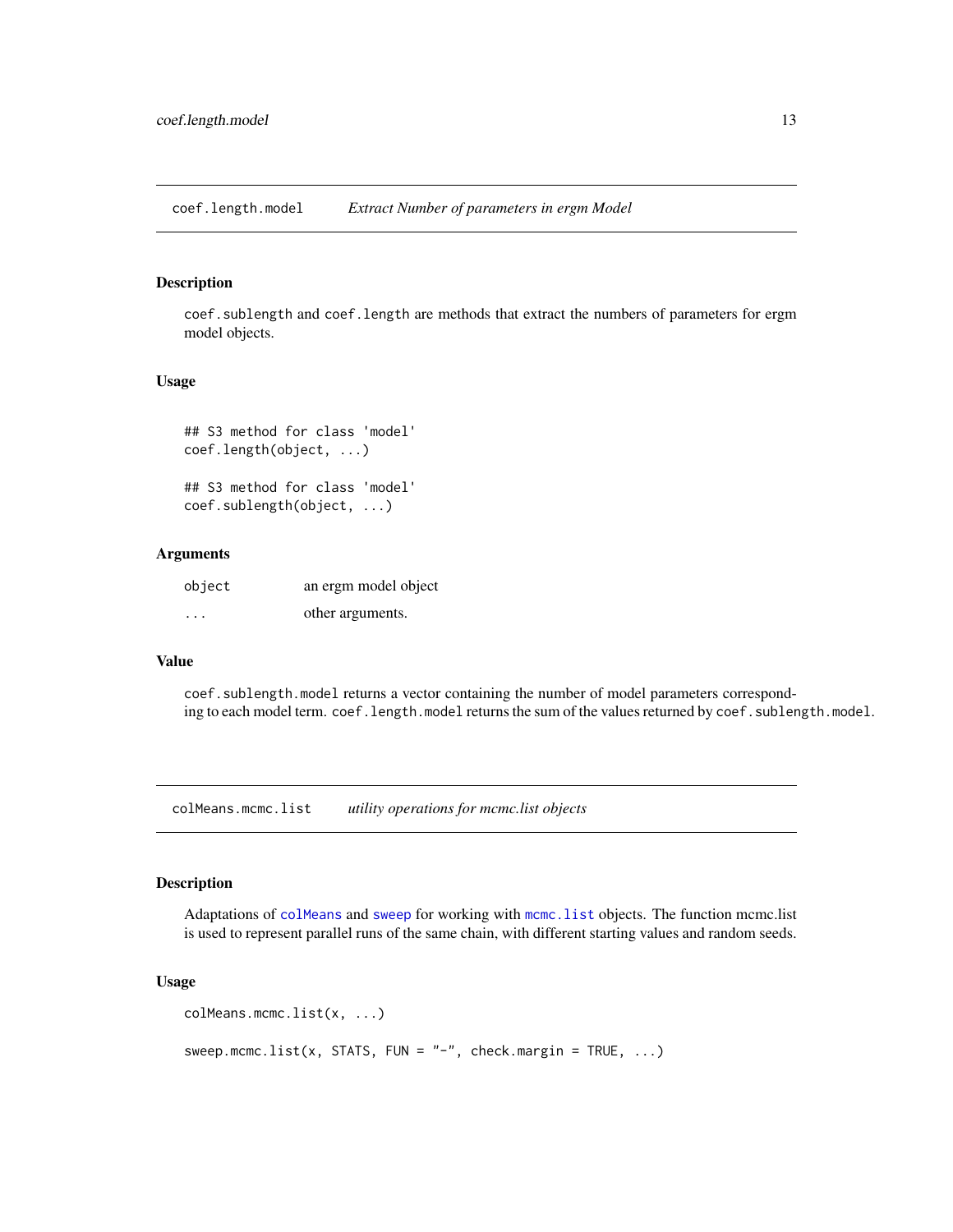#### <span id="page-13-0"></span>**Arguments**

| X            | a mcmc. list object                                                                                                                                                                                  |
|--------------|------------------------------------------------------------------------------------------------------------------------------------------------------------------------------------------------------|
| STATS        | the summary statistic which is to be swept out                                                                                                                                                       |
| <b>FUN</b>   | the function to be used to carry out the sweep (default is '-', subtraction)                                                                                                                         |
| check.margin | logical. If TRUE (the default), warn if the length or dimensions of STATS do<br>not match the specified dimensions of x. Set to FALSE for a small speed gain<br>when you know that dimensions match. |
| .            | additional arguments to colleans or sweep                                                                                                                                                            |
|              |                                                                                                                                                                                                      |

# Details

colMeans.mcmc.list converts the mcmc list into a matrix and then runs colMeans on it

sweep.mcmc.lists modifies the values of the chains by computing some aggregate summary statistic function (STATS) on the entire chain and applying it to each value via FUN (default is subtraction). See [sweep](#page-0-0) for additional examples.

# Value

colMeans.mcmc returns a vector with length equal to the number of mcmc chains in x with the mean value for each chain. sweep.mcmc.lists returns an appropriately modified version of x

<span id="page-13-1"></span>control.ergm *Auxiliary for Controlling ERGM Fitting*

# Description

Auxiliary function as user interface for fine-tuning 'ergm' fitting.

#### Usage

control.ergm(drop=TRUE,

```
init=NULL,
init.method=NULL,
main.method=c("MCMLE","Robbins-Monro",
  "Stochastic-Approximation","Stepping"),
force.main=FALSE,
main.hessian=TRUE,
MPLE.max.dyad.types=1e+6,
MPLE.samplesize=50000,
MPLE.type=c("glm", "penalized"),
MCMC.prop.weights="default", MCMC.prop.args=list(),
```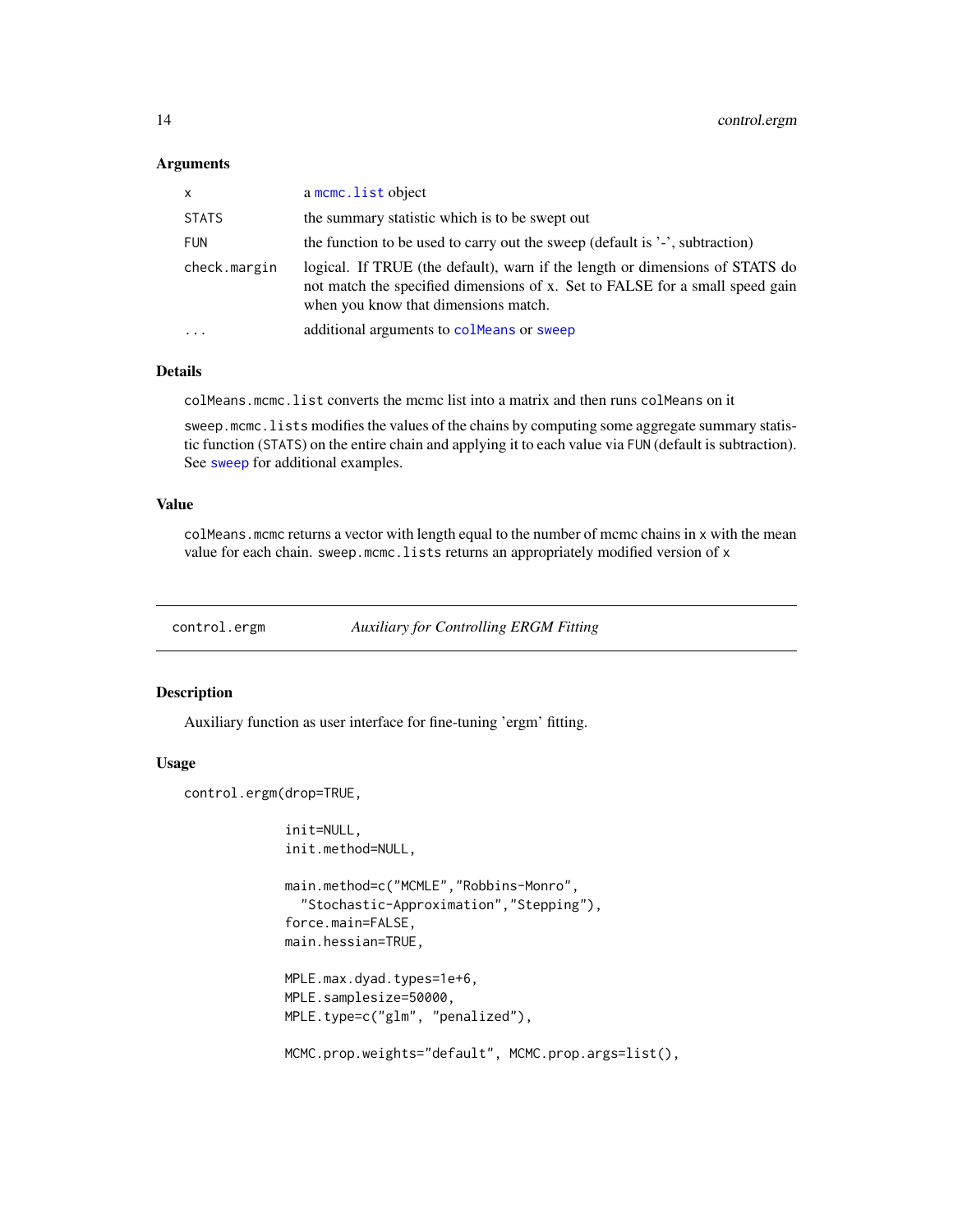```
MCMC.interval=1024,
  MCMC.burnin=MCMC.interval*16,
  MCMC.samplesize=1024,
  MCMC.effectiveSize=NULL,
  MCMC.effectiveSize.damp=10,
  MCMC.effectiveSize.maxruns=1000,
  MCMC.effectiveSize.base=1/2,
  MCMC.effectiveSize.points=5,
  MCMC.effectiveSize.order=1,
  MCMC.return.stats=TRUE,
  MCMC.runtime.traceplot=FALSE,
  MCMC.init.maxedges=20000,
  MCMC.max.maxedges=Inf,
  MCMC.addto.se=TRUE,
  MCMC.compress=FALSE,
  MCMC.packagenames=c(),
  SAN.maxit=10,
  SAN.burnin.times=10,
  SAN.control=control.san(coef=init,
              SAN.prop.weights=MCMC.prop.weights,
              SAN.prop.args=MCMC.prop.args,
              SAN.init.maxedges=MCMC.init.maxedges,
               SAN.burnin=MCMC.burnin * SAN.burnin.times,
               SAN.interval=MCMC.interval,
              SAN.packagenames=MCMC.packagenames,
              MPLE.max.dyad.types=MPLE.max.dyad.types,
              parallel=parallel,
              parallel.type=parallel.type,
              parallel.version.check=parallel.version.check),
  MCMLE.termination=c("Hummel", "Hotelling", "precision", "none"),
  MCMLE.maxit=20,
  MCMLE.conv.min.pval=0.5,
  MCMLE.NR.maxit=100,
  MCMLE.NR.reltol=sqrt(.Machine$double.eps),
  obs.MCMC.samplesize=MCMC.samplesize,
  obs.MCMC.interval=MCMC.interval,
  obs.MCMC.burnin=MCMC.burnin,
  obs.MCMC.burnin.min=obs.MCMC.burnin/10,
obs.MCMC.prop.weights=MCMC.prop.weights, obs.MCMC.prop.args=MCMC.prop.args,
  MCMLE.check.degeneracy=FALSE,
  MCMLE.MCMC.precision=0.005,
  MCMLE.MCMC.max.ESS.frac=0.1,
  MCMLE.metric=c("lognormal", "logtaylor",
```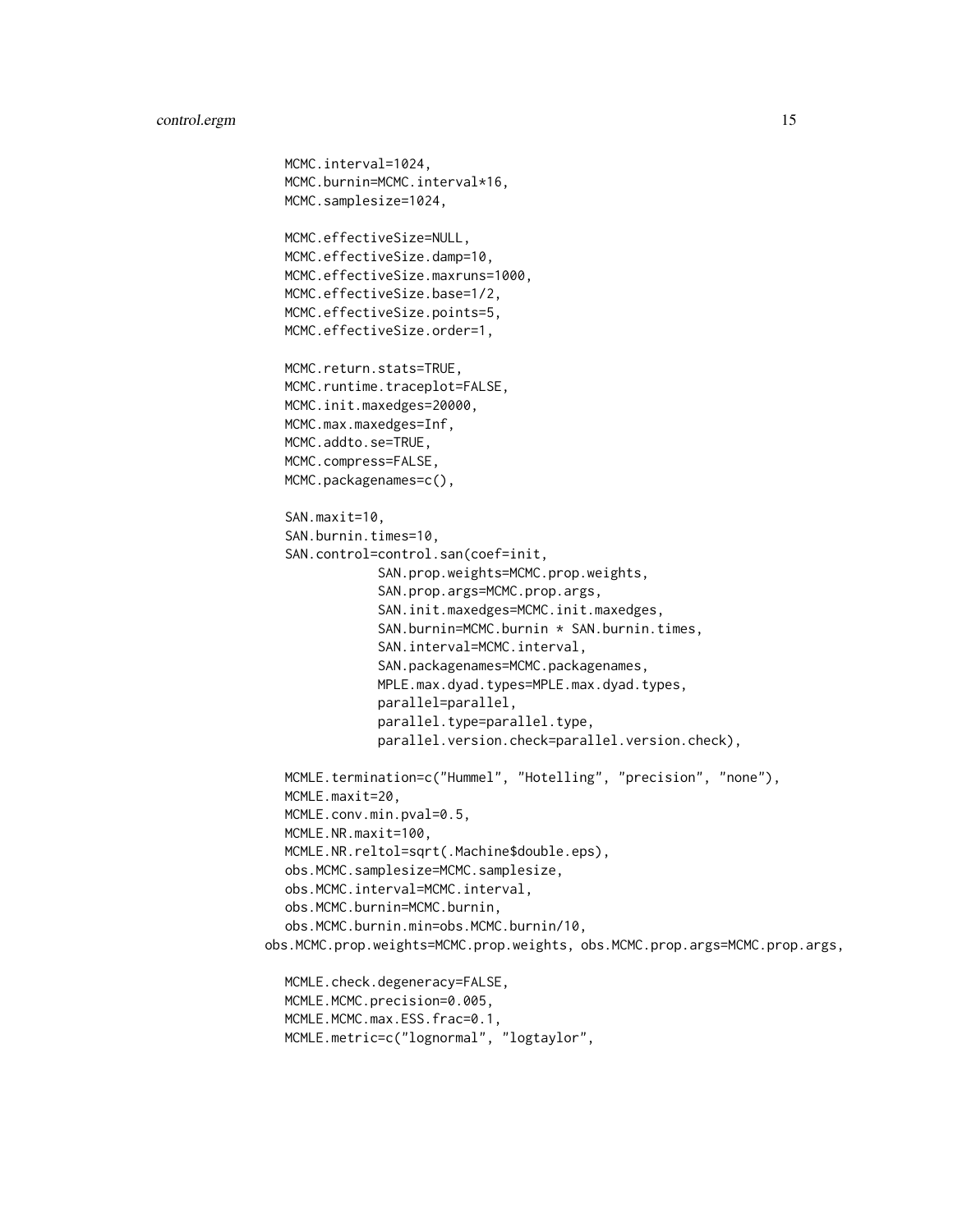```
"Median.Likelihood",
               "EF.Likelihood", "naive"),
MCMLE.method=c("BFGS","Nelder-Mead"),
MCMLE.trustregion=20,
MCMLE.dampening=FALSE,
MCMLE.dampening.min.ess=20,
MCMLE.dampening.level=0.1,
MCMLE.steplength.margin=0.05,
MCMLE.steplength=if(is.null(MCMLE.steplength.margin)) 0.5 else 1,
MCMLE.adaptive.trustregion=3,
MCMLE.sequential=TRUE,
MCMLE.density.guard.min=10000,
MCMLE.density.guard=exp(3),
MCMLE.effectiveSize=NULL,
MCMLE.last.boost=4,
MCMLE.Hummel.esteq=TRUE,
MCMLE.steplength.min=0.0001,
SA.phase1_n=NULL,
SA.initial_gain=NULL,
SA.nsubphases=4,
SA.niterations=NULL,
SA.phase3_n=NULL,
SA.trustregion=0.5,
RM.phase1n_base=7,
RM.phase2n_base=100,
RM.phase2sub=7,
RM.init_gain=0.5,
RM.phase3n=500,
Step.MCMC.samplesize=100,
Step.maxit=50,
Step.gridsize=100,
CD.nsteps=8,
CD.multiplicity=1,
CD.nsteps.obs=128,
CD.multiplicity.obs=1,
CD.maxit=60,
CD.conv.min.pval=0.5,
CD.NR.maxit=100,
CD.NR.reltol=sqrt(.Machine$double.eps),
CD.metric=c("naive", "lognormal", "logtaylor",
  "Median.Likelihood",
  "EF.Likelihood"),
CD.method=c("BFGS","Nelder-Mead"),
CD.trustregion=20,
```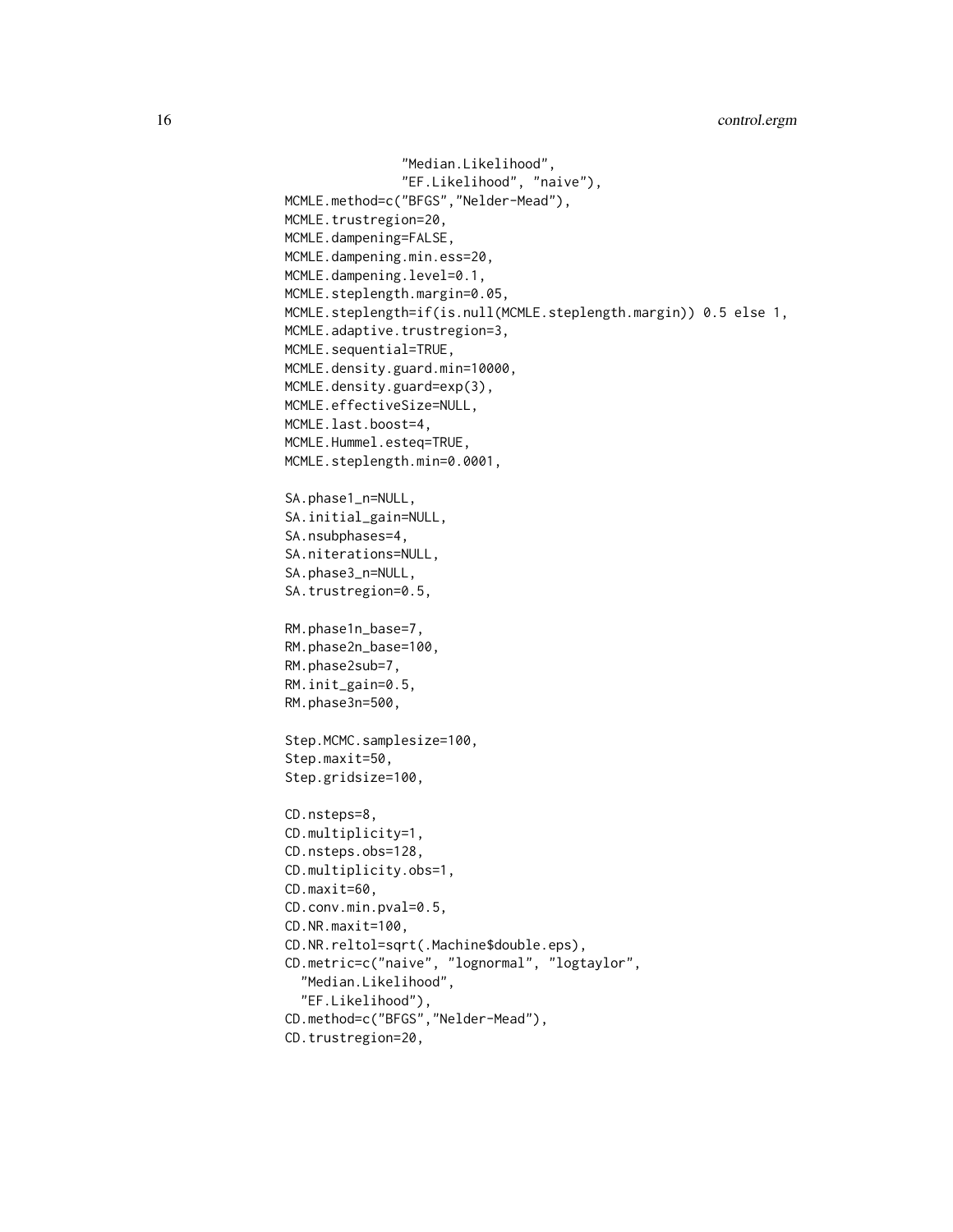# control.ergm 17

```
CD.dampening=FALSE,
CD.dampening.min.ess=20,
CD.dampening.level=0.1,
CD.steplength.margin=0.5,
CD.steplength=1,
CD.adaptive.trustregion=3,
CD.adaptive.epsilon=0.01,
loglik.control=control.logLik.ergm(),
seed=NULL,
parallel=0,
parallel.type=NULL,
parallel.version.check=TRUE,
...)
```
# Arguments

| drop        | Logical: If TRUE, terms whose observed statistic values are at the extremes of<br>their possible ranges are dropped from the fit and their corresponding parameter<br>estimates are set to plus or minus infinity, as appropriate. This is done because<br>maximum likelihood estimates cannot exist when the vector of observed statistic<br>lies on the boundary of the convex hull of possible statistic values.                       |
|-------------|-------------------------------------------------------------------------------------------------------------------------------------------------------------------------------------------------------------------------------------------------------------------------------------------------------------------------------------------------------------------------------------------------------------------------------------------|
| init        | numeric or NA vector equal in length to the number of parameters in the model<br>or NULL (the default); the initial values for the estimation and coefficient offset<br>terms. If NULL is passed, all of the initial values are computed using the method<br>specified by control\$init.method. If a numeric vector is given, the elements<br>of the vector are interpreted as follows:                                                   |
|             | • Elements corresponding to terms enclosed in offset () are used as the fixed<br>offset coefficients. Note that offset coefficients alone can be more conve-<br>niently specified using ergm argument offset.coef. If both offset.coef<br>and init arguments are given, values in offset.coef will take precedence.<br>• Elements that do not correspond to offset terms and are not NA are used as<br>starting values in the estimation. |
|             | • Initial values for the elements that are NA are fit using the method specified<br>by control\$init.method.                                                                                                                                                                                                                                                                                                                              |
|             | Passing control.ergm(init=coef(prev.fit)) can be used to "resume" an<br>uncoverged ergm run, but see enformulate.curved.                                                                                                                                                                                                                                                                                                                  |
| init.method | A chatacter vector or NULL. The default method depends on the reference mea-<br>sure used. For the binary ("Bernoulli") ERGMs, it's maximum pseudo-likelihood<br>estimation (MPLE). Other valid values include "zeros" for a 0 vector of appro-<br>priate length and "CD" for contrastive divergence.                                                                                                                                     |
|             | Valid initial methods for a given reference can be queried using ergm. init. methods.                                                                                                                                                                                                                                                                                                                                                     |
| main.method | One of "MCMLE" (default), "Robbins-Monro", "Stochastic-Approximation", or<br>"Stepping". Chooses the estimation method used to find the MLE. MCMLE at-<br>tempts to maximize an approximation to the log-likelihood function. Robbins-Monro<br>and Stochastic-Approximation are both stochastic approximation algorithms                                                                                                                  |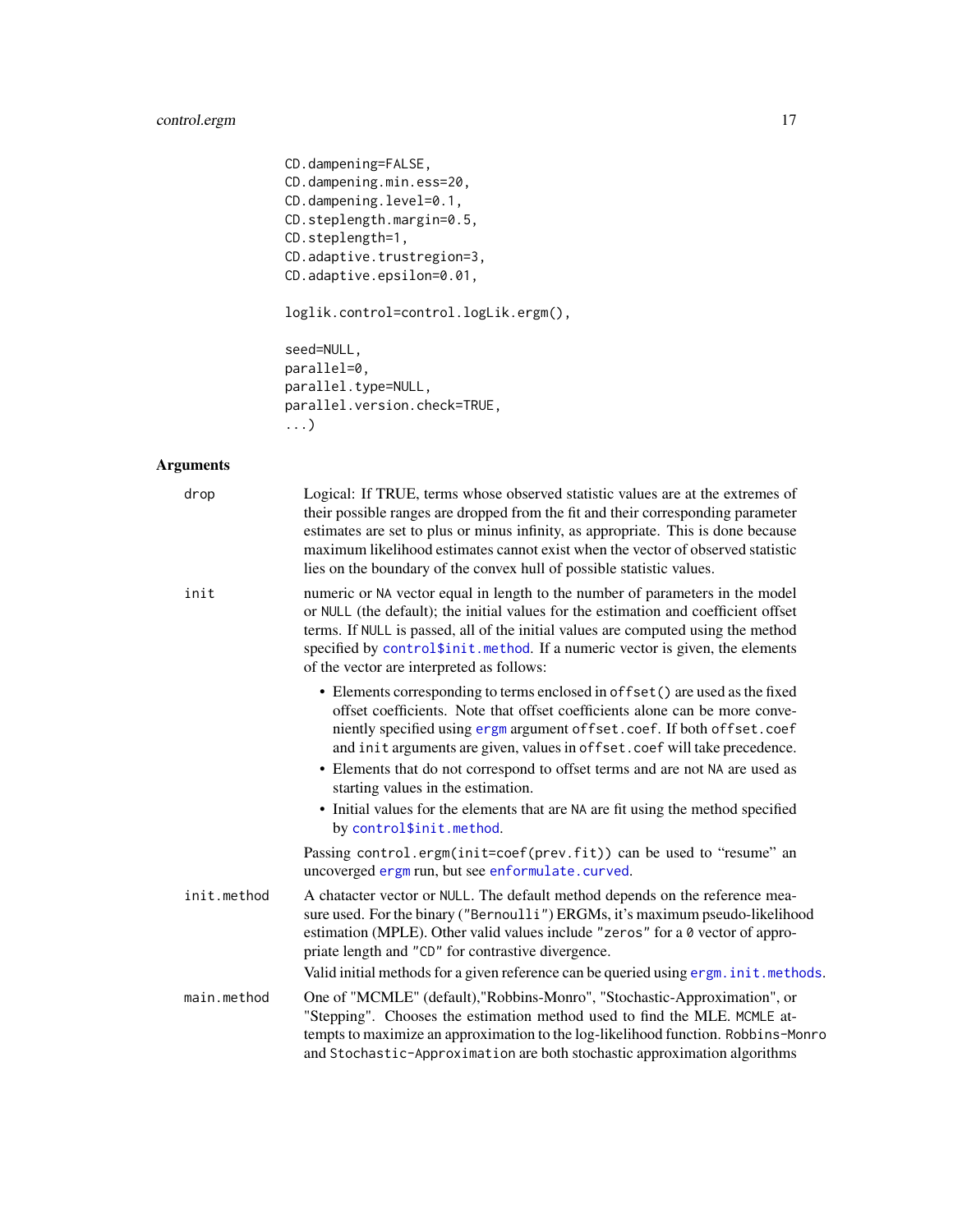|                     | that try to solve the method of moments equation that yields the MLE in the case<br>of an exponential family model. Another alternative is a partial stepping algo-<br>rithm (Stepping) as in Hummel et al. (2012). The direct use of the likelihood<br>function has many theoretical advantages over stochastic approximation, but the<br>choice will depend on the model and data being fit. See Handcock (2000) and<br>Hunter and Handcock (2006) for details.                                                                                                        |
|---------------------|--------------------------------------------------------------------------------------------------------------------------------------------------------------------------------------------------------------------------------------------------------------------------------------------------------------------------------------------------------------------------------------------------------------------------------------------------------------------------------------------------------------------------------------------------------------------------|
|                     | Note that in recent versions of ERGM, the enhancements of Stepping have been<br>folded into the default MCMLE, which is able to handle more modeling scenarios.                                                                                                                                                                                                                                                                                                                                                                                                          |
| force.main          | Logical: If TRUE, then force MCMC-based estimation method, even if the exact<br>MLE can be computed via maximum pseudolikelihood estimation.                                                                                                                                                                                                                                                                                                                                                                                                                             |
| main.hessian        | Logical: If TRUE, then an approximate Hessian matrix is used in the MCMC-<br>based estimation method.                                                                                                                                                                                                                                                                                                                                                                                                                                                                    |
| MPLE.max.dyad.types |                                                                                                                                                                                                                                                                                                                                                                                                                                                                                                                                                                          |
|                     | Maximum number of unique values of change statistic vectors, which are the<br>predictors in a logistic regression used to calculate the MPLE. This calculation                                                                                                                                                                                                                                                                                                                                                                                                           |
|                     | uses a compression algorithm that allocates space based on MPLE.max.dyad.types.                                                                                                                                                                                                                                                                                                                                                                                                                                                                                          |
| MPLE.samplesize     | Not currently documented; used in conditional-on-degree version of MPLE.                                                                                                                                                                                                                                                                                                                                                                                                                                                                                                 |
| MPLE.type           | One of "glm" or "penalized". Chooses method of calculating MPLE. "glm" is<br>the usual formal logistic regression, whereas "penalized" uses the bias-reduced<br>method of Firth (1993) as originally implemented by Meinhard Ploner, Daniela<br>Dunkler, Harry Southworth, and Georg Heinze in the "logistf" package.                                                                                                                                                                                                                                                    |
|                     | MCMC.prop.weights, obs.MCMC.prop.weights                                                                                                                                                                                                                                                                                                                                                                                                                                                                                                                                 |
|                     | Specifies the proposal distribution used in the MCMC Metropolis-Hastings al-<br>gorithm. Possible choices depending on selected reference and constraints<br>arguments of the ergm function, but often include "TNT" and "random", and the<br>"default" is to use the one with the highest priority available.<br>The TNT (tie / no tie) option puts roughly equal weight on selecting a dyad with<br>or without a tie as a candidate for toggling, whereas the random option puts equal<br>weight on all possible dyads, though the interpretation of random may change |
|                     | according to the constraints in place. When no constraints are in place, the<br>default is TNT, which appears to improve Markov chain mixing particularly for<br>networks with a low edge density, as is typical of many realistic social networks.                                                                                                                                                                                                                                                                                                                      |
|                     | obs. MCMC. prop. weights, if given separately, specifies the weights to be used<br>for the constrained MCMC when missing dyads are present, defaulting to the<br>same as MCMC.prop.weights.                                                                                                                                                                                                                                                                                                                                                                              |
|                     | MCMC.prop.args, obs.MCMC.prop.args<br>An alternative, direct way of specifying additional arguments to proposal. obs. MCMC. prop. args,<br>if given separately, specifies the weights to be used for the constrained MCMC<br>when missing dyads are present, defaulting to the same as MCMC.prop.args.                                                                                                                                                                                                                                                                   |
| MCMC.interval       | Number of proposals between sampled statistics. Increasing interval will re-<br>duces the autocorrelation in the sample, and may increase the precision in esti-<br>mates by reducing MCMC error, at the expense of time. Set the interval higher<br>for larger networks.                                                                                                                                                                                                                                                                                                |
| MCMC.burnin         | Number of proposals before any MCMC sampling is done. It typically is set to<br>a fairly large number.                                                                                                                                                                                                                                                                                                                                                                                                                                                                   |
|                     |                                                                                                                                                                                                                                                                                                                                                                                                                                                                                                                                                                          |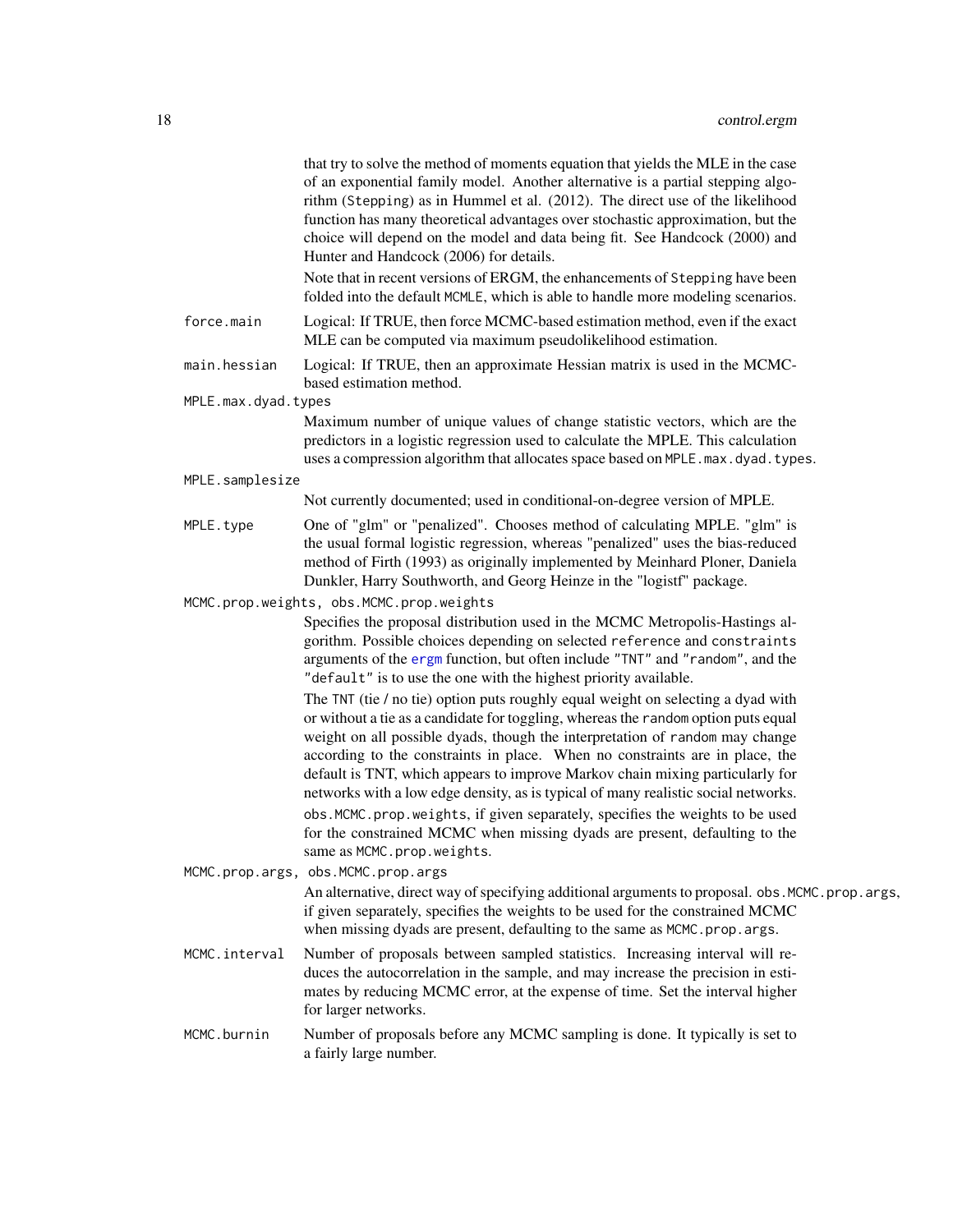MCMC.samplesize

Number of network statistics, randomly drawn from a given distribution on the set of all networks, returned by the Metropolis-Hastings algorithm. Increasing sample size may increase the precision in the estimates by reducing MCMC error, at the expense of time. Set it higher for larger networks, or when using parallel functionality.

MCMLE.effectiveSize, MCMC.effectiveSize, MCMC.effectiveSize.damp, MCMC.effectiveSize.maxruns, MCMC. Set MCMLE.effectiveSize to non-NULL value to adaptively determine the burn-in and the MCMC length needed to get the specified effective size using the method of Sahlin (2011); 50 is a reasonable value. This feature is in experimental status until we verify the coverage of the standard errors.

MCMC.return.stats

Logical: If TRUE, return the matrix of MCMC-sampled network statistics. This matrix should have MCMC.samplesize rows. This matrix can be used directly by the coda package to assess MCMC convergence.

MCMC.runtime.traceplot

Logical: If TRUE, plot traceplots of the MCMC sample after every MCMC MLE iteration.

MCMC.init.maxedges, MCMC.max.maxedges

Maximum number of edges expected in network. Starting at MCMC. init.maxedges, it will be incremented by a factor of 10 if exceeded during fitting, up to MCMC.max.maxedges, at which point the process will stop with an error.

MCMC.addto.se Whether to add the standard errors induced by the MCMC algorithm to the estimates' standard errors.

MCMC.compress Logical: If TRUE, the matrix of sample statistics returned is compressed to the set of unique statistics with a column of frequencies post-pended.

MCMC.packagenames

Names of packages in which to look for change statistic functions in addition to those autodetected. This argument should not be needed outside of very strange setups.

SAN.maxit When target.stats argument is passed to [ergm](#page-35-1), the maximum number of attempts to use [san](#page-138-1) to obtain a network with statistics close to those specified.

SAN.burnin.times

Multiplier for SAN.burnin relative to MCMC.burnin. This lets one control the amount of SAN burn-in (arguably, the most important of SAN parameters) without overriding the other SAN.control defaults.

SAN.control Control arguments to [san](#page-138-1). See [control.san](#page-28-1) for details.

MCMLE.termination

The criterion used for terminating MCMLE estimation:

- "Hummel" Terminate when the Hummel step length is 1 for two consecutive iterations. For the last iteration, the sample size is boosted by a factor of MCMLE.last.boost. See Hummel et. al. (2012). Note that this criterion is incompatible with MCMLE. steplength  $\neq 1$  or  $MCMLE. step length. margin = NULL.$
- "Hotelling" After every MCMC sample, an autocorrelation-adjusted Hotelling's T^2 test for equality of MCMC-simulated network statistics to observed is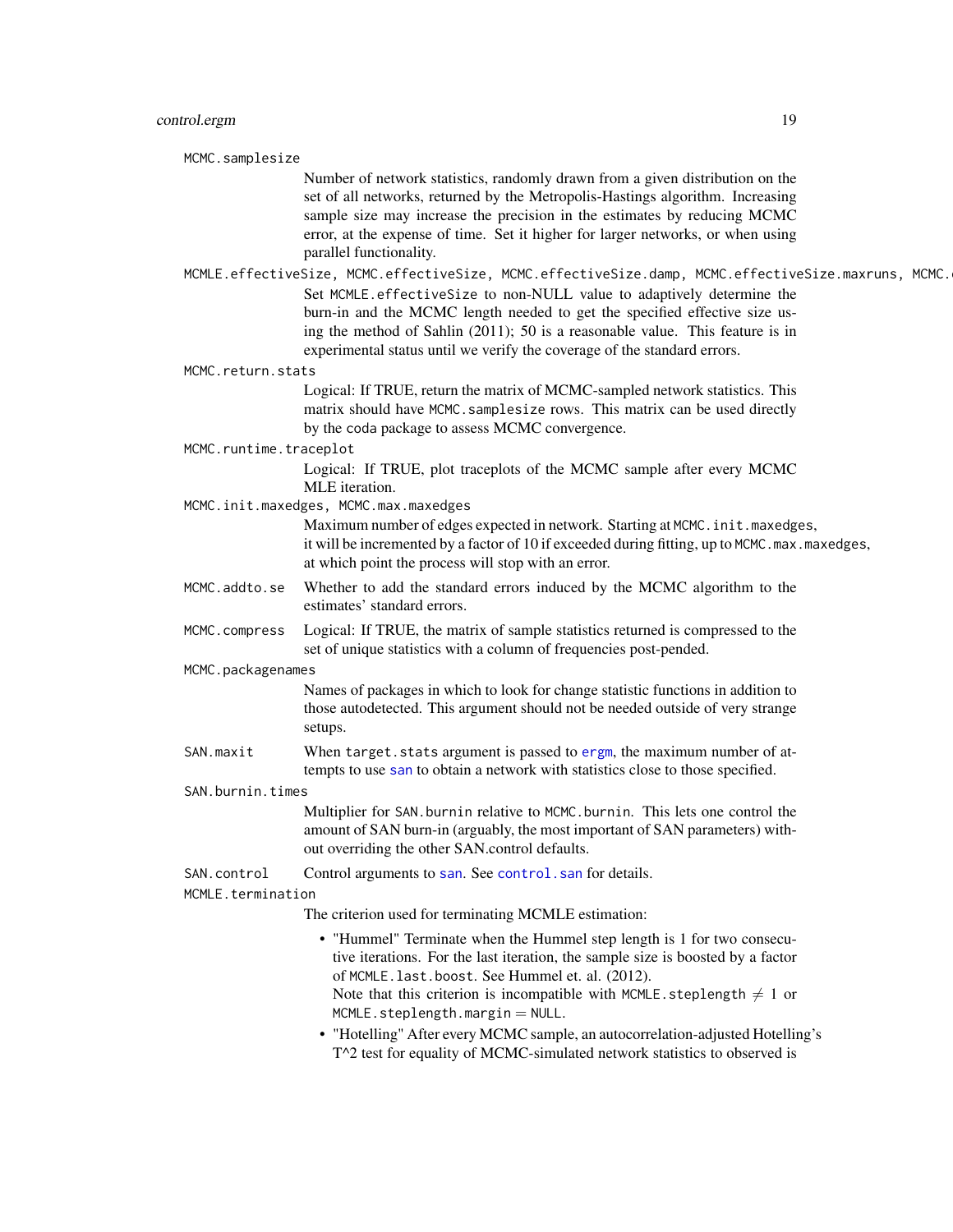conducted, and if its P-value exceeds MCMLE.conv.min.pval, the estimation is considered to have converged and finishes. This was the default option in ergm version 3.1.

- "precision" Terminate when the estimated loss in estimating precision due to using MCMC standard errors is below the precision bound specified by MCMLE.MCMC.precision, and the Hummel step length is 1 for two consecutive iterations. See MCMLE.MCMC.precision for details. This feature is in experimental status until we verify the coverage of the standard errors. Note that this criterion is incompatible with MCMLE. steplength  $\neq 1$  or  $MCMLE.setplength.maxgin = NULL$ .
- "none" Stop after MCMLE.maxit iterations.
- MCMLE.maxit Maximum number of times the parameter for the MCMC should be updated by maximizing the MCMC likelihood. At each step the parameter is changed to the values that maximizes the MCMC likelihood based on the current sample.
- MCMLE.conv.min.pval

The P-value used in the Hotelling test for early termination.

MCMLE.NR.maxit, MCMLE.NR.reltol

The method, maximum number of iterations and relative tolerance to use within the optim rountine in the MLE optimization. Note that by default, ergm uses trust, and falls back to optim only when trust fails.

- obs.MCMC.samplesize, obs.MCMC.burnin, obs.MCMC.interval, obs.MCMC.burnin.min Sample size, burnin, and interval parameters for the MCMC sampling used when unobserved data are present in the estimation routine.
- MCMLE.check.degeneracy

Logical: If TRUE, employ a check for model degeneracy.

MCMLE.MCMC.precision, MCMLE.MCMC.max.ESS.frac

MCMLE.MCMC.precision is a vector of upper bounds on the standard errors induced by the MCMC algorithm, expressed as a percentage of the total standard error. The MCMLE algorithm will terminate when the MCMC standard errors are below the precision bound, and the Hummel step length is 1 for two consecutive iterations. This is an experimental feature.

If effective sample size is used (see MCMC.effectiveSize), then ergm may increase the target ESS to reduce the MCMC standard error.

- MCMLE.metric Method to calculate the loglikelihood approximation. See Hummel et al (2010) for an explanation of "lognormal" and "naive".
- MCMLE.method Deprecated. By default, ergm uses trust, and falls back to optim with Nelder-Mead method when trust fails.
- MCMLE.trustregion

Maximum increase the algorithm will allow for the approximated likelihood at a given iteration. See Snijders (2002) for details.

Note that not all metrics abide by it.

# MCMLE.dampening

(logical) Should likelihood dampening be used?

#### MCMLE.dampening.min.ess

The effective sample size below which dampening is used.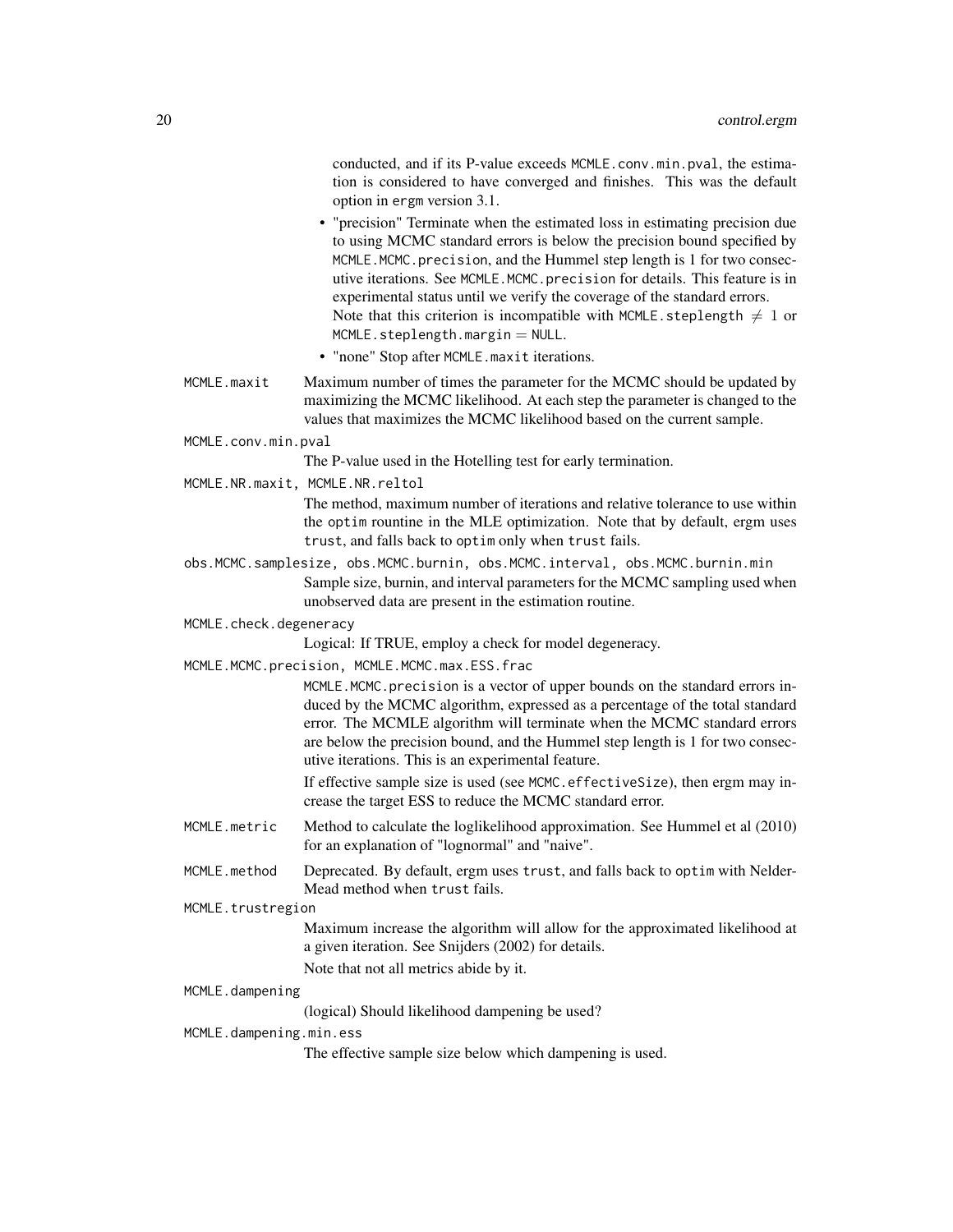MCMLE.dampening.level

The proportional distance from boundary of the convex hull move.

MCMLE.steplength.margin

The extra margin required for a Hummel step to count as being inside the convex hull of the sample. Set this to 0 if the step length gets stuck at the same value over several iteraions. Set it to NULL to use fixed step length. Note that this parameter is required to be non-NULL for MCMLE termination using Hummel or precision criteria.

#### MCMLE.steplength

Multiplier for step length, which may (for values less than one) make fitting more stable at the cost of computational efficiency. Can be set to "adaptive"; see MCMLE.adaptive.trustregion.

If MCMLE. steplength.margin is not NULL, the step length will be set using the algorithm of Hummel et al. (2010). In that case, it will serve as the maximum step length considered. However, setting it to anything other than 1 will preclude using Hummel or precision as termination criteria.

#### MCMLE.adaptive.trustregion

Maximum increase the algorithm will allow for the approximated loglikelihood at a given iteration when MCMLE.steplength="adaptive".

MCMLE.sequential

Logical: If TRUE, the next iteration of the fit uses the last network sampled as the starting network. If FALSE, always use the initially passed network. The results should be similar (stochastically), but the TRUE option may help if the target. stats in the [ergm](#page-35-1) function are far from the initial network.

#### MCMLE.density.guard.min, MCMLE.density.guard

A simple heuristic to stop optimization if it finds itself in an overly dense region, which usually indicates ERGM degeneracy: if the sampler encounters a network configuration that has more than MCMLE.density.guard.min edges and whose number of edges is exceeds the observed network by more than MCMLE.density.guard, the optimization process will be stopped with an error.

#### MCMLE.last.boost

For the Hummel termination criterion, increase the MCMC sample size of the last iteration by this factor.

#### MCMLE.Hummel.esteq

For curved ERGMs, should the estimating function values be used to compute the Hummel step length? This allows the Hummel stepping algorithm converge when some sufficient statistics are at 0.

#### MCMLE.steplength.min

Stops MCMLE estimation when the step length gets stuck below this minimum value.

SA.phase1\_n Number of MCMC samples to draw in Phase 1 of the stochastic approximation algorithm. Defaults to 7 plus 3 times the number of terms in the model. See Snijders (2002) for details.

### SA.initial\_gain

Initial gain to Phase 2 of the stochastic approximation algorithm. See Snijders (2002) for details.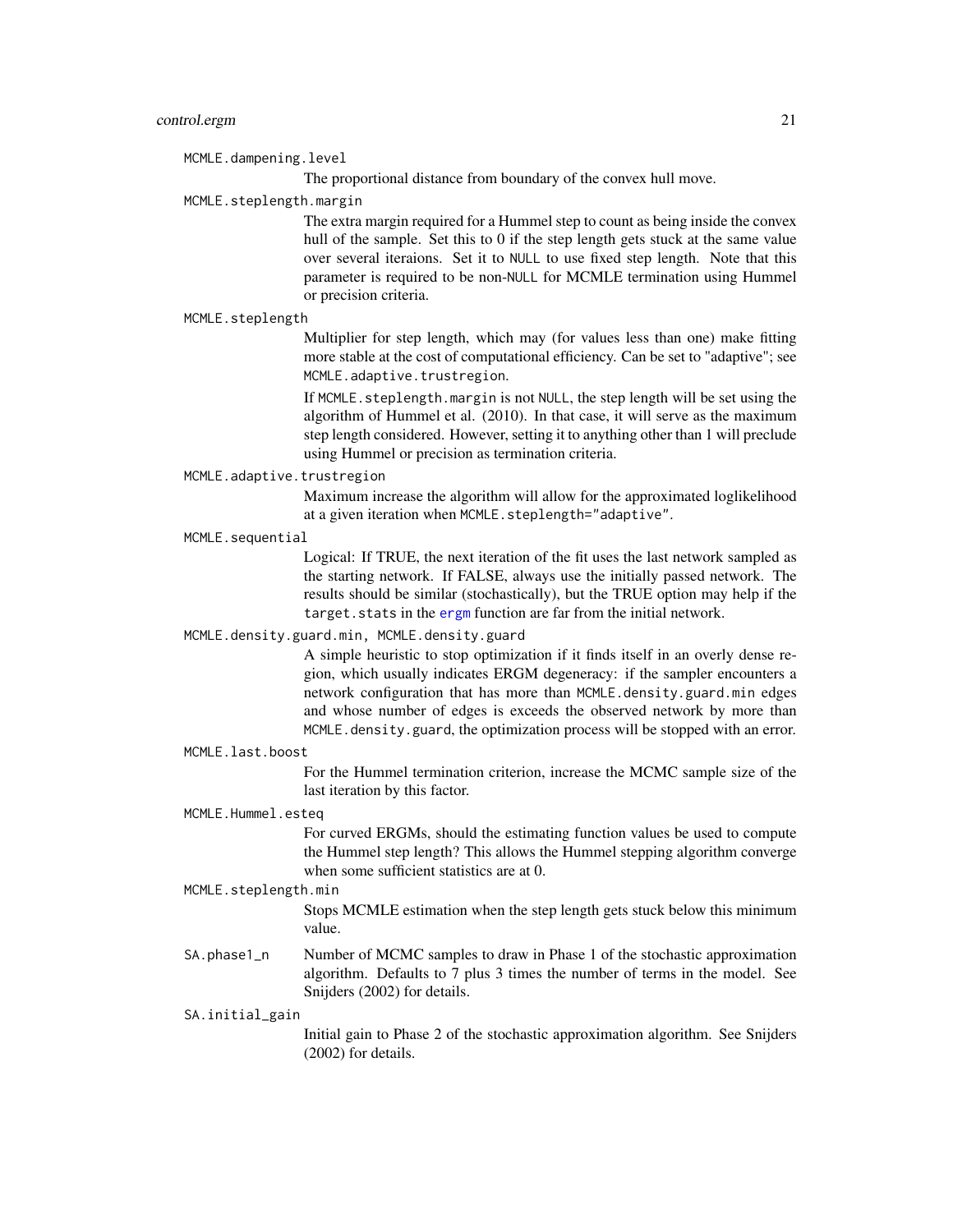|                            | SA. nsubphases Number of sub-phases in Phase 2 of the stochastic approximation algorithm.<br>Defaults to MCMLE.maxit. See Snijders (2002) for details.                                                                                                                                                                                                                                                                                                                                                                                                                                                                                                                                                                                                                                                                                                                                                                                                     |  |
|----------------------------|------------------------------------------------------------------------------------------------------------------------------------------------------------------------------------------------------------------------------------------------------------------------------------------------------------------------------------------------------------------------------------------------------------------------------------------------------------------------------------------------------------------------------------------------------------------------------------------------------------------------------------------------------------------------------------------------------------------------------------------------------------------------------------------------------------------------------------------------------------------------------------------------------------------------------------------------------------|--|
|                            | SA . niterations Number of MCMC samples to draw in Phase 2 of the stochastic approximation<br>algorithm. Defaults to 7 plus the number of terms in the model. See Snijders<br>$(2002)$ for details.                                                                                                                                                                                                                                                                                                                                                                                                                                                                                                                                                                                                                                                                                                                                                        |  |
| SA.phase3_n                | Sample size for the MCMC sample in Phase 3 of the stochastic approximation<br>algorithm. See Snijders (2002) for details.                                                                                                                                                                                                                                                                                                                                                                                                                                                                                                                                                                                                                                                                                                                                                                                                                                  |  |
|                            | SA. trustregion The trust region parameter for the likelihood functions, used in the stochastic<br>approximation algorithm.                                                                                                                                                                                                                                                                                                                                                                                                                                                                                                                                                                                                                                                                                                                                                                                                                                |  |
|                            | RM.phase1n_base, RM.phase2n_base, RM.phase2sub, RM.init_gain, RM.phase3n<br>The Robbins-Monro control parameters are not yet documented.                                                                                                                                                                                                                                                                                                                                                                                                                                                                                                                                                                                                                                                                                                                                                                                                                   |  |
| Step.MCMC.samplesize       |                                                                                                                                                                                                                                                                                                                                                                                                                                                                                                                                                                                                                                                                                                                                                                                                                                                                                                                                                            |  |
|                            | MCMC sample size for the preliminary steps of the "Stepping" method of opti-<br>mization. This is usually chosen to be smaller than the final MCMC sample size<br>(which equals MCMC. samplesize). See Hummel et al. (2012) for details.                                                                                                                                                                                                                                                                                                                                                                                                                                                                                                                                                                                                                                                                                                                   |  |
| Step.maxit                 | Maximum number of iterations (steps) allowed by the "Stepping" method.                                                                                                                                                                                                                                                                                                                                                                                                                                                                                                                                                                                                                                                                                                                                                                                                                                                                                     |  |
| Step.gridsize              | Integer $N$ such that the "Stepping" style of optimization chooses a step length<br>equal to the largest possible multiple of $1/N$ . See Hummel et al. (2012) for<br>details.                                                                                                                                                                                                                                                                                                                                                                                                                                                                                                                                                                                                                                                                                                                                                                             |  |
| CD.nsteps, CD.multiplicity |                                                                                                                                                                                                                                                                                                                                                                                                                                                                                                                                                                                                                                                                                                                                                                                                                                                                                                                                                            |  |
|                            | Main settings for contrastive divergence to obtain initial values for the estima-<br>tion: respectively, the number of Metropolis-Hastings steps to take before re-<br>verting to the starting value and the number of tentative proposals per step. Com-<br>putational experiments indicate that increasing CD. multiplicity improves the<br>estimate faster than increasing CD. nsteps — up to a point — but it also samples<br>from the wrong distribution, in the sense that while as CD. nsteps $\rightarrow \infty$ , the CD<br>estimate approaches the MLE, this is not the case for CD. multiplicity.<br>In practice, MPLE, when available, usually outperforms CD for even a very high<br>CD. nsteps (which is, in turn, not very stable), so CD is useful primarily when<br>MPLE is not available. This feature is to be considered experimental and in flux.<br>The default values have been set experimentally, providing a reasonably stable, |  |
|                            | if not great, starting values.<br>CD.nsteps.obs, CD.multiplicity.obs                                                                                                                                                                                                                                                                                                                                                                                                                                                                                                                                                                                                                                                                                                                                                                                                                                                                                       |  |
|                            | When there are missing dyads, CD. nsteps and CD. multiplicity must be set<br>to a relatively high value, as the network passed is not necessarily a good start<br>for CD. Therefore, these settings are in effect if there are missing dyads in the<br>observed network, using a higher default number of steps.                                                                                                                                                                                                                                                                                                                                                                                                                                                                                                                                                                                                                                           |  |
|                            | CD.maxit, CD.conv.min.pval, CD.NR.maxit, CD.NR.reltol, CD.metric, CD.method, CD.trustregion, CD.dam                                                                                                                                                                                                                                                                                                                                                                                                                                                                                                                                                                                                                                                                                                                                                                                                                                                        |  |
|                            | Miscellaneous tuning parameters of the CD sampler and optimizer. These have<br>the same meaning as their MCMC. * counterparts.                                                                                                                                                                                                                                                                                                                                                                                                                                                                                                                                                                                                                                                                                                                                                                                                                             |  |
|                            | Note that only the Hotelling's stopping criterion is implemented for CD.                                                                                                                                                                                                                                                                                                                                                                                                                                                                                                                                                                                                                                                                                                                                                                                                                                                                                   |  |
|                            | loglik.control See control.ergm.bridge                                                                                                                                                                                                                                                                                                                                                                                                                                                                                                                                                                                                                                                                                                                                                                                                                                                                                                                     |  |
| seed                       | Seed value (integer) for the random number generator. See set. seed                                                                                                                                                                                                                                                                                                                                                                                                                                                                                                                                                                                                                                                                                                                                                                                                                                                                                        |  |
| parallel                   | Number of threads in which to run the sampling. Defaults to 0 (no parallelism).<br>See the entry on parallel processing for details and troubleshooting.                                                                                                                                                                                                                                                                                                                                                                                                                                                                                                                                                                                                                                                                                                                                                                                                   |  |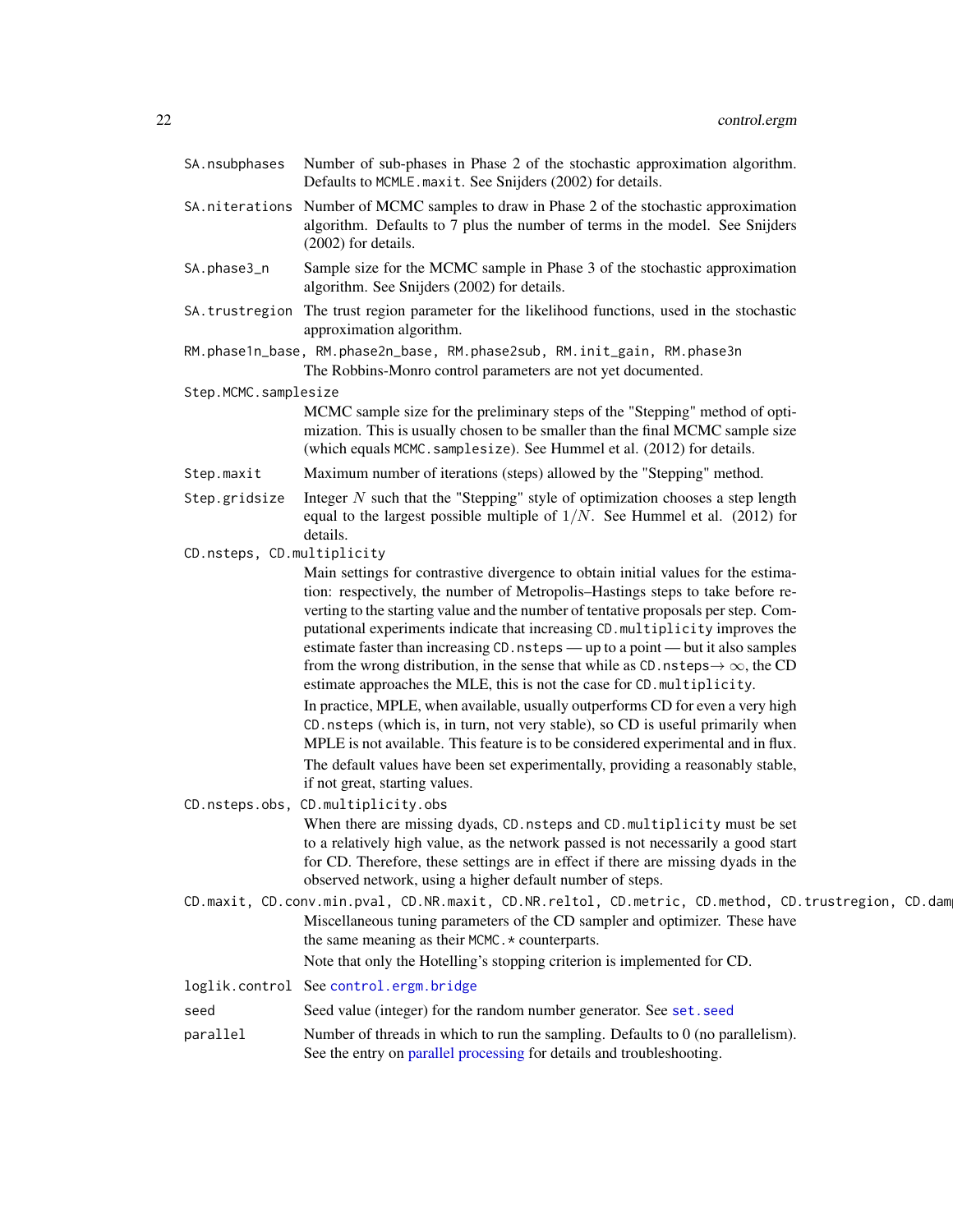<span id="page-22-0"></span>

| parallel.type          | API to use for parallel processing. Supported values are "MPI" and "PSOCK".                                                                                                                                          |
|------------------------|----------------------------------------------------------------------------------------------------------------------------------------------------------------------------------------------------------------------|
|                        | Defaults to using the parallel package with PSOCK clusters. See ergm-parallel                                                                                                                                        |
| parallel.version.check |                                                                                                                                                                                                                      |
|                        | Logical: If TRUE, check that the version of ergm running on the slave nodes is<br>the same as that running on the master node.                                                                                       |
| $\cdot$                | Additional arguments, passed to other functions This argument is helpful be-<br>cause it collects any control parameters that have been deprecated; a warning<br>message is printed in case of deprecated arguments. |

#### Details

This function is only used within a call to the [ergm](#page-35-1) function. See the usage section in [ergm](#page-35-1) for details.

#### Value

A list with arguments as components.

#### References

- Snijders, T.A.B. (2002), Markov Chain Monte Carlo Estimation of Exponential Random Graph Models. Journal of Social Structure. Available from [http://www.cmu.edu/joss/](http://www.cmu.edu/joss/content/articles/volume3/Snijders.pdf) [content/articles/volume3/Snijders.pdf](http://www.cmu.edu/joss/content/articles/volume3/Snijders.pdf).
- Firth (1993), Bias Reduction in Maximum Likelihood Estimates. Biometrika, 80: 27-38.
- Hunter, D. R. and M. S. Handcock (2006), Inference in curved exponential family models for networks. Journal of Computational and Graphical Statistics, 15: 565-583.
- Hummel, R. M., Hunter, D. R., and Handcock, M. S. (2012), Improving Simulation-Based Algorithms for Fitting ERGMs, Journal of Computational and Graphical Statistics, 21: 920- 939.
- Kristoffer Sahlin. Estimating convergence of Markov chain Monte Carlo simulations. Master's Thesis. Stockholm University, 2011. [http://www2.math.su.se/matstat/reports/](http://www2.math.su.se/matstat/reports/master/2011/rep2/report.pdf) [master/2011/rep2/report.pdf](http://www2.math.su.se/matstat/reports/master/2011/rep2/report.pdf)

#### See Also

[ergm](#page-35-1). The [control.simulate](#page-30-1) function performs a similar function for [simulate.ergm](#page-141-1); [control.gof](#page-24-1) performs a similar function for [gof](#page-108-2).

<span id="page-22-1"></span>control.ergm.bridge *Auxiliary for Controlling ergm.bridge*

#### Description

Auxiliary function as user interface for fine-tuning ergm.bridge algorithm, which approximates log likelihood ratios using bridge sampling.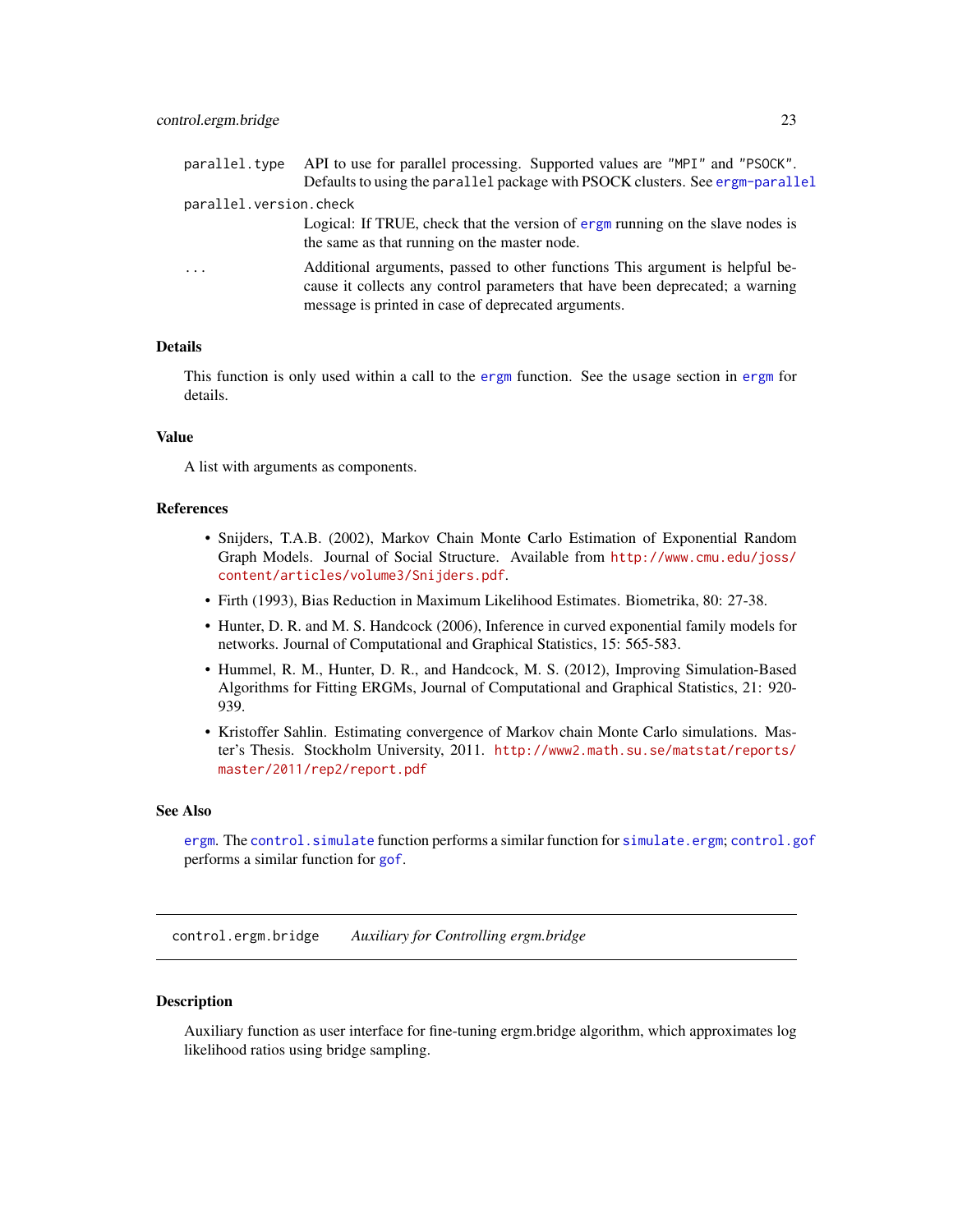# Usage

```
control.ergm.bridge(nsteps=20,
```

```
MCMC.burnin=10000,
MCMC.interval=100,
MCMC.samplesize=10000,
obs.MCMC.samplesize=MCMC.samplesize,
obs.MCMC.interval=MCMC.interval,
obs.MCMC.burnin=MCMC.burnin,
```
MCMC.prop.weights="default", MCMC.prop.args=list(),

MCMC.init.maxedges=20000, MCMC.packagenames=c(),

seed=NULL, parallel=0, parallel.type=NULL, parallel.version.check=TRUE)

# Arguments

| nsteps             | Number of geometric bridges to use.                                                                                                                                                                                                                                                                                                                                                                                                                                                                                                                                                                                                                                                                                                                                                                                                                                 |  |
|--------------------|---------------------------------------------------------------------------------------------------------------------------------------------------------------------------------------------------------------------------------------------------------------------------------------------------------------------------------------------------------------------------------------------------------------------------------------------------------------------------------------------------------------------------------------------------------------------------------------------------------------------------------------------------------------------------------------------------------------------------------------------------------------------------------------------------------------------------------------------------------------------|--|
| MCMC.burnin        | Number of proposals before any MCMC sampling is done. It typically is set to<br>a fairly large number.                                                                                                                                                                                                                                                                                                                                                                                                                                                                                                                                                                                                                                                                                                                                                              |  |
| MCMC.interval      | Number of proposals between sampled statistics.                                                                                                                                                                                                                                                                                                                                                                                                                                                                                                                                                                                                                                                                                                                                                                                                                     |  |
| MCMC.samplesize    |                                                                                                                                                                                                                                                                                                                                                                                                                                                                                                                                                                                                                                                                                                                                                                                                                                                                     |  |
|                    | Number of network statistics, randomly drawn from a given distribution on the<br>set of all networks, returned by the Metropolis-Hastings algorithm.                                                                                                                                                                                                                                                                                                                                                                                                                                                                                                                                                                                                                                                                                                                |  |
|                    | obs.MCMC.burnin, obs.MCMC.interval, obs.MCMC.samplesize                                                                                                                                                                                                                                                                                                                                                                                                                                                                                                                                                                                                                                                                                                                                                                                                             |  |
|                    | The obs versions of these arguments are for the unobserved data simulation<br>algorithm.                                                                                                                                                                                                                                                                                                                                                                                                                                                                                                                                                                                                                                                                                                                                                                            |  |
| MCMC.prop.weights  |                                                                                                                                                                                                                                                                                                                                                                                                                                                                                                                                                                                                                                                                                                                                                                                                                                                                     |  |
|                    | Specifies the proposal distribution used in the MCMC Metropolis-Hastings al-<br>gorithm. Possible choices are "TNT" or "random"; the "default" is one of these<br>two, depending on the constraints in place (as defined by the constraints ar-<br>gument of the ergm function), though not all weights may be used with all con-<br>straints. The TNT (tie / no tie) option puts roughly equal weight on selecting a<br>dyad with or without a tie as a candidate for toggling, whereas the random op-<br>tion puts equal weight on all possible dyads, though the interpretation of random<br>may change according to the constraints in place. When no constraints are in<br>place, the default is TNT, which appears to improve Markov chain mixing par-<br>ticularly for networks with a low edge density, as is typical of many realistic<br>social networks. |  |
|                    | MCMC.prop.args An alternative, direct way of specifying additional arguments to proposal.                                                                                                                                                                                                                                                                                                                                                                                                                                                                                                                                                                                                                                                                                                                                                                           |  |
| MCMC.init.maxedges |                                                                                                                                                                                                                                                                                                                                                                                                                                                                                                                                                                                                                                                                                                                                                                                                                                                                     |  |
|                    | Maximum number of edges expected in network                                                                                                                                                                                                                                                                                                                                                                                                                                                                                                                                                                                                                                                                                                                                                                                                                         |  |

Maximum number of edges expected in network.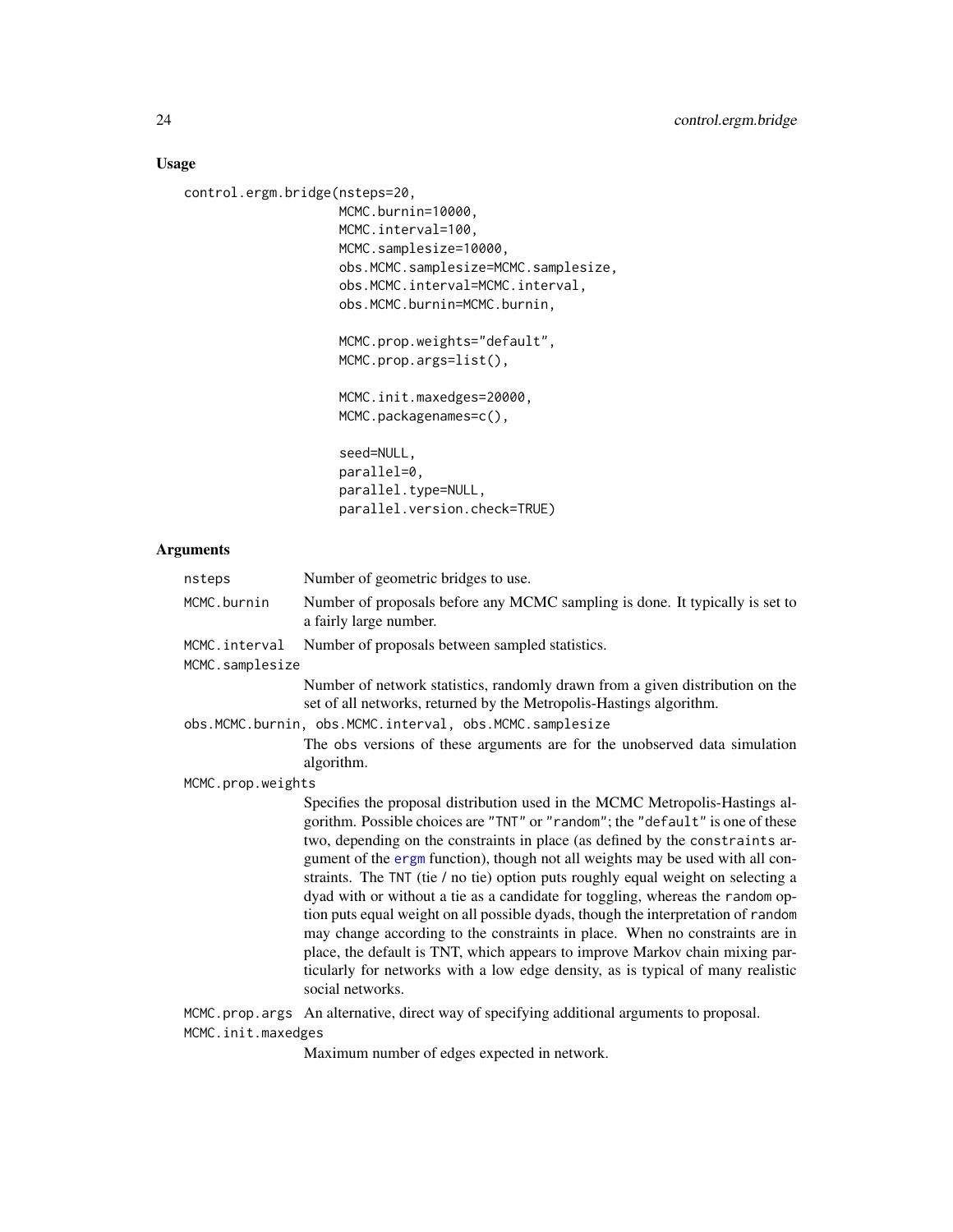# <span id="page-24-0"></span>control.gof 25

| MCMC.packagenames      |                                                                                                                                                                               |
|------------------------|-------------------------------------------------------------------------------------------------------------------------------------------------------------------------------|
|                        | Names of packages in which to look for change statistic functions in addition to<br>those autodetected. This argument should not be needed outside of very strange<br>setups. |
| seed                   | Seed value (integer) for the random number generator. See set. seed                                                                                                           |
| parallel               | Number of threads in which to run the sampling. Defaults to $0$ (no parallelism).<br>See the entry on parallel processing for details and troubleshooting.                    |
| parallel.type          | API to use for parallel processing. Supported values are "MPI" and "PSOCK".<br>Defaults to using the parallel package with PSOCK clusters. See ergm-parallel                  |
| parallel.version.check |                                                                                                                                                                               |
|                        | Logical: If TRUE, check that the version of ergm running on the slave nodes is<br>the same as that running on the master node.                                                |

# Details

This function is only used within a call to the [ergm.bridge.llr](#page-72-1) or [ergm.bridge.dindstart.llk](#page-71-1) functions.

# Value

A list with arguments as components.

# See Also

[ergm.bridge.llr](#page-72-1), [ergm.bridge.dindstart.llk](#page-71-1)

<span id="page-24-1"></span>control.gof *Auxiliary for Controlling ERGM Goodness-of-Fit Evaluation*

# Description

Auxiliary function as user interface for fine-tuning ERGM Goodness-of-Fit Evaluation.

# Usage

control.gof.formula(nsim=100,

MCMC.burnin=10000, MCMC.interval=1000, MCMC.prop.weights="default", MCMC.prop.args=list(), MCMC.init.maxedges=20000,

```
MCMC.packagenames=c(),
```
MCMC.runtime.traceplot=FALSE, network.output="network",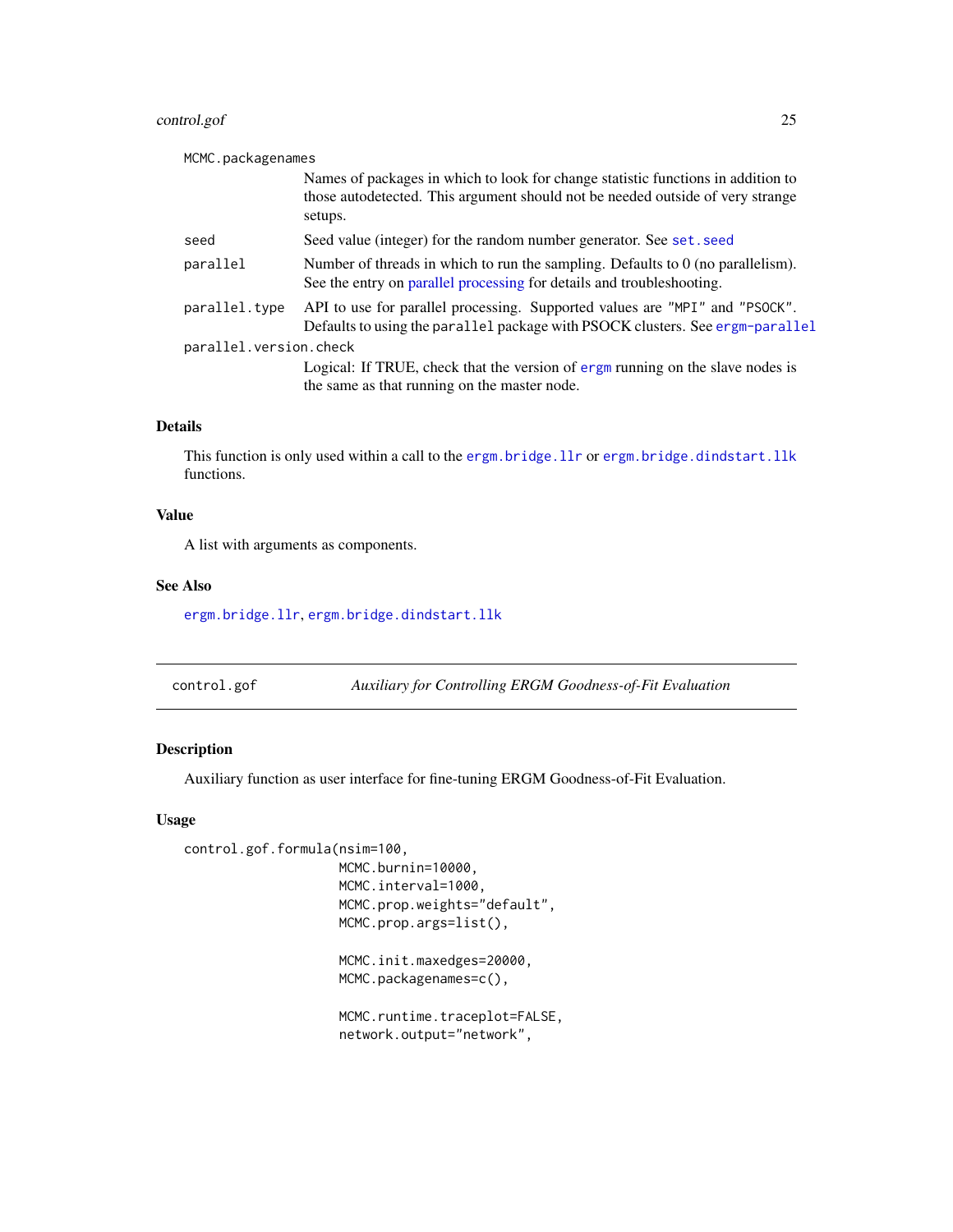```
seed=NULL,
                         parallel=0,
                         parallel.type=NULL,
                         parallel.version.check=TRUE)
    control.gof.ergm(nsim=100,
                      MCMC.burnin=NULL,
                      MCMC.interval=NULL,
                      MCMC.prop.weights=NULL,
                      MCMC.prop.args=NULL,
                      MCMC.init.maxedges=NULL,
                      MCMC.packagenames=NULL,
                      MCMC.runtime.traceplot=FALSE,
                      network.output="network",
                      seed=NULL,
                      parallel=0,
                      parallel.type=NULL,
                      parallel.version.check=TRUE)
Arguments
   nsim Number of networks to be randomly drawn using Markov chain Monte Carlo.
                    This sample of networks provides the basis for comparing the model to the ob-
                    served network.
   MCMC.burnin Number of proposals before any MCMC sampling is done. It typically is set to
                    a fairly large number.
   MCMC.interval Number of proposals between sampled statistics.
   MCMC.prop.weights
                    Specifies the proposal distribution used in the MCMC Metropolis-Hastings al-
```
gorithm. Possible choices are "TNT" or "random"; the "default" is one of these two, depending on the constraints in place (as defined by the constraints argument of the [ergm](#page-35-1) function), though not all weights may be used with all constraints. The TNT (tie / no tie) option puts roughly equal weight on selecting a dyad with or without a tie as a candidate for toggling, whereas the random option puts equal weight on all possible dyads, though the interpretation of random may change according to the constraints in place. When no constraints are in place, the default is TNT, which appears to improve Markov chain mixing particularly for networks with a low edge density, as is typical of many realistic social networks.

MCMC.prop.args An alternative, direct way of specifying additional arguments to proposal.

MCMC.init.maxedges

Maximum number of edges expected in network.

#### MCMC.packagenames

Names of packages in which to look for change statistic functions in addition to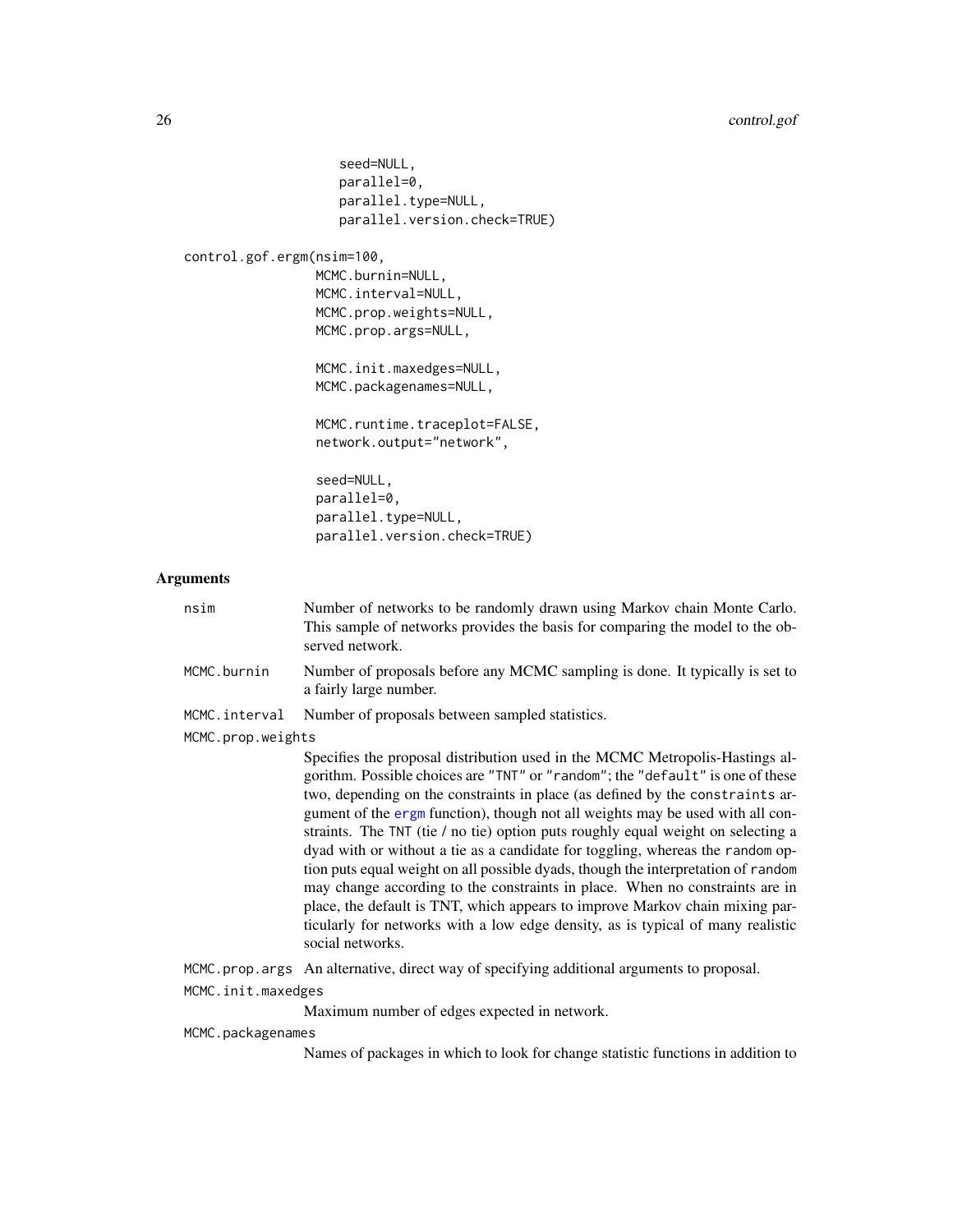those autodetected. This argument should not be needed outside of very strange setups.

# <span id="page-26-0"></span>MCMC.runtime.traceplot

Logical: If TRUE, plot traceplots of the MCMC sample after every MCMC MLE iteration.

- network.output R class with which to output networks. The options are "network" (default) and "edgelist.compressed" (which saves space but only supports networks without vertex attributes)
- seed Seed value (integer) for the random number generator. See set. seed
- parallel Number of threads in which to run the sampling. Defaults to 0 (no parallelism). See the entry on [parallel processing](#page-44-1) for details and troubleshooting.
- parallel.type API to use for parallel processing. Supported values are "MPI" and "PSOCK". Defaults to using the parallel package with PSOCK clusters. See [ergm-parallel](#page-44-1) parallel.version.check

Logical: If TRUE, check that the version of [ergm](#page-3-1) running on the slave nodes is the same as that running on the master node.

#### Details

This function is only used within a call to the [gof](#page-108-2) function. See the usage section in [gof](#page-108-2) for details.

#### Value

A list with arguments as components.

# See Also

[gof](#page-108-2). The [control.simulate](#page-30-1) function performs a similar function for [simulate.ergm](#page-141-1); [control.ergm](#page-13-1) performs a similar function for [ergm](#page-35-1).

control.logLik.ergm *Auxiliary for Controlling logLik.ergm*

#### **Description**

Auxiliary function as user interface for fine-tuning logLik.ergm algorithm, which approximates log likelihood values.

# Usage

```
control.logLik.ergm(nsteps=20,
                    MCMC.burnin=NULL,
                    MCMC.interval=NULL,
                    MCMC.samplesize=NULL,
                    obs.MCMC.samplesize=MCMC.samplesize,
                    obs.MCMC.interval=MCMC.interval,
```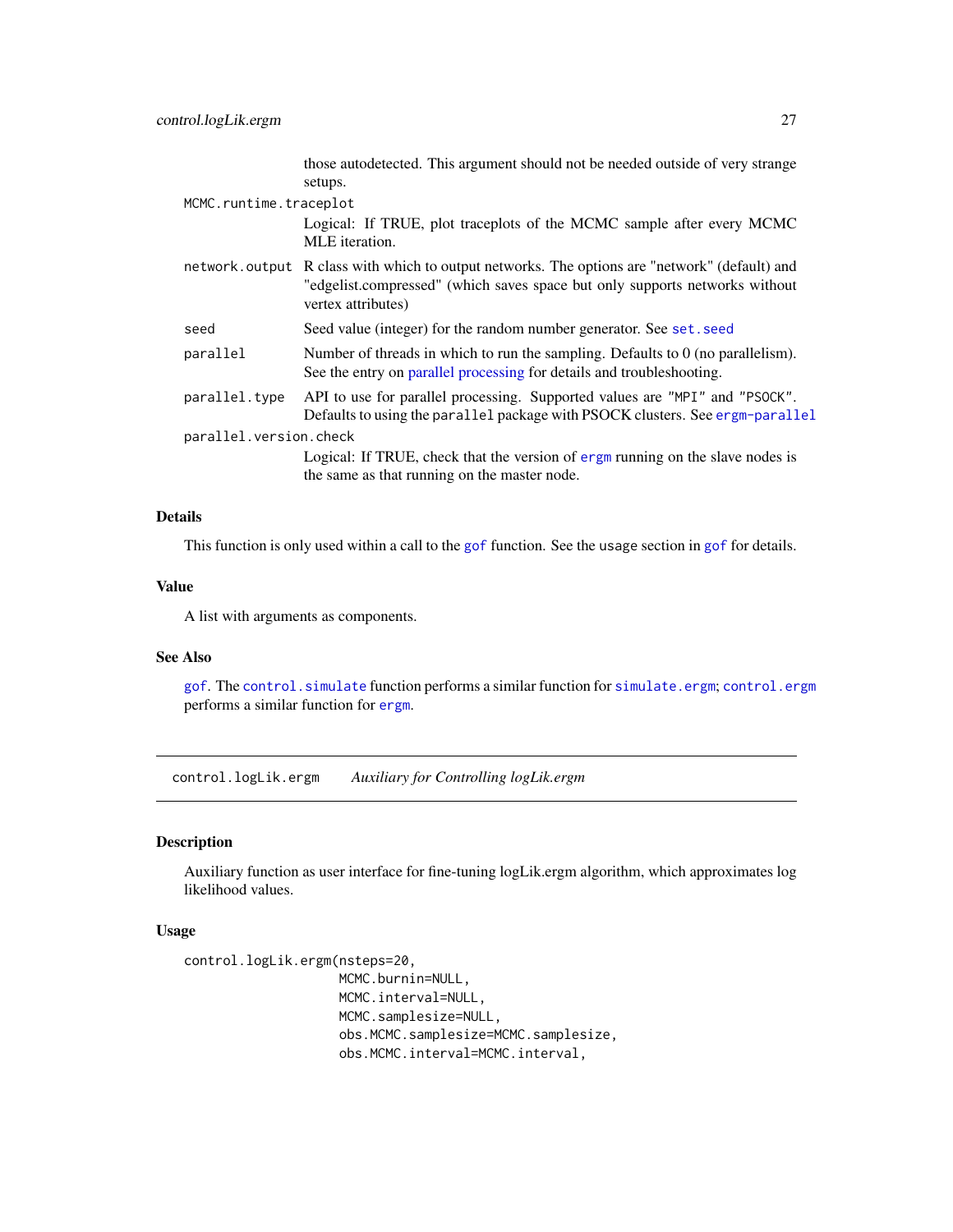obs.MCMC.burnin=MCMC.burnin,

```
MCMC.prop.weights=NULL,
MCMC.prop.args=NULL,
warn.dyads=TRUE,
```
MCMC.init.maxedges=NULL, MCMC.packagenames=NULL,

seed=NULL, parallel = NULL, parallel.type = NULL, parallel.version.check = TRUE)

# Arguments

| nsteps                           | Number of geometric bridges to use.                                                                                                                                                                                                                                                                                                                                                                                                                                                                                                                                                                                                                                                                                                                                                                                                                                 |
|----------------------------------|---------------------------------------------------------------------------------------------------------------------------------------------------------------------------------------------------------------------------------------------------------------------------------------------------------------------------------------------------------------------------------------------------------------------------------------------------------------------------------------------------------------------------------------------------------------------------------------------------------------------------------------------------------------------------------------------------------------------------------------------------------------------------------------------------------------------------------------------------------------------|
| MCMC.burnin                      | Number of proposals before any MCMC sampling is done. It typically is set to<br>a fairly large number.                                                                                                                                                                                                                                                                                                                                                                                                                                                                                                                                                                                                                                                                                                                                                              |
| MCMC.interval<br>MCMC.samplesize | Number of proposals between sampled statistics.                                                                                                                                                                                                                                                                                                                                                                                                                                                                                                                                                                                                                                                                                                                                                                                                                     |
|                                  | Number of network statistics, randomly drawn from a given distribution on the<br>set of all networks, returned by the Metropolis-Hastings algorithm.                                                                                                                                                                                                                                                                                                                                                                                                                                                                                                                                                                                                                                                                                                                |
|                                  | obs.MCMC.burnin, obs.MCMC.interval, obs.MCMC.samplesize                                                                                                                                                                                                                                                                                                                                                                                                                                                                                                                                                                                                                                                                                                                                                                                                             |
|                                  | The obs versions of these arguments are for the unobserved data simulation<br>algorithm.                                                                                                                                                                                                                                                                                                                                                                                                                                                                                                                                                                                                                                                                                                                                                                            |
| MCMC.prop.weights                |                                                                                                                                                                                                                                                                                                                                                                                                                                                                                                                                                                                                                                                                                                                                                                                                                                                                     |
|                                  | Specifies the proposal distribution used in the MCMC Metropolis-Hastings al-<br>gorithm. Possible choices are "TNT" or "random"; the "default" is one of these<br>two, depending on the constraints in place (as defined by the constraints ar-<br>gument of the ergm function), though not all weights may be used with all con-<br>straints. The TNT (tie / no tie) option puts roughly equal weight on selecting a<br>dyad with or without a tie as a candidate for toggling, whereas the random op-<br>tion puts equal weight on all possible dyads, though the interpretation of random<br>may change according to the constraints in place. When no constraints are in<br>place, the default is TNT, which appears to improve Markov chain mixing par-<br>ticularly for networks with a low edge density, as is typical of many realistic<br>social networks. |
| MCMC.prop.args                   | An alternative, direct way of specifying additional arguments to proposal.                                                                                                                                                                                                                                                                                                                                                                                                                                                                                                                                                                                                                                                                                                                                                                                          |
| warn.dyads                       | Whether or not a warning should be issued when sample space constraints render<br>the observed number of dyads ill-defined.                                                                                                                                                                                                                                                                                                                                                                                                                                                                                                                                                                                                                                                                                                                                         |
| MCMC.init.maxedges               |                                                                                                                                                                                                                                                                                                                                                                                                                                                                                                                                                                                                                                                                                                                                                                                                                                                                     |
|                                  | Maximum number of edges expected in network.                                                                                                                                                                                                                                                                                                                                                                                                                                                                                                                                                                                                                                                                                                                                                                                                                        |
| MCMC.packagenames                |                                                                                                                                                                                                                                                                                                                                                                                                                                                                                                                                                                                                                                                                                                                                                                                                                                                                     |
|                                  | Names of packages in which to look for change statistic functions in addition to<br>those autodetected. This argument should not be needed outside of very strange<br>setups.                                                                                                                                                                                                                                                                                                                                                                                                                                                                                                                                                                                                                                                                                       |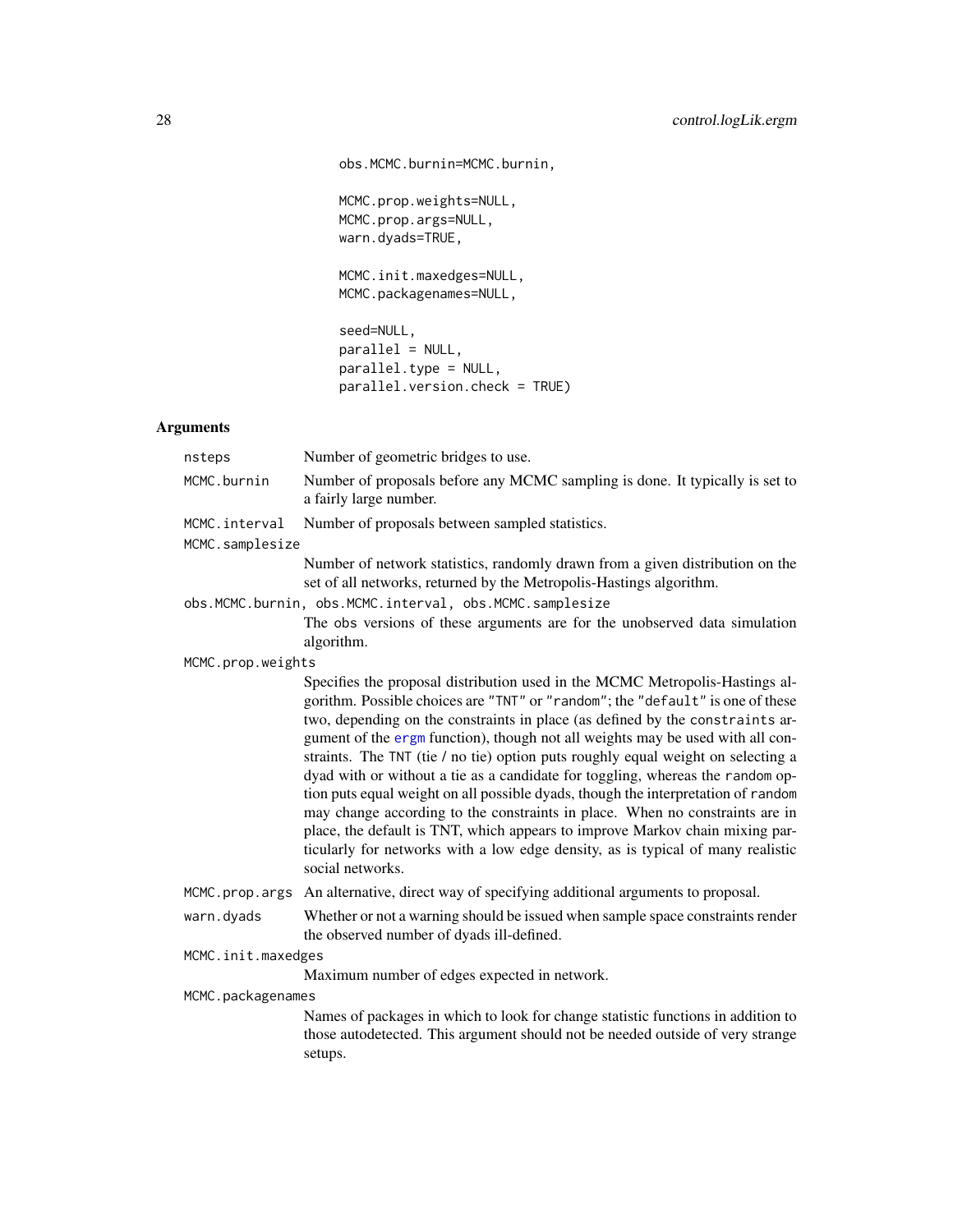#### <span id="page-28-0"></span>control.san 29

| seed                   | Seed value (integer) for the random number generator. See set. seed                                                                                          |
|------------------------|--------------------------------------------------------------------------------------------------------------------------------------------------------------|
| parallel               | Number of threads in which to run the sampling. Defaults to $0$ (no parallelism).<br>See the entry on parallel processing for details and troubleshooting.   |
| parallel.type          | API to use for parallel processing. Supported values are "MPI" and "PSOCK".<br>Defaults to using the parallel package with PSOCK clusters. See ergm-parallel |
| parallel.version.check |                                                                                                                                                              |
|                        | Logical: If TRUE, check that the version of ergm running on the slave nodes is<br>the same as that running on the master node.                               |

# Details

This function is only used within a call to the [logLik.ergm](#page-116-1) function.

# Value

A list with arguments as components.

# See Also

[logLik.ergm](#page-116-1)

<span id="page-28-1"></span>control.san *Auxiliary for Controlling SAN*

#### Description

Auxiliary function as user interface for fine-tuning simulated annealing algorithm.

# Usage

```
control.san(coef=NULL,
```

```
SAN.tau=1,
SAN.invcov=NULL,
SAN.burnin=100000,
SAN.interval=10000,
SAN.init.maxedges=20000,
SAN.prop.weights="default",
SAN.prop.args=list(),
SAN.packagenames=c(),
MPLE.max.dyad.types=1e6,
MPLE.samplesize = 50000,
network.output="network",
```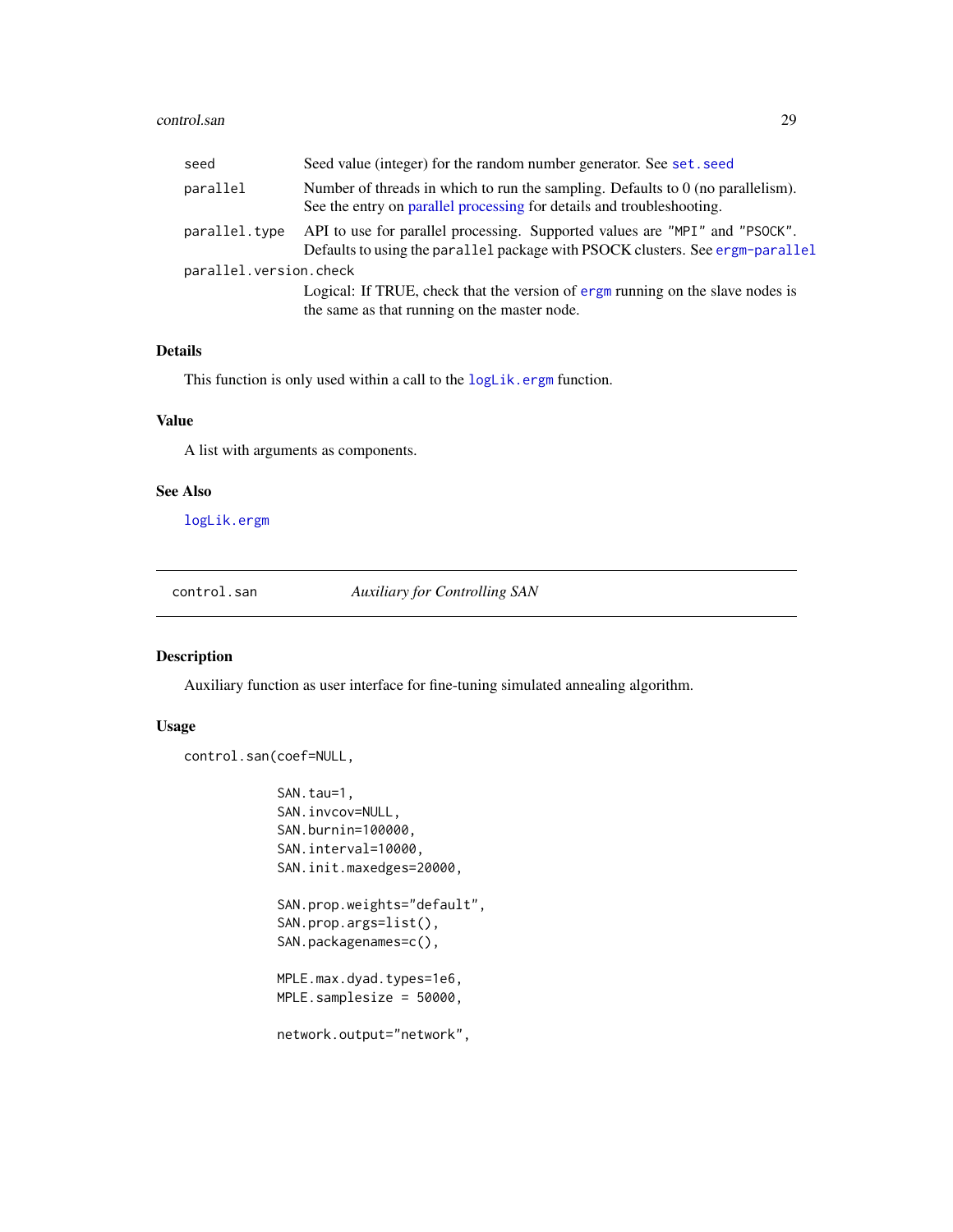```
seed=NULL,
parallel=0,
parallel.type=NULL,
parallel.version.check=TRUE)
```
# Arguments

| coef                   | Vector of model coefficients used for MCMC simulations, one for each model<br>term.                                                                                                                                                                                                                          |
|------------------------|--------------------------------------------------------------------------------------------------------------------------------------------------------------------------------------------------------------------------------------------------------------------------------------------------------------|
| SAN.tau                | Currently unused.                                                                                                                                                                                                                                                                                            |
| SAN.invcov             | Initial inverse covariance matrix used to calculate Mahalanobis distance in de-<br>termining how far a proposed MCMC move is from the target. stats vector.<br>If NULL, taken to be the covariance matrix returned when fitting the MPLE if<br>coef==NULL, or the identity matrix otherwise.                 |
| SAN.burnin             | Number of MCMC proposals before any sampling is done.                                                                                                                                                                                                                                                        |
| SAN.interval           | Number of proposals between sampled statistics.                                                                                                                                                                                                                                                              |
| SAN.init.maxedges      |                                                                                                                                                                                                                                                                                                              |
|                        | Maximum number of edges expected in network.                                                                                                                                                                                                                                                                 |
| SAN.prop.weights       |                                                                                                                                                                                                                                                                                                              |
|                        | Specifies the method to allocate probabilities of being proposed to dyads. De-<br>faults to "default", which picks a reasonable default for the specified con-<br>straint. Other possible values are "TNT", "random", and "nonobserved", though<br>not all values may be used with all possible constraints. |
| SAN.prop.args          | An alternative, direct way of specifying additional arguments to proposal.                                                                                                                                                                                                                                   |
| SAN.packagenames       |                                                                                                                                                                                                                                                                                                              |
|                        | Names of packages in which to look for change statistic functions in addition to<br>those autodetected. This argument should not be needed outside of very strange<br>setups.                                                                                                                                |
| MPLE.max.dyad.types    |                                                                                                                                                                                                                                                                                                              |
|                        | Maximum number of unique values of change statistic vectors, which are the<br>predictors in a logistic regression used to calculate the MPLE. This calculation<br>uses a compression algorithm that allocates space based on MPLE. max. dyad. types                                                          |
| MPLE.samplesize        |                                                                                                                                                                                                                                                                                                              |
|                        | Not currently documented; used in conditional-on-degree version of MPLE.                                                                                                                                                                                                                                     |
|                        | network. output R class with which to output networks. The options are "network" (default) and<br>"edgelist.compressed" (which saves space but only supports networks without<br>vertex attributes)                                                                                                          |
| seed                   | Seed value (integer) for the random number generator. See set. seed                                                                                                                                                                                                                                          |
| parallel               | Number of threads in which to run the sampling. Defaults to $0$ (no parallelism).<br>See the entry on parallel processing for details and troubleshooting.                                                                                                                                                   |
| parallel.type          | API to use for parallel processing. Supported values are "MPI" and "PSOCK".<br>Defaults to using the parallel package with PSOCK clusters. See ergm-parallel                                                                                                                                                 |
| parallel.version.check |                                                                                                                                                                                                                                                                                                              |
|                        | Logical: If TRUE, check that the version of ergm running on the slave nodes is<br>the same as that running on the master node.                                                                                                                                                                               |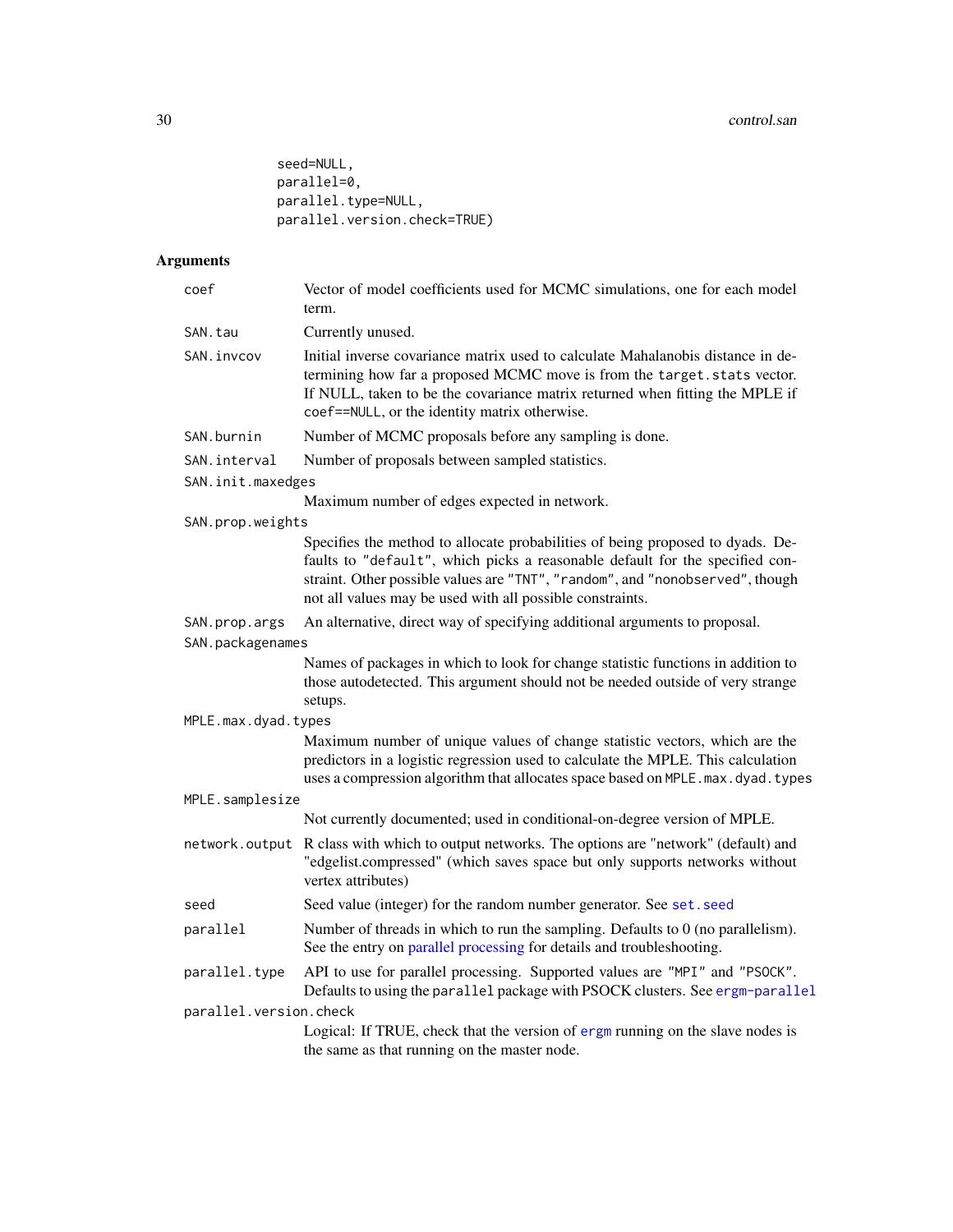# <span id="page-30-0"></span>control.simulate 31

# Details

This function is only used within a call to the [san](#page-138-1) function. See the usage section in [san](#page-138-1) for details.

#### Value

A list with arguments as components.

#### See Also

[san](#page-138-1)

<span id="page-30-1"></span>control.simulate *Auxiliary for Controlling ERGM Simulation*

# Description

Auxiliary function as user interface for fine-tuning ERGM simulation.

## Usage

```
control.simulate(MCMC.burnin=10000,
                 MCMC.interval=1000,
                 MCMC.prop.weights="default",
                 MCMC.prop.args=list(),
                 MCMC.init.maxedges=20000,
                 MCMC.packagenames=c(),
                 MCMC.runtime.traceplot=FALSE,
                 network.output="network",
                 parallel=0,
                 parallel.type=NULL,
                 parallel.version.check=TRUE,
                 ...)
control.simulate.formula(MCMC.burnin=10000,
                         MCMC.interval=1000,
                         MCMC.prop.weights="default",
                         MCMC.prop.args=list(),
                         MCMC.init.maxedges=20000,
                         MCMC.packagenames=c(),
                         MCMC.runtime.traceplot=FALSE,
                         network.output="network",
                         parallel=0,
                         parallel.type=NULL,
                         parallel.version.check=TRUE,
                         ...)
```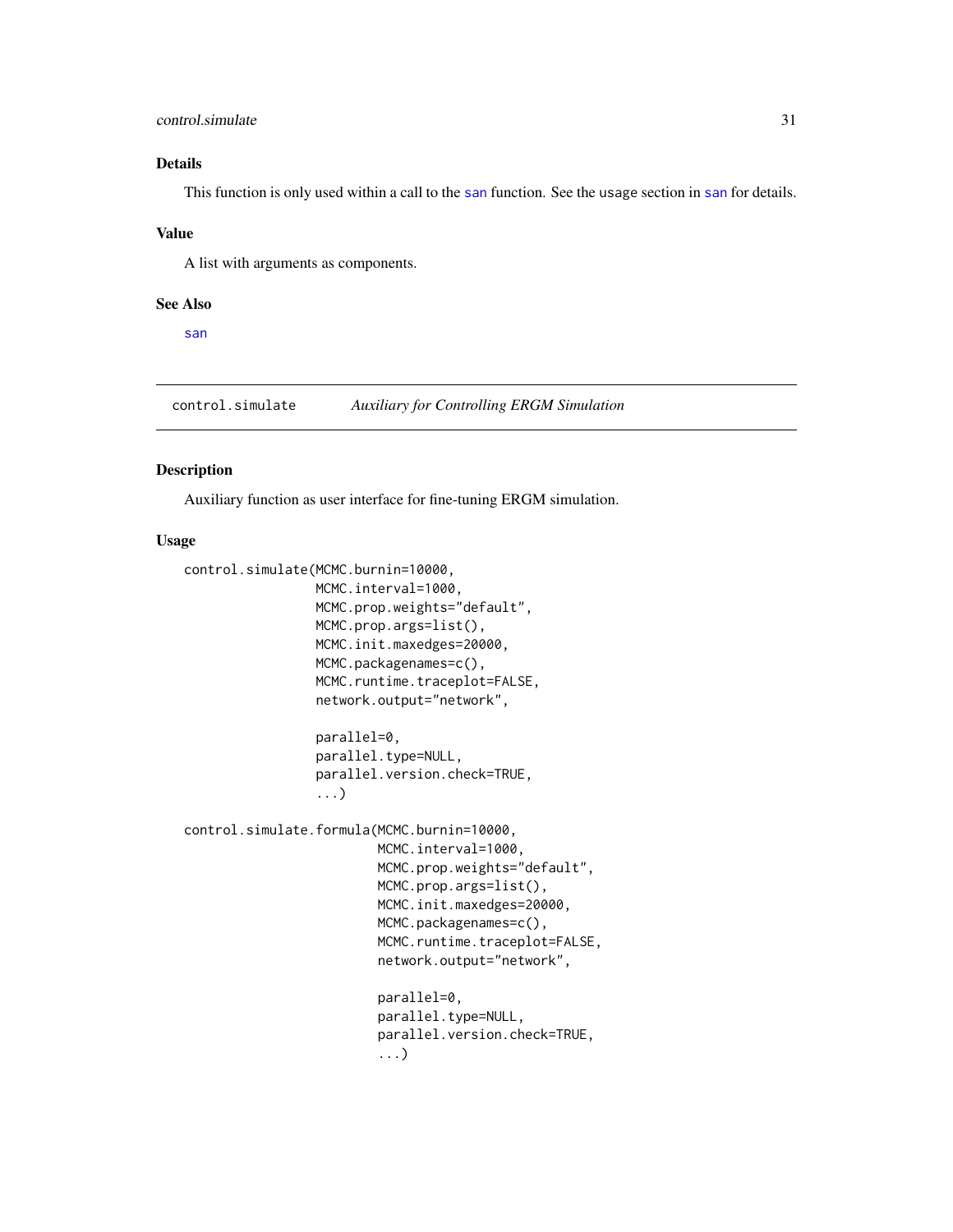```
control.simulate.formula.ergm(MCMC.burnin=10000,
                              MCMC.interval=1000,
                              MCMC.prop.weights="default",
                              MCMC.prop.args=list(),
                              MCMC.init.maxedges=20000,
                              MCMC.packagenames=c(),
                              MCMC.runtime.traceplot=FALSE,
                              network.output="network",
                              parallel=0,
                              parallel.type=NULL,
                              parallel.version.check=TRUE,
                               ...)
control.simulate.ergm(MCMC.burnin=NULL,
                      MCMC.interval=NULL,
                      MCMC.prop.weights=NULL,
                      MCMC.prop.args=NULL,
                      MCMC.init.maxedges=NULL,
                      MCMC.packagenames=NULL,
                      MCMC.runtime.traceplot=FALSE,
                      network.output="network",
                      parallel=0,
                      parallel.type=NULL,
                      parallel.version.check=TRUE,
                      ...)
```
#### Arguments

MCMC.prop.weights

Specifies the proposal distribution used in the MCMC Metropolis-Hastings algorithm. Possible choices are "TNT" or "random"; the "default" is one of these two, depending on the constraints in place (as defined by the constraints argument of the [ergm](#page-35-1) function), though not all weights may be used with all constraints. The TNT (tie / no tie) option puts roughly equal weight on selecting a dyad with or without a tie as a candidate for toggling, whereas the random option puts equal weight on all possible dyads, though the interpretation of random may change according to the constraints in place. When no constraints are in place, the default is TNT, which appears to improve Markov chain mixing particularly for networks with a low edge density, as is typical of many realistic social networks.

- MCMC.prop.args An alternative, direct way of specifying additional arguments to proposal.
- MCMC.burnin Number of proposals before any MCMC sampling is done. It typically is set to a fairly large number.
- MCMC.interval Number of proposals between sampled statistics.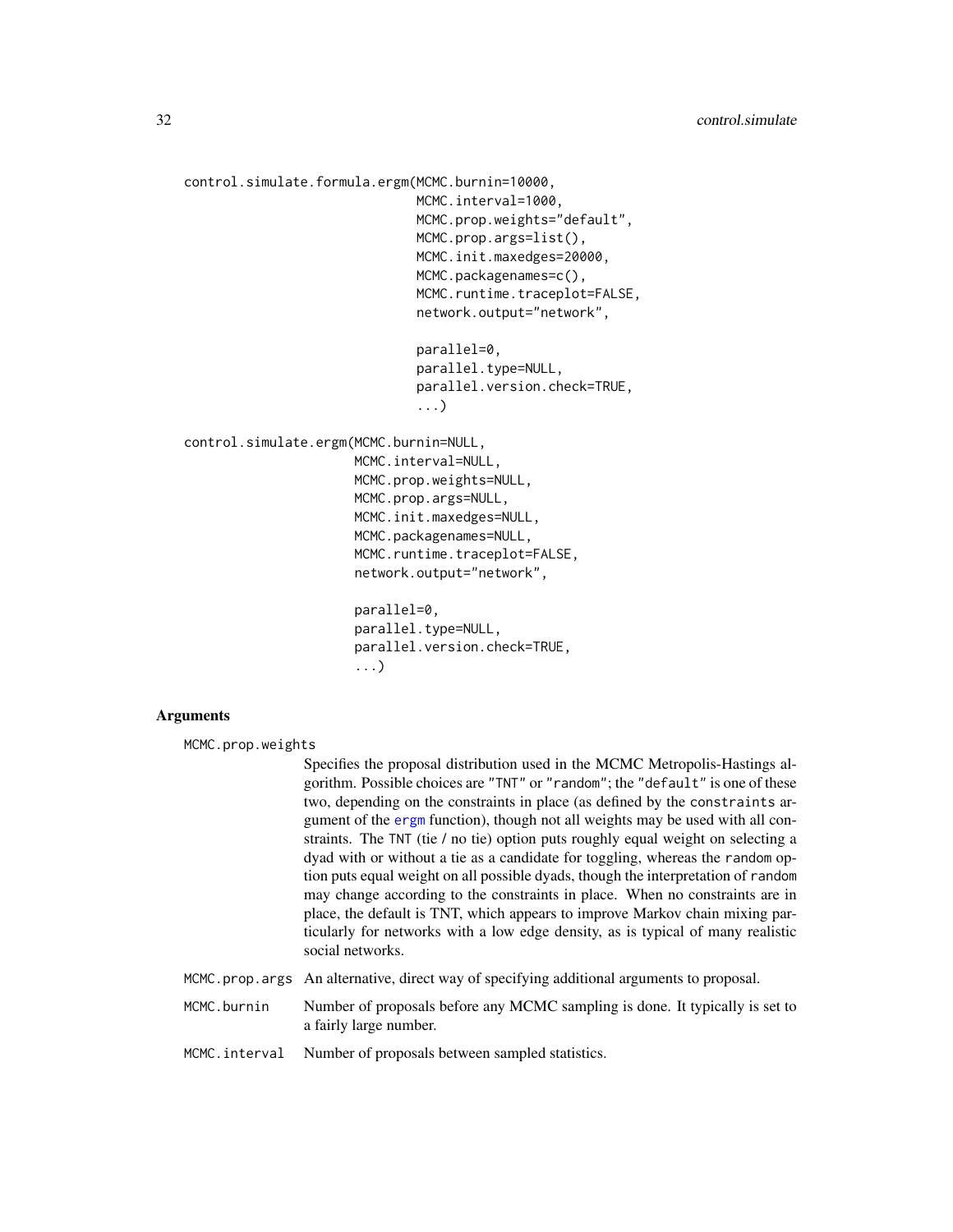# <span id="page-32-0"></span>degreedist 33

| MCMC.init.maxedges     |                                                                                                                                                                                                                      |  |
|------------------------|----------------------------------------------------------------------------------------------------------------------------------------------------------------------------------------------------------------------|--|
|                        | Maximum number of edges expected in network.                                                                                                                                                                         |  |
| MCMC.packagenames      |                                                                                                                                                                                                                      |  |
|                        | Names of packages in which to look for change statistic functions in addition to<br>those autodetected. This argument should not be needed outside of very strange<br>setups.                                        |  |
| MCMC.runtime.traceplot |                                                                                                                                                                                                                      |  |
|                        | Logical: If TRUE, plot traceplots of the MCMC sample after every MCMC<br>MLE iteration.                                                                                                                              |  |
|                        | network. output R class with which to output networks. The options are "network" (default) and<br>"edgelist.compressed" (which saves space but only supports networks without<br>vertex attributes)                  |  |
| parallel               | Number of threads in which to run the sampling. Defaults to 0 (no parallelism).<br>See the entry on parallel processing for details and troubleshooting.                                                             |  |
| parallel.type          | API to use for parallel processing. Supported values are "MPI" and "PSOCK".<br>Defaults to using the parallel package with PSOCK clusters. See ergm-parallel                                                         |  |
| parallel.version.check |                                                                                                                                                                                                                      |  |
|                        | Logical: If TRUE, check that the version of ergm running on the slave nodes is<br>the same as that running on the master node.                                                                                       |  |
| .                      | Additional arguments, passed to other functions This argument is helpful be-<br>cause it collects any control parameters that have been deprecated; a warning<br>message is printed in case of deprecated arguments. |  |

# Details

This function is only used within a call to the [simulate](#page-0-0) function. See the usage section in [simulate.ergm](#page-141-1) for details.

# Value

A list with arguments as components.

#### See Also

[simulate.ergm](#page-141-1), [simulate.formula](#page-141-2).[control.ergm](#page-13-1) performs a similar function for [ergm](#page-35-1); [control.gof](#page-24-1) performs a similar function for [gof](#page-108-2).

| degreedist | Computes and Returns the Degree Distribution Information for a |  |  |  |  |
|------------|----------------------------------------------------------------|--|--|--|--|
|            | Given Network                                                  |  |  |  |  |

# Description

The degreedist function computes and returns the degree distribution (number of vertices in the network with each degree value) for a given network.

The degreedistfactor function returns the cross table of the degree distribution for a network and a given factor (vertex attribute name)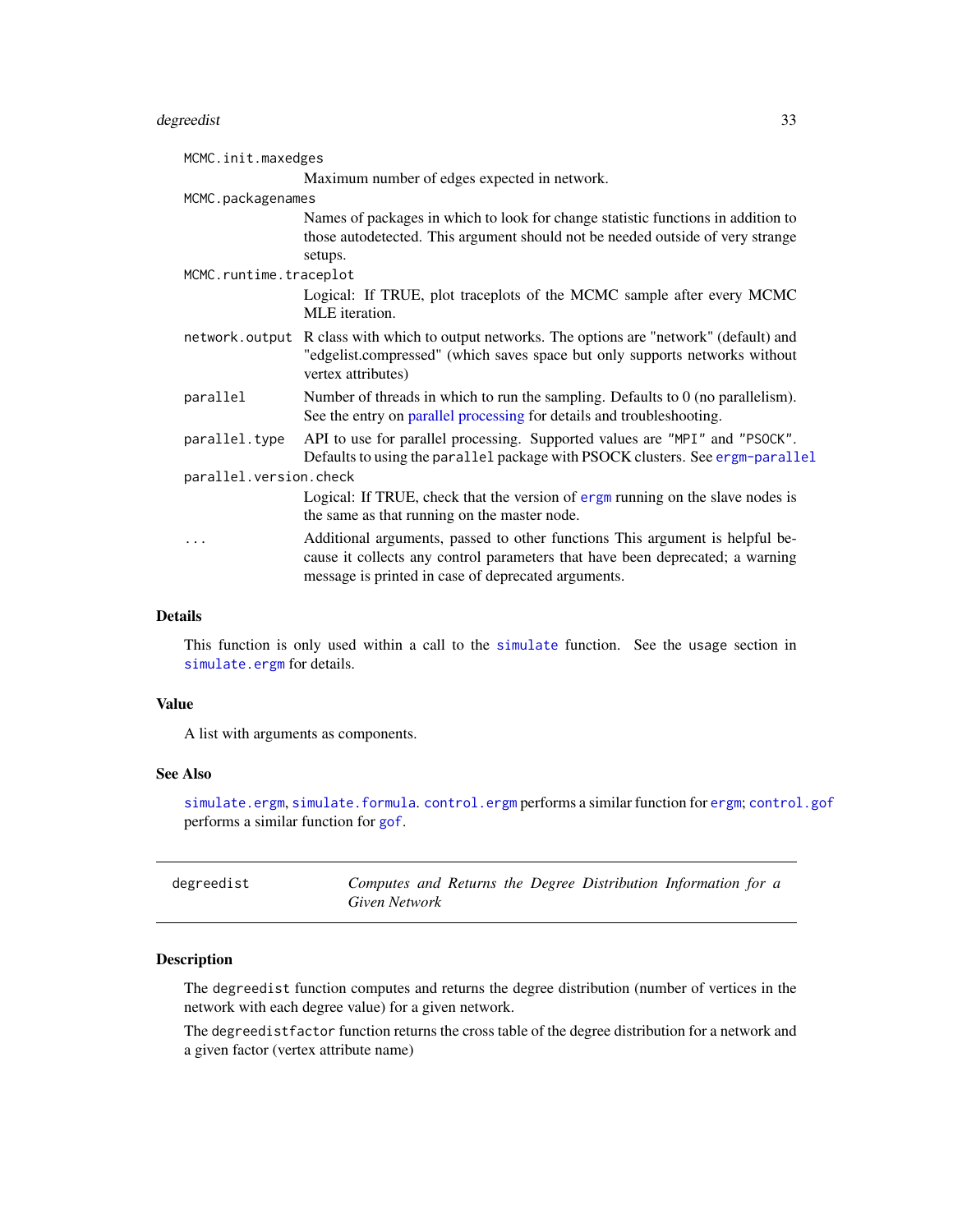#### <span id="page-33-0"></span>Usage

 $degreedist(g, print = TRUE)$ 

#### Arguments

|       | a network object                                                |
|-------|-----------------------------------------------------------------|
| print | logical, whether to print the degree distribution; default=TRUE |

#### Details

Calculates the degrees using the appropriate ergm terms for for network type.

#### Value

- if directed a matrix of the distributions of in and out degrees; this is row bound and only contains degrees for which one of the in or out distributions has a positive count
- if bipartite a list containing the degree distributions of b1 and b2
- otherwise a vector of the positive values in the degree distribution

#### Examples

```
data(faux.mesa.high)
degreedist(faux.mesa.high)
```
ecoli *Two versions of an E. Coli network dataset*

#### Description

This network data set comprises two versions of a biological network in which the nodes are operons in *Escherichia Coli* and a directed edge from one node to another indicates that the first encodes the transcription factor that regulates the second.

#### Usage

data(ecoli)

#### Details

The network object ecoli1 is directed, with 423 nodes and 519 arcs. The object ecoli2 is an undirected version of the same network, in which all arcs are treated as edges and the five isolated nodes (which exhibit only self-regulation in ecoli1) are removed, leaving 418 nodes.

#### Licenses and Citation

When publishing results obtained using this data set, the original authors (Salgado et al, 2001; Shen-Orr et al, 2002) should be cited, along with this R package.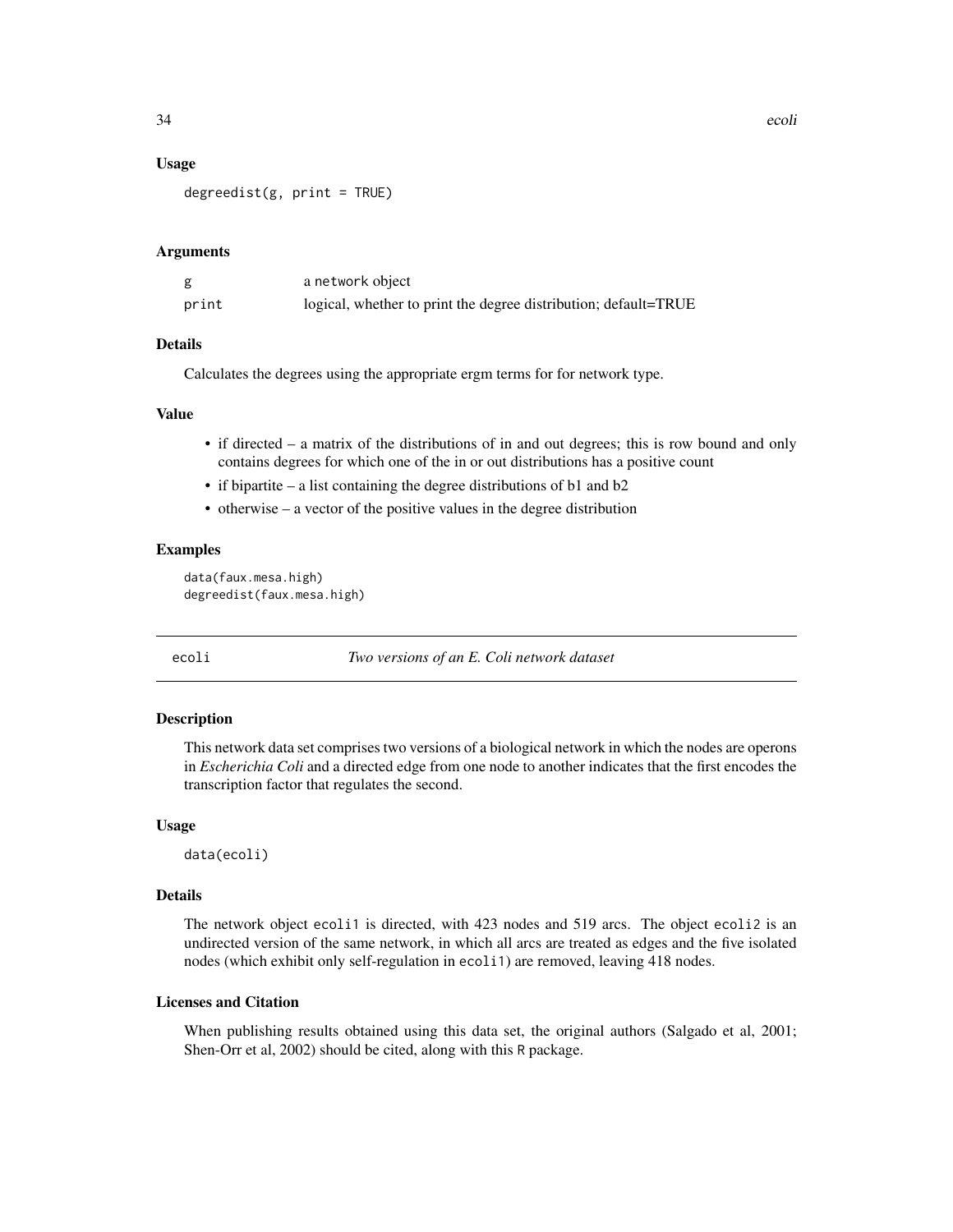#### <span id="page-34-0"></span>Source

The data set is based on the RegulonDB network (Salgado et al, 2001) and was modified by Shen-Orr et al (2002).

# References

Salgado et al (2001), Regulondb (version 3.2): Transcriptional Regulation and Operon Organization in Escherichia Coli K-12, *Nucleic Acids Research*, 29(1): 72-74.

Shen-Orr et al (2002), Network Motifs in the Transcriptional Regulation Network of Escerichia Coli, *Nature Genetics*, 31(1): 64-68.

<span id="page-34-1"></span>

| enformulate.curved | Convert a curved ERGM into a form suitable as initial values for the |
|--------------------|----------------------------------------------------------------------|
|                    | same ergm.                                                           |

#### Description

The generic enformulate.curved converts an [ergm](#page-35-1) object or formula of a model with curved terms to the variant in which the curved parameters embedded into the formula and are removed from the parameter vector. This is the form required by [ergm](#page-35-1) calls.

#### Usage

```
## S3 method for class 'ergm'
enformulate.curved(object, ...)
## S3 method for class 'formula'
enformulate.curved(object, theta, response=NULL, ...)
```
## Arguments

| object   | An ergm object or an ERGM formula. The curved terms of the given formula<br>(or the formula used in the fit) must have all of their arguments passed by name. |
|----------|---------------------------------------------------------------------------------------------------------------------------------------------------------------|
| theta    | Curved model parameter configuration.                                                                                                                         |
| response | Not for release.                                                                                                                                              |
| .        | Unused at this time.                                                                                                                                          |

## Details

Because of a current kludge in [ergm](#page-35-1), output from one run cannot be directly passed as initial values (control.ergm(init=)) for the next run if any of the terms are curved. One workaround is to embed the curved parameters into the formula (while keeping fixed=FALSE) and remove them from control.ergm(init=).

This function automates this process for curved ERGM terms included with the [ergm](#page-3-1) package. It does not work with curved terms not included in ergm.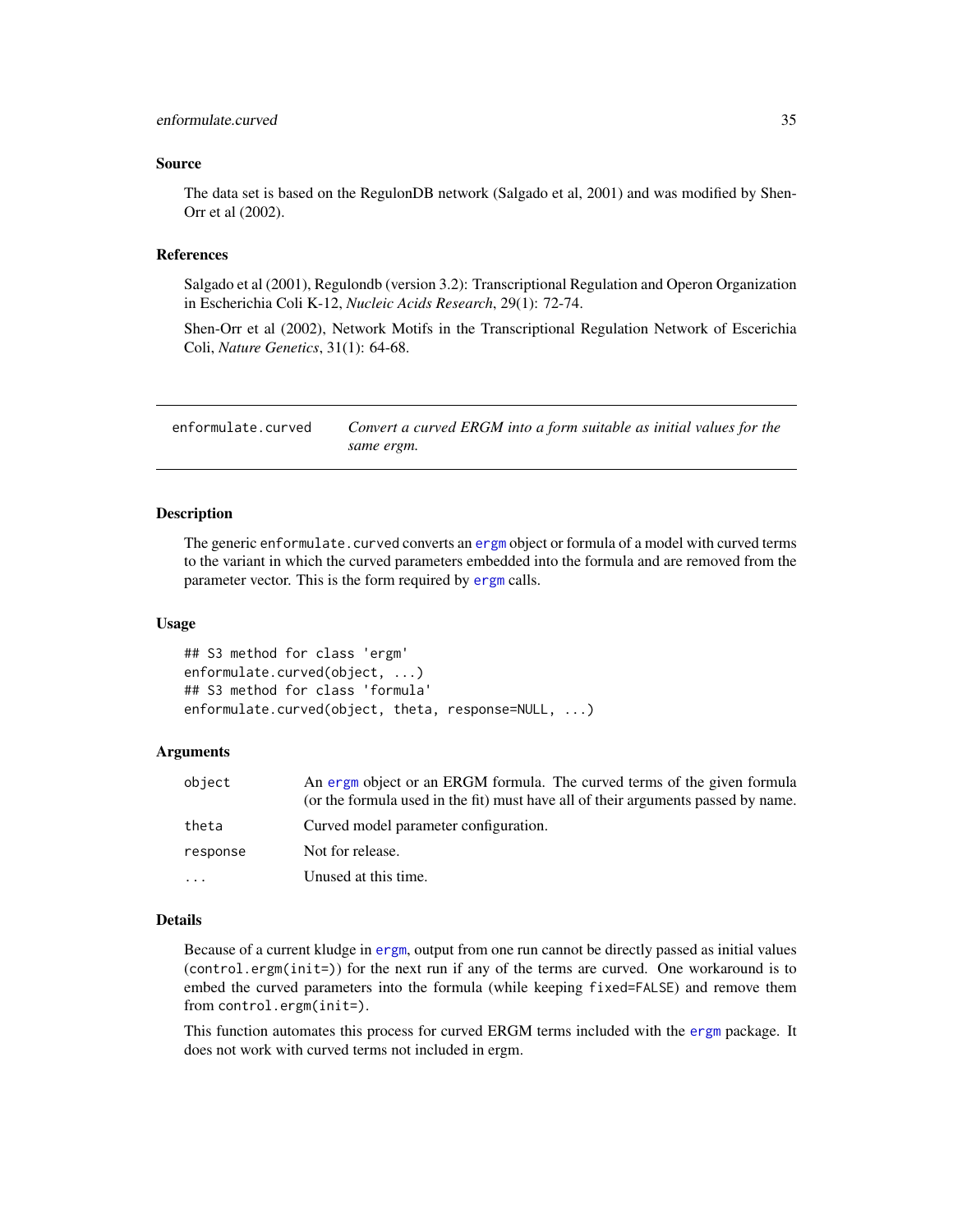<span id="page-35-0"></span>

# Value

A list with the following components:

| formula | The formula with curved parameter estimates incorporated.       |
|---------|-----------------------------------------------------------------|
| theta   | The coefficient vector with curved parameter estimates removed. |

## See Also

[ergm](#page-35-1), [simulate.ergm](#page-141-1)

# Examples

```
data(sampson)
gest<-ergm(samplike~edges+gwesp(alpha=.5, fixed=FALSE),
   control=control.ergm(MCMLE.maxit=1))
# Error:
gest2<-try(ergm(gest$formula, control=control.ergm(init=coef(gest), MCMLE.maxit=2)))
print(gest2)
# Works:
tmp<-enformulate.curved(gest)
tmp
gest2<-try(ergm(tmp$formula, control=control.ergm(init=tmp$theta, MCMLE.maxit=2)))
summary(gest2)
```
<span id="page-35-1"></span>ergm *Exponential-Family Random Graph Models*

# <span id="page-35-2"></span>Description

[ergm](#page-35-1) is used to fit exponential-family random graph models (ERGMs), in which the probability of a given network, y, on a set of nodes is  $h(y) \exp{\{\eta(\theta) \cdot g(y)\}}/c(\theta)$ , where  $h(y)$  is the reference measure (usually  $h(y) = 1$ ),  $g(y)$  is a vector of network statistics for y,  $\eta(\theta)$  is a natural parameter vector of the same length (with  $\eta(\theta) = \theta$  for most terms), and  $c(\theta)$  is the normalizing constant for the distribution. [ergm](#page-35-1) can return a maximum pseudo-likelihood estimate, an approximate maximum likelihood estimate based on a Monte Carlo scheme, or an approximate contrastive divergence estimate based on a similar scheme.

(For an overview of the package, see [ergm-package.](#page-3-1))

# Usage

```
ergm (formula,
      response=NULL,
      reference=~Bernoulli,
      constraints=~.,
      offset.coef=NULL,
```
36 ergm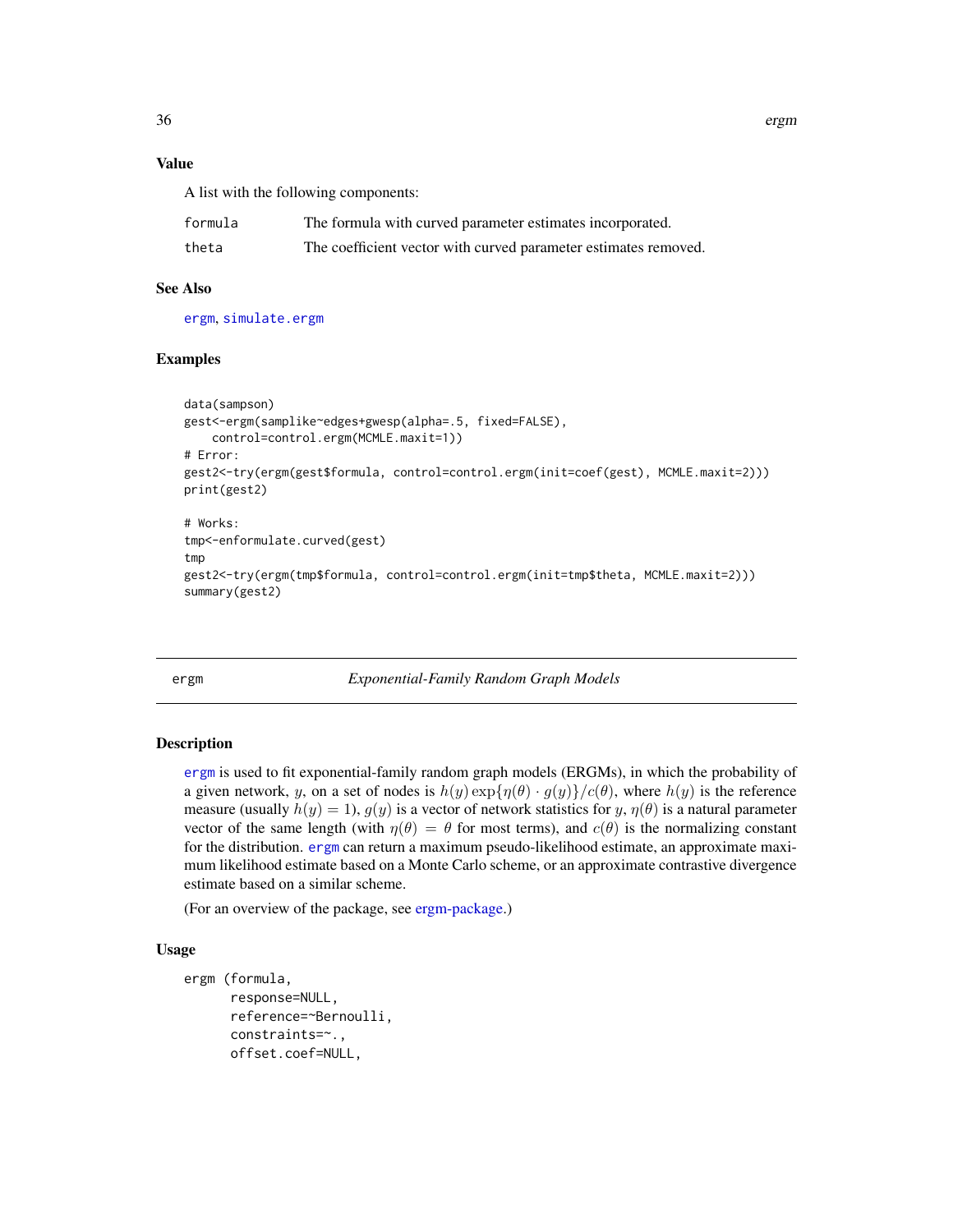ergm 37

```
target.stats=NULL,
eval.loglik=TRUE,
estimate=c("MLE", "MPLE", "CD"),
control=control.ergm(),
verbose=FALSE,
...)
```
# Arguments

| formula      | An R formula object, of the form $y \sim$ <model terms="">, where y is a network<br/>object or a matrix that can be coerced to a network object. For the details<br/>on the possible <model terms="">, see ergm-terms and Morris, Handcock and<br/>Hunter (2008) for binary ERGM terms and Krivitsky (2012) for valued ERGM<br/>terms (terms for weighted edges). To create a network object in R, use the<br/>network() function, then add nodal attributes to it using the %v% operator if<br/>necessary. Enclosing a model term in offset() fixes its value to one specified<br/>in offset.coef.</model></model> |
|--------------|---------------------------------------------------------------------------------------------------------------------------------------------------------------------------------------------------------------------------------------------------------------------------------------------------------------------------------------------------------------------------------------------------------------------------------------------------------------------------------------------------------------------------------------------------------------------------------------------------------------------|
| response     | Name of the edge attribute whose value is to be modeled. Defaults to NULL for<br>simple presence or absence, modeled via binary ERGM terms. Passing anything<br>but NULL uses valued ERGM terms.                                                                                                                                                                                                                                                                                                                                                                                                                    |
| reference    | A one-sided formula specifying the reference measure $(h(y))$ to be used. (De-<br>faults to ~Bernoulli.) See help for ERGM reference measures implemented in<br>the ergm package.                                                                                                                                                                                                                                                                                                                                                                                                                                   |
| constraints  | A one-sided formula specifying one or more constraints on the support of the<br>distribution of the networks being modeled, using syntax similar to the formula<br>argument. Multiple constraints may be given, separated by "+" operators. To-<br>gether with the model terms in the formula and the reference measure, the con-<br>straints define the distribution of networks being modeled.                                                                                                                                                                                                                    |
|              | It is also possible to specify a proposal function directly by passing a string with<br>the function's name. In that case, arguments to the proposal should be specified<br>through the prop. args argument to control. ergm.                                                                                                                                                                                                                                                                                                                                                                                       |
|              | The default is $\sim$ ., for an unconstrained model.                                                                                                                                                                                                                                                                                                                                                                                                                                                                                                                                                                |
|              | See the ERGM constraints documentation for the constraints implemented in<br>the ergm package. Other packages may add their own constraints.                                                                                                                                                                                                                                                                                                                                                                                                                                                                        |
|              | Note that not all possible combinations of constraints and reference measures<br>are supported.                                                                                                                                                                                                                                                                                                                                                                                                                                                                                                                     |
| offset.coef  | A vector of coefficients for the offset terms.                                                                                                                                                                                                                                                                                                                                                                                                                                                                                                                                                                      |
| target.stats | vector of "observed network statistics," if these statistics are for some reason dif-<br>ferent than the actual statistics of the network on the left-hand side of formula.<br>Equivalently, this vector is the mean-value parameter values for the model. If<br>this is given, the algorithm finds the natural parameter values corresponding to<br>these mean-value parameters. If NULL, the mean-value parameters used are the<br>observed statistics of the network in the formula.                                                                                                                             |
| eval.loglik  | Logical: For dyad-dependent models, if TRUE, use bridge sampling to evaluate<br>the log-likelihoood associated with the fit. Has no effect for dyad-independent<br>models. Since bridge sampling takes additional time, setting to FALSE may                                                                                                                                                                                                                                                                                                                                                                        |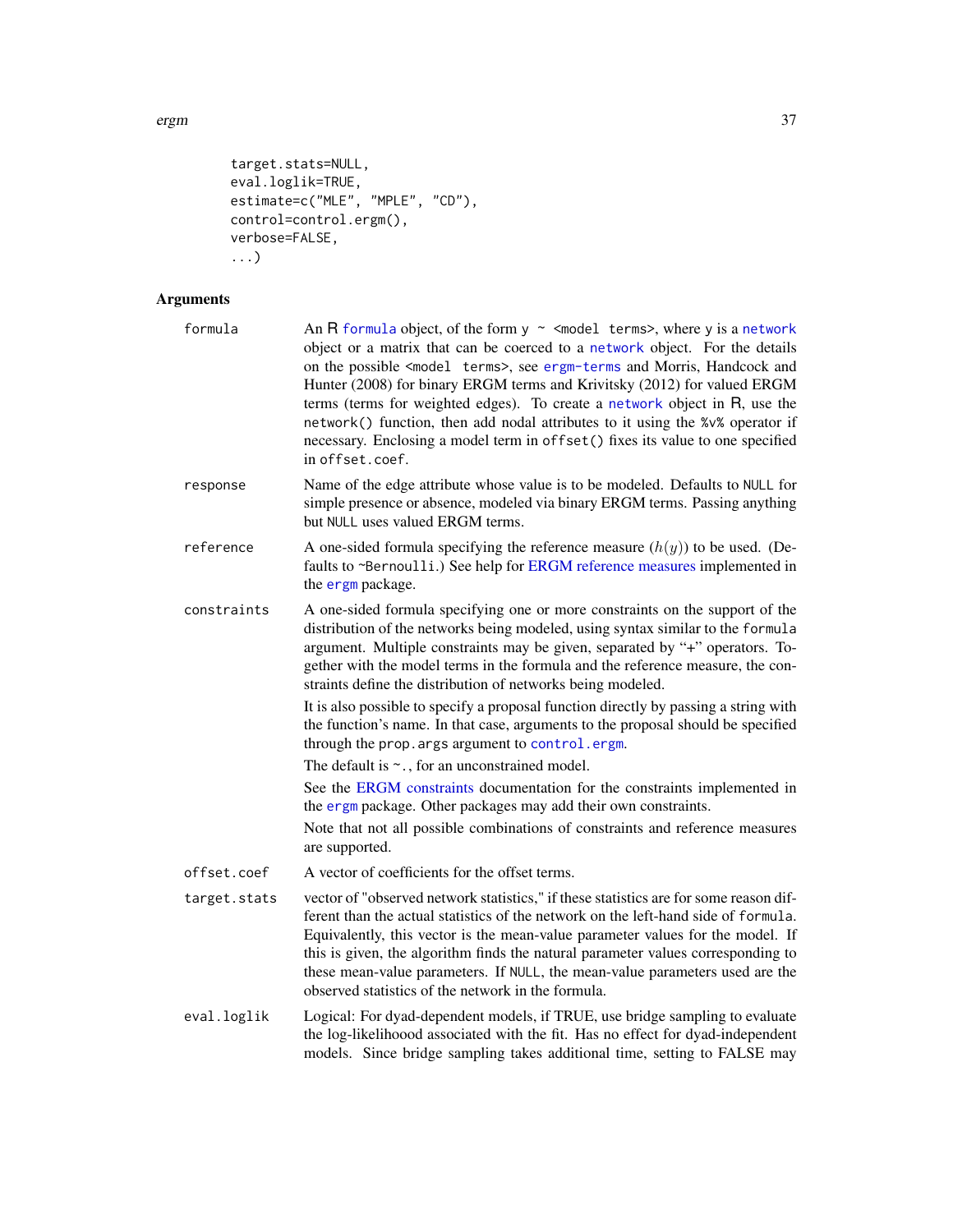|          | speed performance if likelihood values (and likelihood-based values like AIC<br>and BIC) are not needed.                                                                                                                                                                                                                                                                                                                                                                                                       |
|----------|----------------------------------------------------------------------------------------------------------------------------------------------------------------------------------------------------------------------------------------------------------------------------------------------------------------------------------------------------------------------------------------------------------------------------------------------------------------------------------------------------------------|
| estimate | If "MPLE," then the maximum pseudolikelihood estimator is returned. If "MLE"<br>(the default), then an approximate maximum likelihood estimator is returned.<br>For certain models, the MPLE and MLE are equivalent, in which case this ar-<br>gument is ignored. (To force MCMC-based approximate likelihood calculation<br>even when the MLE and MPLE are the same, see the force main argument<br>of control.ergm. If "CD" (EXPERIMENTAL), the Monte-Carlo contrastive<br>divergence estimate is returned.) |
| control  | A list of control parameters for algorithm tuning. Constructed using control.ergm.                                                                                                                                                                                                                                                                                                                                                                                                                             |
| verbose  | logical; if this is TRUE, the program will print out additional information, includ-<br>ing goodness of fit statistics.                                                                                                                                                                                                                                                                                                                                                                                        |
| .        | Additional arguments, to be passed to lower-level functions.                                                                                                                                                                                                                                                                                                                                                                                                                                                   |
|          |                                                                                                                                                                                                                                                                                                                                                                                                                                                                                                                |

# Value

[ergm](#page-35-0) returns an object of class [ergm](#page-35-0) that is a list consisting of the following elements:

| coef          | The Monte Carlo maximum likelihood estimate of $\theta$ , the vector of coefficients<br>for the model parameters.                                                                                                                                                                                                                              |
|---------------|------------------------------------------------------------------------------------------------------------------------------------------------------------------------------------------------------------------------------------------------------------------------------------------------------------------------------------------------|
| sample        | The $n \times p$ matrix of network statistics, where n is the sample size and p is the<br>number of network statistics specified in the model, that is used in the maximum<br>likelihood estimation routine.                                                                                                                                   |
| sample.obs    | As sample, but for the constrained sample.                                                                                                                                                                                                                                                                                                     |
| iterations    | The number of Newton-Raphson iterations required before convergence.                                                                                                                                                                                                                                                                           |
| MCMCtheta     | The value of $\theta$ used to produce the Markov chain Monte Carlo sample. As<br>long as the Markov chain mixes sufficiently well, sample is roughly a random<br>sample from the distribution of network statistics specified by the model with the<br>parameter equal to MCMC the ta. If estimate="MPLE" then MCMC the ta equals the<br>MPLE. |
| loglikelihood | The approximate change in log-likelihood in the last iteration. The value is only<br>approximate because it is estimated based on the MCMC random sample.                                                                                                                                                                                      |
| gradient      | The value of the gradient vector of the approximated loglikelihood function,<br>evaluated at the maximizer. This vector should be very close to zero.                                                                                                                                                                                          |
| covar         | Approximate covariance matrix for the MLE, based on the inverse Hessian of<br>the approximated loglikelihood evaluated at the maximizer.                                                                                                                                                                                                       |
| failure       | Logical: Did the MCMC estimation fail?                                                                                                                                                                                                                                                                                                         |
| network       | Original network                                                                                                                                                                                                                                                                                                                               |
| newnetwork    | The final network at the end of the MCMC simulation                                                                                                                                                                                                                                                                                            |
| coef.init     | The initial value of $\theta$ .                                                                                                                                                                                                                                                                                                                |
| est.cov       | The covariance matrix of the model statistics in the final MCMC sample.                                                                                                                                                                                                                                                                        |
|               | coef.hist, steplen.hist, stats.hist, stats.obs.hist                                                                                                                                                                                                                                                                                            |
|               | For the MCMLE method, the history of coefficients, Hummel step lengths, and<br>average model statistics for each iteration                                                                                                                                                                                                                     |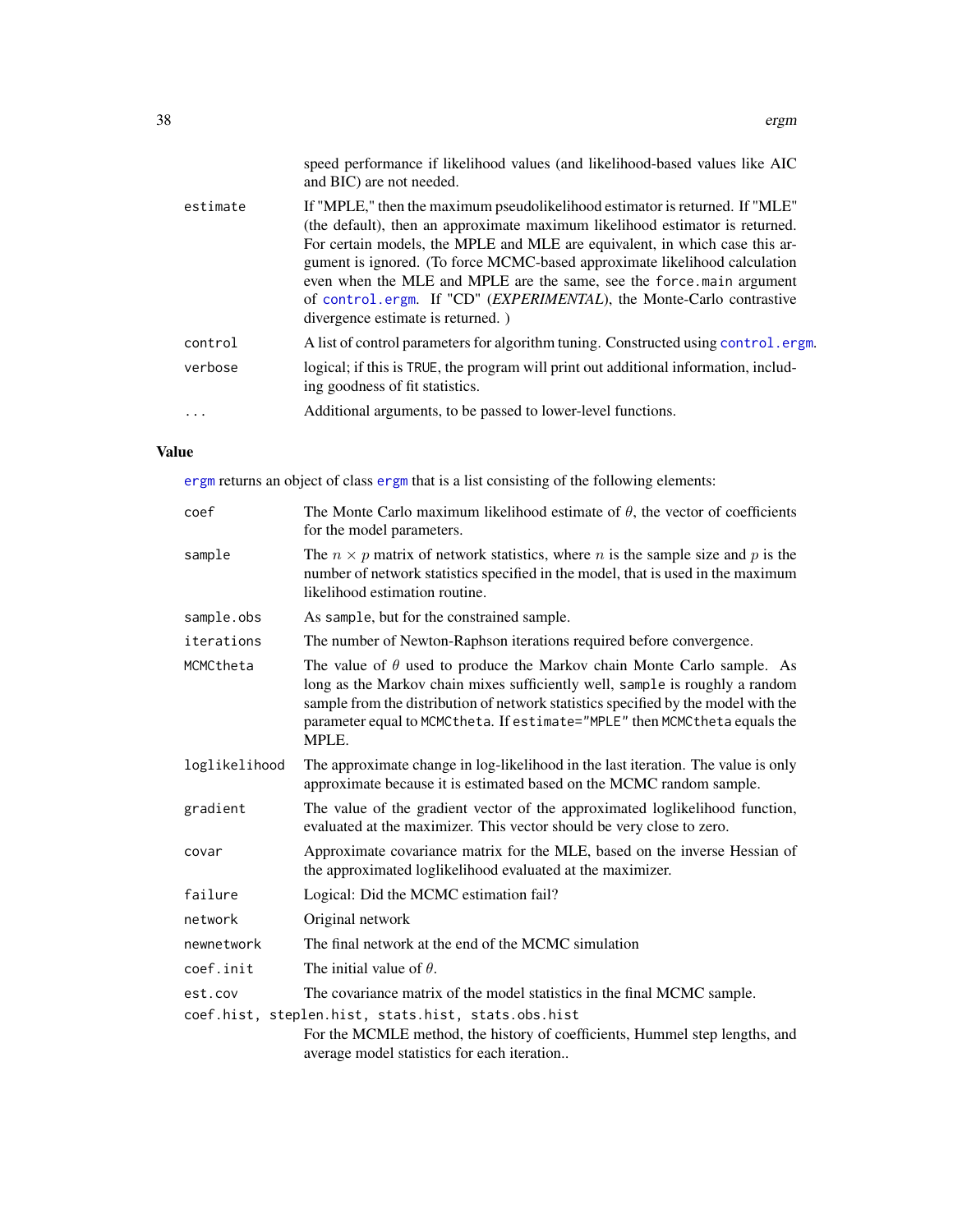ergm 39

| control          | The control list passed to the call.                                                                                                                                         |
|------------------|------------------------------------------------------------------------------------------------------------------------------------------------------------------------------|
| etamap           | The set of functions mapping the true parameter theta to the canonical parameter<br>eta (irrelevant except in a curved exponential family model)                             |
| formula          | The original formula entered into the ergm function.                                                                                                                         |
| target.stats     | The target stats used during estimation (passed through from the Arguments)                                                                                                  |
| target.esteq     | Used for curved models to preserve the target mean values of the curved terms.<br>It is identical to target stats for non-curved models.                                     |
| constrained      | The list of constraints implied by the constraints used by original ergm call                                                                                                |
| constraints      | Constraints used during estimation (passed through from the Arguments)                                                                                                       |
| reference        | The reference measure used during estimation (passed through from the Argu-<br>ments)                                                                                        |
| estimate         | The estimation method used (passed through from the Arguments).                                                                                                              |
| offset           | vector of logical telling which model parameters are to be set at a fixed value<br>(i.e., not estimated).                                                                    |
| drop             | If control\$drop=TRUE, a numeric vector indicating which terms were dropped<br>due to to extreme values of the corresponding statistics on the observed network,<br>and how: |
|                  | 0 The term was not dropped.                                                                                                                                                  |
|                  | -1 The term was at its minimum and the coefficient was fixed at -Inf.                                                                                                        |
|                  | +1 The term was at its maximum and the coefficient was fixed at +Inf.                                                                                                        |
| estimable        | A logical vector indicating which terms could not be estimated due to a constraints<br>constraint fixing that term at a constant value.                                      |
| null.lik         | Log-likelihood of the null model. Valid only for unconstrained models.                                                                                                       |
| mle.lik          | The approximate log-likelihood for the MLE. The value is only approximate<br>because it is estimated based on the MCMC random sample.                                        |
| degeneracy.value |                                                                                                                                                                              |
|                  | Score calculated to assess the degree of degeneracy in the model. Only shows<br>when MCMLE.check.degeneracy is TRUE in control.ergm.                                         |
| degeneracy.type  |                                                                                                                                                                              |
|                  | Supporting output for degeneracy. value. Only shows when MCMLE.check.degeneracy<br>is TRUE in control.ergm. Mainly for internal use.                                         |
|                  | $\alpha$ and $\alpha$ is $\alpha$ and $\alpha$ is the set of $\alpha$ in the set of $\alpha$ is the set of $\alpha$                                                          |

See the method [print.ergm](#page-134-0) for details on how an [ergm](#page-35-0) object is printed. Note that the method [summary.ergm](#page-145-0) returns a summary of the relevant parts of the [ergm](#page-35-0) object in concise summary format.

# Notes on model specification

Although each of the statistics in a given model is a summary statistic for the entire network, it is rarely necessary to calculate statistics for an entire network in a proposed Metropolis-Hastings step.

Thus, for example, if the triangle term is included in the model, a census of all triangles in the observed network is never taken; instead, only the change in the number of triangles is recorded for each edge toggle.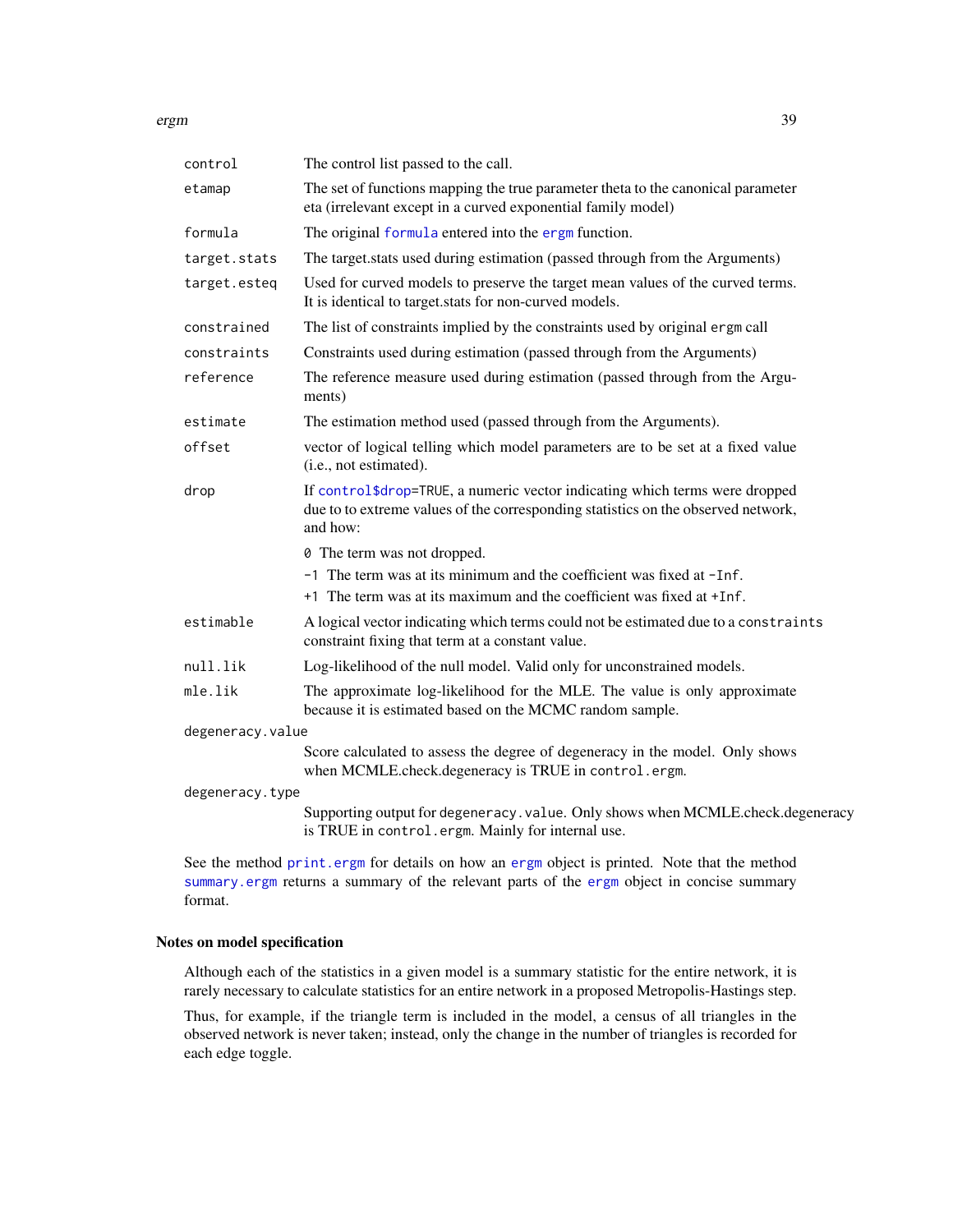In the implementation of [ergm](#page-35-0), the model is initialized in R, then all the model information is passed to a C program that generates the sample of network statistics using MCMC. This sample is then returned to R, which implements a simple Newton-Raphson algorithm to approximate the MLE. An alternative style of maximum likelihood estimation is to use a stochastic approximation algorithm. This can be chosen with the control.ergm(style="Robbins-Monro") option.

The mechanism for proposing new networks for the MCMC sampling scheme, which is a Metropolis-Hastings algorithm, depends on two things: The constraints, which define the set of possible networks that could be proposed in a particular Markov chain step, and the weights placed on these possible steps by the proposal distribution. The former may be controlled using the constraints argument described above. The latter may be controlled using the prop.weights argument to the [control.ergm](#page-13-0) function.

The package is designed so that the user could conceivably add additional proposal types.

#### References

Admiraal R, Handcock MS (2007). networksis: Simulate bipartite graphs with fixed marginals through sequential importance sampling. Statnet Project, Seattle, WA. Version 1. <statnet.org>.

Bender-deMoll S, Morris M, Moody J (2008). Prototype Packages for Managing and Animating Longitudinal Network Data: dynamicnetwork and rSoNIA. *Journal of Statistical Software*, 24(7). <http://www.jstatsoft.org/v24/i07/>.

Butts CT (2007). sna: Tools for Social Network Analysis. R package version 2.3-2. [http://CRAN.](http://CRAN.R-project.org/package=sna) [R-project.org/package=sna](http://CRAN.R-project.org/package=sna).

Butts CT (2008). network: A Package for Managing Relational Data in R. *Journal of Statistical Software*, 24(2). <http://www.jstatsoft.org/v24/i02/>.

Butts C (2015). **network**: The Statnet Project (http://www.statnet.org). R package version 1.12.0, <http://CRAN.R-project.org/package=network>.

Goodreau SM, Handcock MS, Hunter DR, Butts CT, Morris M (2008a). A statnet Tutorial. *Journal of Statistical Software*, 24(8). <http://www.jstatsoft.org/v24/i08/>.

Goodreau SM, Kitts J, Morris M (2008b). Birds of a Feather, or Friend of a Friend? Using Exponential Random Graph Models to Investigate Adolescent Social Networks. *Demography*, 45, in press.

Handcock, M. S. (2003) *Assessing Degeneracy in Statistical Models of Social Networks*, Working Paper \#39, Center for Statistics and the Social Sciences, University of Washington. [www.csss.](www.csss.washington.edu/Papers/wp39.pdf) [washington.edu/Papers/wp39.pdf](www.csss.washington.edu/Papers/wp39.pdf)

Handcock MS (2003b). degreenet: Models for Skewed Count Distributions Relevant to Networks. Statnet Project, Seattle, WA. Version 1.0, <statnet.org>.

Handcock MS, Hunter DR, Butts CT, Goodreau SM, Morris M (2003a). ergm: A Package to Fit, Simulate and Diagnose Exponential-Family Models for Networks. Statnet Project, Seattle, WA. Version 2, <statnet.org>.

Handcock MS, Hunter DR, Butts CT, Goodreau SM, Morris M (2003b). **statnet**: Software Tools for the Statistical Modeling of Network Data. Statnet Project, Seattle, WA. Version 2, <statnet.org>.

Hunter, D. R. and Handcock, M. S. (2006) *Inference in curved exponential family models for networks*, Journal of Computational and Graphical Statistics.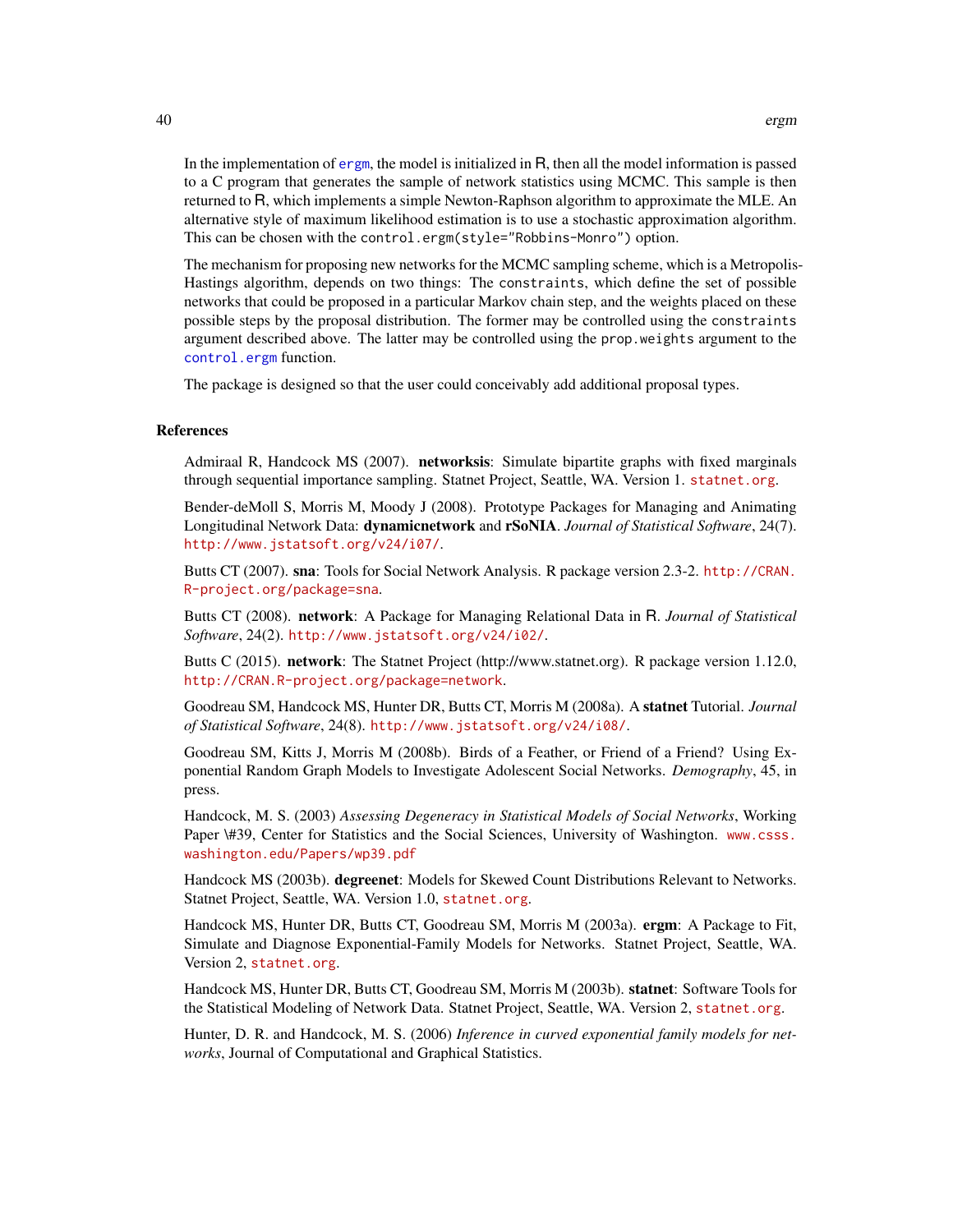#### ergm 41

Hunter DR, Handcock MS, Butts CT, Goodreau SM, Morris M (2008b). ergm: A Package to Fit, Simulate and Diagnose Exponential-Family Models for Networks. *Journal of Statistical Software*, 24(3). <http://www.jstatsoft.org/v24/i03/>.

Krivitsky PN (2012). Exponential-Family Random Graph Models for Valued Networks. *Electronic Journal of Statistics*, 2012, 6, 1100-1128. [doi:10.1214/12-EJS696](http://dx.doi.org/10.1214/12-EJS696)

Morris M, Handcock MS, Hunter DR (2008). Specification of Exponential-Family Random Graph Models: Terms and Computational Aspects. *Journal of Statistical Software*, 24(4). [http://www.](http://www.jstatsoft.org/v24/i04/) [jstatsoft.org/v24/i04/](http://www.jstatsoft.org/v24/i04/).

Snijders, T.A.B. (2002), Markov Chain Monte Carlo Estimation of Exponential Random Graph Models. Journal of Social Structure. Available from [http://www.cmu.edu/joss/content/articl](http://www.cmu.edu/joss/content/articles/volume3/Snijders.pdf)es/ [volume3/Snijders.pdf](http://www.cmu.edu/joss/content/articles/volume3/Snijders.pdf).

# See Also

network, %v%, %n%, [ergm-terms](#page-47-0), [ergmMPLE](#page-88-0), [summary.ergm](#page-145-0), [print.ergm](#page-134-0)

#### Examples

```
#
# load the Florentine marriage data matrix
#
data(flo)
#
# attach the sociomatrix for the Florentine marriage data
# This is not yet a network object.
#
flo
#
# Create a network object out of the adjacency matrix
#
flomarriage <- network(flo,directed=FALSE)
flomarriage
#
# print out the sociomatrix for the Florentine marriage data
#
flomarriage[,]
#
# create a vector indicating the wealth of each family (in thousands of lira)
# and add it as a covariate to the network object
#
flomarriage %v% "wealth" <- c(10,36,27,146,55,44,20,8,42,103,48,49,10,48,32,3)
flomarriage
#
# create a plot of the social network
#
plot(flomarriage)
#
# now make the vertex size proportional to their wealth
#
plot(flomarriage, vertex.cex=flomarriage %v% "wealth" / 20, main="Marriage Ties")
```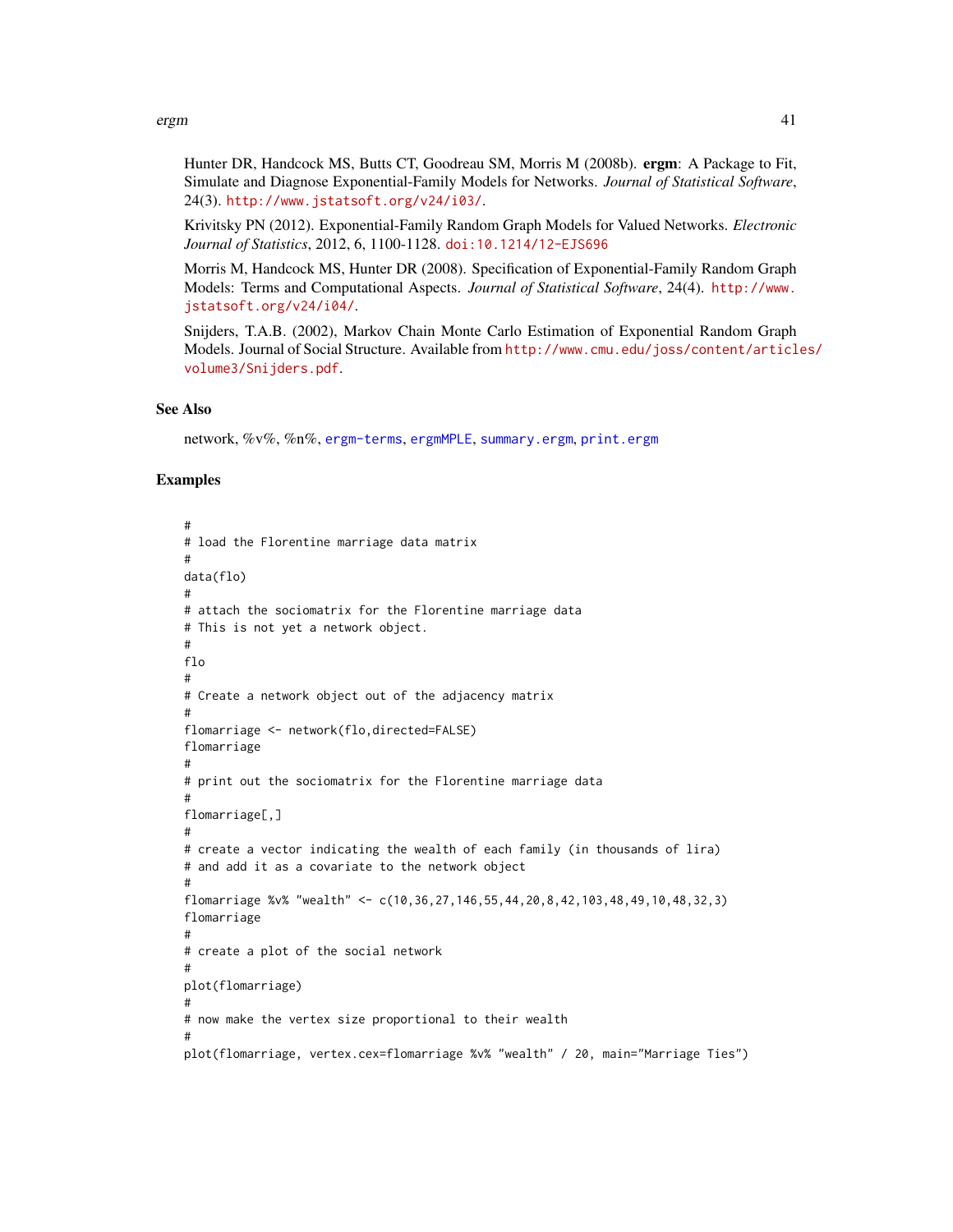```
#
# Use 'data(package = "ergm")' to list the data sets in a
#
data(package="ergm")
#
# Load a network object of the Florentine data
#
data(florentine)
#
# Fit a model where the propensity to form ties between
# families depends on the absolute difference in wealth
#
gest <- ergm(flomarriage ~ edges + absdiff("wealth"))
summary(gest)
#
# add terms for the propensity to form 2-stars and triangles
# of families
#
gest <- ergm(flomarriage ~ kstar(1:2) + absdiff("wealth") + triangle)
summary(gest)
# import synthetic network that looks like a molecule
data(molecule)
# Add a attribute to it to mimic the atomic type
molecule %v% "atomic type" <- c(1,1,1,1,1,1,2,2,2,2,2,2,2,3,3,3,3,3,3,3)
#
# create a plot of the social network
# colored by atomic type
#
plot(molecule, vertex.col="atomic type",vertex.cex=3)
# measure tendency to match within each atomic type
gest <- ergm(molecule ~ edges + kstar(2) + triangle + nodematch("atomic type"),
  control=control.ergm(MCMC.samplesize=10000))
summary(gest)
# compare it to differential homophily by atomic type
gest <- ergm(molecule ~ edges + kstar(2) + triangle
                              + nodematch("atomic type",diff=TRUE),
  control=control.ergm(MCMC.samplesize=10000))
summary(gest)
```
<span id="page-41-0"></span>ergm-constraints *Sample Space Constraints for Exponential-Family Random Graph Models*

#### **Description**

[ergm](#page-35-0) is used to fit exponential-family random graph models (ERGMs), in which the probability of a given network, y, on a set of nodes is  $h(y) \exp{\{\eta(\theta) \cdot g(y)\}}/c(\theta)$ , where  $h(y)$  is the reference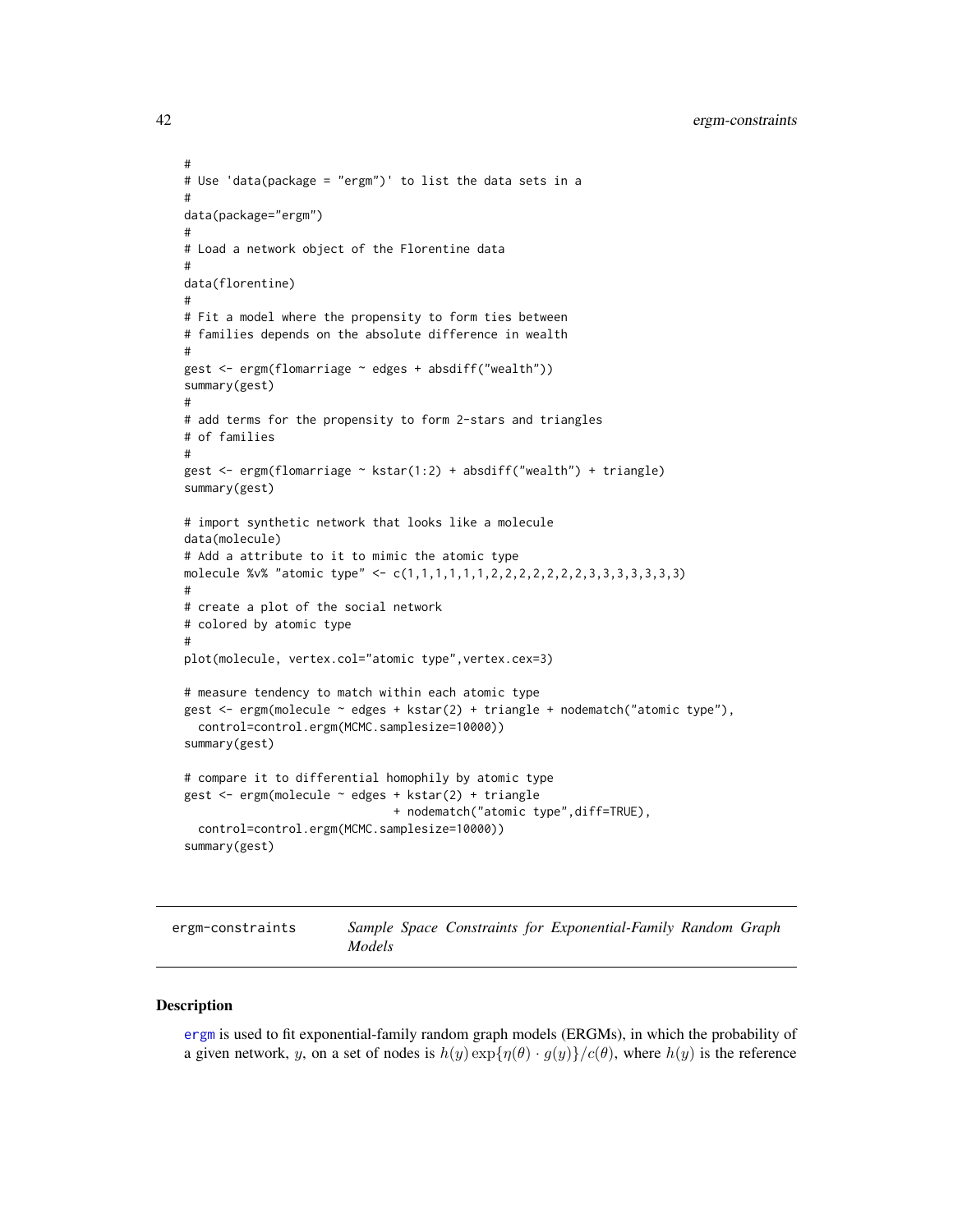### ergm-constraints 43

measure (usually  $h(y) = 1$ ),  $g(y)$  is a vector of network statistics for y,  $\eta(\theta)$  is a natural parameter vector of the same length (with  $\eta(\theta) = \theta$  for most terms), and  $c(\theta)$  is the normalizing constant for the distribution.

This page describes the constraints (the networks y for which  $h(y) > 0$ ) that are included with the [ergm](#page-3-0) package. Other packages may add new constraints.

#### Constraints implemented in the [ergm](#page-3-0) package

- . or NULL A placeholder for no constraints: all networks of a particular size and type have non-zero probability. Cannot be combined with other constraints.
- bd(attribs,maxout,maxin,minout,minin) Constrain maximum and minimum vertex degree. See "Placing Bounds on Degrees" section for more information.
- blockdiag(attrname) Force a block-diagonal structure (and its bipartite analogue) on the network. Only dyads  $(i, j)$  for which attrname(i)==attrname(j) can have edges.

Note that the current implementation requires that blocks be contiguous for "unipartite" graphs, and for bipartite graphs, they must be contiguous within a partition and must have the same ordering in both partitions. (They do not, however, require that all blocks be represented in both partitions, but those that overlap must have the same order.)

- degrees **and** nodedegrees Preserve the degree of each vertex of the given network: only networks whose vertex degrees are the same as those in the network passed in the model formula have non-zero probability. If the network is directed, both indegree and outdegree are preserved.
- odegrees, idegrees, b1degrees, b2degrees For directed networks, odegrees preserves the outdegree of each vertex of the given network, while allowing indegree to vary, and conversely for idegrees. b1degrees and b2degrees perform a similar function for bipartite networks.
- degreedist Preserve the degree distribution of the given network: only networks whose degree distributions are the same as those in the network passed in the model formula have non-zero probability.
- idegreedist and odegreedist Preserve the (respectively) indegree or outdegree distribution of the given network.
- edges Preserve the edge count of the given network: only networks having the same number of edges as the network passed in the model formula have non-zero probability.
- observed Preserve the observed dyads of the given network.
- fixedas(present,absent) Preserve the edges in 'present' and preclude the edges in 'absent'. Both 'present' and 'absent' can take input object as edgelist and network, the latter will convert to the corresponding edgelist.
- fixallbut(free.dyads) Preserve the dyad status in all but free.dyads. free.dyads can take input object as edgelist and network, the latter will convert to the corresponding edgelist. Not all combinations of the above are supported.

#### Placing Bounds on Degrees:

There are many times when one may wish to condition on the number of inedges or outedges possessed by a node, either as a consequence of some intrinsic property of that node (e.g., to control for activity or popularity processes), to account for known outliers of some kind, and thus we wish to limit its indegree, an intrinsic property of the sampling scheme whence came our data (e.g., the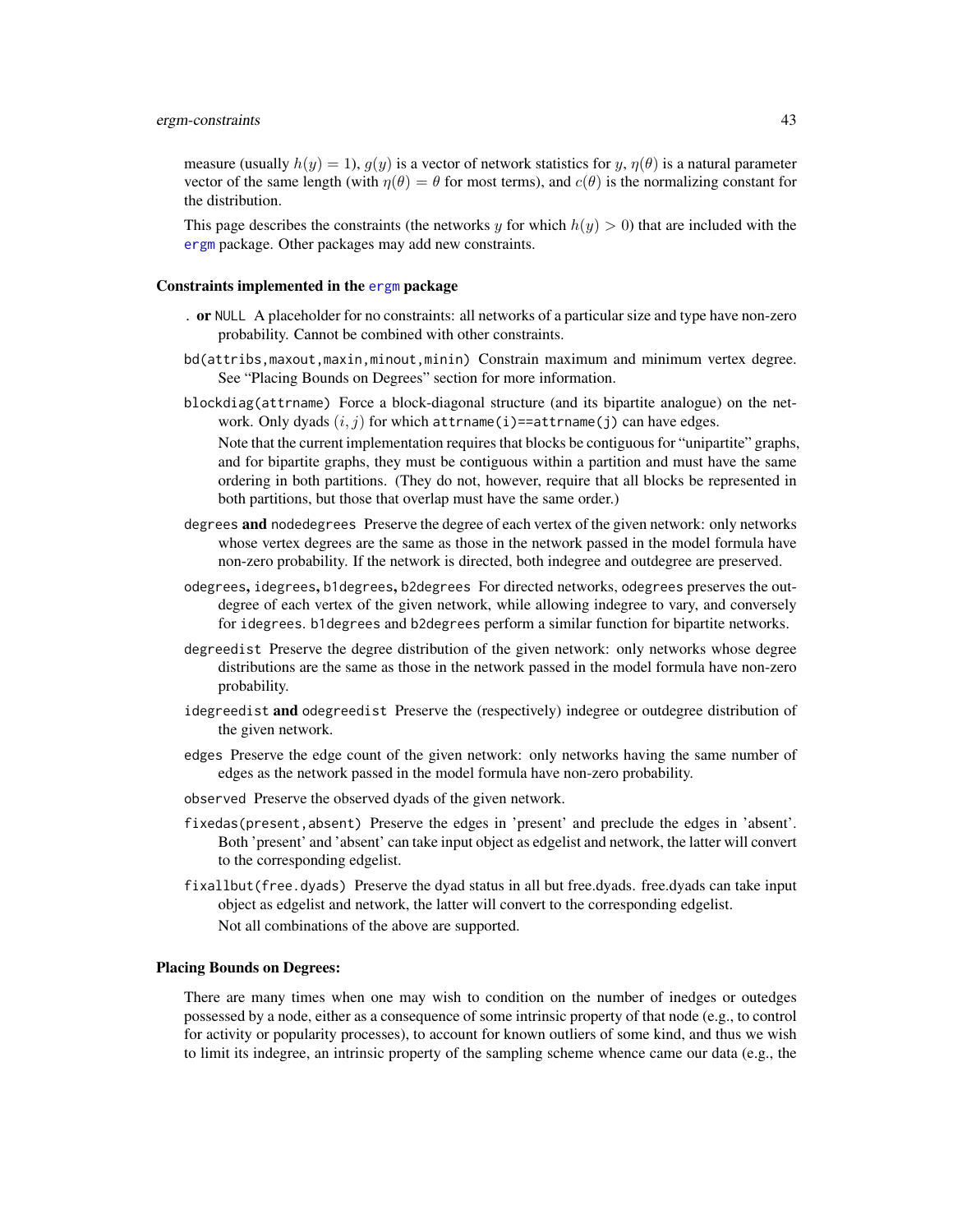survey asked everyone to name only three friends total) or as a function of the attributes of the nodes to which a node has edges (e.g., we specify that nodes designated "male" have a maximum number of outdegrees to nodes designated "female"). To accomplish this we use the constraints term bd.

Let's consider the simple cases first. Suppose you want to condition on the total number of degrees regardless of attributes. That is, if you had a survey that asked respondents to name three alters and no more, then you might want to limit your maximal outdegree to three without regard to any of the alters' attributes. The argument is then:

constraints=~bd(maxout=3)

Similar calls are used to restrict the number of indegrees (maxin), the minimum number of outdegrees (minout), and the minimum number of indegrees (minin).

You can also set ego specific limits. For example:

constraints=bd(maxout=rep(c(3,4),c(36,35)))

limits the first 36 to 3 and the other 35 to 4 outdegrees.

Multiple restrictions can be combined. bd is very flexible. In general, the bd term can contain up to five arguments:

bd(attribs=attribs, maxout=maxout, maxin=maxin, minout=minout, minin=minin)

Omitted arguments are unrestricted, and arguments of length 1 are replicated out to all nodes (as above). If an individual entry in maxout,..., minin is NA then no restriction of that kind is applied to that actor.

In general, attribs is a matrix of the attributes on which we are conditioning. The dimensions of attribs are n\_nodes rows by attrcount columns, where attrcount is the number of distinct attribute values on which we want to condition (i.e., a separate column is required for "male" and "female" if we want to condition on the number of ties to both "male" and "female" partners). The value of attribs[n, i], therefore, is TRUE if node n has attribute value i, and FALSE otherwise. (Note that, since each column represents only a single value of a single attribute, the values of this matrix are all Boolean (TRUE or FALSE).) It is important to note that attribs is a matrix of nodal attributes, not alter attributes.

So, for instance, if we wanted to construct an attribs matrix with two columns, one each for male and female attribute values (we are conditioning on these values of the attribute "sex"), and the attribute sex is represented in ads.sex as an n\_node-long vector of 0s and 1s (men and women), then our code would look as follows:

```
# male column: bit vector, TRUE for males
attrsex1 \le - (ads.sex == 0)
# female column: bit vector, TRUE for females
attrsex2 \leftarrow (ads.sex == 1)# now create attribs matrix
attribs <- matrix(ncol=2,nrow=71, data=c(attrsex1,attrsex2))
```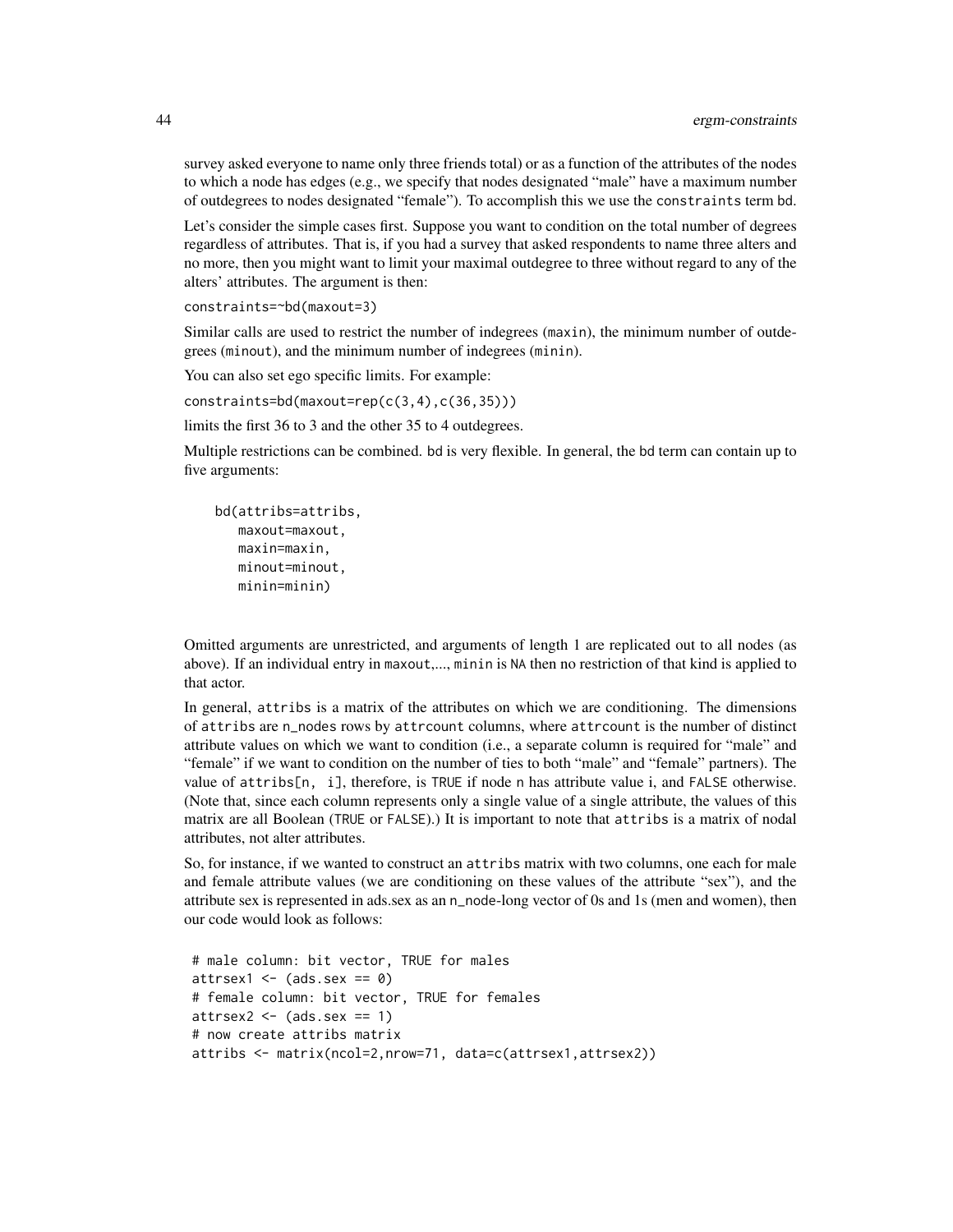maxout is a matrix of alter attributes, with the same dimensions as the attribs matrix. maxout is n\_nodes rows by attrcount columns. The value of maxout[n,i], therefore, is the maximum number of outdegrees permitted from node n to nodes with the attribute i (where a NA means there is no maximum).

For example: if we wanted to create a maxout matrix to work with our attribs matrix above, with a maximum from every node of five outedges to males and five outedges to females, our code would look like this:

```
# every node has maximum of 5 outdegrees to male alters
maxoutsex1 < -c(rep(5,71))# every node has maximum of 5 outdegrees to female alters
maxoutsex2 \leq c(rep(5,71))# now create maxout matrix
maxout <- cbind(maxoutsex1,maxoutsex2)
```
The maxin, minout, and minin matrices are constructed exactly like the maxout matrix, except for the maximum allowed indegree, the minimum allowed outdegree, and the minimum allowed indegree, respectively. Note that in an undirected network, we only look at the outdegree matrices; maxin and minin will both be ignored in this case.

### References

Goodreau SM, Handcock MS, Hunter DR, Butts CT, Morris M (2008a). A statnet Tutorial. *Journal of Statistical Software*, 24(8). <http://www.jstatsoft.org/v24/i08/>.

Hunter, D. R. and Handcock, M. S. (2006) *Inference in curved exponential family models for networks*, Journal of Computational and Graphical Statistics.

Hunter DR, Handcock MS, Butts CT, Goodreau SM, Morris M (2008b). ergm: A Package to Fit, Simulate and Diagnose Exponential-Family Models for Networks. *Journal of Statistical Software*, 24(3). <http://www.jstatsoft.org/v24/i03/>.

Krivitsky PN (2012). Exponential-Family Random Graph Models for Valued Networks. *Electronic Journal of Statistics*, 2012, 6, 1100-1128. [doi:10.1214/12-EJS696](http://dx.doi.org/10.1214/12-EJS696)

Morris M, Handcock MS, Hunter DR (2008). Specification of Exponential-Family Random Graph Models: Terms and Computational Aspects. *Journal of Statistical Software*, 24(4). [http://www.](http://www.jstatsoft.org/v24/i04/) [jstatsoft.org/v24/i04/](http://www.jstatsoft.org/v24/i04/).

ergm-parallel *Parallel Processing in the* [ergm](#page-3-0) *Package*

### **Description**

For estimation that require MCMC, [ergm](#page-3-0) can take advantage of multiple CPUs or CPU cores on the system on which it runs, as well as computing clusters. It uses package parallel and snow to facilitate this, and supports all cluster types that they does.

The number of nodes used and the parallel API are controlled using the parallel and parallel. type arguments passed to the control functions, such as [control.ergm](#page-13-0).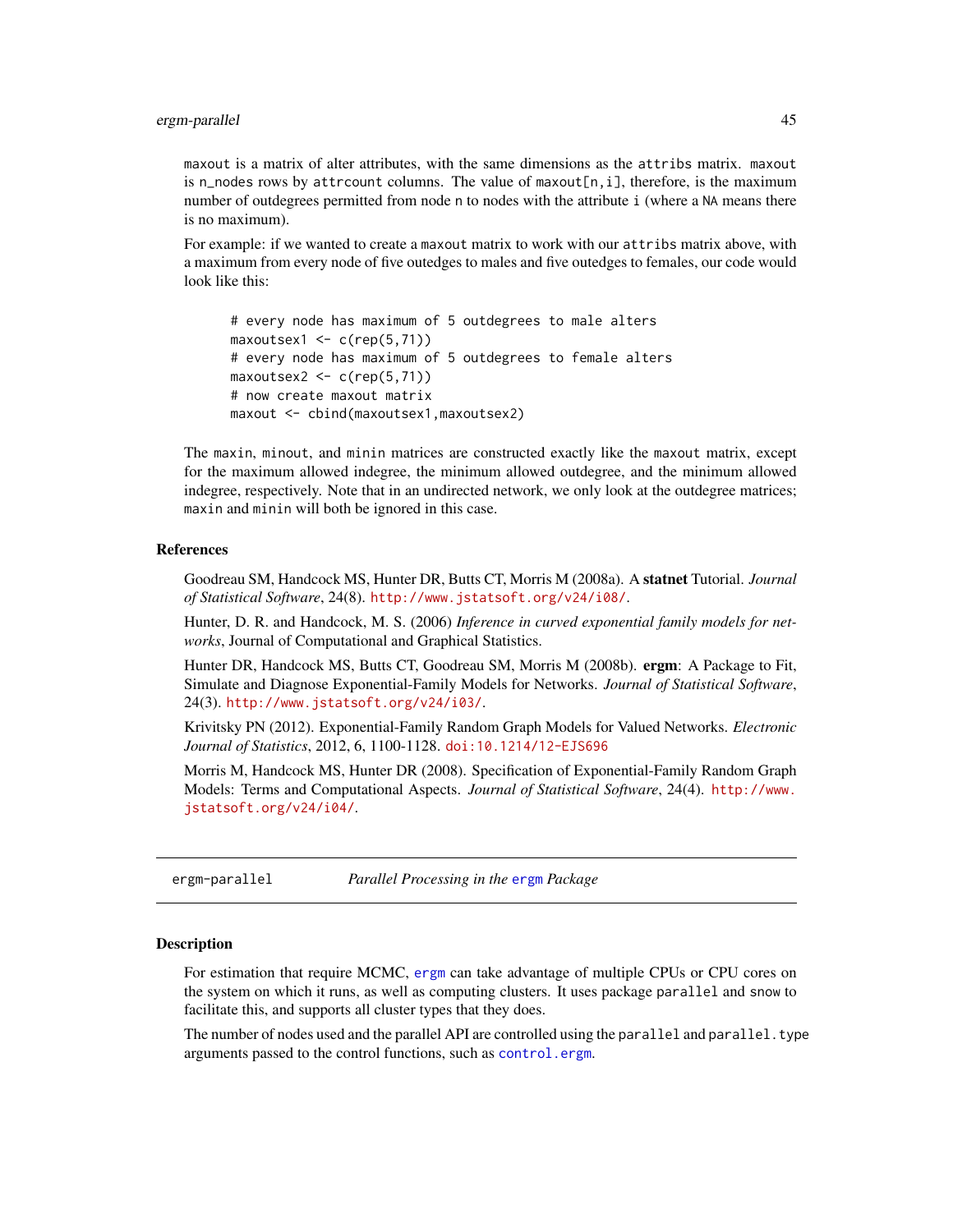The ergm.getCluster function is usually called internally by the ergm process (in [ergm.getMCMCsample](#page-83-0)) and will attempt to start the appropriate type of cluster indicated by the control. ergm settings. The ergm.stopCluster is helpful if the user has directly created a cluster.

Further details on the various cluster types are included below.

### Usage

ergm.getCluster(control, verbose=FALSE)

```
ergm.stopCluster(object, ...)
```
# Arguments

| control  | a control, ergm list of parameter values from which the parallel settings should<br>be read |
|----------|---------------------------------------------------------------------------------------------|
| object   | an object, probably of class "cluster"                                                      |
| verbose  | logical, should detailed status info be printed to console                                  |
| $\cdots$ | not currently used                                                                          |

# PSOCK clusters

The parallel package is used with PSOCK clusters by default, to utilize multiple cores on a system. The number of cores on a system can be determined with the detectCores function.

This method works with the base installation of R on all platforms, and does not require additional software.

For more advanced applications, such as clusters that span multiple machines on a network, the clusters can be initialized manually, and passed into ergm using the parallel control argument. See the second example below.

# MPI clusters

To use MPI to accelerate ERGM sampling, pass the control parameter parallel.type="MPI". [ergm](#page-3-0) requires the snow and Rmpi packages to communicate with an MPI cluster.

Using MPI clusters requires the system to have an existing MPI installation. See the MPI documentation for your particular platform for instructions.

To use ergm across multiple machines in a high performance computing environment, see the section "User initiated clusters" below.

# User initiated clusters

A cluster can be passed into ergm with the parallel control parameter. ergm will detect the number of nodes in the cluster, and use all of them for MCMC sampling. This method is flexible: it will accept any cluster type that is compatible with snow or parallel packages. Usage examples for a multiple-machine high performance MPI cluster can be found at the statnet wiki: [https:](https://statnet.csde.washington.edu/trac/wiki/ergmParallel) [//statnet.csde.washington.edu/trac/wiki/ergmParallel](https://statnet.csde.washington.edu/trac/wiki/ergmParallel)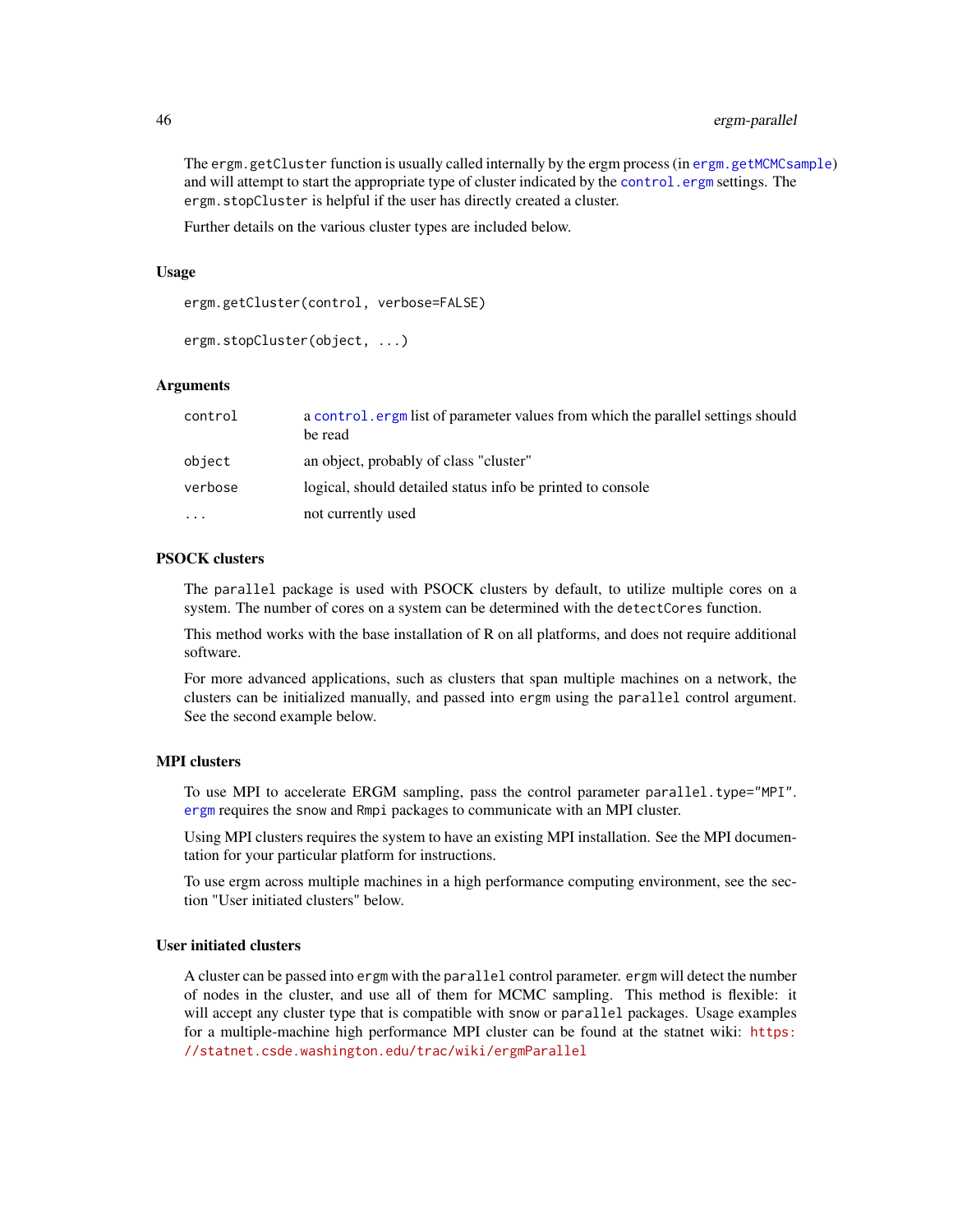## ergm-references 47

# Examples

```
# Uses 2 SOCK clusters for MCMLE estimation
data(faux.mesa.high)
nw <- faux.mesa.high
fauxmodel.01 \leq ergm(nw \sim edges + isolates + gwesp(0.2, fixed=TRUE),
                     control=control.ergm(parallel=2, parallel.type="PSOCK"))
summary(fauxmodel.01)
```
<span id="page-46-0"></span>ergm-references *Reference Measures for Exponential-Family Random Graph Models*

# **Description**

This page describes the possible reference measures (baseline distributions) for found in the [ergm](#page-3-0) package, particularly the default (Bernoulli) reference measure for binary ERGMs.

The reference measure is specified on the RHS of a one-sided formula passed as the reference argument to [ergm](#page-35-0). See the [ergm](#page-35-0) documentation for a complete description of how reference measures are specified.

#### Possible reference measures to represent baseline distributions

Reference measures currently available are:

- Bernoulli *Bernoulli-reference ERGM:* Specifies each dyad's baseline distribution to be Bernoulli with probability of the tie being 0.5. This is the only reference measure used in binary mode.
- DiscUnif(a,b) *Discrete-Uniform-reference ERGM:* Specifies each dyad's baseline distribution to be discrete uniform between a and b (both inclusive):  $h(y) = 1$ , with the support being  $a, a+1, \ldots, b-1, b$ . At this time, both a and b must be finite.
- Unif(a,b) *Coninuous-Uniform-reference ERGM:* Specifies each dyad's baseline distribution to be continuous uniform between a and b (both inclusive):  $h(y) = 1$ , with the support being [a,b]. At this time, both a and b must be finite.
- StdNormal *Standard-Normal-reference ERGM:* Specifies each dyad's baseline distribution to be the normal distribution with mean 0 and variance 1.

# References

Hunter DR, Handcock MS, Butts CT, Goodreau SM, Morris M (2008b). ergm: A Package to Fit, Simulate and Diagnose Exponential-Family Models for Networks. *Journal of Statistical Software*, 24(3). <http://www.jstatsoft.org/v24/i03/>.

Krivitsky PN (2012). Exponential-Family Random Graph Models for Valued Networks. *Electronic Journal of Statistics*, 2012, 6, 1100-1128. [doi:10.1214/12-EJS696](http://dx.doi.org/10.1214/12-EJS696)

### See Also

ergm, network, %v%, %n%, sna, summary.ergm, print.ergm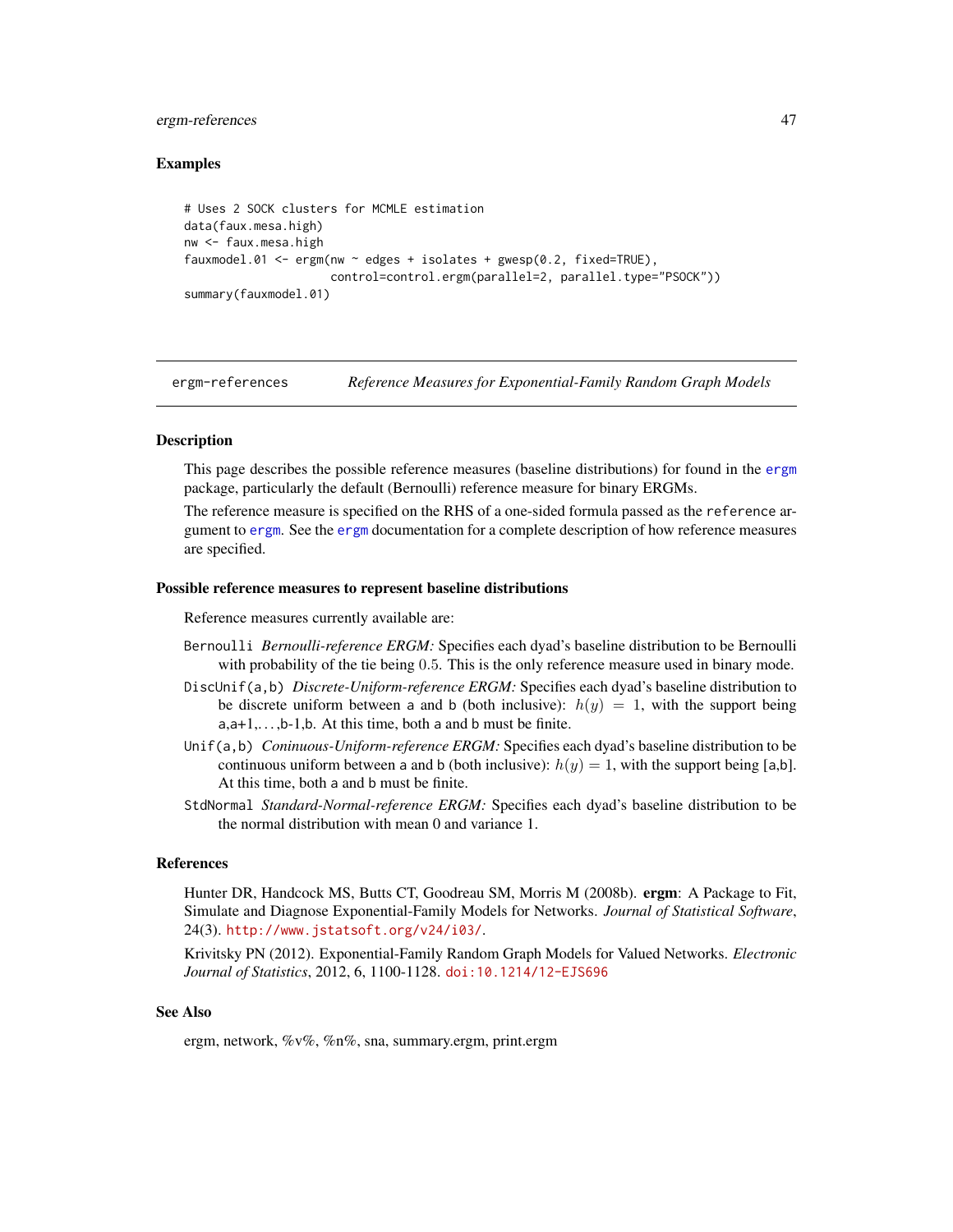#### **Description**

The function [ergm](#page-35-0) is used to fit exponential random graph models, in which the probability of a given network, y, on a set of nodes is  $h(y) \exp{\{\eta(\theta) \cdot g(y)\}}/c(\theta)$ , where  $h(y)$  is the reference measure (for valued network models),  $g(y)$  is a vector of network statistics for  $y, \eta(\theta)$  is a natural parameter vector of the same length (with  $\eta(\theta) = \theta$  for most terms), and  $c(\theta)$  is the normalizing constant for the distribution.

The network statistics  $q(y)$  are entered as terms in the function call to [ergm](#page-35-0).

This page describes the possible terms (and hence network statistics) included in [ergm](#page-3-0) package. Other packages may add their own terms, and package [ergm.userterms](#page-0-0) provides tools for implementing them.

The current recommendation for any package implementing additional terms is to create a help file with a name or alias ergm-terms, so that help("ergm-terms") will list ERGM terms available from all loaded packages.

#### Specifying models

Terms to [ergm](#page-35-0) are specified by a formula to represent the network and network statistics. This is done via a formula, that is, an R formula object, of the form  $y \sim$  <term 1> + <term 2> ..., where y is a network object or a matrix that can be coerced to a network object, and  $\leq$  term 1>,  $\epsilon$  term 2>, etc, are each terms chosen from the list given below. To create a network object in R, use the [network](#page-0-0) function, then add nodal attributes to it using the %v% operator if necessary.

#### Binary and valued ERGM terms

[ergm](#page-3-0) functions such as [ergm](#page-35-0) and [simulate](#page-141-0) (for ERGMs) may operate in two modes: binary and weighted/valued, with the latter activated by passing a non-NULL value as the response argument, giving the edge attribute name to be modeled/simulated.

Binary ERGM statistics cannot be used in valued mode and vice versa. However, a substantial number of binary ERGM statistics — particularly the ones with dyadic indepenence — have simple generalizations to valued ERGMs, and have been adapted in [ergm](#page-3-0). They have the same form as their binary ERGM counterparts, with an additional argument: form, which, at this time, has two possible values: "sum" (the default) and "nonzero". The former creates a statistic of the form  $\sum_{i,j} x_{i,j} y_{i,j}$ , where  $y_{i,j}$  is the value of dyad  $(i, j)$  and  $x_{i,j}$  is the term's covariate associated with it. The latter computes the binary version, with the edge considered to be present if its value is not 0.

Valued version of some binary ERGM terms have an argument threshold, which sets the value above which a dyad is conidered to have a tie. (Value less than or equal to threshold is considered a nontie.)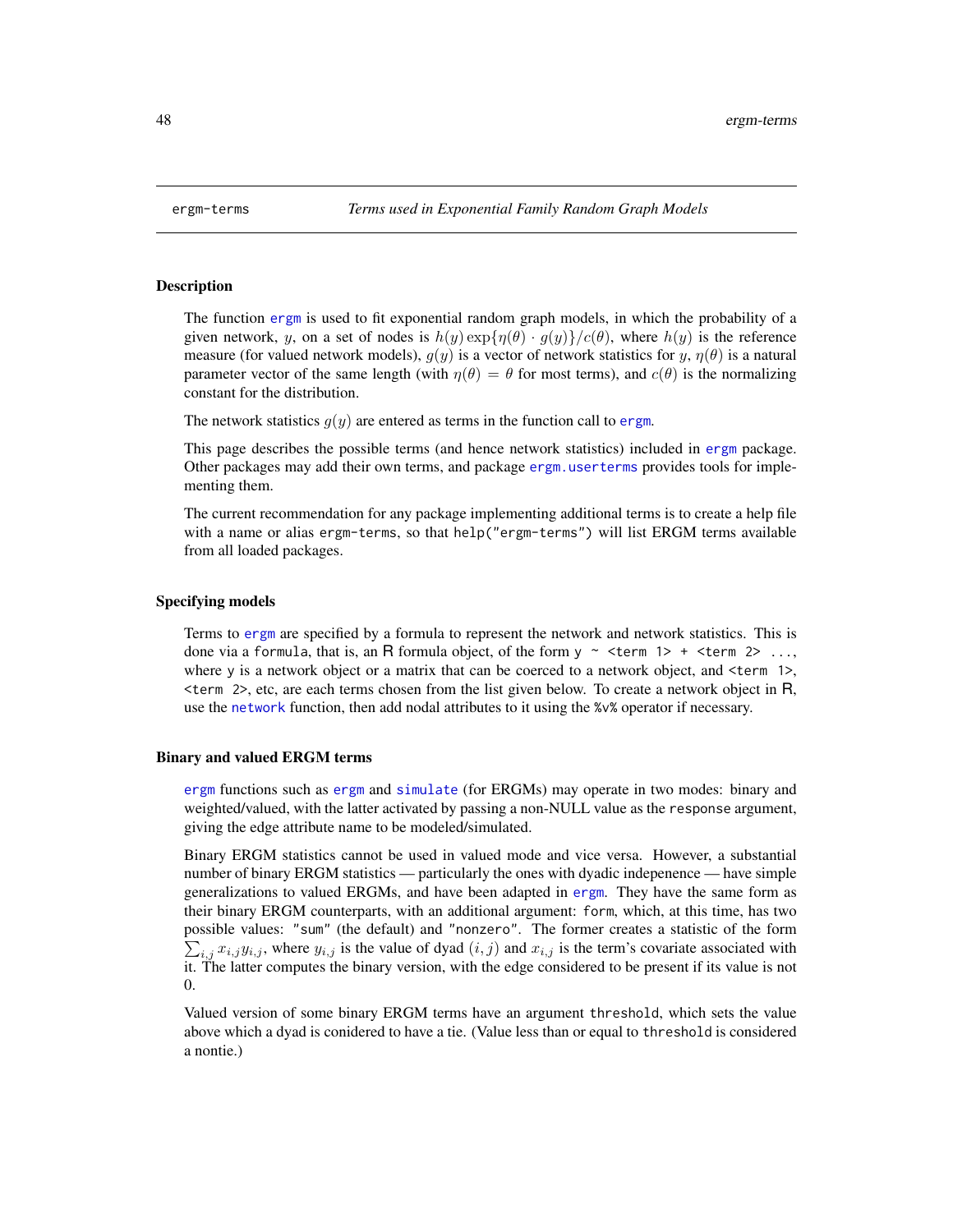#### ergm-terms 49

#### Covariate transformations

Some terms taking nodal or dyadic covariates take optional transform and transformname arguments. transform should be a function with one argument, taking a data structure of the same mode as the covariate and returning a similarly structured data structure, transforming the covariate as needed.

For example, nodecov("a", transform=function(x)  $x^2$ ) will add a nodal covariate having the square of the value of the nodal attribute "a".

transformname, if given, will be added to the term's name to help identify it.

### Terms to represent network statistics included in the [ergm](#page-3-0) package

A cross-referenced html version of the term documentation is is available via vignette('ergm-term-crossRef') and terms can also be searched via [search.ergmTerms](#page-140-0).

- absdiff(attrname, pow=1)(binary)(dyad-independent)(frequently-used)(directed)(undirected)(quantitative nod *Absolute difference:* The attrname argument is a character string giving the name of a quantitative attribute in the network's vertex attribute list. This term adds one network statistic to the model equaling the sum of abs(attrname[i]-attrname[j])^pow for all edges  $(i,j)$  in the network.
- absdiffcat(attrname, base=NULL)(binary)(dyad-independent)(directed)(undirected)(categorical nodal attribute *Categorical absolute difference:* The attrname argument is a character string giving the name of a quantitative attribute in the network's vertex attribute list. This term adds one statistic for every possible nonzero distinct value of abs(attrname[i]-attrname[j]) in the network; the value of each such statistic is the number of edges in the network with the corresponding absolute difference. The optional base argument is a vector indicating which nonzero differences, in order from smallest to largest, should be omitted from the model (i.e., treated like the zero-difference category). The base argument, if used, should contain indices, not differences themselves. For instance, if the possible values of abs(attrname[i]-attrname[j]) are 0,  $0.5, 3, 3.5,$  and 10, then to omit 0.5 and 10 one should set base=c(1, 4). Note that this term should generally be used only when the quantitative attribute has a limited number of possible values; an example is the "Grade" attribute of the [faux.mesa.high](#page-99-0) or [faux.magnolia.high](#page-97-0) datasets.
- altkstar(lambda, fixed=FALSE) (binary) (undirected) (curved) (categorical nodal attribute) *Alternating k-star:* This term adds one network statistic to the model equal to a weighted alternating sequence of k-star statistics with weight parameter lambda. This is the version given in Snijders et al. (2006). The gwdegree and altkstar produce mathematically equivalent models, as long as they are used together with the edges (or kstar(1)) term, yet the interpretation of the gwdegree parameters is slightly more straightforward than the interpretation of the altkstar parameters. For this reason, we recommend the use of the gwdegree instead of altkstar. See Section 3 and especially equation (13) of Hunter (2007) for details. The optional argument fixed indicates whether the scale parameter lambda is to be fit as a curved exponential family model (see Hunter and Handcock, 2006). The default is FALSE, which means the scale parameter is not fixed and thus the model is a CEF model. This term can only be used with undirected networks.
- asymmetric(attrname=NULL, diff=FALSE, keep=NULL) (binary) (directed) (dyad-independent) (triad-related) *Asymmetric dyads:* This term adds one network statistic to the model equal to the number of pairs of actors for which exactly one of  $(i\rightarrow j)$  or  $(j\rightarrow i)$  exists. This term can only be used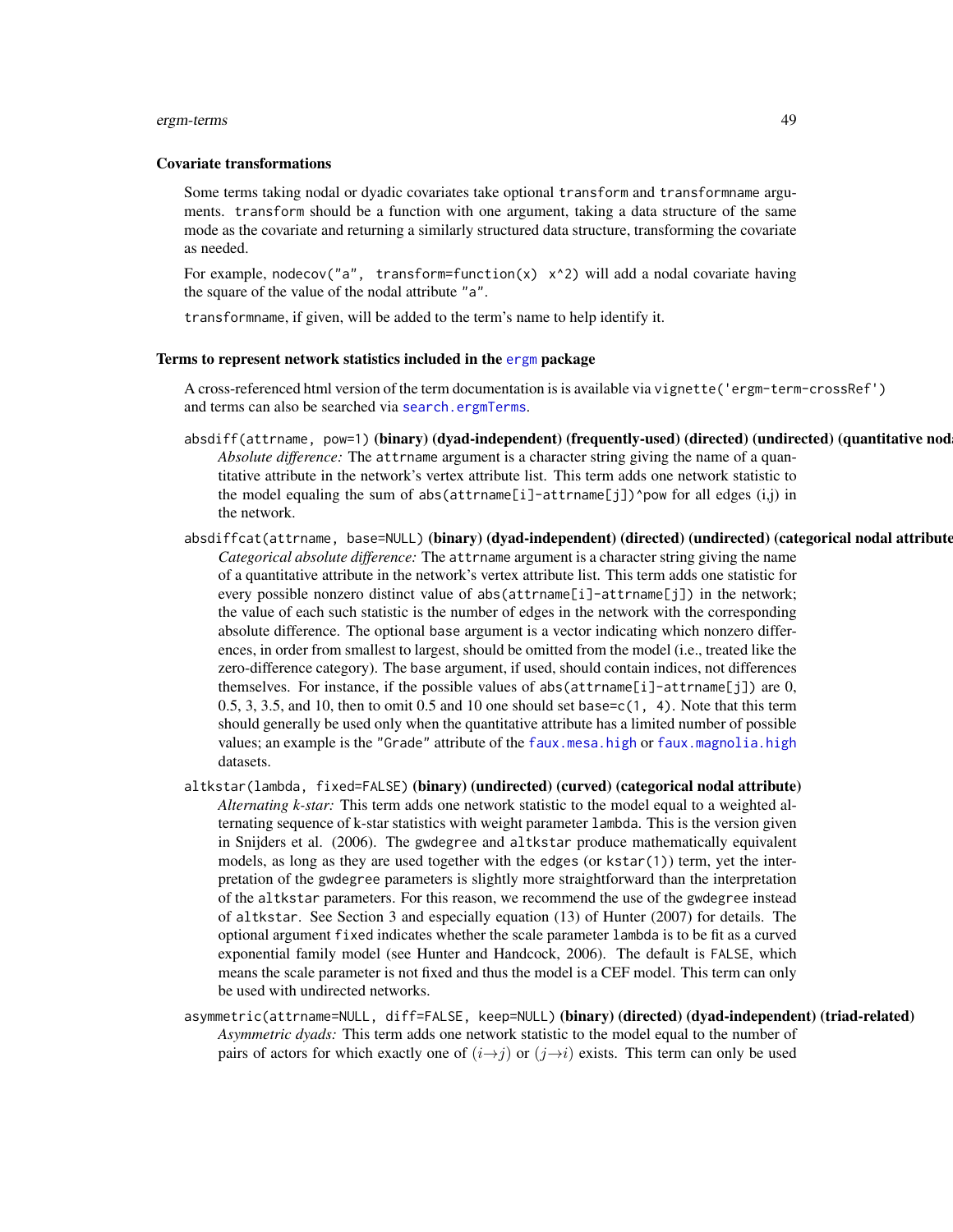with directed networks. If the optional attrname argument is used, only asymmetric pairs that match on the named vertex attribute are counted. The optional modifiers diff and keep are used in the same way as for the nodematch term; refer to this term for details and an example.

- atleast(threshold=0) (valued) (directed) (undirected) *Number of ties with values greater than or equal to a threshold* Adds one statistic equaling to the number of ties whose values equal or exceed threshold.
- b1concurrent(by=NULL) (binary) (bipartite) (undirected) (categorical nodal attribute) *Concurrent node count for the first mode in a bipartite (aka two-mode) network:* This term adds one network statistic to the model, equal to the number of nodes in the first mode of the network with degree 2 or higher. The first mode of a bipartite network object is sometimes known as the "actor" mode. The optional argument by is a character string giving the name of an attribute in the network's vertex attribute list; it functions just like the by argument of the b1degree term. Without the optional argument, this statistic is equivalent to b1mindegree(2). This term can only be used with undirected bipartite networks.
- b1degrange(from, to=+Inf, by=NULL, homophily=FALSE) (binary) (bipartite) (undirected) *Degree range for the first mode in a bipartite (a.k.a. two-mode) network:* The from and to arguments are vectors of distinct integers (or +Inf, for to (its default)). If one of the vectors has length 1, it is recycled to the length of the other. Otherwise, they must have the same length. This term adds one network statistic to the model for each element of from (or to); the ith such statistic equals the number of nodes of the first mode ("actors") in the network of degree greater than or equal to from[i] but strictly less than to[i], i.e. with edge count in semiopen interval [from,to). The optional argument by is a character string giving the name of an attribute in the network's vertex attribute list. If this is specified and homophily is TRUE, then degrees are calculated using the subnetwork consisting of only edges whose endpoints have the same value of the by attribute. If by is specified and homophily is FALSE (the default), then separate degree range statistics are calculated for nodes having each separate value of the attribute.

This term can only be used with bipartite networks; for directed networks see idegrange and odegrange. For undirected networks, see degrange, and see b2degrange for degrees of the second mode ("events").

- b1degree(d, by=NULL) (binary) (bipartite) (undirected) (categorical nodal attribute) (frequently-used) *Degree for the first mode in a bipartite (aka two-mode) network:* The d argument is a vector of distinct integers. This term adds one network statistic to the model for each element in d; the *i*th such statistic equals the number of nodes of degree  $d[i]$  in the first mode of a bipartite network, i.e. with exactly d[i] edges. The first mode of a bipartite network object is sometimes known as the "actor" mode. The optional argument by is a character string giving the name of an attribute in the network's vertex attribute list. If this is specified then each node's degree is tabulated only with other nodes having the same value of the by attribute. This term can only be used with undirected bipartite networks.
- b1factor(attrname, base=1) (binary) (bipartite) (undirected) (dyad-independent) (frequently-used) (categorical no *Factor attribute effect for the first mode in a bipartite (aka two-mode) network :* The attrname argument is a character string giving the name of a categorical attribute in the network's vertex attribute list. This term adds multiple network statistics to the model, one for each of (a subset of) the unique values of the attrname attribute. Each of these statistics gives the number of times a node with that attribute in the first mode of the network appears in an edge. The first mode of a bipartite network object is sometimes known as the "actor" mode. To include all attribute values is usually not a good idea, because the sum of all such statistics equals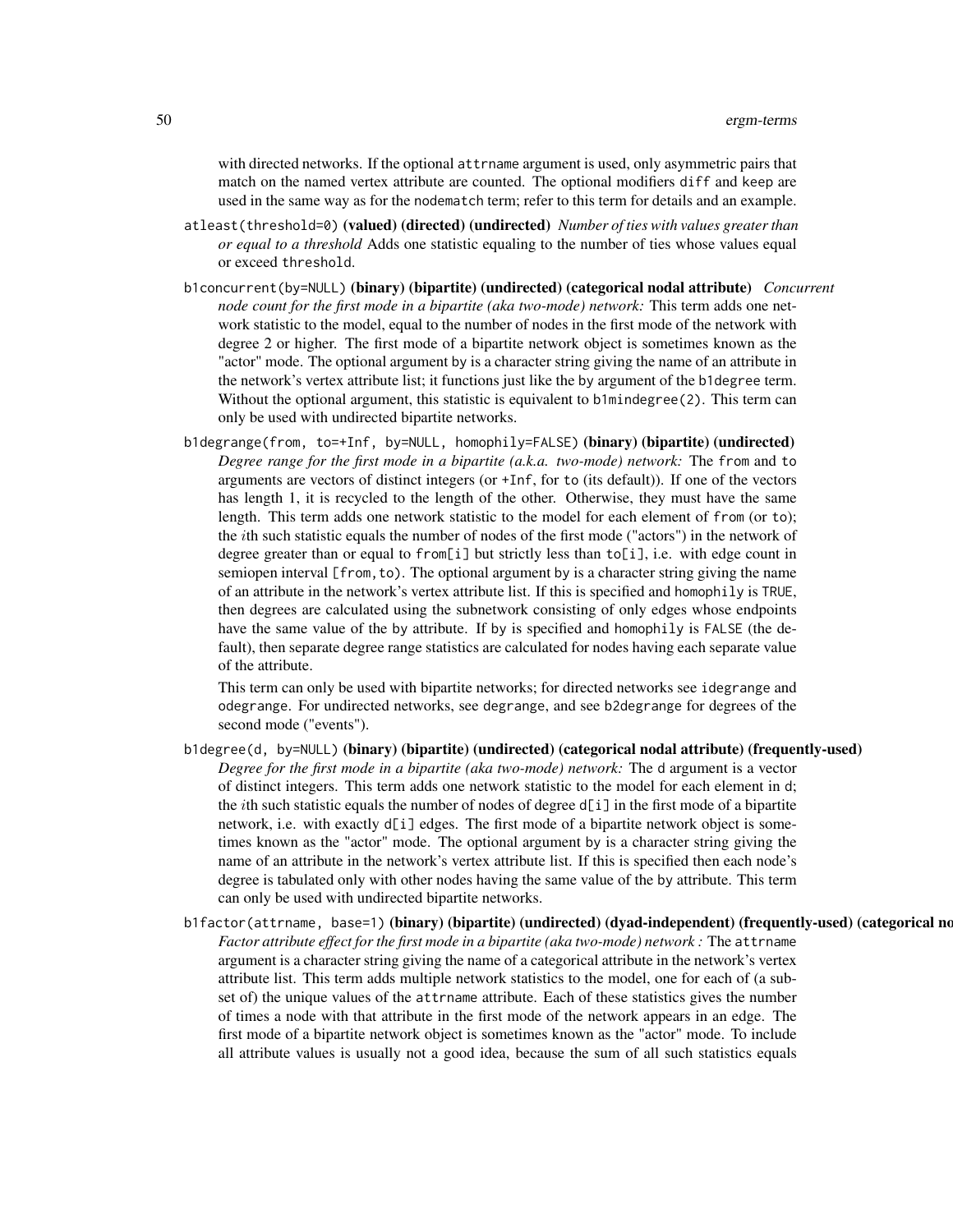the number of edges and hence a linear dependency would arise in any model also including edges. Thus, the base argument tells which value(s) (numbered in order according to the sort function) should be omitted. The default value, base=1, means that the smallest (i.e., first in sorted order) attribute value is omitted. For example, if the "fruit" factor has levels "orange", "apple", "banana", and "pear", then to add just two terms, one for "apple" and one for "pear", then set "banana" and "orange" to the base (remember to sort the values first) by using nodefactor("fruit", base=2:3). This term can only be used with undirected bipartite networks.

- b1mindegree(d) (binary) (bipartite) (undirected) *Minimum degree for the first mode in a bipartite (aka two-mode) network:* The d argument is a vector of distinct integers. This term adds one network statistic to the model for each element in d; the  $i$ th such statistic equals the number of nodes in the first mode of a bipartite network with at least degree d[i]. The first mode of a bipartite network object is sometimes known as the "actor" mode. This term can only be used with undirected bipartite networks.
- b1nodematch(attrname, diff=FALSE, keep=NULL, by=NULL, alpha=1, beta=1, byb2attr=NULL) (binary) (bipart *Nodal attribute-based homophily effect for the first mode in a bipartite (aka two-mode) network:* This term is introduced in Bomiriya et al (2014). The attrname argument is a character string giving the name of a categorical attribute in the network's vertex attribute list. Out of the two arguments (discount parameters) alpha and beta, both which takes values from [0,1], only one should be set at a time. If none is set to a value other than 1, this term will simply be a homophily based two-star statistic. This term adds one statistic to the model unless diff is set to TRUE, in which case the term adds multiple network statistics to the model, one for each of (a subset of) the unique values of the attrname attribute. To include only the attribute values you wish, use the keep argument. If an alpha discount parameter is used, each of these statistics gives the sum of the number of common second-mode nodes raised to the power alpha for each pair of first-mode nodes with that attribute. If a beta discount parameter is used, each of these statistics gives half the sum of the number of two-paths with two firstmode nodes with that attribute as the two ends of the two path raised to the power beta for each edge in the network. The byb2attr argument is a character string giving the name of a second mode categorical attribute in the network's attribute list. Setting this argument will separate the orginal statistics based on the values of the set second mode attribute— i.e. for example, if diff is FALSE, then the sum of all the statistics for each level of this second-mode attribute will be equal to the original b1nodematch statistic where byb2attr set to NULL. This term can only be used with undirected bipartite networks.
- b1star(k, attrname=NULL) (binary) (bipartite) (undirected) (categorical nodal attribute) *k-Stars for the first mode in a bipartite (aka two-mode) network:* The k argument is a vector of distinct integers. This term adds one network statistic to the model for each element in k. The *i*th such statistic counts the number of distinct  $k[i]$ -stars whose center node is in the first mode of the network. The first mode of a bipartite network object is sometimes known as the "actor" mode. A  $k$ -star is defined to be a center node N and a set of  $k$  different nodes  $\{O_1, \ldots, O_k\}$  such that the ties  $\{N, O_i\}$  exist for  $i = 1, \ldots, k$ . The optional argument attrname is a character string giving the name of an attribute in the network's vertex attribute list. If this is specified then the count is over the number of k-stars (with center node in the first mode) where all nodes have the same value of the attribute. This term can only be used for undirected bipartite networks. Note that b1star(1) is equal to b2star(1) and to edges.
- b1starmix(k, attrname, base=NULL, diff=TRUE) (binary) (bipartite) (undirected) (categorical nodal attribute) *Mixing matrix for k-stars centered on the first mode of a bipartite network:* Only a single value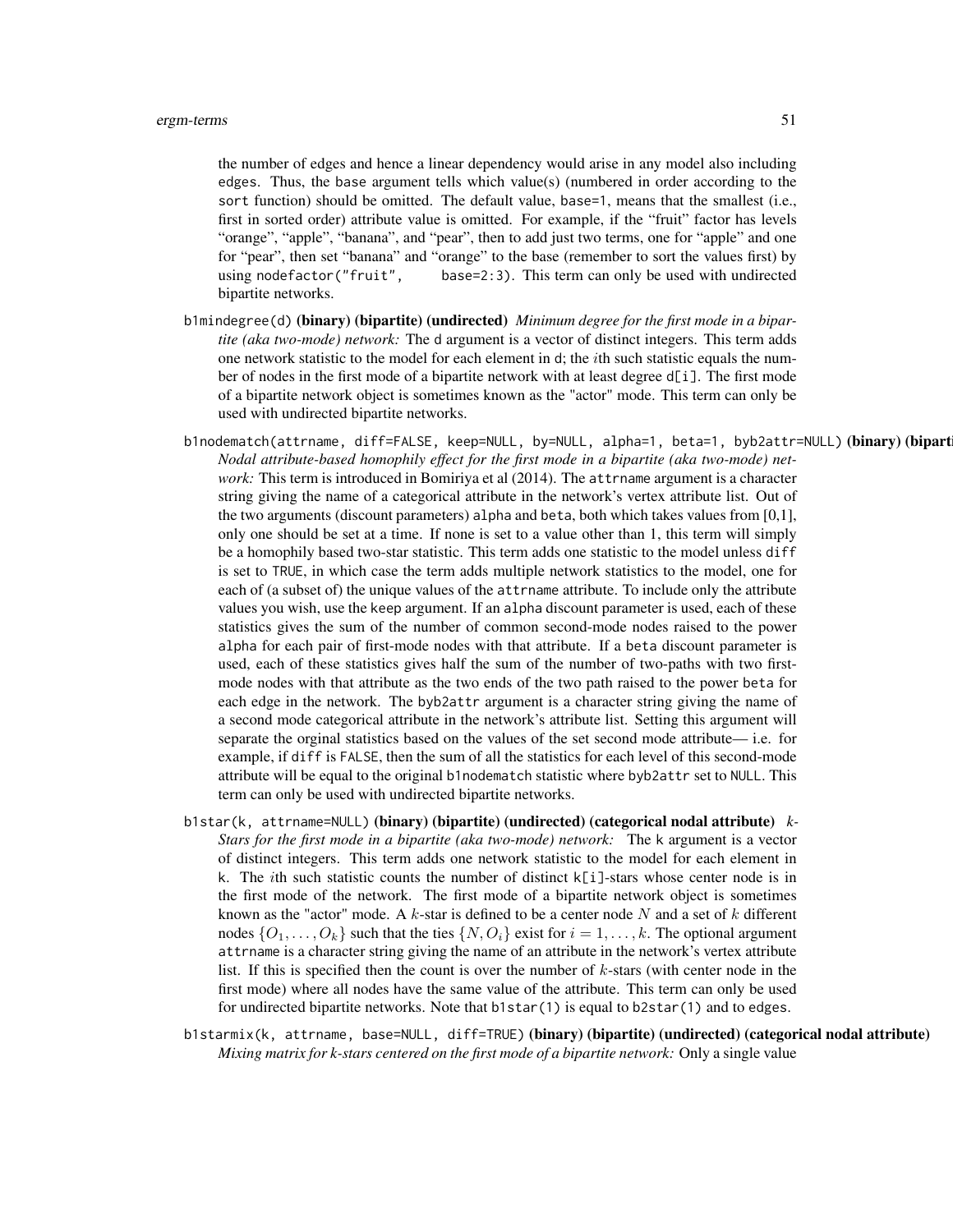of  $k$  is allowed. This term counts all k-stars in which the b2 nodes (called events in some contexts) are homophilous in the sense that they all share the same value of attrname. However, the b1 node (in some contexts, the actor) at the center of the k-star does NOT have to have the same value as the b2 nodes; indeed, the values taken by the b1 nodes may be completely distinct from those of the b2 nodes, which allows for the use of this term in cases where there are two separate nodal attributes, one for the b1 nodes and another for the b2 nodes (in this case, however, these two attributes should be combined to form a single nodal attribute called attrname. A different statistic is created for each value of attrname seen in a b1 node, even if no k-stars are observed with this value. Whether a different statistic is created for each value seen in a b2 node depends on the value of the diff argument: When diff=TRUE, the default, a different statistic is created for each value and thus the behavior of this term is reminiscent of the nodemix term, from which it takes its name; when diff=FALSE, all homophilous k-stars are counted together, though these k-stars are still categorized according to the value of the central b1 node. The base term may be used to control which of the possible terms are left out of the model: By default, all terms are included, but if base is set to a vector of indices then the corresponding terms (in the order they would be created when base=NULL) are left out.

- b1twostar(b1attrname, b2attrname, base=NULL) (binary) (bipartite) (undirected) (categorical nodal attribute) *Two-star census for central nodes centered on the first mode of a bipartite network:* This term takes two nodal attribute names, one for b1 nodes (actors in some contexts) and one for b2 nodes (events in some contexts). Only b1attrname is required; if b2attrname is not passed, it is assumed to be the same as b1attrname. Assuming that there are  $n_1$  values of b1attrname among the b1 nodes and  $n_2$  values of b2attrname among the b2 nodes, then the total number of distinct categories of two stars according to these two attributes is  $n_1(n_2)(n_2 + 1)/2$ . This model term creates a distinct statistic counting each of these categories. The base term may be used to leave some of these categories out; when passed as a vector of integer indices (in the order the statistics would be created when base=NULL), the corresponding terms will be left out.
- b2concurrent(by=NULL) (binary) (bipartite) (undirected) (frequently-used) *Concurrent node count for the second mode in a bipartite (aka two-mode) network:* This term adds one network statistic to the model, equal to the number of nodes in the second mode of the network with degree 2 or higher. The second mode of a bipartite network object is sometimes known as the "event" mode. The optional argument by is a character string giving the name of an attribute in the network's vertex attribute list; it functions just like the by argument of the b2degree term. Without the optional argument, this statistic is equivalent to b2mindegree(2). This term can only be used with undirected bipartite networks.
- b2degrange(from, to=+Inf, by=NULL, homophily=FALSE) (binary) (bipartite) (undirected) *Degree range for the second mode in a bipartite (a.k.a. two-mode) network:* The from and to arguments are vectors of distinct integers (or +Inf, for to (its default)). If one of the vectors has length 1, it is recycled to the length of the other. Otherwise, they must have the same length. This term adds one network statistic to the model for each element of from (or to); the ith such statistic equals the number of nodes of the second mode ("events") in the network of degree greater than or equal to from[i] but strictly less than to[i], i.e. with edge count in semiopen interval [from,to). The optional argument by is a character string giving the name of an attribute in the network's vertex attribute list. If this is specified and homophily is TRUE, then degrees are calculated using the subnetwork consisting of only edges whose endpoints have the same value of the by attribute. If by is specified and homophily is FALSE (the default), then separate degree range statistics are calculated for nodes having each separate value of the attribute.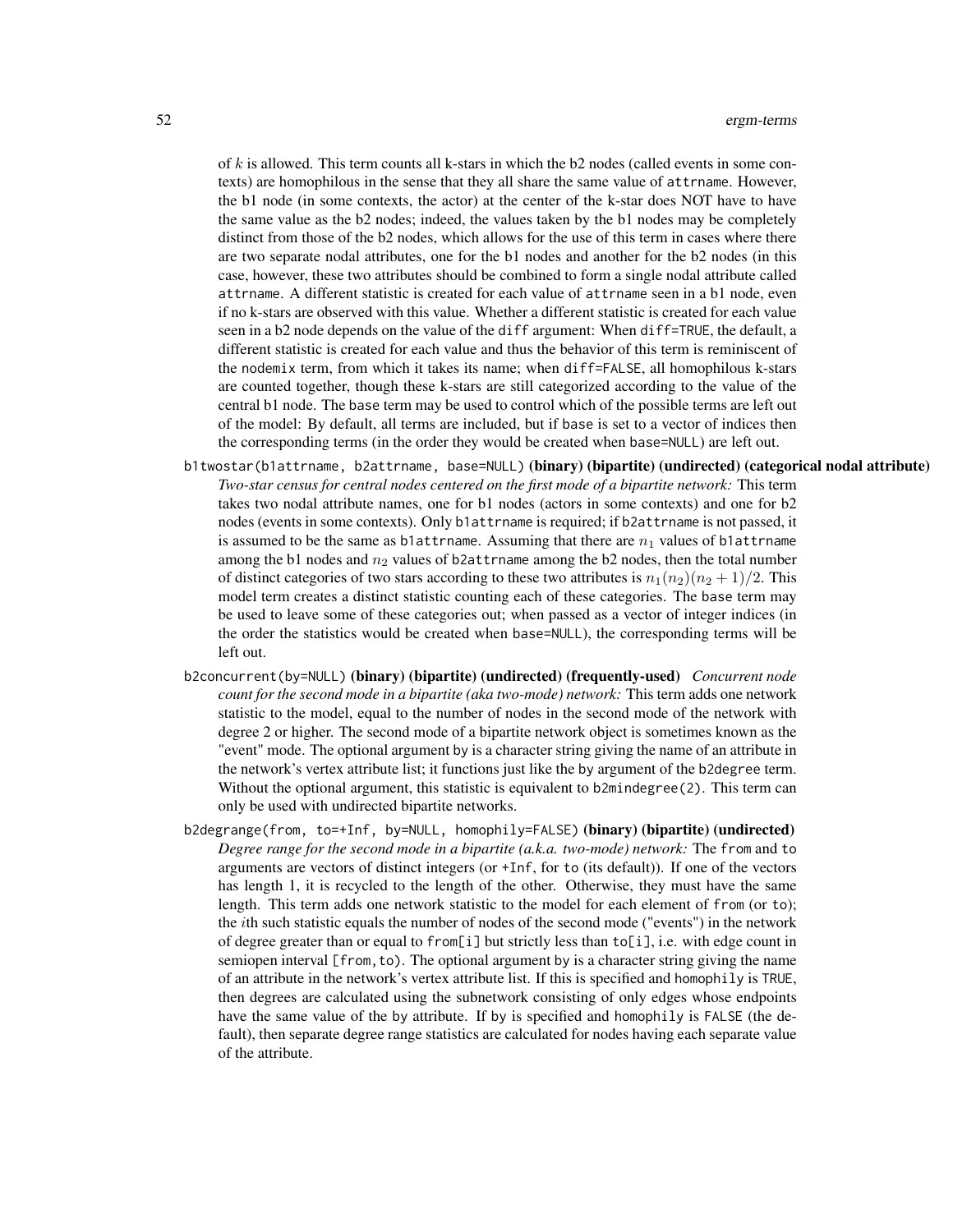This term can only be used with bipartite networks; for directed networks see idegrange and odegrange. For undirected networks, see degrange, and see b1degrange for degrees of the first mode ("actors").

- b2degree(d, by=NULL) (binary) (bipartite) (undirected) (categorical nodal attribute) (frequently-used) *Degree for the second mode in a bipartite (aka two-mode) network:* The d argument is a vector of distinct integers. This term adds one network statistic to the model for each element in d; the *i*th such statistic equals the number of nodes of degree  $d[i]$  in the second mode of a bipartite network, i.e. with exactly d[i] edges. The second mode of a bipartite network object is sometimes known as the "event" mode. The optional term by is a character string giving the name of an attribute in the network's vertex attribute list. If this is specified then each node's degree is tabulated only with other nodes having the same value of the by attribute. This term can only be used with undirected bipartite networks.
- b2factor(attrname, base=1) (binary) (bipartite) (undirected) (dyad-independent) (categorical nodal attribute) (fre *Factor attribute effect for the second mode in a bipartite (aka two-mode) network :* The attrname argument is a character string giving the name of a categorical attribute in the network's vertex attribute list. This term adds multiple network statistics to the model, one for each of (a subset of) the unique values of the attrname attribute. Each of these statistics gives the number of times a node with that attribute in the second mode of the network appears in an edge. The second mode of a bipartite network object is sometimes known as the "event" mode. To include all attribute values is usually not a good idea, because the sum of all such statistics equals the number of edges and hence a linear dependency would arise in any model also including edges. Thus, the base argument tells which value(s) (numbered in order according to the sort function) should be omitted. The default value, base=1, means that the smallest (i.e., first in sorted order) attribute value is omitted. For example, if the "fruit" factor has levels "orange", "apple", "banana", and "pear", then to add just two terms, one for "apple" and one for "pear", then set "banana" and "orange" to the base (remember to sort the values first) by using nodefactor("fruit", base=2:3). This term can only be used with undirected bipartite networks.
- b2mindegree(d) (binary) (bipartite) (undirected) *Minimum degree for the second mode in a bipartite (aka two-mode) network:* The d argument is a vector of distinct integers. This term adds one network statistic to the model for each element in d; the ith such statistic equals the number of nodes in the second mode of a bipartite network with at least degree d[i]. The second mode of a bipartite network object is sometimes known as the "event" mode. This term can only be used with undirected bipartite networks.
- b2nodematch(attrname, diff=FALSE, keep=NULL, by=NULL, alpha=1, beta=1, byb1attr=NULL) (binary) (bipart *Nodal attribute-based homophily effect for the second mode in a bipartite (aka two-mode) network:* This term is introduced in Bomiriya et al (2014). The attrname argument is a character string giving the name of a categorical attribute in the network's vertex attribute list. Out of the two arguments (discount parameters) alpha and beta, both which takes values from [0,1], only one should be set at a time. If none is set to a value other than 1, this term will simply be a homophily based two-star statistic. This term adds one statistic to the model unless diff is set to TRUE, in which case the term adds multiple network statistics to the model, one for each of (a subset of) the unique values of the attrname attribute. To include only the attribute values you wish, use the keep argument. If an alpha discount parameter is used, each of these statistics gives the sum of the number of common first-mode nodes raised to the power alpha for each pair of second-mode nodes with that attribute. If a beta discount parameter is used, each of these statistics gives half the sum of the number of two-paths with two second-mode nodes with that attribute as the two ends of the two path raised to the power beta for each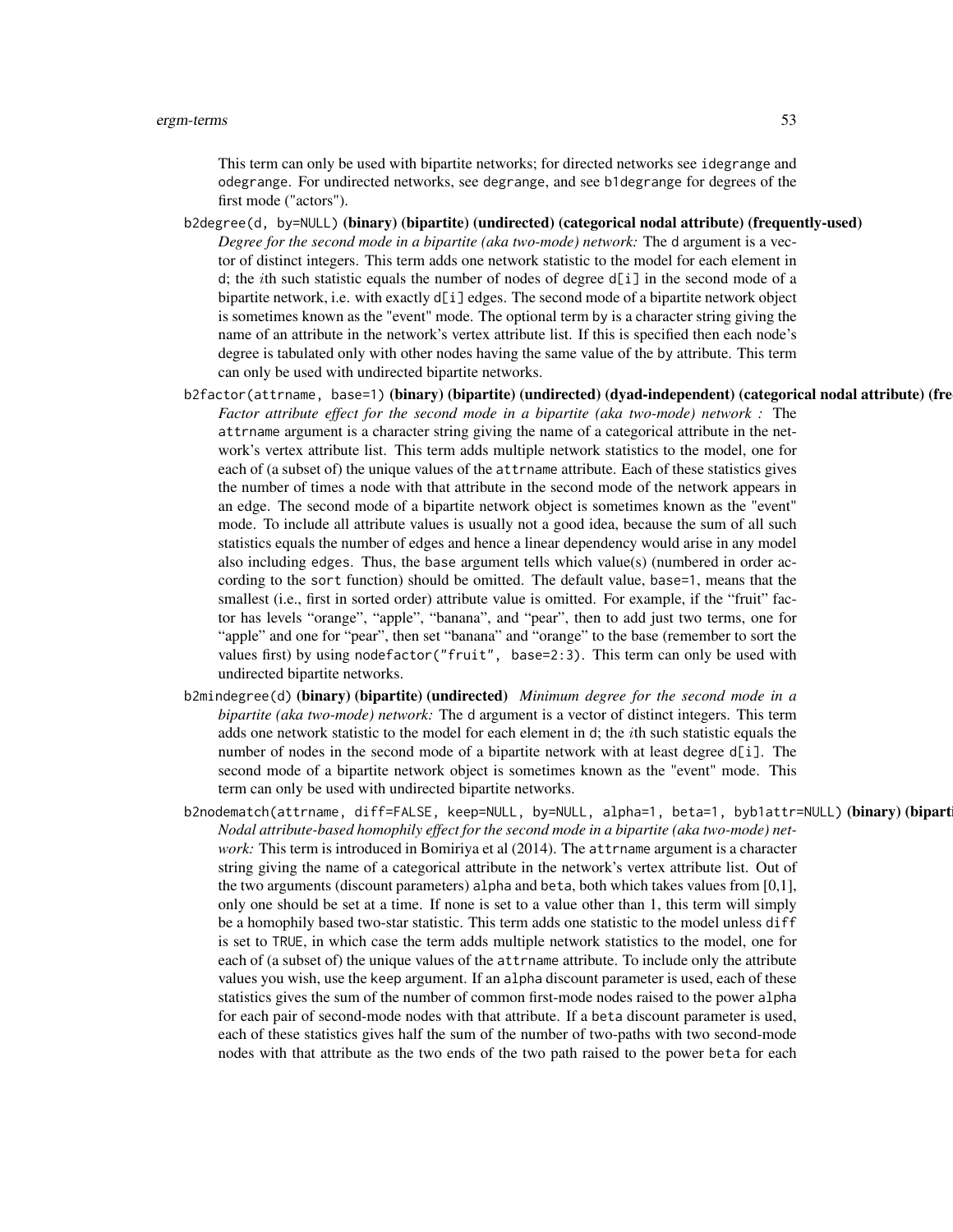edge in the network. The byb1attr argument is a character string giving the name of a first mode categorical attribute in the network's attribute list. Setting this argument will separate the orginal statistics based on the values of the set first mode attribute— i.e. for example, if diff is FALSE, then the sum of all the statistics for each level of this first-mode attribute will be equal to the original b2nodematch statistic where byb1attr set to NULL. This term can only be used with undirected bipartite networks.

- b2star(k, attrname=NULL) (binary) (bipartite) (undirected) (categorical nodal attribute) *k-Stars for the second mode in a bipartite (aka two-mode) network:* The k argument is a vector of distinct integers. This term adds one network statistic to the model for each element in k. The ith such statistic counts the number of distinct k[i]-stars whose center node is in the second mode of the network. The second mode of a bipartite network object is sometimes known as the "event" mode. A  $k$ -star is defined to be a center node N and a set of  $k$  different nodes  $\{O_1, \ldots, O_k\}$  such that the ties  $\{N, O_i\}$  exist for  $i = 1, \ldots, k$ . The optional argument attrname is a character string giving the name of an attribute in the network's vertex attribute list. If this is specified then the count is over the number of  $k$ -stars (with center node in the second mode) where all nodes have the same value of the attribute. This term can only be used for undirected bipartite networks. Note that b2star(1) is equal to b1star(1) and to edges.
- b2starmix(k, attrname, base=NULL, diff=TRUE) (binary) (bipartite) (undirected) (categorical nodal attribute) *Mixing matrix for k-stars centered on the second mode of a bipartite network:* This term is exactly the same as b1starmix except that the roles of b1 and b2 are reversed.
- b2twostar(b1attrname, b2attrname, base=NULL) (binary) (bipartite) (undirected) (categorical nodal attribute) *Two-star census for central nodes centered on the second mode of a bipartite network:* This term is exactly the same as b1twostar except that the roles of b1 and b2 are reversed.
- balance (binary) (triad-related) (directed) (undirected) *Balanced triads:* This term adds one network statistic to the model equal to the number of triads in the network that are balanced. The balanced triads are those of type 102 or 300 in the categorization of Davis and Leinhardt (1972). For details on the 16 possible triad types, see ?triad.classify in the {sna} package. For an undirected network, the balanced triads are those with an even number of ties (i.e., 0) and 2).
- coincidence(d=NULL,active=0) (binary) (bipartite) (undirected) *Coincident node count for the second mode in a bipartite (aka two-mode) network:* By default this term adds one network statistic to the model for each pair of nodes of mode two. It is equal to the number of (first mode) mutual partners of that pair. The first mode of a bipartite network object is sometimes known as the "actor" mode and the seconds as the "event" mode. So this is the number of actors going to both events in the pair. The optional argument d is a two-column matrix of (row-wise) pairs indices where the first row is less than the second row. The second optional argument, active, selects pairs for which the observed count is at least active. This term can only be used with undirected bipartite networks.
- concurrent(by=NULL) (binary) (undirected) (categorical nodal attribute) *Concurrent node count:* This term adds one network statistic to the model, equal to the number of nodes in the network with degree 2 or higher. The optional argument by is a character string giving the name of an attribute in the network's vertex attribute list; it functions just like the by argument of the degree term. This term can only be used with undirected networks.
- concurrentties(by=NULL) (binary) (undirected) (categorical nodal attribute) *Concurrent tie count:* This term adds one network statistic to the model, equal to the number of ties incident on each actor beyond the first. The optional argument by is a character string giving the name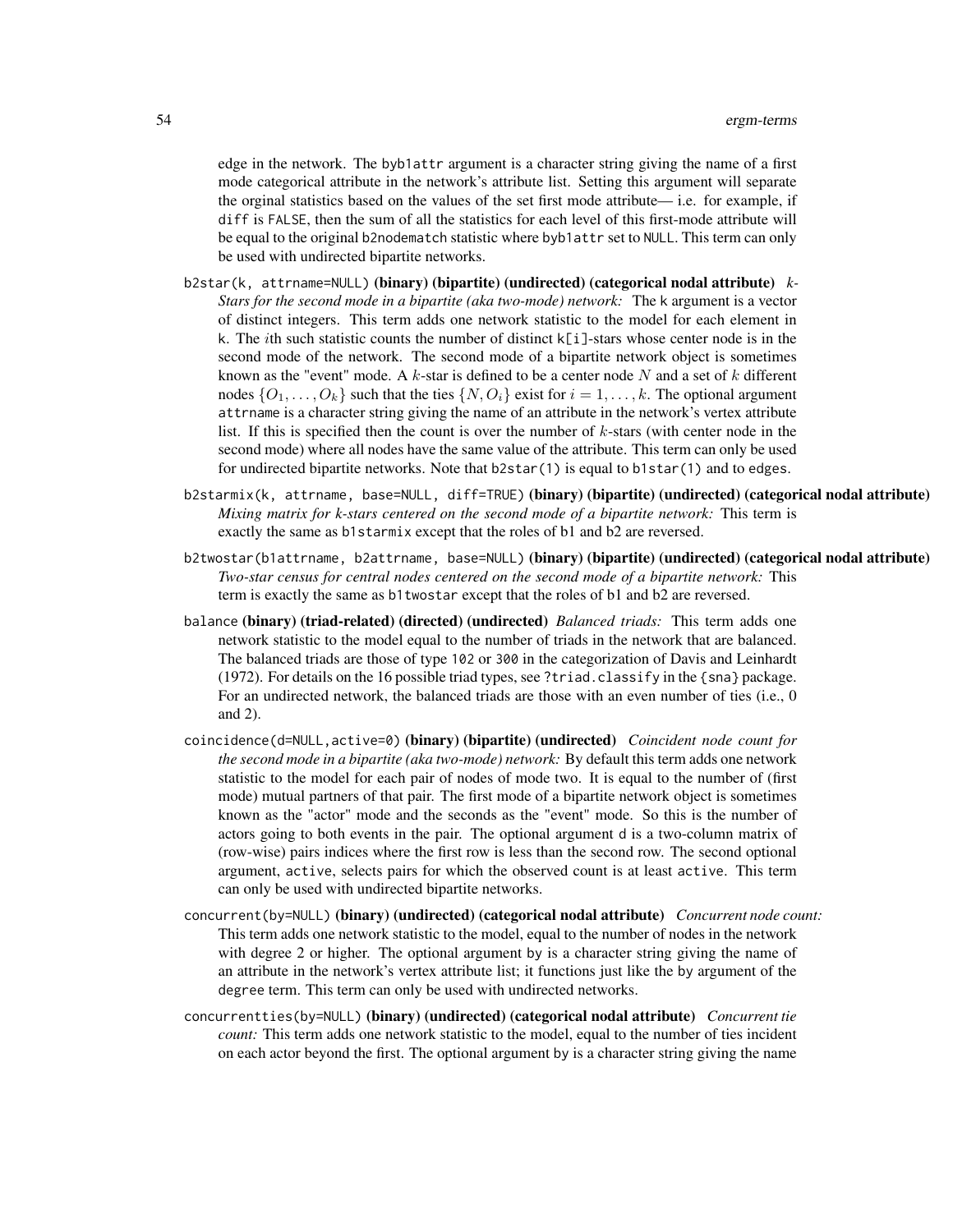of an attribute in the network's vertex attribute list; it functions just like the by argument of the degree term. This term can only be used with undirected networks.

- ctriple(attrname=NULL) (binary) (directed) (triad-related) (categorical nodal attribute) , a.k.a. ctriad (binary) (directed) (triad-related) (categorical nodal attribute) *Cyclic triples:* This term adds one statistic to the model, equal to the number of cyclic triples in the network, defined as a set of edges of the form  $\{(i \rightarrow j), (j \rightarrow k), (k \rightarrow i)\}$ . Note that for all directed networks, triangle is equal to ttriple+ctriple, so at most two of these three terms can be in a model. The optional argument attrname is a character string giving the name of an attribute in the network's vertex attribute list. If this is specified then the count is over the number of cyclic triples where all three nodes have the same value of the attribute. This term can only be used with directed networks.
- cycle(k) (binary) (directed) (undirected) *Cycles:* The k argument is a vector of distinct integers. This term adds one network statistic to the model for each element in  $k$ ; the *i*th such statistic equals the number of cycles in the network with length exactly  $k[i]$ . The cycle statistic applies to both directed and undirected networks. For directed networks, it counts directed cycles of length  $k$ , as opposed to undirected cycles in the undirected case. The directed cycle terms of lengths 2 and 3 are equivalent to mutual and ctriple (respectively). The undirected cycle term of length 3 is equivalent to triangle, and there is no undirected cycle term of length 2.
- cyclicalties(attrname=NULL) (binary) (directed), cyclicalties(threshold=0) (valued) (directed) (undirected) *Cyclical ties:* This term adds one statistic, equal to the number of ties  $i \rightarrow j$  such that there exists a two-path from i to j. (Related to the ttriple term.) The binary version takes a nodal attribute attribute, and, if given, all three nodes involved  $(i, j)$ , and the node on the two-path) must match on this attribute in order for  $i \rightarrow j$  to be counted. The binary version of this term can only be used with directed networks. The valued version can be used with both directed and undirected.
- cyclicalweights(twopath="min",combine="max",affect="min") (valued) (directed) (undirected) *Cyclical weights:* This statistic implements the cyclical weights statistic, like that defined by Krivitsky (2012), Equation 13, but with the focus dyad being  $y_{j,i}$  rather than  $y_{i,j}$ . The currently implemented options for twopath is the minimum of the constituent dyads ("min") or their geometric mean ("geomean"); for combine, the maximum of the 2-path strengths ("max") or their sum ("sum"); and for affect, the minimum of the focus dyad and the combined strength of the two paths ("min") or their geometric mean ("geomean"). For each of these options, the first (and the default) is more stable but also more conservative, while the second is more sensitive but more likely to induce a multimodal distribution of networks.
- degrange(from, to=+Inf, by=NULL, homophily=FALSE) (binary) (undirected) (categorical nodal attribute) *Degree range:* The from and to arguments are vectors of distinct integers (or +Inf, for to (its default)). If one of the vectors has length 1, it is recycled to the length of the other. Otherwise, they must have the same length. This term adds one network statistic to the model for each element of from (or to); the *i*th such statistic equals the number of nodes in the network of degree greater than or equal to from [i] but strictly less than  $\text{to}$  [i], i.e. with edges in semiopen interval [from,to). The optional argument by is a character string giving the name of an attribute in the network's vertex attribute list. If this is specified and homophily is TRUE, then degrees are calculated using the subnetwork consisting of only edges whose endpoints have the same value of the by attribute. If by is specified and homophily is FALSE (the default), then separate degree range statistics are calculated for nodes having each separate value of the attribute.

This term can only be used with undirected networks; for directed networks see idegrange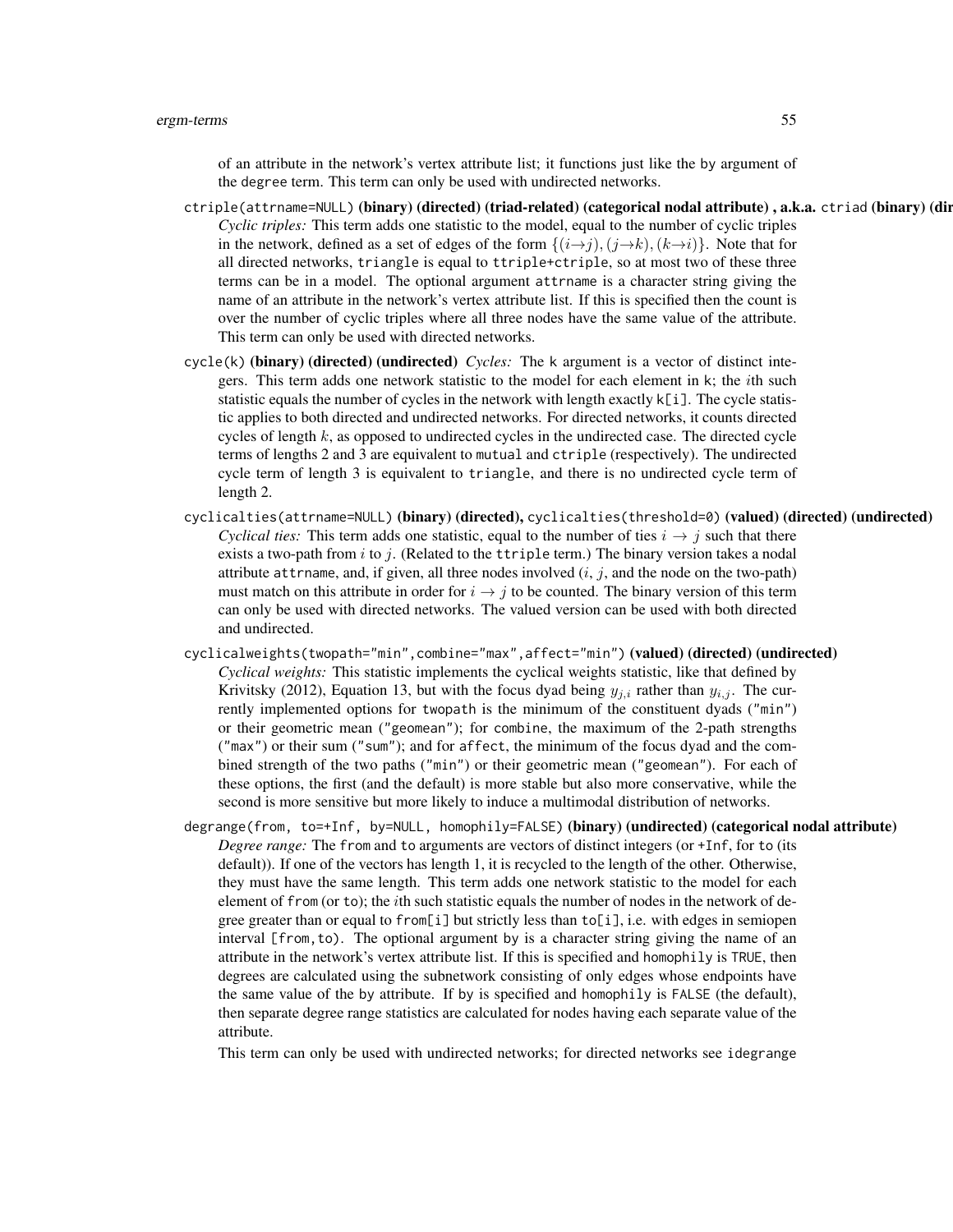and odegrange. This term can be used with bipartite networks, and will count nodes of both first and second mode in the specified degree range. To count only nodes of the first mode ("actors"), use b1degrange and to count only those fo the second mode ("events"), use b2degrange.

- degree(d, by=NULL, homophily=FALSE) (binary) (undirected) (categorical nodal attribute) (frequently-used) *Degree:* The d argument is a vector of distinct integers. This term adds one network statistic to the model for each element in d; the ith such statistic equals the number of nodes in the network of degree  $d[i]$ , i.e. with exactly  $d[i]$  edges. The optional argument by is a character string giving the name of an attribute in the network's vertex attribute list. If this is specified and homophily is TRUE, then degrees are calculated using the subnetwork consisting of only edges whose endpoints have the same value of the by attribute. If by is specified and homophily is FALSE (the default), then separate degree statistics are calculated for nodes having each separate value of the attribute. This term can only be used with undirected networks; for directed networks see idegree and odegree.
- degreepopularity (binary) (undirected) *Degree popularity:* This term adds one network statistic to the model equaling the sum over the actors of each actor's degree taken to the 3/2 power (or, equivalently, multiplied by its square root). This term is an undirected analog to the terms of Snijders et al. (2010), equations (11) and (12). This term can only be used with undirected networks.
- degcrossprod (binary) (undirected) *Degree Cross-Product:* This term adds one network statistic equal to the mean of the cross-products of the degrees of all pairs of nodes in the network which are tied. Only coded for undirected networks.
- degcor (binary) (undirected) *Degree Correlation:* This term adds one network statistic equal to the correlation of the degrees of all pairs of nodes in the network which are tied. Only coded for undirected networks.
- density (binary) (dyad-independent) (directed) (undirected) *Density*: This term adds one network statistic equal to the density of the network. For undirected networks, density equals kstar(1) or edges divided by  $n(n - 1)/2$ ; for directed networks, density equals edges or istar(1) or ostar(1) divided by  $n(n-1)$ .
- dsp(d) (binary) (directed) (undirected) *Dyadwise shared partners:* The d argument is a vector of distinct integers. This term adds one network statistic to the model for each element in d; the *i*th such statistic equals the number of dyads in the network with exactly  $d[i]$  shared partners. This term can be used with directed and undirected networks. For directed networks the count is over homogeneous shared partners only (i.e., only partners on a directed two-path connecting the nodes in the dyad).
- dyadcov(x, attrname=NULL) (binary) (dyad-independent) (directed) (undirected) (categorical nodal attribute) *Dyadic covariate:* If the network is directed, x is either a (symmetric) matrix of covariates, one for each possible dyad  $(i, j)$ , or an undirected network; if the latter, optional argument attrname provides the name of the quantitative edge attribute to use for covariate values (in this case, missing edges in x are assigned a covariate value of zero). This term adds three statistics to the model, each equal to the sum of the covariate values for all dyads occupying one of the three possible non-empty dyad states (mutual, upper-triangular asymmetric, and lower-triangular asymmetric dyads, respectively), with the empty or null state serving as a reference category. If the network is undirected, x is either a matrix of edgewise covariates, or a network; if the latter, optional argument attrname provides the name of the edge attribute to use for edge values. This term adds one statistic to the model, equal to the sum of the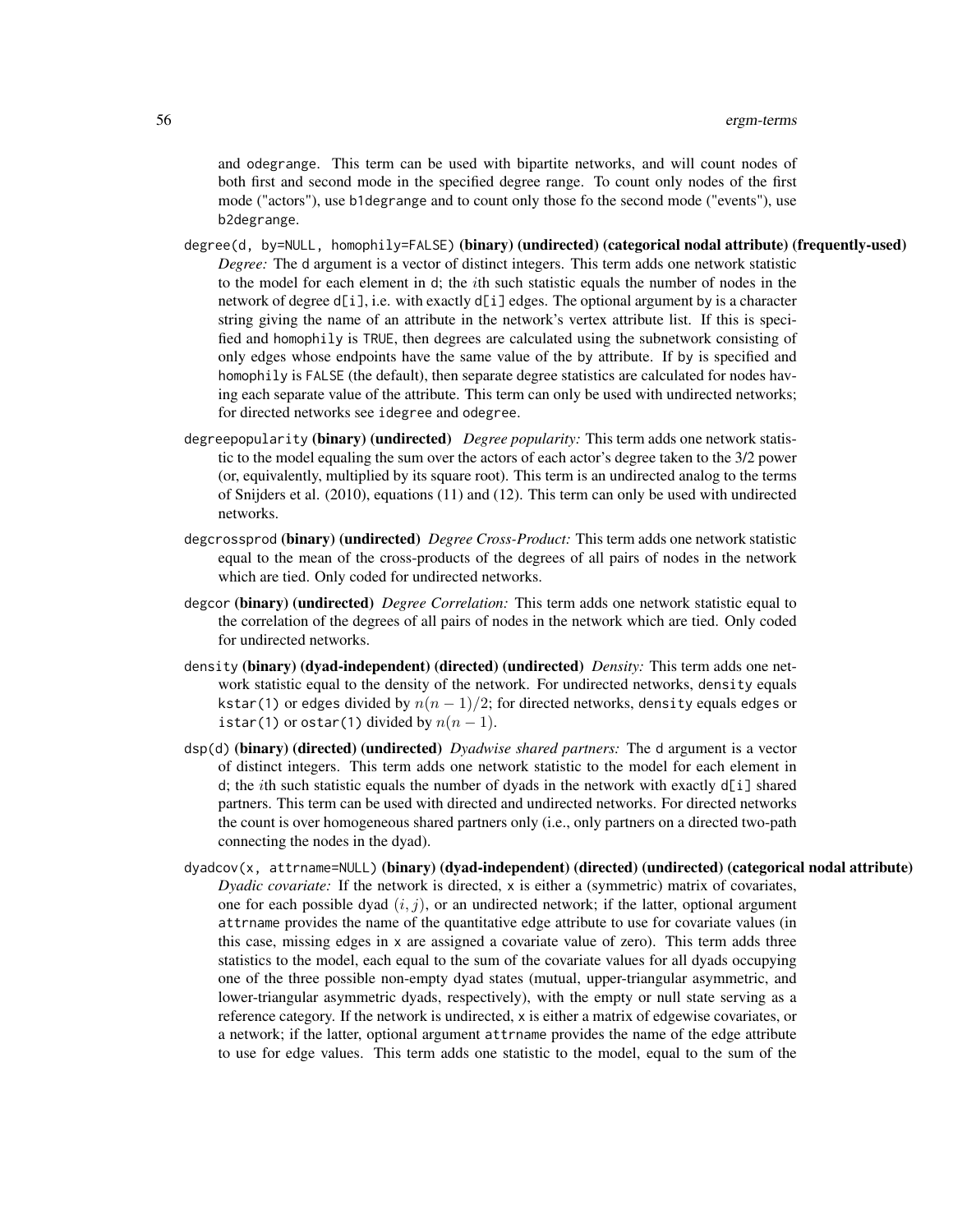#### ergm-terms 57

covariate values for each edge appearing in the network. The edgecov and dyadcov terms are equivalent for undirected networks.

- edgecov(x, attrname=NULL) (binary) (dyad-independent) (directed) (undirected) (frequently-used), edgecov(x, at *Edge covariate:* The x argument is either a square matrix of covariates, one for each possible edge in the network, the name of a network attribute of covariates, or a network; if the latter, optional argument attrname provides the name of the quantitative edge attribute to use for covariate values (in this case, missing edges in x are assigned a covariate value of zero). This term adds one statistic to the model, equal to the sum of the covariate values for each edge appearing in the network. The edgecov term applies to both directed and undirected networks. For undirected networks the covariates are also assumed to be undirected. The edgecov and dyadcov terms are equivalent for undirected networks.
- edges (binary) (valued) (dyad-independent) (directed) (undirected) (frequently-used), a.k.a nonzero (valued) (direct *Edges:* This term adds one network statistic equal to the number of edges (i.e. nonzero values) in the network. For undirected networks, edges is equal to kstar(1); for directed networks, edges is equal to both ostar(1) and istar(1).
- esp(d) (binary) (directed) (undirected) *Edgewise shared partners:* This is just like the dsp term, except this term adds one network statistic to the model for each element in d where the ith such statistic equals the number of *edges* (rather than dyads) in the network with exactly d[i] shared partners. This term can be used with directed and undirected networks. For directed networks the count is over homogeneous shared partners only (i.e., only partners on a directed two-path connecting the nodes in the edge and in the same direction).
- greaterthan(threshold=0) (valued) (directed) (undirected) (dyadic-independent) *Number of dyads with values strictly greater than a threshold:* Adds one statistic equaling to the number of ties whose values exceed threshold.
- gwb1degree(decay, fixed=FALSE, cutoff=30) (binary) (bipartite) (undirected) (curved) *Geometrically weighted degree distribution for the first mode in a bipartite (aka two-mode) network:* This term adds one network statistic to the model equal to the weighted degree distribution with decay controlled by the decay parameter, for nodes in the first mode of a bipartite network. The first mode of a bipartite network object is sometimes known as the "actor" mode. The decay parameter is the same as theta\_s in equation (14) in Hunter (2007). The value supplied for this parameter may be fixed (if fixed=TRUE), or it may be used as merely the starting value for the estimation in a curved exponential family model (the default). The optional argument cutoff is only relevant if fixed=FALSE. In that case it only uses this number of terms in computing the statistics to reduce the computational burden. This term can only be used with undirected bipartite networks.
- gwb2degree(decay, fixed=FALSE, cutoff=30) (binary) (bipartite) (undirected) (curved) *Geometrically weighted degree distribution for the second mode in a bipartite (aka two-mode) network:* This term adds one network statistic to the model equal to the weighted degree distribution with decay controlled by the decay parameter, for nodes in the second mode of a bipartite network. The second mode of a bipartite network object is sometimes known as the "event" mode. The decay parameter is the same as theta  $\overline{s}$  in equation (14) in Hunter (2007). The value supplied for this parameter may be fixed (if fixed=TRUE), or it may be used as merely the starting value for the estimation in a curved exponential family model (the default). The optional argument cutoff is only relevant if fixed=FALSE. In that case it only uses this number of terms in computing the statistics to reduce the computational burden. This term can only be used with undirected bipartite networks.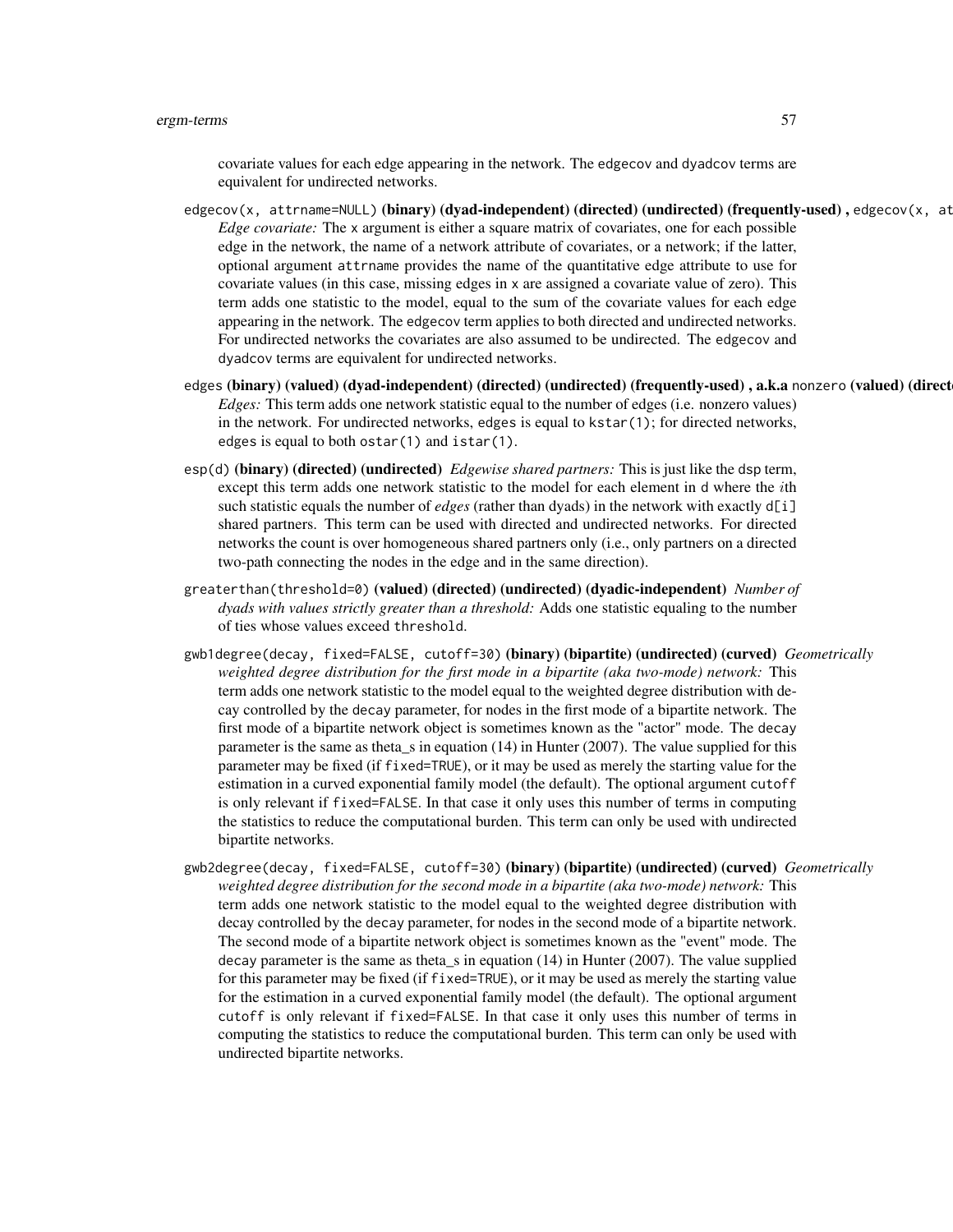- gwdegree(decay, fixed=FALSE, cutoff=30) (binary) (undirected) (curved) (frequently-used) *Geometrically weighted degree distribution:* This term adds one network statistic to the model equal to the weighted degree distribution with decay controlled by the decay parameter. The decay parameter is the same as theta\_s in equation (14) in Hunter (2007). The value supplied for this parameter may be fixed (if fixed=TRUE), or it may be used as merely the starting value for the estimation in a curved exponential family model (the default). The optional argument cutoff is only relevant if fixed=FALSE. In that case it only uses this number of terms in computing the statistics to reduce the computational burden. This term can only be used with undirected networks.
- gwdsp(alpha=0, fixed=FALSE, cutoff=30) (binary) (directed) (undirected) (curved) *Geometrically weighted dyadwise shared partner distribution:* This term adds one network statistic to the model equal to the geometrically weighted dyadwise shared partner distribution with weight parameter alpha  $> 0$ . The optional argument fixed indicates whether the scale parameter lambda is to be fit as a curved exponential family model (see Hunter and Handcock, 2006). The default is FALSE, which means the scale parameter is not fixed and thus the model is a CEF model. This term can be used with directed and undirected networks. For directed networks the count is over homogeneous shared partners only (i.e., only partners on a directed two-path connecting the nodes in the dyad). The optional argument cutoff is only relevant if fixed=FALSE. In that case it only uses this number of terms in computing the statistics to reduce the computational burden.
- gwesp(alpha=0, fixed=FALSE, cutoff=30) (binary) (frequently-used) (directed) (undirected) (curved) *Geometrically weighted edgewise shared partner distribution:* This term is just like gwdsp except it adds a statistic equal to the geometrically weighted *edgewise* (not dyadwise) shared partner distribution with weight parameter alpha. The optional argument fixed indicates whether the scale parameter lambda is to be fit as a curved exponential-family model (see Hunter and Handcock, 2006). The default is FALSE, which means the scale parameter is not fixed and thus the model is a CEF model. This term can be used with directed and undirected networks. For directed networks the geometric weighting is over homogeneous shared partners only (i.e., only partners on a directed two-path connecting the nodes in the edge and in the same direction). The optional argument cutoff is only relevant if fixed=FALSE. In that case it only uses this number of terms in computing the statistics to reduce the computational burden.
- gwidegree(decay, fixed=FALSE, cutoff=30) (binary) (directed) (curved) *Geometrically weighted in-degree distribution:* This term adds one network statistic to the model equal to the weighted in-degree distribution with weight parameter decay. The optional argument fixed indicates whether the scale parameter lambda is to be fit as a curved exponential family model (see Hunter and Handcock, 2006). The default is FALSE, which means the scale parameter is not fixed and thus the model is a CEF model. This term can only be used with directed networks. The optional argument cutoff is only relevant if fixed=FALSE. In that case it only uses this number of terms in computing the statistics to reduce the computational burden.
- gwnsp(alpha=0, fixed=FALSE, cutoff=30) (binary) (directed) (undirected) (curved) *Geometrically weighted nonedgewise shared partner distribution:* This term is just like gwesp and gwdsp except it adds a statistic equal to the geometrically weighted *nonedgewise* (that is, over dyads that do not have an edge) shared partner distribution with weight parameter alpha. The optional argument fixed indicates whether the scale parameter lambda is to be fit as a curved exponential-family model (see Hunter and Handcock, 2006). The default is FALSE, which means the scale parameter is not fixed and thus the model is a CEF model. This term can be used with directed and undirected networks. For directed networks the geometric weighting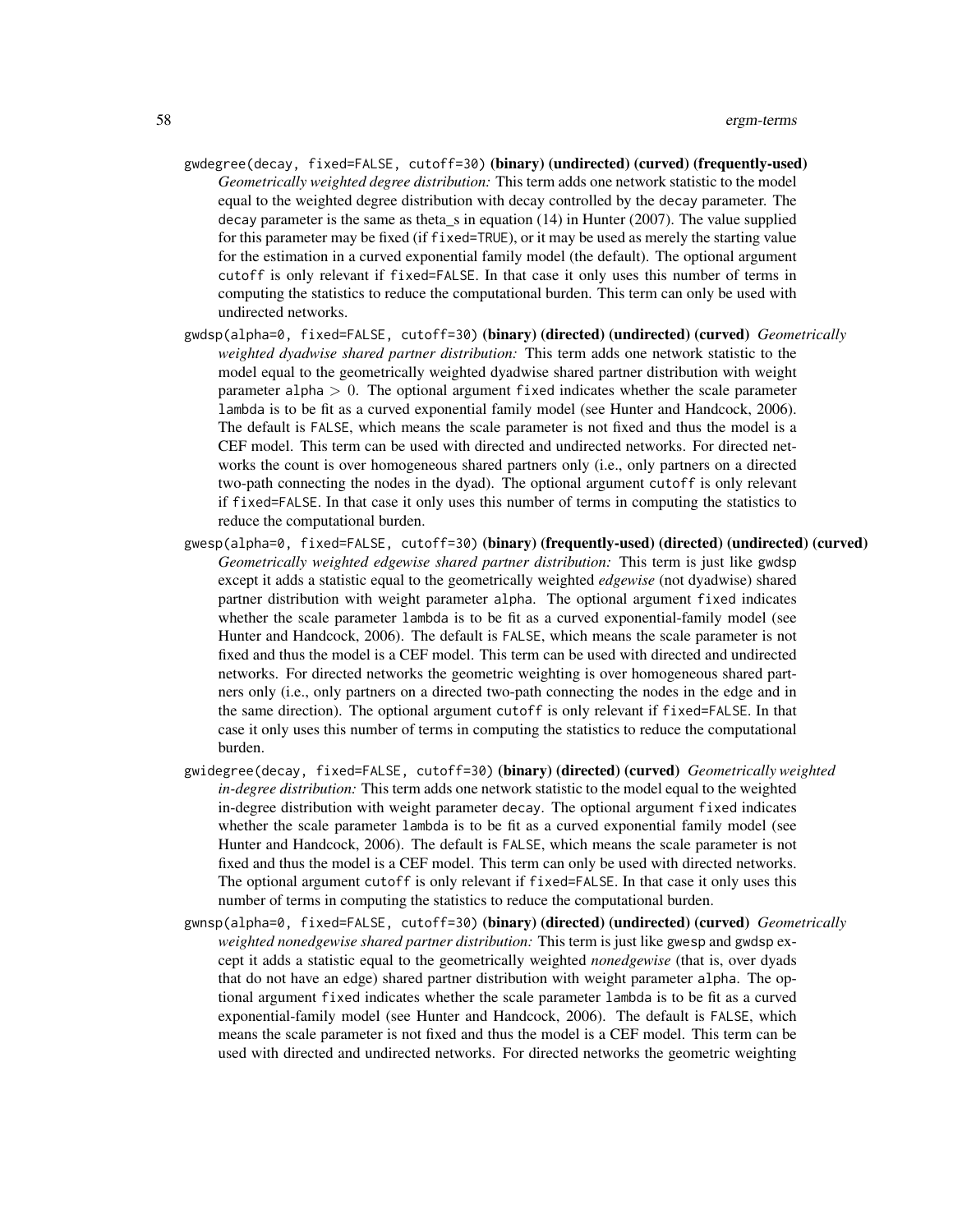is over homogeneous shared partners only (i.e., only partners on a directed two-path connecting the nodes in the non-edge and in the same direction). The optional argument cutoff is only relevant if fixed=FALSE. In that case it only uses this number of terms in computing the statistics to reduce the computational burden.

- gwodegree(decay, fixed=FALSE, cutoff=30) (binary) (directed) (curved) *Geometrically weighted out-degree distribution:* This term adds one network statistic to the model equal to the weighted out-degree distribution with weight parameter decay. The optional argument fixed indicates whether the scale parameter lambda is to be fit as a curved exponential family model (see Hunter and Handcock, 2006). The default is FALSE, which means the scale parameter is not fixed and thus the model is a CEF model. This term can only be used with directed networks. The optional argument cutoff is only relevant if fixed=FALSE. In that case it only uses this number of terms in computing the statistics to reduce the computational burden.
- hamming(x, cov, attrname=NULL) (binary) (dyad-independent) (directed) (undirected) *Hamming distance:* This term adds one statistic to the model equal to the weighted or unweighted Hamming distance of the network from the network specified by  $x$ . (If no argument is given,  $x$ is taken to be the observed network, i.e., the network on the left side of the  $\sim$  in the formula that defines the ERGM.) Unweighted Hamming distance is defined as the total number of pairs  $(i, j)$  (ordered or unordered, depending on whether the network is directed or undirected) on which the two networks differ. If the optional argument cov is specified, then the weighted Hamming distance is computed instead, where each pair  $(i, j)$  contributes a prespecified weight toward the distance when the two networks differ on that pair. The argument cov is either a matrix of edgewise weights or a network; if the latter, the optional argument attrname provides the name of the edge attribute to use for weight values.
- hammingmix(attrname, x, base=0) (binary) (directed) (dyad-independent) *Hamming distance within mixing:* This term adds one statistic to the model for every possible pairing of attribute values of the network for the vertex attribute named attrname. Each such statistic is the Hamming distance (i.e., the number of differences) between the appropriate subset of dyads in the network and the corresponding subset in x. The ordering of the attribute values is alphabetical. The option base gives the index of statistics to be omitted from the tabulation. For example base=2 will omit the second statistic, making it the de facto reference category. This term can only be used with directed networks.
- idegrange(from, to=+Inf, by=NULL, homophily=FALSE) (binary) (directed) (categorical nodal attribute) *In-degree range:* The from and to arguments are vectors of distinct integers (or +Inf, for to (its default)). If one of the vectors has length 1, it is recycled to the length of the other. Otherwise, they must have the same length. This term adds one network statistic to the model for each element of from (or to); the ith such statistic equals the number of nodes in the network of in-degree greater than or equal to from [i] but strictly less than  $to$  [i], i.e. with in-edge count in semiopen interval [from,to). The optional argument by is a character string giving the name of an attribute in the network's vertex attribute list. If this is specified and homophily is TRUE, then degrees are calculated using the subnetwork consisting of only edges whose endpoints have the same value of the by attribute. If by is specified and homophily is FALSE (the default), then separate degree range statistics are calculated for nodes having each separate value of the attribute.

This term can only be used with directed networks; for undirected networks (bipartite and not) see degrange. For degrees of specific modes of bipartite networks, see b1degrange and b2degrange. For in-degrees, see idegrange.

idegree(d, by=NULL, homophily=FALSE) (binary) (directed) (categorical nodal attribute) (frequently-used)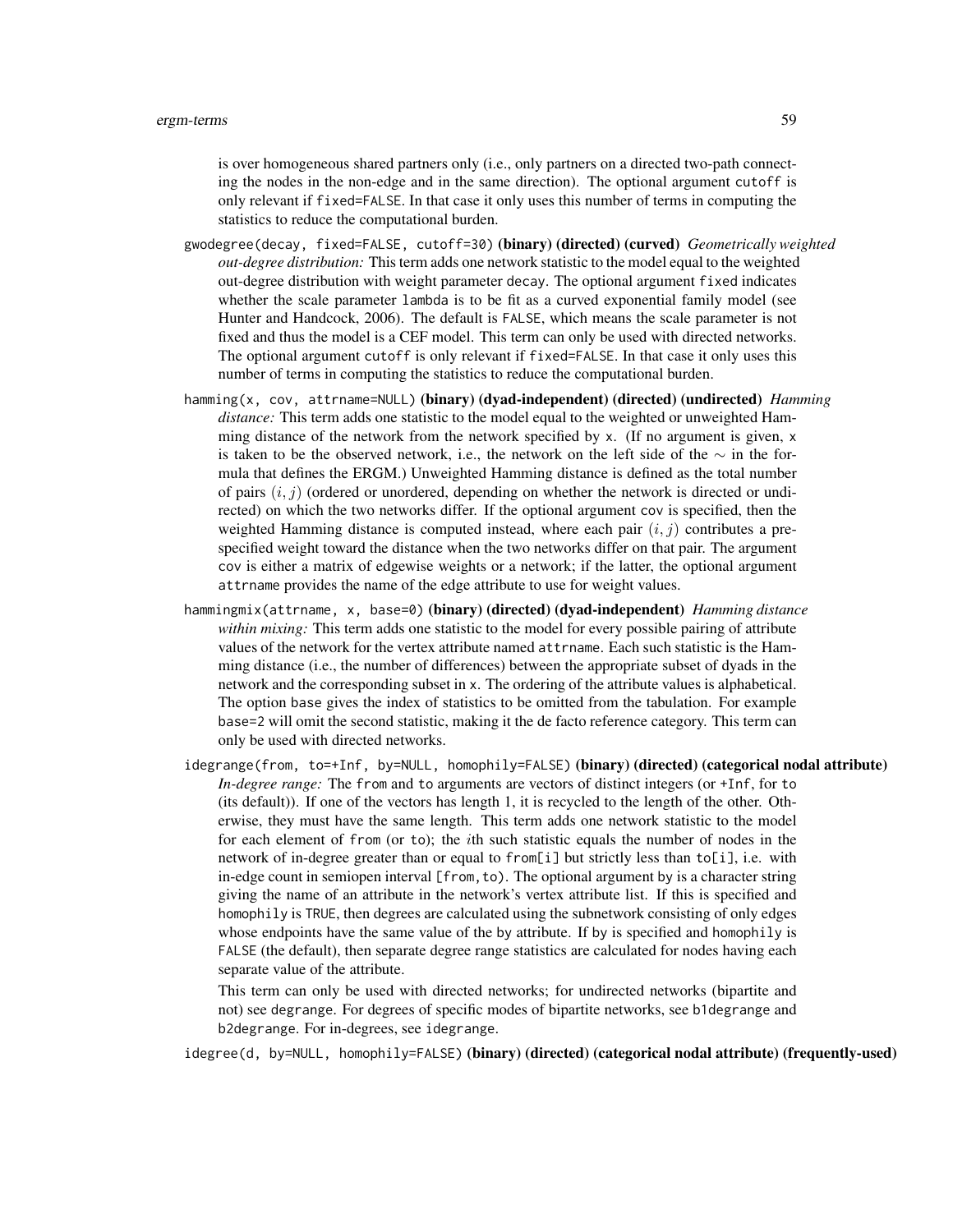*In-degree:* The d argument is a vector of distinct integers. This term adds one network statistic to the model for each element in d; the ith such statistic equals the number of nodes in the network of in-degree  $d[i]$ , i.e. the number of nodes with exactly  $d[i]$  in-edges. The optional term by is a character string giving the name of an attribute in the network's vertex attribute list. If this is specified and homophily is TRUE, then degrees are calculated using the subnetwork consisting of only edges whose endpoints have the same value of the by attribute. If by is specified and homophily is FALSE (the default), then separate degree statistics are calculated for nodes having each separate value of the attribute. This term can only be used with directed networks; for undirected networks see degree.

- idegreepopularity (binary) (directed) *In-degree popularity:* This term adds one network statistic to the model equaling the sum over the actors of each actor's in-degree taken to the 3/2 power (or, equivalently, multiplied by its square root). This term is analogous to the term of Snijders et al. (2010), equation (11). This term can only be used with directed networks.
- ininterval(lower=-Inf, upper=+Inf, open=c(TRUE,TRUE)) (valued) (directed) (undirected) (dyadic-independent) *Number of ties whose values are in an interval* Adds one statistic equaling to the number of ties whose values are between lower and upper. Argument open is a logical vector of length 2 that controls whether the interval is open (exclusive) on the lower and on the upper end, respectively.
- intransitive (binary) (directed) (triad-related) *Intransitive triads:* This term adds one statistic to the model, equal to the number of triads in the network that are intransitive. The intransitive triads are those of type 111D, 201, 111U, 021C, or 030C in the categorization of Davis and Leinhardt (1972). For details on the 16 possible triad types, see [triad.classify](#page-0-0) in the [sna](#page-0-0) package. Note the distinction from the ctriple term. This term can only be used with directed networks.
- isolates (binary) (directed) (undirected) (frequently-used) *Isolates:* This term adds one statistic to the model equal to the number of isolates in the network. For an undirected network, an isolate is defined to be any node with degree zero. For a directed network, an isolate is any node with both in-degree and out-degree equal to zero.
- istar(k, attrname=NULL) (binary) (directed) (categorical nodal attribute) *In-stars:* The k argument is a vector of distinct integers. This term adds one network statistic to the model for each element in k. The *i*th such statistic counts the number of distinct k[i]-instars in the network, where a k-instar is defined to be a node N and a set of k different nodes  $\{O_1, \ldots, O_k\}$ such that the ties  $(O_i \rightarrow N)$  exist for  $j = 1, ..., k$ . The optional argument attrname is a character string giving the name of an attribute in the network's vertex attribute list. If this is specified then the count is over the number of  $k$ -instars where all nodes have the same value of the attribute. This term can only be used for directed networks; for undirected networks see kstar. Note that istar(1) is equal to both ostar(1) and edges.
- kstar(k, attrname=NULL) (binary) (undirected) (categorical nodal attribute) *k-Stars:* The k argument is a vector of distinct integers. This term adds one network statistic to the model for each element in k. The *i*th such statistic counts the number of distinct k[i]-stars in the network, where a k-star is defined to be a node N and a set of k different nodes  $\{O_1, \ldots, O_k\}$ such that the ties  $\{N, O_i\}$  exist for  $i = 1, ..., k$ . The optional argument attrname is a character string giving the name of an attribute in the network's vertex attribute list. If this is specified then the count is over the number of k-stars where all nodes have the same value of the attribute. This term can only be used for undirected networks; for directed networks, see istar, ostar, twopath and m2star. Note that kstar(1) is equal to edges.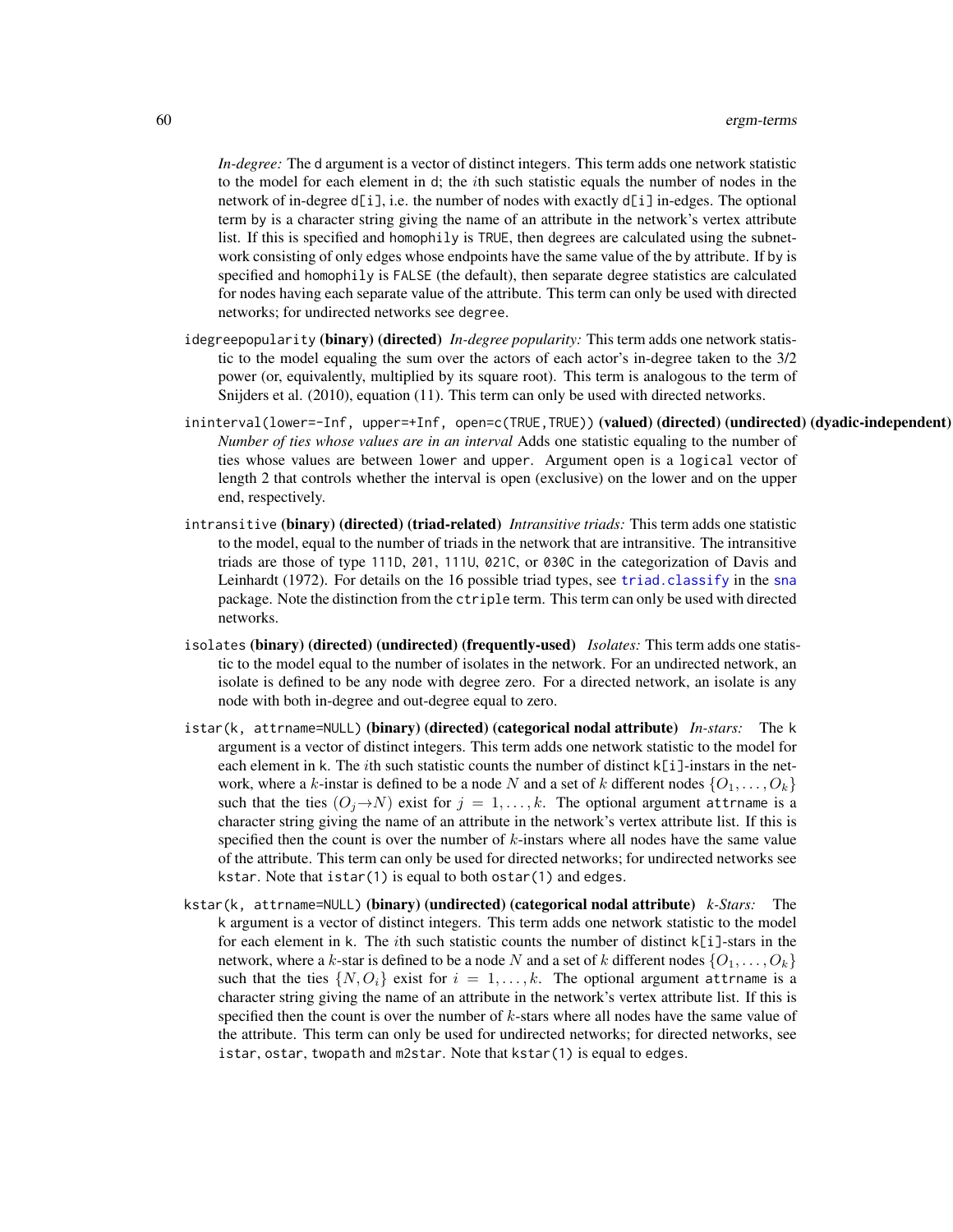- localtriangle(x) (binary) (triad-related) (directed) (undirected) *Triangles within neighborhoods:* This term adds one statistic to the model equal to the number of triangles in the network between nodes "close to" each other. For an undirected network, a local triangle is defined to be any set of three edges between nodal pairs  $\{(i, j), (j, k), (k, i)\}\$  that are in the same neighborhood. For a directed network, a triangle is defined as any set of three edges  $(i\rightarrow j)$ ,  $(j\rightarrow k)$  and either  $(k\rightarrow i)$  or  $(k\leftarrow i)$  where again all nodes are within the same neighborhood. The argument x is an undirected network or an symmetric adjacency matrix that specifies whether the two nodes are in the same neighborhood. Note that triangle, with or without an argument, is a special case of localtriangle.
- m2star (binary) (directed) *Mixed 2-stars, a.k.a 2-paths:* This term adds one statistic to the model, equal to the number of mixed 2-stars in the network, where a mixed 2-star is a pair of distinct edges  $(i\rightarrow j)$ ,  $(j\rightarrow k)$ . A mixed 2-star is sometimes called a 2-path because it is a directed path of length 2 from i to k via j. However, in the case of a 2-path the focus is usually on the endpoints i and k, whereas for a mixed 2-star the focus is usually on the midpoint j. This term can only be used with directed networks; for undirected networks see kstar(2). See also twopath.
- meandeg (binary) (dyad-independent) (directed) (undirected) *Mean vertex degree:* This term adds one network statistic to the model equal to the average degree of a node. Note that this term is a constant multiple of both edges and density.
- mutual(same=NULL, diff=FALSE, by=NULL, keep=NULL) (binary) (directed) (dyad-independent) (frequently-used), *Mutuality:* In binary ERGMs, equal to the number of pairs of actors i and j for which  $(i \rightarrow j)$ and  $(j \rightarrow i)$  both exist. For valued ERGMs, equal to  $\sum_{i < j} m(y_{i,j}, y_{j,i})$ , where m is determined by form argument: "min" for  $\min(y_{i,j}, y_{j,i})$ , "nabsdiff" for  $-|y_{i,j}, y_{j,i}|$ , "product" for  $y_{i,j}y_{j,i}$ , and "geometric" for  $\sqrt{y_{i,j}}\sqrt{y_{j,i}}$ . See Krivitsky (2012) for a discussion of these statistics. form="threshold" simply computes the binary mutuality after thresholding at threshold.

This term can only be used with directed networks. The binary version also has the following capabilities: if the optional same argument is passed the name of a vertex attribute, only mutual pairs that match on the attribute are counted; separate counts for each unique matching value can be obtained by using diff=TRUE with same; and if by is passed the name of a vertex attribute, then each node is counted separately for each mutual pair in which it occurs and the counts are tabulated by unique values of the attribute. This means that the sum of the mutual statistics when by is used will equal twice the standard mutual statistic. Only one of same or by may be used, and only the former is affected by diff; if both same and by are passed, by is ignored. Finally, if keep is passed a numerical vector, this vector of integers tells which statistics should be kept whenever the mutual term would ordinarily result in multiple statistics.

- nearsimmelian (binary) (directed) (triad-related) *Near simmelian triads:* This term adds one statistic to the model equal to the number of near Simmelian triads, as defined by Krackhardt and Handcock (2007). This is a sub-graph of size three which is exactly one tie short of being complete. This term can only be used with directed networks.
- nodecov(attrname, transform, transformname)(binary)(dyad-independent)(frequently-used)(directed)(undired *Main effect of a covariate:* The attrname argument is a character string giving the name of a numeric (not categorical) attribute in the network's vertex attribute list. This term adds a single network statistic to the model equaling the sum of attrname(i) and attrname(j) for all edges  $(i, j)$  in the network. For categorical attributes, see nodefactor. Note that for directed networks, nodecov equals nodeicov plus nodeocov.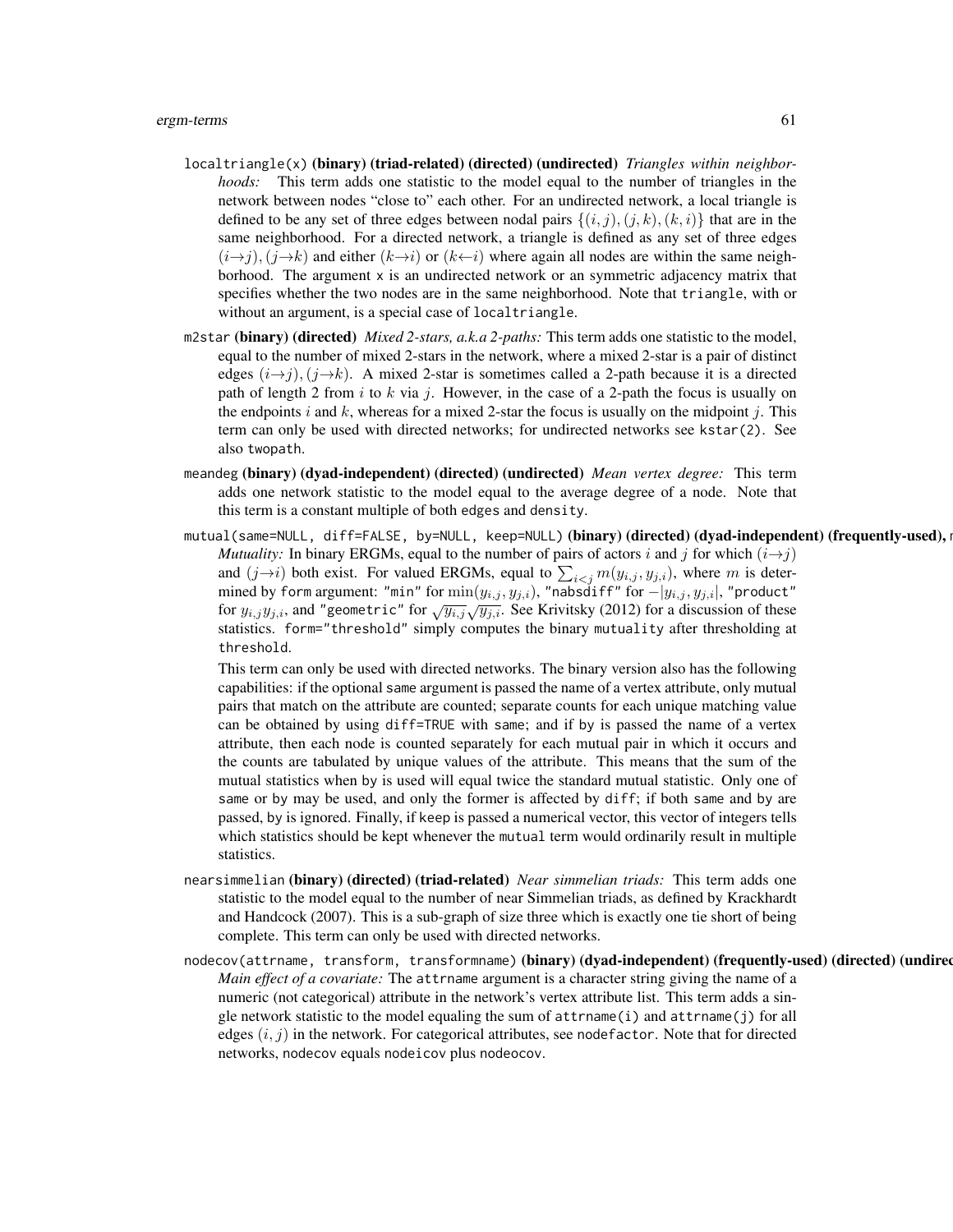- nodecovar (valued) (directed) (undirected) (quantitative nodal attribute) *Uncentered covariance of dyad values incident on each actor:* This term adds one statistic equal to  $\sum_{i,j,k}(y_{i,j}y_{i,k}+)$  $y_{k,j}y_{k,j}$ ). This can be viewed as a valued analog of the [kstar\(2\)](#page-47-0) statistic.
- nodefactor(attrname, base=1)(binary)(dyad-independent)(directed)(undirected)(categorical nodal attribute)(f *Factor attribute effect:* The attrname argument is a character vector giving one or more names of categorical attributes in the network's vertex attribute list. This term adds multiple network statistics to the model, one for each of (a subset of) the unique values of the attrname attribute (or each combination of the attributes given). Each of these statistics gives the number of times a node with that attribute or those attributes appears in an edge in the network. In particular, for edges whose endpoints both have the same attribute values, this value is counted twice. To include all attribute values is usually not a good idea – though this may be accomplished if desired by setting base=0 – because the sum of all such statistics equals twice the number of edges and hence a linear dependency would arise in any model also including edges. Thus, the base argument tells which value(s) (numbered in order according to the sort function) should be omitted. The default value, base=1, means that the smallest (i.e., first in sorted order) attribute value is omitted. For example, if the "fruit" factor has levels "orange", "apple", "banana", and "pear", then to add just two terms, one for "apple" and one for "pear", then set "banana" and "orange" to the base (remember to sort the values first) by using nodefactor("fruit", base=2:3). For an analogous term for quantitative vertex attributes, see nodecov.
- nodeicov(attrname, transform, transformname) (binary) (directed) (quantitative nodal attribute) (frequently-use *Main effect of a covariate for in-edges:* The attrname argument is a character string giving the name of a numeric (not categorical) attribute in the network's vertex attribute list. This term adds a single network statistic to the model equaling the total value of attrname(j) for all edges  $(i, j)$  in the network. This term may only be used with directed networks. For categorical attributes, see nodeifactor.
- nodeicovar (valued) (directed) (quantitative nodal attribute) *Uncentered covariance of in-dyad values incident on each actor:* This term adds one statistic equal to  $\sum_{i,j,k} y_{k,j} y_{k,j}$ . This can be viewed as a valued analog of the [istar\(2\)](#page-47-0) statistic.
- nodeifactor(attrname, base=1)(binary)(dyad-independent)(directed)(categorical nodal attribute)(frequently-u *Factor attribute effect for in-edges:* The attrname argument is a character vector giving one or more names of a categorical attribute in the network's vertex attribute list. This term adds multiple network statistics to the model, one for each of (a subset of) the unique values of the attrname attribute (or each combination of the attributes given). Each of these statistics gives the number of times a node with that attribute or those attributes appears as the terminal node of a directed tie. To include all attribute values is usually not a good idea – though this may be accomplished if desired by setting base= $\theta$  – because the sum of all such statistics equals the number of edges and hence a linear dependency would arise in any model also including edges. Thus, the base argument tells which value(s) (numbered in order according to the sort function) should be omitted. The default value, base=1, means that the smallest (i.e., first in sorted order) attribute value is omitted. For example, if the "fruit" factor has levels "orange", "apple", "banana", and "pear", then to add just two terms, one for "apple" and one for "pear", then set "banana" and "orange" to the base (remember to sort the values first) by using nodefactor("fruit", base=2:3). For an analogous term for quantitative vertex attributes, see nodeicov.
- nodeisqrtcovar (valued) (directed) (non-negative) (quantitative nodal attribute) *Uncentered covariance of square roots of in-dyad values incident on each actor:* This term adds one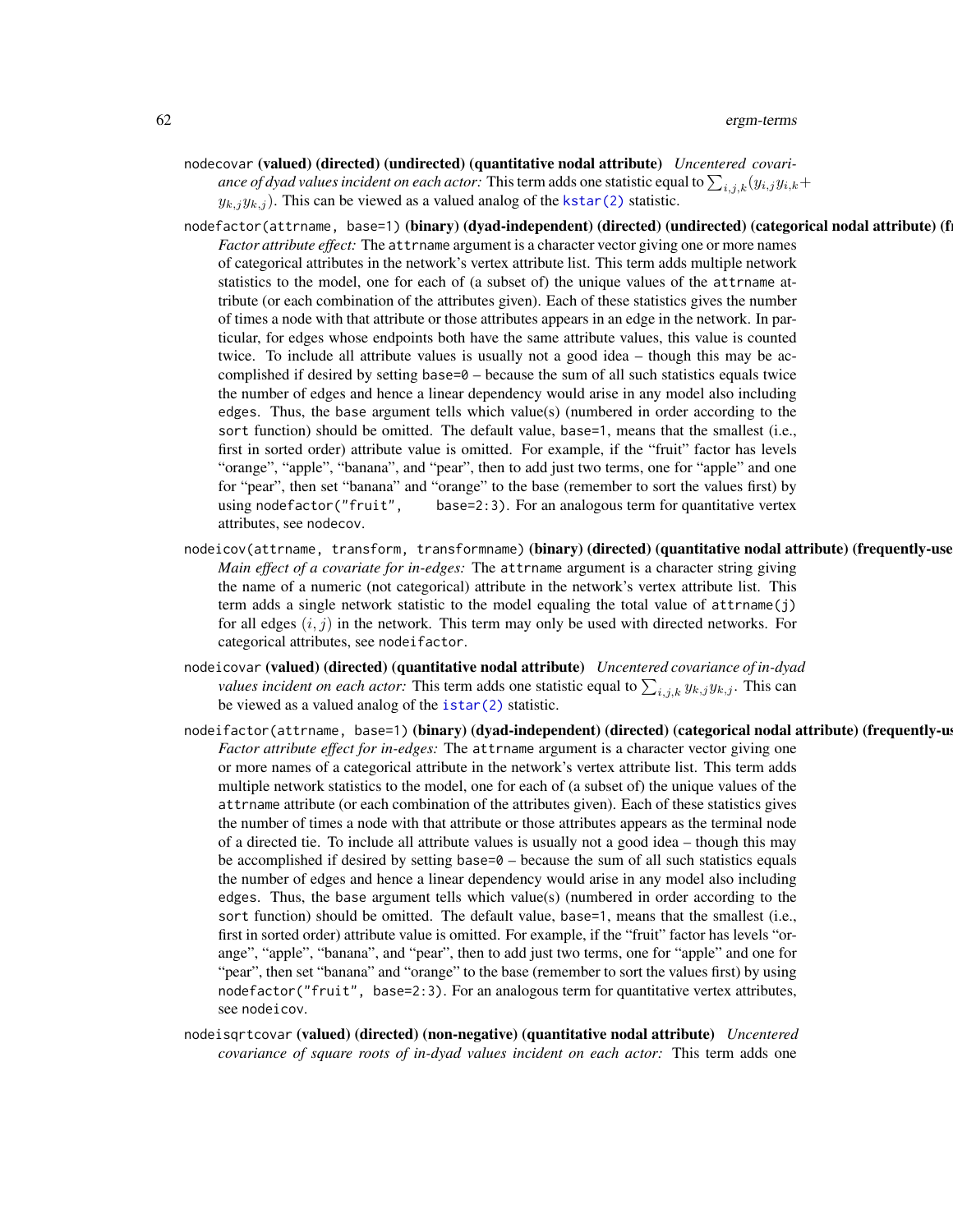statistic equal to  $\sum_{i,j,k} \sqrt{y_{i,j}} \sqrt{y_{k,j}}$ . This can be viewed as a valued analog of the [istar\(2\)](#page-47-0) statistic.

- nodematch(attrname, diff=FALSE, keep=NULL)(binary)(dyad-independent)(frequently-used)(directed)(undirect *Uniform homophily and differential homophily:* The attrname argument is a character vector giving one or more names of attributes in the network's vertex attribute list. When diff=FALSE, this term adds one network statistic to the model, which counts the number of edges  $(i, j)$  for which  $attrname(i) == attrname(j)$ . (When multiple names are given, the statistic counts only those on which all the named attributes match.) When diff=TRUE,  $p$  network statistics are added to the model, where  $p$  is the number of unique values of the attrname attribute. The kth such statistic counts the number of edges  $(i, j)$  for which attrname(i) == attrname(j) == value(k), where value(k) is the kth smallest unique value of the attrname attribute. If set to non-NULL, the optional keep argument should be a vector of integers giving the values of k that should be considered for matches; other values are ignored (this works for both diff=FALSE and diff=TRUE). For instance, to add two statistics, counting the matches for just the 2nd and 4th categories, use nodematch with diff=TRUE and keep= $c(2,4)$ .
- nodemix(attrname, base=NULL)(binary)(dyad-independent)(frequently-used)(directed)(undirected)(categorical) *Nodal attribute mixing:* The attrname argument is a character vector giving the names of categorical attributes in the network's vertex attribute list. By default, this term adds one network statistic to the model for each possible pairing of attribute values. The statistic equals the number of edges in the network in which the nodes have that pairing of values. (When multiple names are given, a statistic is added for each combination of attribute values for those names.) In other words, this term produces one statistic for every entry in the mixing matrix for the attribute(s). The ordering of the attribute values is alphabetical (for nominal categories) or numerical (for ordered categories). The optional base argument is a vector of integers corresponding to the pairings that should not be included. If base contains only negative integers, then these integers correspond to the only pairings that should be included. By default (i.e., with base=NULL or base=0), all pairings are included.
- nodeocov(attrname, transform, transformname) (binary) (directed) (dyadic-independent) (quantitative nodal attr *Main effect of a covariate for out-edges:* The attrname argument is a character string giving the name of a numeric (not categorical) attribute in the network's vertex attribute list. This term adds a single network statistic to the model equaling the total value of attrname(i) for all edges  $(i, j)$  in the network. This term may only be used with directed networks. For categorical attributes, see nodeofactor.
- nodeocovar (valued) (directed) (quantitative nodal attribute) *Uncentered covariance of out-dyad values incident on each actor:* This term adds one statistic equal to  $\sum_{i,j,k} y_{i,j} y_{i,k}$ . This can be viewed as a valued analog of the [ostar\(2\)](#page-47-0) statistic.
- nodeofactor(attrname, base=1) (binary) (dyad-independent) (directed) (categorical nodal attribute), nodeofactor *Factor attribute effect for out-edges:* The attrname argument is a character string giving one or more names of categorical attributes in the network's vertex attribute list. This term adds multiple network statistics to the model, one for each of (a subset of) the unique values of the attrname attribute (or each combination of the attributes given). Each of these statistics gives the number of times a node with that attribute or those attributes appears as the node of origin of a directed tie. To include all attribute values is usually not a good idea – though this may be accomplished if desired by setting base= $\theta$  – because the sum of all such statistics equals the number of edges and hence a linear dependency would arise in any model also including edges. Thus, the base argument tells which value(s) (numbered in order according to the sort function) should be omitted. The default value, base=1, means that the smallest (i.e.,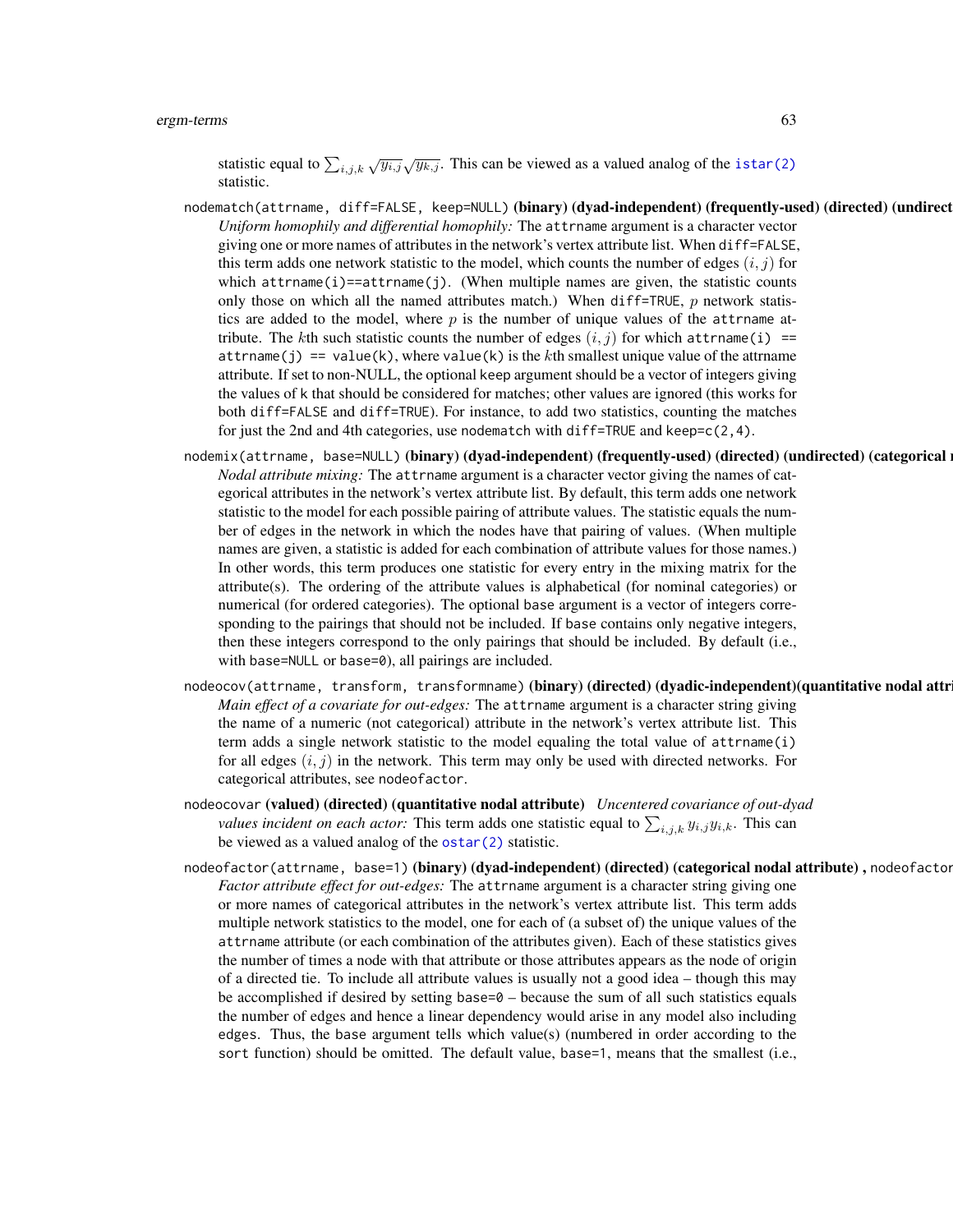first in sorted order) attribute value is omitted. For example, if the "fruit" factor has levels "orange", "apple", "banana", and "pear", then to add just two terms, one for "apple" and one for "pear", then set "banana" and "orange" to the base (remember to sort the values first) by using nodefactor("fruit", base=2:3). For an analogous term for quantitative vertex attributes, see nodeocov.

- nodeosqrtcovar (valued) (directed) (non-negative) (quantitative nodal attribute) *Uncentered covariance of square roots of out-dyad values incident on each actor:* This term adds one statistic equal to  $\sum_{i,j,k} \sqrt{y_{i,j}} \sqrt{y_{i,k}}$ . This can be viewed as a valued analog of the [ostar\(2\)](#page-47-0) statistic.
- nodesqrtcovar(center=TRUE) (valued) (non-negative) (directed) (undirected) (quantitative nodal attribute) *Covariance of square roots of dyad values incident on each actor:* This term adds one statistic equal to  $\sum_{i,j,k} (\sqrt{y_{i,j}}\sqrt{y_{i,k}} + \sqrt{y_{k,j}}\sqrt{y_{k,j}})$  if center=FALSE. This can be viewed as a valued analog of the P d analog of the [kstar\(2\)](#page-47-0) statistic. If center=FALSE (the default), the statistic is instead  $i,j,k((\sqrt{y_{i,j}} - \sqrt{y})(\sqrt{y_{i,k}} - \sqrt{y}) + (\sqrt{y_{k,j}} - \sqrt{y})(\sqrt{y_{k,j}} - \sqrt{y}))$ , where  $\sqrt{y}$  is the mean of the square root of dyad values.
- nsp(d) (binary) (directed) (undirected) *Nonedgewise shared partners:* This is just like the dsp and esp terms, except this term adds one network statistic to the model for each element in d where the ith such statistic equals the number of *non-edges* (that is, dyads that do not have an edge) in the network with exactly  $d[i]$  shared partners. This term can be used with directed and undirected networks. For directed networks the count is over homogeneous shared partners only (i.e., only partners on a directed two-path connecting the nodes in the non-edge and in the same direction).
- odegrange(from, to=+Inf, by=NULL, homophily=FALSE) (binary) (directed) (categorical nodal attribute) *Out-degree range:* The from and to arguments are vectors of distinct integers (or +Inf, for to (its default)). If one of the vectors has length 1, it is recycled to the length of the other. Otherwise, they must have the same length. This term adds one network statistic to the model for each element of from (or to); the ith such statistic equals the number of nodes in the network of out-degree greater than or equal to from[i] but strictly less than to[i], i.e. with out-edge count in semiopen interval [from, to). The optional argument by is a character string giving the name of an attribute in the network's vertex attribute list. If this is specified and homophily is TRUE, then degrees are calculated using the subnetwork consisting of only edges whose endpoints have the same value of the by attribute. If by is specified and homophily is FALSE (the default), then separate degree range statistics are calculated for nodes having each separate value of the attribute.

This term can only be used with directed networks; for undirected networks (bipartite and not) see degrange. For degrees of specific modes of bipartite networks, see b1degrange and b2degrange. For in-degrees, see idegrange.

odegree(d, by=NULL, homophily=FALSE) (binary) (directed) (categorical nodal attribute) (frequently-used) *Out-degree:* The d argument is a vector of distinct integers. This term adds one network statistic to the model for each element in d; the ith such statistic equals the number of nodes in the network of out-degree d[i], i.e. the number of nodes with exactly d[i] out-edges. The optional argument by is a character string giving the name of an attribute in the network's vertex attribute list. If this is specified and homophily is TRUE, then degrees are calculated using the subnetwork consisting of only edges whose endpoints have the same value of the by attribute. If by is specified and homophily is FALSE (the default), then separate degree statistics are calculated for nodes having each separate value of the attribute. This term can only be used with directed networks; for undirected networks see degree.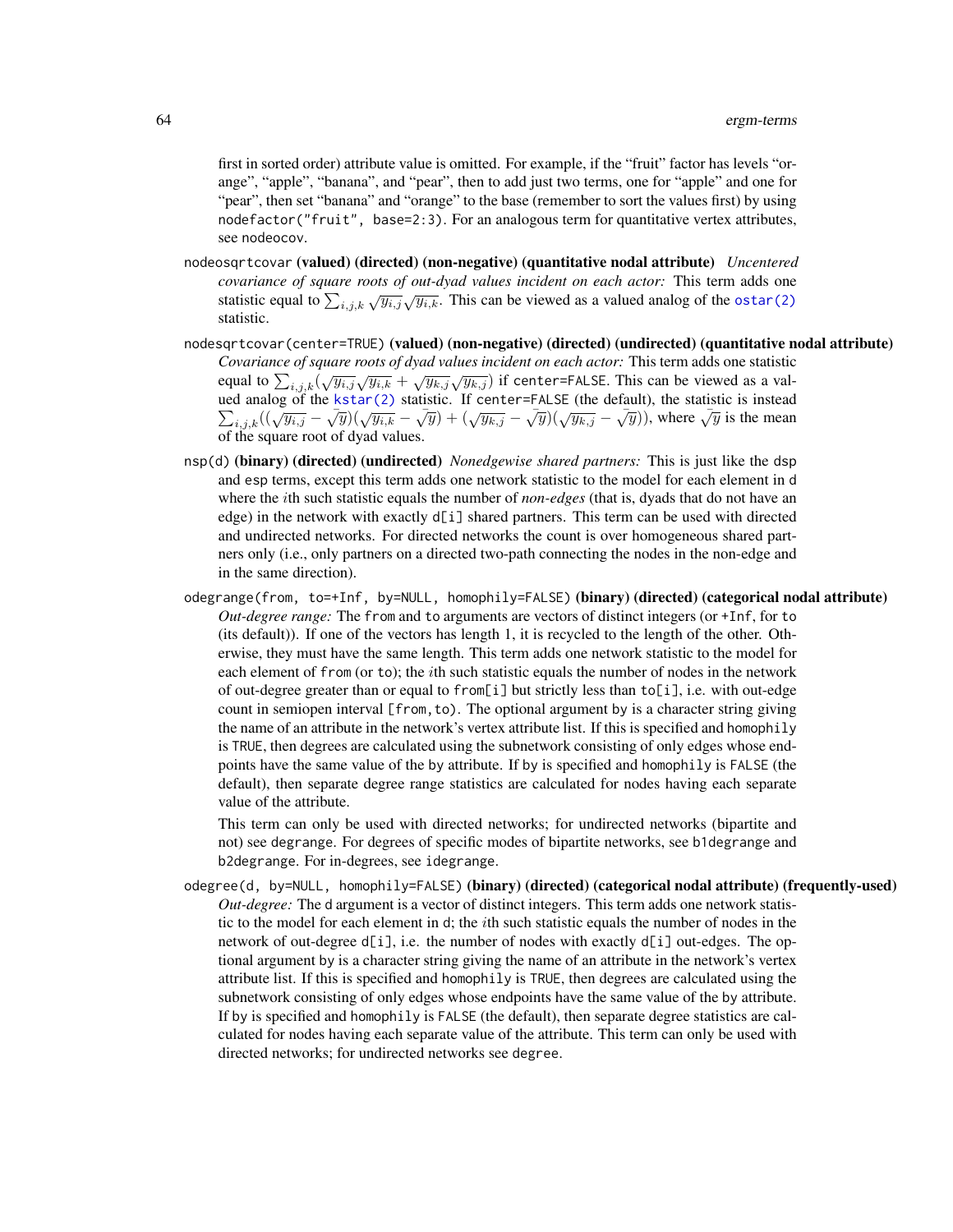- odegreepopularity (binary) (directed) *Out-degree popularity:* This term adds one network statistic to the model equaling the sum over the actors of each actor's outdegree taken to the 3/2 power (or, equivalently, multiplied by its square root). This term is analogous to the term of Snijders et al. (2010), equation (12). This term can only be used with directed networks.
- opentriad (binary) (undirected) (triad-related) *Open triads:* This term adds one statistic to the model equal to the number of 2-stars minus three times the number of triangles in the network. It is currently only implemented for undirected networks.
- ostar(k, attrname=NULL) (binary) (directed) (categorical nodal attribute) *k-Outstars:* The k argument is a vector of distinct integers. This term adds one network statistic to the model for each element in k. The *i*th such statistic counts the number of distinct  $k[i]$ -outstars in the network, where a k-outstar is defined to be a node N and a set of k different nodes  $\{O_1, \ldots, O_k\}$ such that the ties  $(N\rightarrow O_i)$  exist for  $j = 1, \ldots, k$ . The optional argument attrname is a character string giving the name of an attribute in the network's vertex attribute list. If this is specified then the count is the number of k-outstars where all nodes have the same value of the attribute. This term can only be used with directed networks; for undirected networks see kstar. Note that  $ostar(1)$  is equal to both  $istr(1)$  and edges.
- receiver(base=1) (binary) (directed) (dyad-independent) *Receiver effect:* This term adds one network statistic for each node equal to the number of in-ties for that node. This measures the popularity of the node. The term for the first node is omitted by default because of linear dependence that arises if this term is used together with edges, but its coefficient can be computed as the negative of the sum of the coefficients of all the other actors. That is, the average coefficient is zero, following the Holland-Leinhardt parametrization of the \$p\_1\$ model (Holland and Leinhardt, 1981). The base argument allows the user to determine which nodes' statistics should be omitted. The base argument can also be a vector of negative indices, to specify which should be added instead of deleted, and base=0 specifies that all statistics should be included. This term can only be used with directed networks. For undirected networks, see sociality.
- sender(base=1) (binary) (directed) (dyad-independent) *Sender effect:* This term adds one network statistic for each node equal to the number of out-ties for that node. This measures the activity of the node. The term for the first node is omitted by default because of linear dependence that arises if this term is used together with edges, but its coefficient can be computed as the negative of the sum of the coefficients of all the other actors. That is, the average coefficient is zero, following the Holland-Leinhardt parametrization of the \$p\_1\$ model (Holland and Leinhardt, 1981). The base argument allows the user to determine which nodes' statistics should be omitted. The base argument can also be a vector of negative indices, to specify which should be added instead of deleted, and base=0 specifies that all statistics should be included. This term can only be used with directed networks. For undirected networks, see sociality.
- simmelian (binary) (directed) (triad-related) *Simmelian triads:* This term adds one statistic to the model equal to the number of Simmelian triads, as defined by Krackhardt and Handcock (2007). This is a complete sub-graph of size three. This term can only be used with directed networks.
- simmelianties (binary) (triad-related) (directed) *Ties in simmelian triads:* This term adds one statistic to the model equal to the number of ties in the network that are associated with Simmelian triads, as defined by Krackhardt and Handcock (2007). Each Simmelian has six ties in it but, because Simmelians can overlap in terms of nodes (and associated ties), the total number of ties in these Simmelians is less than six times the number of Simmelians. Hence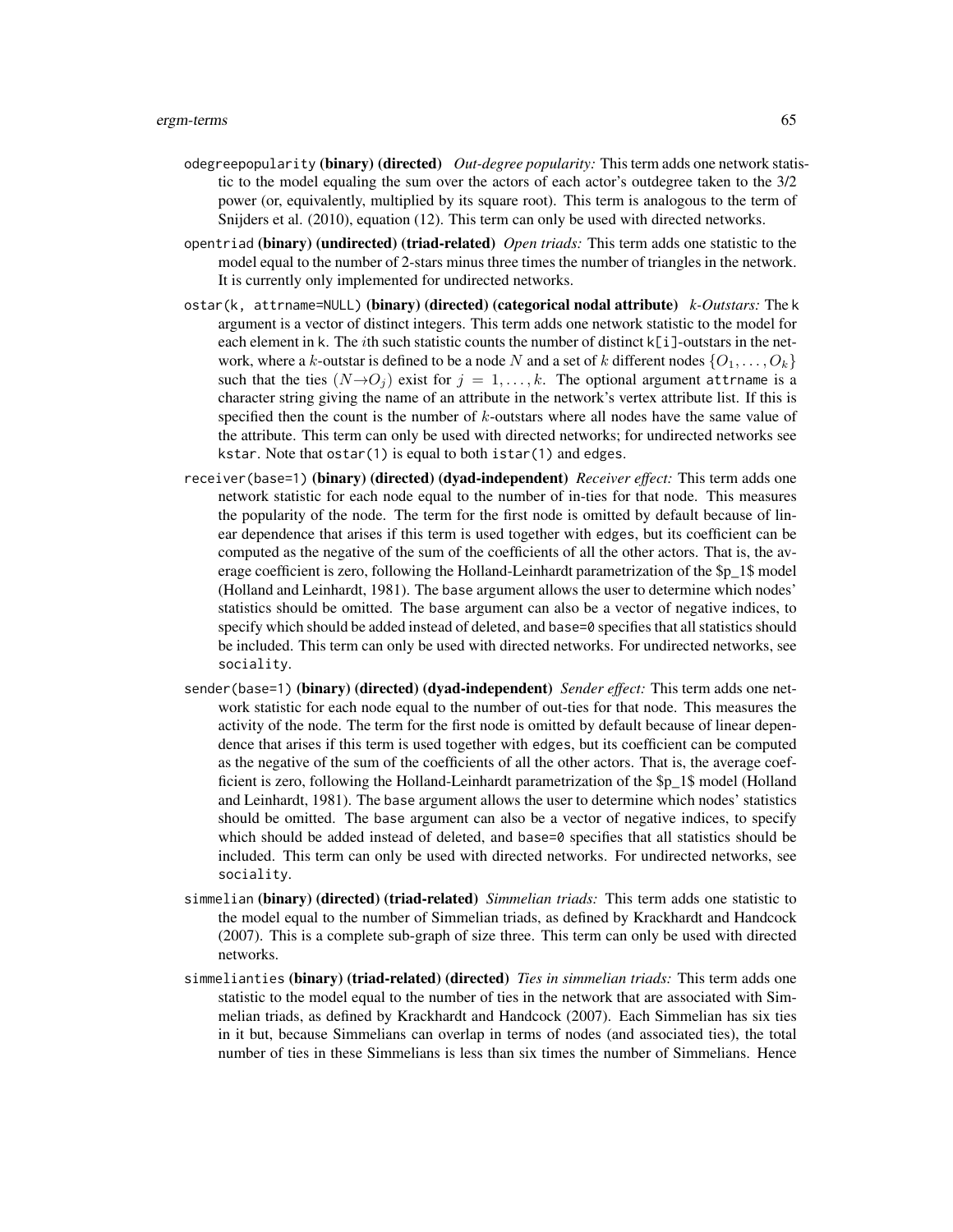this is a measure of the clustering of Simmelians (given the number of Simmelians). This term can only be used with directed networks.

- smalldiff(attrname, cutoff) (binary) (dyad-independent) (directed) (undirected) (quantitative nodal attribute) *Number of ties between actors with similar (but not necessarily identical) attribute values:* The attrname argument is a character string giving the name of a quantitative attribute in the network's vertex attribute list. This term adds one statistic, having as its value the number of edges in the network for which the incident actors' attribute values differ less than cotoff; that is, number of edges between i to j such that abs (attrname[i]-attrname[j])<cutoff.
- sociality(attrname=NULL, base=1) (binary) (undirected) (categorical nodal attribute) *Undirected degree:* This term adds one network statistic for each node equal to the number of ties of that node. The optional attrname argument is a character string giving the name of an attribute in the network's vertex attribute list that takes categorical values. If provided, this term only counts ties between nodes with the same value of the attribute (an actor-specific version of the nodematch term). This term can only be used with undirected networks. For directed networks, see sender and receiver. By default, base=1 means that the statistic for the first node will be omitted, but this argument may be changed to control which statistics are included just as for the sender and receiver terms.
- sum(pow=1) (valued) (directed) (undirected) *Sum of dyad values (optionally taken to a power)*: This term adds one statistic equal to the sum of dyad values taken to the power pow, which defaults to 1.
- threetrail(keep=1:4) (binary) (directed) (undirected) (triad-related), *Three-trails:* a.k.a. threepath. For an undirected network, this term adds one statistic equal to the number of 3-trails, where a 3-trail is defined as a "trail" of length three that traverses three distinct edges. Note that a 3-trail need not include four distinct nodes; in particular, a triangle counts as three 3-trails. For a directed network, this term adds four statistics (or some subset of these four specified by the keep argument), one for each of the four distinct types of directed three-paths. If the nodes of the path are written from left to right such that the middle edge points to the right (R), then the four types are RRR, RRL, LRR, and LRL. That is, an RRR 3-trail is of the form  $i \to j \to k \to l$ , and RRL 3-trail is of the form  $i \to j \to k \leftarrow l$ , etc. Like in the undirected case, there is no requirement that the nodes be distinct in a directed 3-trail. However, the three edges must all be distinct. Thus, a mutual tie  $i \leftrightarrow j$  does not count as a 3-trail of the form  $i \to j \to i \leftarrow j$ ; however, in the subnetwork  $i \leftrightarrow j \to k$ , there are two directed 3-trails, one LRR  $(k \leftarrow j \rightarrow i \leftarrow j)$  and one RRR  $(j \rightarrow i \rightarrow j \leftarrow k)$ .

This term used to be (inaccurately) called threepath. That name has been deprecated and may be removed in a future version.

- transitive (binary) (directed) (triad-related) *Transitive triads:* This term adds one statistic to the model, equal to the number of triads in the network that are transitive. The transitive triads are those of type 120D, 030T, 120U, or 300 in the categorization of Davis and Leinhardt (1972). For details on the 16 possible triad types, see [triad.classify](#page-0-0) in the [sna](#page-0-0) package. Note the distinction from the ttriple term. This term can only be used with directed networks.
- transitiveties(attrname=NULL) (binary) (directed) (triad-related) (categorical nodal attribute), transitiveties( *Transitive ties:* This term adds one statistic, equal to the number of ties  $i \rightarrow j$  such that there exists a two-path from i to j. (Related to the ttriple term.) The binary version takes a nodal attribute attribute, and, if given, all three nodes involved  $(i, j)$ , and the node on the two-path) must match on this attribute in order for  $i \rightarrow j$  to be counted. The binary version of this term can only be used with directed networks. The valued version can be used with both directed and undirected.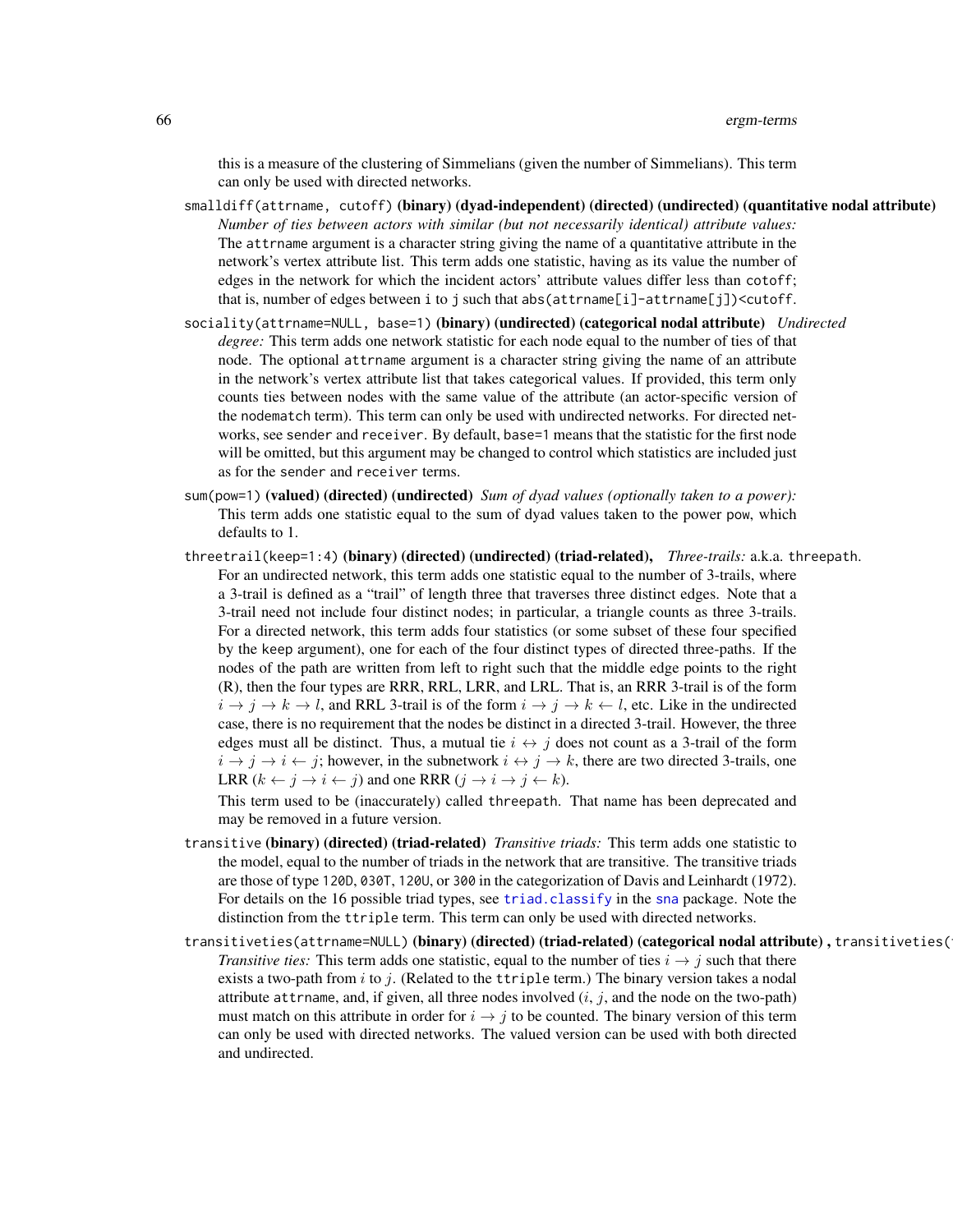- transitiveweights(twopath="min",combine="max",affect="min") (valued) (directed) (undirected) (non-negative) *Transitive weights:* This statistic implements the transitive weights statistic defined by Krivitsky (2012), Equation 13. The currently implemented options for twopath is the minimum of the constituent dyads ("min") or their geometric mean ("geomean"); for combine, the maximum of the 2-path strengths ("max") or their sum ("sum"); and for affect, the minimum of the focus dyad and the combined strength of the two paths ("min") or their geometric mean ("geomean"). For each of these options, the first (and the default) is more stable but also more conservative, while the second is more sensitive but more likely to induce a multimodal distribution of networks.
- triadcensus(d) (binary) (triad-related) (directed) (undirected) *Triad census:* For a directed network, this term adds one network statistic for each of an arbitrary subset of the 16 possible types of triads categorized by Davis and Leinhardt (1972) as 003, 012, 102, 021D, 021U, 021C, 111D, 111U, 0 and 300. Note that at least one category should be dropped; otherwise a linear dependency will exist among the 16 statistics, since they must sum to the total number of three-node sets. By default, the category 003, which is the category of completely empty three-node sets, is dropped. This is considered category zero, and the others are numbered 1 through 15 in the order given above. By specifying a numeric vector of integers from 0 to 15 as the d argument, the user may specify a set of terms to add other than the default value of 1:15. Each statistic is the count of the corresponding triad type in the network. For details on the 16 types, see ?triad.classify in the {sna} package, on which this code is based. For an undirected network, the triad census is over the four types defined by the number of ties (i.e., 0, 1, 2, and 3), and the default is to add 1:3, which is to say that the 0 is dropped; however, this too may be controlled by changing the d argument to a numeric vector giving a subset of  $\{0, 1, 2, 3\}$ .
- triangle(attrname=NULL) (binary) (frequently-used) (triad-related) (directed) (undirected) (categorical nodal attrib *Triangles:* This term adds one statistic to the model equal to the number of triangles in the network. For an undirected network, a triangle is defined to be any set  $\{(i, j), (j, k), (k, i)\}$  of three edges. For a directed network, a triangle is defined as any set of three edges  $(i \rightarrow j)$  and  $(j \rightarrow k)$  and either  $(k \rightarrow i)$  or  $(k \leftarrow i)$ . The former case is called a "transitive triple" and the latter is called a "cyclic triple", so in the case of a directed network, triangle equals ttriple plus ctriple — thus at most two of these three terms can be in a model. The optional argument attrname restricts the count to those triples of nodes with equal values of the vertex attribute specified by attrname.
- tripercent(attrname=NULL) (binary) (undirected) (triad-related) (categorical nodal attribute) *Triangle percentage:* This term adds one statistic to the model equal to 100 times the ratio of the number of triangles in the network to the sum of the number of triangles and the number of 2-stars not in triangles (the latter is considered a potential but incomplete triangle). In case the denominator equals zero, the statistic is defined to be zero. For the definition of triangle, see triangle. The optional argument attrname restricts the counts (both numerator and denominator) to those triples of nodes with equal values of the vertex attribute specified by attrname. This is often called the mean correlation coefficient. This term can only be used with undirected networks; for directed networks, it is difficult to define the numerator and denominator in a consistent and meaningful way.
- ttriple(attrname=NULL) (binary) (directed) (triad-related) (categorical nodal attribute) , a.k.a. ttriad (binary) (directed) (triad-related) (categorical nodal attribute) *Transitive triples:* This term adds one statistic to the model, equal to the number of transitive triples in the network, defined as a set of edges  $\{(i\rightarrow j), (j\rightarrow k), (i\rightarrow k)\}\.$  Note that triangle equals ttriple+ctriple for a directed network, so at most two of the three terms can be in a model. The optional argument attrname is a character string giving the name of an attribute in the network's vertex attribute list. If this is specified then the count is over the number of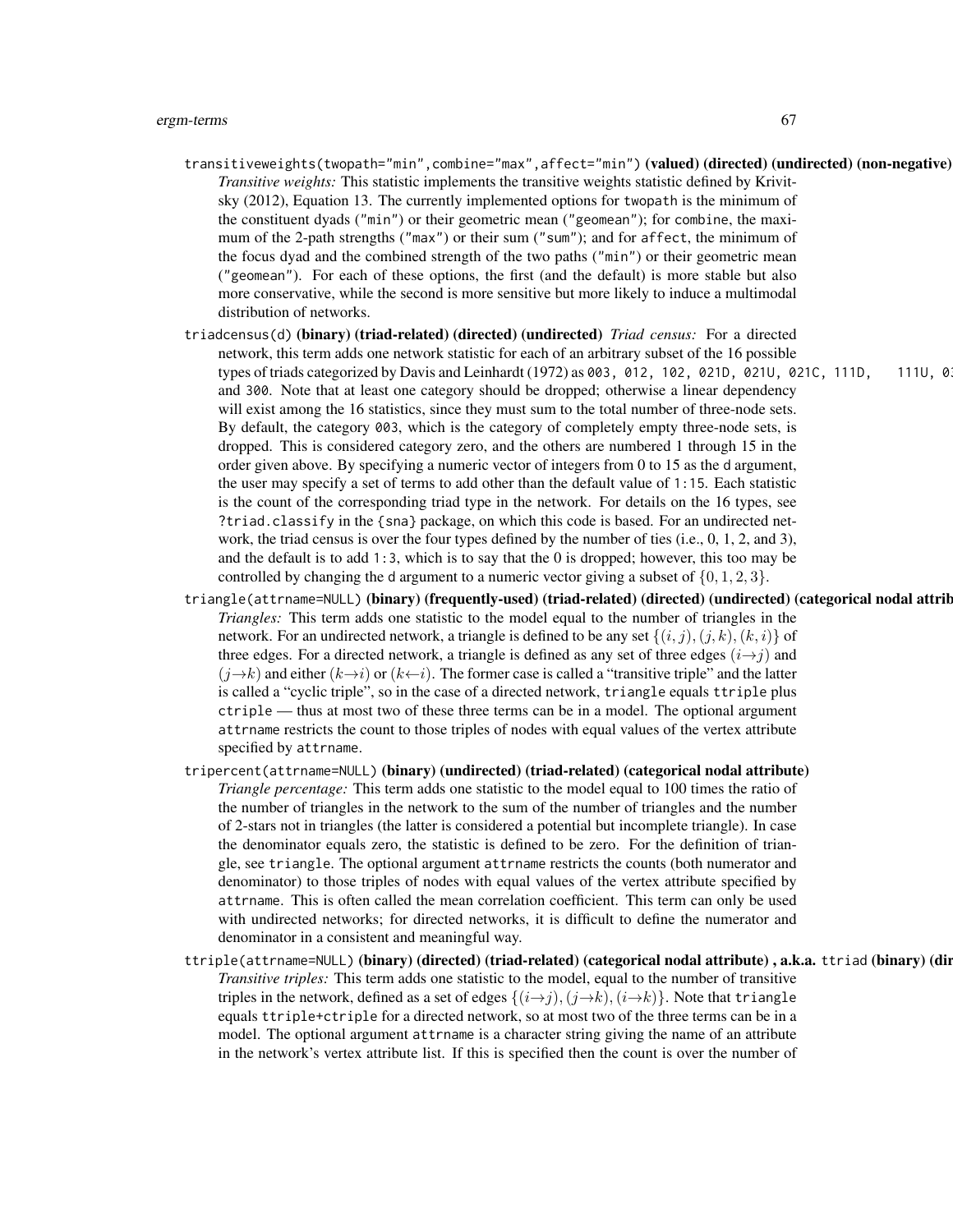transitive triples where all three nodes have the same value of the attribute. This term can only be used with directed networks.

twopath (binary) (directed) (undirected) *2-Paths:* This term adds one statistic to the model, equal to the number of 2-paths in the network. For a directed network this is defined as a pair of edges  $(i\rightarrow j)$ ,  $(j\rightarrow k)$ , where i and j must be distinct. That is, it is a directed path of length 2 from i to k via j. For directed networks a 2-path is also a mixed 2-star but the interpretation is usually different; see m2star. For undirected networks a twopath is defined as a pair of edges  $\{i, j\}, \{j, k\}$ . That is, it is an undirected path of length 2 from i to k via j, also known as a 2-star.

#### References

- Bomiriya, R. P, Bansal, S., and Hunter, D. R. (2014). Modeling Homophily in ERGMs for Bipartite Networks. Submitted.
- Davis, J.A. and Leinhardt, S. (1972). The Structure of Positive Interpersonal Relations in Small Groups. In J. Berger (Ed.), *Sociological Theories in Progress, Volume 2*, 218–251. Boston: Houghton Mifflin.
- Holland, P. W. and S. Leinhardt (1981). An exponential family of probability distributions for directed graphs. *Journal of the American Statistical Association*, 76: 33–50.
- Hunter, D. R. and M. S. Handcock (2006). Inference in curved exponential family models for networks. *Journal of Computational and Graphical Statistics*, 15: 565–583.
- Hunter, D. R. (2007). Curved exponential family models for social networks. *Social Networks*, 29: 216–230.
- Krackhardt, D. and Handcock, M. S. (2007). Heider versus Simmel: Emergent Features in Dynamic Structures. *Lecture Notes in Computer Science*, 4503, 14–27.
- Krivitsky P. N. (2012). Exponential-Family Random Graph Models for Valued Networks. *Electronic Journal of Statistics*, 2012, 6, 1100-1128. [doi:10.1214/12-EJS696](http://dx.doi.org/10.1214/12-EJS696)
- Snijders T. A. B., G. G. van de Bunt, and C. E. G. Steglich. Introduction to Stochastic Actor-Based Models for Network Dynamics. *Social Networks*, 2010, 32(1), 44-60. [doi:10.1016/j.socnet.2009.02.004](http://dx.doi.org/10.1016/j.socnet.2009.02.004)
- Morris M, Handcock MS, and Hunter DR. Specification of Exponential-Family Random Graph Models: Terms and Computational Aspects. *Journal of Statistical Software*, 2008, 24(4), 1-24. <http://www.jstatsoft.org/v24/i04>
- Snijders, T. A. B., P. E. Pattison, G. L. Robins, and M. S. Handcock (2006). New specifications for exponential random graph models, *Sociological Methodology*, 36(1): 99-153.

#### See Also

[ergm](#page-3-0) package, [search.ergmTerms](#page-140-0), [ergm](#page-35-0), [network](#page-0-0), [%v%](#page-0-0), [%n%](#page-0-0)

# Examples

```
## Not run:
ergm(flomarriage ~ kstar(1:2) + absdiff("wealth") + triangle)
ergm(molecule ~ edges + kstar(2:3) + triangle
                     + nodematch("atomic type",diff=TRUE)
```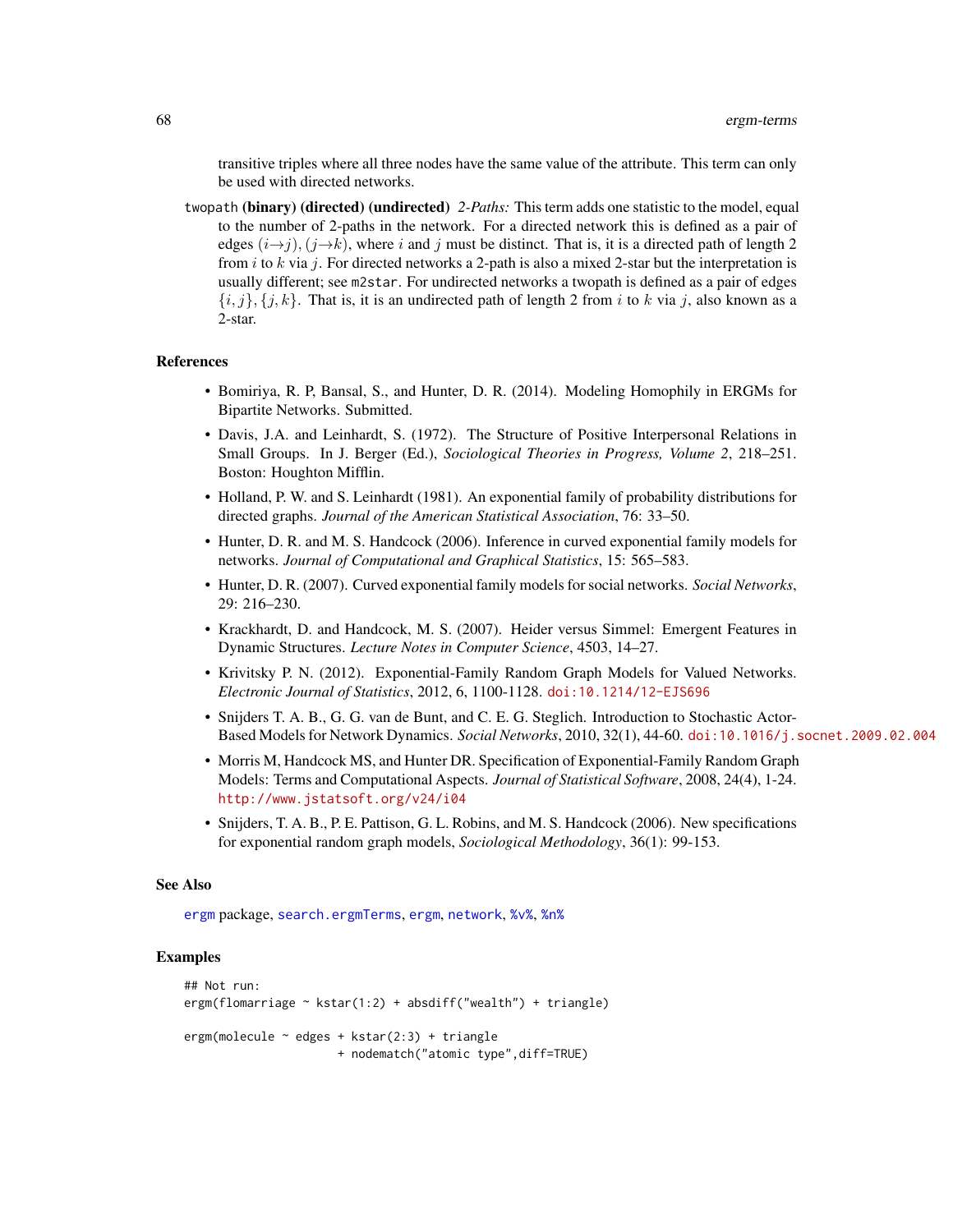# ergm.allstats 69

+ triangle + absdiff("atomic type"))

## End(Not run)

ergm.allstats *Calculate all possible vectors of statistics on a network for an ERGM*

# Description

ergm.allstats produces a matrix of network statistics for an arbitrary statnet exponential-family random graph model. One possible use for this function is to calculate the exact loglikelihood function for a small network via the [ergm.exact](#page-78-0) function.

#### Usage

ergm.allstats (formula, zeroobs = TRUE, force = FALSE, maxNumChangeStatVectors = 2^16, ...)

# Arguments

| formula                 | an R formula object of the form $y \sim$ <model terms="">, where y is a network<br/>object or a matrix that can be coerced to a network object. For the details on the<br/>possible <model terms="">, see ergm-terms. To create a network object in R, use<br/>the network() function, then add nodal attributes to it using the %<math>v</math>% operator if<br/>necessary.</model></model> |
|-------------------------|----------------------------------------------------------------------------------------------------------------------------------------------------------------------------------------------------------------------------------------------------------------------------------------------------------------------------------------------------------------------------------------------|
| zeroobs                 | Logical: Should the vectors be centered so that the network passed in the formular<br>has the zero vector as its statistics?                                                                                                                                                                                                                                                                 |
| force                   | Logical: Should the algorithm be run even if it is determined that the problem<br>may be very large, thus bypassing the warning message that normally terminates<br>the function in such cases?                                                                                                                                                                                              |
| maxNumChangeStatVectors |                                                                                                                                                                                                                                                                                                                                                                                              |
|                         | Maximum possible number of distinct values of the vector of statistics. It's good<br>to use a power of 2 for this.                                                                                                                                                                                                                                                                           |
| $\cdot$                 | further arguments; not currently used.                                                                                                                                                                                                                                                                                                                                                       |

#### Details

The mechanism for doing this is a recursive algorithm, where the number of levels of recursion is equal to the number of possible dyads that can be changed from 0 to 1 and back again. The algorithm starts with the network passed in formula, then recursively toggles each edge twice so that every possible network is visited.

ergm.allstats should only be used for small networks, since the number of possible networks grows extremely fast with the number of nodes. An error results if it is used on a directed network of more than 6 nodes or an undirected network of more than 8 nodes; use force=TRUE to override this error.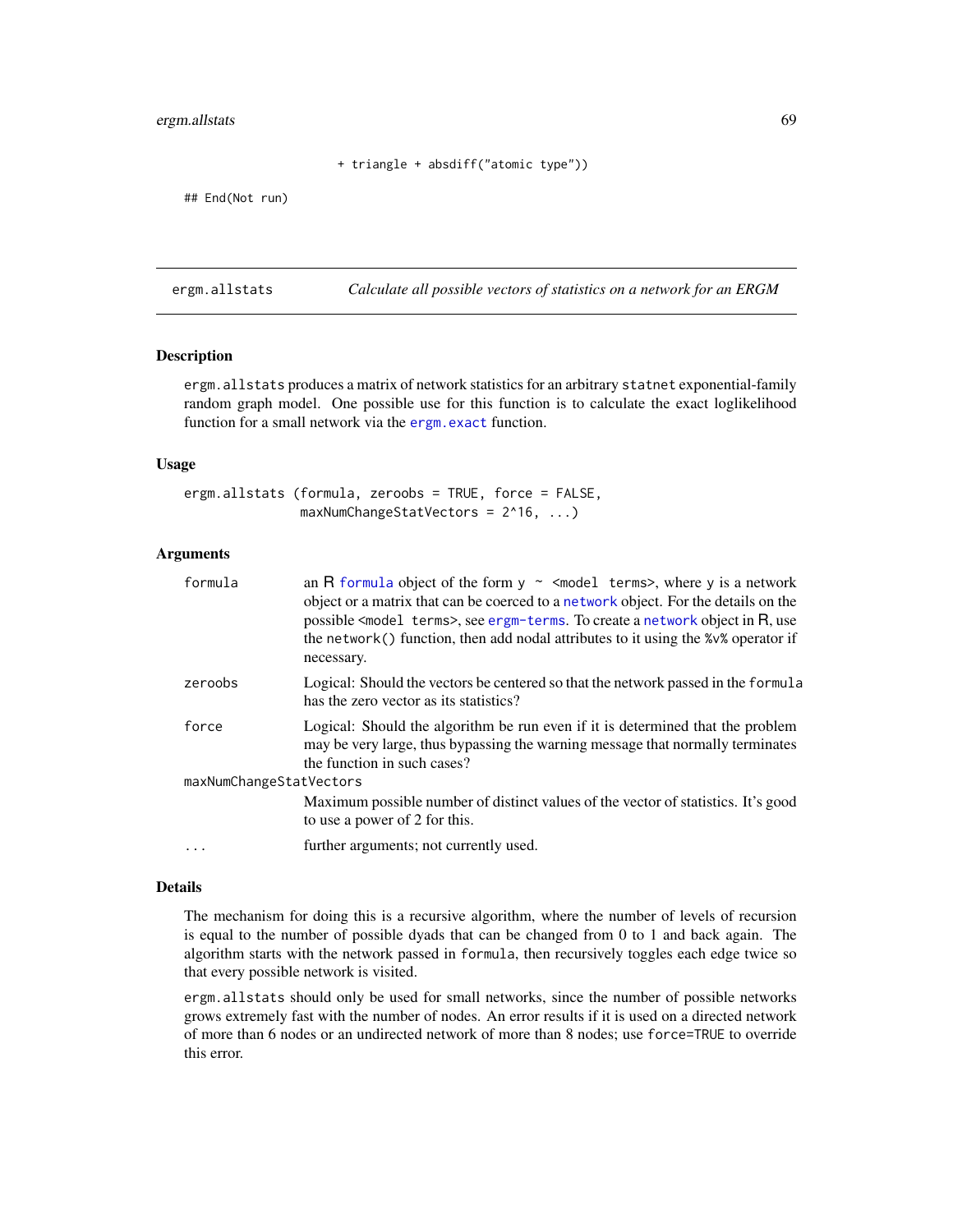### Value

Returns a list object with these two elements:

| weights | integer of counts, one for each row of statmat telling how many networks share<br>the corresponding vector of statistics. |
|---------|---------------------------------------------------------------------------------------------------------------------------|
| statmat | matrix in which each row is a unique vector of statistics.                                                                |

#### See Also

[ergm.exact](#page-78-0)

# Examples

```
# Count by brute force all the edge statistics possible for a 7-node
# undirected network
mynw <- network(matrix(0,7,7),dir=FALSE)
unix.time(a <- ergm.allstats(mynw~edges))
# Summarize results
rbind(t(a$statmat),a$weights)
# Each value of a$weights is equal to 21-choose-k,
# where k is the corresponding statistic (and 21 is
# the number of dyads in an 7-node undirected network).
# Here's a check of that fact:
as.vector(a$weights - choose(21, t(a$statmat)))
# Simple ergm.exact outpuf for this network.
# We know that the loglikelihood for my empty 7-node network
# should simply be -21*log(1+exp(eta)), so we may check that
# the following two values agree:
```
-21\*log(1+exp(.1234))

ergm.exact(.1234, mynw~edges, statmat=a\$statmat, weights=a\$weights)

ergm.bounddeg *initializes the parameters to bound degree during sampling*

# **Description**

Not normally called directly by user, ergm.bounddeg initializes the list of parameters used to bound the degree during the Metropolis Hastings sampling process, and issues warnings if the original network doesn't meet the constraints specified by 'bounddeg'.

### Usage

```
ergm.bounddeg(bounddeg, nw)
```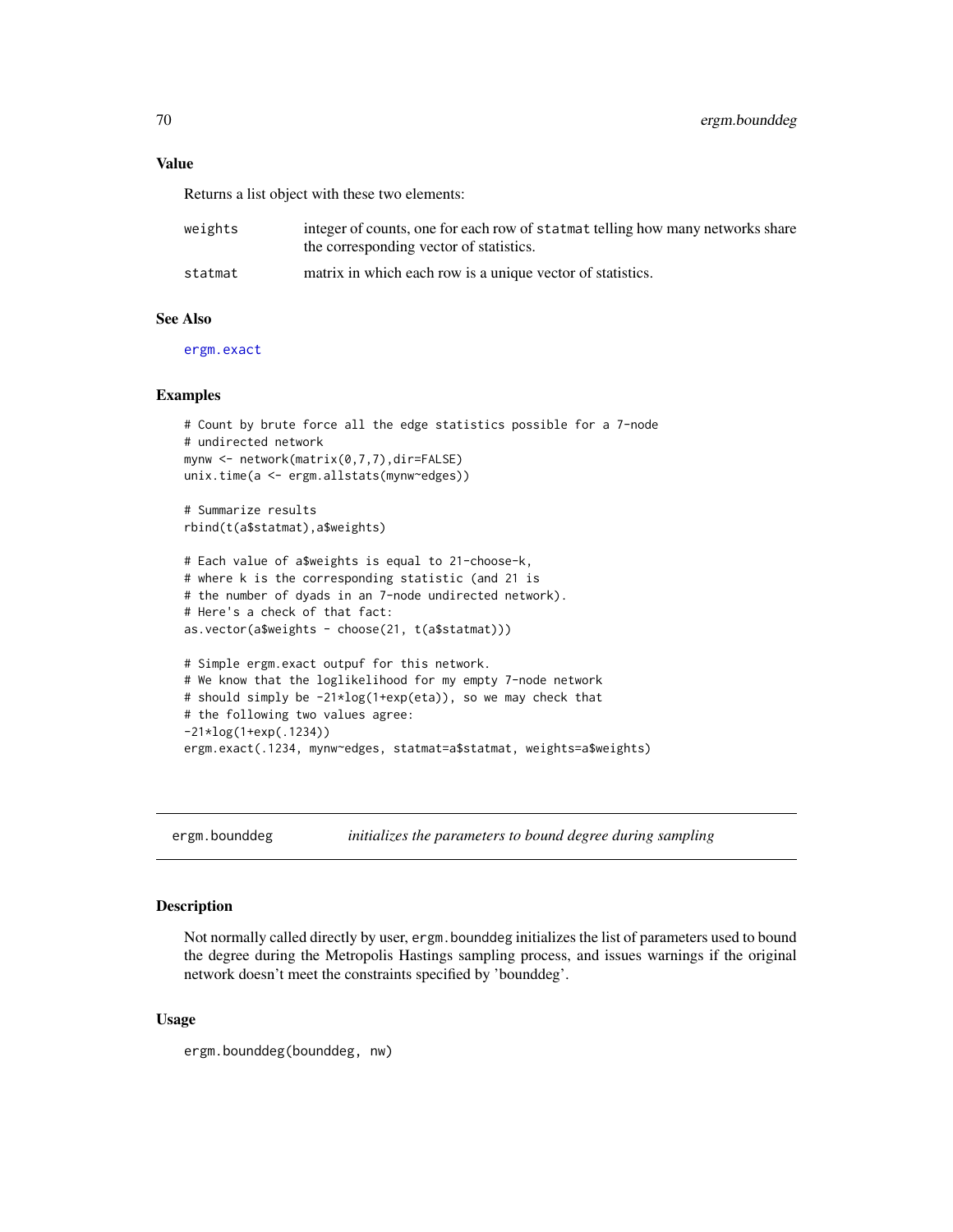# ergm.bounddeg 71

#### **Arguments**

| bounddeg | a list of parameters which may contain the following for a network of size n<br>nodes:                                                                               |
|----------|----------------------------------------------------------------------------------------------------------------------------------------------------------------------|
|          | • attribs: an nxp matrix, where entry ij is TRUE if node i has attribute j, and<br>FALSE otherwise; default=an nx1 matrix of 1's                                     |
|          | • maxout : an nxp matrix, where entry ij is the maximum number of out<br>degrees for node i to nodes with attribute i; default=an nxp matrix of the<br>value $(n-1)$ |
|          | • maxin : defined similarly to maxout, but ignored for undirected networks;<br>$default = an nxp matrix of the value (n-1)$                                          |
|          | • minout: defined similarly to maxout; default=an nxp matrix of 0's                                                                                                  |
|          | • minin : defined similarly to maxout, but ignored for undirected networks;<br>default=an nxp matrix of $0$ 's                                                       |
| nw       | the orginal network specified to ergm in 'formula'                                                                                                                   |

# Details

In some modeling situations, the degree of certain nodes are constrained to lie in a certain range (rather than their theoretically possible range of 0 to n-1). Such sample space constraints may be incorporated into the ergm modeling process, and if so then the MCMC routine is prevented from visiting network states that violate any of these bounds.

In case there are categories of nodes and degree bounds for each set of categories, such constraints may be incorporated as well. For instance, if the nodes are girls and boys, and there is a maximum of 5 out-ties to boys and a maximum of 5 out-ties to girls for each node, we would define p to be 2, and the nxp matrix attribs would have TRUE in the first column (say) for exactly those nodes that are boys and TRUE in the second column for only the girls. The maxout matrix would consist of all 5s in this case, and the other arguments would be left as their default values.

Since the observed network is generally the beginning of the Markov chain, it must satisfy all of the degree constraints itself; thus, this function returns an error message if any bound is violated by the observed network.

#### Value

a list of parameters used to bound degree during sampling

- condAllDegExact: always FALSE
- attribs : as defined above
- maxout : as defined above
- maxin : as defined above
- minout : as defined above
- minin : as defined above

# See Also

[ergm\\_MH\\_proposals](#page-91-0)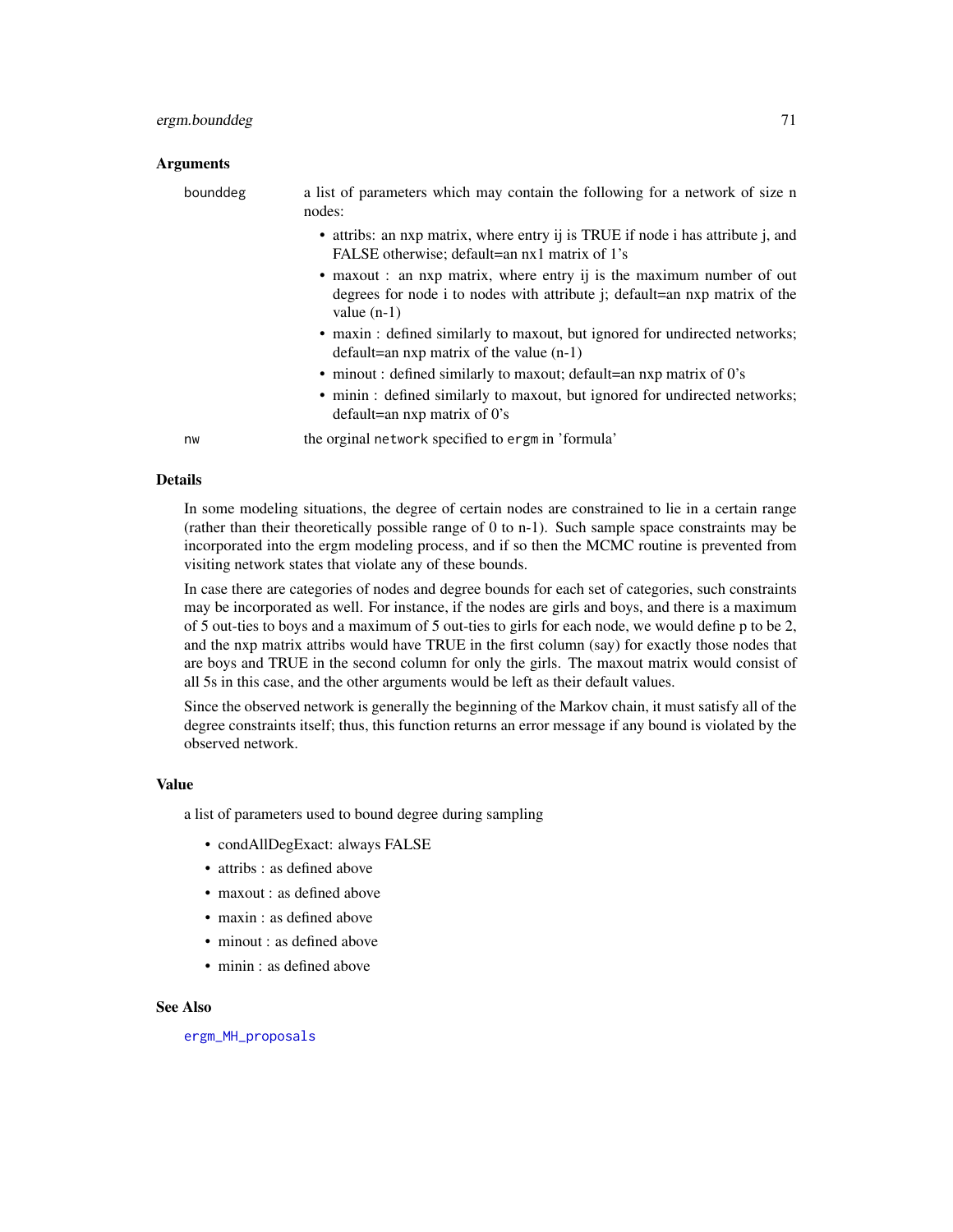ergm.bridge.dindstart.llk

*Bridge sampling to estiamte log-likelihood of an ERGM, using a dyadindependent ERGM as a staring point.*

# Description

This function is a wrapper around [ergm.bridge.llr](#page-72-0) that uses a dyad-independent ERGM as a starting point for bridge sampling to estimate the log-likelihood for a given dyad-dependent model and parameter configuration. The dyad-independent model may be specified or can be chosen adaptively.

### Usage

```
ergm.bridge.dindstart.llk(object,
```
response=NULL, constraints=~., coef, dind=NULL, coef.dind=NULL, basis=NULL, ..., llkonly=TRUE,

control=control.ergm.bridge())

# Arguments

| The name of the edge attribute that is the response. Note that it's included solely<br>for consistency, since ergm.bridge.dindstart.llk can only handle binary<br>ERGMs.                                             |
|----------------------------------------------------------------------------------------------------------------------------------------------------------------------------------------------------------------------|
| A model constraints formula. See ergm for details. Note that only constraints<br>that do not induce dyadic dependence can be handled by ergm. bridge. dindstart. llk.                                                |
| A vector of coefficients for the configuration of interest.                                                                                                                                                          |
| A one-sided formula with the dyad-independent model to use as a starting point.<br>Defaults to the dyad-independent terms found in the formula object with an<br>overal density term (edges) added if not redundant. |
| Parameter configuration for the dyad-independent starting point. Defaults to the<br>MLE of dind.                                                                                                                     |
| An optional network object to start the Markov chain. If omitted, the default is<br>the left-hand-side of the object.                                                                                                |
| Further arguments to ergm.bridge.llr and simulate.formula.ergm.                                                                                                                                                      |
| Whether only the estiamted log-likelihood should be returned. (Defaults to<br>TRUE.)                                                                                                                                 |
| Control parameters. See control.ergm.bridge.                                                                                                                                                                         |
|                                                                                                                                                                                                                      |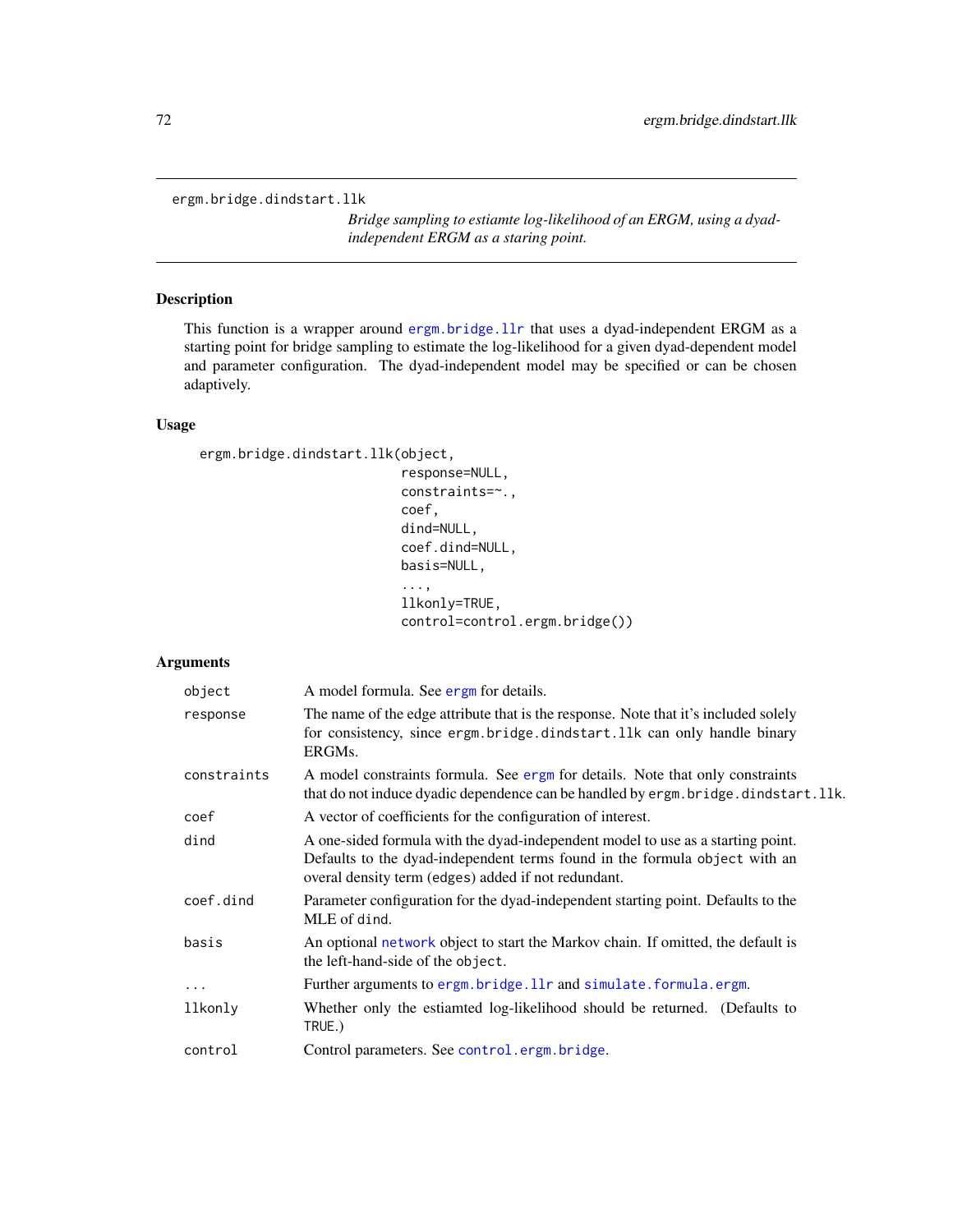# ergm.bridge.llr 73

# Value

If llkonly=TRUE, returns the scalar log-likelihood. Otherwise, returns a copy of the list returned by [ergm.bridge.llr](#page-72-0) in addition to the following components:

| llk.dind | The log-likelihood of the dyad-independence model. |
|----------|----------------------------------------------------|
| llk      | The estimated log-likelihood.                      |

# References

Hunter, D. R. and Handcock, M. S. (2006) *Inference in curved exponential family models for networks*, Journal of Computational and Graphical Statistics.

#### See Also

[ergm.bridge.llr](#page-72-0), [simulate.formula.ergm](#page-141-0)

<span id="page-72-0"></span>

| ergm.bridge.llr |  | A simple implementation of bridge sampling to evaluate log- |  |  |  |
|-----------------|--|-------------------------------------------------------------|--|--|--|
|                 |  | likelihood-ratio between two ERGM configurations            |  |  |  |

## Description

ergm.bridge.llr uses bridge sampling with geometric spacing to estimate the difference between the log-likelihoods of two parameter vectors for an ERGM via repeated calls to simulate. formula.ergm.

ergm.bridge.0.llk is a convenience wrapper around ergm.bridge.llr: returns the log-likelihood of configuration 'theta' *relative to the reference measure*. That is, the configuration with theta=0 is defined as having log-likelihood of 0

See also [ergm.bridge.dindstart.llk](#page-71-0) to use dyad-independent ERGM as a staring point.

# Usage

```
ergm.bridge.llr(object,
                response=NULL,
                constraints=~.,
                from,
                to,
                basis=NULL,
                verbose=FALSE,
                 ...,
                llronly=FALSE,
                control=control.ergm.bridge())
ergm.bridge.0.llk(object,
                  response=response,
                  coef,
                  ...,
                  llkonly=TRUE,
                  control=control.ergm.bridge())
```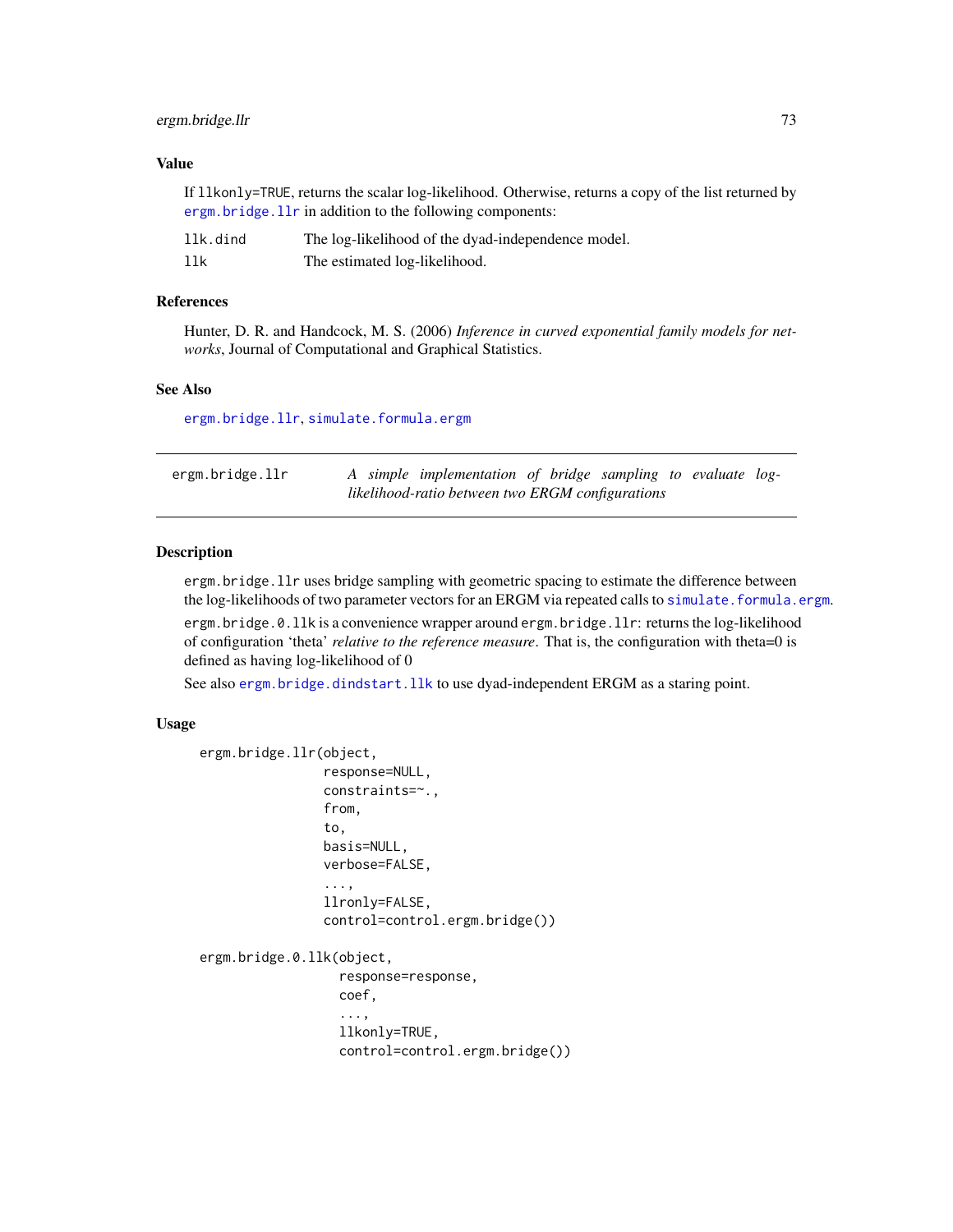# Arguments

| object      | A model formula. See ergn for details.                                                                                                                                                                                                                                                                                                                                  |  |  |
|-------------|-------------------------------------------------------------------------------------------------------------------------------------------------------------------------------------------------------------------------------------------------------------------------------------------------------------------------------------------------------------------------|--|--|
| response    | Not for release.                                                                                                                                                                                                                                                                                                                                                        |  |  |
| constraints | A one-sided formula specifying one or more constraints on the support of the<br>distribution of the networks being simulated. See the documentation for a sim-<br>ilar argument for ergm for more information. For simulate formula, defaults<br>to no constraints. For simulate.ergm, defaults to using the same constraints as<br>those with which object was fitted. |  |  |
| from, to    | The initial and final parameter vectors.                                                                                                                                                                                                                                                                                                                                |  |  |
| basis       | An optional network object to start the Markov chain. If omitted, the default is<br>the left-hand-side of the object.                                                                                                                                                                                                                                                   |  |  |
| verbose     | Logical: If TRUE, print detailed information.                                                                                                                                                                                                                                                                                                                           |  |  |
| $\ddots$ .  | Further arguments to ergm.bridge.llr and simulate.formula.ergm.                                                                                                                                                                                                                                                                                                         |  |  |
| llronly     | Logical: If TRUE, only the estiamted log-ratio will be returned.                                                                                                                                                                                                                                                                                                        |  |  |
| control     | Control arguments. See control.ergm.bridge for details.                                                                                                                                                                                                                                                                                                                 |  |  |
| coef        | A vector of coefficients for the configuration of interest.                                                                                                                                                                                                                                                                                                             |  |  |
| llkonly     | Whether only the estiamted log-likelihood should be returned. (Defaults to<br>TRUE.)                                                                                                                                                                                                                                                                                    |  |  |

# Value

If llronly=TRUE, returns the scalar log-likelihood-ratio. Otherwise, returns a list with the following components:

| llr       | The estimated log-ratio.                                                                                          |
|-----------|-------------------------------------------------------------------------------------------------------------------|
| llrs      | The estimated log-ratios for each of the nsteps bridges.                                                          |
| path      | A numeric matrix with nateps rows, with each row being the respective bridge's<br>parameter configuration.        |
| stats     | A numeric matrix with nateps rows, with each row being the respective bridge's<br>vector of simulated statistics. |
| Dtheta.Du | The gradient vector of the parameter values with respect to position of the<br>bridge.                            |

# References

Hunter, D. R. and Handcock, M. S. (2006) *Inference in curved exponential family models for networks*, Journal of Computational and Graphical Statistics.

# See Also

[simulate.formula.ergm](#page-141-0), [ergm.bridge.dindstart.llk](#page-71-0)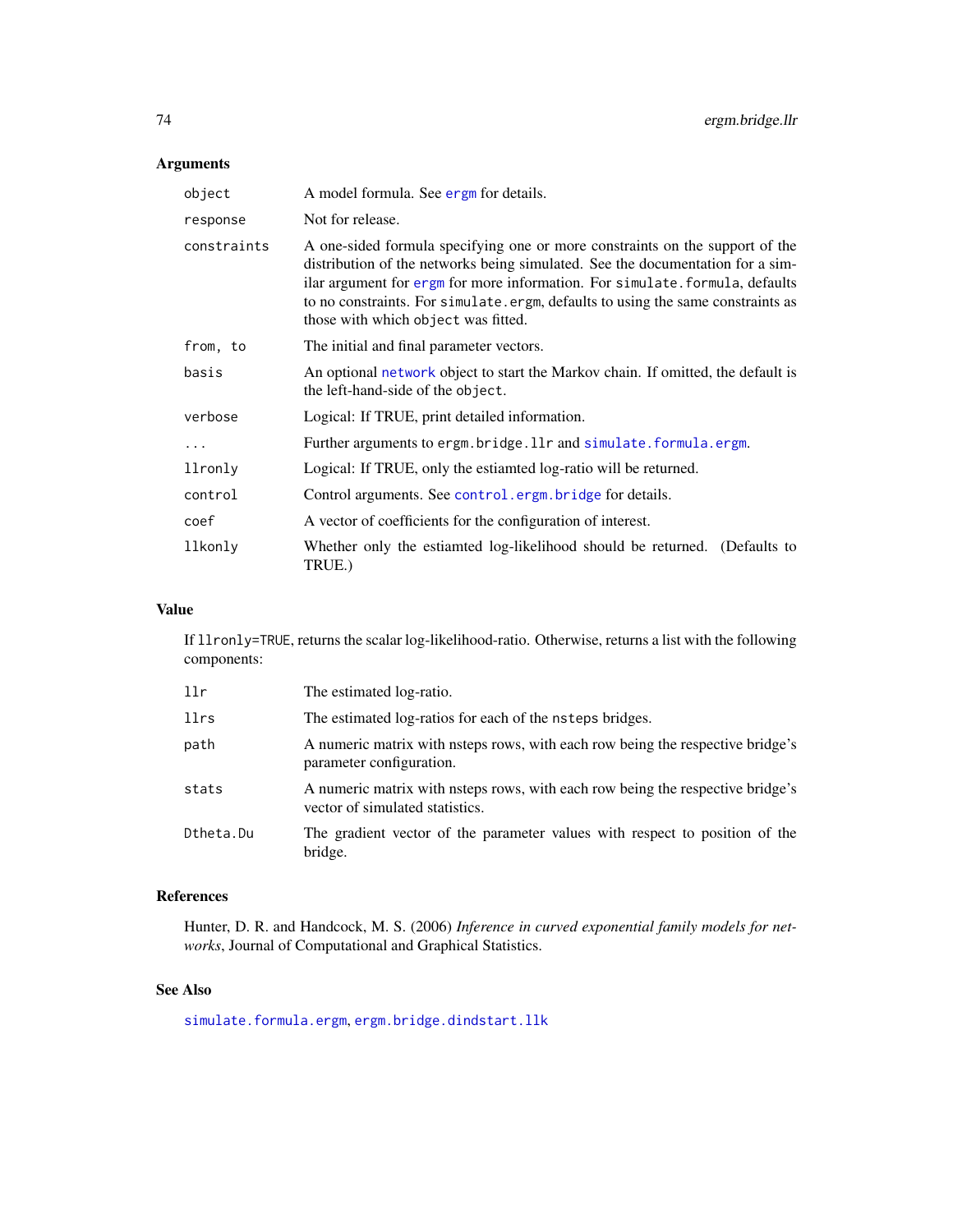#### ergm.ConstraintImplications

*Set up the implied constraints from the current constraint*

# Description

This is a low-level function not intended to be called directly by end users. For information on constraints, see the [ergm-constraints](#page-41-0) page. This function set up the implied constraints from the current constraint. (It is defined in the scope of local environment)

# Usage

ergm.ConstraintImplications(implier, implies)

# Arguments

| implier | The current constraint specified in the model. For the list of constraints, see<br>ergm-constraints |
|---------|-----------------------------------------------------------------------------------------------------|
| implies | Implied constraints from the current constraint (based on the user's knowledge).                    |

<span id="page-74-0"></span>

| ergm.Cprepare |  | Internal Function to Prepare Data for ergm's C Interface |
|---------------|--|----------------------------------------------------------|
|               |  |                                                          |

# <span id="page-74-1"></span>Description

These are internal functions not intended to be called by end users. The ergm.Cprepare function builds an object called Clist that contains all the necessary ingredients to be passed to the C functions, other functions create edgelists and handle missing edge data.

#### Usage

```
ergm.Cprepare(nw, m, response = NULL)
ergm.Cprepare.el(x, attrname=NULL, prototype=NULL)
ergm.Cprepare.miss(nw)
ergm.design(nw, model, verbose = FALSE)
```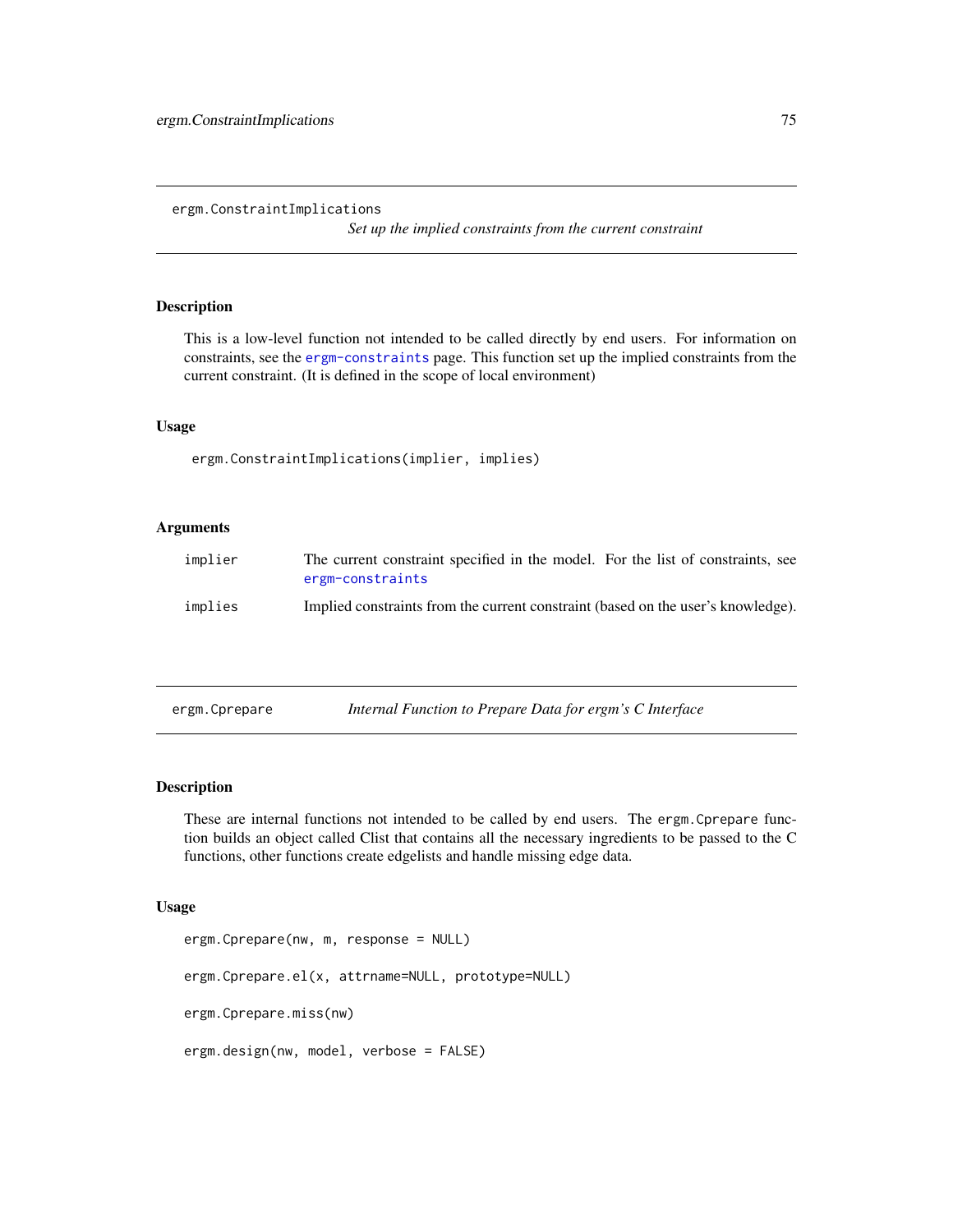# Arguments

| nw,x               | a network object                                                                                                                                                                                                                                                          |
|--------------------|---------------------------------------------------------------------------------------------------------------------------------------------------------------------------------------------------------------------------------------------------------------------------|
| m.model            | a model object, as returned by ergm. getmodel                                                                                                                                                                                                                             |
| response, attrname |                                                                                                                                                                                                                                                                           |
|                    | character name of an edge attribute                                                                                                                                                                                                                                       |
| prototype          | A network whose relevant attributes (size, directedness, bipartitedness, and pres-<br>ence of loops) are imposed on the output edgelist if $x$ is already an edgelist.<br>(For example, if the prototype is undirected, ergm. Cprepare. el will ensure<br>that $t < h$ .) |
| verbose            | logical, whether the design matrix should be printed; default=FALSE                                                                                                                                                                                                       |
|                    |                                                                                                                                                                                                                                                                           |

# Details

These low-level functions are used by other ergm-related packages, but should never need to be called directly by the user.

- ergm.Cprepare builds an object called Clist that contains all the necessary ingredients to be passed to the C functions
- ergm.Cprepare.el constructs and serializes a very simple static edgelist, with the vertex having the lesser index the tail and sorted by tails, then by heads.
- ergm.Cprepare.miss constructs an edgelist as ergm.Cprepare.el, but only includes 'missing' edges (marked as NA)
- ergm.design functions as ergm.Cprepare would, but acts on the network of missing edges

## Value

ergm.Cprepare returns Clist: a list of parameters used by several of the fitting routines containing

- n : the size of the network
- dir : whether the network is directed (T or F)
- bipartite : whether the network is bipartite (T or F)
- ndyads : the number of dyads in the network
- nedges : the number of edges in this network
- tails : the vector of tail nodes; tail nodes are the 1st column of the implicit edgelist, so either the lower-numbered nodes in an undirected graph, or the out nodes of a directed graph, or the b1 nodes of a bi- partite graph
- heads : the vector of head nodes; head nodes are the 2nd column of the implicit edgelist, so either the higher-numbered nodes in an undirected graph, or the in nodes of a directed graph, or the b2 nodes of a bi- partite graph
- nterms : the number of model terms
- nstats : the total number of change statistics for all model terms
- inputs : the concatenated vector of 'input's from each model term as returned by <InitErgmTerm.X> or <InitErgm.X>
- fnamestring : the concatenated string of model term names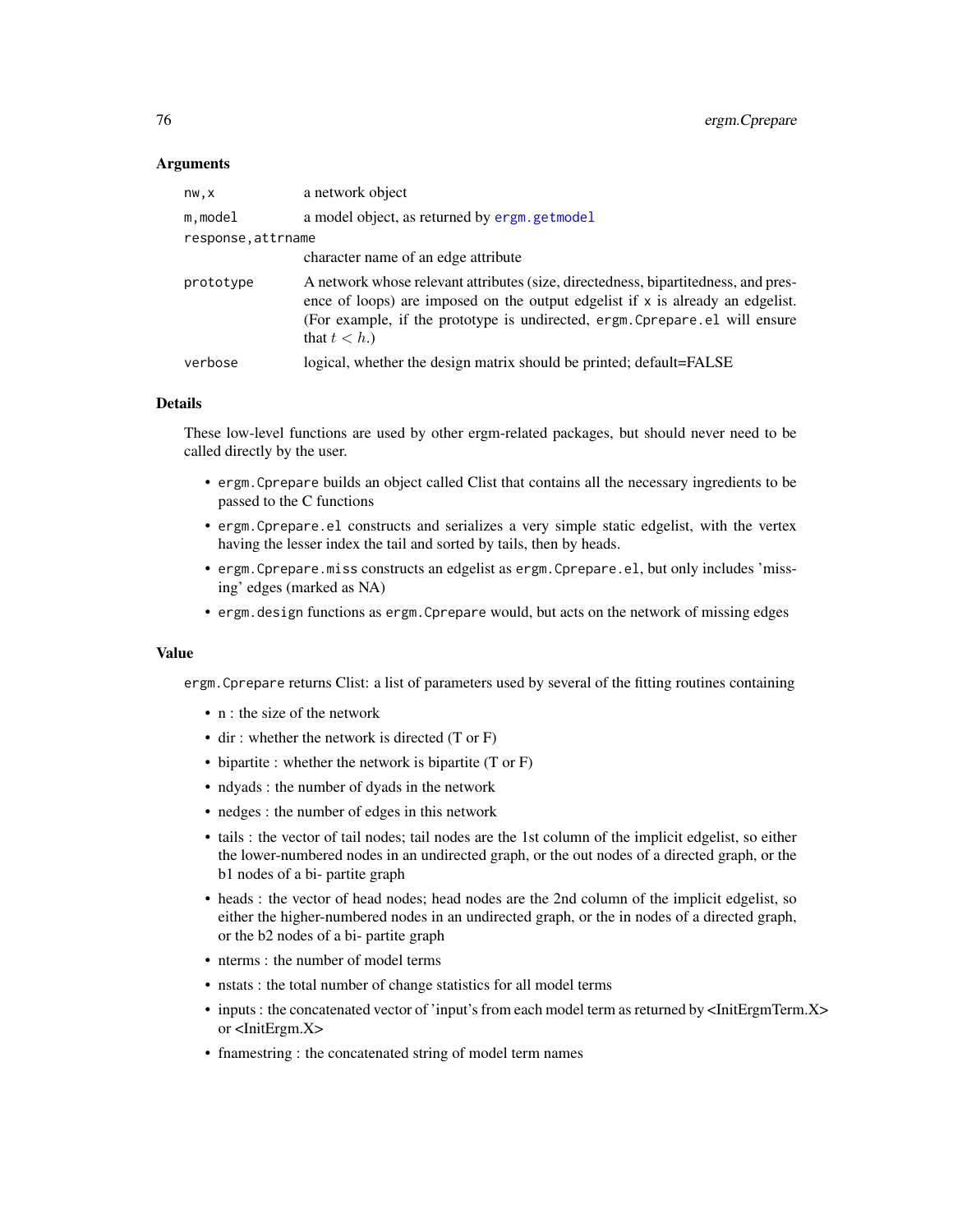# ergm.degeneracy 77

• snamestring : the concatenated string of package names that contain the C function 'd\_fname'; default="ergm" for each fname in fnamestring

ergm.design returns: Clist.miss

- if 'nw' has missing edges, see the return list, 'Clist', from the ergm.Cprepare function header
- if 'nw' hasn't any missing edges, the list will only contain NULL values for the 'tails' and 'heads' components, a 0 for 'nedges' and 'dir' appropriately set

ergm.Cprepare.miss returns a vector of length 1+Nmissing\*2. The first element is the number of missing edges, and the remainder a column-major edgelist

ergm.degeneracy *Checks an ergm Object for Degeneracy*

# **Description**

The ergm.degeneracy function checks a given ergm object for degeneracy by computing and returning the instability value of the model and the value of the log-likelihood function at the maximized theta values

# Usage

ergm.degeneracy(object, control = object\$control,  $fast = TRUE, test-only = FALSE,$ verbose = FALSE)

# Arguments

| an ergm object                                                                                                                                               |
|--------------------------------------------------------------------------------------------------------------------------------------------------------------|
| the list of control parameters as returned by control.ergm; default=control.ergm()                                                                           |
| whether the degeneracy check should be "fast", i.e to sample changeobs(?) when<br>there are $> 100$ , rather than use all changeobs; default=TRUE            |
| whether to silence printing of the model instability calculation $(T \text{ or } F)$ ; this<br>parameter is ignored if the instability $> 1$ ; default=FALSE |
| whether to print a notification when 'object' is deemed degenerate $(T \text{ or } F)$ ;<br>default=FALSE                                                    |
|                                                                                                                                                              |

## Value

returns the original ergm object with 2 additional components:

- degeneracy.value: the instability of the model
- degeneracy.type : a 2-element vector containing
	- loglikelihood: the value of the log-likelihood function corresponding to 'theta'; if degenerate, this is a vector of Inf
	- theta : the vector of theta values found through maximixing the log- likelihood; if degenerate, this is 'guess'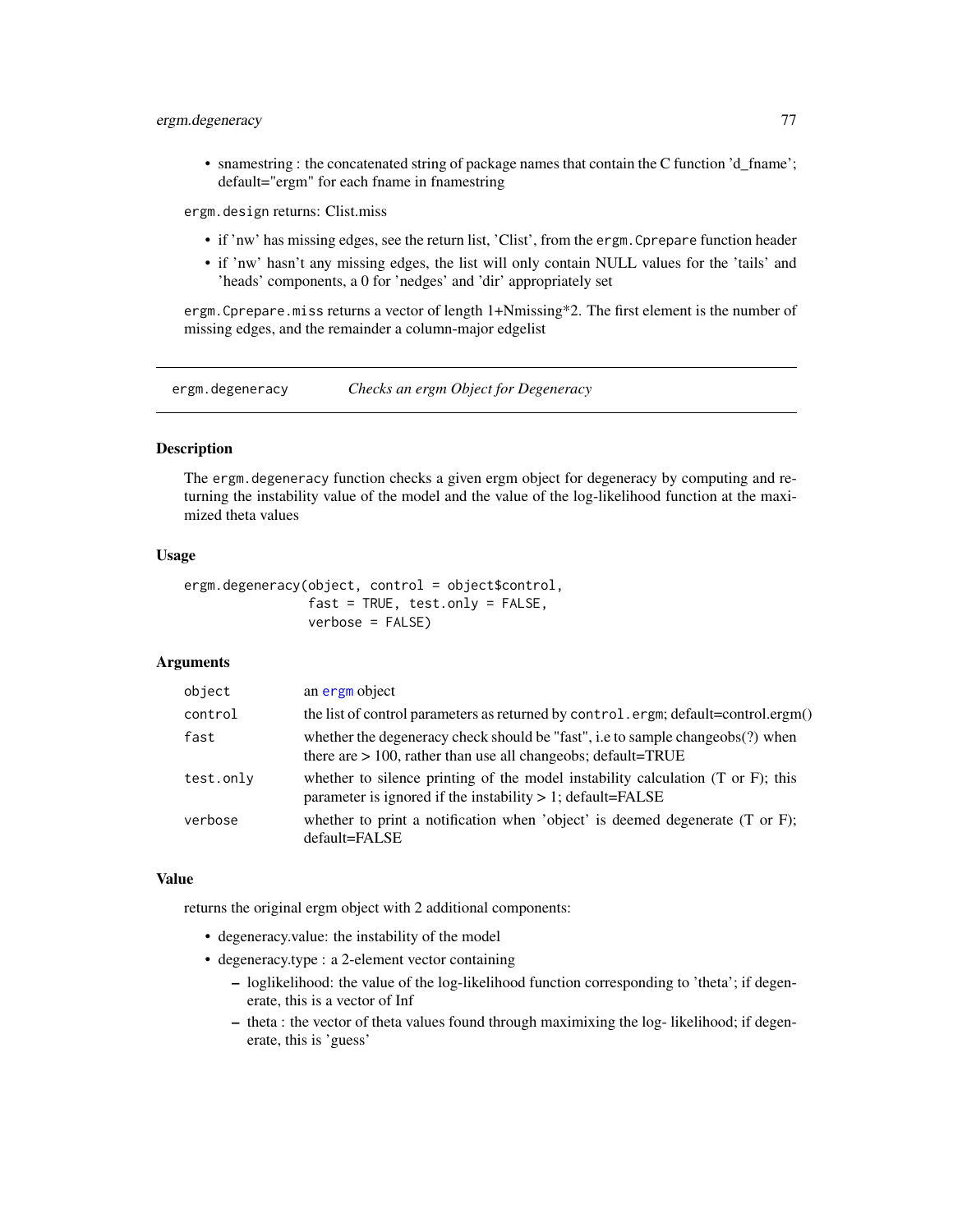# Description

The ergm.eta function calculates and returns eta, mapped from theta using the etamap object created by ergm.etamap.

The ergm.etagrad function caculates and returns the gradient of eta mapped from theta using the etamap object created by ergm.etamap. If the gradient is only intended to be a multiplier for some vector, the more efficient ergm.etagradmult is recommended.

The ergm.etagradmult function calculates and returns the product of the gradient of eta with a vector v

The ergm. etamap function takes a model object and creates a mapping from the model parameters, theta, to the canonical (linear) eta parameters; the mapping is carried out by ergm.eta

# Usage

```
ergm.eta(theta, etamap)
ergm.etagrad(theta, etamap)
ergm.etagradmult(theta, v, etamap)
ergm.etamap(model)
```
# Arguments

| theta        | the curved model parameters                                                                   |
|--------------|-----------------------------------------------------------------------------------------------|
| etamap       | the list of values that constitutes the theta-> eta mapping and is returned by<br>ergm.etamap |
| $\mathsf{V}$ | a vector of the same length as the vector of mapped eta parameters                            |
| model        | model object, as returned by ergm, get model                                                  |

# Details

This function is only important in the case of curved exponential family models, i.e., those in which the parameter of interest (theta) is not a linear function of the sufficient statistics (eta) in the exponential-family model. In non-curved models, we may assume without loss of generality that eta(theta)=theta.

A succinct description of how eta(theta) is incorporated into an ERGM is given by equation (5) of Hunter (2007). See Hunter and Handcock (2006) and Hunter (2007) for further details about how eta and its derivatives are used in the estimation process.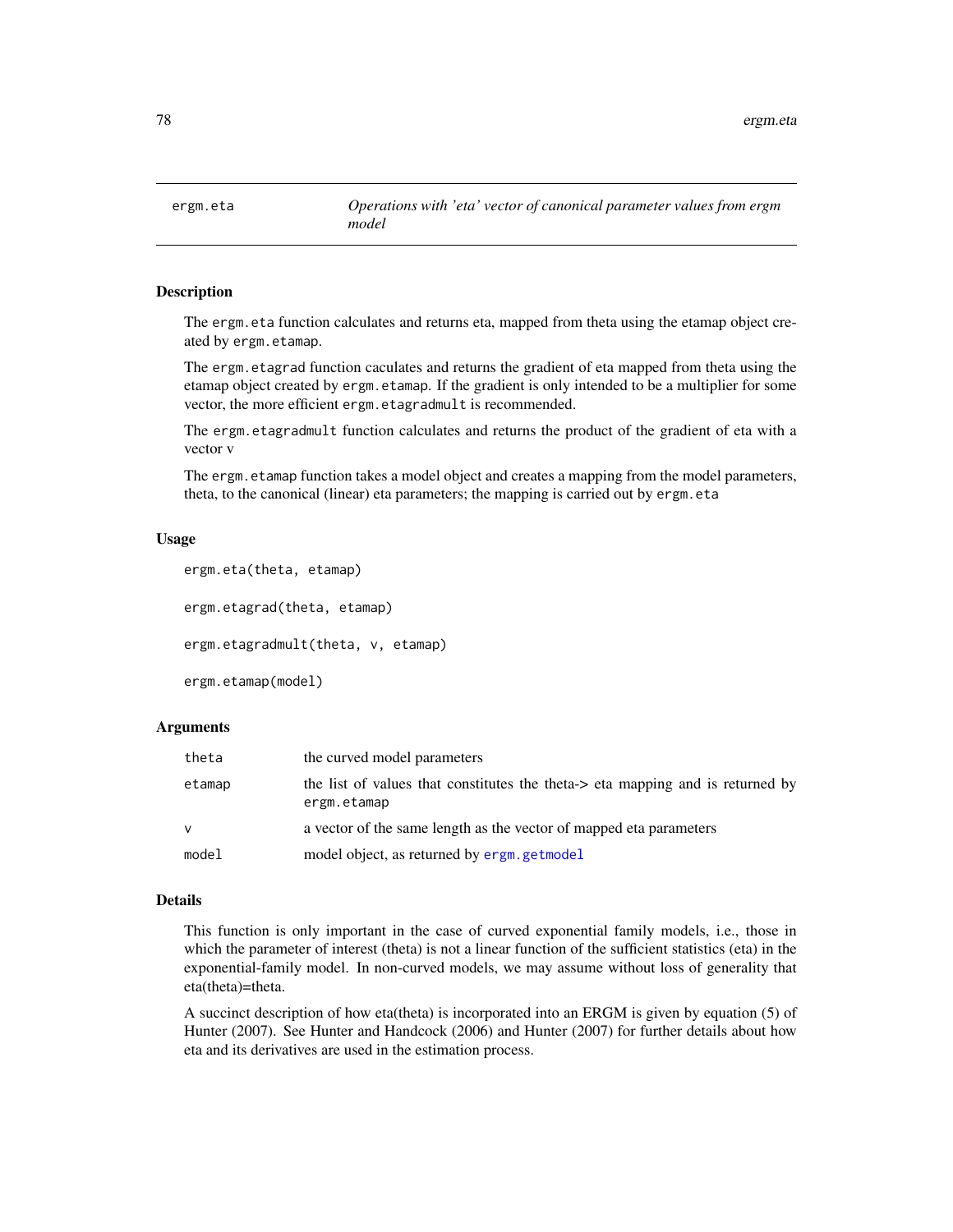#### ergm.exact 79

# Value

- for ergm.eta: eta the canonical eta parameters as mapped from theta
- for ergm.etagrad: etagrad a matrix of the gradient of eta
- for ergm. etagradmult: ans the vector that is the product of the gradient of eta and  $v$ ; infinite values are replaced by (+-)10000
- for ergm.etamap the theta -> eta mapping given by a list of the following:
	- canonical : a numeric vector whose ith entry specifies whether the ith component of theta is canonical (via non- negative integers) or curved (via zeroes)
	- offsetmap : a logical vector whose ith entry tells whether the ith coefficient of the canonical parameterization was "offset", i.e fixed
	- offset : a logical vector whose ith entry tells whether the ith model term was offset/fixed
	- offsettheta: a logical vector whose ith entry tells whether the ith curved theta coeffient was offset/fixed;
	- curved : a list with one component per curved EF term in the model containing
		- \* from : the indices of the curved theta parameter that are to be mapped from
		- \* to : the indices of the canonical eta parameters to be mapped to
		- \* map : the map provided by <InitErgmTerm>
		- \* gradient: the gradient function provided by [InitErgmTerm](#page-47-0)
		- \* cov : the eta covariance ??, possibly always NULL (no <Init> function creates such an item)
	- etalength : the length of the eta vector

# References

- Hunter, D. R. and M. S. Handcock (2006). Inference in curved exponential family models for networks. *Journal of Computational and Graphical Statistics*, 15: 565–583.
- Hunter, D. R. (2007). Curved exponential family models for social networks. *Social Networks*, 29: 216–230.

# See Also

[ergm-terms](#page-47-1)

ergm.exact *Calculate the exact loglikelihood for an ERGM*

# **Description**

ergm.exact calculates the exact loglikelihood, evaluated at eta, for the statnet exponentialfamily random graph model represented by formula.

#### Usage

ergm.exact (eta, formula, statmat=NULL, weights=NULL, ...)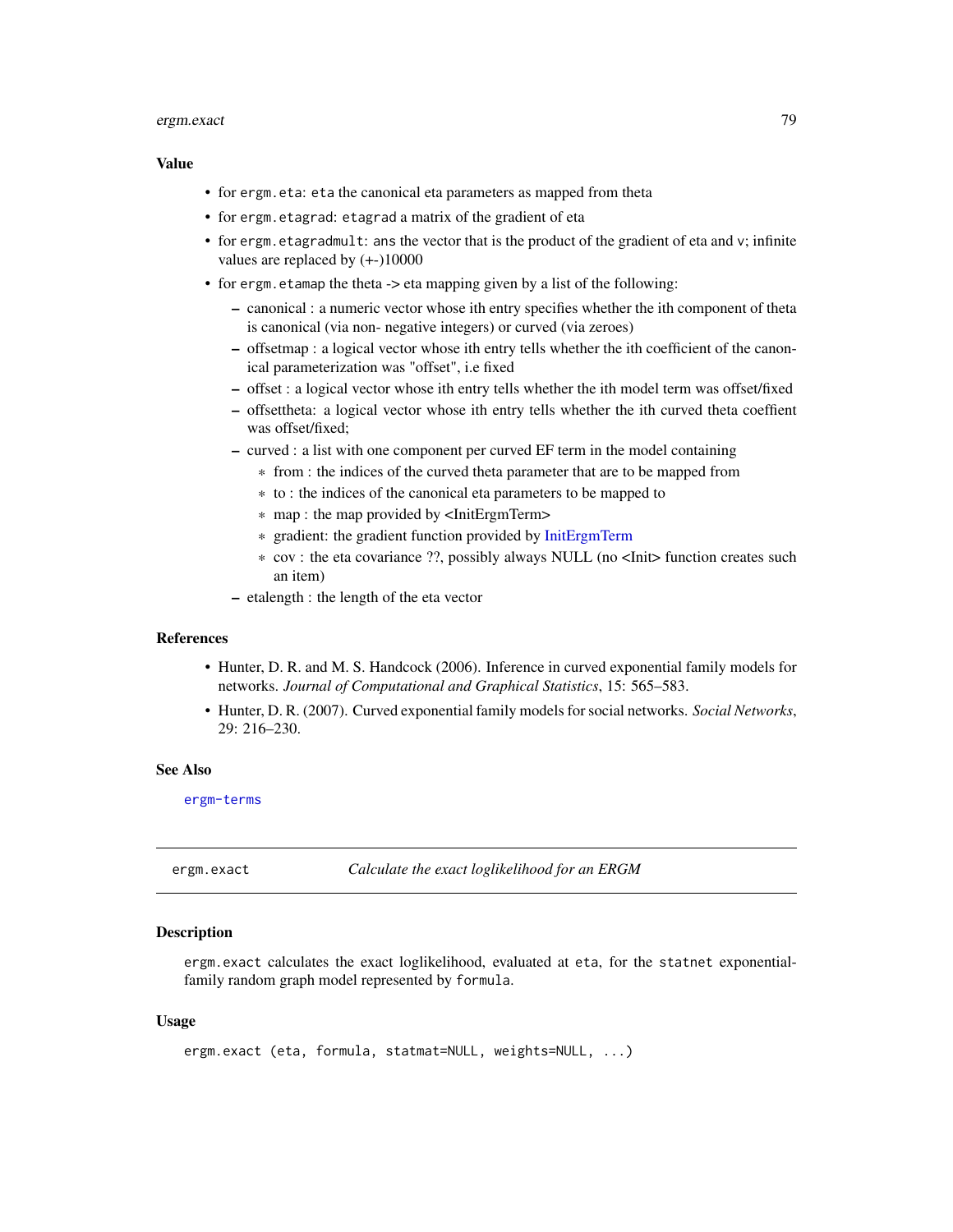# Arguments

| eta     | vector of canonical parameter values at which the loglikelihood should be eval-<br>uated.                                                                                                                                                                                                                                                                                                          |
|---------|----------------------------------------------------------------------------------------------------------------------------------------------------------------------------------------------------------------------------------------------------------------------------------------------------------------------------------------------------------------------------------------------------|
| formula | an R link{formula} object of the form $y \sim$ <model terms="">, where y is a<br/>network object or a matrix that can be coerced to a network object. For the<br/>details on the possible <model terms="">, see ergm-terms. To create a network<br/>object in <math>R</math>, use the network() function, then add nodal attributes to it using the<br/>% % operator if necessary.</model></model> |
| statmat | if NULL, call ergm. all stats to generate all possible graph statistics for the<br>networks in this model.                                                                                                                                                                                                                                                                                         |
| weights | In case statmat is not NULL, this should be the vector of counts corresponding<br>to the rows of statmat. If statmat is NULL, this is generated by the call to<br>ergm.allstats.                                                                                                                                                                                                                   |
| .       | further arguments; not currently used.                                                                                                                                                                                                                                                                                                                                                             |

# Details

ergm.exact should only be used for small networks, since the number of possible networks grows extremely fast with the number of nodes. An error results if it is used on a directed network of more than 6 nodes or an undirected network of more than 8 nodes; use force=TRUE to override this error.

In case this function is to be called repeatedly, for instance by an optimization routine, it is preferable to call [ergm.allstats](#page-68-0) first, then pass statmat and weights explicitly to avoid repeatedly calculating these objects.

# Value

Returns the value of the exact loglikelihood, evaluated at eta, for the statnet exponential-family random graph model represented by formula.

#### See Also

[ergm.allstats](#page-68-0)

#### Examples

```
# Count by brute force all the edge statistics possible for a 7-node
# undirected network
mynw <- network(matrix(0,7,7),dir=FALSE)
unix.time(a <- ergm.allstats(mynw~edges))
```

```
# Summarize results
rbind(t(a$statmat),a$weights)
```

```
# Each value of a$weights is equal to 21-choose-k,
# where k is the corresponding statistic (and 21 is
# the number of dyads in an 7-node undirected network).
# Here's a check of that fact:
as.vector(a$weights - choose(21, t(a$statmat)))
```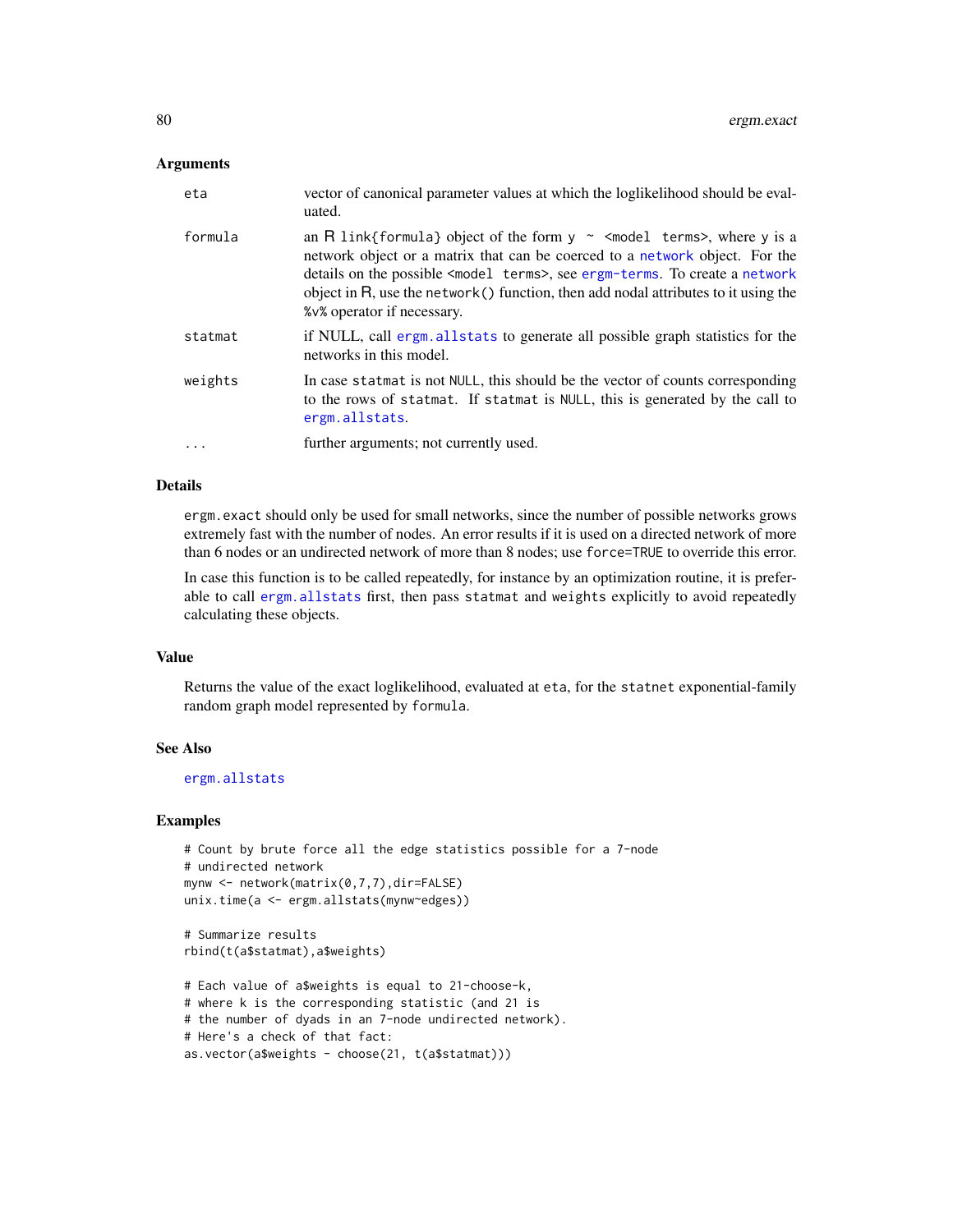# ergm.formula.utils 81

```
# Simple ergm.exact outpuf for this network.
# We know that the loglikelihood for my empty 7-node network
# should simply be -21*log(1+exp(eta)), so we may check that
# the following two values agree:
-21*log(1+exp(.1234))
ergm.exact(.1234, mynw~edges, statmat=a$statmat, weights=a$weights)
```
ergm.formula.utils *Internal Functions for Querying, Validating and Extracting from ERGM Formulas*

# <span id="page-80-0"></span>Description

These are all functions that are generally not called directly by users, but may be employed by other depending packages.

# Usage

```
ergm.getmodel(formula, nw, response = NULL, silent = FALSE, role = "static", ...)
```
ergm.getnetwork(form, loopswarning = TRUE)

ergm.getterms(formula)

offset.info.formula(object, response = NULL)

remove.offset.formula(object, response = NULL)

# Deprecated. Use nonsimp.update.formula() from statnet.common package. ergm.update.formula(object, new, ..., from.new = FALSE)

#### Arguments

| formula      | a formula of the form network $\sim$ model. term(s)                                                         |
|--------------|-------------------------------------------------------------------------------------------------------------|
| nw           | the network of interest                                                                                     |
| response     | charcter, name of edge attribute containing edge weights                                                    |
| silent       | logical, whether to print the warning messages from the initialization of each<br>model term; default=FALSE |
| role         | A hint about how the model will be used. Used primarily for dynamic network<br>models.                      |
| $\ddots$     | additional parameters for model formulation                                                                 |
| form         | same as formula, a formula of the form 'network $\sim$ model. term(s)'                                      |
| loopswarning | whether warnings about loops should be printed $(T \text{ or } F)$ ; default=TRUE                           |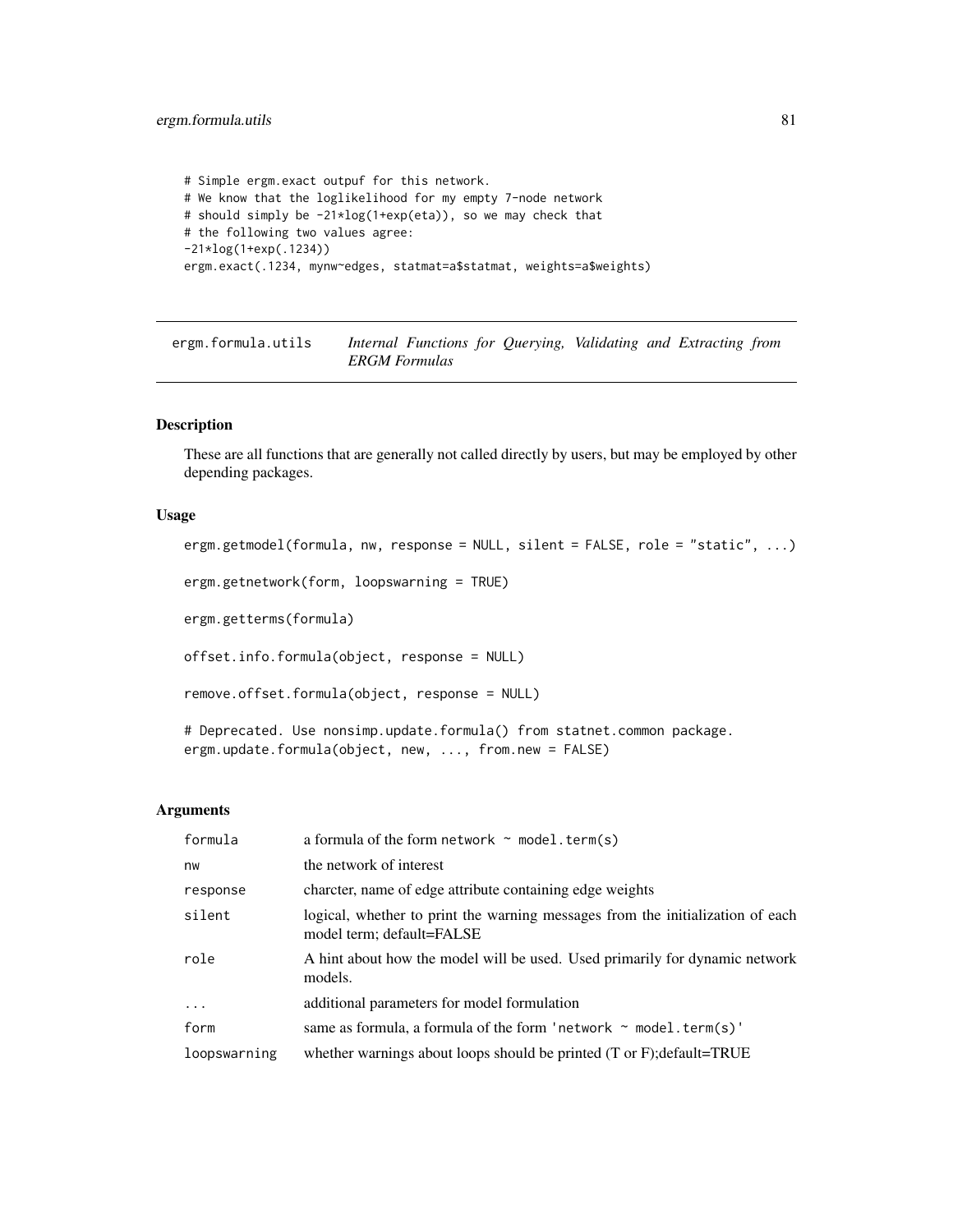| object   | formula object to be updated                                                                          |
|----------|-------------------------------------------------------------------------------------------------------|
| new      | new formula to be used in updating                                                                    |
| from.new | logical or character vector of variable names, controls how environment of for-<br>mula gets updated. |

## Details

- The ergm.getmodel function parses the given formula, and initiliazes each ergm term via the InitErgmTerm functions to create a model.ergm object for the given network
- The ergm.getnetwork function ensures that the network in a given formula is valid; if so, the network is returned; if not, execution is halted with warnings
- The ergm.getterms function returns the terms of a given formula and ensures that the formula is indeed a formula with the necessary ~ operator
- ergm.update.formula (DEPRECATED: use [nonsimp.update.formula](#page-0-0) instead) is a reimplementation of [update.formula](#page-0-0) that does not simplify. Note that the resulting formula's environment is set as follows. If from.new==FALSE, it is set to that of object. Otherwise, a new sub-environment of object, containing, in addition, variables in new listed in from.new (if a character vector) or all of new (if TRUE).
- offset.info.formula returns the offset vectors associated with a formula.
- remove.[offset](#page-0-0).formula deletes all offset terms in an ERGM formula.

# Value

ergm.getmodel returns a 'model.ergm' object as a list containing:

- formula : the formula inputted to [ergm.getmodel](#page-80-0)
- coef.names : a vector of coefficient names
- offset : a logical vector of whether each term was "offset", i.e. fixed
- terms : a list of terms and 'term components' initialized by the appropriate InitErgmTerm.X function.
- network.stats0: NULL always??
- etamap : the theta -> eta mapping as a list returned from <ergm.etamap>
- class : the character string "model.ergm"

ergm.getnetwork returns:

• the network from the formula IF (i) the formula was correctly structured and (ii) the network is found within the formula's enviornment

ergm.getterms returns:

• the terms object associated with the formula and returned by the native R function [terms](#page-0-0)>. see [terms.object](#page-0-0) for details about the components

terms.list.formula returns a list of formula terms, each of witch having an additional attribute "sign".

ergm.update.formula, remove.offset.formula and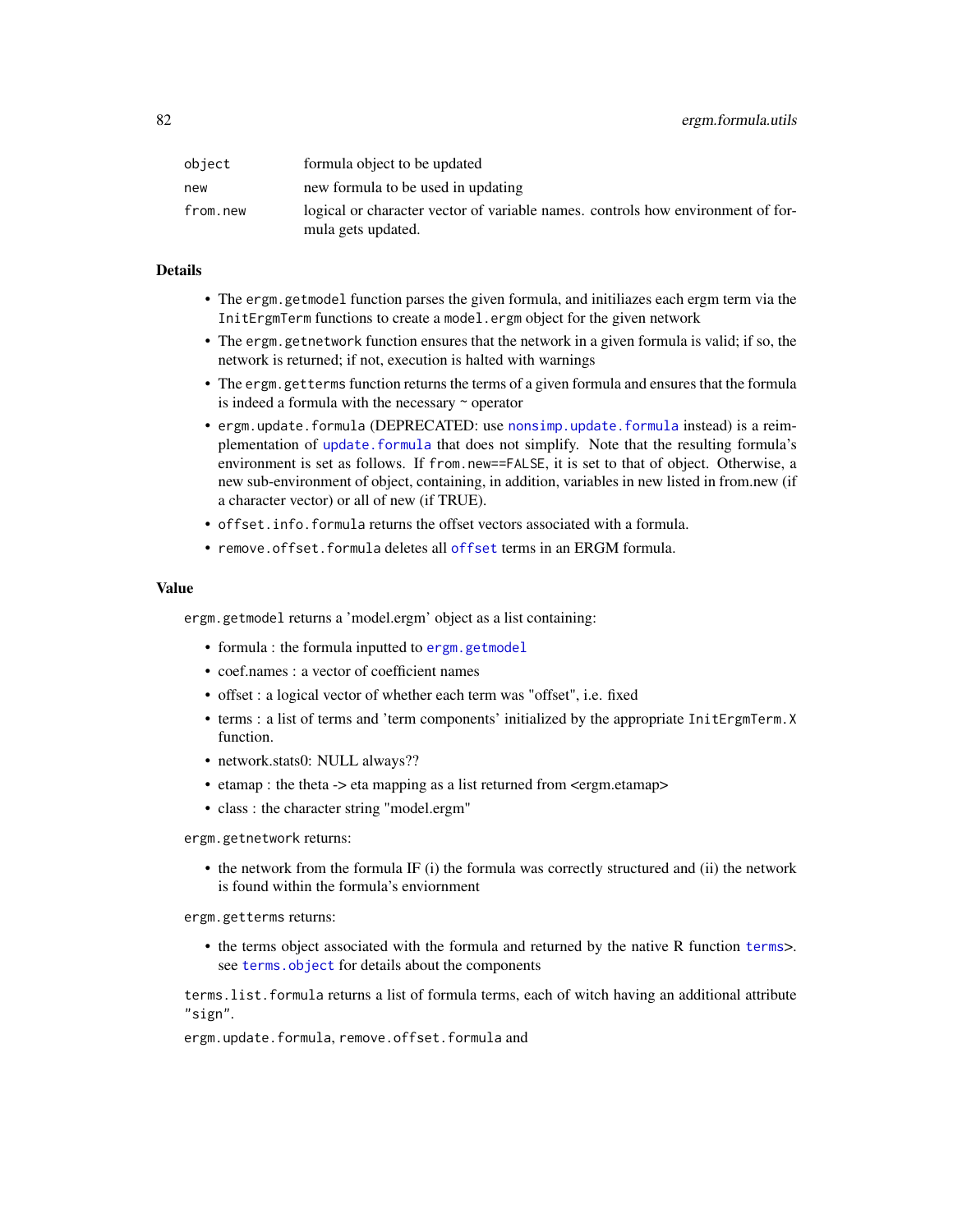ergm.geodistdist *calculate geodesic distance distribution for a network or edgelist*

## Description

ergm.geodistdist calculates geodesic distance distribution for a given [network](#page-0-0) and returns it as a vector.

ergm.geodistn calculates geodesic deistance distribution based on an input edgelist, and has very little error checking so should not normally be called by users. The C code requires the edgelist to be directed and sorted correctly.

## Usage

```
ergm.geodistdist(nw, directed = is.directed(nw))
```

```
ergm.geodistn(edgelist, n = max(edgelist), directed = FALSE)
```
# Arguments

| nw       | network object over which distances should be calculated |
|----------|----------------------------------------------------------|
| directed | logical, should the network be treated as directed       |
| edgelist | an edgelist representation of a network as an mx2 matrix |
| n.       | integer, size of the network                             |

# Details

ergm.geodistdist is a network wrapper for ergm.geodistn, which calculates and returns the geodesic distance distribution for a given network via full\_geodesic\_distribution.C

#### Value

a vector ans with length equal to the size of the network where

- ans[i],  $i=1, ..., n-1$  is the number of pairs of geodesic length i
- ans[n] is the number of pairs of geodesic length infinity.

#### See Also

See also the sna package [geodist](#page-0-0) function

#### Examples

```
data(faux.mesa.high)
ergm.geodistdist(faux.mesa.high)
```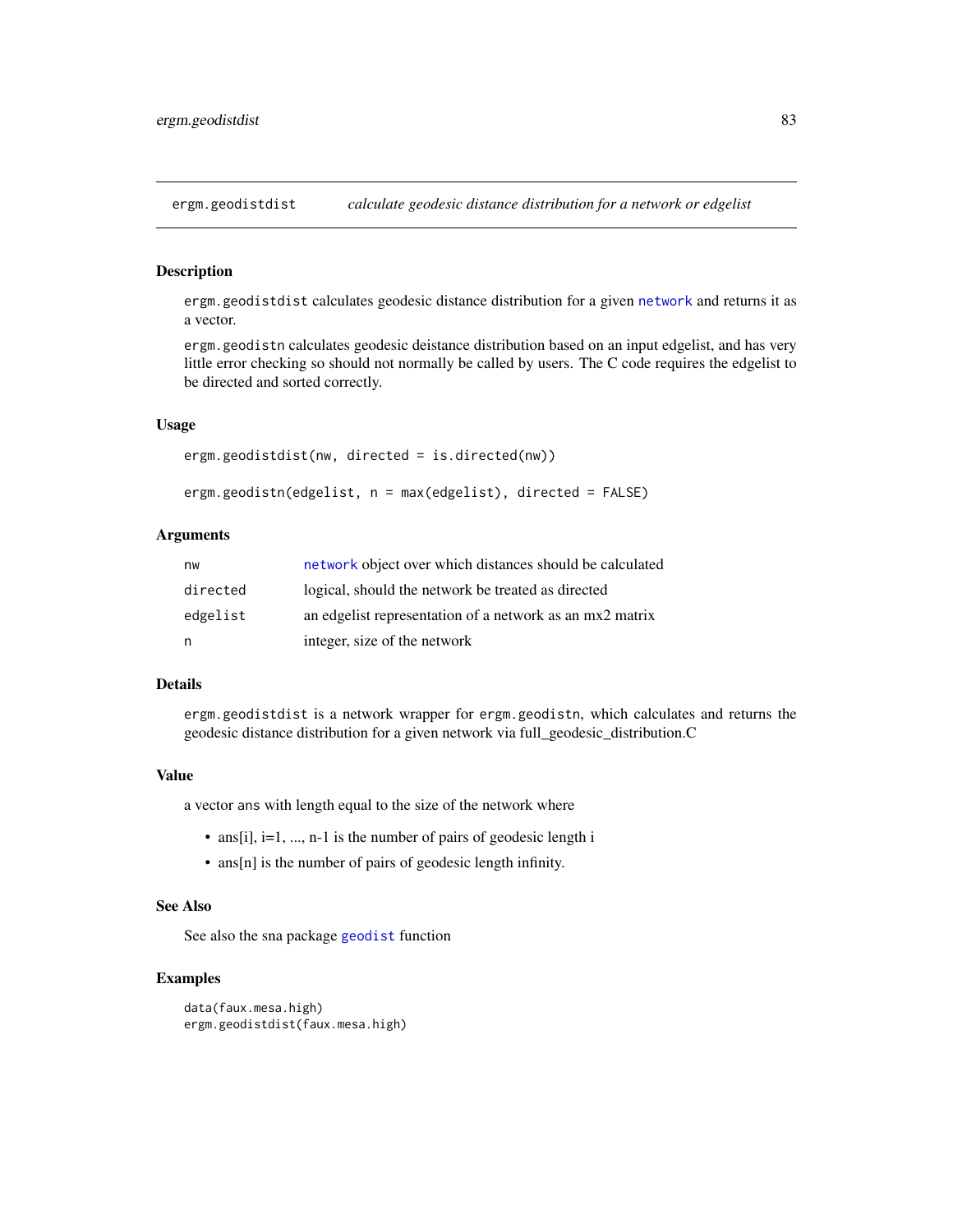ergm.getglobalstats *internal function to return global statistics for a given network*

# **Description**

The ergm.getglobalstats function is a low-level function not normally called by the user. It calculates and returns the global statistics for a given network and model.

# Usage

```
ergm.getglobalstats(nw, m, response = NULL)
```
## Arguments

| nw       | a network object                                                          |
|----------|---------------------------------------------------------------------------|
| m        | the model in use with network nw, as returned by ergm.getmodel            |
| response | character name of an edge attribute to be used (for weighted ergm models) |

# Details

Calculates and returns the global statistics for a given network via [ergm.Cprepare](#page-74-0) and network\_stats\_wrapper.C or wt\_network\_stats\_wrapper.C if the model is weighted. It is called by [summary.statistics.network](#page-148-0) which is generally the better way to access the functionality.

#### Value

returns a vector of the global statistics

#### See Also

[summary.statistics.network](#page-148-0)

ergm.getMCMCsample *Internal Function to Sample Networks Using C Wrapper*

# Description

This is an internal function, not normally called directly by the user. The ergm.getMCMCsample function samples networks using an MCMC algorithm via MCMC\_wrapper. C and is caple of running in multiple threads using ergm.mcmcslave.

The ergm.mcmcslave function is that which the slave nodes in a parallel process will call to perform a validation on the mcmc equal to their slave number. It also returns an MCMC sample.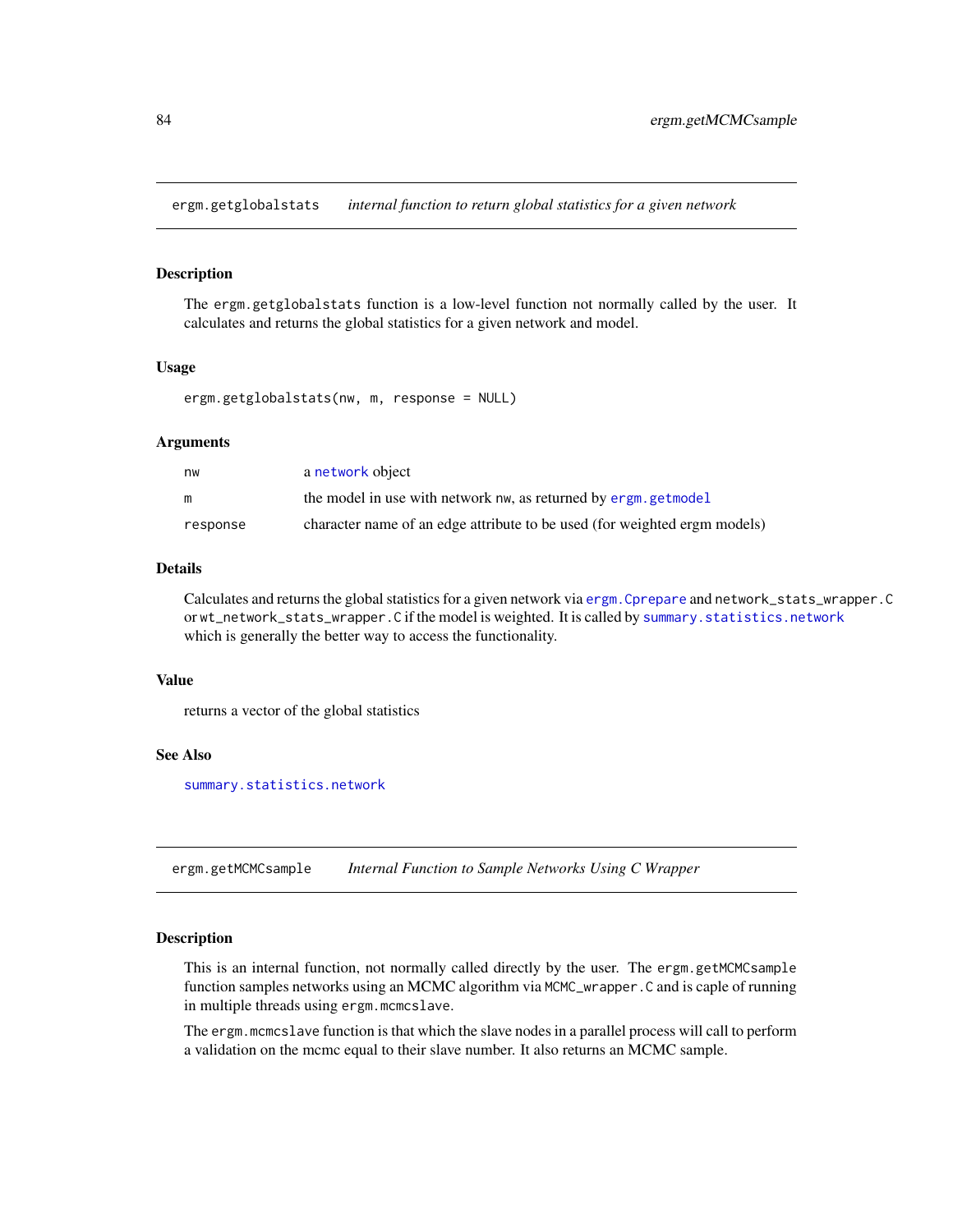# Usage

```
ergm.getMCMCsample(nw, model, MHproposal, eta0, control, verbose, response = NULL, ...)
```

```
ergm.mcmcslave(Clist, MHproposal, eta0, control, verbose, ..., prev.run = NULL,
   burnin = NULL, samplesize = NULL, interval = NULL, maxedges = NULL)
```
# Arguments

| nw         | a network object                                                                                                                                                                           |
|------------|--------------------------------------------------------------------------------------------------------------------------------------------------------------------------------------------|
| model      | a model for the given 'nw' as returned by <ergm.getmodel></ergm.getmodel>                                                                                                                  |
| MHproposal | a list of the parameters needed for Metropolis-Hastings proposals and the result<br>of calling <mhproposal></mhproposal>                                                                   |
| eta0       | the initial eta coefficients                                                                                                                                                               |
| control    | list of MCMC tuning parameters; (see control.ergm)                                                                                                                                         |
| verbose    | whether the C functions should be verbose; default=FALSE                                                                                                                                   |
| response   | characher, name of an edge attribute                                                                                                                                                       |
| $\cdots$   | additional arugments?                                                                                                                                                                      |
| Clist      | the list of parameters returned by ergm. Cprepare                                                                                                                                          |
| prev.run   | output stats from previous run ???                                                                                                                                                         |
| burnin     | number of proposals before any MCMC sampling is done. see control.ergm<br>MCMC.burnin                                                                                                      |
| samplesize | number of network statistics, randomly drawn from a given distribution on the<br>set of all networks, returned by the Metropolis-Hastings algorithm. see con-<br>trol.ergm MCMC.samplesize |
| interval   | number of proposals between sampled statistics. see control.ergm MCMC.interval                                                                                                             |
| maxedges   | maximum number of edges expected in network. see control.ergm MCMC.init.maxedges                                                                                                           |
|            |                                                                                                                                                                                            |

# Details

Note that the returned stats will be relative to the original network, i.e., the calling function must shift the statistics if required. The calling function must also attach column names to the statistics matrix if required.

# Value

for ergm.getMCMCsample,the sample as a list containing:

- statsmatrix: the stats matrix for the sampled networks, RELATIVE TO THE ORIGINAL NETWORK!
- newnetwork : the edgelist of the final sampled network
- nedges : the number of edges in the 'newnetwork'

for ergm.mcmcslave the MCMC sample as a list of the following:

• s : the statsmatrix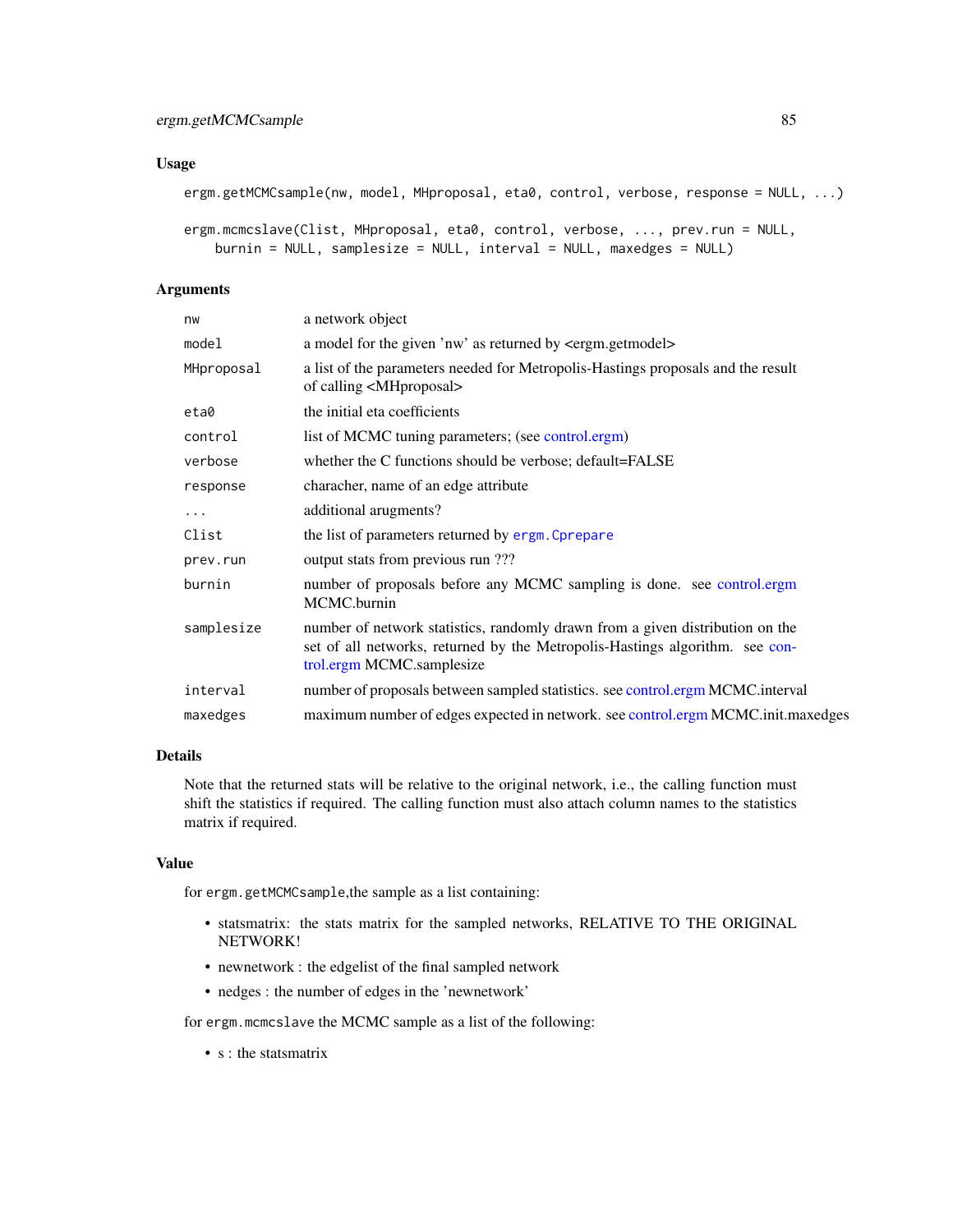- newnwtails: the vector of tails for the new network- is this the final network sampled? is this the original nw if 'maxedges' is 0
- newnwheads: the vector of heads for the new network same q's

ergm.init.methods *Set up the initial fitting methods for reference measure and query available methods for that reference measure*

# Description

This is a low-level function not intended to be called directly by end users. This function sets up the available initial fitting methods for each reference measure and queries them.

# Usage

ergm.init.methods(reference, new.methods)

# Arguments

| reference   | The reference measure used in the model.                                           |
|-------------|------------------------------------------------------------------------------------|
| new.methods | If passed, prepends the new initial fitting methods to the list for that reference |
|             | measure.                                                                           |

#### Value

A character vector listing initial methods for the reference measure specified. (If new.methods is passed, does so invisibly.)

| ergm.MHP.table | Table mapping reference, constraints, etc. to Metropolis Hastings Pro- |
|----------------|------------------------------------------------------------------------|
|                | <i>posals</i> ( <i>MHP</i> )                                           |

# Description

This is a low-level function not intended to be called directly by end users. For information on Metropolis-Hastings proposal methods, [ergm\\_MH\\_proposals.](#page-91-0) This function sets up the table mapping constraints, references, etc. to MHproposals. (It is defined in the scope of local environment)

# Usage

```
ergm.MHP.table(Class, Reference, Constraints, Priority, Weights, MHP)
```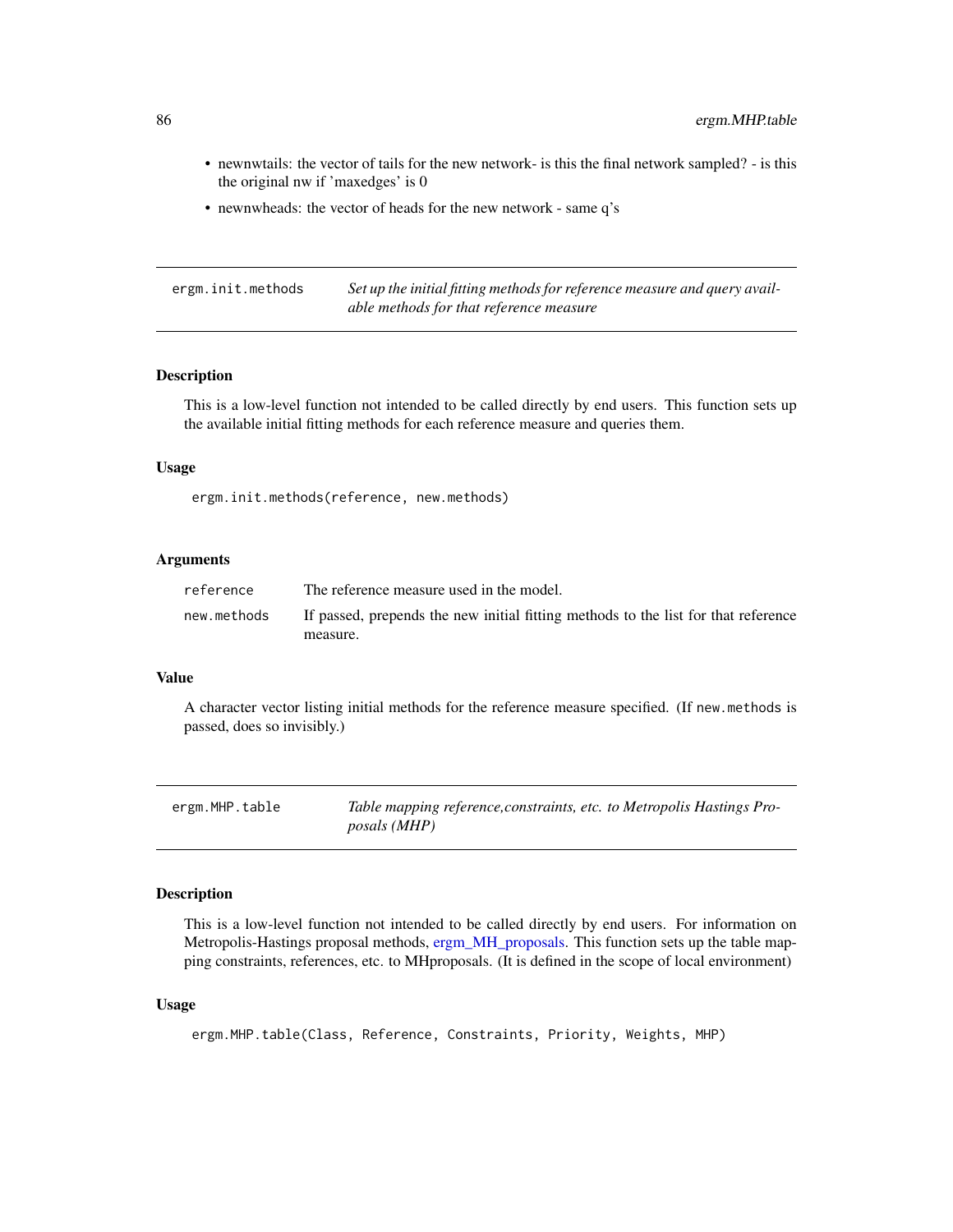# ergm.mple 87

# Arguments

| default to "c"                                                                                      |
|-----------------------------------------------------------------------------------------------------|
| The reference measure used in the model. For the list of reference measures, see<br>ergm-references |
| The constraints used in the model. For the list of constraints, see ergm-constraints                |
| On existence of multiple qualifying MHPs, specifies the priority $(-1,0,1)$ of<br>MHPs to be used.  |
| The sampling weights on selecting toggles (random, TNT, etc).                                       |
| The matching MHP from the previous arguments.                                                       |
|                                                                                                     |

ergm.mple *Find a maximizer to the psuedolikelihood function*

# Description

The ergm.mple function finds a maximizer to the psuedolikelihood function (MPLE). It is the default method for finding the ERGM starting coefficient values. It is normally called internally the ergm process and not directly by the user. Generally [ergmMPLE](#page-88-0) would be called by users instead.

ergm.pl is an even more internal workhorse function that prepares many of the components needed by ergm.mple for the regression rountines that are used to find the MPLE estimated ergm. It should not be called directly by the user.

# Usage

```
ergm.mple(Clist, Clist.miss, m, init = NULL, MPLEtype = "glm", family = "binomial",
       maxMPLEsamplesize = 1e+06, save.glm = TRUE, theta1 = NULL, conddeg = NULL,
         control = NULL, MHproposal = NULL, verbose = FALSE, ...)
```

```
ergm.pl(Clist, Clist.miss, m, theta.offset=NULL,
                    maxMPLEsamplesize=1e+6,
                    conddeg=NULL, control, MHproposal,
                    verbose=FALSE)
```
# Arguments

| Clist      | a list of parameters used for fitting and returned by ergm. Cprepare                                             |
|------------|------------------------------------------------------------------------------------------------------------------|
| Clist.miss | the corresponding 'Clist' for the network of missing edges returned by ergm. design                              |
| m          | the model, as returned by ergm. getmodel                                                                         |
| init       | a vector a vector of initial theta coefficients                                                                  |
| MPLEtype   | the method for MPL estimation as "penalized", "glm" or "logitreg"; default="glm"                                 |
| family     | the family to use in the R native routine glm; only applicable if "glm" is the<br>'MPLEtype'; default="binomial" |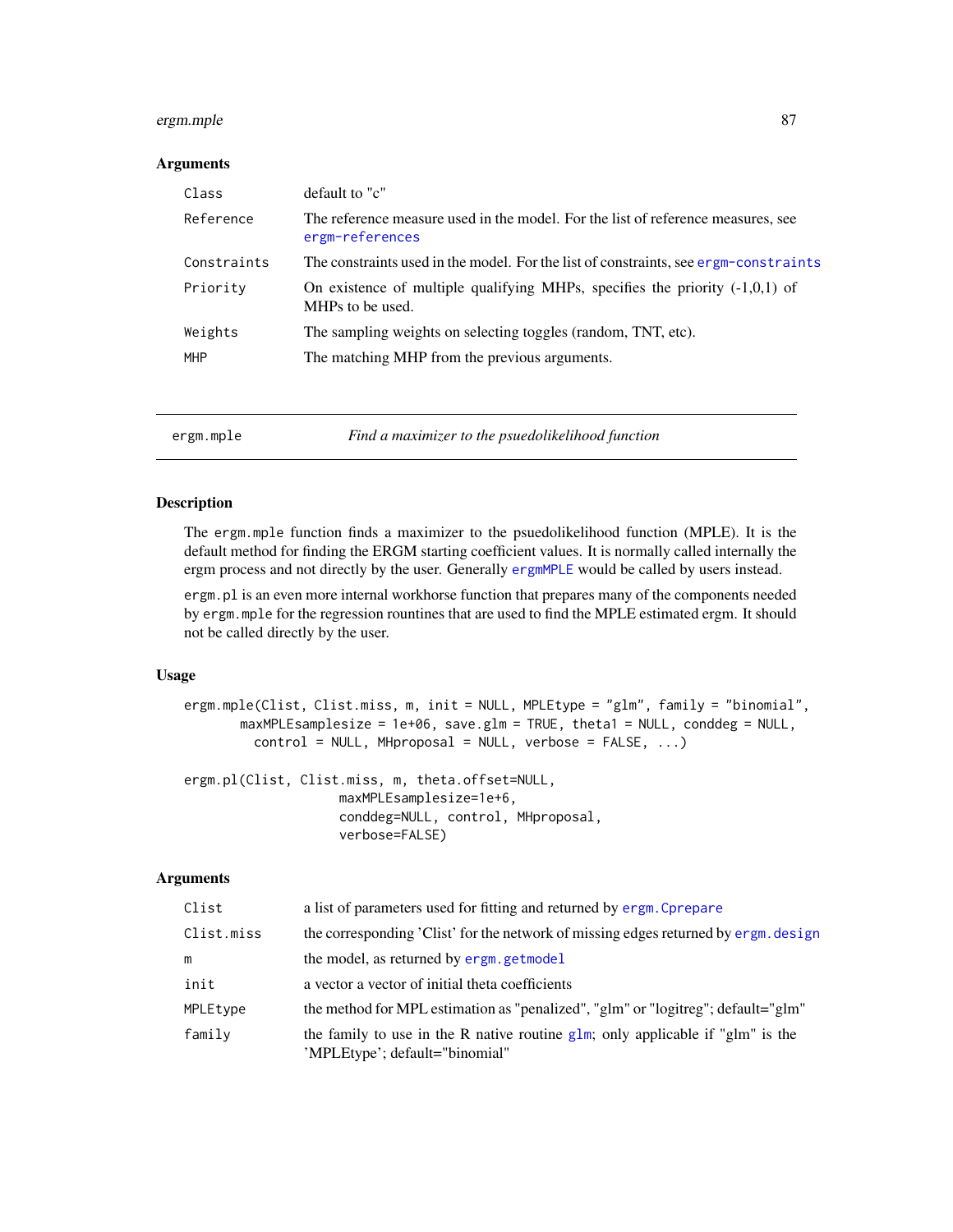| maxMPLEsamplesize |                                                                                                                                                                                                   |
|-------------------|---------------------------------------------------------------------------------------------------------------------------------------------------------------------------------------------------|
|                   | the sample size to use for endogenous sampling in the psuedo-likelihood com-<br>putation; default=1e6                                                                                             |
| save.glm          | whether the mple fit and the null mple fit should be returned $(T \text{ or } F)$ ; if false,<br>NULL is returned for both; default==TRUE                                                         |
| theta1            | the independence theta; if specified and non-NULL, this is ignored except to<br>return its value in the returned ergm; default=NULL, in which case 'thetal' is<br>computed                        |
| conddeg           | an indicator of whether the MPLE should be conditional on degree; non-NULL<br>values indicate yes, NULL no; default=NULL.                                                                         |
| control           | a list of MCMC related parameters; recognized components include: samplesize<br>: the number of networks to sample Clist.miss : see 'Clist.miss' above; some of<br>the code uses this Clist.miss. |
| MHproposal        | an MHproposal object, as returned by MHproposal                                                                                                                                                   |
| verbose           | whether this and the C routines should be verbose $(T$ or $F)$ ; default=FALSE                                                                                                                    |
| theta.offset      | a logical vector specifying which of the model coefficients are offset, i.e. fixed                                                                                                                |
| .                 | additional parameters passed from within; all will be ignored                                                                                                                                     |

# Details

According to Hunter et al. (2008): "The maximizer of the pseudolikelihood may thus easily be found (at least in principle) by using logistic regression as a computational device." In order for this to work, the predictors of the logistic regression model must be calculated. These are the change statistics as described in Section 3.2 of Hunter et al. (2008), put into matrix form so that each pair of nodes is one row whose values are the vector of change statistics for that node pair. The ergm.pl function computes these change statistics and the ergm.mple function implements the logistic regression using R's glm function. Generally, neither ergm.mple nor ergm.pl should be called by users if the logistic regression output is desired; instead, use the [ergmMPLE](#page-88-0) function.

In the case where the ERGM is a dyadic independence model, the MPLE is the same as the MLE. However, in general this is not the case and, as van Duijn et al. (2009) warn, the statistical properties of MPLEs in general are somewhat mysterious.

MPLE values are used even in the case of dyadic dependence models as starting points for the MCMC algorithm.

#### Value

ergm.mple returns an ergm object as a list containing several items; for details see the return list in the [ergm](#page-35-0)

ergm.pl returns a list containing:

- xmat : the compressed and possibly sampled matrix of change statistics
- zy : the corresponding vector of responses, i.e. tie values
- foffset : ??
- wend : the vector of weights for 'xmat' and 'zy'
- numobs : the number of dyads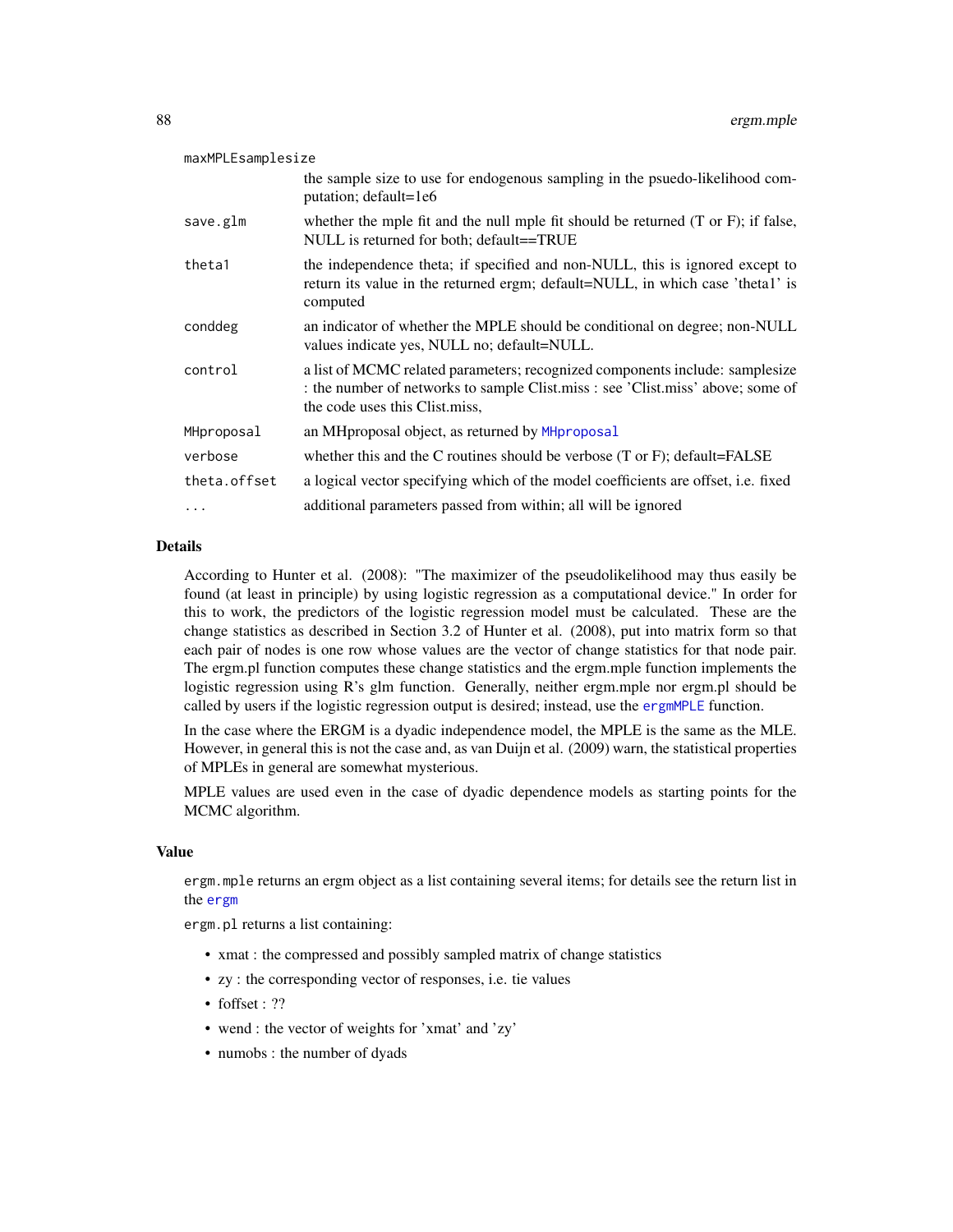- xmat.full: the 'xmat' before sampling; if no sampling is needed, this is NULL
- zy.full : the 'zy' before sampling; if no sampling is needed, this is NULL
- foffset.full : ??
- theta.offset : a numeric vector whose ith entry tells whether the the ith curved coefficient?? was offset/fixed; -Inf implies the coefficient was fixed, 0 otherwise; if the model hasn't any curved terms, the first entry of this vector is one of log(Clist\$nedges/(Clist\$ndyads-Clist\$nedges)) log(1/(Clist\$ndyads-1)) depending on 'Clist\$nedges'
- maxMPLEsamplesize: the 'maxMPLEsamplesize' inputted to ergm.pl

#### References

Hunter DR, Handcock MS, Butts CT, Goodreau SM, Morris and Martina (2008). "ergm: A Package to Fit, Simulate and Diagnose Exponential-Family Models for Networks." \_Journal of Statistical Software\_, \*24\*(3), pp. 1-29. <http://www.jstatsoft.org/article/view/v024i03>

van Duijn MAJ, Gile K, Handcock MS (2009). "Comparison of Maximum Pseudo Likelihood and Maximum Likelihood Estimation of Exponential Family Random Graph Models." \_Social Networks\_, \*31\*, pp. 52-62.

# See Also

[ergmMPLE](#page-88-0), [ergm](#page-35-0),[control.ergm](#page-13-0)

<span id="page-88-0"></span>

| ergmMPLE | <b>ERGM</b> Predictors and response for logistic regression calculation of |
|----------|----------------------------------------------------------------------------|
|          | <i>MPLE</i>                                                                |

# **Description**

Return the predictor matrix, response vector, and vector of weights that can be used to calculate the MPLE for an ERGM.

## Usage

```
ergmMPLE(formula, fitmodel=FALSE, output=c("matrix","array", "fit"),
         as.initialfit = TRUE, control=control.ergm(),
         verbose=FALSE, ...)
```
# Arguments

| formula  | An ERGM formula. See ergm.                                                                                                                                                                                                           |
|----------|--------------------------------------------------------------------------------------------------------------------------------------------------------------------------------------------------------------------------------------|
| fitmodel | Deprecated. Use output="fit" instead.                                                                                                                                                                                                |
| output   | Character, partially matched. See Value.                                                                                                                                                                                             |
|          | as initialfit Logical. Specifies whether terms are initialized with argument initialfit==TRUE<br>(the default). Generally, if TRUE, all curved ERGM terms will be treated as hav-<br>ing their curved parameters fixed. See Example. |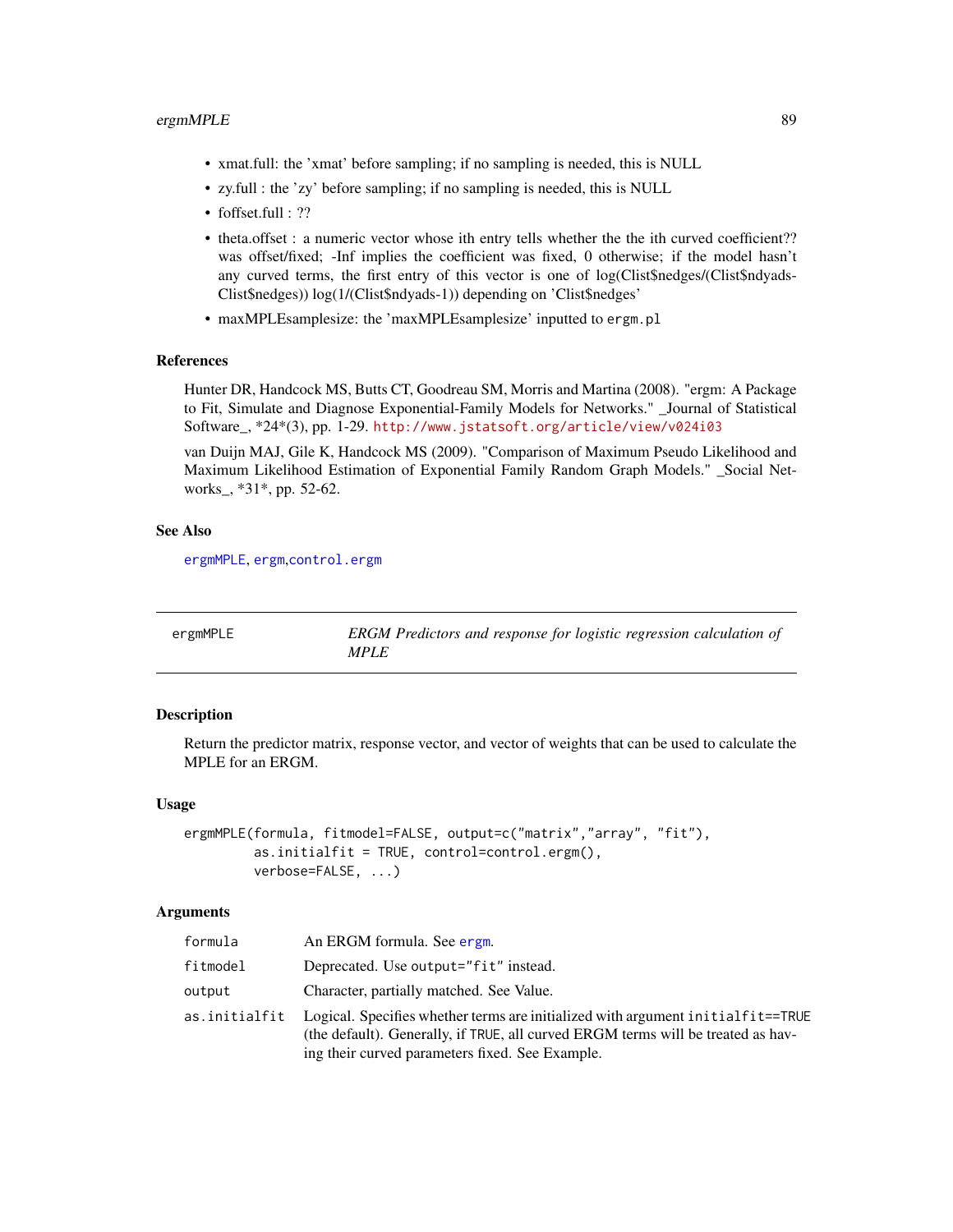| control                 | A list of control parameters for tuning the fitting of an ERGM. Most of these<br>parameters are irrelevant in this context. See control. ergm for details about all<br>of the control parameters. |
|-------------------------|---------------------------------------------------------------------------------------------------------------------------------------------------------------------------------------------------|
| verbose                 | Logical; if TRUE, the program will print out some additional information.                                                                                                                         |
| $\cdot$ $\cdot$ $\cdot$ | Additional arguments, to be passed to lower-level functions.                                                                                                                                      |

# Details

The MPLE for an ERGM is calculated by first finding the matrix of change statistics. Each row of this matrix is associated with a particular pair (ordered or unordered, depending on whether the network is directed or undirected) of nodes, and the row equals the change in the vector of network statistics (as defined in formula) when that pair is toggled from a 0 (no edge) to a 1 (edge), holding all the rest of the network fixed. The MPLE results if we perform a logistic regression in which the predictor matrix is the matrix of change statistics and the response vector is the observed network (i.e., each entry is either 0 or 1, depending on whether the corresponding edge exists or not).

Using output="matrix", note that the result of the fit may be obtained from the  $g1m$  function, as shown in the examples below.

When output="array", the MPLE.max.dyad.types control parameter must be greater than network.dyadcount(.) of the response network, or not all elements of the array that ought to be filled in will be.

### Value

If output=="matrix" (the default), then only the response, predictor, and weights are returned; thus, the MPLE may be found by hand or the vector of change statistics may be used in some other way. To save space, the algorithm will automatically search for any duplicated rows in the predictor matrix (and corresponding response values). ergmMPLE function will return a list with three elements, response, predictor, and weights, respectively the response vector, the predictor matrix, and a vector of weights, which are really counts that tell how many times each corresponding response, predictor pair is repeated.

If output=="array", a list with similarly named three elements is returned, but response is formatted into a sociomatrix; predictor is a 3-dimensional array of with cell predictor  $[t,h,k]$ containing the change score of term  $k$  for dyad  $(t,h)$ ; and weights is also formatted into a sociomatrix, with an element being 1 if it is to be added into the pseudolikelihood and 0 if it is not.

In particular, for a unipartite network, cells corresponding to self-loops, i.e., predictor $[i, i, k]$ will be NA and weights $[i, i]$  will be 0; and for a unipartite undirected network, lower triangle of each predictor[,, $k$ ] matrix will be set to NA, with the lower triangle of weights being set to 0.

If output=="fit", then ergmMPLE simply calls the [ergm](#page-35-0) function with the estimate="MPLE" option set, returning an object of class ergm that gives the fitted pseudolikelihood model.

#### See Also

[ergm](#page-35-0), [glm](#page-0-0)

# Examples

```
data(faux.mesa.high)
formula <- faux.mesa.high ~ edges + nodematch("Sex") + nodefactor("Grade")
```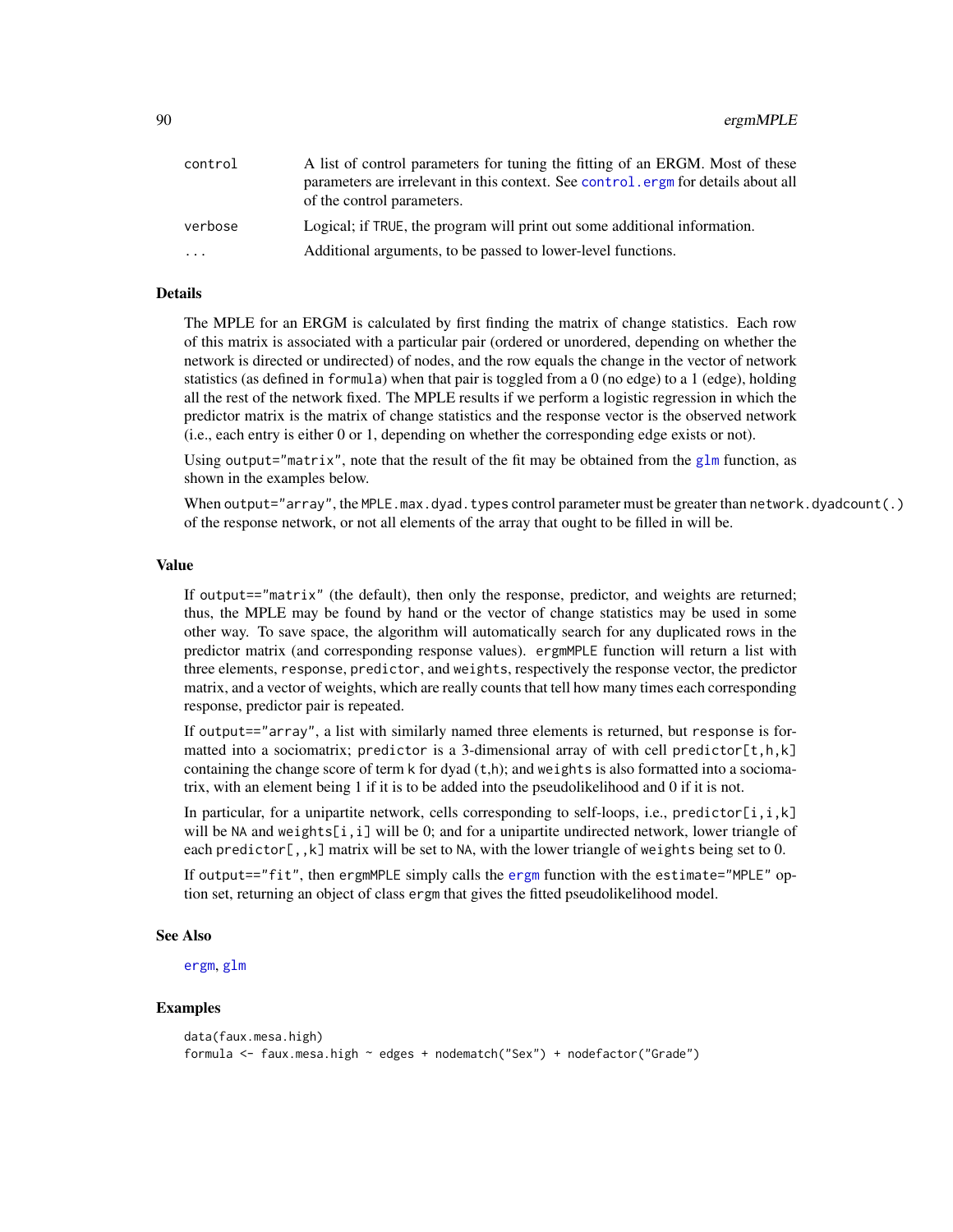# ergm\_deprecated 91

```
mplesetup <- ergmMPLE(formula)
# Obtain MPLE coefficients "by hand":
glm(mple setup$response ~ . - 1, data = data frame(mple setup$predictor),weights = mplesetup$weights, family="binomial")$coefficients
# Check that the coefficients agree with the output of the ergm function:
ergmMPLE(formula, output="fit")$coef
# We can also format the predictor matrix into an array:
mplearray <- ergmMPLE(formula, output="array")
# The resulting matrices are big, so only print the first 5 actors:
mplearray$response[1:5,1:5]
mplearray$predictor[1:5,1:5,]
mplearray$weights[1:5,1:5]
formula2 <- faux.mesa.high ~ gwesp(0.5,fix=FALSE)
# The term is treated as fixed: only the gwesp term is returned:
colnames(ergmMPLE(formula2, as.initialfit=TRUE)$predictor)
# The term is treated as curved: individual esp# terms are returned:
colnames(ergmMPLE(formula2, as.initialfit=FALSE)$predictor)
```

| ergm_deprecated | Functions that will no longer be supported in future releases of the |
|-----------------|----------------------------------------------------------------------|
|                 | package                                                              |

# Description

Functions that have been superceed, were never documented, or will be removed from the package for other reasons

- delete.isolates
- central.network
- largest.components
- degreedistfactor
- sociality.default
- sociality.ergm
- sociality.formula
- sociality.network
- rspartnerdist
- espartnerdist
- dspartnerdist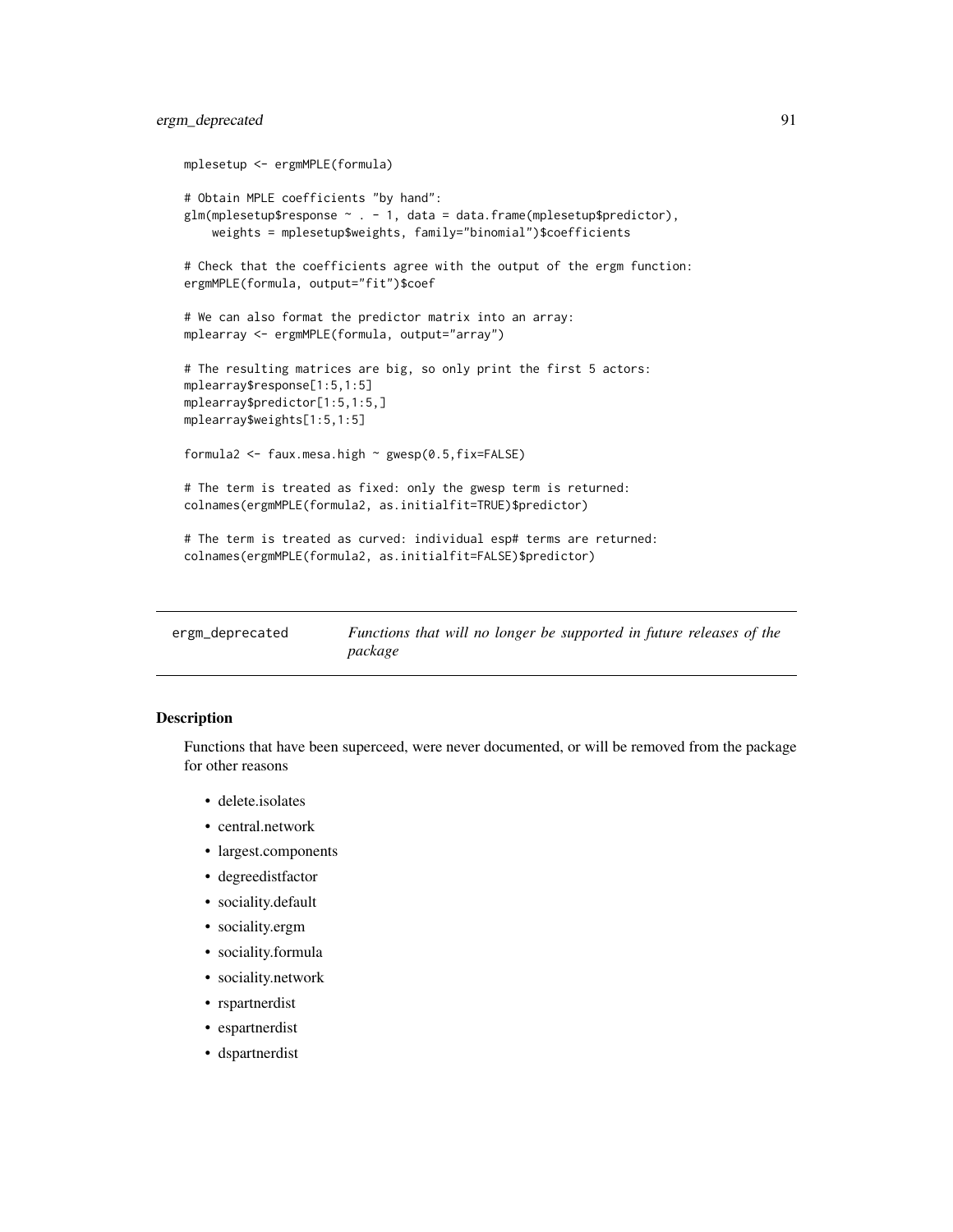- twopathdist
- ostar2deg
- drawpie
- invert.network
- is.invertible
- mvmodel
- mvmodel.default
- mvmodel.ergm
- mvmodel.formula
- ergm.mahalanobis

<span id="page-91-0"></span>ergm\_MH\_proposals *Metropolis-Hastings Proposal Methods for ERGM MCMC*

## Description

[ergm](#page-35-0) uses a Metropolis-Hastings (MH) algorithm to control the behavior of the Markov Chain Monte Carlo (MCMC) for sampling networks. The MCMC chain is intended to step around the sample space of possible networks, selecting a network at regular intervals to evaluate the statistics in the model. For each MCMC step,  $n (n = 1$  in the simple case) toggles are proposed to change the dyad(s) to the opposite value. The probability of accepting the proposed change is determined by the MH acceptance ratio. The role of the different MH methods implemented in [ergm](#page-35-0) is to vary how the sets of dyads are selected for toggle proposals. This is used in some cases to improve the performance (speed and mixing) of the algorithm, and in other cases to constrain the sample space.

# MH proposal methods implemented in the [ergm](#page-3-0) package

#### MH proposals for non-constrained ergm models

- InitMHP.randomtoggle Propose a randomly selected dyad to toggle.
- **InitMHP.TNT** Default MH algorithm. Stratifies the population of dyads by edge status: those having ties and those having no ties (hence T/NT). This is useful for improving performance in sparse networks, because it gives at least 50% chance of proposing a toggle of an existing edge.

#### MH proposals for constrained ergm models

- **InitMHP.blockdiag** MHp for *constraints* =  $\delta$ *blockdiag*. Select a diagonal block according to the weight, then randomly select a dayd within the block for the toggle proposal.
- **InitMHP.blockdiagNonObserved** MHp for *constraints*  $=$   $\tilde{c}$  blockdiag + observed. Similar to InitMHP.blockdiag, but applied only to missing dyads.
- InitMHP.blockdiagNonObservedTNT Similar to InitMHP.blockdiagNonObserved, except that it selects ties and non-ties for proposed toggles (in the block by construction) with equal probability. Like the unconstrained TNT proposal, this is useful for improving performance in sparse networks.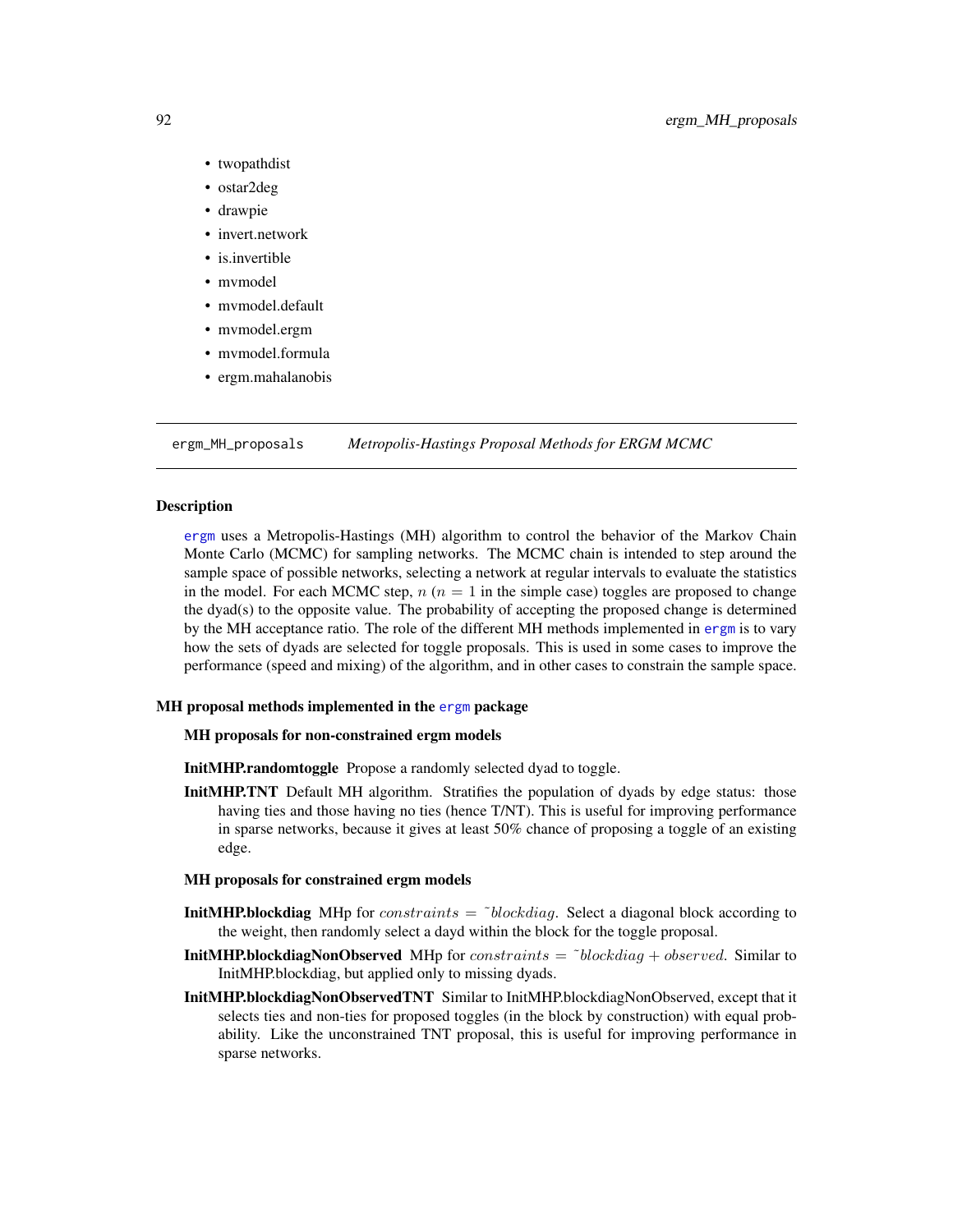- **InitMHP.blockdiagTNT** MHp for *constraints*  $=$  ~blockdiag. Similar to InitMHP.blockdiag, except that it selects ties and non-ties for proposed toggles (in the block by construction) with equal probability. Like the unconstrained TNT proposal, this is useful for improving performance in sparse networks.
- **InitMHP.CondB1Degree** MHp for *constraints*  $=$   $\tilde{v}$ 1*degrees*. For bipartite networks, randomly select an edge B1i, B2j and an empty dyad with the same node B1i, B1i, B2k, and propose to toggle both B1i, B2j and B1i, B2k. This ensures that the degrees of individual nodes in mode 1 are preserved.
- **InitMHP.CondB2Degree** MHp for *constraints*  $=$   $\delta$ *b2degrees*. For bipartite network, randomly select an edge B1j, B2i and an empty dyad with the same node B2i, B1k, B2i, and propose to toggle both B1j, B2i and B1k, B2i. This ensures that the degrees of individual nodes in mode 2 are preserved.
- **InitMHP.CondDegree** MHp for *constraints*  $=$  ~ $degree$ . Propose either 4 toggles (MH\_CondDegreeTetrad) or 6 toggles (MH\_CondDegreeHexad) at once. For undirected networks, propose 4 toggles (MH\_CondDegreeTetrad). MH\_CondDegreeTetrad selects two edges with no nodes in common, A1-A2 and B1-B2, s.t. A1-B2 and B1-A2 are not edges, and propose to replace the former two by the latter two. MH\_CondDegreeHexad selects three edges  $A1$ -> $A2$ ,  $B1$ -> $B2$ , C1->C2 at random and rotate them to A1->B2, B1->C2, and C1->A2.
- **InitMHP.CondDegreeDist** MHp for *constraints*  $=$   $\vec{a}$  *degreedist.* Randomly select a node (T) and its edge (E). If the head node of the edge (H) has 1 degree more than another randomly select node (A), and A is disconnected to both T and H, then propose to toggle E and the dyad between T and A.
- **InitMHP.CondDegreeMix** MHp for *constraints*  $=$   $\tilde{\ }$  *degreesmix.* Similar to InitMHP.CondDegree, except that the toggle is proposed only if the mixing matrix of degrees is preserved before and after the toggle.
- **InitMHP.ConstantEdges** MHp for *constraints*  $=$   $\tilde{\phantom{a}}$  *edges.* Propose pairs of toggles that keep number of edges the same. This is done by (a) choosing an existing edge at random; (b) repeatedly choosing dyads at random until one is found that does not have an edge; and (c) proposing toggling both these dyads. Note that step (b) will be very inefficient if the network is nearly complete, so this proposal is NOT recommended for such networks. However, most network datasets are sparse, so this is not likely to be an issue.
- **InitMHP.CondInDegreeDist** MHp for *constraints*  $=$  ~*idegreedist*. For directed networks, similar to InitMHP.CondDegreeDist, except for indegree case
- **InitMHP.CondOutDegreeDist** MHp for *constraints =*  $\tilde{\phantom{a}}$  *odegreedist*. For directed networks, similar to InitMHP.CondDegreeDist, except for outdegree case
- **InitMHP.fixedas** MHp for *constraints* =  $\tilde{\ }$ *fixedas*(*present, absent*). Select a random dyad that is not in either 'present' edgelist or 'absent' edgelist to toggle. Edges in 'present' and empty dyads in 'absent' are remained fixed.
- InitMHP.fixedasTNT Similar to InitMHP.fixedas, except that it selects ties and non-ties for proposed toggles with equal probability. Like the unconstrained TNT proposal, this is useful for improving performance in sparse networks.
- **InitMHP.fixallbut** MHp for *constraints* =  $\tilde{\ }$ *fixallbut*(*free.dyads*). Select a random dyad that is in free.dyads edgelist to toggle.
- InitMHP.fixallbutTNT Similar to InitMHP.fixallbut, except that it selects ties and non-ties for proposed toggles with equal probability. Like the unconstrained TNT proposal, this is useful for improving performance in sparse networks.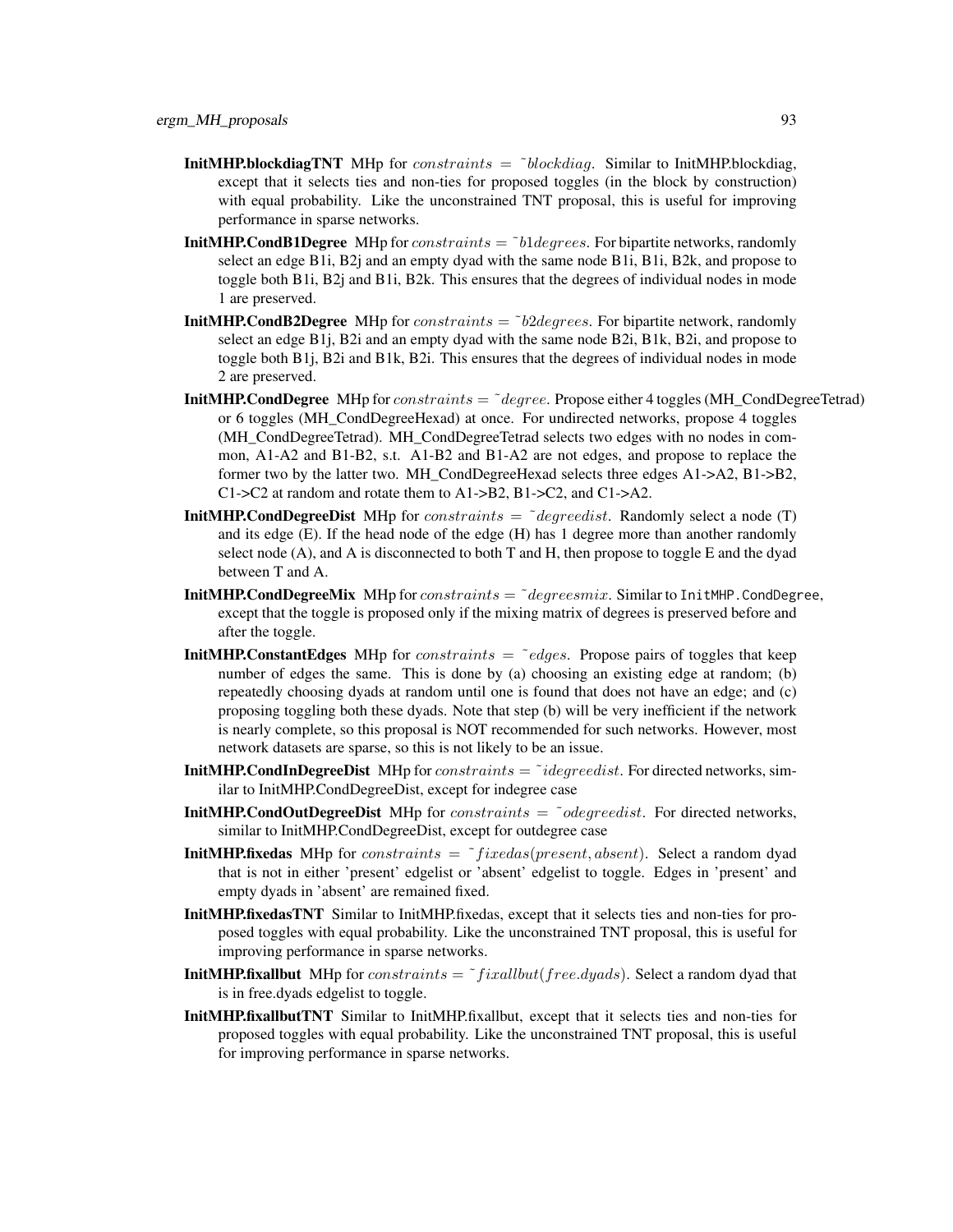- **InitMHP.randomtoggleNonObserved** MHp for *constraints =*  $\degree$ *observed*. Randomly select a missing/non-observed dyad and propose a toggle.
- InitMHP.NonObservedTNT Similar to InitMHP.randomtoggleNonObserved, except that it selects ties and non-ties for proposed toggles with equal probability. Like the unconstrained TNT proposal, this is useful for improving performance in sparse networks.
- **InitMHP.CondInDegree** MHp for *constraints*  $=$   $\tilde{\tau}$ *idegrees*. For directed networks, randomly select two dyads with a common head node, one having an edge one not, and propose to swap the tie from one tail to the other.
- **InitMHP.CondOutDegree** MHp for *constraints*  $=$  ~*odegrees*. For directed networks, randomly select two dyads with a common tail node, one having an edge and one not, and propose to swap the tie from one head to the other.

## References

Goodreau SM, Handcock MS, Hunter DR, Butts CT, Morris M (2008a). A statnet Tutorial. *Journal of Statistical Software*, 24(8). <http://www.jstatsoft.org/v24/i08/>.

Hunter, D. R. and Handcock, M. S. (2006) *Inference in curved exponential family models for networks*, Journal of Computational and Graphical Statistics.

Hunter DR, Handcock MS, Butts CT, Goodreau SM, Morris M (2008b). ergm: A Package to Fit, Simulate and Diagnose Exponential-Family Models for Networks. *Journal of Statistical Software*, 24(3). <http://www.jstatsoft.org/v24/i03/>.

Krivitsky PN (2012). Exponential-Family Random Graph Models for Valued Networks. *Electronic Journal of Statistics*, 2012, 6, 1100-1128. [doi:10.1214/12-EJS696](http://dx.doi.org/10.1214/12-EJS696)

Morris M, Handcock MS, Hunter DR (2008). Specification of Exponential-Family Random Graph Models: Terms and Computational Aspects. *Journal of Statistical Software*, 24(4). [http://www.](http://www.jstatsoft.org/v24/i04/) [jstatsoft.org/v24/i04/](http://www.jstatsoft.org/v24/i04/).

## See Also

[ergm](#page-3-0) package, [ergm](#page-35-0), [ergm-constraints](#page-41-0), [MHproposal](#page-120-0)

eut-upgrade *Updating* [ergm.userterms](#page-0-0) *prior to 3.1*

# Description

Explanation and instructions for updating custom ERGM terms developed prior to the release of [ergm](#page-3-0) version 3.1 (including 3.0–999 preview release) to be used with versions 3.1 or later.

#### Explanation

[ergm.userterms](#page-0-0) — Statnet's mechanism enabling users to write their own ERGM terms — comes in a form of an R package containing files for the user to put their own statistics into (i.e., changestats.user.h, changestats.user.c, and InitErgmTerm.user.R), as well as some boilerplate to support them (e.g., edgetree.h, edgetree.c, changestat.h, changestat.c, etc.).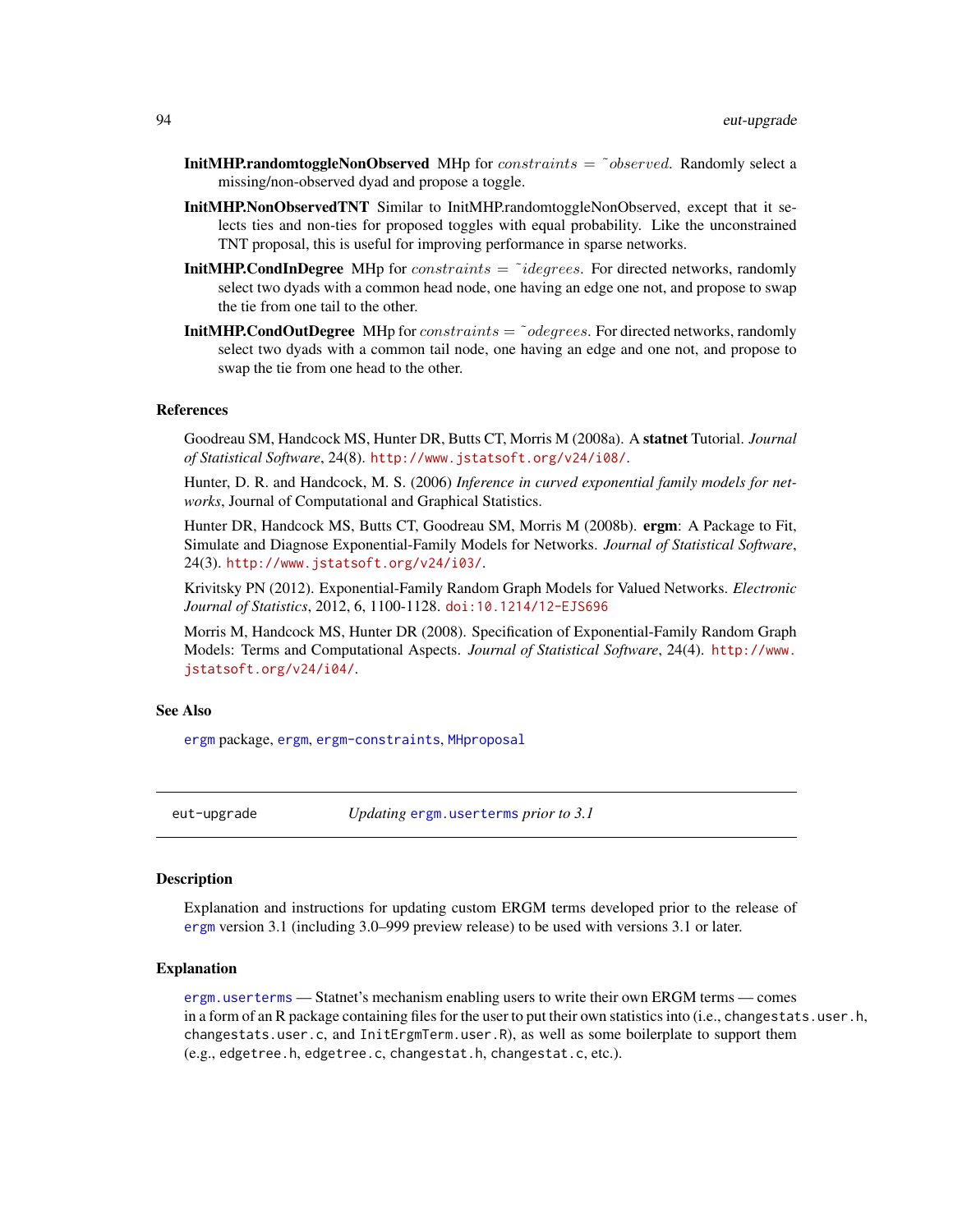#### faux.desert.high 95

Although the [ergm.userterms](#page-0-0) API is stable, recent developments in ergm have necessitated the boilerplate files in ergm.userterms to be updated. To reiterate, the user-written statistic source code (changestats.user.h, changestats.user.c, and InitErgmTerm.user.R) can be used without modification, but other files that came with the package need to be changed.

To make things easier in the future, we have implemented a mechanism (using R's LinkingTo API, in case you are wondering) that will keep things in sync in releases after the upcoming one. However, for the upcoming release, we need to transition to this new mechanism.

## **Instructions**

The transition entails the following steps. They only need to be done once for a package. Future releases will keep up to date automatically.

- 1. Download the up-to-date [ergm.userterms](#page-0-0) source from CRAN using, e.g., [download.packages](#page-0-0) and unpack it.
- 2. Copy the R and C files defining the user-written terms (usually changestats.user.h, changestats.user.c, and InitErgmTerm.user.R) and *only* those files from the old [ergm.userterms](#page-0-0) source code to the new. Do *not* copy the boilerplate files that you did not modify.
- 3. If you have customized the package DESCRIPTION file (e.g., to change the package name) or zzz.R (e.g., to change the startup message), modify them as needed in the updated [ergm.userterms](#page-0-0), but do *not* simply overwrite them with their old versions.
- 4. Make sure that your [ergm](#page-3-0) installation is up to date, and rebuild [ergm.userterms](#page-0-0).

<span id="page-94-0"></span>faux.desert.high *Faux desert High School as a network object*

# Description

This data set represents a simulation of a directed in-school friendship network. The network is named faux.desert.high.

#### Usage

```
data(faux.desert.high)
```
## Format

faux.desert.high is a [network](#page-0-0) object with 107 vertices (students, in this case) and 439 directed edges (friendship nominations). To obtain additional summary information about it, type summary(faux.desert.high).

The vertex attributes are Grade, Sex, and Race. The Grade attribute has values 7 through 12, indicating each student's grade in school. The Race attribute is based on the answers to two questions, one on Hispanic identity and one on race, and takes six possible values: White (non-Hisp.), Black (non-Hisp.), Hispanic, Asian (non-Hisp.), Native American, and Other (non-Hisp.)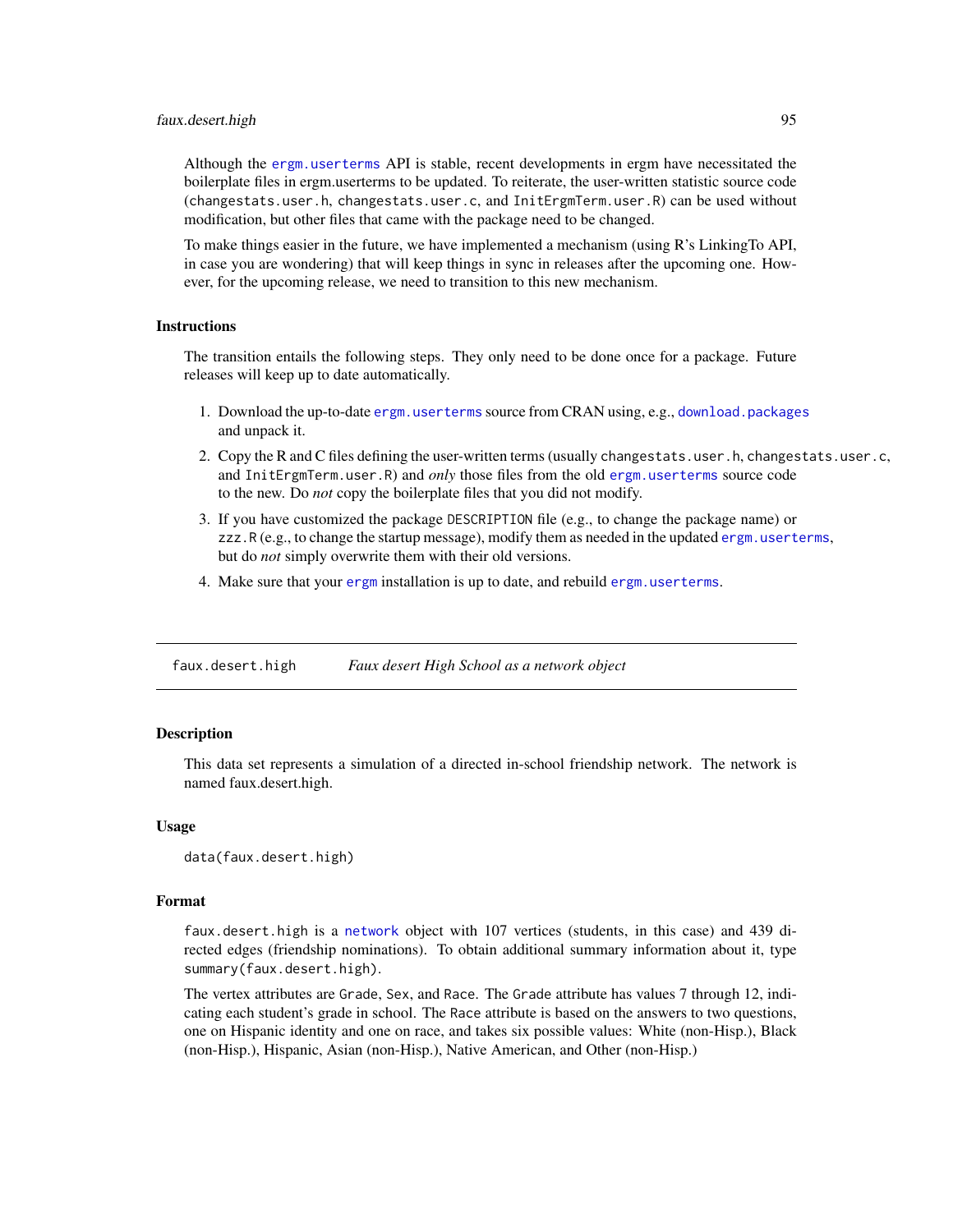## Licenses and Citation

If the source of the data set does not specified otherwise, this data set is protected by the Creative Commons License <http://creativecommons.org/licenses/by-nc-nd/2.5/>.

When publishing results obtained using this data set, the original authors (Resnick et al, 1997) should be cited. In addition this package should be cited as:

Mark S. Handcock, David R. Hunter, Carter T. Butts, Steven M. Goodreau, and Martina Morris. 2003 *statnet: Software tools for the Statistical Modeling of Network Data* <statnet.org>.

#### Source

The data set is simulation based upon an ergm model fit to data from one school community from the AddHealth Study, Wave I (Resnick et al., 1997). It was constructed as follows:

The school in question (a single school with 7th through 12th grades) was selected from the Add Health "structure files." Documentation on these files can be found here: [http://www.cpc.unc.](http://www.cpc.unc.edu/projects/addhealth/codebooks/wave1/structur.zip) [edu/projects/addhealth/codebooks/wave1/structur.zip](http://www.cpc.unc.edu/projects/addhealth/codebooks/wave1/structur.zip).

The stucture file contains directed out-ties representing each instance of a student who named another student as a friend. Students could nominate up to 5 male and 5 female friends. Note that registered students who did not take the AddHealth survey or who were not listed by name on the schools' student roster are not included in the stucture files. In addition, we removed any students with missing values for race, grade or sex.

The following [ergm](#page-35-0) model was fit to the original data:

```
desert.fit <- ergm(original.net ~ edges + mutual + absdiff("grade") +
nodefactor("race", base=5) + nodefactor("grade", base=3) +
nodefactor("sex") + nodematch("race", diff = TRUE) +
nodematch("grade", diff = TRUE) + nodematch("sex", diff = FALSE) +
idegree(0:1) + odegree(0:1) + gwesp(0.1, fixed=T),constraints = \neg bd(maxout=10),
  control = control.ergm(MCMLE.steplength = .25, MCMC.burnin = 100000,
  MCMC.interval = 10000, MCMC.samplesize = 2500,
MCMLE.maxit = 100,
  verbose=T)
```
Then the faux.desert.high dataset was created by simulating a single network from the above model fit:

```
faux.desert.high <- simulate(desert.fit, nsim=1, burnin=1e+8,
constraint = "edges")
```
# References

Resnick M.D., Bearman, P.S., Blum R.W. et al. (1997). *Protecting adolescents from harm. Findings from the National Longitudinal Study on Adolescent Health*, *Journal of the American Medical Association*, 278: 823-32.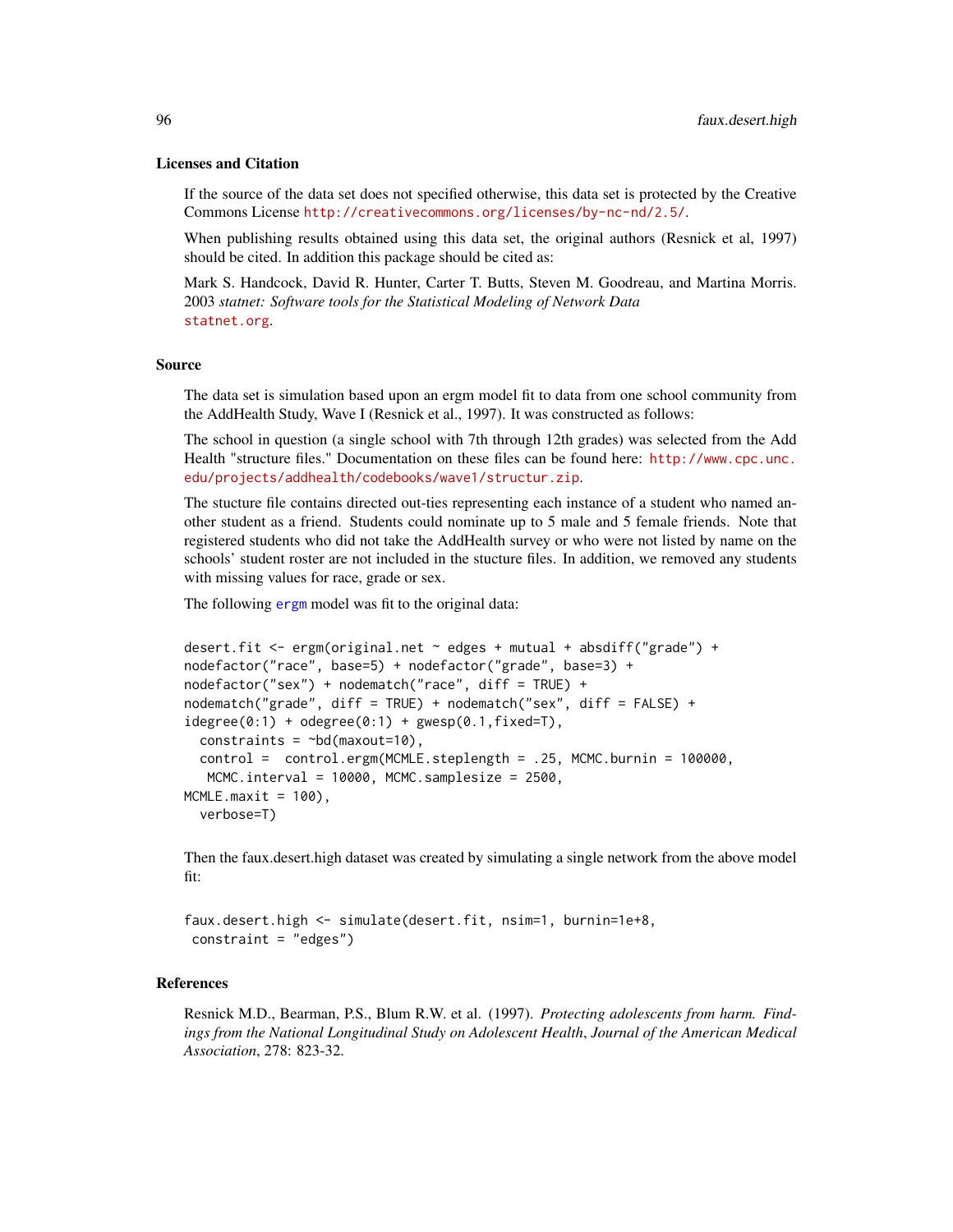## faux.dixon.high 97

## See Also

[network](#page-0-0), [plot.network](#page-0-0), [ergm](#page-35-0), [faux.desert.high](#page-94-0), [faux.mesa.high](#page-99-0), [faux.magnolia.high](#page-97-0)

faux.dixon.high *Faux dixon High School as a network object*

## **Description**

This data set represents a simulation of a directed in-school friendship network. The network is named faux.dixon.high.

# Usage

data(faux.dixon.high)

## Format

faux.dixon.high is a [network](#page-0-0) object with 248 vertices (students, in this case) and 1197 directed edges (friendship nominations). To obtain additional summary information about it, type summary(faux.dixon.high).

The vertex attributes are Grade, Sex, and Race. The Grade attribute has values 7 through 12, indicating each student's grade in school. The Race attribute is based on the answers to two questions, one on Hispanic identity and one on race, and takes six possible values: White (non-Hisp.), Black (non-Hisp.), Hispanic, Asian (non-Hisp.), Native American, and Other (non-Hisp.)

# Licenses and Citation

If the source of the data set does not specified otherwise, this data set is protected by the Creative Commons License <http://creativecommons.org/licenses/by-nc-nd/2.5/>.

When publishing results obtained using this data set, the original authors (Resnick et al, 1997) should be cited. In addition this package should be cited as:

Mark S. Handcock, David R. Hunter, Carter T. Butts, Steven M. Goodreau, and Martina Morris. 2003 *statnet: Software tools for the Statistical Modeling of Network Data* <statnet.org>.

## Source

The data set is simulation based upon an ergm model fit to data from one school community from the AddHealth Study, Wave I (Resnick et al., 1997). It was constructed as follows:

The school in question (a single school with 7th through 12th grades) was selected from the Add Health "structure files." Documentation on these files can be found here: [http://www.cpc.unc.](http://www.cpc.unc.edu/projects/addhealth/codebooks/wave1/structur.zip) [edu/projects/addhealth/codebooks/wave1/structur.zip](http://www.cpc.unc.edu/projects/addhealth/codebooks/wave1/structur.zip).

The stucture file contains directed out-ties representing each instance of a student who named another student as a friend. Students could nominate up to 5 male and 5 female friends. Note that registered students who did not take the AddHealth survey or who were not listed by name on the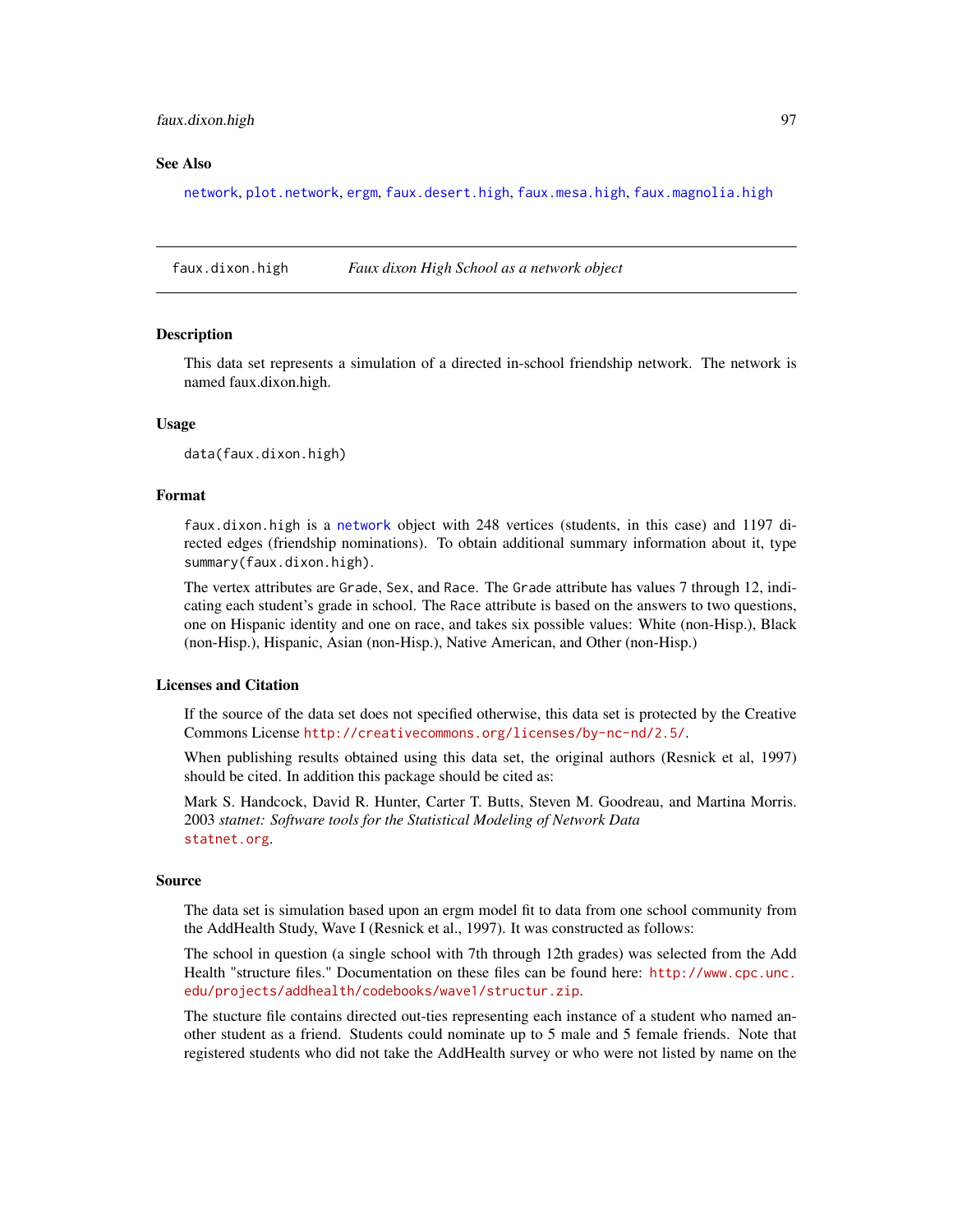schools' student roster are not included in the stucture files. In addition, we removed any students with missing values for race, grade or sex.

The following [ergm](#page-35-0) model was fit to the original data:

```
dixon.fit <- ergm(original.net ~ edges + mutual + absdiff("grade") +
 nodefactor("race", base=5) + nodefactor("grade", base=3) +
 nodefactor("sex") + nodematch("race", diff = TRUE) +
 nodematch("grade", diff = TRUE) + nodematch("sex", diff = FALSE) +
 idegree(0:1) + odegree(0:1) + gwesp(0.1, fixed=T),constraints = \neg bd(maxout=10),
control = control.ergm(MCMLE.steplength = .25, MCMC.burnin = 100000,
 MCMC.interval = 10000, MCMC.samplesize = 2500,
 MCMLE.maxit = 100,
verbose=T)
```
Then the faux.dixon.high dataset was created by simulating a single network from the above model fit:

```
faux.dixon.high <- simulate(dixon.fit, nsim=1, burnin=1e+8,
constraint = "edges")
```
## References

Resnick M.D., Bearman, P.S., Blum R.W. et al. (1997). *Protecting adolescents from harm. Findings from the National Longitudinal Study on Adolescent Health*, *Journal of the American Medical Association*, 278: 823-32.

## See Also

[network](#page-0-0), [plot.network](#page-0-0), [ergm](#page-35-0), [faux.desert.high](#page-94-0), [faux.mesa.high](#page-99-0), [faux.magnolia.high](#page-97-0)

<span id="page-97-0"></span>faux.magnolia.high *Goodreau's Faux Magnolia High School as a network object*

## Description

This data set represents a simulation of an in-school friendship network. The network is named faux.magnolia.high because the school commnunities on which it is based are large and located in the southern US.

## Usage

```
data(faux.magnolia.high)
```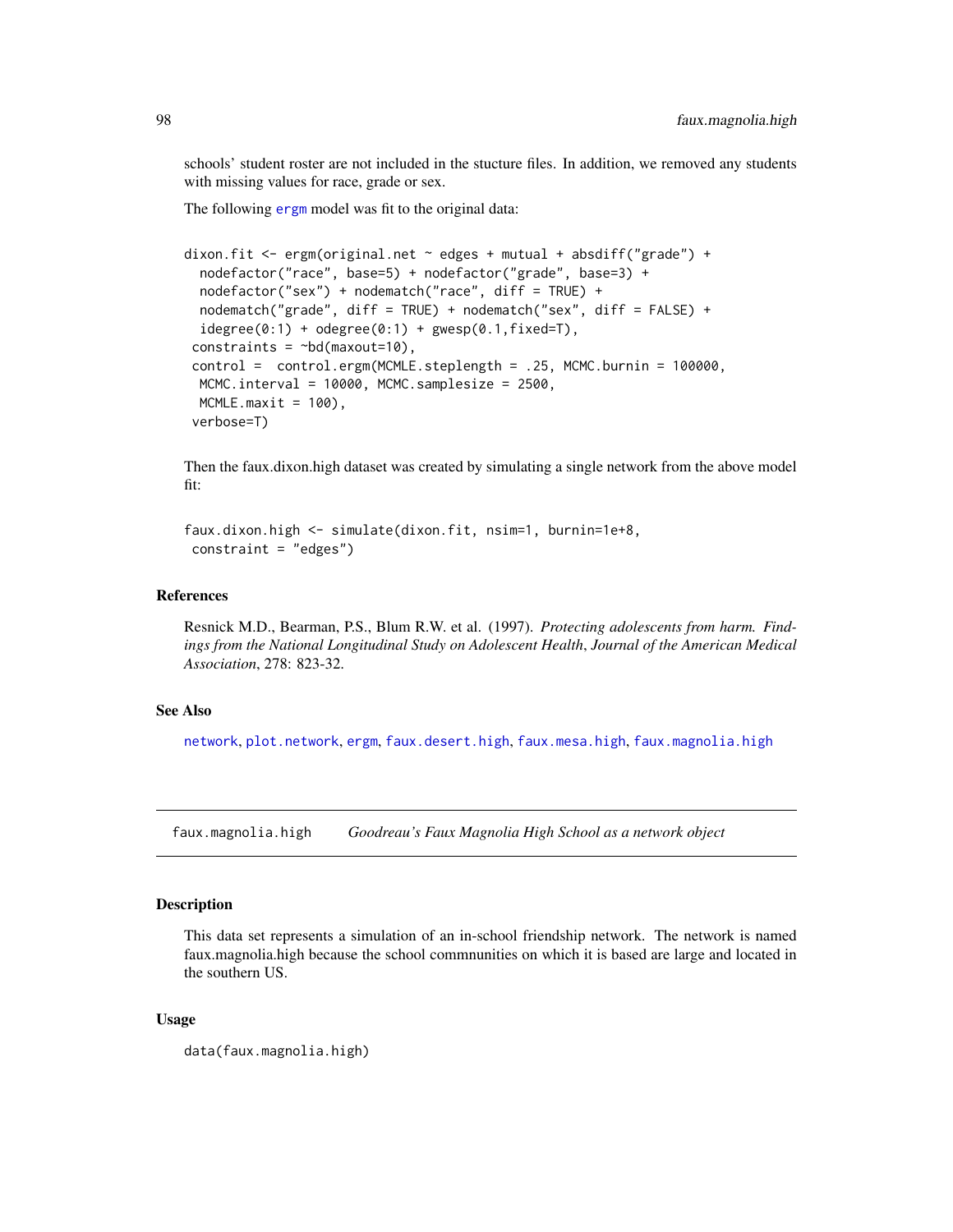## Format

faux.magnolia.high is a [network](#page-0-0) object with 1461 vertices (students, in this case) and 974 undirected edges (mutual friendships). To obtain additional summary information about it, type summary(faux.magnolia.high).

The vertex attributes are Grade, Sex, and Race. The Grade attribute has values 7 through 12, indicating each student's grade in school. The Race attribute is based on the answers to two questions, one on Hispanic identity and one on race, and takes six possible values: White (non-Hisp.), Black (non-Hisp.), Hispanic, Asian (non-Hisp.), Native American, and Other (non-Hisp.)

# Licenses and Citation

If the source of the data set does not specified otherwise, this data set is protected by the Creative Commons License <http://creativecommons.org/licenses/by-nc-nd/2.5/>.

When publishing results obtained using this data set, the original authors (Resnick et al, 1997) should be cited. In addition this package should be cited as:

Mark S. Handcock, David R. Hunter, Carter T. Butts, Steven M. Goodreau, and Martina Morris. 2003 *statnet: Software tools for the Statistical Modeling of Network Data* <statnet.org>.

#### Source

The data set is based upon a model fit to data from two school communities from the AddHealth Study, Wave I (Resnick et al., 1997). It was constructed as follows:

The two schools in question (a junior and senior high school in the same community) were combined into a single network dataset. Students who did not take the AddHealth survey or who were not listed on the schools' student rosters were eliminated, then an undirected link was established between any two individuals who both named each other as a friend. All missing race, grade, and sex values were replaced by a random draw with weights determined by the size of the attribute classes in the school.

The following [ergm](#page-35-0) model was fit to the original data:

```
magnolia.fit <- ergm (magnolia ~ edges + nodematch("Grade",diff=T)
+ nodematch("Race",diff=T) + nodematch("Sex",diff=F)
+ absdiff("Grade") + gwesp(0.25,fixed=T), burnin=10000,
interval=1000, MCMCsamplesize=2500, maxit=25,
control=control.ergm(steplength=0.25))
```
Then the faux.magnolia.high dataset was created by simulating a single network from the above model fit:

```
faux.magnolia.high <- simulate (magnolia.fit, nsim=1, burnin=100000000,
constraint = "edges")
```
# References

Resnick M.D., Bearman, P.S., Blum R.W. et al. (1997). *Protecting adolescents from harm. Findings from the National Longitudinal Study on Adolescent Health*, *Journal of the American Medical Association*, 278: 823-32.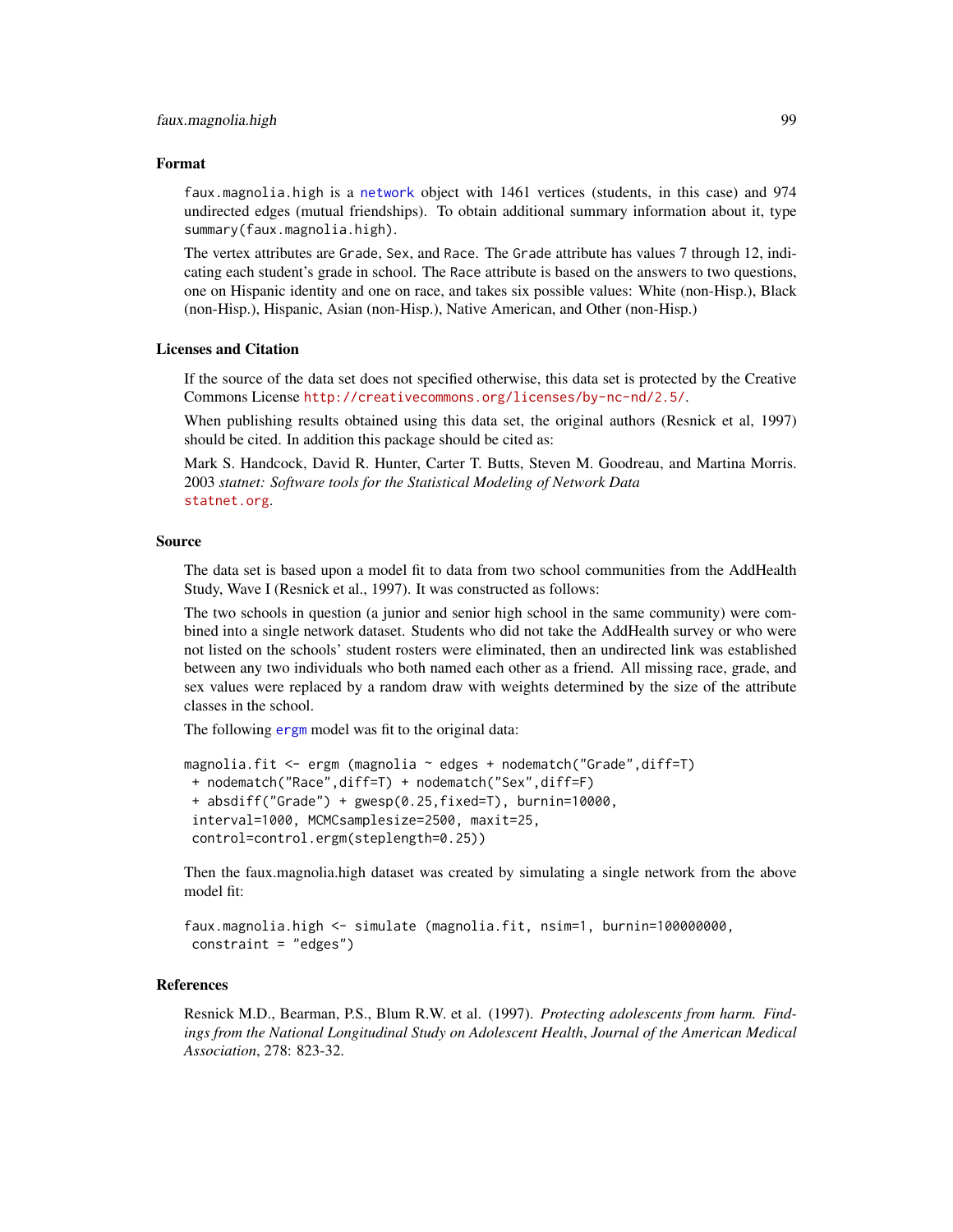#### See Also

[network](#page-0-0), [plot.network](#page-0-0), [ergm](#page-35-0), [faux.mesa.high](#page-99-0)

<span id="page-99-0"></span>faux.mesa.high *Goodreau's Faux Mesa High School as a network object*

# Description

This data set (formerly called "fauxhigh") represents a simulation of an in-school friendship network. The network is named faux.mesa.high because the school commnunity on which it is based is in the rural western US, with a student body that is largely Hispanic and Native American.

## Usage

data(faux.mesa.high)

## Format

faux.mesa.high is a [network](#page-0-0) object with 205 vertices (students, in this case) and 203 undirected edges (mutual friendships). To obtain additional summary information about it, type summary(faux.mesa.high).

The vertex attributes are Grade, Sex, and Race. The Grade attribute has values 7 through 12, indicating each student's grade in school. The Race attribute is based on the answers to two questions, one on Hispanic identity and one on race, and takes six possible values: White (non-Hisp.), Black (non-Hisp.), Hispanic, Asian (non-Hisp.), Native American, and Other (non-Hisp.)

# Licenses and Citation

If the source of the data set does not specified otherwise, this data set is protected by the Creative Commons License <http://creativecommons.org/licenses/by-nc-nd/2.5/>.

When publishing results obtained using this data set, the original authors (Resnick et al, 1997) should be cited. In addition this package should be cited as:

Mark S. Handcock, David R. Hunter, Carter T. Butts, Steven M. Goodreau, and Martina Morris. 2003 *statnet: Software tools for the Statistical Modeling of Network Data* <statnet.org>.

## Source

The data set is based upon a model fit to data from one school community from the AddHealth Study, Wave I (Resnick et al., 1997). It was constructed as follows:

A vector representing the sex of each student in the school was randomly re-ordered. The same was done with the students' response to questions on race and grade. These three attribute vectors were permuted independently. Missing values for each were randomly assigned with weights determined by the size of the attribute classes in the school.

The following [ergm](#page-35-0) formula was used to fit a model to the original data: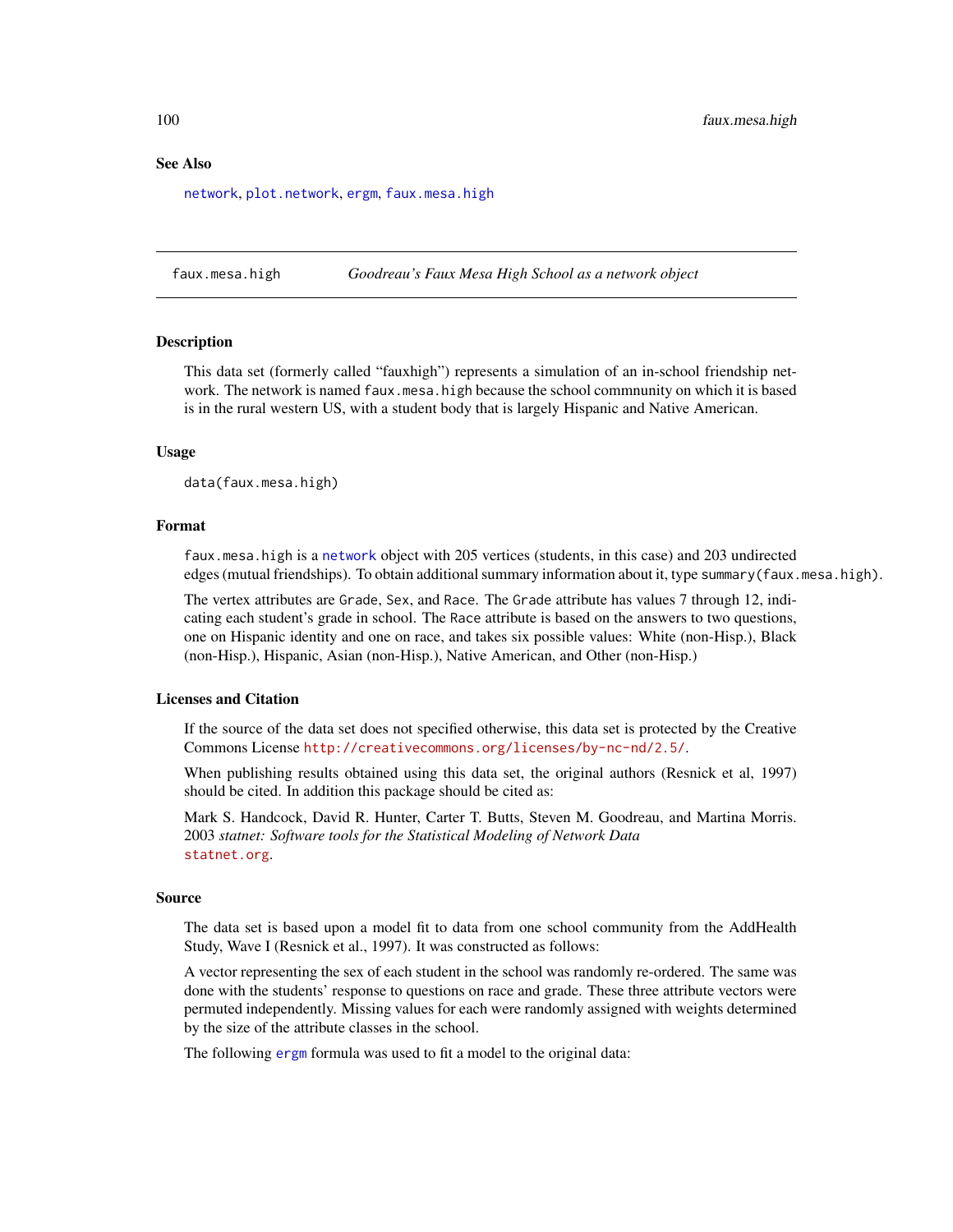## fix.curved 101

```
~ edges + nodefactor("Grade") + nodefactor("Race") + nodefactor("Sex")
+ nodematch("Grade",diff=TRUE) + nodematch("Race",diff=TRUE)
+ nodematch("Sex",diff=FALSE) + gwdegree(1.0,fixed=TRUE)
+ gwesp(1.0,fixed=TRUE) + gwdsp(1.0,fixed=TRUE)
```
The resulting model fit was then applied to a network with actors possessing the permuted attributes and with the same number of edges as in the original data.

The processes for handling missing data and defining the race attribute are described in Hunter, Goodreau \& Handcock (2008).

## References

Hunter D.R., Goodreau S.M. and Handcock M.S. (2008). *Goodness of Fit of Social Network Models*, *Journal of the American Statistical Association*.

Resnick M.D., Bearman, P.S., Blum R.W. et al. (1997). *Protecting adolescents from harm. Findings from the National Longitudinal Study on Adolescent Health*, *Journal of the American Medical Association*, 278: 823-32.

# See Also

[network](#page-0-0), [plot.network](#page-0-0), [ergm](#page-35-0), [faux.magnolia.high](#page-97-0)

```
fix.curved Convert a curved ERGM into a corresponding "fixed" ERGM.
```
# Description

The generic fix.curved converts an [ergm](#page-35-0) object or formula of a model with curved terms to the variant in which the curved parameters are fixed. Note that each term has to be treated as a special case.

# Usage

```
## S3 method for class 'ergm'
fix.curved(object, ...)
## S3 method for class 'formula'
fix.curved(object, theta, response = NULL, ...)
```
# Arguments

| object   | An ergm object or an ERGM formula. The curved terms of the given formula<br>(or the formula used in the fit) must have all of their arguments passed by name. |
|----------|---------------------------------------------------------------------------------------------------------------------------------------------------------------|
| theta    | Curved model parameter configuration.                                                                                                                         |
| response | For valued ERGM, an edge attribute used as the response variable.                                                                                             |
| .        | Unused at this time.                                                                                                                                          |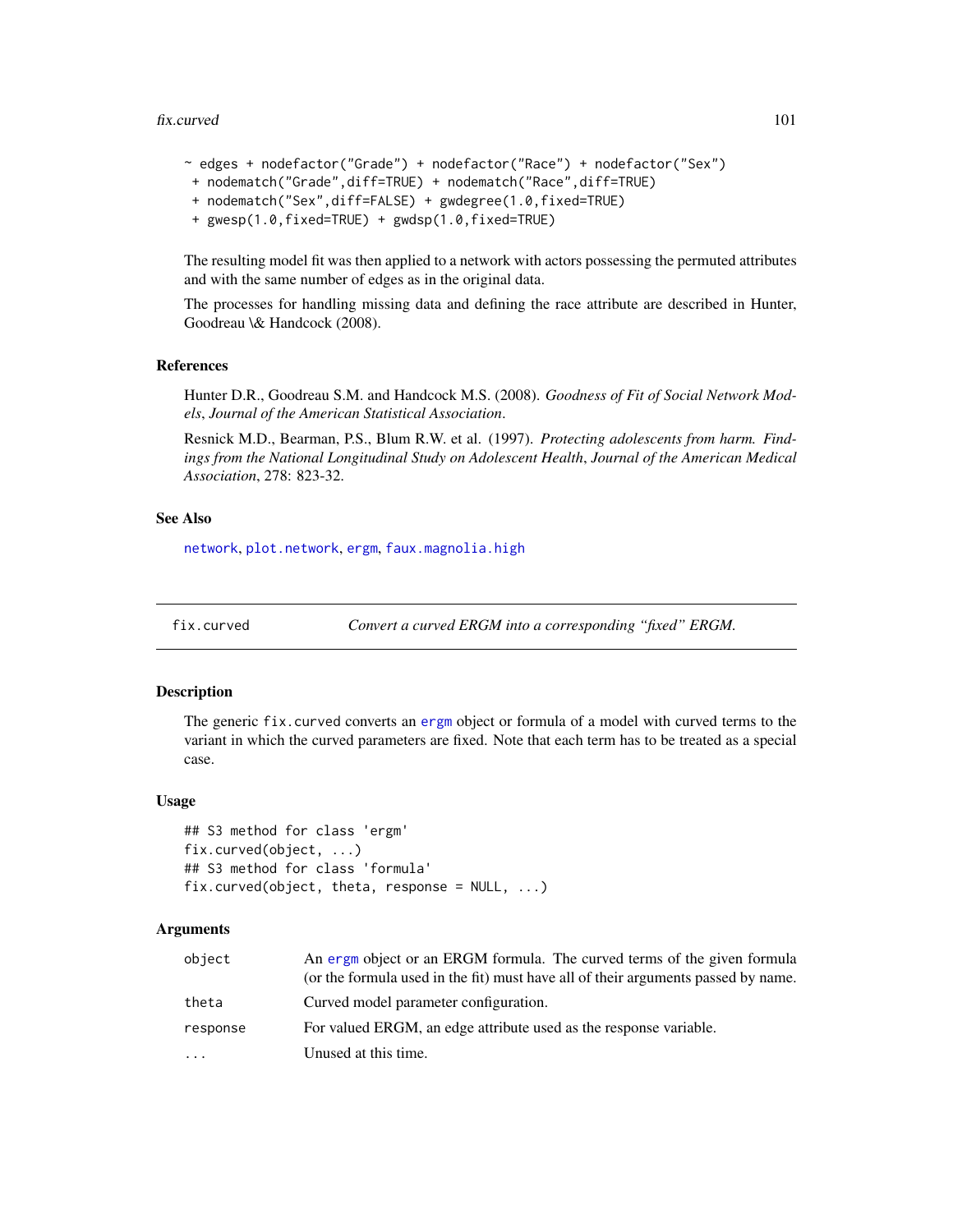# Details

Some ERGM terms such as [gwesp](#page-47-0) and [gwdegree](#page-47-0) have two forms: a curved form, for which their decay or similar parameters are to be estimated, and whose canonical statistics is a vector of the term's components  $(\exp(1), \exp(2), \ldots)$  and  $\deg(\exp(1), \deg(\exp(2), \ldots)$ , respectively) and a "fixed" form where the decay or similar parameters are fixed, and whose canonical statistic is just the term itself. It is often desirable to fit a model estimating the curved parameters but simulate the "fixed" statistic.

This function thus takes in a fit or a formula and performs this mapping, returning a "fixed" model and parameter specification. It only works for curved ERGM terms included with the [ergm](#page-3-0) package. It does not work with curved terms not included in ergm.

# Value

A list with the following components:

| formula | The "fixed" formula.          |
|---------|-------------------------------|
| theta   | The "fixed" parameter vector. |

#### See Also

[ergm](#page-35-0), [simulate.ergm](#page-141-1)

# Examples

```
data(sampson)
gest<-ergm(samplike~edges+gwesp(alpha=.5,fixed=FALSE),
           control=control.ergm(MCMLE.maxit=3))
summary(gest)
# A statistic for esp(1),...,esp(16)
simulate(gest,statsonly=TRUE)
tmp<-fix.curved(gest)
tmp
# A gwesp() statistic only
simulate(tmp$formula, coef=tmp$theta, statsonly=TRUE)
```
<span id="page-101-0"></span>flobusiness *Florentine Family Business Ties Data as a "network" object*

#### Description

This is a data set of business ties among Renaissance Florentine families. The data is originally from Padgett (1994) via UCINET and stored as a [network](#page-0-0) object.

Breiger \& Pattison (1986), in their discussion of local role analysis, use a subset of data on the social relations among Renaissance Florentine families (person aggregates) collected by John Padgett from historical documents. The relations are business ties ([flobusiness](#page-101-0) - specifically, recorded financial ties such as loans, credits and joint partnerships).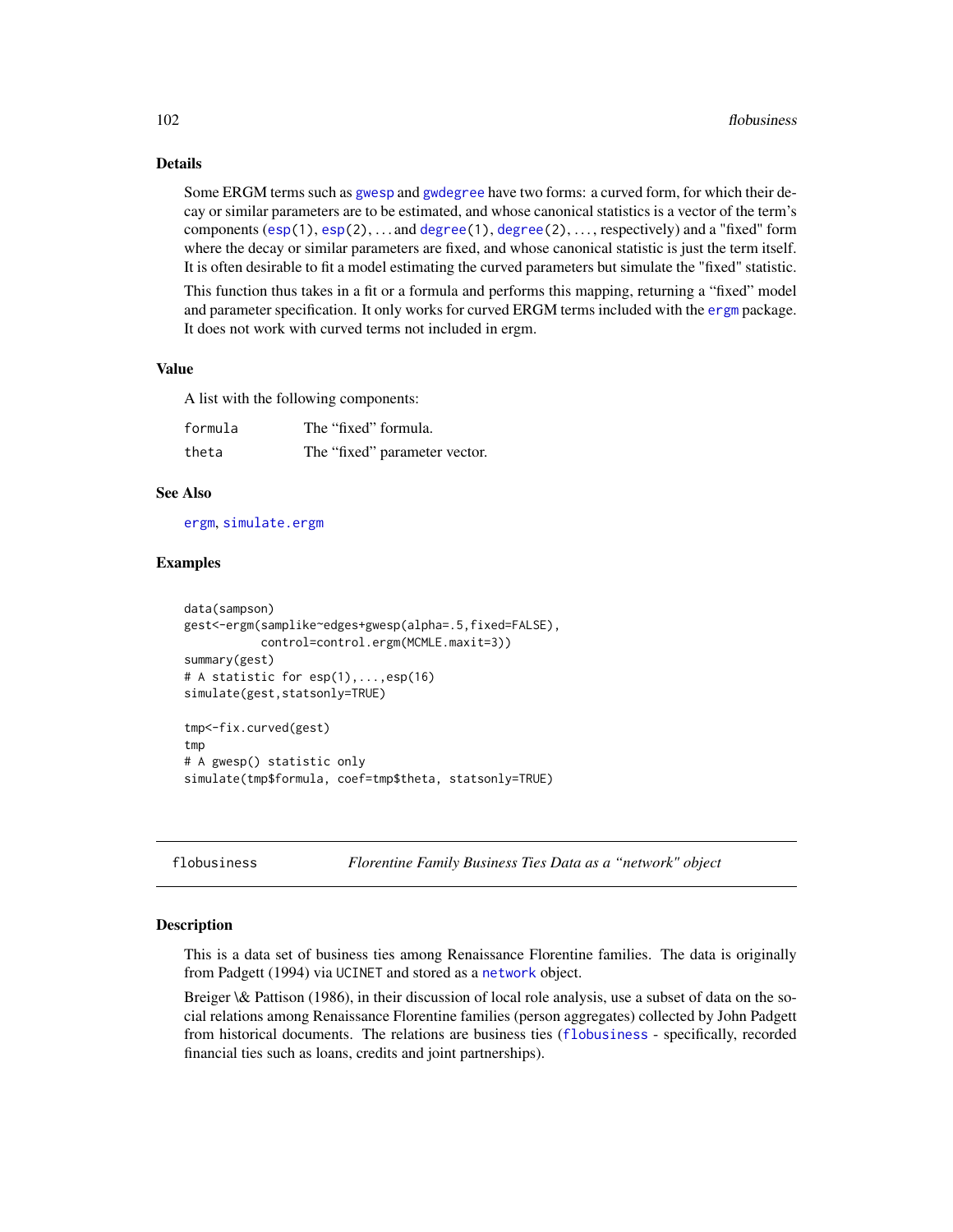#### flomarriage the control of the control of the control of the control of the control of the control of the control of the control of the control of the control of the control of the control of the control of the control of

As Breiger \& Pattison point out, the original data are symmetrically coded. This is acceptable perhaps for marital ties, but is unfortunate for the financial ties (which are almost certainly directed). To remedy this, the financial ties can be recoded as directed relations using some external measure of power - for instance, a measure of wealth. Vertex information is provided (1) wealth each family's net wealth in 1427 (in thousands of lira); (2) priorates the number of priorates (seats on the civic council) held between 1282- 1344; and (3) totalties the total number of business or marriage ties in the total dataset of 116 families (see Breiger \& Pattison (1986), p 239).

Substantively, the data include families who were locked in a struggle for political control of the city of Florence around 1430. Two factions were dominant in this struggle: one revolved around the infamous Medicis (9), the other around the powerful Strozzis (15).

# Usage

data(florentine)

## Source

Padgett, John F. 1994. Marriage and Elite Structure in Renaissance Florence, 1282-1500. Paper delivered to the Social Science History Association.

# References

Wasserman, S. and Faust, K. (1994) *Social Network Analysis: Methods and Applications*, Cambridge University Press, Cambridge, England.

Breiger R. and Pattison P. (1986). *Cumulated social roles: The duality of persons and their algebras*, Social Networks, 8, 215-256.

# See Also

flo, network, plot.network, ergm, flomarriage

<span id="page-102-0"></span>flomarriage *Florentine Family Marriage Ties Data as a "network" object*

# **Description**

This is a data set of marriage ties among Renaissance Florentine families. The data is originally from Padgett (1994) via UCINET and stored as a [network](#page-0-0) object.

Breiger \& Pattison (1986), in their discussion of local role analysis, use a subset of data on the social relations among Renaissance Florentine families (person aggregates) collected by John Padgett from historical documents. The relations are marriage alliances ([flomarriage](#page-102-0) betwween the families.

As Breiger \& Pattison point out, the original data are symmetrically coded. This is perhaps acceptable perhaps for marital ties. Vertex information is provided on (1) wealth each family's net wealth in 1427 (in thousands of lira); (2) priorates the number of priorates (seats on the civic council) held between 1282- 1344; and (3) totalties the total number of business or marriage ties in the total dataset of 116 families (see Breiger \& Pattison (1986), p 239).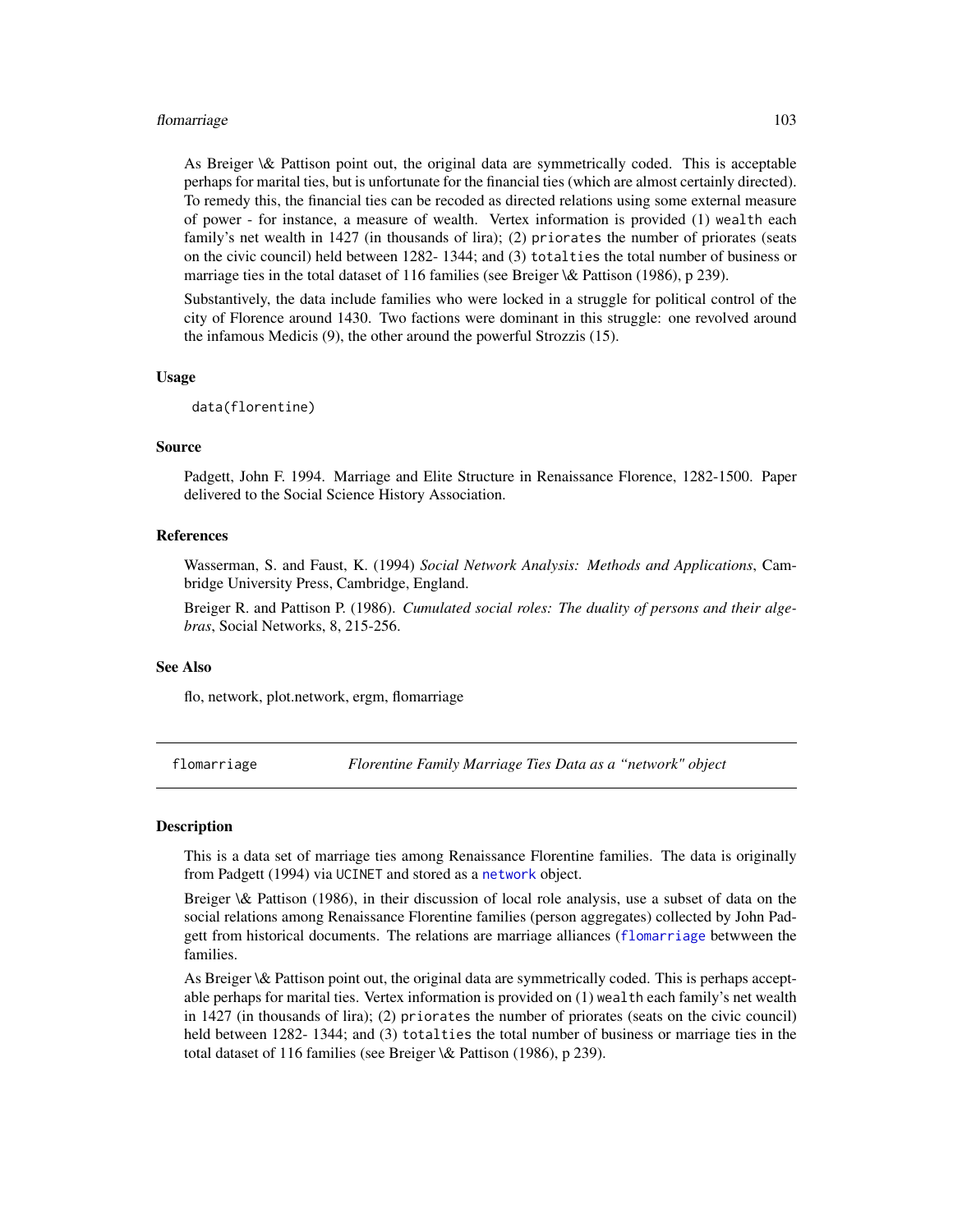Substantively, the data include families who were locked in a struggle for political control of the city of Florence around 1430. Two factions were dominant in this struggle: one revolved around the infamous Medicis (9), the other around the powerful Strozzis (15).

## Usage

```
data(florentine)
```
### Source

Padgett, John F. 1994. Marriage and Elite Structure in Renaissance Florence, 1282-1500. Paper delivered to the Social Science History Association.

# References

Wasserman, S. and Faust, K. (1994) *Social Network Analysis: Methods and Applications*, Cambridge University Press, Cambridge, England.

Breiger R. and Pattison P. (1986). *Cumulated social roles: The duality of persons and their algebras*, Social Networks, 8, 215-256.

# See Also

flobusiness, flo, network, plot.network, ergm

florentine *Florentine Family Marriage and Business Ties Data as a "network" object*

# **Description**

This is a data set of marriage and business ties among Renaissance Florentine families. The data is originally from Padgett (1994) via UCINET and stored as a [network](#page-0-0) object.

Breiger \& Pattison (1986), in their discussion of local role analysis, use a subset of data on the social relations among Renaissance Florentine families (person aggregates) collected by John Padgett from historical documents. The two relations are business ties ([flobusiness](#page-101-0) - specifically, recorded financial ties such as loans, credits and joint partnerships) and marriage alliances ([flomarriage](#page-102-0)).

As Breiger \& Pattison point out, the original data are symmetrically coded. This is acceptable perhaps for marital ties, but is unfortunate for the financial ties (which are almost certainly directed). To remedy this, the financial ties can be recoded as directed relations using some external measure of power - for instance, a measure of wealth. Both graphs provide vertex information on (1) wealth each family's net wealth in 1427 (in thousands of lira); (2) priorates the number of priorates (seats on the civic council) held between 1282- 1344; and (3) totalties the total number of business or marriage ties in the total dataset of 116 families (see Breiger \& Pattison (1986), p 239).

Substantively, the data include families who were locked in a struggle for political control of the city of Florence around 1430. Two factions were dominant in this struggle: one revolved around the infamous Medicis (9), the other around the powerful Strozzis (15).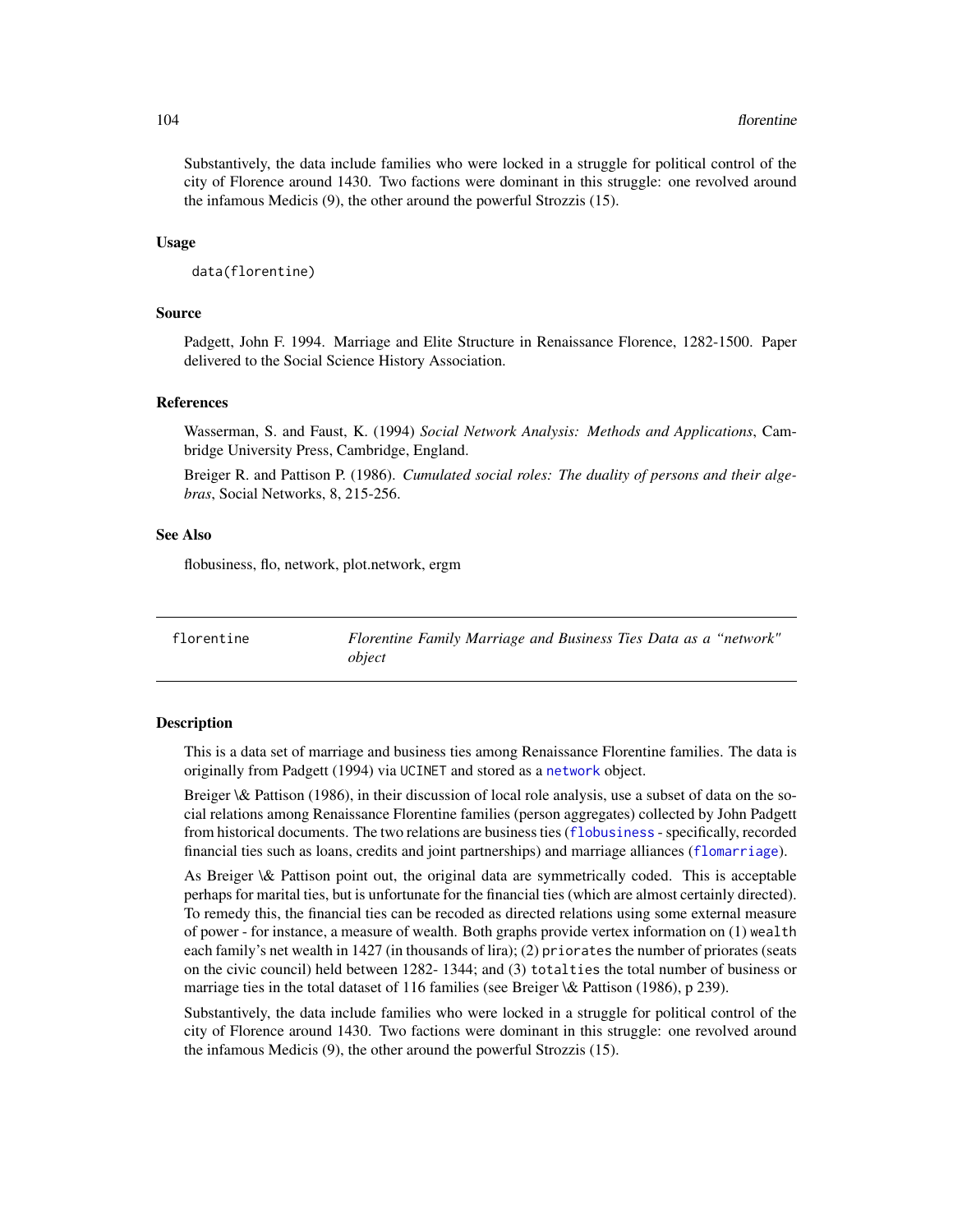# Usage

data(florentine)

# Source

Padgett, John F. 1994. Marriage and Elite Structure in Renaissance Florence, 1282-1500. Paper delivered to the Social Science History Association.

# References

Wasserman, S. and Faust, K. (1994) *Social Network Analysis: Methods and Applications*, Cambridge University Press, Cambridge, England.

Breiger R. and Pattison P. (1986). *Cumulated social roles: The duality of persons and their algebras*, Social Networks, 8, 215-256.

# See Also

flo, network, plot.network, ergm

g4 *Goodreau's four node network as a "network" object*

# Description

This is an example thought of by Steve Goodreau. It is a directed network of four nodes and five ties stored as a [network](#page-0-0) object.

It is interesting because the maximum likelihood estimator of the model with out degree 3 in it exists, but the maximum psuedolikelihood estimator does not.

# Usage

data(g4)

#### Source

Steve Goodreau

# See Also

florentine, network, plot.network, ergm

# Examples

```
data(g4)
summary(ergm(g4 ~ odegree(3), estimate="MPLE"))
summary(ergm(g4 ~ odegree(3), control=control.ergm(init=0)))
```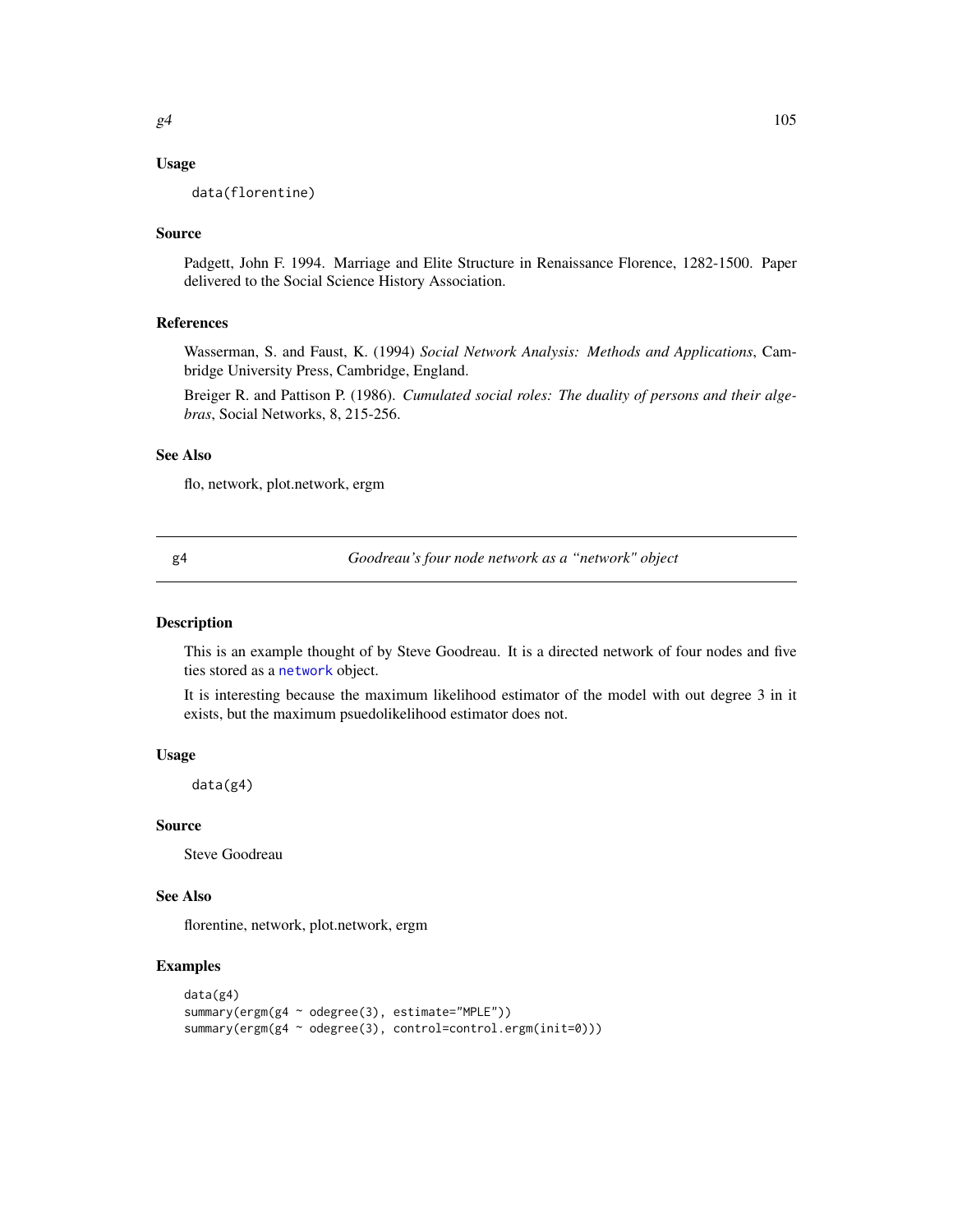#### Description

get.free.dyads will create a network object with only edges that are not targeted by [ergm](#page-41-0)[constraints.](#page-41-0) get.miss.dyads creates a network object with only edges that are missing/not present (not missing in the NA sense) in a network subject to constraints

#### Usage

get.free.dyads(constraints)

get.miss.dyads(constraints, constraints.obs)

# Arguments

constraints, constraints.obs

A list of initialized constraints produced by InitConstraint.\* functions for the model of interest and the same list with +observed constraint appended if missing dyads are present.

## Value

A network object containing the specified set of edges

#### See Also

[ergm-constraints](#page-41-0)

get.node.attr *Retrieve and check assumptions about vertex attributes (nodal covariates) in a network*

## Description

The get.node.attr function returns the vector of nodal covariates for the given network and specified attribute if the attribute exists - execution will halt if the attribute is not correctly given as a single string or is not found in the vertex attribute list; optionally get.node.attr will also check that return vector is numeric, halting execution if not. The purpose is to validate assumptions before passing attribute data into an ergm term.

# Usage

```
get.node.attr(nw, attrname, functionname = NULL, numeric = FALSE)
```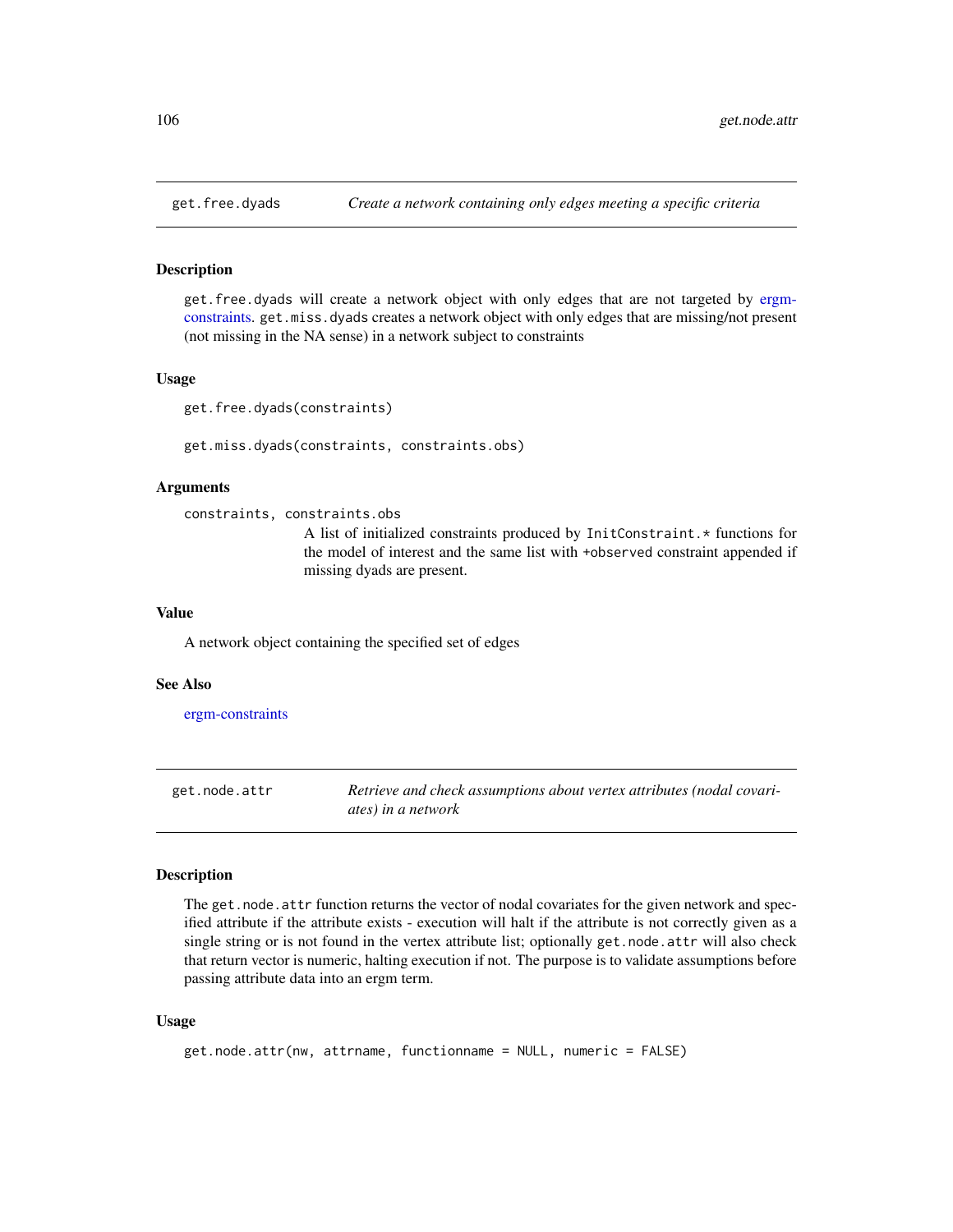# Getting.Started 107

## Arguments

| nw           | a network object                                                                                                         |
|--------------|--------------------------------------------------------------------------------------------------------------------------|
| attrname     | the name of a nodal attribute, as a character string                                                                     |
| functionname | the name of the calling function a character string; this is only used for the<br>warning messages that accompany a halt |
| numeric      | logical, whether to halt execution if the return vector is not numeric; default=FALSE                                    |

# Value

returns the vector of 'attrname' covariates for the vertices in the network

# See Also

[get.vertex.attribute](#page-0-0) for a version without the checking functionality

## Examples

```
data(faux.mesa.high)
get.node.attr(faux.mesa.high,'Grade')
```

| Getting.Started | Getting Started with "ergm": Fit, simulate and diagnose exponential- |
|-----------------|----------------------------------------------------------------------|
|                 | family models for networks                                           |

# Description

[ergm](#page-35-0) is a collection of functions to plot, fit, diagnose, and simulate from random graph models. For a list of functions type: help(package='ergm')

For a complete list of the functions, use library(help="ergm") or read the rest of the manual. For a simple demonstration, use demo(packages="ergm").

When publishing results obtained using this package the original authors are to be cited as given in citation("ergm"):

Mark S. Handcock, David R. Hunter, Carter T. Butts, Steven M. Goodreau, and Martina Morris. 2003 *ergm: Fit, simulate and diagnose exponential-family models for networks* <statnet.org>.

All published work derived from this package must cite it. For complete citation information, use citation(package="ergm").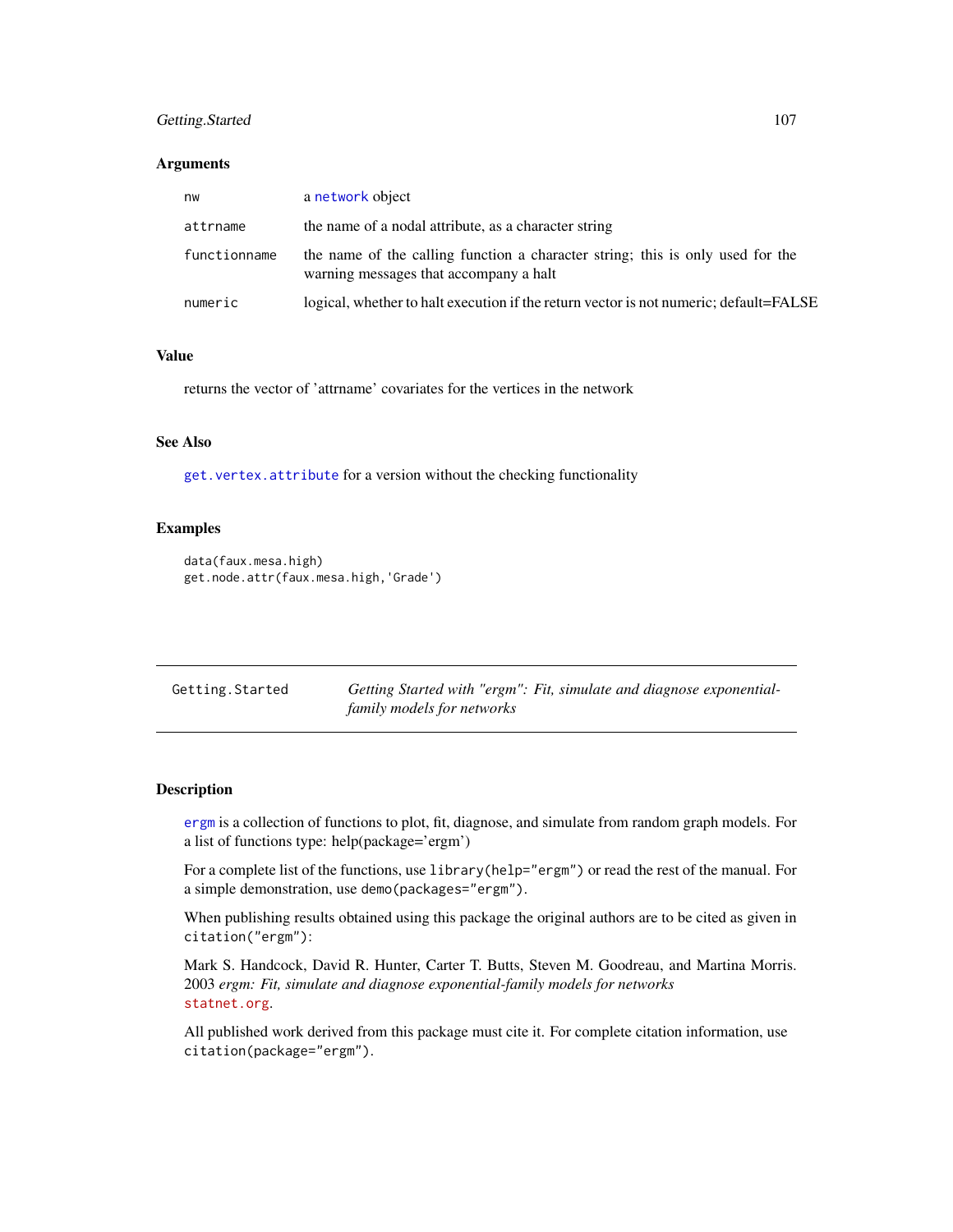# Details

Recent advances in the statistical modeling of random networks have had an impact on the empirical study of social networks. Statistical exponential family models (Strauss and Ikeda 1990) are a generalization of the Markov random network models introduced by Frank and Strauss (1986), which in turn derived from developments in spatial statistics (Besag, 1974). These models recognize the complex dependencies within relational data structures. To date, the use of stochastic network models for networks has been limited by three interrelated factors: the complexity of realistic models, the lack of simulation tools for inference and validation, and a poor understanding of the inferential properties of nontrivial models.

This manual introduces software tools for the representation, visualization, and analysis of network data that address each of these previous shortcomings. The package relies on the [network](#page-0-0) package which allows networks to be represented in R. The [ergm](#page-35-0) package allows maximum likelihood estimates of exponential random network models to be calculated using Markov Chain Monte Carlo. The package also provides tools for plotting networks, simulating networks and assessing model goodness-of-fit.

For detailed information on how to download and install the software, go to the [ergm](#page-35-0) website: <statnet.org>. A tutorial, support newsgroup, references and links to further resources are provided there.

# Author(s)

Mark S. Handcock <handcock@stat.ucla.edu>. David R. Hunter <dhunter@stat.psu.edu>, Carter T. Butts <br/>buttsc@uci.edu>, Steven M. Goodreau <goodreau@u.washington.edu>, Pavel N. Krivitsky <krivitsky@stat.psu.edu>, and Martina Morris <morrism@u.washington.edu>

Maintainer: David R. Hunter <dhunter@stat.psu.edu>

#### References

Admiraal R, Handcock MS (2007). networksis: Simulate bipartite graphs with fixed marginals through sequential importance sampling. Statnet Project, Seattle, WA. Version 1, <statnet.org>.

Bender-deMoll S, Morris M, Moody J (2008). Prototype Packages for Managing and Animating Longitudinal Network Data: dynamicnetwork and rSoNIA. *Journal of Statistical Software*, 24(7). <http://www.jstatsoft.org/v24/i07/>.

Besag, J., 1974, Spatial interaction and the statistical analysis of lattice systems (with discussion), *Journal of the Royal Statistical Society, B*, 36, 192-236.

Boer P, Huisman M, Snijders T, Zeggelink E (2003). StOCNET: an open software system for the advanced statistical analysis of social networks. Groningen: ProGAMMA / ICS, version 1.4 edition.

Butts CT (2007). sna: Tools for Social Network Analysis. R package version 2.3-2. [http://CRAN.](http://CRAN.R-project.org/package=sna) [R-project.org/package=sna](http://CRAN.R-project.org/package=sna).

Butts CT (2008). network: A Package for Managing Relational Data in R. *Journal of Statistical Software*, 24(2). <http://www.jstatsoft.org/v24/i02/>.

Butts C (2015). **network**: The Statnet Project (http://www.statnet.org). R package version 1.12.0, <http://CRAN.R-project.org/package=network>.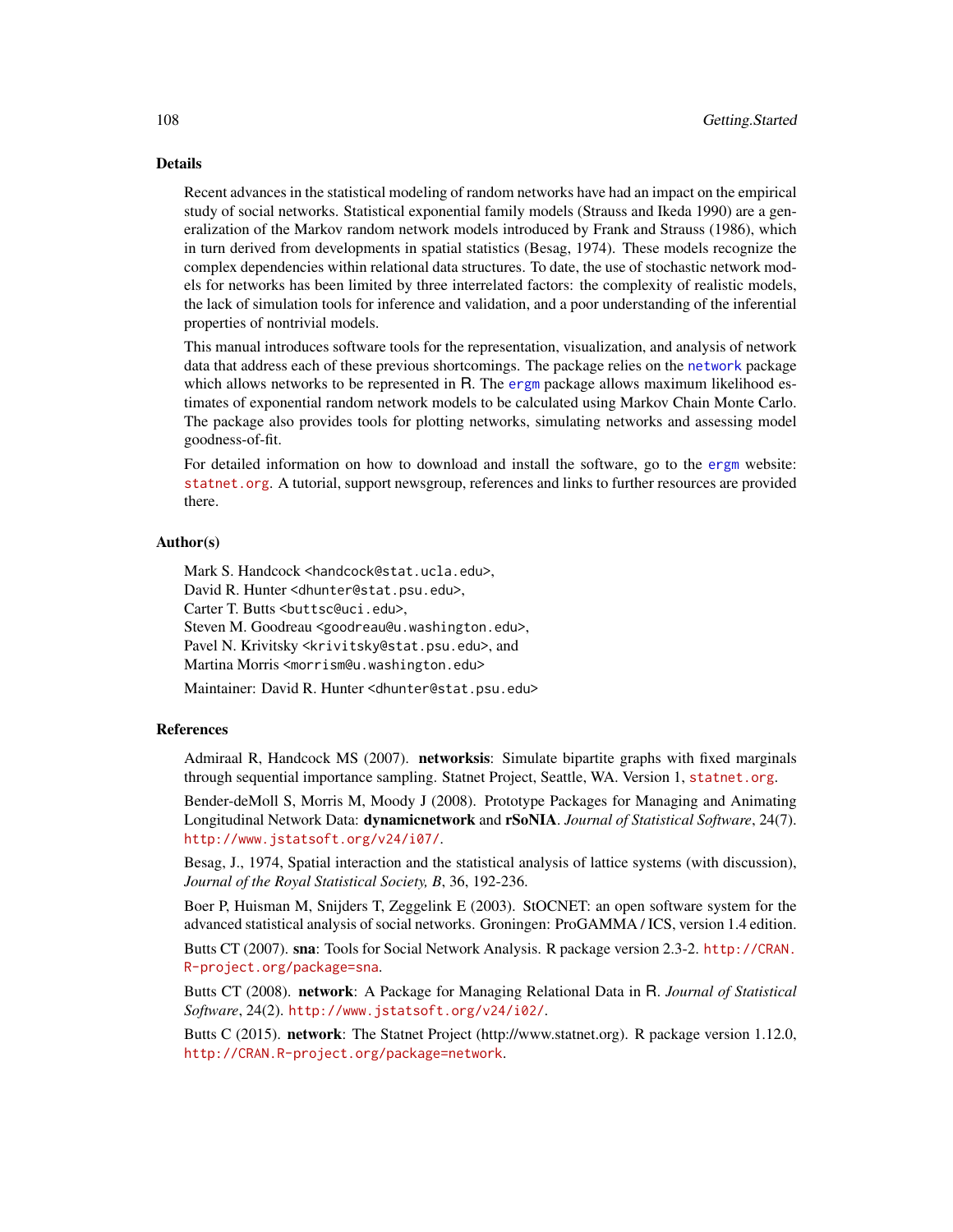gof  $109$ 

Frank, O., and Strauss, D.(1986). Markov graphs. *Journal of the American Statistical Association*, 81, 832-842.

Goodreau SM, Handcock MS, Hunter DR, Butts CT, Morris M (2008a). A statnet Tutorial. *Journal of Statistical Software*, 24(8). <http://www.jstatsoft.org/v24/i08/>.

Goodreau SM, Kitts J, Morris M (2008b). Birds of a Feather, or Friend of a Friend? Using Exponential Random Graph Models to Investigate Adolescent Social Networks. *Demography*, 45, in press.

Handcock, M. S. (2003) Assessing Degeneracy in Statistical Models of Social Networks, Working Paper \#39, Center for Statistics and the Social Sciences, University of Washington. [www.csss.](www.csss.washington.edu/Papers/wp39.pdf) [washington.edu/Papers/wp39.pdf](www.csss.washington.edu/Papers/wp39.pdf)

Handcock MS (2003b). degreenet: Models for Skewed Count Distributions Relevant to Networks. Statnet Project, Seattle, WA. Version 1.0, <statnet.org>.

Handcock MS, Hunter DR, Butts CT, Goodreau SM, Morris M (2003a). ergm: A Package to Fit, Simulate and Diagnose Exponential-Family Models for Networks. Statnet Project, Seattle, WA. Version 2, <statnet.org>.

Handcock MS, Hunter DR, Butts CT, Goodreau SM, Morris M (2003b). statnet: Software Tools for the Statistical Modeling of Network Data. Statnet Project, Seattle, WA. Version 2, <statnet.org>.

Hunter, D. R. and Handcock, M. S. (2006) Inference in curved exponential family models for networks, *Journal of Computational and Graphical Statistics*, 15: 565-583.

Hunter DR, Handcock MS, Butts CT, Goodreau SM, Morris M (2008b). ergm: A Package to Fit, Simulate and Diagnose Exponential-Family Models for Networks. *Journal of Statistical Software*, 24(3). <http://www.jstatsoft.org/v24/i03/>.

Krivitsky PN, Handcock MS (2007). latentnet: Latent position and cluster models for statistical networks. Seattle, WA. Version 2, <statnet.org>.

Morris M, Handcock MS, Hunter DR (2008). Specification of Exponential-Family Random Graph Models: Terms and Computational Aspects. *Journal of Statistical Software*, 24(4). [http://www.](http://www.jstatsoft.org/v24/i04/) [jstatsoft.org/v24/i04/](http://www.jstatsoft.org/v24/i04/).

Strauss, D., and Ikeda, M.(1990). Pseudolikelihood estimation for social networks. *Journal of the American Statistical Association*, 85, 204-212.

<span id="page-108-0"></span>gof *Conduct Goodness-of-Fit Diagnostics on a Exponential Family Random Graph Model*

#### <span id="page-108-1"></span>Description

[gof](#page-108-0) calculates p-values for geodesic distance, degree, and reachability summaries to diagnose the goodness-of-fit of exponential family random graph models. See [ergm](#page-35-0) for more information on these models.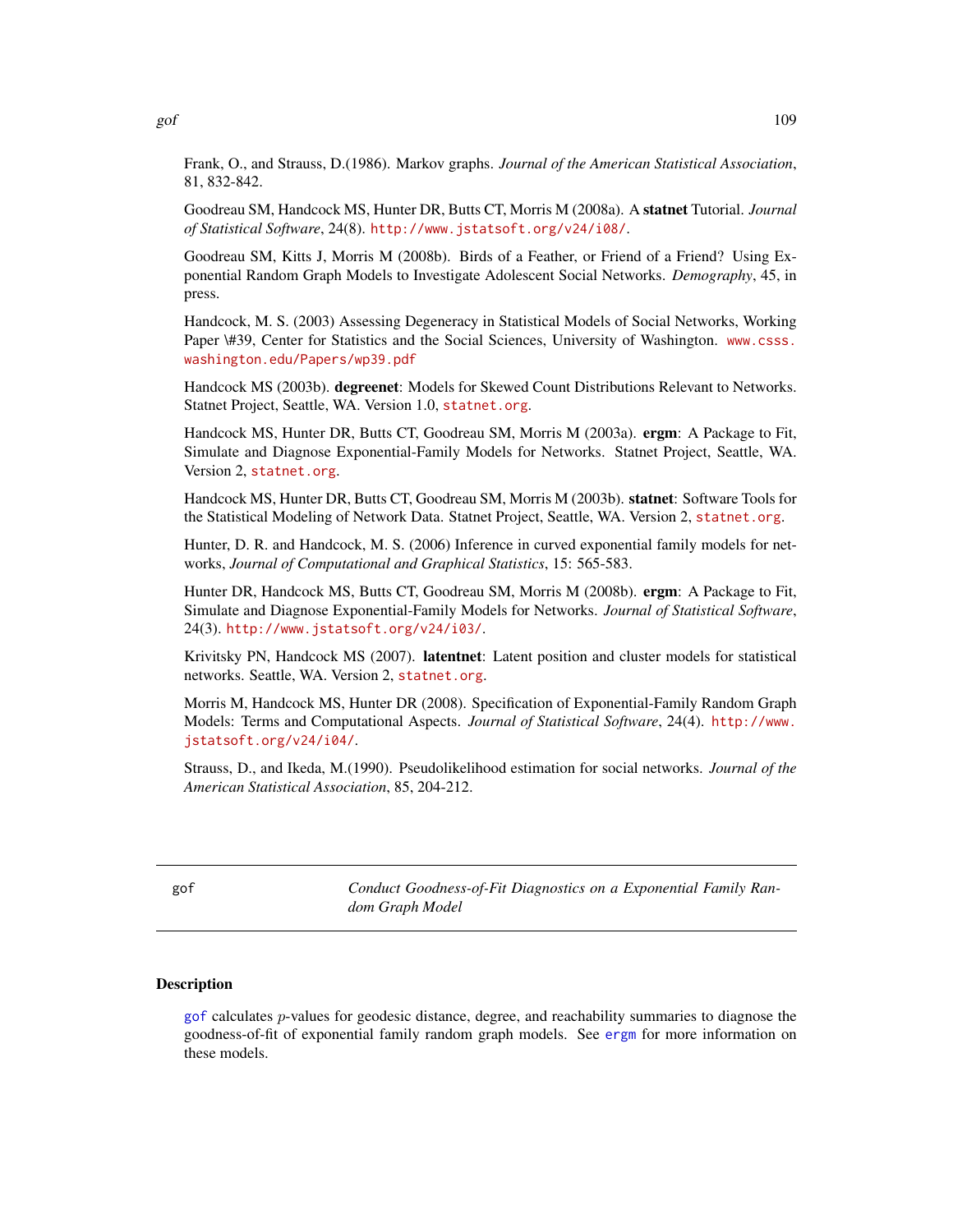# Usage

```
## Default S3 method:
gof(object,...)
## S3 method for class 'formula'
gof(object,
                      ...,
                      coef=NULL,
                      GOF=NULL,
                      constraints=~.,
                      control=control.gof.formula(),
                      verbose=FALSE)
## S3 method for class 'ergm'
gof(object,
                   ...,
                   coef=NULL,
                   GOF=NULL,
                   constraints=NULL,
                   control=control.gof.ergm(),
                   verbose=FALSE)
```
# Arguments

| object      | an R object. Either a formula or an ergm object. See documentation for ergm.                                                                                                                                                                                                                                                                                                                                                                                                                                                                                                                                                                                                                                                                                                                                                     |  |
|-------------|----------------------------------------------------------------------------------------------------------------------------------------------------------------------------------------------------------------------------------------------------------------------------------------------------------------------------------------------------------------------------------------------------------------------------------------------------------------------------------------------------------------------------------------------------------------------------------------------------------------------------------------------------------------------------------------------------------------------------------------------------------------------------------------------------------------------------------|--|
|             | Additional arguments, to be passed to lower-level functions in the future.                                                                                                                                                                                                                                                                                                                                                                                                                                                                                                                                                                                                                                                                                                                                                       |  |
| coef        | When given either a formula or an object of class ergm, coef are the parameters<br>from which the sample is drawn. By default set to a vector of 0.                                                                                                                                                                                                                                                                                                                                                                                                                                                                                                                                                                                                                                                                              |  |
| GOF         | formula; an R formula object, of the form $\sim$ <model terms=""> specifying the<br/>statistics to use to diagnosis the goodness-of-fit of the model. They do not need<br/>to be in the model formula specified in formula, and typically are not. Currently<br/>supported terms are the degree distribution ("degree" for undirected graphs,<br/>or "idegree" and/or "odegree" for directed graphs), geodesic distances ("dis-<br/>tance"), shared partner distributions ("espartners" and "dspartners"), the triad<br/>census ("triadcensus"), and the terms of the original model ("model"). The de-<br/>fault formula for undirected networks is <math>\sim</math> degree + espartners + distance,<br/>and the default formula for directed networks is <math>\sim</math> idegree + odegree + espartners + distance.</model> |  |
| constraints | A one-sided formula specifying one or more constraints on the support of the<br>distribution of the networks being modeled. See the help for similarly-named<br>argument in ergm for more information. For gof.formula, defaults to uncon-<br>strained. For gof.ergm, defaults to the constraints with which object was fit-<br>ted.                                                                                                                                                                                                                                                                                                                                                                                                                                                                                             |  |
| control     | A list to control parameters, constructed using control.gof.formula or control.gof.ergm<br>(which have different defaults).                                                                                                                                                                                                                                                                                                                                                                                                                                                                                                                                                                                                                                                                                                      |  |
| verbose     | Provide verbose information on the progress of the simulation.                                                                                                                                                                                                                                                                                                                                                                                                                                                                                                                                                                                                                                                                                                                                                                   |  |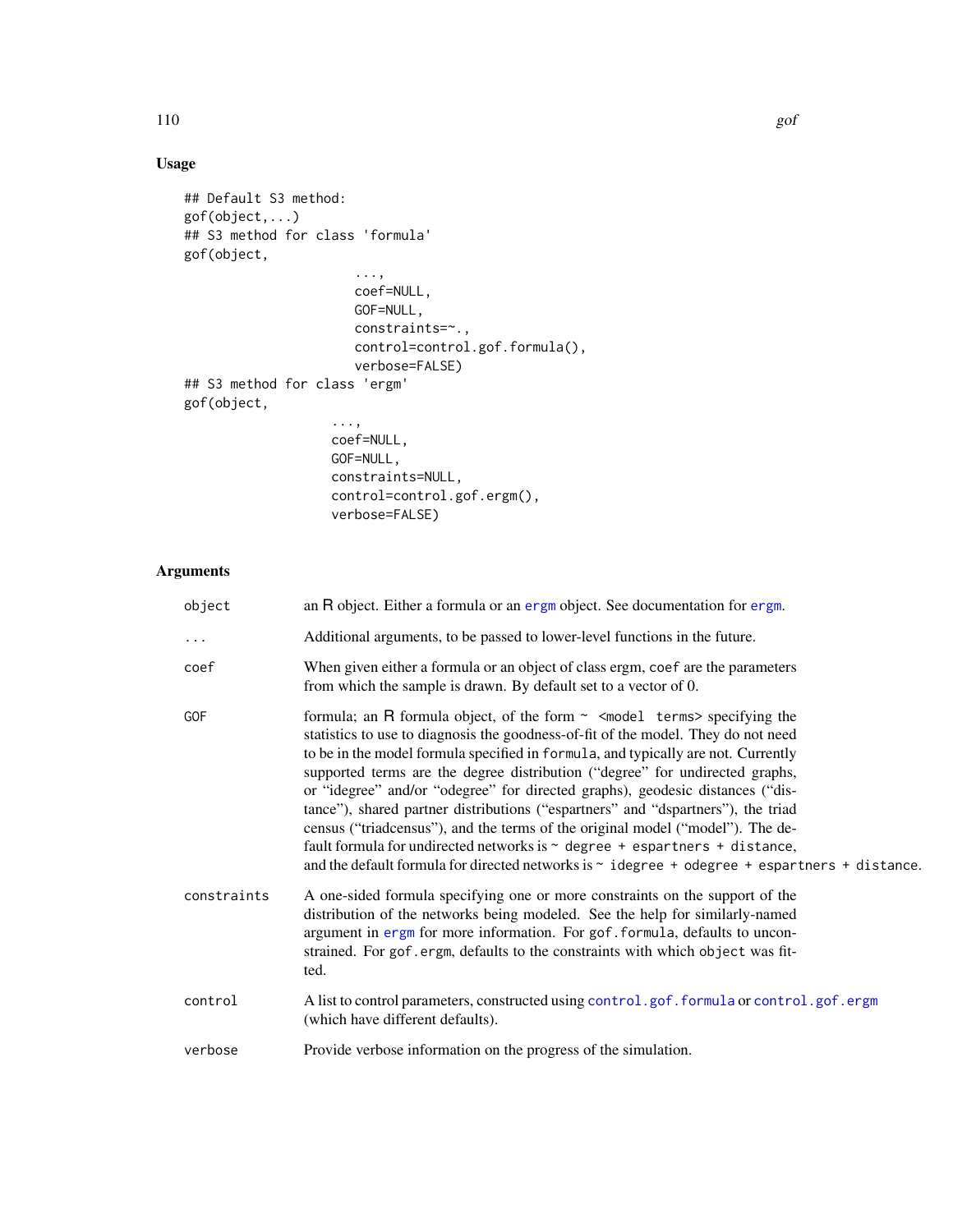## Details

A sample of graphs is randomly drawn from the specified model. The first argument is typically the output of a call to [ergm](#page-35-0) and the model used for that call is the one fit.

A plot of the summary measures is plotted. More information can be found by looking at the documentation of [ergm](#page-35-0).

For GOF = ~model, the model's observed sufficient statistics are plotted as quantiles of the simulated sample. In a good fit, the observed statistics should be near the sample median (0.5).

For gof.ergm and gof.formula, default behavior depends on the directedness of the network involved; if undirected then degree, espartners, and distance are used as default properties to examine. If the network in question is directed, "degree" in the above is replaced by idegree and odegree.

## Value

[gof](#page-108-0), [gof.ergm](#page-108-1), and [gof.formula](#page-108-1) return an object of class gofobject. This is a list of the tables of statistics and  $p$ -values. This is typically plotted using  $plot.gofobject$ .

## See Also

ergm, network, simulate.ergm, summary.ergm, plot.gofobject

#### Examples

```
data(florentine)
gest <- ergm(flomarriage ~ edges + kstar(2))
gest
summary(gest)
# test the gof.ergm function
gofflo <- gof(gest)
gofflo
summary(gofflo)
# Plot all three on the same page
# with nice margins
par(mfrow=c(1,3))
par(oma=c(0.5,2,1,0.5))
plot(gofflo)
# And now the log-odds
plot(gofflo, plotlogodds=TRUE)
# Use the formula version of gof
gofflo2 \le-gof(flomarriage \sim edges + kstar(2), coef=c(-1.6339, 0.0049))plot(gofflo2)
```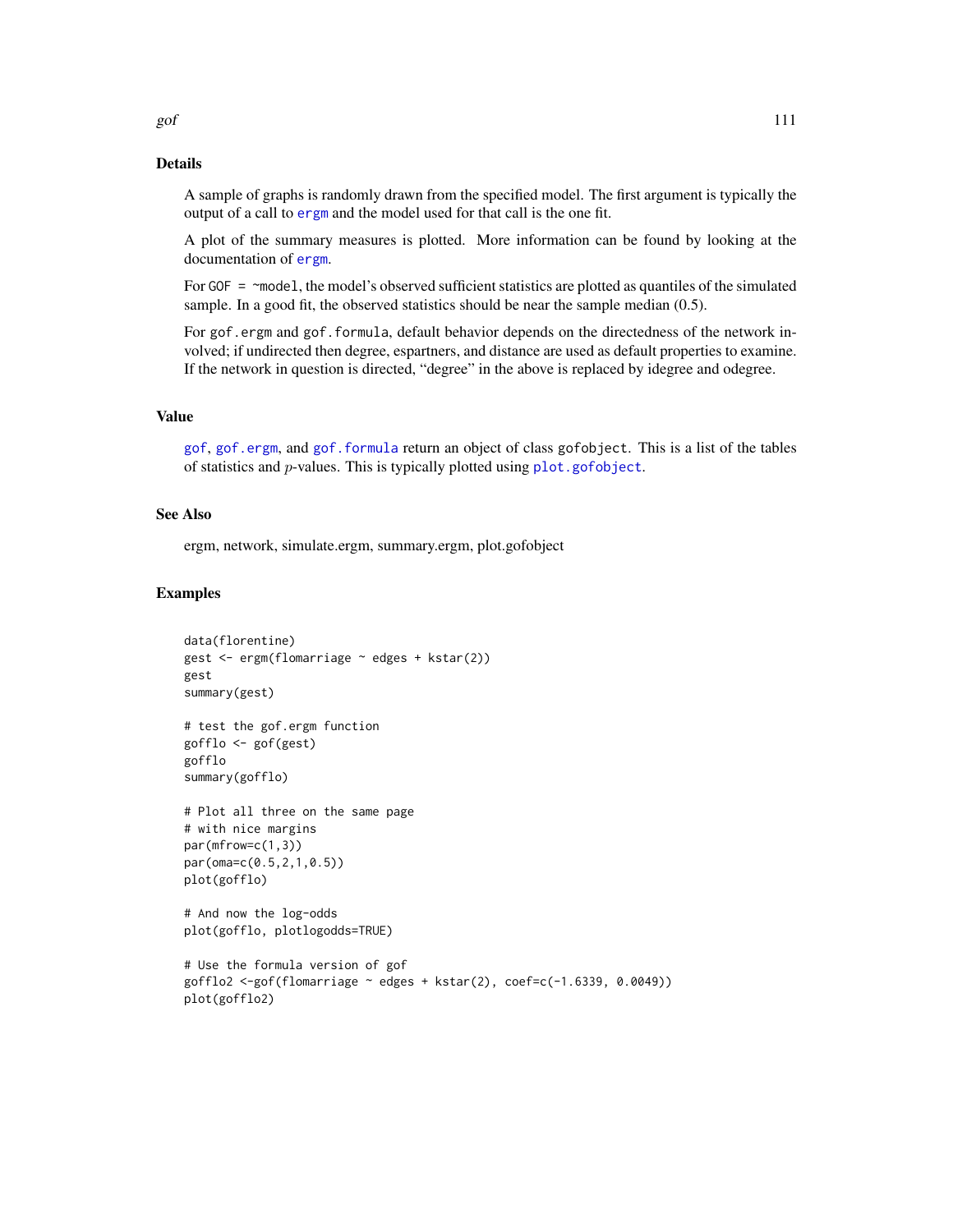#### Description

These functions test whether an ERGM fit or formula is curved.

## Usage

```
## S3 method for class 'ergm'
is.curved(object, ...)
## S3 method for class 'formula'
is.curved(object,
                    response=NULL,
                    basis=NULL,
                    ...)
## S3 method for class 'ergm.model'
is.curved(object, ...)
## S3 method for class 'NULL'
is.curved(object, ...)
```
## Arguments

| object                  | An ergm object or an ERGM formula.                                 |
|-------------------------|--------------------------------------------------------------------|
| response, basis         |                                                                    |
|                         | Name of the edge attribute whose value is to be modeled. See ergm. |
| $\cdot$ $\cdot$ $\cdot$ | Unused at this time.                                               |

# Details

Curvature is checked by testing if all model parameters are canonical.

#### Value

TRUE if the model fit or one implied by the formula is curved; FALSE otherwise.

is.durational *Testing for durational dependent models*

## Description

These functions test whether an ERGM model or formula is durational dependent or not. If the formula or model does not include any terms that need information about the duration of existing ties, the ergm proceass can use more efficient internal data structures.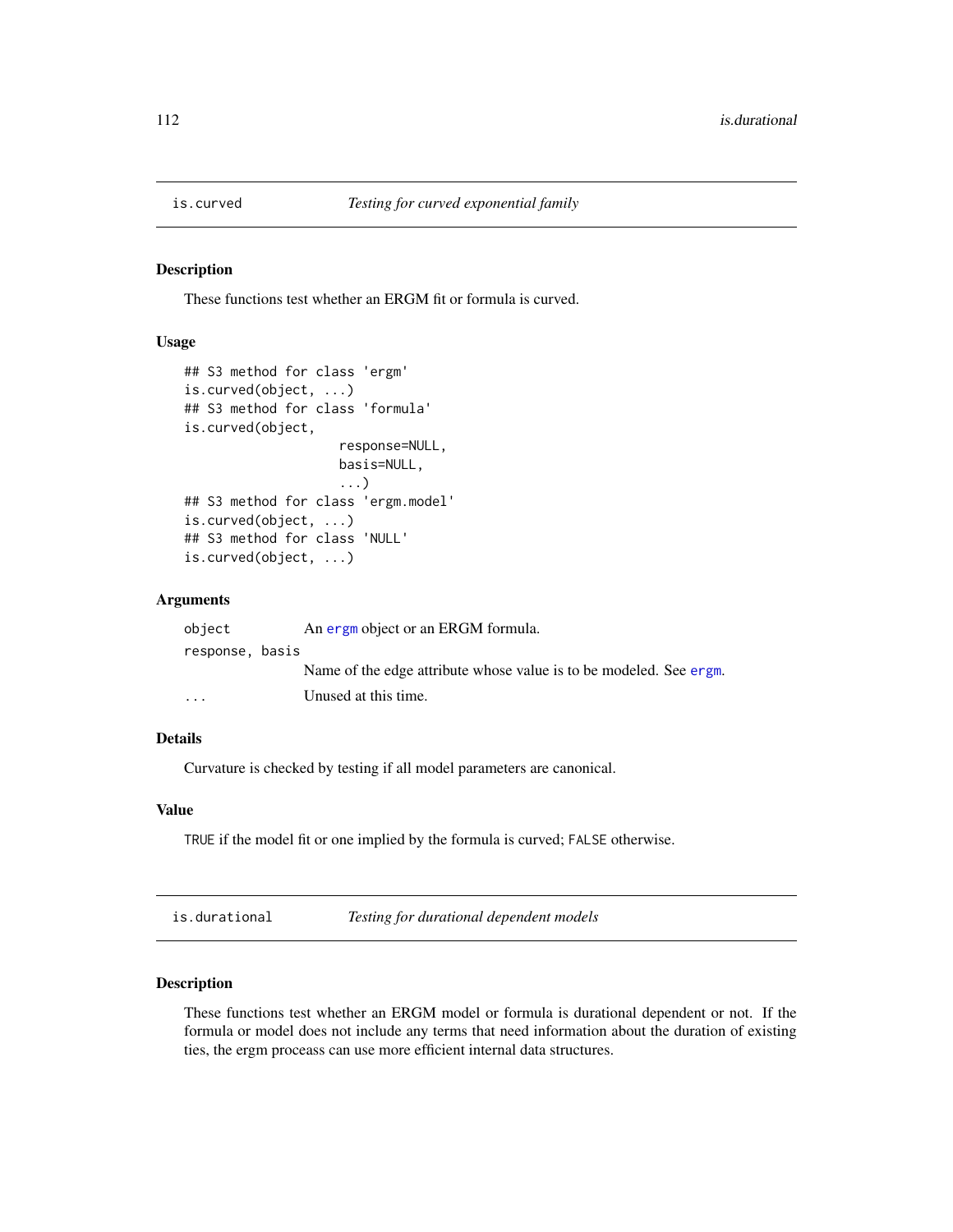## is.dyad.independent 113

## Usage

```
## S3 method for class 'character'
is.durational(object, ...)
## S3 method for class 'ergm.model'
is.durational(object, ...)
## S3 method for class 'formula'
is.durational(object,
```
# response=NULL, basis=NULL, ...)

## Arguments

| object                  | An ergm object or an ERGM formula, or some characters, e.g., object="all" for<br>monitoring purpose. |
|-------------------------|------------------------------------------------------------------------------------------------------|
| response, basis         |                                                                                                      |
|                         | See ergm.                                                                                            |
| $\cdot$ $\cdot$ $\cdot$ | Unused at this time.                                                                                 |
|                         |                                                                                                      |

#### Value

TRUE if the ERGM terms in the formula or model are durational dependent ; FALSE otherwise.

is.dyad.independent *Testing for dyad-independence*

## Description

These functions test whether an ERGM fit or formula is dyad-independent.

## Usage

```
## S3 method for class 'ergm'
is.dyad.independent(object, ...)
## S3 method for class 'formula'
is.dyad.independent(object,
                    response=NULL,
                    basis=NULL,
                    ...)
## S3 method for class 'conlist'
is.dyad.independent(object,
                    object.obs = NULL,
                    ...)
## S3 method for class 'ergm.model'
is.dyad.independent(object, ...)
## S3 method for class 'NULL'
is.dyad.independent(object, ...)
```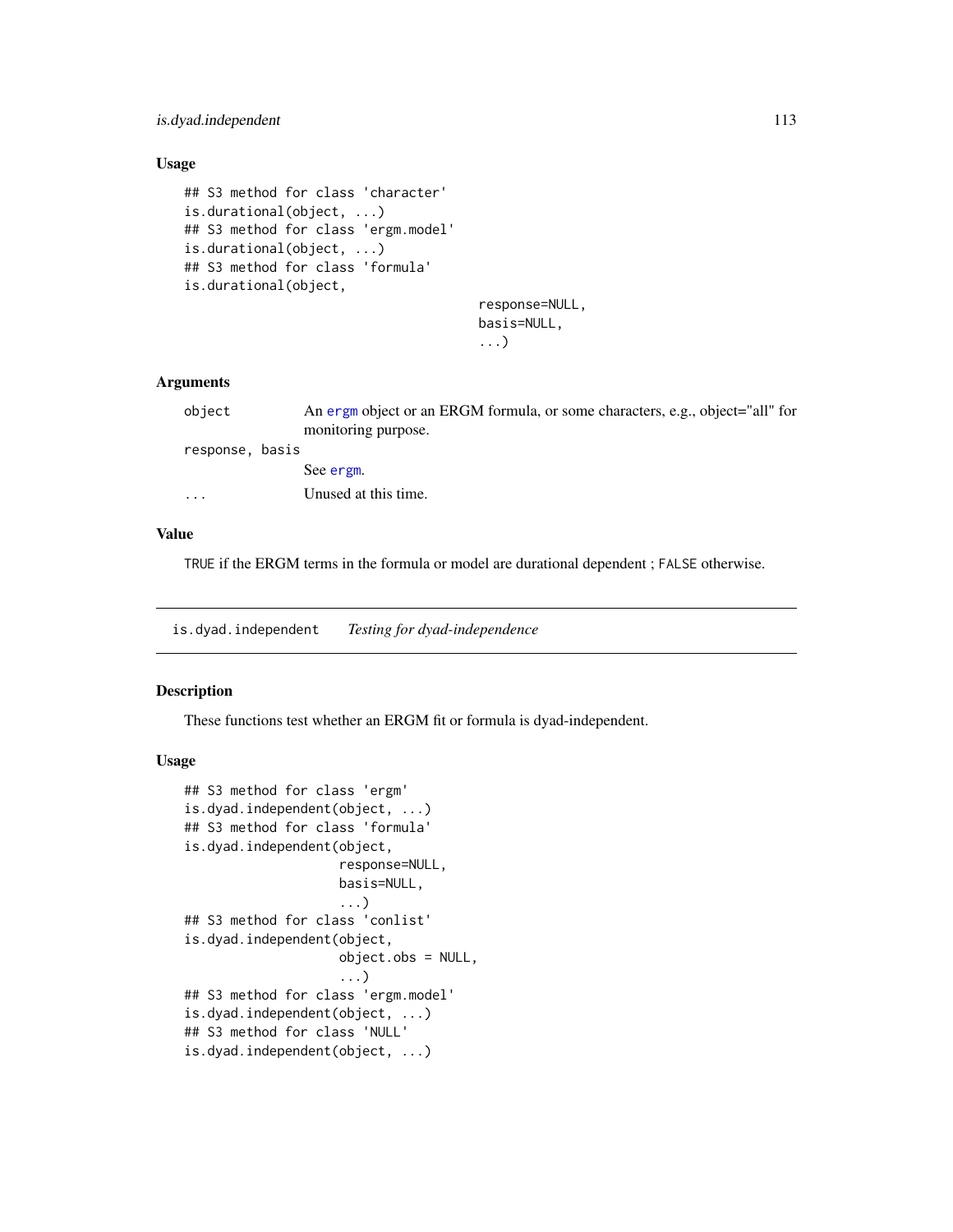#### Arguments

| object                  | An ergm object or an ERGM formula.                                 |
|-------------------------|--------------------------------------------------------------------|
| response, basis         |                                                                    |
|                         | Name of the edge attribute whose value is to be modeled. See ergm. |
| object.obs              |                                                                    |
| $\cdot$ $\cdot$ $\cdot$ | Unused at this time.                                               |

## Details

Dyad independence is determined by checking if all of the constituent parts of the object (formula, ergm terms, etc) are flagged as dyad-independent.

## Value

TRUE if the model fit or one implied by the formula is dyad-independent; FALSE otherwise.

| is.inCH | Determine whether a vector is in the closure of the convex hull of some |
|---------|-------------------------------------------------------------------------|
|         | sample of vectors                                                       |

### Description

is.inCH returns TRUE if and only if p is contained in the convex hull of the points given as the rows of M.

#### Usage

is.inCH(p, M, ...)

#### Arguments

| p        | A d-dimensional vector                                     |
|----------|------------------------------------------------------------|
| M        | An r by d matrix. Each row of M is a d-dimensional vector. |
| $\cdots$ | arguments passed directly to linear program solver         |

## Details

The  $d$ -vector p is in the convex hull of the  $d$ -vectors forming the rows of M if and only if there exists no separating hyperplane between p and the rows of M. This condition may be reworded as follows:

Letting  $q = (1p')'$  and  $L = (1M)$ , if the maximum value of  $z'q$  for all z such that  $z'L \leq 0$ equals zero (the maximum must be at least zero since z=0 gives zero), then there is no separating hyperplane and so p is contained in the convex hull of the rows of M. So the question of interest becomes a constrained optimization problem.

Solving this problem relies on the package lpSolve to solve a linear program. We may put the program in "standard form" by writing  $z = a - b$ , where a and b are nonnegative vectors. If we write  $x = (a'b')'$ , we obtain the linear program given by: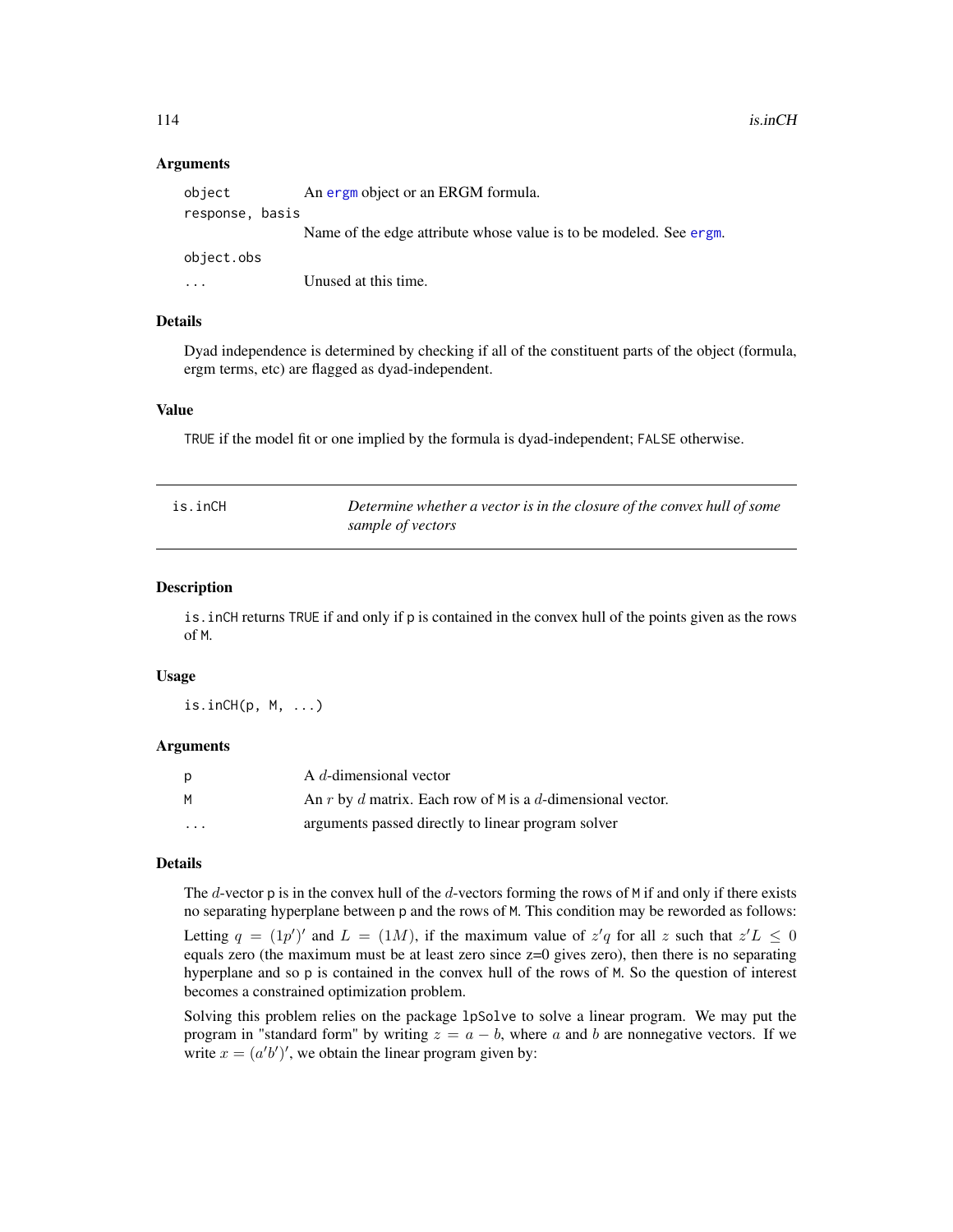#### kapferer til 115

Minimize  $(-q'q')x$  subject to  $x'(L - L) \leq 0$  and  $x \geq 0$ . One additional constraint arises because whenever any strictly negative value of  $(-q'q')x$  may be achieved, doubling x arbitrarily many times makes this value arbitrarily large in the negative direction, so no minimizer exists. Therefore, we add the constraint  $(q' - q')x \leq 1$ .

This function is used in the "stepping" algorithm of Hummel et al (2012).

#### Value

Logical, telling whether p is in the closed convex hull of the points in M.

## References

- <http://www.cs.mcgill.ca/~fukuda/soft/polyfaq/node22.html>
- Hummel, R. M., Hunter, D. R., and Handcock, M. S. (2012), Improving Simulation-Based Algorithms for Fitting ERGMs, Journal of Computational and Graphical Statistics, 21: 920- 939.

#### kapferer *Kapferer's tailor shop data*

#### **Description**

This well-known social network dataset, collected by Bruce Kapferer in Zambia from June 1965 to August 1965, involves interactions among workers in a tailor shop as observed by Kapferer himself. Here, an interaction is defined by Kapferer as "continuous uninterrupted social activity involving the participation of at least two persons"; only transactions that were relatively frequent are recorded. All of the interactions in this particular dataset are "sociational", as opposed to "instrumental". Kapferer explains the difference (p. 164) as follows:

"I have classed as transactions which were sociational in content those where the activity was markedly convivial such as general conversation, the sharing of gossip and the enjoyment of a drink together. Examples of instrumental transactions are the lending or giving of money, assistance at times of personal crisis and help at work."

Kapferer also observed and recorded instrumental transactions, many of which are unilateral (directed) rather than reciprocal (undirected), though those transactions are not recorded here. In addition, there was a second period of data collection, from September 1965 to January 1966, but these data are also not recorded here. All data are given in Kapferer's 1972 book on pp. 176-179.

During the first time period, there were 43 individuals working in this particular tailor shop; however, the better-known dataset includes only those 39 individuals who were present during both time collection periods. (Missing are the workers named Lenard, Peter, Lazarus, and Laurent.) Thus, we give two separate network datasets here: kapferer is the well-known 39-individual dataset, whereas kapferer2 is the full 43-individual dataset.

#### Usage

data(kapferer)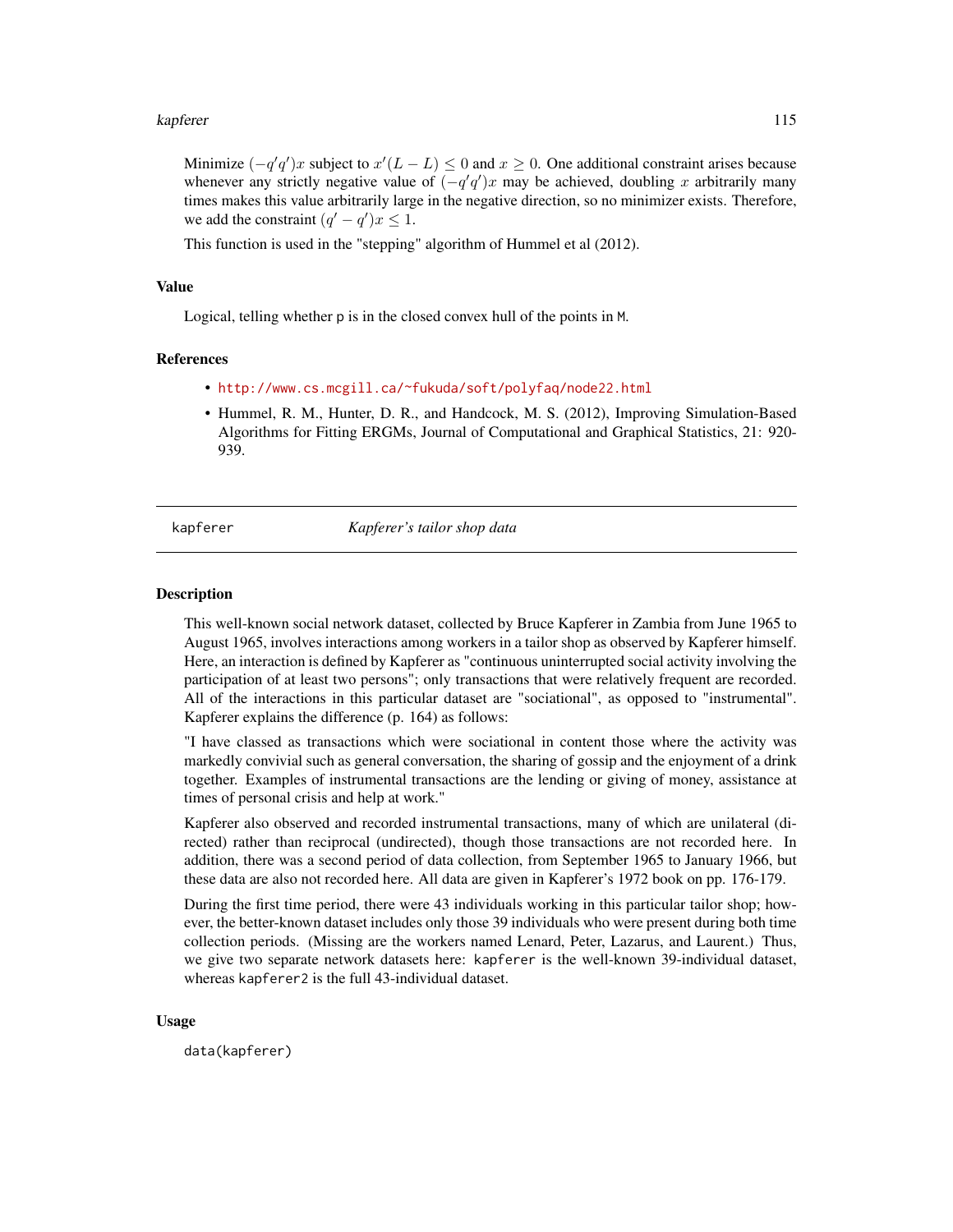#### Format

Two network objects, kapferer and kapferer2. The kapferer dataset contains only the 39 individuals who were present at both data-collection time periods. However, these data only reflect data collected during the first period. The individuals' names are included as a nodal covariate called names.

## Source

Original source: Kapferer, Bruce (1972), Strategy and Transaction in an African Factory, Manchester University Press.

lasttoggle *Storing last toggle information in a network*

#### Description

An informal extension to [network](#page-0-0) objects allowing some limited temporal information to be stored.

## Details

WARNING: THIS DOCUMENTATION IS PROVIDED AS A COURTESY, AND THE API DE-SCRIBED IS SUBJECT TO CHANGE WITHOUT NOTICE, DOWN TO COMPLETE REMOVAL. NOT ALL FUNCTIONS THAT COULD SUPPORT IT DO. USE AT YOUR OWN RISK.

While [networkDynamic](#page-0-0) provides a flexible, consistent method for storing dynamic networks, the C routines of [ergm](#page-3-0) and [tergm](#page-0-0) required a simpler and more lightweight representation.

This representation consisted of a single integer representing the time stamp and an integer vector of length to [network.dyadcount\(](#page-0-0)nw) — the number of potential ties in the network, giving the last time point during which each of the dyads in the network had changed.

Though this is an API intended for internal use, some functions, like [stergm](#page-0-0) (for EGMME), [simulate](#page-0-0), and [summary](#page-148-0) can be passed networks with this information using the following [network](#page-0-0) (i.e., [%n%](#page-0-0)) attributes:

time the time stamp associated with the network

lasttoggle a vector of length [network.dyadcount\(](#page-0-0)nw), giving the last change time associated with each dyad. See the source code of [ergm](#page-3-0) internal functions to.matrix.lasttoggle, ergm.el.lasttoggle, and to.lasttoggle.matrix for how they are serialized.

For technical reasons, the [tergm](#page-0-0) routines treat the lasttoggle time points as shifted by  $-1$ .

Again, this API is subject to change without notice.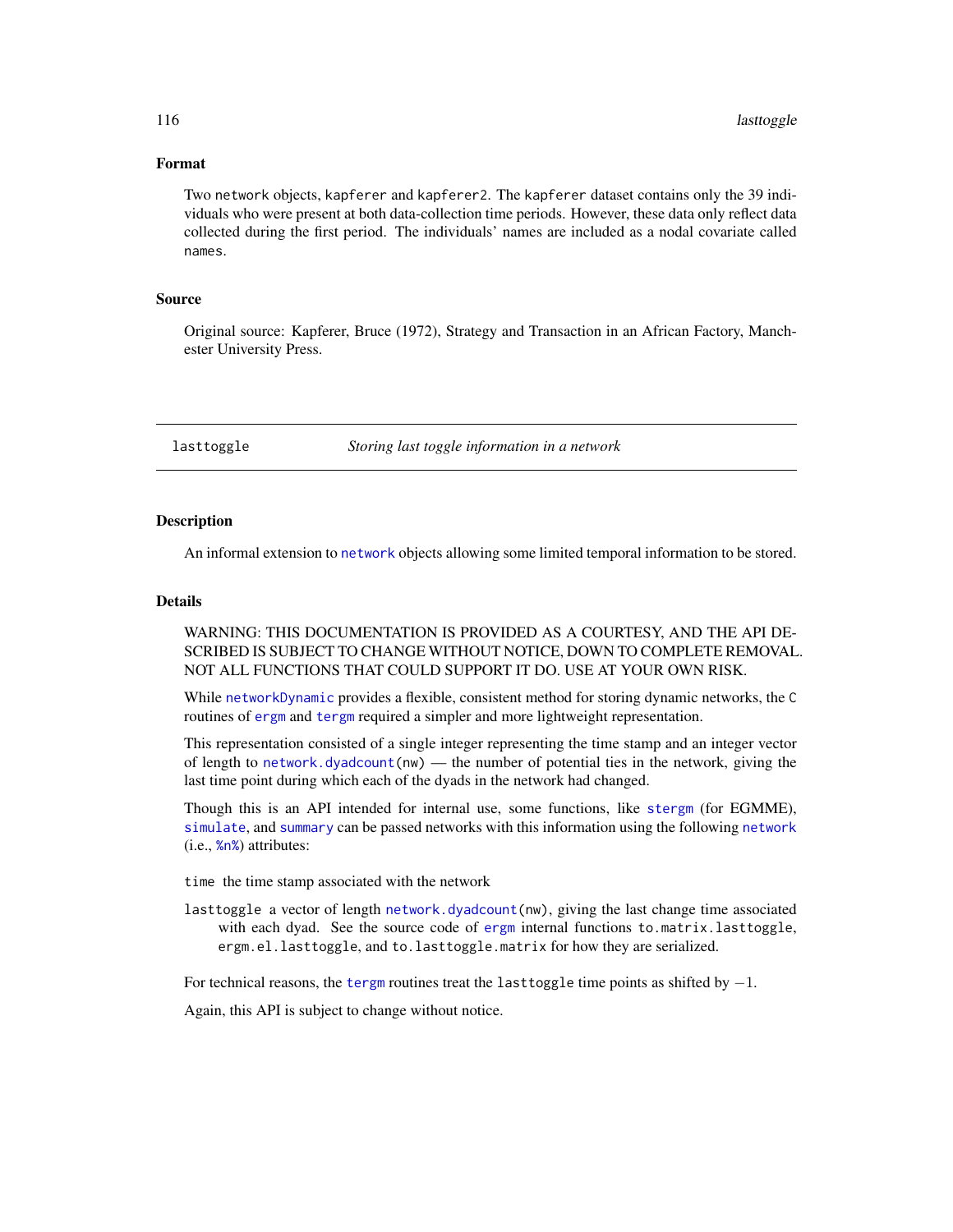## Description

A function to return the log-likelihood associated with an [ergm](#page-35-1) fit, evaluating it if necessary. logLikNull computes, when possible (see Value), the log-probability of observing the observed, unconstrained dyads of the network observed under the null model.

## Usage

```
## S3 method for class 'ergm'
logLik(object,
                      add=FALSE,
                      force.reeval=FALSE,
                      eval.loglik=add || force.reeval,
                      control=control.logLik.ergm(),
                      ...)
logLikNull(object, ...)
## S3 method for class 'ergm'
logLikNull(object,
                          control=control.logLik.ergm(),
                          ...)
```
## Arguments

| object       | An ergm fit, returned by ergm.                                                                             |
|--------------|------------------------------------------------------------------------------------------------------------|
| add          | Logical: If TRUE, instead of returning the log-likelihood, return object with<br>log-likelihood value set. |
| force.reeval | Logical: If TRUE, reestimate the log-likelihood even if object already has an<br>estiamte.                 |
| eval.loglik  | Logical: If TRUE, evaluate the log-likelihood if not set on object.                                        |
| control      | A list of control parameters for algorithm tuning. Constructed using control. logLik.ergm.                 |
| $\ddotsc$    | Other arguments to the likelihood functions.                                                               |

## Details

If the log-likelihood was not computed for object, produces an error unless eval.loglik=TRUE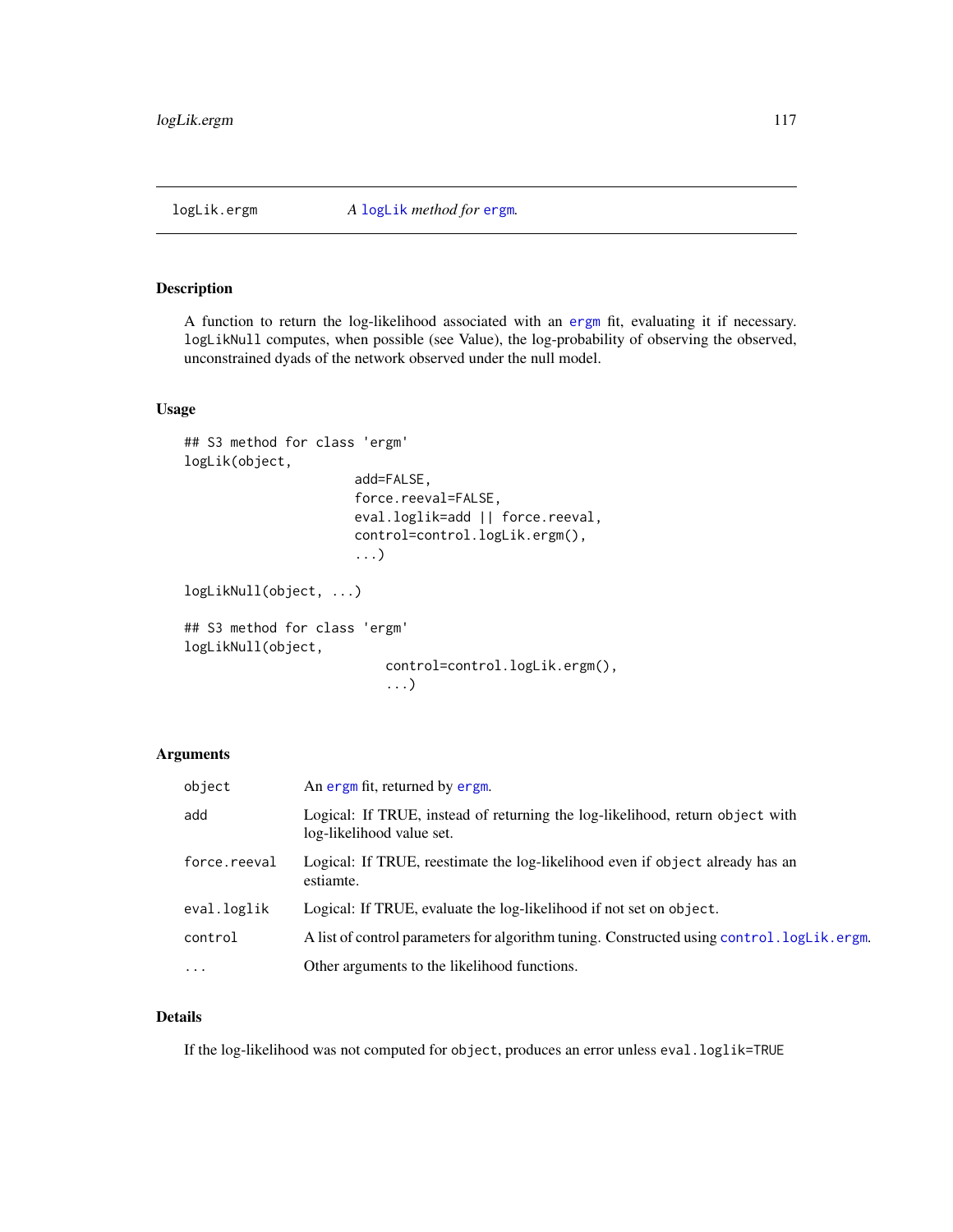The form of the output of [logLik](#page-0-0).ergm depends on add: add=FALSE (the default), a logLik object. If add=TRUE (the default), an [ergm](#page-35-1) object with the log-likelihood set.

[logLik](#page-0-0)Null returns an object of type logLik if it is able to compute the null model probability, and NA otherwise.

As of version 3.1, all likelihoods for which logLikNull is not implemented are computed relative to the reference measure. (I.e., a null model, with no terms, is defined to have likelihood of 0, and all other models are defined relative to that.)

## References

Hunter, D. R. and Handcock, M. S. (2006) *Inference in curved exponential family models for networks*, Journal of Computational and Graphical Statistics.

#### See Also

[logLik](#page-0-0), [ergm.bridge.llr](#page-72-0), [ergm.bridge.dindstart.llk](#page-71-0)

## Examples

```
# See help(ergm) for a description of this model. The likelihood will
# not be evaluated.
data(florentine)
## Not run:
# The default maximum number of iterations is currently 20. We'll only
# use 2 here for speed's sake.
gest <- ergm(flomarriage ~ kstar(1:2) + absdiff("wealth") + triangle, eval.loglik=FALSE)
gest <- ergm(flomarriage ~ kstar(1:2) + absdiff("wealth") + triangle, eval.loglik=FALSE,
             control=control.ergm(MCMLE.maxit=2))
# Log-likelihood is not evaluated, so no deviance, AIC, or BIC:
summary(gest)
# Evaluate the log-likelihood and attach it to the object.
# The default number of bridges is currently 20. We'll only use 3 here
# for speed's sake.
gest.logLik <- logLik(gest, add=TRUE)
gest.logLik <- logLik(gest, add=TRUE, control=control.logLik.ergm(nsteps=3))
# Deviances, AIC, and BIC are now shown:
summary(gest.logLik)
# Null model likelihood can also be evaluated, but not for all constraints:
logLikNull(gest) # == network.dyadcount(flomarriage)*log(1/2)
## End(Not run)
```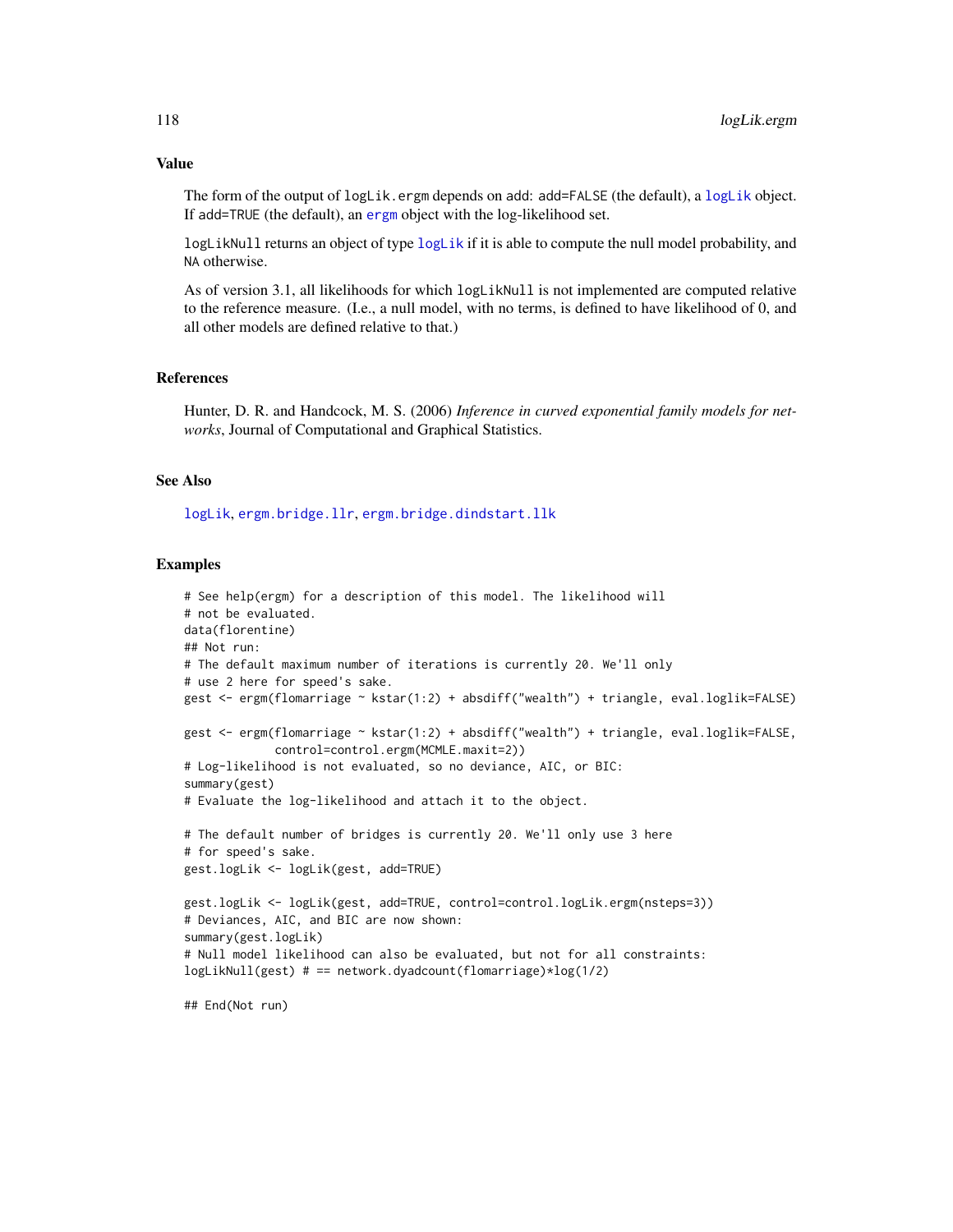<span id="page-118-1"></span>

#### <span id="page-118-0"></span>Description

This function prints diagnistic information and creates simple diagnostic plots for the MCMC sampled statistics produced from a fit.

### Usage

```
## S3 method for class 'ergm'
mcmc.diagnostics(object,
              center=TRUE,
              esteq=TRUE,
              vars.per.page=3,
              ...)
## S3 method for class 'mcmc.list.ergm'
plot(x,
                main = NULL,vars.per.page = 3,
                ...)
```
#### Arguments

| object        | An ergm object. See documentation for ergm.                                                                                                                                                                                                                                                                                                                                                           |
|---------------|-------------------------------------------------------------------------------------------------------------------------------------------------------------------------------------------------------------------------------------------------------------------------------------------------------------------------------------------------------------------------------------------------------|
| center        | Logical: If TRUE, ; center the samples on the observed statistics.                                                                                                                                                                                                                                                                                                                                    |
| esteg         | Logical: If TRUE, for statistics corresponding to curved ERGM terms, summa-<br>rize the curved statistics by their estimating equation values (evaluated at the<br>MLE of any curved parameters) (i.e., $\eta'_I(\hat{\theta}) \cdot g_I(y)$ for I being indices of the<br>canonical parameters in question), rather than the canonical (sufficient) vectors<br>of the curved statistics $(q_I(y))$ . |
| vars.per.page | Number of rows (one variable per row) per plotting page. Ignored if lattice Extra<br>package is not installed.                                                                                                                                                                                                                                                                                        |
| $\mathsf{x}$  | an mome. Itst object containing the mome diagnostic samples                                                                                                                                                                                                                                                                                                                                           |
| main          | character, main plot heading title                                                                                                                                                                                                                                                                                                                                                                    |
| $\ddotsc$     | Additional arguments, to be passed to plotting functions.                                                                                                                                                                                                                                                                                                                                             |
|               |                                                                                                                                                                                                                                                                                                                                                                                                       |

## Details

A pair of plots are produced for each statistic:a trace of the sampled output statistic values on the left and density estimate for each variable in the MCMC chain on the right. Diagnostics printed to the console include correlations and convergence diagnostics.

Recent changes in the ergm estimation algorithm mean that these plots can no longer be used to ensure that the mean statistics from the model match the observed network statistics. For that functionality, please use the GOF command: gof(object, GOF=~model).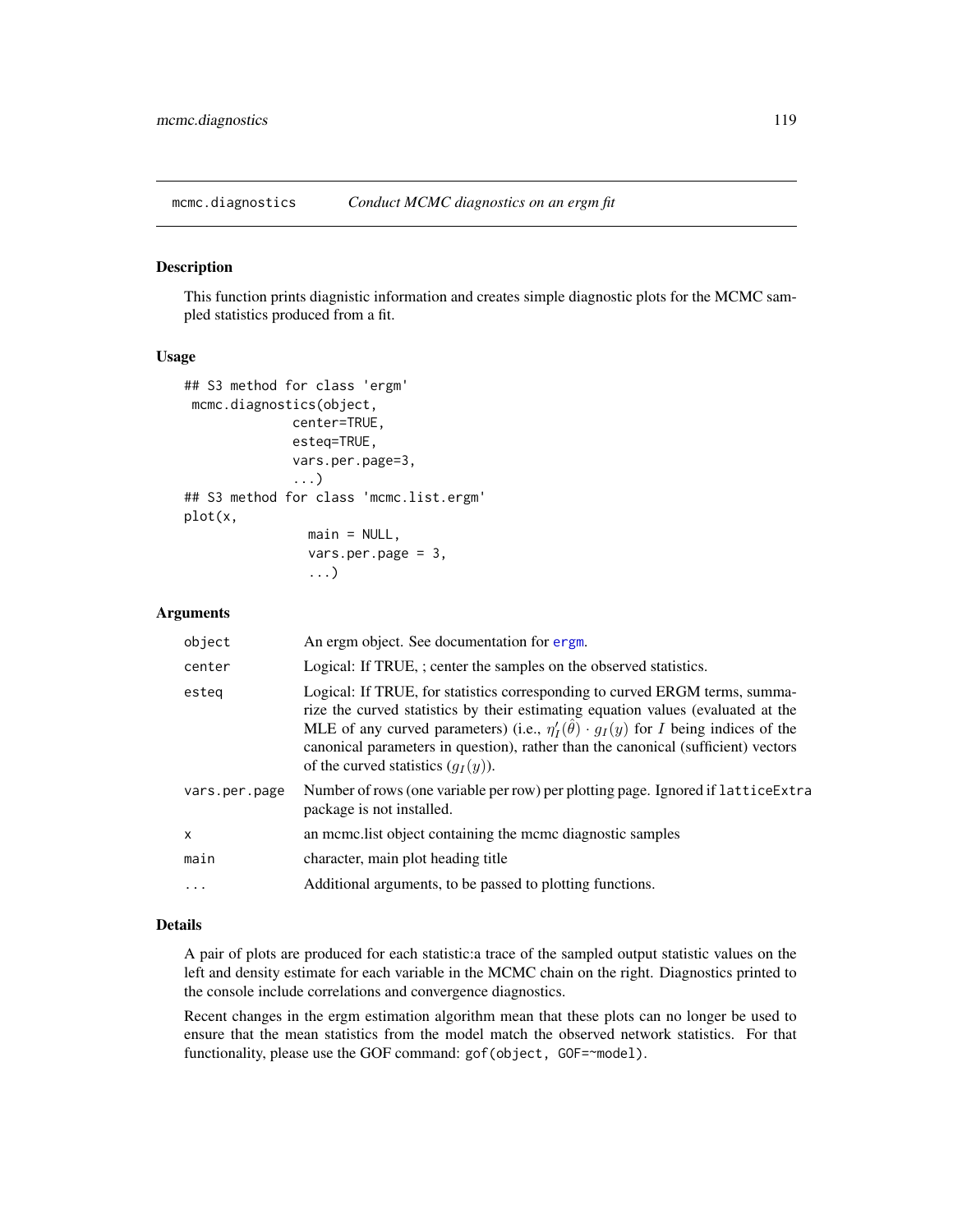In fact, an ergm output object contains the matrix of statistics from the MCMC run as component \$sample. This matrix is actually an object of class mcmc and can be used directly in the coda package to assess MCMC convergence. *Hence all MCMC diagnostic methods available in* coda *are available directly.* See the examples and [http://www.mrc-bsu.cam.ac.uk/software/bugs/](http://www.mrc-bsu.cam.ac.uk/software/bugs/the-bugs-project-winbugs/coda-readme/) [the-bugs-project-winbugs/coda-readme/](http://www.mrc-bsu.cam.ac.uk/software/bugs/the-bugs-project-winbugs/coda-readme/).

More information can be found by looking at the documentation of [ergm](#page-35-0).

#### Value

[mcmc.diagnostics.ergm](#page-118-0) returns some degeneracy information, if it is included in the original object. The function is mainly used for its side effect, which is to produce plots and summary output based on those plots.

#### References

Raftery, A.E. and Lewis, S.M. (1992). One long run with diagnostics: Implementation strategies for Markov chain Monte Carlo. Statistical Science, 7, 493-497.

Raftery, A.E. and Lewis, S.M. (1995). The number of iterations, convergence diagnostics and generic Metropolis algorithms. In Practical Markov Chain Monte Carlo (W.R. Gilks, D.J. Spiegelhalter and S. Richardson, eds.). London, U.K.: Chapman and Hall.

This function is based on the coda package It is based on the the R function raftery.diag in coda. raftery.diag, in turn, is based on the FORTRAN program gibbsit written by Steven Lewis which is available from the Statlib archive.

#### See Also

[ergm](#page-35-0), network package, coda package, [summary.ergm](#page-145-0)

## Examples

```
## Not run:
#
data(florentine)
#
# test the mcmc.diagnostics function
#
gest <- ergm(flomarriage ~ edges + kstar(2))
summary(gest)
#
# Plot the probabilities first
#
mcmc.diagnostics(gest)
#
# Use coda directly
#
library(coda)
#
plot(gest$sample, ask=FALSE)
#
```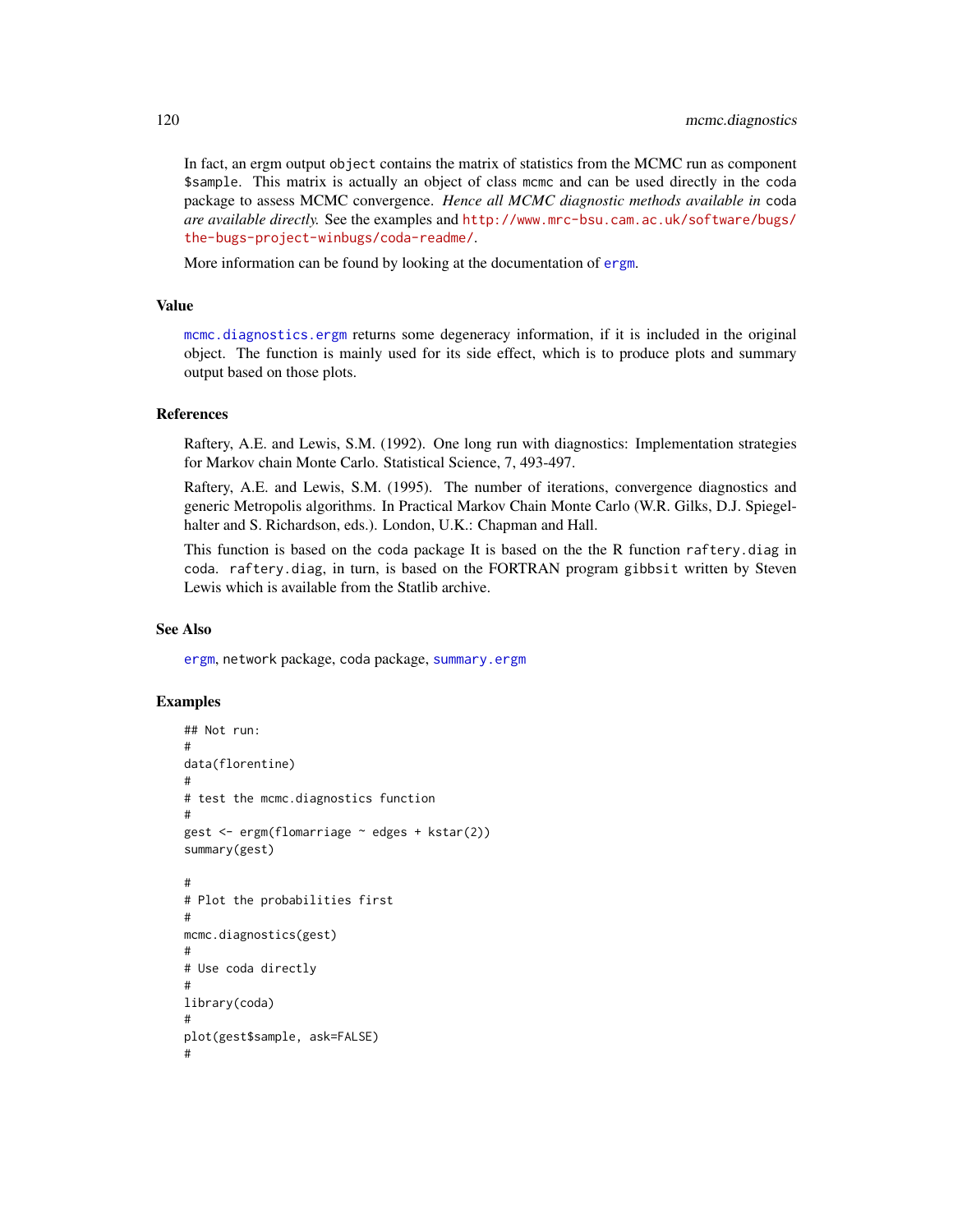## MHproposal 121

```
# A full range of diagnostics is available
# using codamenu()
#
## End(Not run)
```
MHproposal *Functions to initialize the MHproposal object*

#### Description

S3 Functions that initialize the Metropolis-Hastings Proposal (MHproposal) object using the InitMHP.\* function that corresponds to the name given in 'object'. These functions are not generally called directly by the user. See [ergm\\_MH\\_proposals](#page-91-0) for general explanation and lists of available Metropolis-Hastings proposal types.

#### Usage

```
## S3 method for class 'character'
MHproposal(object,
                   arguments,
                   nw, ...,
                   response=NULL,
                   reference=reference
                   )
## S3 method for class 'formula'
MHproposal(object,
                   arguments,
                   nw,
                   weights="default",
                   class="c",
                   reference=~Bernoulli,
                   response=NULL,
                  ...)
## S3 method for class 'ergm'
MHproposal(object, ...,
                   constraints=NULL,
                   arguments=NULL,
                   nw=NULL,
                   weights=NULL,
                   class="c",
                   reference=NULL,
                   response=NULL)
```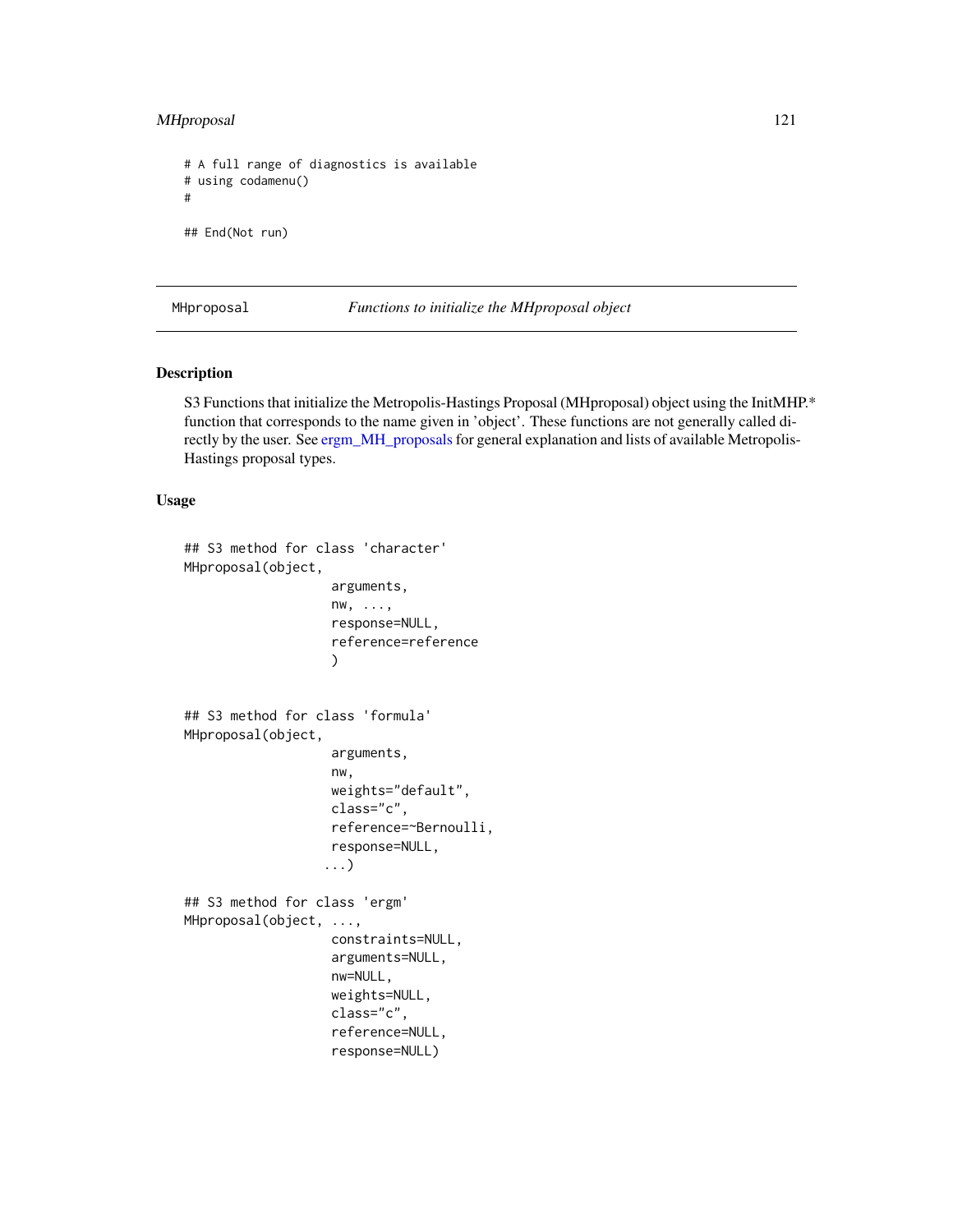## Arguments

| object      | Either a character, a formula or an ergm object. The formula should be of the<br>form $y \sim$ <model terms="">, where y is a network object or a matrix that can be<br/>coerced to a network object.</model>                                               |
|-------------|-------------------------------------------------------------------------------------------------------------------------------------------------------------------------------------------------------------------------------------------------------------|
| nw          | The network object originally given to ergm via 'formula'                                                                                                                                                                                                   |
| weights     | Specifies the method used to allocate probabilities of being proposed to dyads;<br>options are "TNT", "TNT10", "random", "nonobserved" and "default"; default="default"                                                                                     |
| arguments   | A list of parameters used by the Init.MHP routines                                                                                                                                                                                                          |
| response    | <b>EXPERIMENTAL.</b> Name of the edge attribute whose value is to be modeled.<br>Defaults to NULL for simple presence or absence.                                                                                                                           |
| reference   | <i>EXPERIMENTAL</i> . One-sided formula whose RHS gives the reference measure<br>to be used. (Defaults to $\sim$ Bernoulli.)                                                                                                                                |
| class       | The class of the proposal; choices include "c", "f", and "d" default="c".                                                                                                                                                                                   |
| constraints | A one-sided formula specifying one or more constraints on the support of the<br>distribution of the networks being simulated. See the documentation for a simi-<br>lar argument for ergm and see list of implemented constraints for more informa-<br>tion. |
| $\cdots$    | Further arguments passed to other functions.                                                                                                                                                                                                                |

## Value

Returns an MHproposal object: a list with class 'MHProposal' containing the following named elements:

- name : the C name of the proposal
- inputs : NULL (I think the only non-null value returned by the InitMH is for <nobetweengroupties>, but this isn't included in the look-up table
- package: shared library name where the proposal can be found (usually "ergm")
- arguments: list of arguments passed to the InitMHP function; in particular,
	- constraints: list of constraints
	- constraints\$bd: the list of parameters to bound degree in the fitting process and returned by [ergm.bounddeg](#page-69-0)

## See Also

[InitMHP](#page-91-1)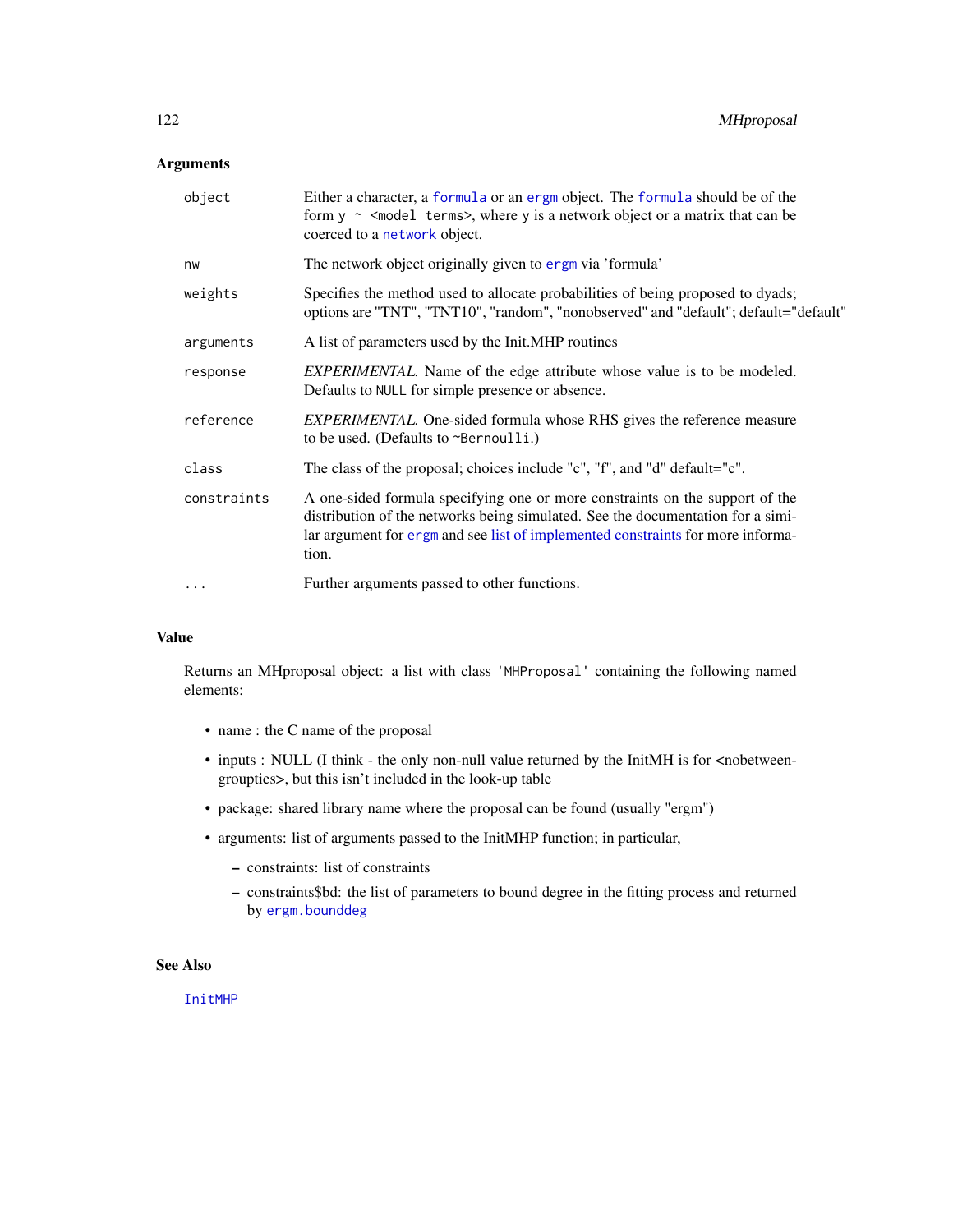#### Description

This is a synthetic network of 20 nodes that is used as an example within the [ergm](#page-35-0) documentation. It has an interesting elongated shape - reminencent of a chemical molecule. It is stored as a [network](#page-0-0) object.

#### Usage

data(molecule)

## See Also

florentine, sampson, network, plot.network, ergm

<span id="page-122-0"></span>network.update *Replaces the sociomatrix in a network object*

## Description

Replaces the edges in a network object with the edges corresponding to the sociomatrix specified by newmatrix. See [ergm](#page-35-0) for more information.

#### Usage

```
network.update(nw, newmatrix, matrix.type=NULL, output="network",
              ignore.nattr = c("bipartite", "directed", "hyper",
              "loops", "mnext", "multiple", "n"), ignore.vattr = c())
```
## Arguments

| nw           | a network object. See documentation for the network package.                                                                                                                                                                                                                                                |
|--------------|-------------------------------------------------------------------------------------------------------------------------------------------------------------------------------------------------------------------------------------------------------------------------------------------------------------|
| newmatrix    | Either an adjacency matrix (a matrix of zeros and ones indicating the presence of<br>a tie from i to j) or an edgelist (a two-column matrix listing origin and destination<br>node numbers for each edge; note that in an undirected matrix, the first column<br>should be the smaller of the two numbers). |
| matrix.type  | One of "adjacency" or "edgelist" telling which type of matrix newmatrix is.<br>Default is to use the which. matrix. type function.                                                                                                                                                                          |
| output       | Currently unused.                                                                                                                                                                                                                                                                                           |
| ignore.nattr | character vector of the names of network-level attributes to ignore when updat-<br>ing network objects (defaults to standard network properties)                                                                                                                                                            |
| ignore.vattr | character vector of the names of vertex-level attributes to ignore when updating<br>network objects                                                                                                                                                                                                         |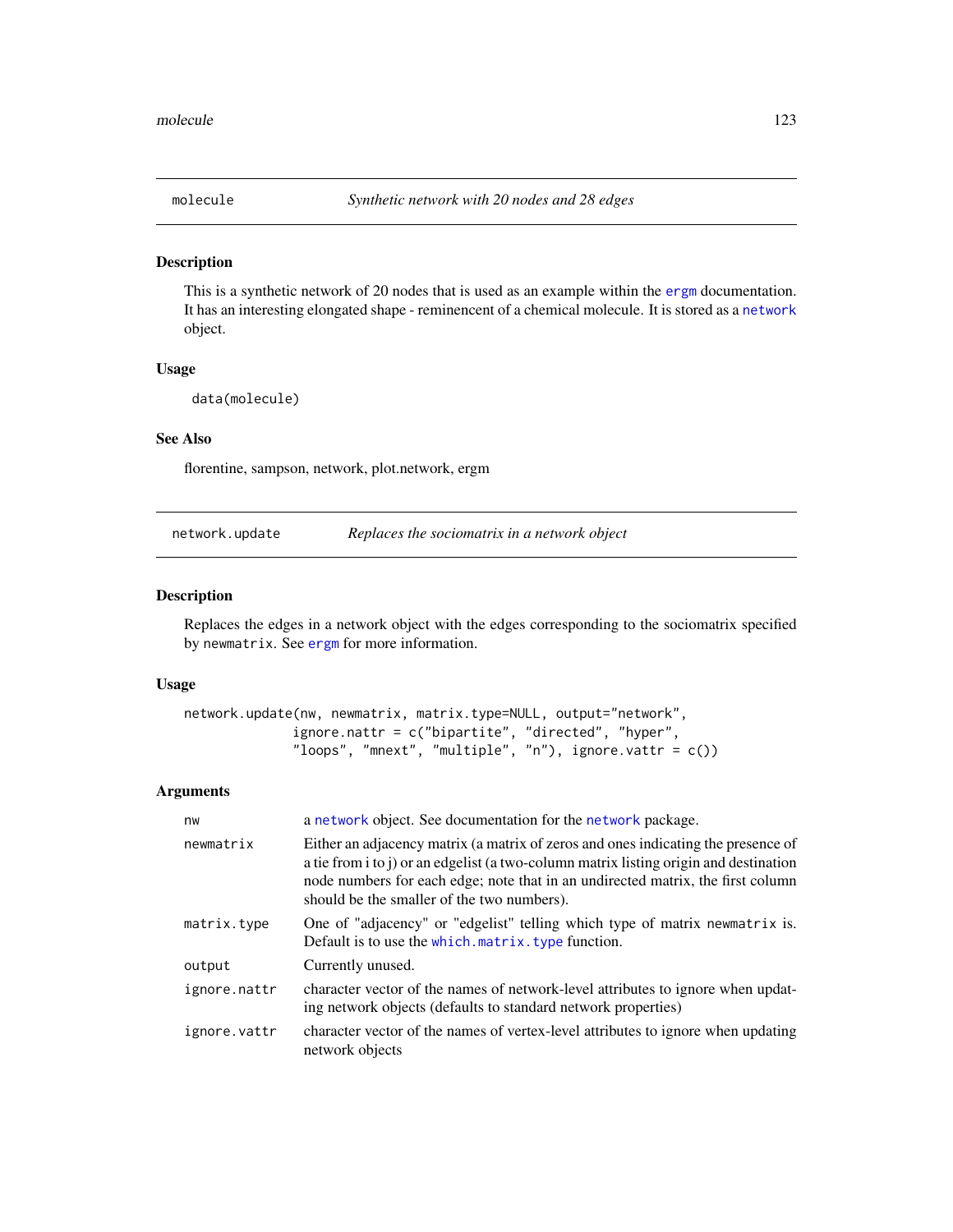## Value

[network.update](#page-122-0) returns a new [network](#page-0-0) object with the edges specified by newmatrix and network and vertex attributes copied from the input network nw. Input network is not modified.

## See Also

ergm, network

## Examples

```
#
data(florentine)
#
# test the network.update function
#
# Create a Bernoulli network
rand.net <- network(network.size(flomarriage))
# store the sociomatrix
rand.mat <- rand.net[,]
# Update the network
network.update(flomarriage, rand.mat, matrix.type="adjacency")
# Try this with an edgelist
rand.mat <- as.matrix.network.edgelist(flomarriage)[1:5,]
network.update(flomarriage, rand.mat, matrix.type="edgelist")
```

| newnw.extract | Internal function to create a new network from the ergm MCMC sam- |
|---------------|-------------------------------------------------------------------|
|               | ple output                                                        |

## Description

An internal function to generate a new [network](#page-0-0) object using the output (lists of toggled heads and tail vertices) from an ergm MCMC or SAN process.

## Usage

```
newnw.extract(oldnw, z, output = "network", response = NULL)
```
## Arguments

| oldnw    | a network object (presumably input to the ergm process) from which the network-<br>and vertex-level attributes will be copied                                                                                   |
|----------|-----------------------------------------------------------------------------------------------------------------------------------------------------------------------------------------------------------------|
| z        | a list having either a component named newedge list or two components newtails<br>and newheads containing the ids of the head and tails vertices of the edges. Op-<br>tionall newweights containing edgewights. |
| output   | passed to network, update, which claims not to use it                                                                                                                                                           |
| response | optional character string giving the name of the edge attribute where the edge<br>values (weight/count) should be stored.                                                                                       |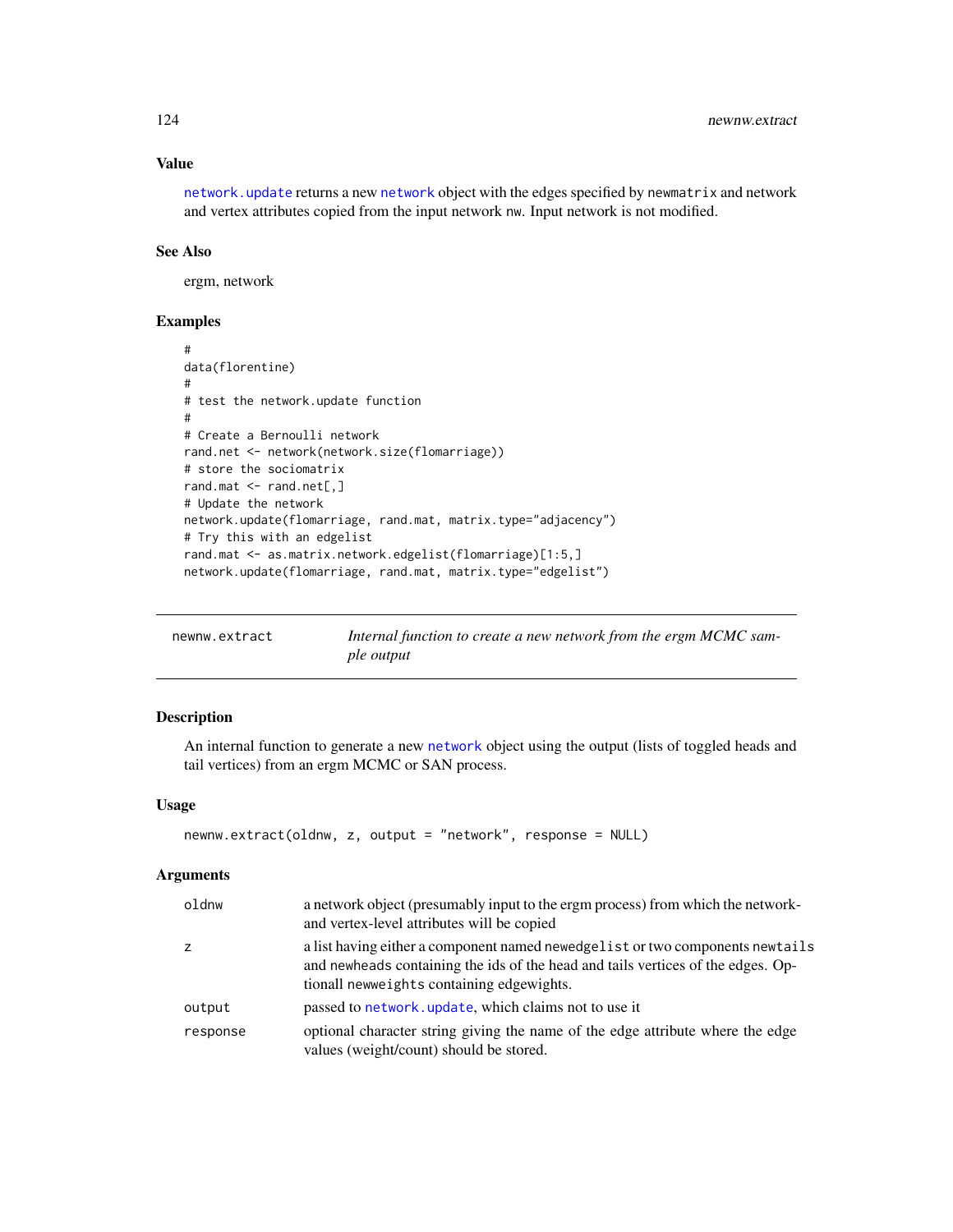## nvattr.copy.network 125

## Value

a [network](#page-0-0) object with properties copied from oldnw and edges corresponding to the lists of tails and head vertex ids in z

#### Note

This is an internal ergm function, it most cases with edgelists to be converted to networks it will probably be simpler to use [network.edgelist](#page-0-0)

## See Also

[network.edgelist](#page-0-0), [network.update](#page-122-0)

nvattr.copy.network *Copy network- and vertex-level attributes between two network objects*

## Description

An internal ergm utility function to copy the network-level attributes and vertex-level attributes from one [network](#page-0-0) object to another, ignoring some standard properties by default.

### Usage

```
nvattr.copy.network(to, from, ignore = c("bipartite", "directed",
                                          "hyper", "loops", "mnext",
                                          "multiple", "n"))
```
#### Arguments

| to     | the network that attributes should be copied to                                   |
|--------|-----------------------------------------------------------------------------------|
| from   | the network that attributes should be copied to                                   |
| ignore | vector of charcter names of network attributes that should not be copied. Default |
|        | is the standard list of network properties created by network. initialize         |

#### Value

returns the to network, with attributes copied from from

## Note

does not check that networks are of the same size, etc

## See Also

[set.vertex.attribute](#page-0-0), [set.network.attribute](#page-0-0)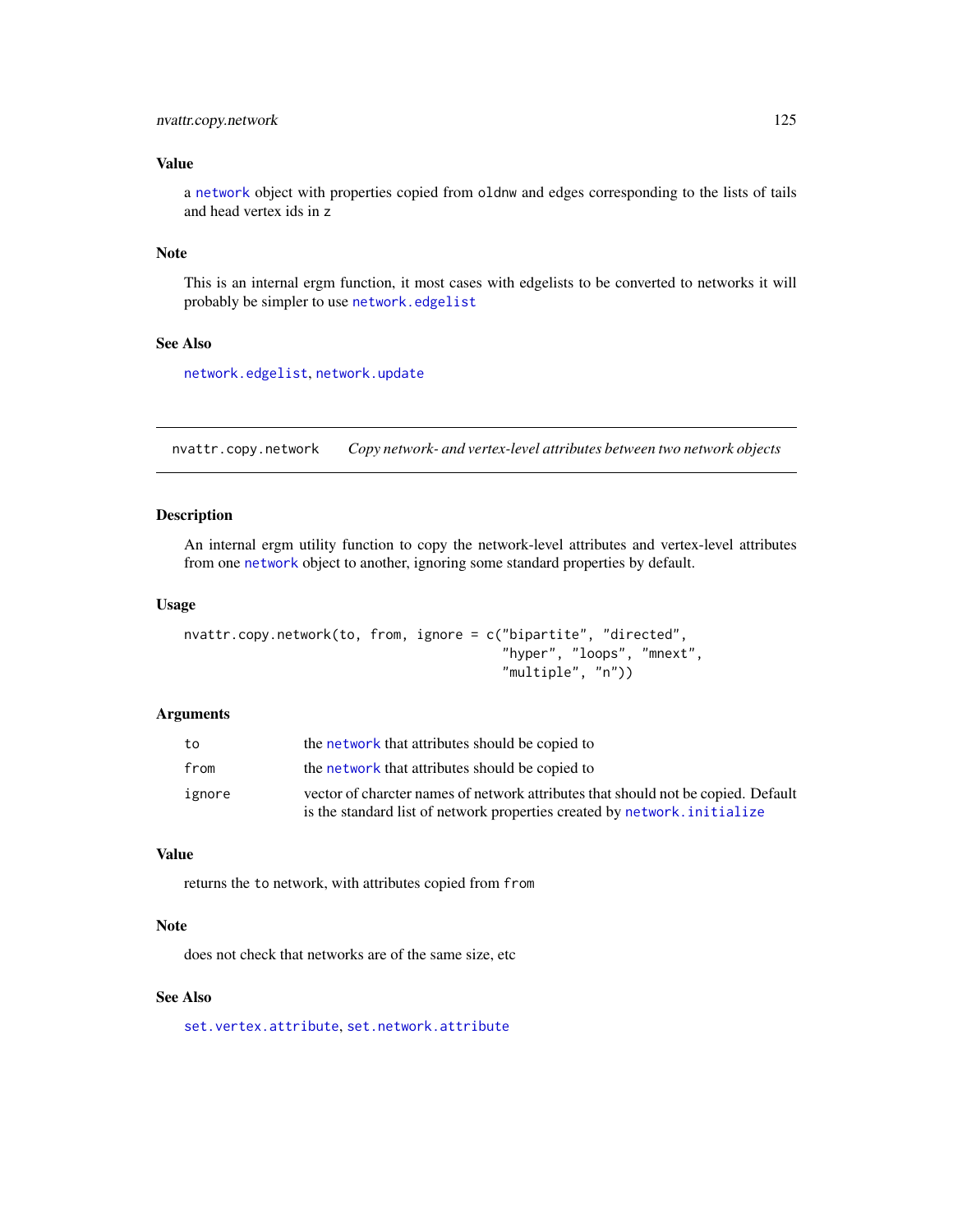## Description

[plot.ergm](#page-125-0) is the plotting method for [ergm](#page-35-0) objects.

It plots the MCMC diagnostics via the [mcmc.diagnostics](#page-118-1) function.

See [ergm](#page-35-0) for more information on how to fit these models.

#### Usage

```
## S3 method for class 'ergm'
plot(x, ..., mle=FALSE, comp.mat = NULL,
          label = NULL, label.col = "black",
          xlab, ylab, main, label.cex = 0.8, edge.lwd = 1,
          edge.col=1, al = 0.1,contours=0, density=FALSE, only.subdens = FALSE,
          drawarrows=FALSE,
          contour.color=1, plotnetwork=FALSE, pie = FALSE, piesize=0.07,
          vertex.col=1, vertex.pch=19, vertex.cex=2,
          mycol=c("black","red","green","blue","cyan",
                  "magenta","orange","yellow","purple"),
          mypch=15:19, mycex=2:10)
```
## Arguments

| X             | an R object of class ergm. See documentation for ergm.                                                                                                                    |
|---------------|---------------------------------------------------------------------------------------------------------------------------------------------------------------------------|
| mle           | Plots the network using the MLE of the positions for latent models.                                                                                                       |
| pie           | For latent clustering models, each node is drawn as a pie chart representing the<br>probabilities of cluster membership.                                                  |
| piesize       | The size of the pie charts.                                                                                                                                               |
| contours      | For latent models, plots a contours by contours array of the network with one<br>contour per network corresponding to the posterior distribution of each of the<br>nodes. |
| contour.color | Color of the contour lines.                                                                                                                                               |
| density       | If density=TRUE, plots the density of the posterior position of the nodes. If<br>$density=c(nr,nc)$ , plots a nr by nc array of density estimates for each cluster.       |
| only.subdens  | If density= $c(nr,nc)$ , only plots the densities of the clusters, not the overall den-<br>sity.                                                                          |
| drawarrows    | If density=TRUE, draws the ties on the density plot.                                                                                                                      |
| plotnetwork   | If density= $c(nr,nc)$ , a plot of the network is also shown.                                                                                                             |
| comp.mat      | For latent models, the positions are Procrustes transformed to look like comp.mat.                                                                                        |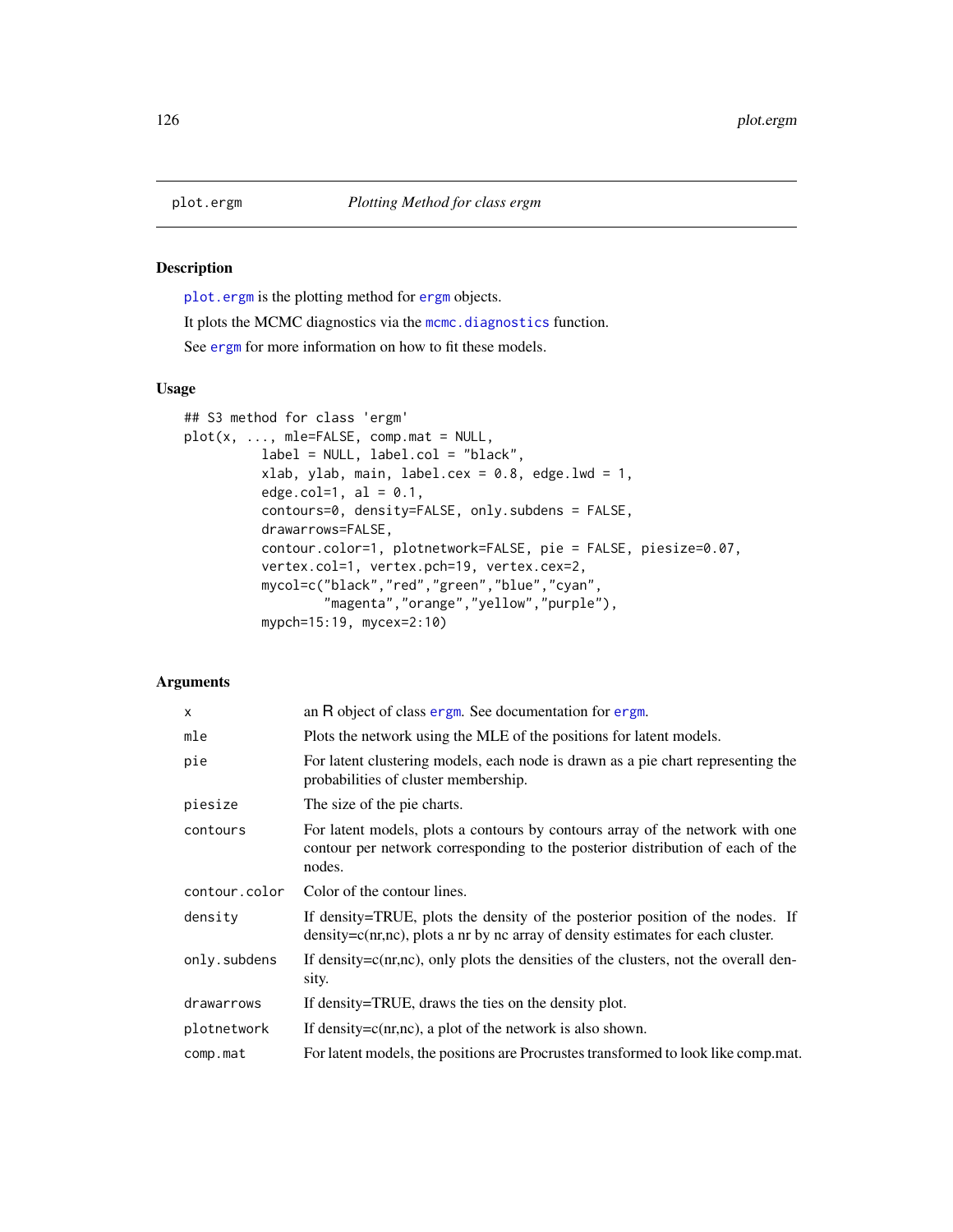#### plot.ergm 127

| label      | A vector of the same length as the number of nodes containing the labels of the<br>nodes.                                                                          |
|------------|--------------------------------------------------------------------------------------------------------------------------------------------------------------------|
| label.col  | The color to be used for plotting the labels.                                                                                                                      |
| label.cex  | The size of the node labels.                                                                                                                                       |
| xlab       | Title for the x axis.                                                                                                                                              |
| ylab       | Title for the y axis.                                                                                                                                              |
| main       | The main title for the network.                                                                                                                                    |
| edge.lwd   | The line width for the arrows between nodes.                                                                                                                       |
| edge.col   | The color of the arrows between nodes.                                                                                                                             |
| al         | The length of the arrow heads.                                                                                                                                     |
| vertex.col | The color of the nodes as defined by mycol. Can be specified as an attribute of<br>the network used in the model.                                                  |
| vertex.pch | The plotting character of the nodes as defined by mypch. Can be specified as an<br>attribute of the network used in the model. By default it is 15 - a red square. |
| vertex.cex | The size of the nodes as defined by mycex. Can be specified as an attribute of<br>the network used in the model.                                                   |
| mycol      | Vector of colors to be used. Defaults to: c("black","red","green","blue","cyan",<br>"magenta","orange","yellow","purple")                                          |
| mypch      | Vector of plotting characters to be used. Defaults to:                                                                                                             |
| mycex      | Vector of character expansion values.                                                                                                                              |
| .          | Other optional arguments to be used by the plot function.                                                                                                          |

# Details

Plots the results of an ergm fit.

More information can be found by looking at the documentation of [ergm](#page-35-0).

# Value

NULL

# See Also

ergm, network, plot.network, plot, add.contours

## Examples

```
## Not run:
#
# The example assumes you have the 'latentnet' package installed.
#
# Using Sampson's Monk data, lets fit a
# simple latent position model
#
data(sampson)
```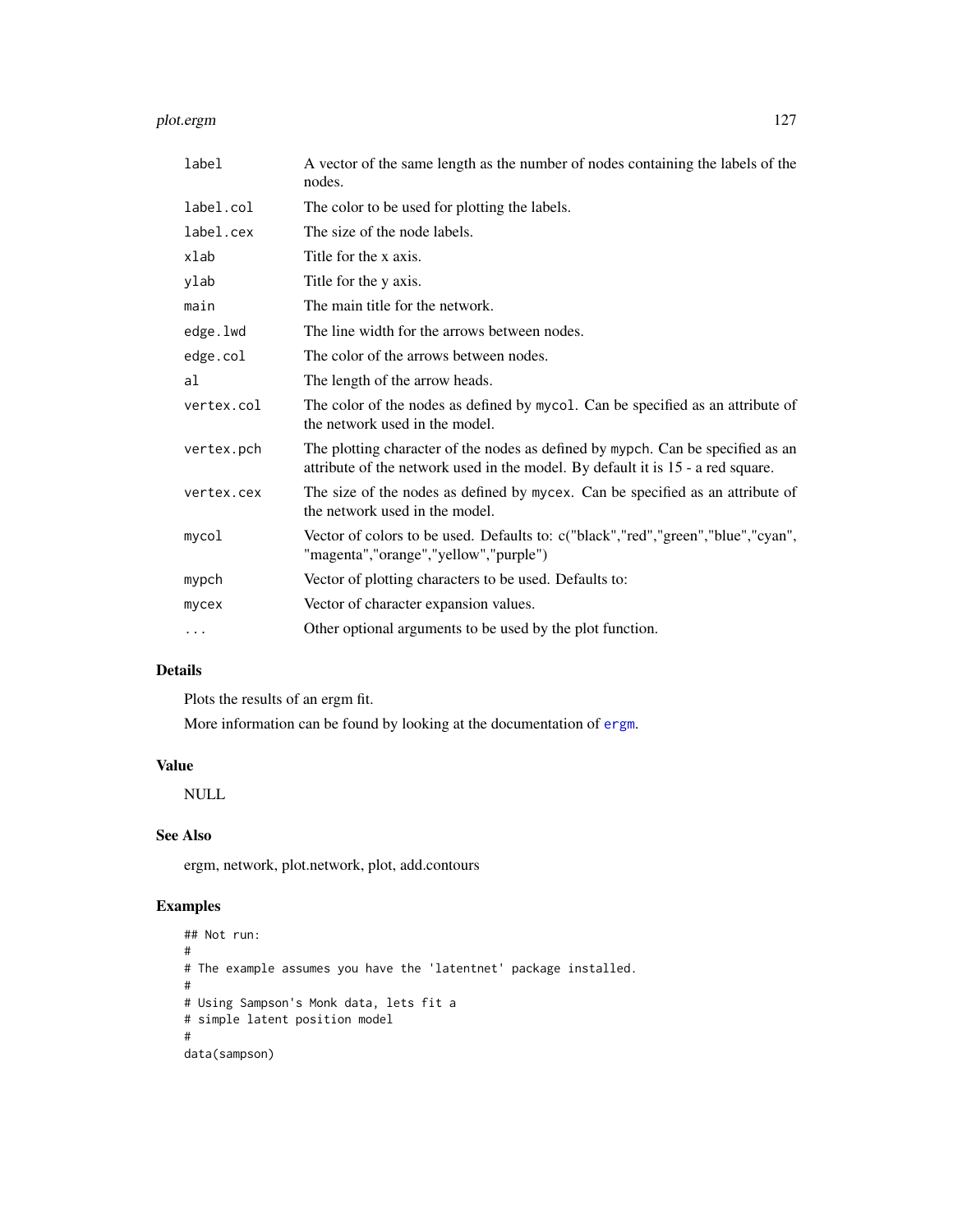```
128 plot.gofobject
```

```
#
# Get the group labels
#
samp.labs <- substr(get.vertex.attribute(samplike,"group"),1,1)
#
samp.fit <- ergm(samplike ~ latent(k=2), burnin=10000,
                 MCMCsamplesize=2000, interval=30)
#
# See if we have convergence in the MCMC
mcmc.diagnostics(samp.fit)
#
# Plot the fit
#
plot(samp.fit,label=samp.labs, vertex.col="group")
#
# Using Sampson's Monk data, lets fit a latent clustering model
#
samp.fit <- ergm(samplike ~ latentcluster(k=2, ngroups=3), burnin=10000,
                 MCMCsamplesize=2000, interval=30)
#
# See if we have convergence in the MCMC
mcmc.diagnostics(samp.fit)
#
# Lets look at the goodness of fit:
#
plot(samp.fit,label=samp.labs, vertex.col="group")
plot(samp.fit,pie=TRUE,label=samp.labs)
plot(samp.fit,density=c(2,2))
plot(samp.fit,contours=5,contour.color="red")
plot(samp.fit,density=TRUE,drawarrows=TRUE)
add.contours(samp.fit,nlevels=8,lwd=2)
points(samp.fit$Z.mkl,pch=19,col=samp.fit$class)
```
## End(Not run)

<span id="page-127-0"></span>plot.gofobject *Plot Goodness-of-Fit Diagnostics on a Exponential Family Random Graph Model*

## Description

[plot.gofobject](#page-127-0) plots diagnostics such as the degree distribution, geodesic distances, shared partner distributions, and reachability for the goodness-of-fit of exponential family random graph models. See [ergm](#page-35-0) for more information on these models.

#### Usage

```
## S3 method for class 'gofobject'
plot(x, \ldots,cex.axis=0.7, plotlogodds=FALSE,
```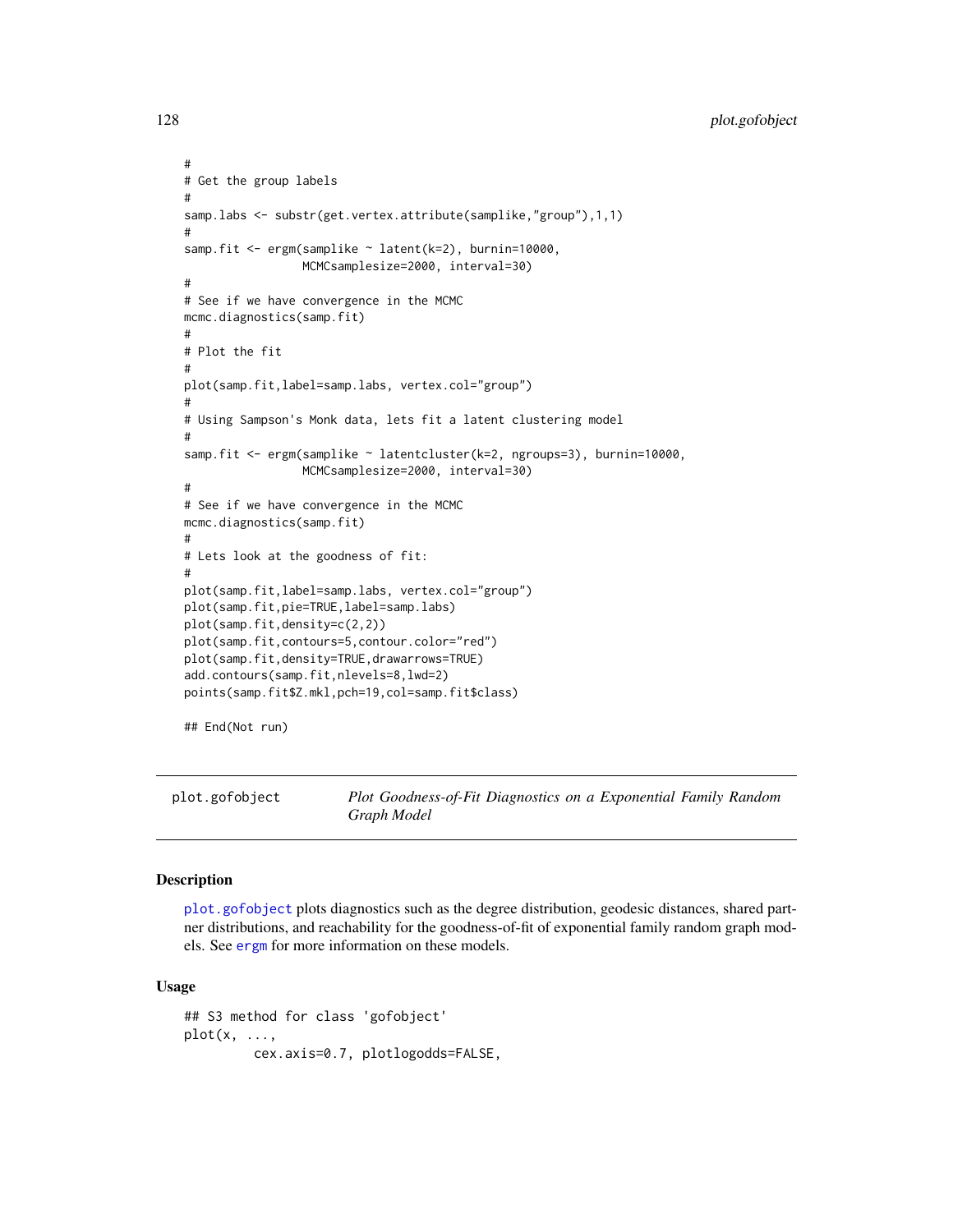```
main = "Goodness-of-fit diagnostics",
normalize.reachability=FALSE,
verbose=FALSE)
```
## Arguments

| $\mathsf{x}$           | an object of class gofobject, typically produced by the gof. ergm or gof. formula<br>functions. See the documentation for these.                                                                           |  |
|------------------------|------------------------------------------------------------------------------------------------------------------------------------------------------------------------------------------------------------|--|
| cex.axis               | Character expansion of the axis labels relative to that for the plot.                                                                                                                                      |  |
| plotlogodds            | Plot the odds of a dyad having given characteristics (e.g., reachability, minimum<br>geodesic distance, shared partners). This is an alternative to the probability of a<br>dyad having the same property. |  |
| main                   | Title for the goodness-of-fit plots.                                                                                                                                                                       |  |
| normalize.reachability |                                                                                                                                                                                                            |  |
|                        | Should the reachability proportion be normalized to make it more comparable<br>with the other geodesic distance proportions.                                                                               |  |
| verbose                | Provide verbose information on the progress of the plotting.                                                                                                                                               |  |
| $\cdots$               | Additional arguments, to be passed to the plot function.                                                                                                                                                   |  |
|                        |                                                                                                                                                                                                            |  |

## Details

[gof.ergm](#page-108-1) produces a sample of networks randomly drawn from the specified model. This function produces a plot of the summary measures.

## Value

none

# See Also

gof.ergm, gof.formula, ergm, network, simulate.ergm

# Examples

```
## Not run:
#
data(florentine)
#
# test the gof.ergm function
#
gest <- ergm(flomarriage ~ edges + kstar(2))
gest
summary(gest)
#
# Plot the probabilities first
#
gofflo <- gof(gest)
gofflo
```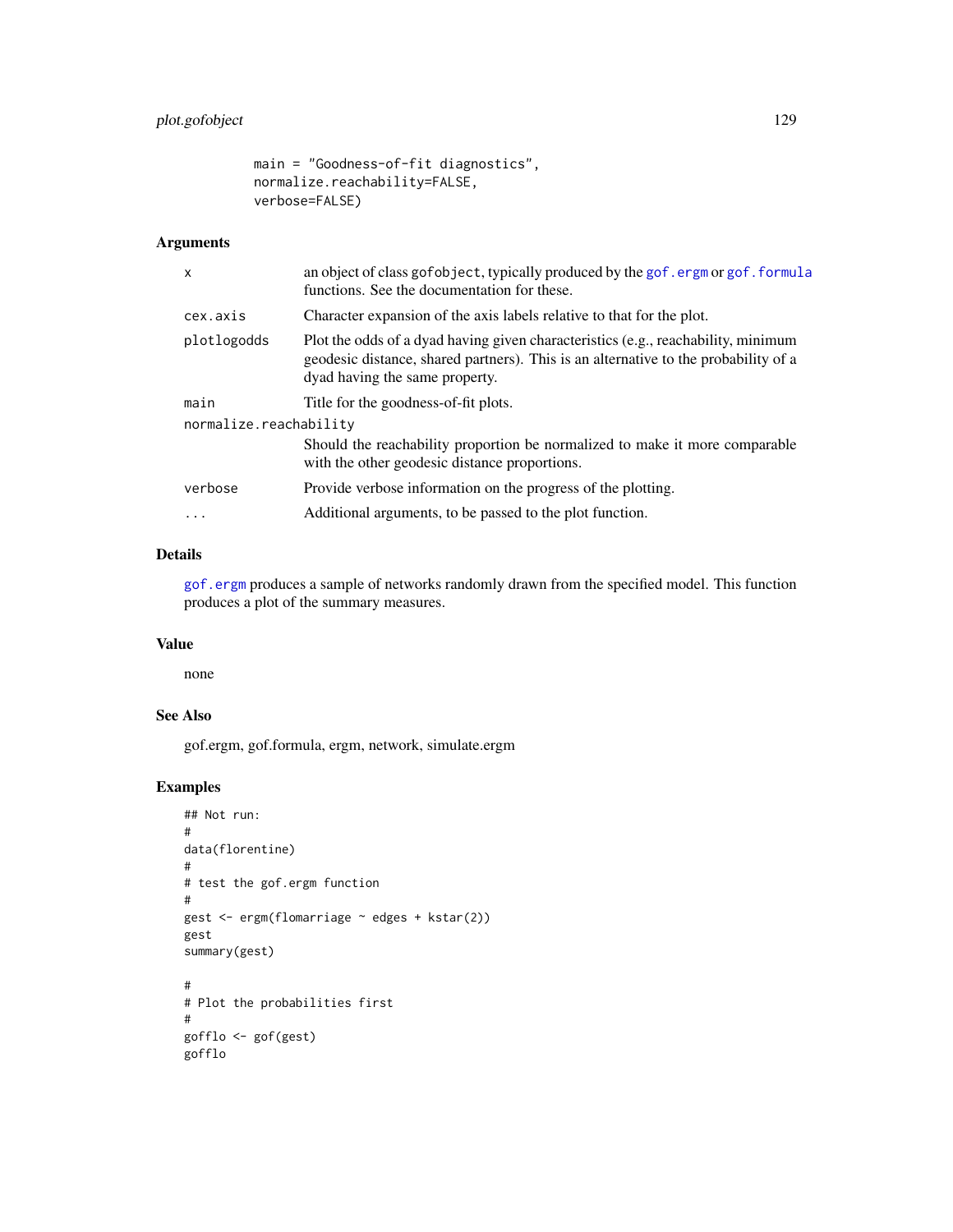```
plot(gofflo)
#
# And now the odds
#
plot(gofflo, plotlogodds=TRUE)
#
# Use the formula version
#
gof(flomarriage ~ edges + kstar(2), coef=c(-1.6339, 0.0049))## End(Not run)
```
<span id="page-129-0"></span>plot.network.ergm *Two-Dimensional Visualization of Networks*

## Description

[plot.network.ergm](#page-129-0) produces a simple two-dimensional plot of the network object x. A variety of options are available to control vertex placement, display details, color, etc. The function is based on the plotting capabilities of the [network](#page-0-0) package with additional pre-processing of arguments. Some of the capabilites require the [latentnet](#page-0-0) package. See [plot.network](#page-0-0) in the [network](#page-0-0) package for details.

#### Usage

```
## S3 method for class 'ergm'
plot.network(x,
    attrname=NULL,
    label=network.vertex.names(x),
    coord=NULL,
    jitter=TRUE,
    thresh=0,
    usearrows=TRUE,
    mode="fruchtermanreingold",
    displayisolates=TRUE,
    interactive=FALSE,
    xlab=NULL,
    ylab=NULL,
    xlim=NULL,
    ylim=NULL,
    pad=0.2,
    label.pad=0.5,
    displaylabels=FALSE,
    boxed.labels=TRUE,
    label.pos=0,
    label.bg="white",
    vertex.sides=8,
    vertex.rot=0,
```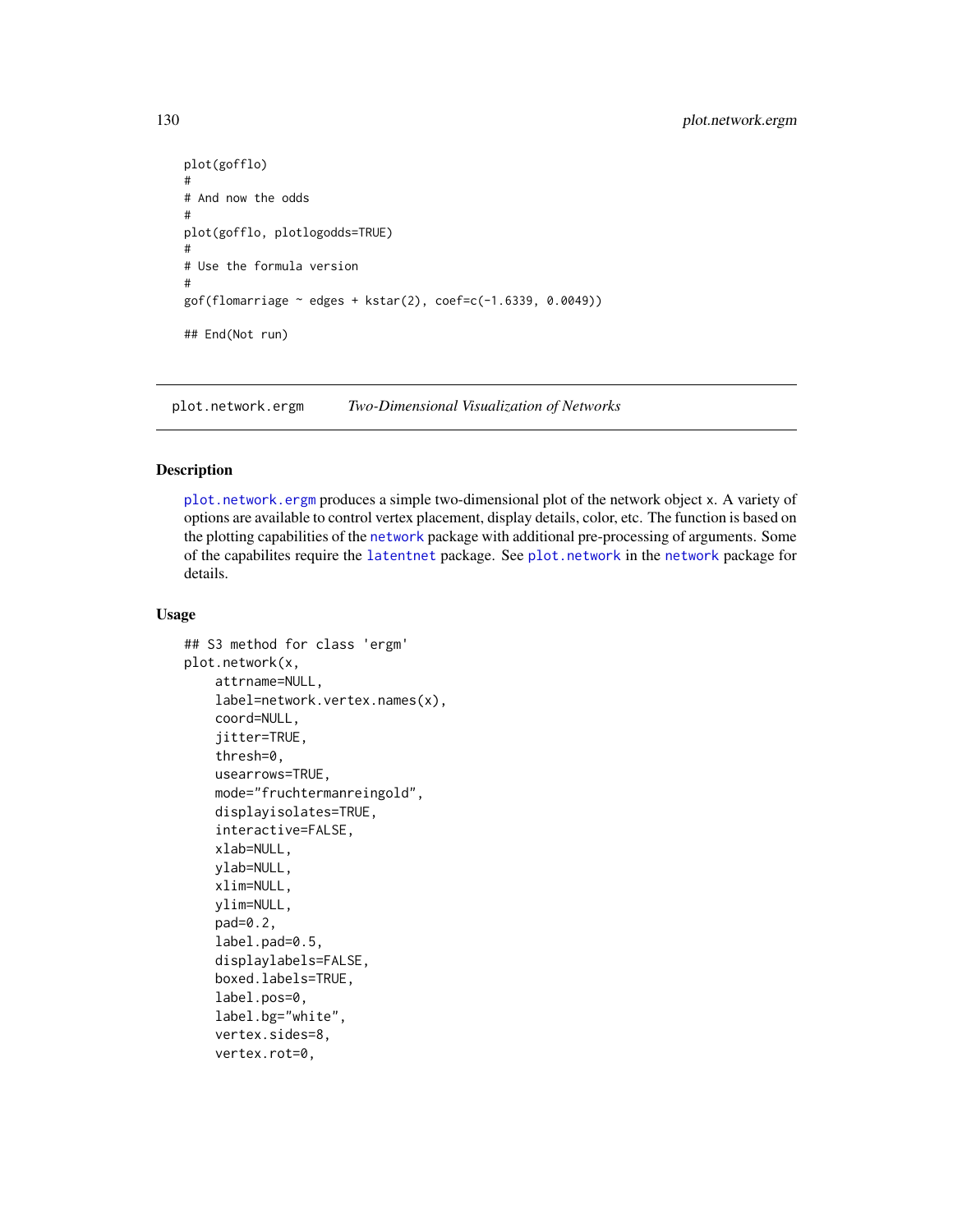```
arrowhead.cex=1,
label.cex=1,
loop.cex=1,
vertex.cex=1,
edge.col=1,
label.col=1,
vertex.col=2,
label.border=1,
vertex.border=1,
edge.lty=1,
label.lty=NULL,
vertex.lty=1,
edge.lwd=0,
label.lwd=par("lwd"),
edge.len=0.5,
edge.curve=0.1,
edge.steps=50,
loop.steps=20,
object.scale=0.01,
uselen=FALSE,
usecurve=FALSE,
suppress.axes=TRUE,
vertices.last=TRUE,
new=TRUE,
layout.par=NULL,
cex.main=par("cex.main"),
cex.sub=par("cex.sub"),
seed=NULL,
latent.control=list(maxit=500,
                    trace=0,
                    dyadsample=10000,
                    penalty.sigma=c(5,0.5),
                    nsubsample=200),
colornames="rainbow",
verbose=FALSE,
latent=FALSE,
...)
```
## Arguments

| x        | an object of class network.                                                                                                    |
|----------|--------------------------------------------------------------------------------------------------------------------------------|
| attrname | an optional edge attribute, to be used to set edge values.                                                                     |
| label    | a vector of vertex labels, if desired; defaults to the vertex labels returned by<br>network.vertex.names.                      |
| coord    | user-specified vertex coordinates, in an $NCOL(data)x2$ matrix. Where this is<br>specified, it will override the mode setting. |
| jitter   | boolean; should the output be jittered?                                                                                        |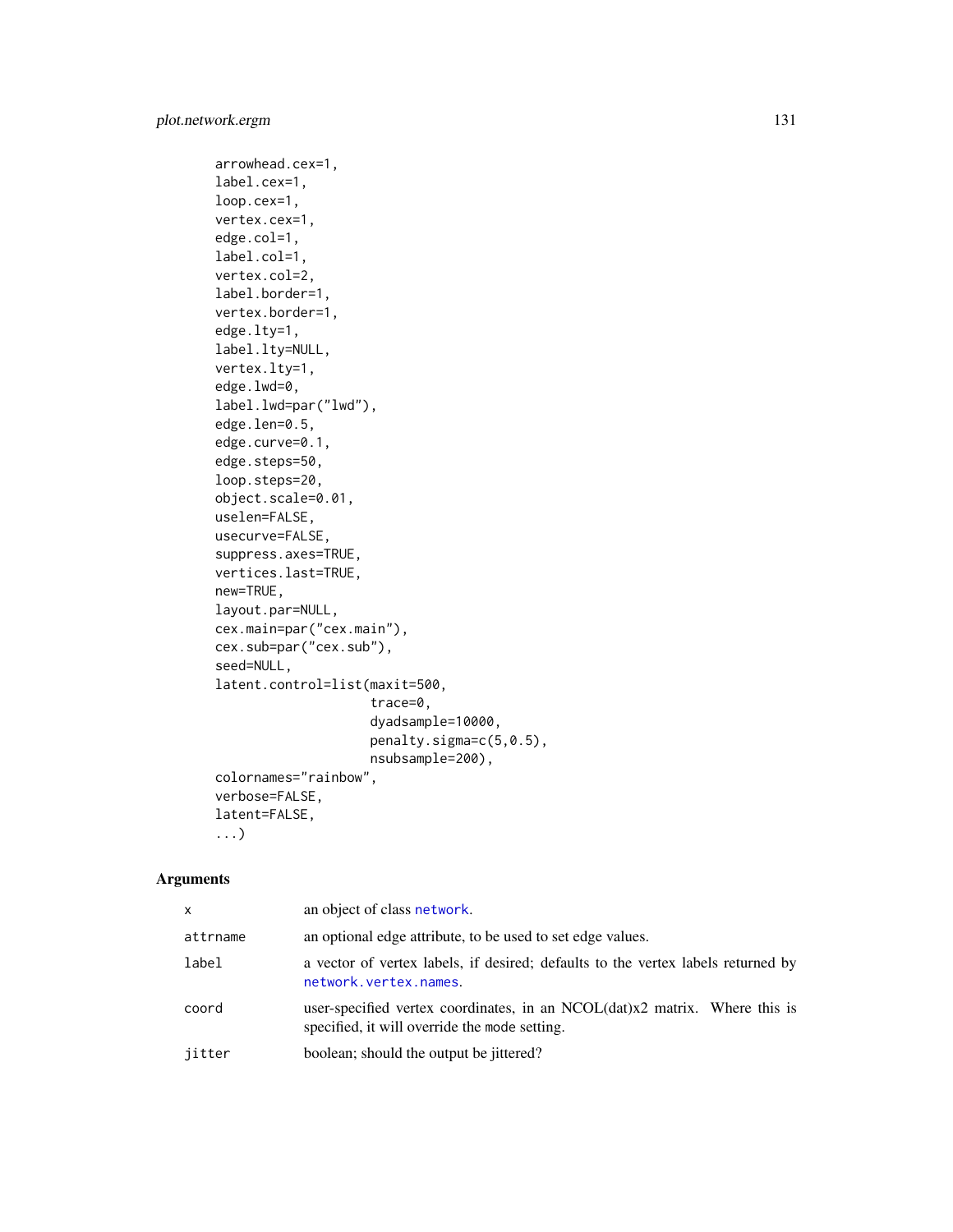| thresh          | real number indicating the lower threshold for tie values. Only ties of value<br>>thresh are displayed. By default, thresh=0.                                                                                                                                                                                                                                                               |
|-----------------|---------------------------------------------------------------------------------------------------------------------------------------------------------------------------------------------------------------------------------------------------------------------------------------------------------------------------------------------------------------------------------------------|
| usearrows       | boolean; should arrows (rather than line segments) be used to indicate edges?                                                                                                                                                                                                                                                                                                               |
| mode            | the vertex placement algorithm; this must correspond to a network. layout<br>function. These include "latent", "latentPrior", and "fruchtermanreingold".                                                                                                                                                                                                                                    |
| displayisolates |                                                                                                                                                                                                                                                                                                                                                                                             |
|                 | boolean; should isolates be displayed?                                                                                                                                                                                                                                                                                                                                                      |
| interactive     | boolean; should interactive adjustment of vertex placement be attempted?                                                                                                                                                                                                                                                                                                                    |
| xlab            | x axis label.                                                                                                                                                                                                                                                                                                                                                                               |
| ylab            | y axis label.                                                                                                                                                                                                                                                                                                                                                                               |
| xlim            | the x limits (min, max) of the plot.                                                                                                                                                                                                                                                                                                                                                        |
| ylim            | the y limits of the plot.                                                                                                                                                                                                                                                                                                                                                                   |
| pad             | amount to pad the plotting range; useful if labels are being clipped.                                                                                                                                                                                                                                                                                                                       |
| label.pad       | amount to pad label boxes (if boxed.labels==TRUE), in character size units.                                                                                                                                                                                                                                                                                                                 |
| displaylabels   | boolean; should vertex labels be displayed?                                                                                                                                                                                                                                                                                                                                                 |
| boxed.labels    | boolean; place vertex labels within boxes?                                                                                                                                                                                                                                                                                                                                                  |
| label.pos       | position at which labels should be placed, relative to vertices. 0 results in labels<br>which are placed away from the center of the plotting region; 1, 2, 3, and 4<br>result in labels being placed below, to the left of, above, and to the right of<br>vertices (respectively); and label.pos>=5 results in labels which are plotted<br>with no offset (i.e., at the vertex positions). |
| label.bg        | background color for label boxes (if boxed. labels==TRUE); may be a vector, if<br>boxes are to be of different colors.                                                                                                                                                                                                                                                                      |
| vertex.sides    | number of polygon sides for vertices; may be given as a vector or a vertex at-<br>tribute name, if vertices are to be of different types.                                                                                                                                                                                                                                                   |
| vertex.rot      | angle of rotation for vertices (in degrees); may be given as a vector or a vertex<br>attribute name, if vertices are to be rotated differently.                                                                                                                                                                                                                                             |
| arrowhead.cex   | expansion factor for edge arrowheads.                                                                                                                                                                                                                                                                                                                                                       |
| label.cex       | character expansion factor for label text.                                                                                                                                                                                                                                                                                                                                                  |
| loop.cex        | expansion factor for loops; may be given as a vector or a vertex attribute name,<br>if loops are to be of different sizes.                                                                                                                                                                                                                                                                  |
| vertex.cex      | expansion factor for vertices; may be given as a vector or a vertex attribute name,<br>if vertices are to be of different sizes.                                                                                                                                                                                                                                                            |
| edge.col        | color for edges; may be given as a vector, adjacency matrix, or edge attribute<br>name, if edges are to be of different colors.                                                                                                                                                                                                                                                             |
| label.col       | color for vertex labels; may be given as a vector or a vertex attribute name, if<br>labels are to be of different colors.                                                                                                                                                                                                                                                                   |
| vertex.col      | color for vertices; may be given as a vector or a vertex attribute name, if vertices<br>are to be of different colors.                                                                                                                                                                                                                                                                      |
| label.border    | label border colors (if boxed.labels==TRUE); may be given as a vector, if label<br>boxes are to have different colors.                                                                                                                                                                                                                                                                      |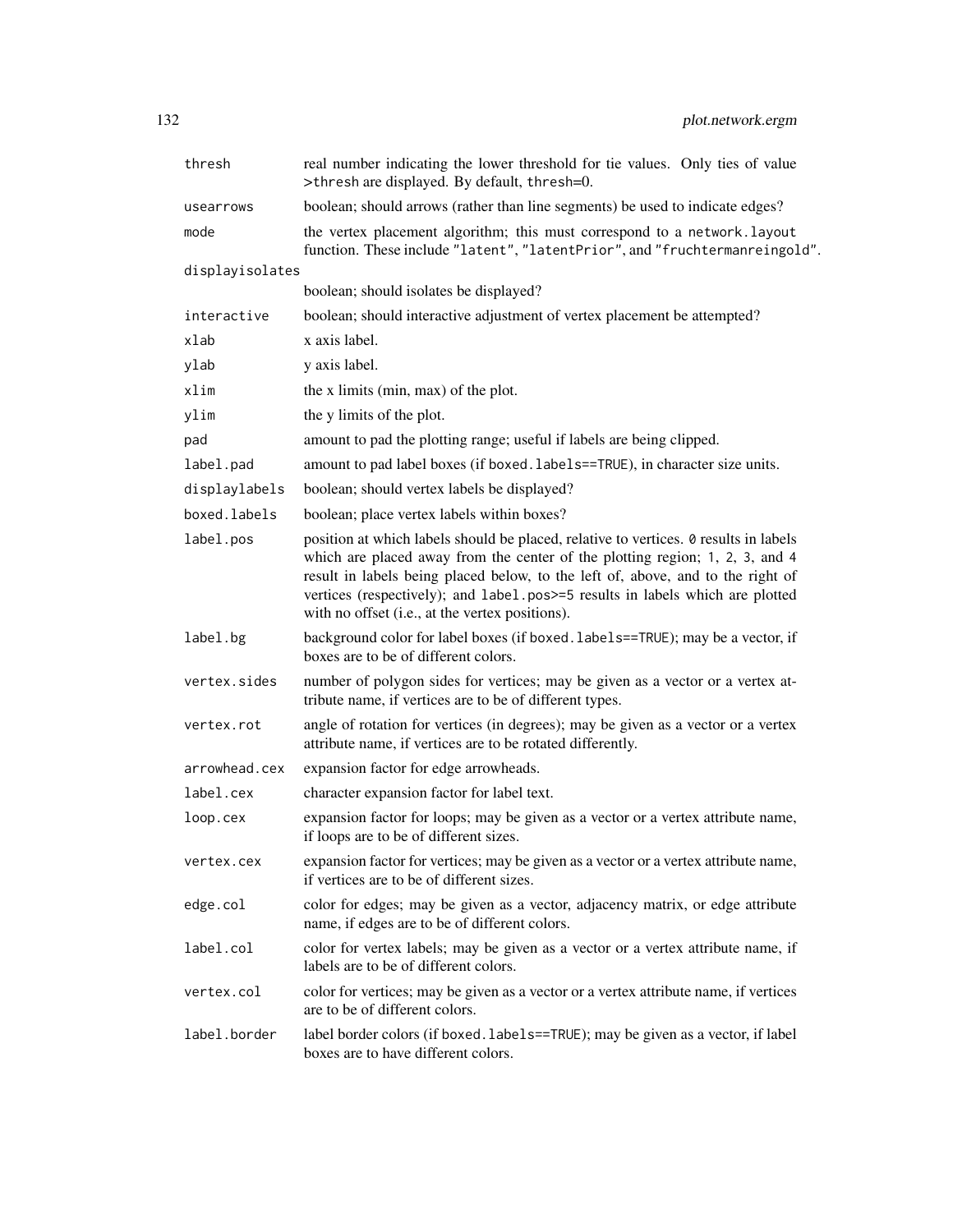| vertex.border  | border color for vertices; may be given as a vector or a vertex attribute name, if<br>vertex borders are to be of different colors.                                                                                    |
|----------------|------------------------------------------------------------------------------------------------------------------------------------------------------------------------------------------------------------------------|
| edge.lty       | line type for edge borders; may be given as a vector, adjacency matrix, or edge<br>attribute name, if edge borders are to have different line types.                                                                   |
| label.lty      | line type for label boxes (if boxed. labels==TRUE); may be given as a vector, if<br>label boxes are to have different line types.                                                                                      |
| vertex.lty     | line type for vertex borders; may be given as a vector or a vertex attribute name,<br>if vertex borders are to have different line types.                                                                              |
| edge.lwd       | line width scale for edges; if set greater than 0, edge widths are scaled by<br>edge. lwd*dat. May be given as a vector, adjacency matrix, or edge attribute<br>name, if edges are to have different line widths.      |
| label.lwd      | line width for label boxes (if boxed. labels==TRUE); may be given as a vector,<br>if label boxes are to have different line widths.                                                                                    |
| edge.len       | if uselen==TRUE, curved edge lengths are scaled by edge.len.                                                                                                                                                           |
| edge.curve     | if usecurve==TRUE, the extent of edge curvature is controlled by edge.curv.<br>May be given as a fixed value, vector, adjacency matrix, or edge attribute name,<br>if edges are to have different levels of curvature. |
| edge.steps     | for curved edges (excluding loops), the number of line segments to use for the<br>curve approximation.                                                                                                                 |
| loop.steps     | for loops, the number of line segments to use for the curve approximation.                                                                                                                                             |
| object.scale   | base length for plotting objects, as a fraction of the linear scale of the plotting<br>region. Defaults to 0.01.                                                                                                       |
| uselen         | boolean; should we use edge. Len to rescale edge lengths?                                                                                                                                                              |
| usecurve       | boolean; should we use edge.curve?                                                                                                                                                                                     |
| suppress.axes  | boolean; suppress plotting of axes?                                                                                                                                                                                    |
| vertices.last  | boolean; plot vertices after plotting edges?                                                                                                                                                                           |
| new            | boolean; create a new plot? If new==FALSE, vertices and edges will be added to<br>the existing plot.                                                                                                                   |
| layout.par     | parameters to the network. layout function specified in mode.                                                                                                                                                          |
| cex.main       | Character expansion for the plot title.                                                                                                                                                                                |
| cex.sub        | Character expansion for the plot sub-title.                                                                                                                                                                            |
| seed           | Integer for seeding random number generator. See set. seed.                                                                                                                                                            |
| latent.control | A list of parameters to control the latent and latent Prior models, dyadsample<br>determines the size above which to sample the latent dyads; see ergm and optim<br>for details.                                       |
| colornames     | A vector of color names that can be selected by index for the plot. By default it<br>is colors().                                                                                                                      |
| verbose        | logical; if this is TRUE, we will print out more information as we run the function.                                                                                                                                   |
| latent         | logical; use a two-dimensional latent space model based on the MLE fit. See<br>documentation for ergmm() in latentnet.                                                                                                 |
| $\cdots$       | additional arguments to plot.                                                                                                                                                                                          |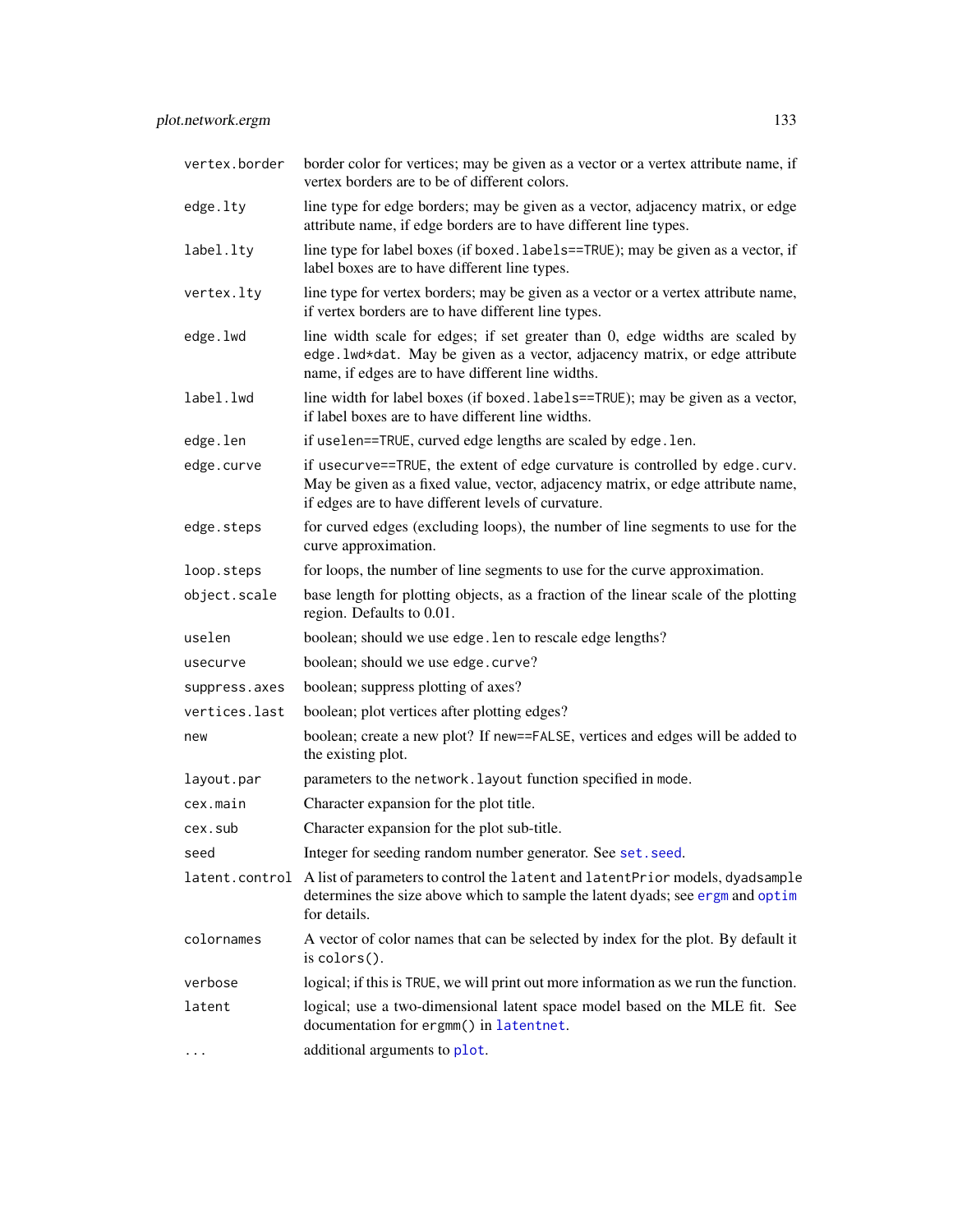#### Details

[plot.network](#page-0-0) is a version of the standard network visualization tool within the sna package. By means of clever selection of display parameters, a fair amount of display flexibility can be obtained. Network layout – if not specified directly using coord – is determined via one of the various available algorithms. These are (briefly) as follows:

- 1. latentPrior: Use a two-dimensional latent space model based on a Bayesian minimum Kullback-Leibler fit. See documentation for latent() in [ergm](#page-35-0).
- 2. random: Vertices are placed (uniformly) randomly within a square region about the origin.
- 3. circle: Vertices are placed evenly about the unit circle.
- 4. circrand: Vertices are placed in a "Gaussian donut," with distance from the origin following a normal distribution and angle relative to the X axis chosen (uniformly) randomly.
- 5. eigen, princoord: Vertices are placed via (the real components of) the first two eigenvectors of:
	- (a) eigen: the matrix of correlations among (concatenated) rows/columns of the adjacency matrix
	- (b) princoord: the raw adjacency matrix.
- 6. mds, rmds, geodist, adj, seham: Vertices are placed by a metric MDS. The distance matrix used is given by:
	- (a) mds: absolute row/column differences within the adjacency matrix
	- (b) rmds: Euclidean distances between rows of the adjacency matrix
	- (c) geodist: geodesic distances between vertices within the network
	- (d) adj:  $(\max A) A$ , where A is the raw adjacency matrix
	- (e) seham: structural (dis)equivalence distances (i.e., as per sedist in the package sna) based on the Hamming metric
- 7. spring, springrepulse: Vertices are placed using a simple spring embedder. Parameters for the embedding model are given by embedder.params, in the following order: vertex mass; equilibrium extension; spring coefficient; repulsion equilibrium distance; and base coefficient of friction. Initial vertex positions are in random order around a circle, and simulation proceeds – increasing the coefficient of friction by the specified base value per unit time – until "motion" within the system ceases. If springrepulse is specified, then an inverse-cube repulsion force between vertices is also simulated; this force is calibrated so as to be exactly equal to the force of a unit spring extension at a distance specified by the repulsion equilibrium distance.

## Value

None.

## Requires

mva

## Author(s)

Carter T. Butts <br/>buttsc@uci.edu>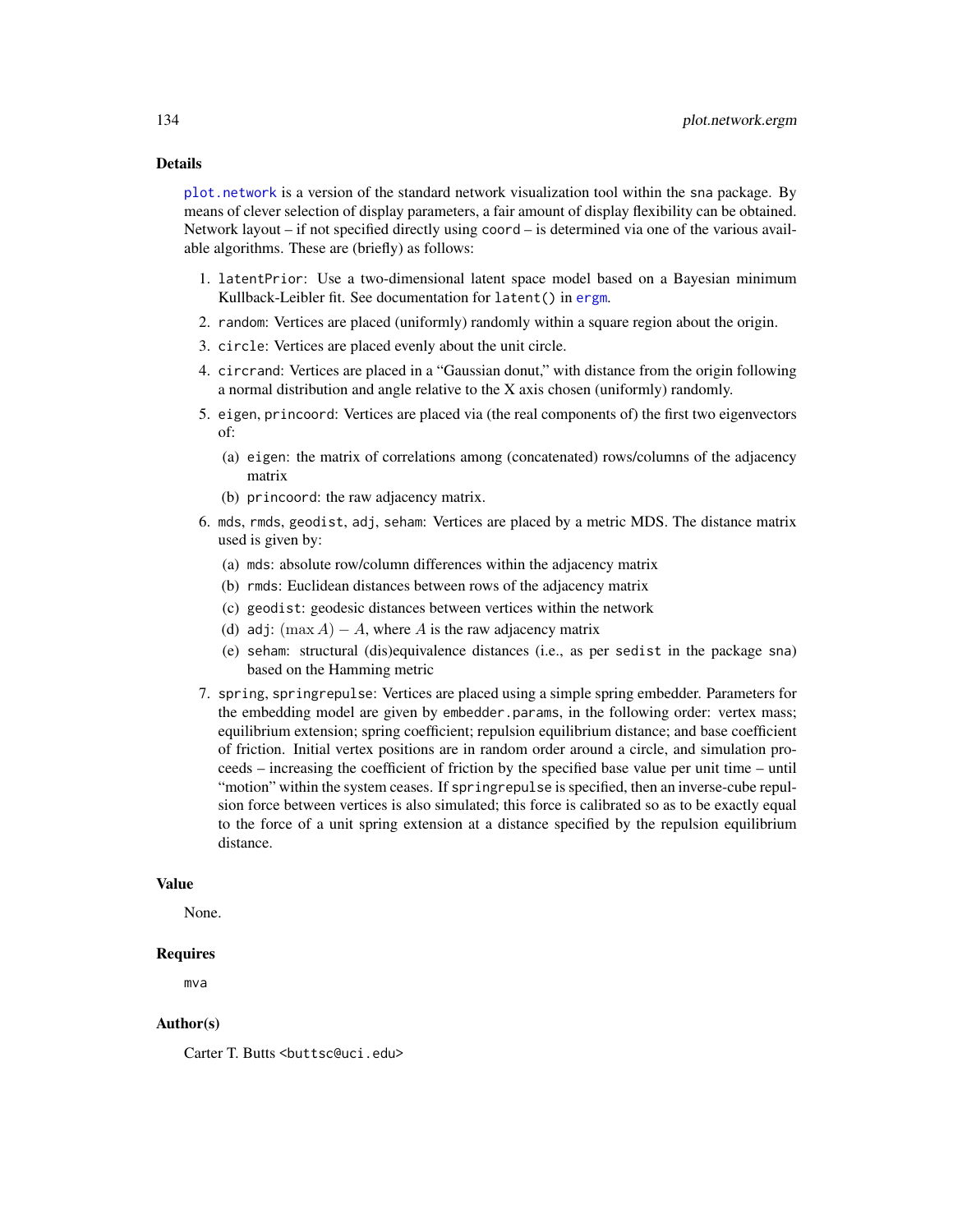## print.ergm 135

## References

Wasserman, S., and Faust, K. (1994). "Social Network Analysis: Methods and Applications." Cambridge: Cambridge University Press.

#### See Also

[plot](#page-0-0)

# Examples

```
data(florentine)
plot(flomarriage) #Plot the Florentine Marriage data
plot(network(10)) #Plot a random network
## Not run: plot(flomarriage,interactive="points")
```
<span id="page-134-0"></span>print.ergm *Exponential Random Graph Models*

## Description

[print.ergm](#page-134-0) is the method used to print an [ergm](#page-35-0) object created by the [ergm](#page-35-0) function.

#### Usage

```
## S3 method for class 'ergm'
print(x, digits = max(3, getOption("digits") - 3), ...)
```
#### Arguments

|          | An ergm object. See documentation for ergm.                                |
|----------|----------------------------------------------------------------------------|
| digits   | Significant digits for coefficients                                        |
| $\cdots$ | Additional arguments, to be passed to lower-level functions in the future. |

# Details

Automatically called when an object of class [ergm](#page-35-0) is printed. Currently, [print.ergm](#page-134-0) summarizes

the size of the MCMC sample, the theta vector governing the selection of the sample, and the Monte Carlo MLE.

## Value

The value returned is the [ergm](#page-35-0) object itself.

## See Also

network, ergm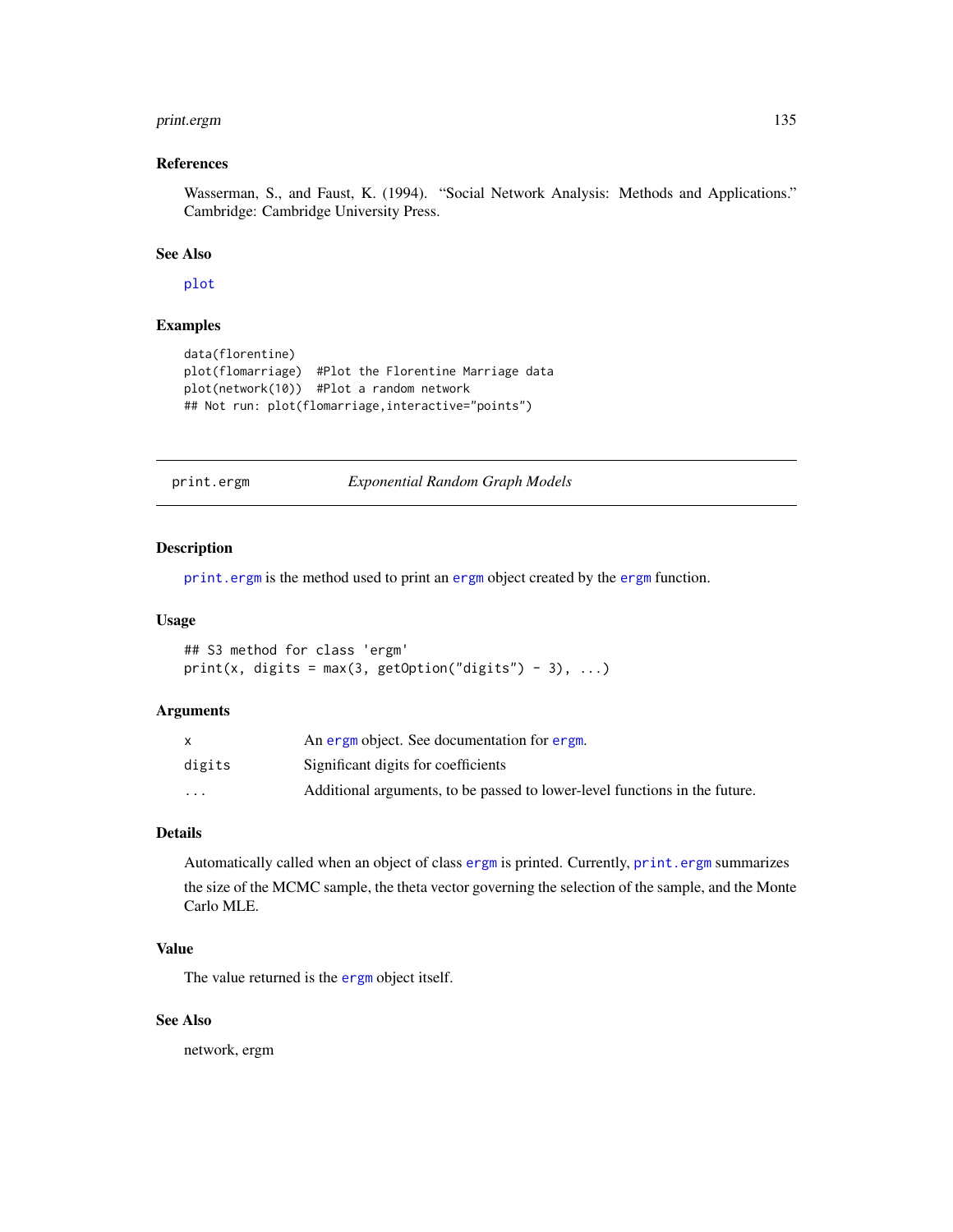## Examples

```
data(florentine)
x \leftarrow \text{ergm}(\text{flonarriage} \sim \text{density})class(x)
x
```
robust.inverse *Find the inverse of a matrix*

# Description

The robust. inverse function attempts to return the inverse of a matrix H by either direct means (via R's [solve](#page-0-0)) or via computation from the singular decomposition of H

## Usage

robust.inverse(H, tol = sqrt(.Machine\$double.eps))

#### Arguments

|     | a matrix, presumably a Hessian                                                                                                              |
|-----|---------------------------------------------------------------------------------------------------------------------------------------------|
| tol | the tolerance, used for determining which of the singular values from the de-<br>compostion are postive; default=sqrt(.Machine\$double.eps) |

## Value

returns one of:

- H : the original matrix, if H could not be inverted directly and the singular decomposition of H incurred an error
- 0 : a p by q matrix of 0's, where H is q by p, if none of the singular values from the decomposition are positive
- iH: the inverse of H, computed directly if possible, otherwise computed from the components of the singular decomposition

## See Also

[svd](#page-0-0), [solve](#page-0-0)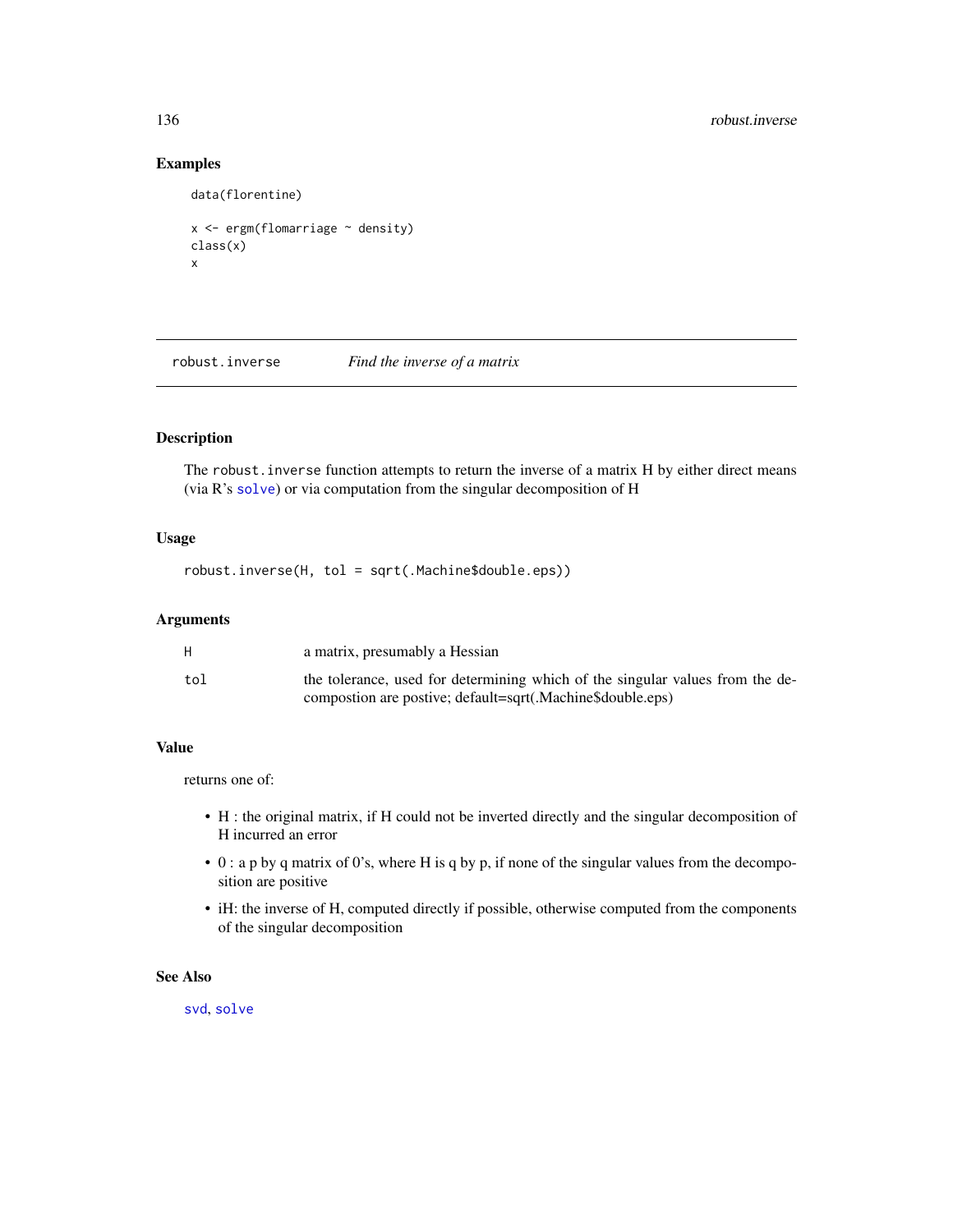samplk *Longitudinal networks of positive affection within a monastery as a "network" object*

## Description

Sampson (1969) recorded the social interactions among a group of monks while resident as an experimenter on vision, and collected numerous sociometric rankings. During his stay, a political "crisis in the cloister" resulted in the expulsion of four monks (Nos. 2, 3, 17, and 18) and the voluntary departure of several others - most immediately, Nos. 1, 7, 14, 15, and 16. (In the end, only 5, 6, 9, and 11 remained). Of particular interest is the data on positive affect relations ("liking"), in which each monk was asked if they had positive relations to each of the other monks.

The data were gathered at three times to capture changes in group sentiment over time: samplk1, samplk2, and samplk3. They represent three time points in the period during which a new cohort entered the monastery near the end of the study but before the major conflict began.

Each member ranked only his top three choices on "liking."

(Some subjects offered tied ranks for their top four choices). A tie from monk A to monk B exists if A nominated B as one of his three best friends at that that time point.

samplk3 is a data set of Hoff, Raftery and Handcock (2002).

See also the data set [sampson](#page-137-0) containing the time-aggregated graph samplike.

It is the cumulative tie for "liking" over the three periods. For this, a tie from monk A to monk B exists if A nominated B as one of his three best friends at any of the three time points.

All graphs are stored as [network](#page-0-0) objects. They have three vertex attributes:

- group Groups of novices as classified by Sampson: "Loyal", "Outcasts", and "Turks". There is also an interstitial group not represented here.
- cloisterville An indicator if attendance the minor seminary of "Cloisterville" before coming to the monastery.

vertex.names The given names of the novices.

This data set is standard in the social network analysis literature, having been modeled by Holland and Leinhardt (1981), Reitz (1982), Holland, Laskey and Leinhardt (1983), and Fienberg, Meyer, and Wasserman (1981), Hoff, Raftery, and Handcock (2002), etc. This is only a small piece of the data collected by Sampson.

This dataset was updated for version 2.5 (March 2012) to add the cloisterville variable and refine the names. This information is from de Nooy, Mrvar, and Batagelj (2005). The original vertex names were: Romul\_10, Bonaven\_5, Ambrose\_9, Berth\_6, Peter\_4, Louis\_11, Victor\_8, Winf 12, John 1, Greg 2, Hugh 14, Boni 15, Mark 7, Albert 16, Amand 13, Basil 3, Elias 17, Simp\_18.

#### Usage

data(samplk)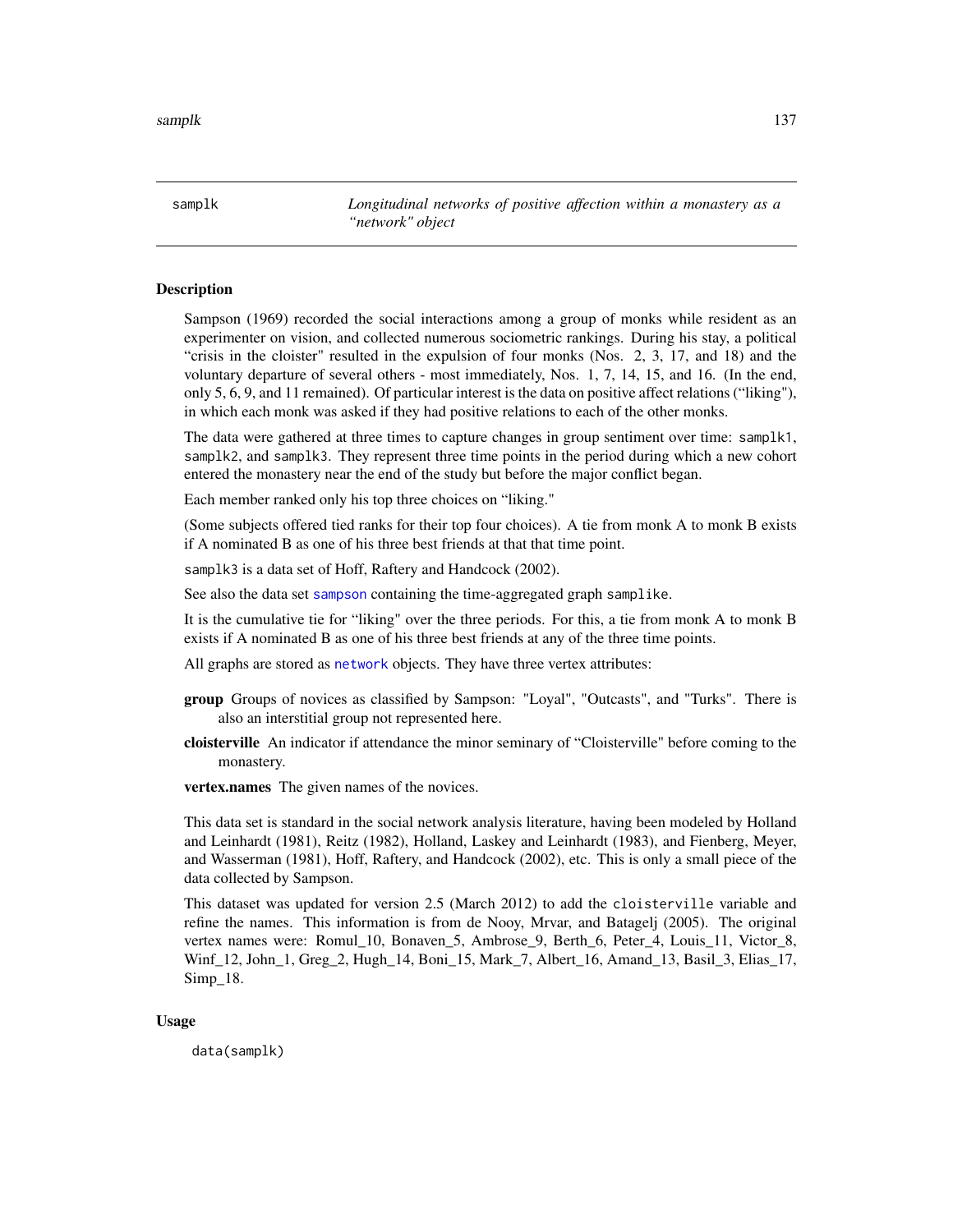#### Source

Sampson, S.~F. (1968), *A novitiate in a period of change: An experimental and case study of relationships,* Unpublished Ph.D. dissertation, Department of Sociology, Cornell University.

<http://vlado.fmf.uni-lj.si/pub/networks/data/esna/sampson.htm>

#### References

White, H.C., Boorman, S.A. and Breiger, R.L. (1976). *Social structure from multiple networks. I. Blockmodels of roles and positions.* American Journal of Sociology, 81(4), 730-780.

Wouter de Nooy, Andrej Mrvar, Vladimir Batagelj (2005) *Exploratory Social Network Analysis with Pajek*, Cambridge: Cambridge University Press

## See Also

sampson, florentine, network, plot.network, ergm

<span id="page-137-0"></span>

| sampson | Cumulative network of positive affection within a monastery as a "net- |
|---------|------------------------------------------------------------------------|
|         | work" object                                                           |

#### Description

Sampson (1969) recorded the social interactions among a group of monks while resident as an experimenter on vision, and collected numerous sociometric rankings. During his stay, a political "crisis in the cloister" resulted in the expulsion of four monks (Nos. 2, 3, 17, and 18) and the voluntary departure of several others - most immediately, Nos. 1, 7, 14, 15, and 16. (In the end, only 5, 6, 9, and 11 remained). Of particular interest is the data on positive affect relations ("liking"), in which each monk was asked if they had positive relations to each of the other monks.

The data were gathered at three times to capture changes in group sentiment over time. They represent three time points in the period during which a new cohort entered the monastery near the end of the study but before the major conflict began.

Each member ranked only his top three choices on "liking". (Some subjects offered tied ranks for their top four choices). A tie from monk A to monk B exists if A nominated B as one of his three best friends at that that time point.

samplike is the time-aggregated network. It is the cumulative tie for "liking" over the three periods. For this, a tie from monk A to monk B exists if A nominated B as one of his three best friends at any of the three time points.

The graph is stored as an [network](#page-0-0) objects. It has three vertex attributes:

- group Groups of novices as classified by Sampson: "loyal", "outcasts", and "Turks". There is also an interstitial group not represented here.
- cloisterville An indicator of attendance the minor seminary of "Cloisterville" before coming to the monastery.

vertex.names The given names of the novices and their IDs in the original dataset.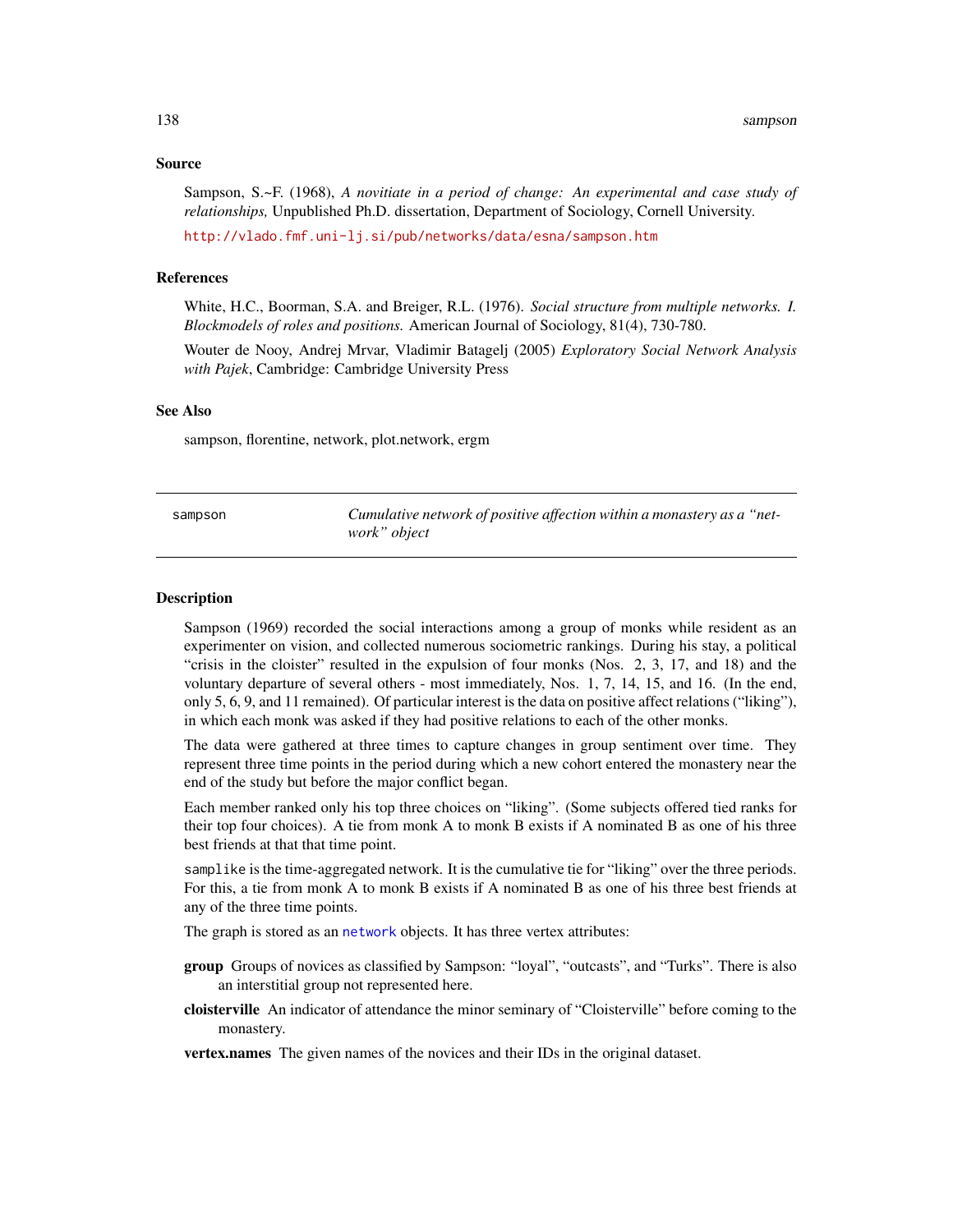In addition, it has an edge attribute, nominations, giving the number of times (out of 3) that monk A nominated monk B.

This data set is standard in the social network analysis literature, having been modeled by Holland and Leinhardt (1981), Reitz (1982), Holland, Laskey and Leinhardt (1983), and Fienberg, Meyer, and Wasserman (1981), Hoff, Raftery, and Handcock (2002), etc. This is only a small piece of the data collected by Sampson.

This dataset was updated for version 2.5 (March 2012) to add the cloisterville variable and refine the names. This information is from de Nooy, Mrvar, and Batagelj (2005). The original vertex names were: Romul\_10, Bonaven\_5, Ambrose\_9, Berth\_6, Peter\_4, Louis\_11, Victor\_8, Winf\_12, John\_1, Greg\_2, Hugh\_14, Boni\_15, Mark\_7, Albert\_16, Amand\_13, Basil\_3, Elias\_17, Simp\_18.

## Usage

data(sampson)

#### Source

Sampson, S.~F. (1968), *A novitiate in a period of change: An experimental and case study of relationships,* Unpublished Ph.D. dissertation, Department of Sociology, Cornell University.

<http://vlado.fmf.uni-lj.si/pub/networks/data/esna/sampson.htm>

#### References

White, H.C., Boorman, S.A. and Breiger, R.L. (1976). *Social structure from multiple networks. I. Blockmodels of roles and positions.* American Journal of Sociology, 81(4), 730-780.

Wouter de Nooy, Andrej Mrvar, Vladimir Batagelj (2005) *Exploratory Social Network Analysis with Pajek*, Cambridge: Cambridge University Press

#### See Also

florentine, network, plot.network, ergm

san *Use Simulated Annealing to attempt to match a network to a vector of mean statistics*

## Description

This function attempts to find a network or networks whose statistics match those passed in via the target.stats vector.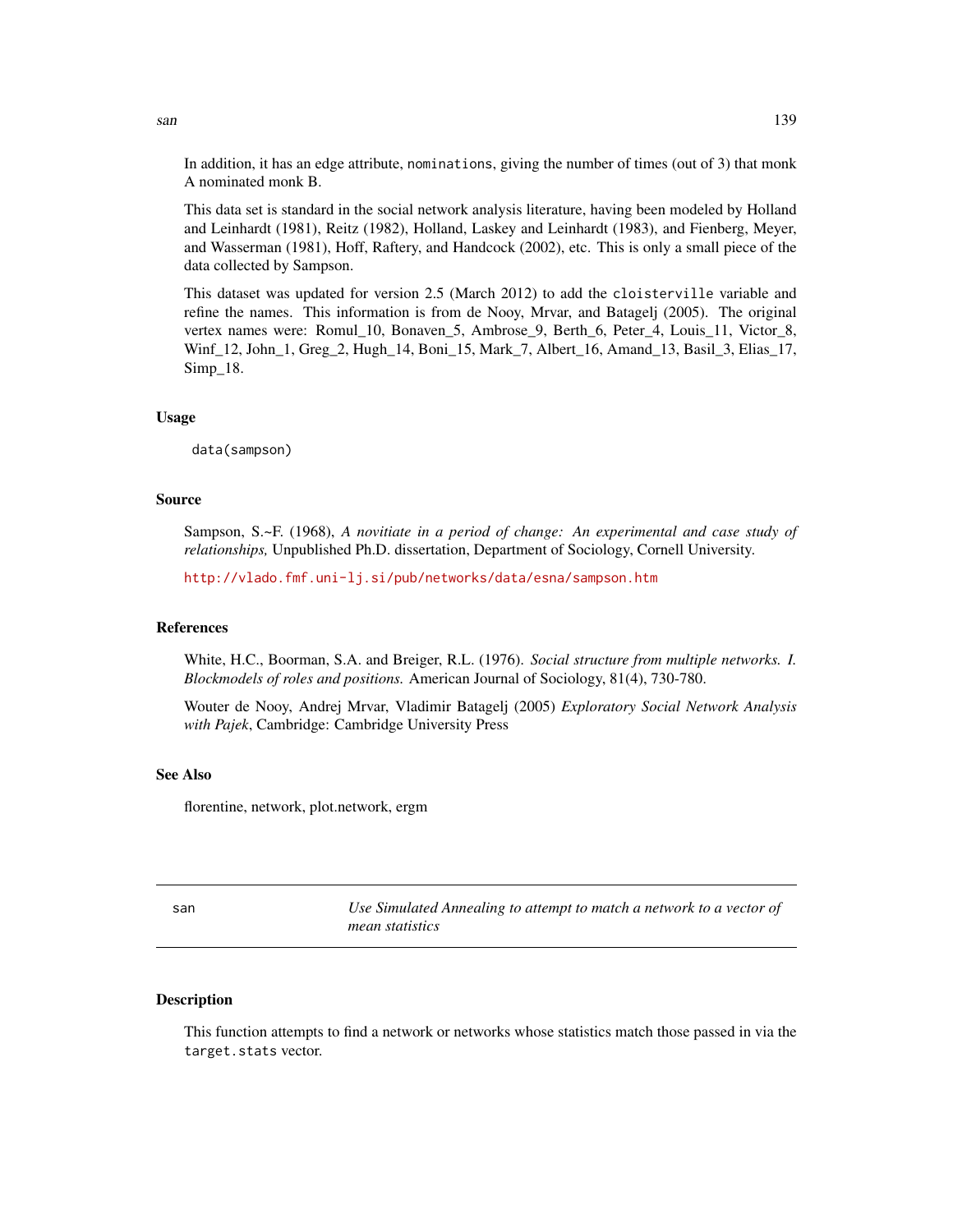# Usage

```
## S3 method for class 'formula'
san(object,
                      response=NULL,
                      reference=~Bernoulli,
                      constraints=~.,
                      target.stats=NULL,
                      nsim=1,
                      basis=NULL,
                      sequential=TRUE,
                      control=control.san(),
                      verbose=FALSE,
                      ...)
## S3 method for class 'ergm'
san(object,
                   formula=object$formula,
                   constraints=object$constraints,
                   target.stats=object$target.stats,
                   nsim=1,
                   basis=NULL,
                   sequential=TRUE,
                   control=object$control$SAN.control,
                   verbose=FALSE,
                   ...)
```
# Arguments

| object       | Either a formula or an ergm object. The formula should be of the form $y \sim$ <model terms="">,<br/>where y is a network object or a matrix that can be coerced to a network object.<br/>For the details on the possible <model terms="">, see ergm-terms. To create a<br/>network object in R, use the network () function, then add nodal attributes to it<br/>using the %v% operator if necessary.</model></model> |
|--------------|------------------------------------------------------------------------------------------------------------------------------------------------------------------------------------------------------------------------------------------------------------------------------------------------------------------------------------------------------------------------------------------------------------------------|
| response     | <i>EXPERIMENTAL</i> . Name of the edge attribute whose value is to be modeled.<br>Defaults to NULL for simple presence or absence.                                                                                                                                                                                                                                                                                     |
| reference    | <i>EXPERIMENTAL</i> . One-sided formula whose RHS gives the reference measure<br>to be used. (Defaults to $\sim$ Bernoulli.)                                                                                                                                                                                                                                                                                           |
| formula      | (By default, the formula is taken from the ergm object. If a different formula<br>object is wanted, specify it here.                                                                                                                                                                                                                                                                                                   |
| constraints  | A one-sided formula specifying one or more constraints on the support of the<br>distribution of the networks being simulated. See the documentation for a simi-<br>lar argument for ergm and see list of implemented constraints for more informa-<br>tion. For simulate. formula, defaults to no constraints. For simulate.ergm,<br>defaults to using the same constraints as those with which object was fitted.     |
| target.stats | A vector of the same length as the number of terms implied by the formula,<br>which is either object itself in the case of san. formula or object\$formula in<br>the case of san.ergm.                                                                                                                                                                                                                                 |
| nsim         | Number of desired networks.                                                                                                                                                                                                                                                                                                                                                                                            |

140 san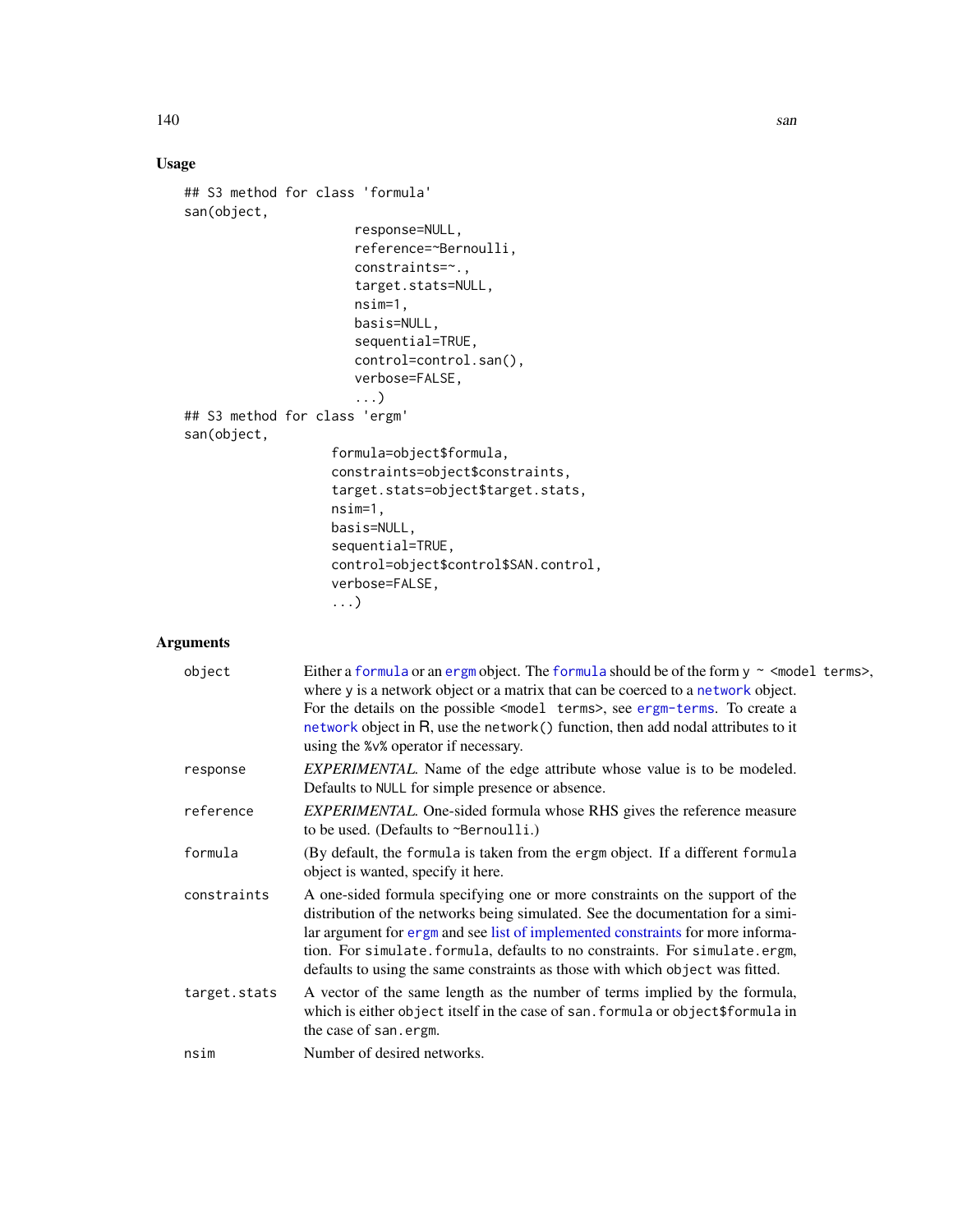## search.ergmTerms 141

| basis      | If not NULL, a network object used to start the Markov chain. If NULL, this is<br>taken to be the network named in the formula.            |
|------------|--------------------------------------------------------------------------------------------------------------------------------------------|
| sequential | Logical: If TRUE, the returned draws always use the prior draw as the starting<br>network; if FALSE, they always use the original network. |
| control    | A list of control parameters for algorithm tuning; see control, san.                                                                       |
| verbose    | Logical: If TRUE, print out more detailed information as the simulation runs.                                                              |
| $\cdots$   | Further arguments passed to other functions.                                                                                               |

## Value

A network or list of networks that hopefully have network statistics close to the target.stats vector.

search.ergmTerms *Search the ergm-terms documentation for appropriate terms*

### Description

Searches through the [ergm.terms](#page-47-1) help page and prints out a list of terms appropriate for the specified network's structural constraints, optionally restricting by additional categories and keyword matches.

## Usage

```
search.ergmTerms(keyword, net, categories, name)
```
## Arguments

| keyword    | optional character keyword to search for in the text of the term descriptions.<br>Only matching terms will be returned. Matching is case insensitive. |
|------------|-------------------------------------------------------------------------------------------------------------------------------------------------------|
| net        | a network object that the term would be applied to, used as template to determine<br>directedness, bipartite, etc.                                    |
| categories | optional character vector of category tags to use to restrict the results (i.e. 'curved',<br>'triad-related')                                         |
| name       | optional character name of a specific term to return                                                                                                  |

## Details

Uses [grep](#page-0-0) internally to match keywords against the term description, so keywords is currently matched as a single phrase. Category tags will only return a match if all of the specified tags are included in the term.

## Value

prints out the name and short description of matching terms, and invisibly returns them as a list. If name is specified, prints out the full definition for the named term.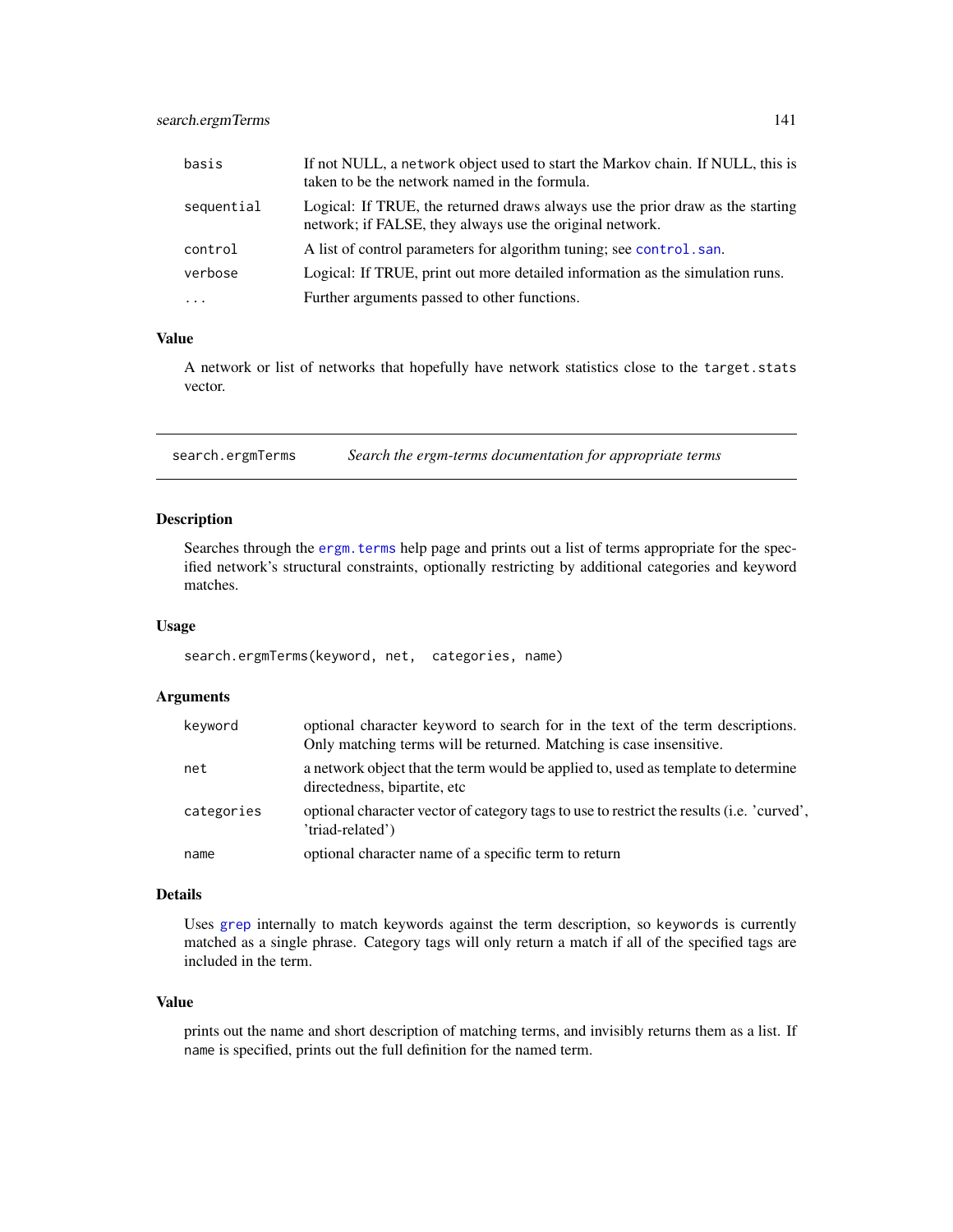#### Author(s)

skyebend@uw.edu

## See Also

See also ergm. terms for the complete documentation

## Examples

```
# find all of the terms that mention triangles
search.ergmTerms('triangle')
```
# two ways to search for bipartite terms:

```
# search using a bipartite net as a template
myNet<-network.initialize(5,bipartite=3)
search.ergmTerms(net=myNet)
```

```
# or request the bipartite category
search.ergmTerms(categories='bipartite')
```

```
# search on multiple categories
search.ergmTerms(categories=c('bipartite','dyad-independent'))
```

```
# print out the content for a specific term
search.ergmTerms(name='b2factor')
```

| simulate.ergm | Draw from the distribution of an Exponential Family Random Graph |
|---------------|------------------------------------------------------------------|
|               | Model                                                            |

#### Description

[simulate](#page-0-0) is used to draw from exponential family random network models in their natural parameterizations. See [ergm](#page-35-0) for more information on these models.

### Usage

```
## S3 method for class 'formula'
simulate(object, nsim=1, seed=NULL,
                           coef,
                           response=NULL, reference=~Bernoulli,
                           constraints=~.,
                           monitor=NULL,
                           basis=NULL,
                           statsonly=FALSE,
                           esteq=FALSE,
```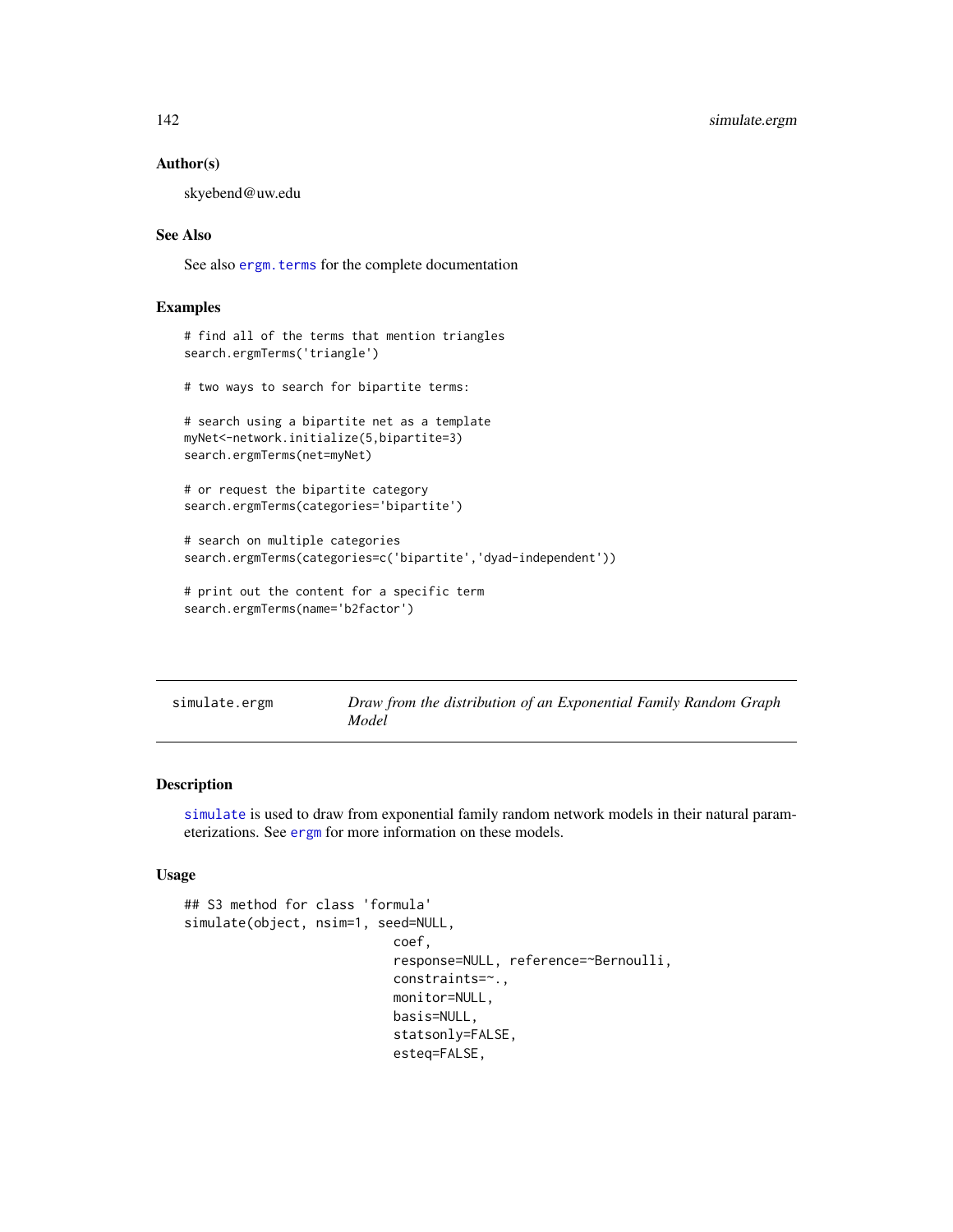```
sequential=TRUE,
                           control=control.simulate.formula(),
                           verbose=FALSE,
                           ...)
## S3 method for class 'ergm'
simulate(object, nsim=1, seed=NULL,
                        coef=object$coef,
                        response=object$response, reference=object$reference,
                        constraints=object$constraints,
                        monitor=NULL,
                        statsonly=FALSE,
                        esteq=FALSE,
                        sequential=TRUE,
                        control=control.simulate.ergm(),
                        verbose=FALSE,
                        ...)
```
## Arguments

| object      | an R object. Either a formula or an ergm object. The formula should be of the<br>form $y \sim$ <model terms="">, where y is a network object or a matrix that can be<br/>coerced to a network object. For the details on the possible <model terms="">,<br/>see ergm-terms. To create a network object in R, use the network() function,<br/>then add nodal attributes to it using the %v% operator if necessary.</model></model> |
|-------------|-----------------------------------------------------------------------------------------------------------------------------------------------------------------------------------------------------------------------------------------------------------------------------------------------------------------------------------------------------------------------------------------------------------------------------------|
| nsim        | Number of networks to be randomly drawn from the given distribution on the<br>set of all networks, returned by the Metropolis-Hastings algorithm.                                                                                                                                                                                                                                                                                 |
| seed        | Random number integer seed. See set. seed.                                                                                                                                                                                                                                                                                                                                                                                        |
| coef        | Vector of parameter values for the model from which the sample is to be drawn.<br>If object is of class ergm, the default value is the vector of estimated coeffi-<br>cients.                                                                                                                                                                                                                                                     |
| response    | <i>EXPERIMENTAL</i> . Name of the edge attribute whose value is to be modeled.<br>Defaults to NULL for simple presence or absence, modeled via binary ERGM<br>terms. Passing anything but NULL uses valued ERGM terms.                                                                                                                                                                                                            |
| reference   | <i>EXPERIMENTAL</i> . A one-sided formula specifying the reference measure $(h(y))$<br>to be used. (Defaults to ~Bernoulli.) See help for ERGM reference measures<br>implemented in the ergm package.                                                                                                                                                                                                                             |
| constraints | A one-sided formula specifying one or more constraints on the support of the<br>distribution of the networks being simulated. See the documentation for a simi-<br>lar argument for ergm and see list of implemented constraints for more informa-<br>tion. For simulate. formula, defaults to no constraints. For simulate.ergm,<br>defaults to using the same constraints as those with which object was fitted.                |
| monitor     | A one-sided formula specifying one or more terms whose value is to be moni-<br>tored. These terms are appeneded to the model, along with a coefficient of 0, so<br>their statistics are returned.                                                                                                                                                                                                                                 |
| basis       | An optional network object to start the Markov chain. If omitted, the default<br>is the left-hand-side of the formula. If neither a left-hand-side nor a basis is                                                                                                                                                                                                                                                                 |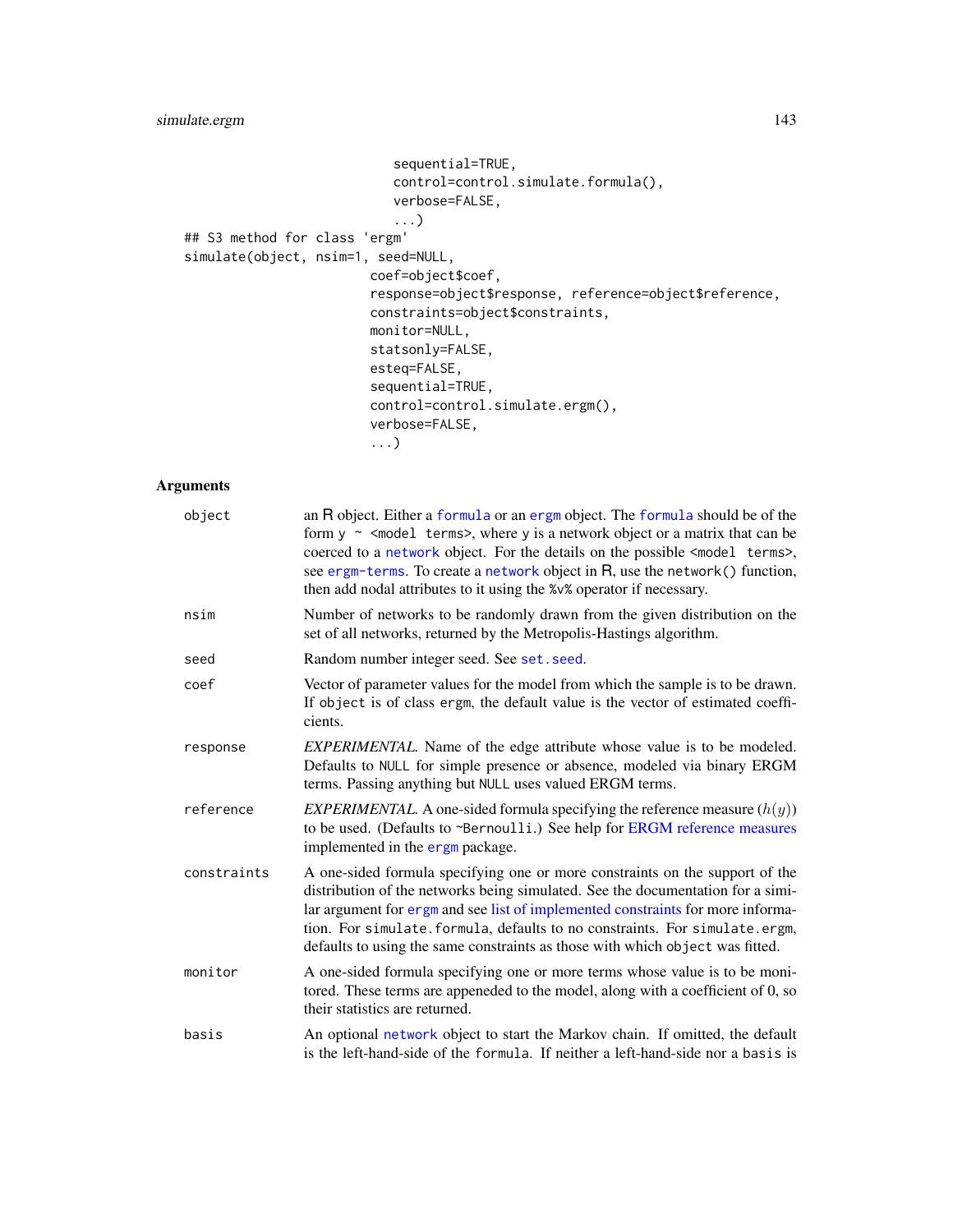|            | present, an error results because the characteristics of the network (e.g., size and<br>directedness) must be specified.                                                                                                                                                                   |
|------------|--------------------------------------------------------------------------------------------------------------------------------------------------------------------------------------------------------------------------------------------------------------------------------------------|
| statsonly  | Logical: If TRUE, return only the network statistics, not the network(s) them-<br>selves.                                                                                                                                                                                                  |
| esteg      | Logical: If TRUE, compute the sample estimating equations of an ERGM: if<br>the model is non-curved, all non-offset statistics are returned either way, but if<br>the model is curved, the score estimating function values $(3.1)$ by Hunter and<br>Handcock (2006) are returned instead. |
| sequential | Logical: If FALSE, each of the nsimulated Markov chains begins at the<br>initial network. If TRUE, the end of one simulation is used as the start of the<br>next. Irrelevant when $nsim=1$ .                                                                                               |
| control    | A list of control parameters for algorithm tuning. Constructed using control. simulate.ergm<br>or control.simulate.formula, which have different defaults.                                                                                                                                 |
| verbose    | Logical: If TRUE, extra information is printed as the Markov chain progresses.                                                                                                                                                                                                             |
| .          | Further arguments passed to or used by methods.                                                                                                                                                                                                                                            |

## Details

A sample of networks is randomly drawn from the specified model. The model is specified by the first argument of the function. If the first argument is a [formula](#page-0-0) then this defines the model. If the first argument is the output of a call to [ergm](#page-35-0) then the model used for that call is the one fit - and unless coef is specified, the sample is from the MLE of the parameters. If neither of those are given as the first argument then a Bernoulli network is generated with the probability of ties defined by prob or coef.

Note that the first network is sampled after burnin + interval steps, and any subsequent networks are sampled each interval steps after the first.

More information can be found by looking at the documentation of [ergm](#page-35-0).

## Value

If statsonly==TRUE a matrix containing the simulated network statistics. If control\$parallel>0, the statistics from each Markov chain are stacked.

Otherwise, if nsim==1, an object of class network. If nsim>1, it returns an object of class [network.list](#page-147-0): a list of networks with the following [attr](#page-0-0)-style attributes on the list:

| formula     | The formula used to generate the sample.                                                                                 |
|-------------|--------------------------------------------------------------------------------------------------------------------------|
| stats       | The nsim $\times$ p matrix of network statistics, where p is the number of network<br>statistics specified in the model. |
| control     | Control parameters used to generate the sample.                                                                          |
| constraints | Constraints used to generate the sample.                                                                                 |
| reference   | The reference measure for the sample.                                                                                    |
| monitor     | The monitoring formula.                                                                                                  |
| response    | The edge attribute used as a response.                                                                                   |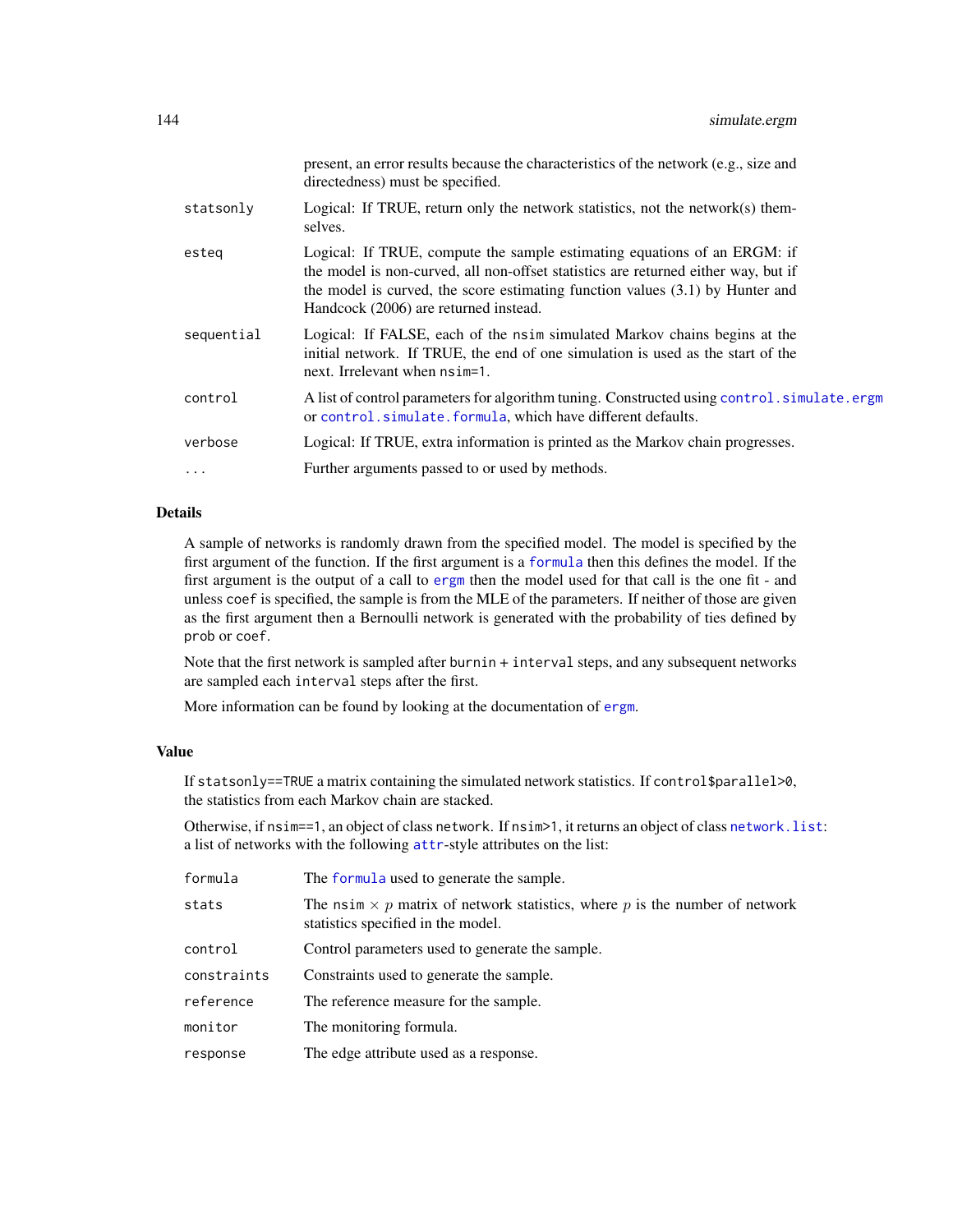# <span id="page-144-0"></span>simulate.ergm 145

If statsonly==FALSE && control\$parallel>0 the returned networks are "interleaved", in the sense that for  $y[i,j]$  is the jth network from MCMC chain i, the sequence returned if control \$parallel==2 is list(y[1,1], y[2,1], y[1,2], y[2,2], y[1,3], y[2,3], ...). This is different from the behavior when statsonly==TRUE. This detail may change in the future.

This object has summary and print methods.

#### See Also

[ergm](#page-35-0), [network](#page-0-0)

#### Examples

```
#
# Let's draw from a Bernoulli model with 16 nodes
# and density 0.5 (i.e., coef = c(0,0))
#
g.sim <- simulate(network(16) ~ edges + mutual, coef=c(0, 0))
#
# What are the statistics like?
#
summary(g.sim ~ edges + mutual)
#
# Now simulate a network with higher mutuality
#
g.sim \leq simulate(nework(16) \sim edges + mutual, coef=c(0,2))#
# How do the statistics look?
#
summary(g.sim ~ edges + mutual)
#
# Let's draw from a Bernoulli model with 16 nodes
# and tie probability 0.1
#
g.use <- network(16,density=0.1,directed=FALSE)
#
# Starting from this network let's draw 3 realizations
# of a edges and 2-star network
#
g.sim <- simulate(~edges+kstar(2), nsim=3, coef=c(-1.8,0.03),
               basis=g.use, control=control.simulate(
                 MCMC.burnin=1000,
                 MCMC.interval=100))
g.sim
summary(g.sim)
#
# attach the Florentine Marriage data
#
data(florentine)
#
# fit an edges and 2-star model using the ergm function
#
gest <- ergm(flomarriage ~ edges + kstar(2))
```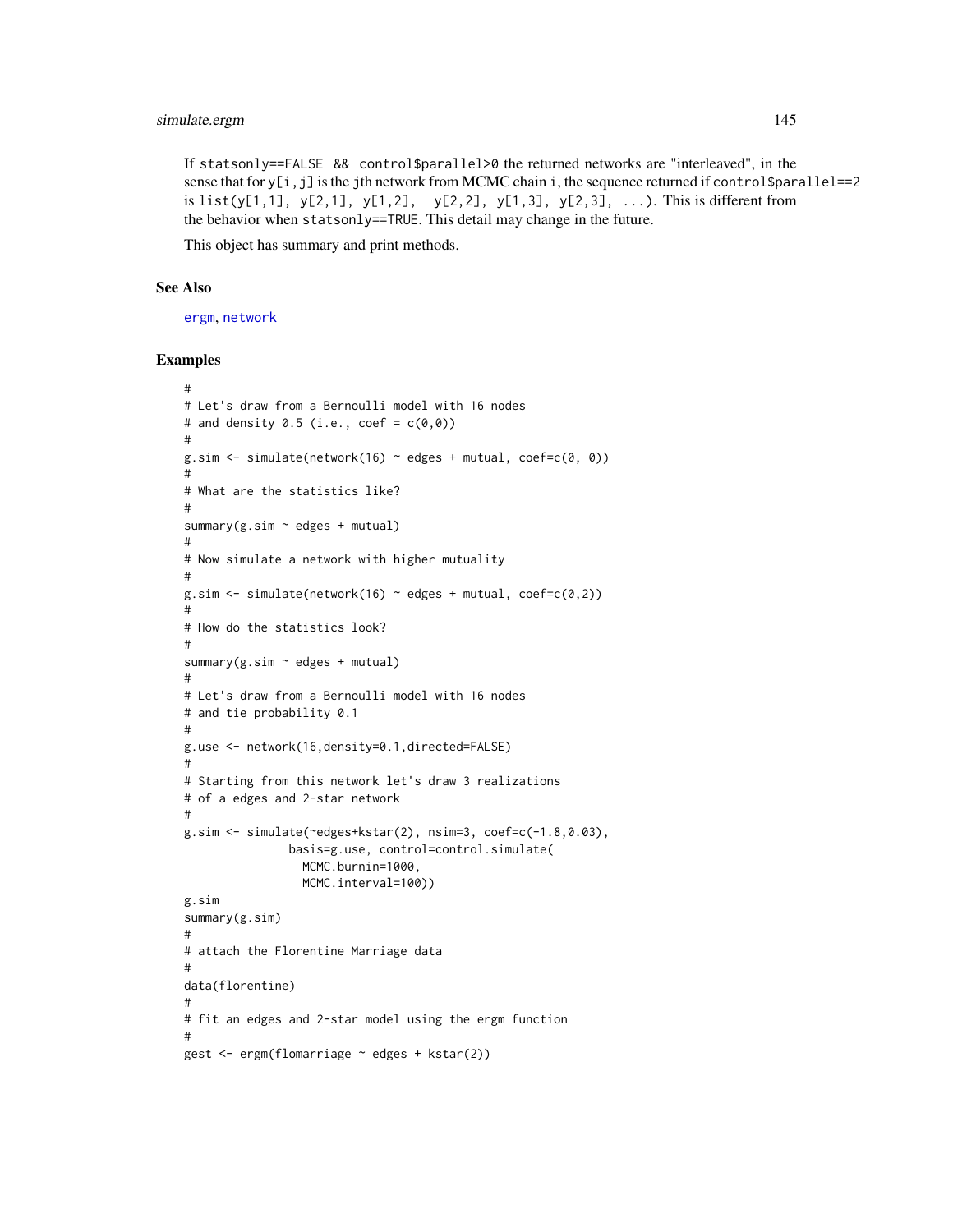```
summary(gest)
#
# Draw from the fitted model (satatistics only), and observe the number
# of triangles as well.
#
g.sim <- simulate(gest, nsim=10,
            monitor=~triangles, statsonly=TRUE,
            control=control.simulate.ergm(MCMC.burnin=1000, MCMC.interval=100))
g.sim
```
<span id="page-145-0"></span>summary.ergm *Summarizing ERGM Model Fits*

# Description

[summary](#page-148-0) method for class "ergm".

#### Usage

```
## S3 method for class 'ergm'
summary(object, ...,
               digits = max(3, getOption("digits") - 3),
               correlation = FALSE, covariance = FALSE,
               total.variation=TRUE,
               eps = 1e-04)
```
# Arguments

| object          | an object of class "ergm", usually, a result of a call to ergm.                                                                                                                                                                                                  |
|-----------------|------------------------------------------------------------------------------------------------------------------------------------------------------------------------------------------------------------------------------------------------------------------|
| digits          | Significant digits for coefficients                                                                                                                                                                                                                              |
| correlation     | logical; if TRUE, the correlation matrix of the estimated parameters is returned<br>and printed.                                                                                                                                                                 |
| covariance      | logical; if TRUE, the covariance matrix of the estimated parameters is returned<br>and printed.                                                                                                                                                                  |
| total.variation |                                                                                                                                                                                                                                                                  |
|                 | logical; if TRUE, the standard errors reported in the Std. Error column are<br>based on the sum of the likelihood variation and the MCMC variation. If FALSE<br>only the likelihood varuation is used. The $p$ -values are based on this source of<br>variation. |
| eps             | number; indicates the smallest p-value. See printCoefmat.                                                                                                                                                                                                        |
| $\ddots$ .      | Arguments to logLik.ergm                                                                                                                                                                                                                                         |
|                 |                                                                                                                                                                                                                                                                  |

#### Details

[summary.ergm](#page-145-0) tries to be smart about formatting the coefficients, standard errors, etc.

<span id="page-145-1"></span>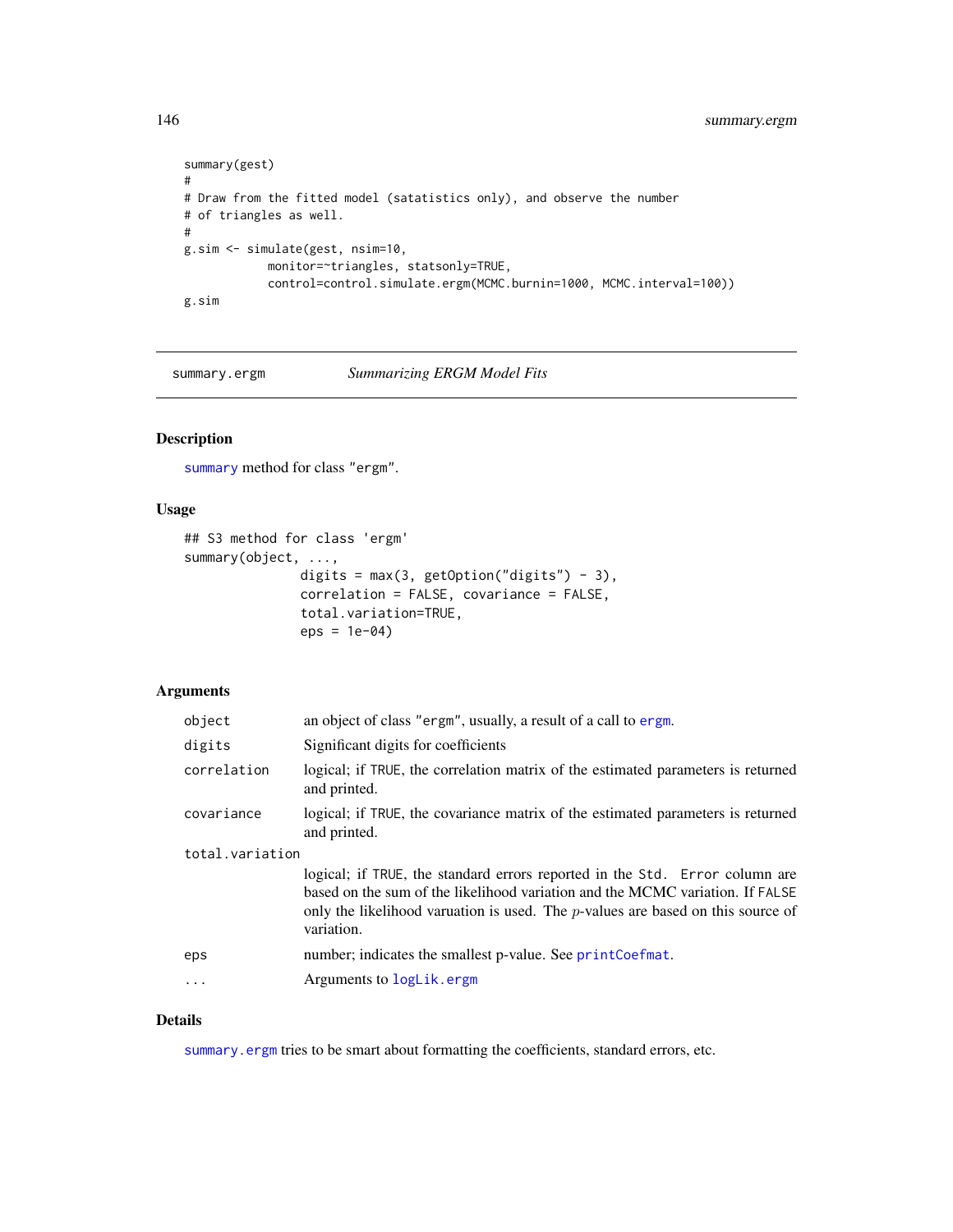# <span id="page-146-1"></span>Value

The function [summary.ergm](#page-145-0) computes and returns a list of summary statistics of the fitted [ergm](#page-35-0) model given in object.

# See Also

network, ergm, print.ergm. The model fitting function [ergm](#page-35-0), [summary](#page-148-0).

Function [coef](#page-0-0) will extract the matrix of coefficients with standard errors, t-statistics and p-values.

# Examples

```
data(florentine)
x \leftarrow \text{ergm(flomarriage} \sim \text{density})summary(x)
```
<span id="page-146-0"></span>

| summary.gofobject | Summaries the Goodness-of-Fit Diagnostics on a Exponential Family |
|-------------------|-------------------------------------------------------------------|
|                   | Random Graph Model                                                |

# Description

[summary.gofobject](#page-146-0) summaries the diagnostics such as the degree distribution, geodesic distances, shared partner distributions, and reachability for the goodness-of-fit of exponential family random graph models. See [ergm](#page-35-0) for more information on these models.

## Usage

```
## S3 method for class 'gofobject'
summary(object, ...)
```
## Arguments

| object                  | an object of class gof object, typically produced by the gof.ergm or gof.formula<br>functions. See the documentation for these. |
|-------------------------|---------------------------------------------------------------------------------------------------------------------------------|
| $\cdot$ $\cdot$ $\cdot$ | Additional arguments, to be passed to the plot function.                                                                        |

# Details

[gof.ergm](#page-108-0) produces a sample of networks randomly drawn from the specified model. This function produces a print out the summary measures.

#### Value

none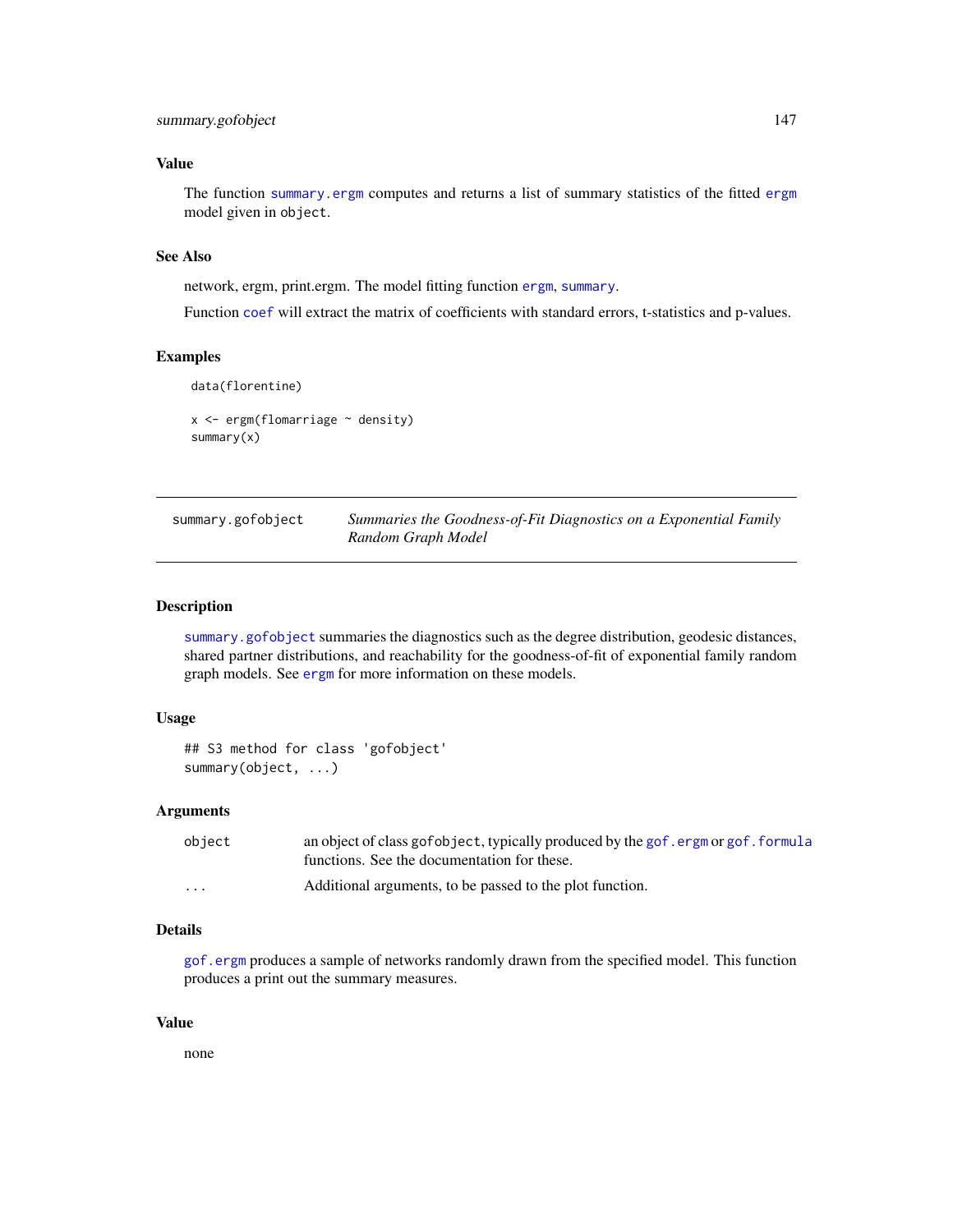# <span id="page-147-0"></span>See Also

gof.ergm, gof.formula, ergm, network, simulate.ergm

### Examples

```
## Not run:
#
data(florentine)
#
# test the gof.ergm function
#
gest <- ergm(flomarriage ~ edges + kstar(2))
gest
summary(gest)
#
# Plot the probabilities first
#
gofflo <- gof(gest)
gofflo
summary(gofflo)
## End(Not run)
```
summary.network.list *Summarizing network.list objects*

# Description

[summary](#page-148-0) and [print](#page-0-0) methods for class network.list.

# Usage

```
## S3 method for class 'network.list'
summary(object,
                               stats.print=TRUE,
                               net.print=FALSE,
                               net.summary=FALSE,
                                ...)
 ## S3 method for class 'network.list'
```

```
print(x, stats.print=FALSE, ...)
```
# Arguments

| object, x   | an object of class network. list, such as the output from simulate.ergm |
|-------------|-------------------------------------------------------------------------|
| stats.print | Logical: If TRUE, print network statistics.                             |
| net.print   | Logical: If TRUE, print network overviews.                              |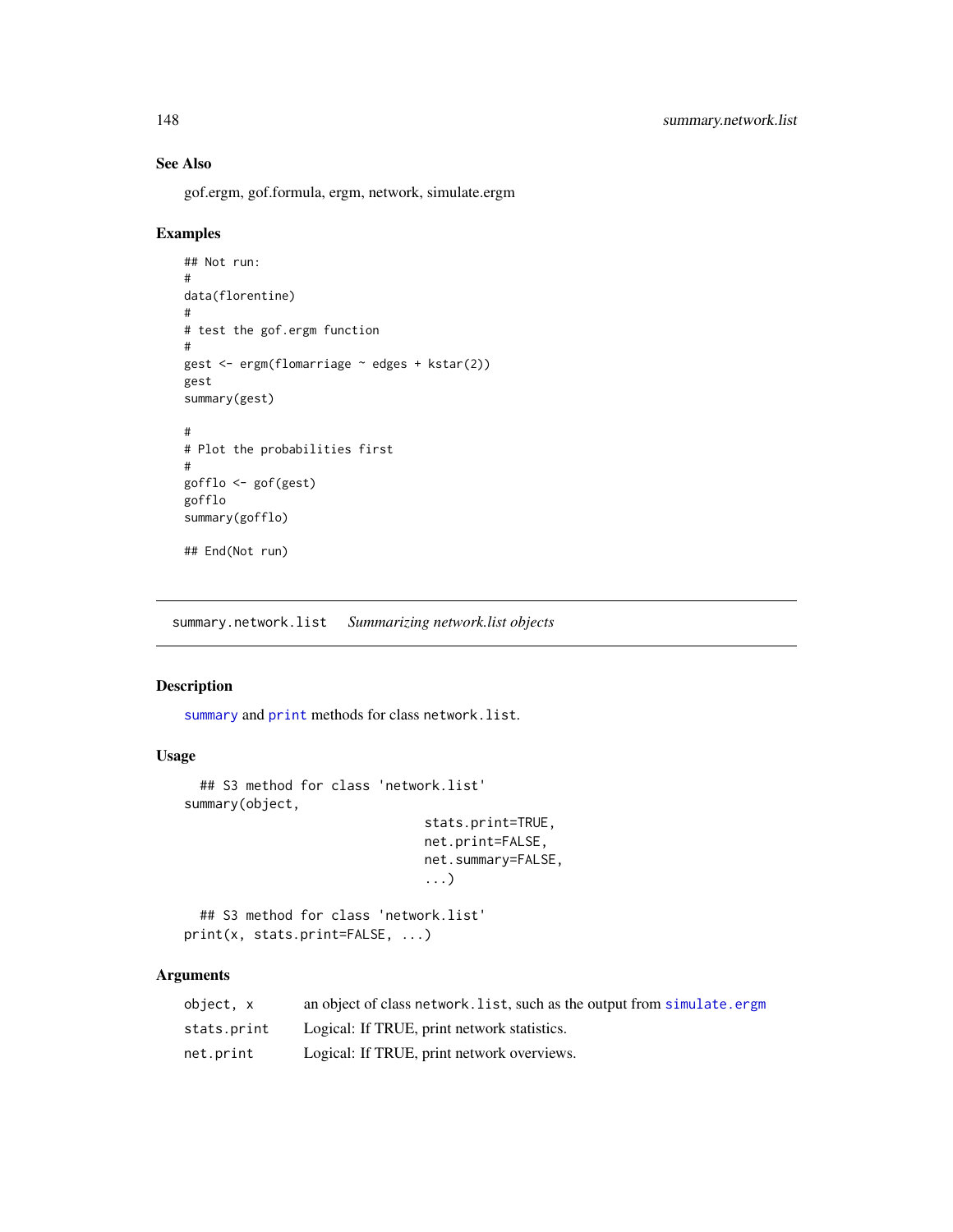<span id="page-148-1"></span>

| net.summary | Logical: If TRUE, print network summaries.                  |
|-------------|-------------------------------------------------------------|
| .           | Additional arguments to be passed to lower-level functions. |

# Value

The [summary.network](#page-0-0).list function returns a summary.network object. The print.summary.list function calls the summary.network.list function but returns the network.list object.

#### See Also

[simulate.ergm](#page-141-0)

#### Examples

```
# Draw from a Bernoulli model with 16 nodes
# and tie probability 0.1
#
g.use <- network(16, density=0.1, directed=FALSE)
#
# Starting from this network let's draw 3 realizations
# of a model with edges and 2-star terms
#
g.sim <- simulate(~edges+kstar(2), nsim=3, coef=c(-1.8, 0.03),
               basis=g.use, control=control.simulate(
                 MCMC.burnin=100000,
                 MCMC.interval=1000))
print(g.sim)
summary(g.sim)
```
summary.statistics *Calculation of network or graph statistics*

#### <span id="page-148-0"></span>Description

Used to calculate the specified statistics for an observed network if its argument is a formula for an [ergm](#page-35-0). See [ergm-terms](#page-47-0) for more information on the statistics that may be specified.

#### Usage

```
## Default S3 method:
summary.statistics(object, response=NULL, ..., basis=NULL)
## S3 method for class 'matrix'
summary.statistics(object, response=NULL, ..., basis=NULL)
## S3 method for class 'network'
summary.statistics(object, response=NULL, ..., basis=NULL)
## S3 method for class 'network.list'
summary.statistics(object, response=NULL, ..., basis=NULL)
## S3 method for class 'formula'
```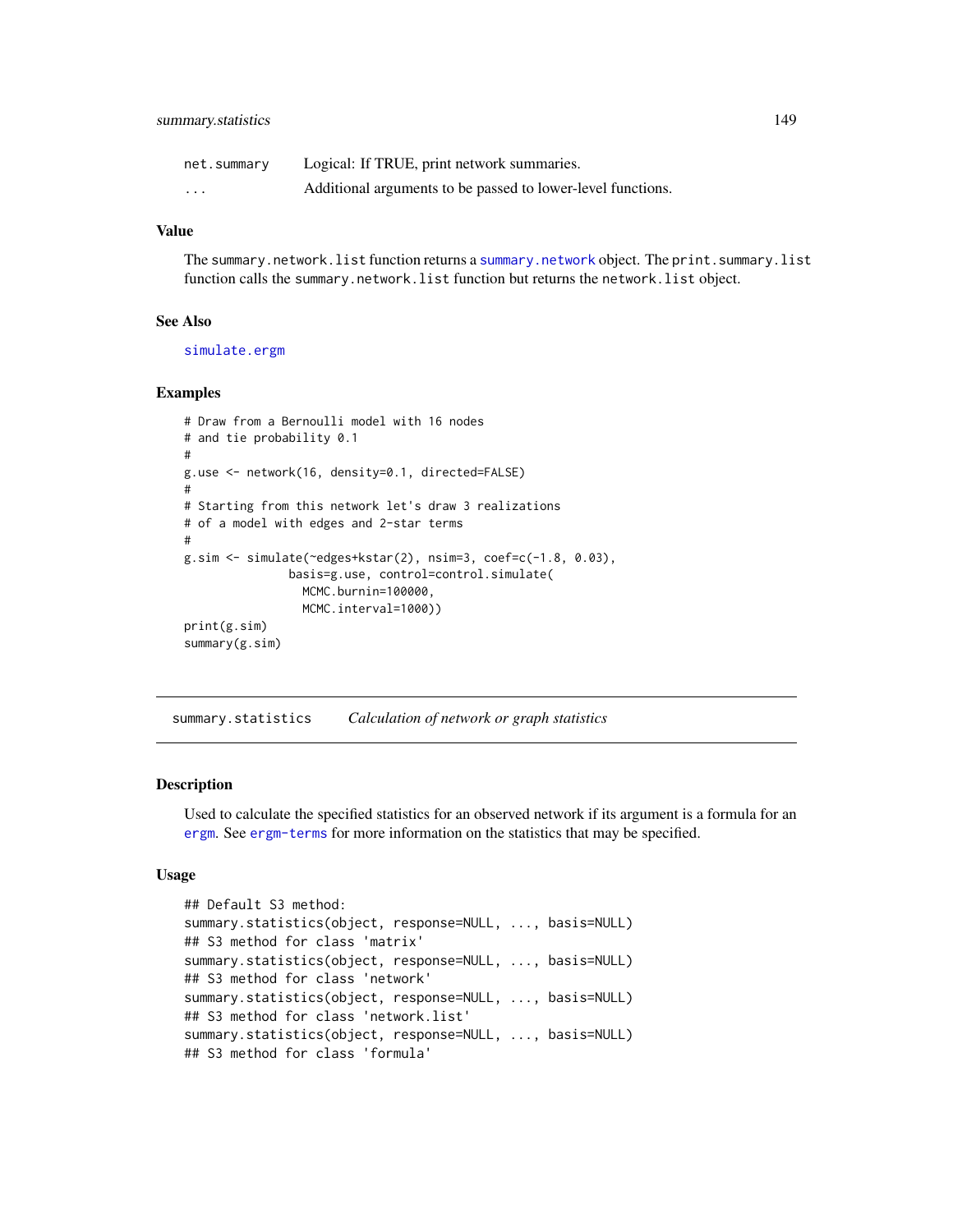```
summary.statistics(object, ..., basis=NULL)
## S3 method for class 'ergm'
summary.statistics(object, ..., basis=NULL)
```
#### Arguments

| object   | Either an R formula object (see above) or an ergm model object. In the latter<br>case, summary statistics is called for the object\$formula object. In the<br>former case, object is of the form $y \sim$ <model terms="">, where y is a network<br/>object or a matrix that can be coerced to a network object. For the details on the<br/>possible <model terms="">, see ergm-terms. To create a network object in R, use<br/>the network() function, then add nodal attributes to it using the <math>\frac{8}{\sqrt{2}}</math> operator if<br/>necessary.</model></model> |
|----------|------------------------------------------------------------------------------------------------------------------------------------------------------------------------------------------------------------------------------------------------------------------------------------------------------------------------------------------------------------------------------------------------------------------------------------------------------------------------------------------------------------------------------------------------------------------------------|
| response | Name of the edge attribute whose value is to be modeled. Defaults to NULL for<br>simple presence or absence, modeled via binary ERGM terms. Passing anything<br>but NULL uses valued ERGM terms.                                                                                                                                                                                                                                                                                                                                                                             |
| basis    | An optional network object relative to which the global statistics should be<br>calculated.                                                                                                                                                                                                                                                                                                                                                                                                                                                                                  |
|          | further arguments passed to or used by methods.                                                                                                                                                                                                                                                                                                                                                                                                                                                                                                                              |

#### Details

If object is of class [formula](#page-0-0), then [summary](#page-148-0) may be used in lieu of summary.statistics because summary.formula calls the summary.statistics function.

The function actually cumulates the change statistics when removing edges from the observed network one by one until the empty network results. Since each model term has a prespecified value (zero by default) for the corresponding statistic(s) on an empty network, these change statistics give the absolute statistics on the original network.

summary.formula for networks understands the [lasttoggle](#page-115-0) "API".

# Value

A vector of statistics measured on the network.

#### See Also

ergm, network, ergm-terms

#### Examples

```
#
# Lets look at the Florentine marriage data
#
data(florentine)
#
# test the summary.statistics function
#
summary(flomarriage ~ edges + kstar(2))
m <- as.matrix(flomarriage)
```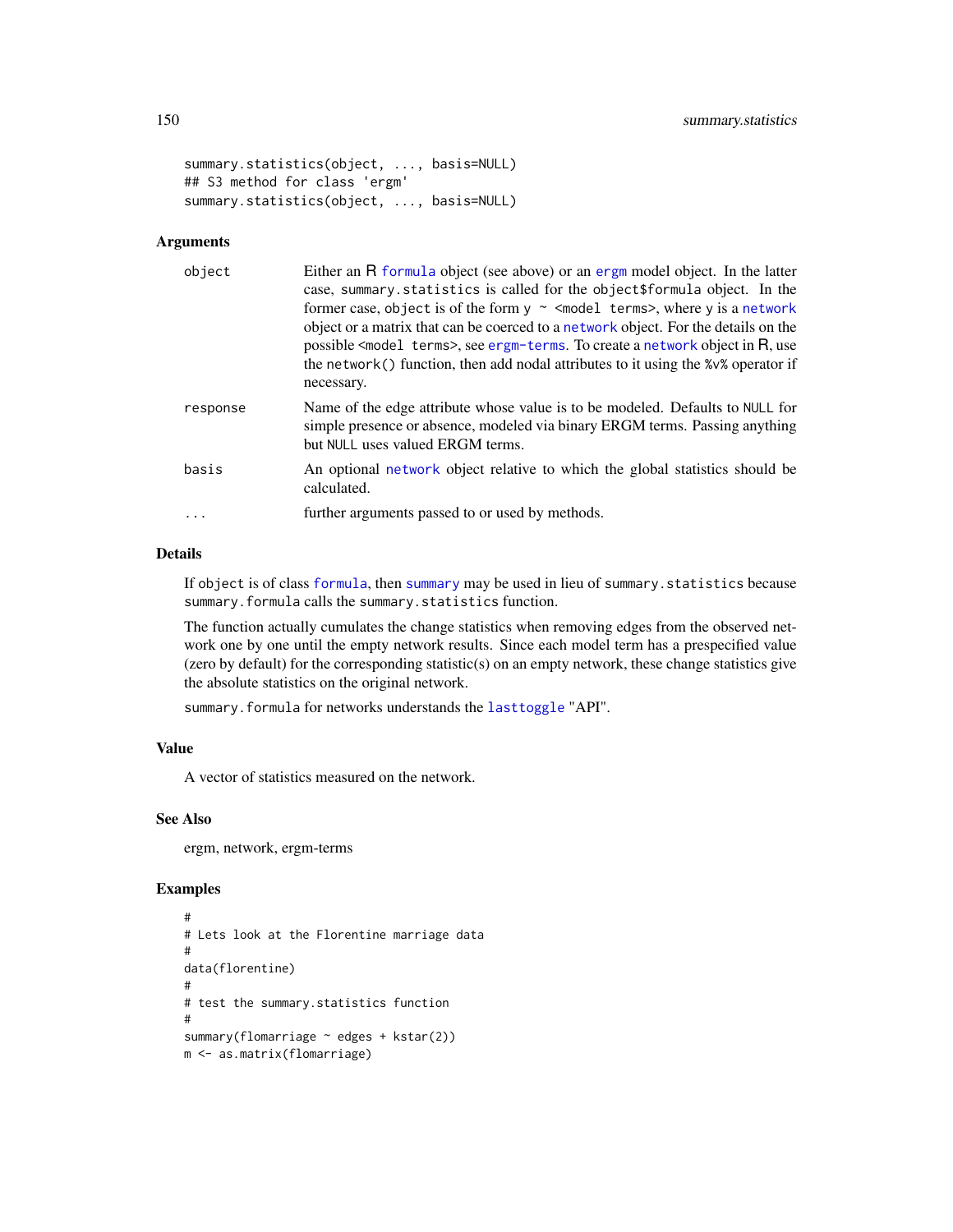```
summary(m \sim edges) # twice as large as it should be
summary(m ~ edges, directed=FALSE) # Now it's correct
```
vcov.ergm *Extract Model Covariance Matrix*

# Description

vcov is a method which extracts the covariance matrix from the output object returned by the [ergm](#page-35-0) estimation.

# Usage

```
## S3 method for class 'ergm'
vcov(object, sources=c("all","model","estimation"), ...)
```
# Arguments

| object   | The ergm output object.                                                                                           |
|----------|-------------------------------------------------------------------------------------------------------------------|
| sources  | Specify whether to return the covariance matrix from the ERGM model, the<br>estimation process, or both combined. |
| $\cdots$ | other arguments.                                                                                                  |

### Value

Coefficients extracted from the model object object.

# See Also

[coef.ergm](#page-11-0)

# Examples

```
data(florentine)
fit <- ergm(flomarriage ~ edges + concurrent)
vcov(fit, sources="model")
vcov(fit, sources="estimation")
vcov(fit, sources="all") # the default
```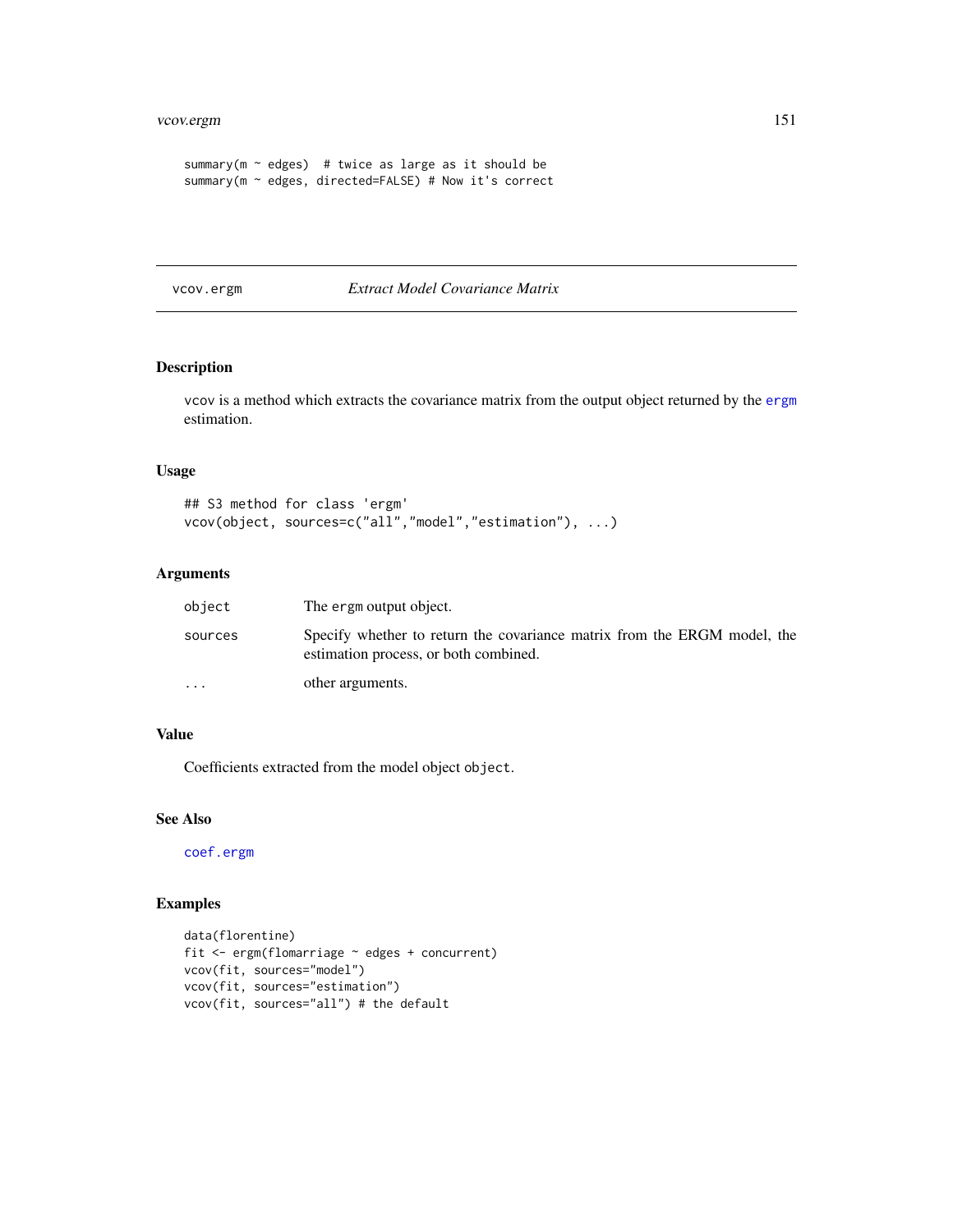<span id="page-151-0"></span>

# Description

Compute weighted median.

# Usage

wtd.median (x, na.rm = FALSE, weight=FALSE)

# Arguments

|        | Vector of data, same length as weight                        |
|--------|--------------------------------------------------------------|
| na.rm  | Logical: Should NAs be stripped before computation proceeds? |
| weight | Vector of weights                                            |

# Details

Uses a simple algorithm based on sorting.

# Value

Returns an empirical .5 quantile from a weighted sample.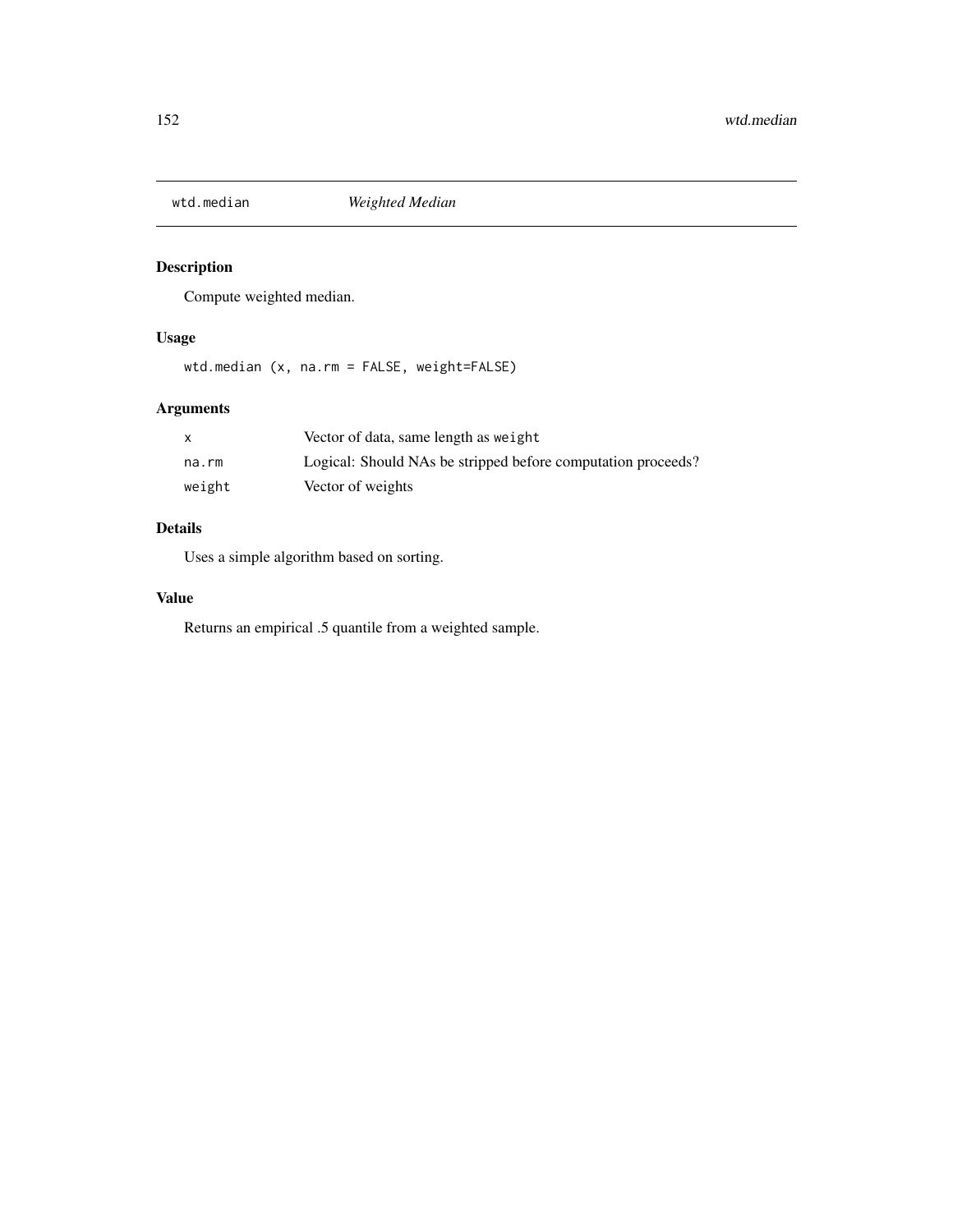# **Index**

∗Topic classes as.network.numeric, [9](#page-8-0) ∗Topic datasets ecoli, [34](#page-33-0) faux.desert.high, [95](#page-94-0) faux.dixon.high, [97](#page-96-0) faux.magnolia.high, [98](#page-97-0) faux.mesa.high, [100](#page-99-0) flobusiness, [102](#page-101-0) flomarriage, [103](#page-102-0) florentine, [104](#page-103-0) g4, [105](#page-104-0) kapferer, [115](#page-114-0) molecule, [123](#page-122-0) samplk, [137](#page-136-0) sampson, [138](#page-137-0) ∗Topic graphs as.network.numeric, [9](#page-8-0) plot.gofobject, [128](#page-127-0) plot.network.ergm, [130](#page-129-0) summary.gofobject, [147](#page-146-1) ∗Topic hplot plot.network.ergm, [130](#page-129-0) ∗Topic models anova.ergm, [6](#page-5-0) approx.hotelling.diff.test, [7](#page-6-0) coef.ergm, [12](#page-11-1) coef.length.model, [13](#page-12-0) control.ergm, [14](#page-13-0) control.ergm.bridge, [23](#page-22-0) control.gof, [25](#page-24-0) control.logLik.ergm, [27](#page-26-0) control.san, [29](#page-28-0) control.simulate, [31](#page-30-0) ergm, [36](#page-35-1) ergm-constraints, [42](#page-41-0) ergm-package, [4](#page-3-0) ergm-references, [47](#page-46-0) ergm-terms, [48](#page-47-1)

ergm.allstats, [69](#page-68-0) ergm.exact, [79](#page-78-0) ergm\_MH\_proposals, [92](#page-91-0) ergmMPLE, [89](#page-88-0) Getting.Started, [107](#page-106-0) gof, [109](#page-108-1) logLik.ergm, [117](#page-116-1) mcmc.diagnostics, [119](#page-118-0) MHproposal, [121](#page-120-0) network.update, [123](#page-122-0) plot.ergm, [126](#page-125-0) print.ergm, [135](#page-134-0) san, [139](#page-138-0) simulate.ergm, [142](#page-141-1) summary.ergm, [146](#page-145-1) summary.network.list, [148](#page-147-0) summary.statistics, [149](#page-148-1) ∗Topic model enformulate.curved, [35](#page-34-0) ergm.bridge.dindstart.llk, [72](#page-71-0) ergm.bridge.llr, [73](#page-72-0) fix.curved, [101](#page-100-0) is.curved, [112](#page-111-0) is.durational, [112](#page-111-0) is.dyad.independent, [113](#page-112-0) ∗Topic package ergm-package, [4](#page-3-0) Getting.Started, [107](#page-106-0) ∗Topic regression anova.ergm, [6](#page-5-0) coef.ergm, [12](#page-11-1) ergmMPLE, [89](#page-88-0) summary.ergm, [146](#page-145-1) summary.network.list, [148](#page-147-0) ∗Topic robust wtd.median, [152](#page-151-0) %n%, *[68](#page-67-0)*, *[116](#page-115-1)* %v%, *[68](#page-67-0)*

absdiff *(*ergm-terms*)*, [48](#page-47-1)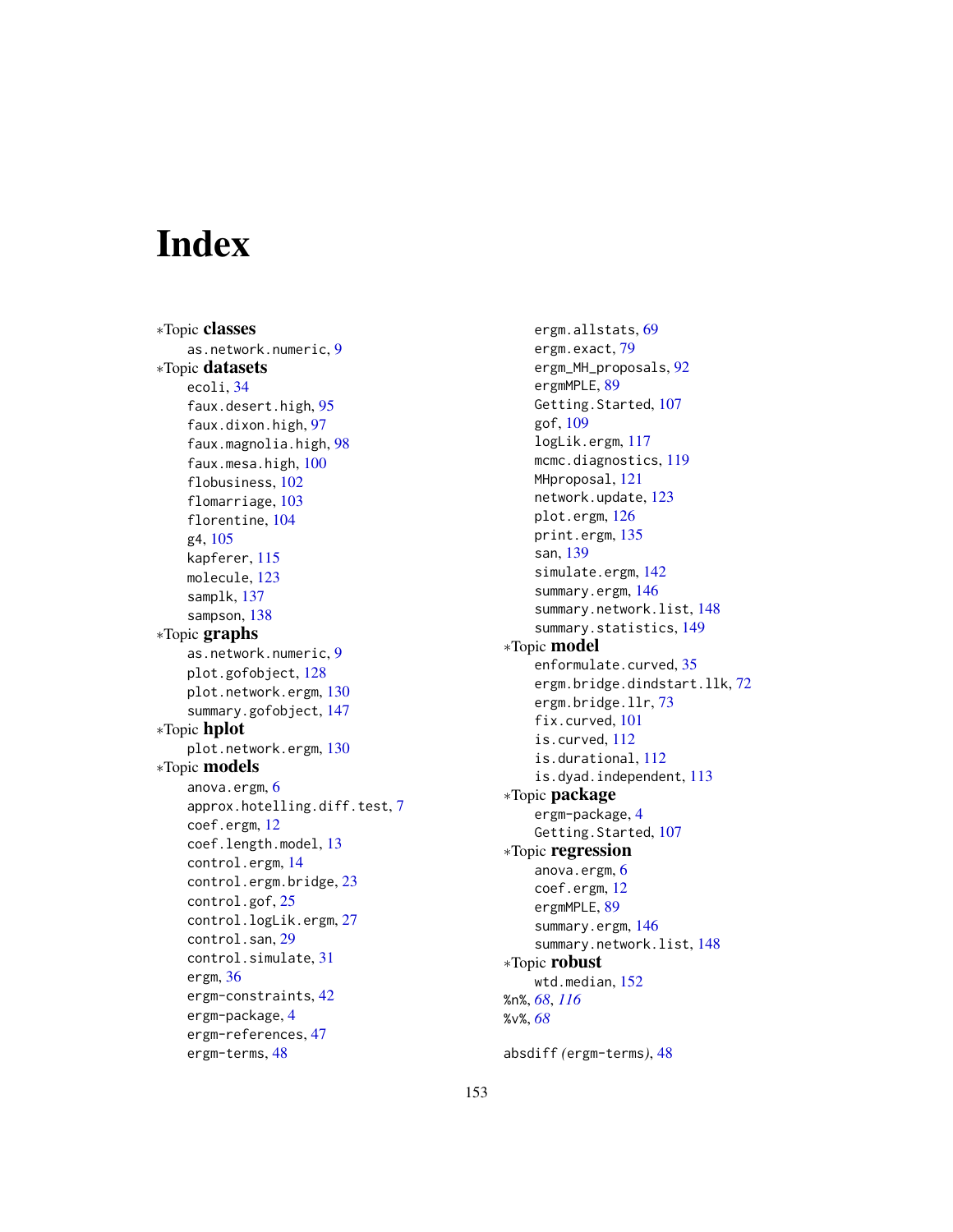```
absdiffcat (ergm-terms), 48
altkstar (ergm-terms), 48
anova, 7
anova.ergm, 6
anova.ergmlist, 7
anova.ergmlist (anova.ergm), 6
approx.hotelling.diff.test, 7
as.edgelist, 8, 8
as.matrix.network, 8
as.matrix.network.edgelist, 8
as.network.numeric, 9, 9
asymmetric (ergm-terms), 48
atleast (ergm-terms), 48
attr, 144
```

```
b1concurrent (ergm-terms), 48
b1degrange (ergm-terms), 48
b1degree (ergm-terms), 48
b1factor (ergm-terms), 48
b1mindegree (ergm-terms), 48
b1nodematch (ergm-terms), 48
b1star (ergm-terms), 48
b1starmix (ergm-terms), 48
b1twostar (ergm-terms), 48
b2concurrent (ergm-terms), 48
b2degrange (ergm-terms), 48
b2degree (ergm-terms), 48
b2factor (ergm-terms), 48
b2mindegree (ergm-terms), 48
b2nodematch (ergm-terms), 48
b2star (ergm-terms), 48
b2starmix (ergm-terms), 48
b2twostar (ergm-terms), 48
balance (ergm-terms), 48
Bernoulli (ergm-references), 47
```

```
central.network (ergm_deprecated), 91
check.ErgmTerm, 10
coef, 147
coef.ergm, 12, 151
coef.length.model, 13
coef.sublength.model
        (coef.length.model), 13
coefficients.ergm (coef.ergm), 12
coincidence (ergm-terms), 48
colMeans, 13, 14
colMeans.mcmc.list, 13
concurrent (ergm-terms), 48
concurrentties (ergm-terms), 48
```
ConstraintImplications *(*ergm-constraints*)*, [42](#page-41-0) constraints-ergm *(*ergm-constraints*)*, [42](#page-41-0) constraints.ergm *(*ergm-constraints*)*, [42](#page-41-0) control.ergm, [14,](#page-13-0) *[27](#page-26-0)*, *[33](#page-32-0)*, *[37,](#page-36-0) [38](#page-37-0)*, *[40](#page-39-0)*, *[45,](#page-44-0) [46](#page-45-0)*, *[85](#page-84-0)*, *[89,](#page-88-0) [90](#page-89-0)* control.ergm.bridge, *[22](#page-21-0)*, [23,](#page-22-0) *[72](#page-71-0)*, *[74](#page-73-0)* control.gof, *[23](#page-22-0)*, [25,](#page-24-0) *[33](#page-32-0)* control.gof.ergm, *[110](#page-109-0)* control.gof.formula, *[110](#page-109-0)* control.logLik.ergm, [27,](#page-26-0) *[117](#page-116-1)* control.san, *[19](#page-18-0)*, [29,](#page-28-0) *[141](#page-140-0)* control.simulate, *[23](#page-22-0)*, *[27](#page-26-0)*, [31](#page-30-0) control.simulate.ergm, *[144](#page-143-0)* control.simulate.formula, *[144](#page-143-0)* control\$drop, *[39](#page-38-0)* control\$init.method, *[17](#page-16-0)* ctriad *(*ergm-terms*)*, [48](#page-47-1) ctriple *(*ergm-terms*)*, [48](#page-47-1) cycle *(*ergm-terms*)*, [48](#page-47-1) cyclicalties *(*ergm-terms*)*, [48](#page-47-1) cyclicalweights *(*ergm-terms*)*, [48](#page-47-1)

degcor *(*ergm-terms*)*, [48](#page-47-1) degcrossprod *(*ergm-terms*)*, [48](#page-47-1) degrange *(*ergm-terms*)*, [48](#page-47-1) degree, *[102](#page-101-0)* degree *(*ergm-terms*)*, [48](#page-47-1) degreedist, [33](#page-32-0) degreedistfactor *(*ergm\_deprecated*)*, [91](#page-90-0) degreepopularity *(*ergm-terms*)*, [48](#page-47-1) delete.isolates *(*ergm\_deprecated*)*, [91](#page-90-0) density *(*ergm-terms*)*, [48](#page-47-1) DiscUnif *(*ergm-references*)*, [47](#page-46-0) download.packages, *[95](#page-94-0)* drawpie *(*ergm\_deprecated*)*, [91](#page-90-0) dsp *(*ergm-terms*)*, [48](#page-47-1) dspartnerdist *(*ergm\_deprecated*)*, [91](#page-90-0) dyadcov *(*ergm-terms*)*, [48](#page-47-1)

ecoli, [34](#page-33-0) ecoli1 *(*ecoli*)*, [34](#page-33-0) ecoli2 *(*ecoli*)*, [34](#page-33-0) edgecov *(*ergm-terms*)*, [48](#page-47-1) edges *(*ergm-terms*)*, [48](#page-47-1) enformulate.curved, *[17](#page-16-0)*, [35](#page-34-0) ergm, *[4](#page-3-0)*, *[6,](#page-5-0) [7](#page-6-0)*, *[12](#page-11-1)*, *[17](#page-16-0)[–19](#page-18-0)*, *[21](#page-20-0)*, *[23](#page-22-0)[–30](#page-29-0)*, *[32,](#page-31-0) [33](#page-32-0)*, *[35,](#page-34-0) [36](#page-35-1)*, [36,](#page-35-1) *[37](#page-36-0)[–40](#page-39-0)*, *[42,](#page-41-0) [43](#page-42-0)*, *[45](#page-44-0)[–49](#page-48-0)*, *[68](#page-67-0)*, *[72](#page-71-0)*, *[74](#page-73-0)*, *[77](#page-76-0)*, *[88](#page-87-0)[–90](#page-89-0)*, *[92](#page-91-0)*, *[94](#page-93-0)[–102](#page-101-0)*, *[107](#page-106-0)[–114](#page-113-0)*,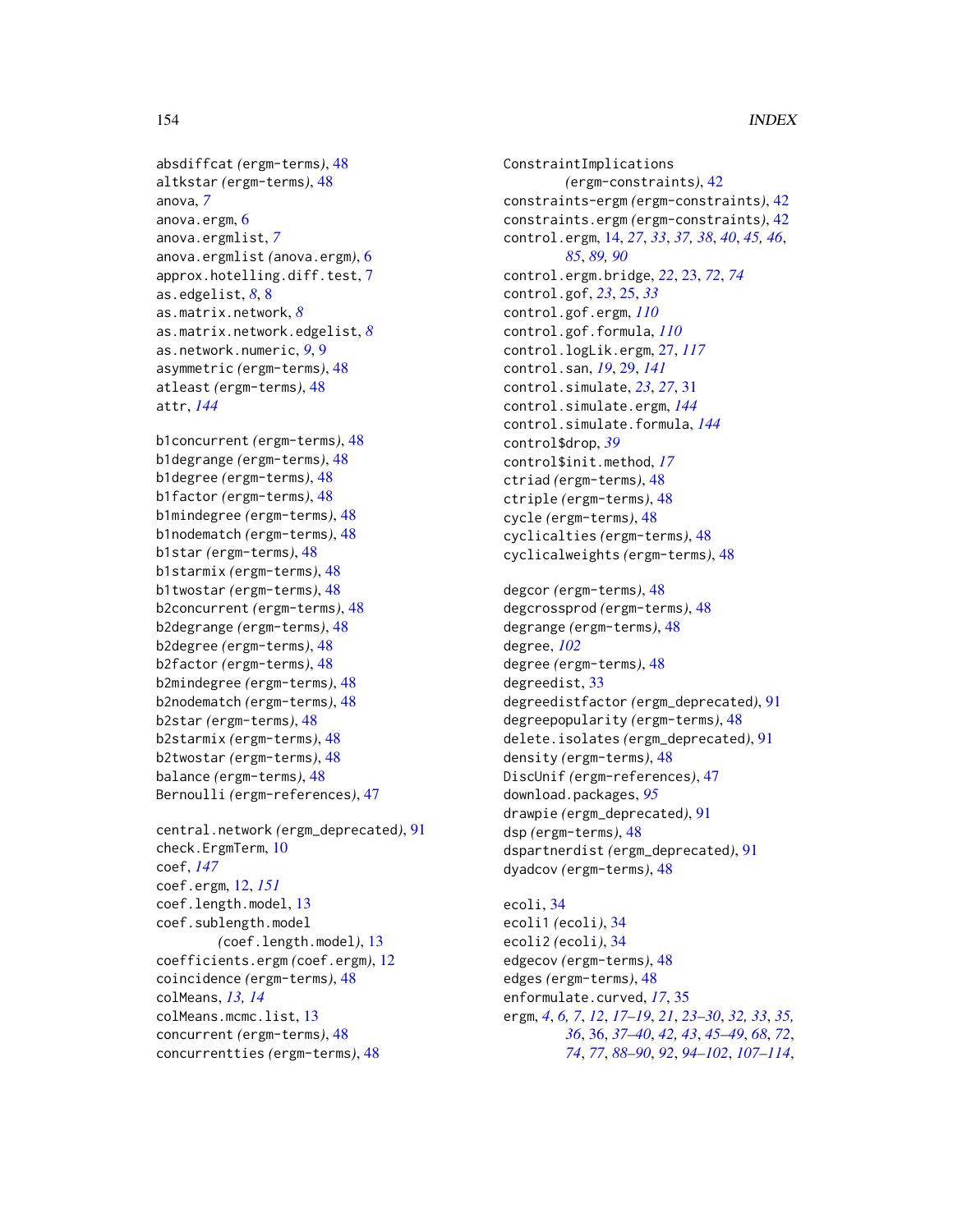*[116](#page-115-1)[–120](#page-119-0)*, *[122,](#page-121-0) [123](#page-122-0)*, *[126–](#page-125-0)[128](#page-127-0)*, *[133](#page-132-0)[–135](#page-134-0)*, *[140](#page-139-0)*, *[142–](#page-141-1)[147](#page-146-1)*, *[149–](#page-148-1)[151](#page-150-0)* ERGM constraints, *[37](#page-36-0)* ERGM reference measures, *[37](#page-36-0)*, *[143](#page-142-0)* ergm-constraints, [42,](#page-41-0) *[106](#page-105-0)* ergm-package, [4,](#page-3-0) *[36](#page-35-1)* ergm-parallel, [45](#page-44-0) ergm-references, [47](#page-46-0) ergm-terms, *[10](#page-9-0)*, [48](#page-47-1) ergm.allstats, [69,](#page-68-0) *[80](#page-79-0)* ergm.bounddeg, [70,](#page-69-0) *[122](#page-121-0)* ergm.bridge.0.llk *(*ergm.bridge.llr*)*, [73](#page-72-0) ergm.bridge.dindstart.llk, *[25](#page-24-0)*, [72,](#page-71-0) *[73,](#page-72-0) [74](#page-73-0)*, *[118](#page-117-0)* ergm.bridge.llr, *[25](#page-24-0)*, *[72,](#page-71-0) [73](#page-72-0)*, [73,](#page-72-0) *[118](#page-117-0)* ergm.checkargs *(*check.ErgmTerm*)*, [10](#page-9-0) ergm.checkbipartite *(*check.ErgmTerm*)*, [10](#page-9-0) ergm.checkconstraints.model *(*check.ErgmTerm*)*, [10](#page-9-0) ergm.checkdegeneracy *(*check.ErgmTerm*)*, [10](#page-9-0) ergm.checkdirected *(*check.ErgmTerm*)*, [10](#page-9-0) ergm.checkextreme.model *(*check.ErgmTerm*)*, [10](#page-9-0) ergm.cluster.started *(*ergm-parallel*)*, [45](#page-44-0) ergm.ConstraintImplications, [75](#page-74-0) ergm.constraints *(*ergm-constraints*)*, [42](#page-41-0) ergm.count, *[4](#page-3-0)* ergm.Cprepare, [75,](#page-74-0) *[84,](#page-83-0) [85](#page-84-0)*, *[87](#page-86-0)* ergm.degeneracy, [77](#page-76-0) ergm.design, *[87](#page-86-0)* ergm.design *(*ergm.Cprepare*)*, [75](#page-74-0) ergm.el.lasttoggle *(*lasttoggle*)*, [116](#page-115-1) ergm.eta, [78](#page-77-0) ergm.etagrad *(*ergm.eta*)*, [78](#page-77-0) ergm.etagradmult *(*ergm.eta*)*, [78](#page-77-0) ergm.etamap *(*ergm.eta*)*, [78](#page-77-0) ergm.exact, *[69,](#page-68-0) [70](#page-69-0)*, [79](#page-78-0) ergm.formula.utils, [81](#page-80-0) ergm.geodesicmatrix *(*ergm.geodistdist*)*, [83](#page-82-0) ergm.geodistdist, [83](#page-82-0) ergm.geodistn *(*ergm.geodistdist*)*, [83](#page-82-0) ergm.getCluster *(*ergm-parallel*)*, [45](#page-44-0) ergm.getglobalstats, [84](#page-83-0) ergm.getMCMCsample, *[46](#page-45-0)*, [84](#page-83-0) ergm.getmodel, *[76](#page-75-0)*, *[78](#page-77-0)*, *[82](#page-81-0)*, *[84](#page-83-0)*, *[87](#page-86-0)* ergm.getmodel *(*ergm.formula.utils*)*, [81](#page-80-0)

ergm.getnetwork *(*ergm.formula.utils*)*, [81](#page-80-0) ergm.getterms *(*ergm.formula.utils*)*, [81](#page-80-0) ergm.init.methods, *[17](#page-16-0)*, [86](#page-85-0) ergm.mahalanobis *(*ergm\_deprecated*)*, [91](#page-90-0) ergm.mcmcslave *(*ergm.getMCMCsample*)*, [84](#page-83-0) ergm.MHP.table, [86](#page-85-0) ergm.mple, [87](#page-86-0) ergm.nodegeodesics *(*ergm.geodistdist*)*, [83](#page-82-0) ergm.pairgeodesic *(*ergm.geodistdist*)*, [83](#page-82-0) ergm.parallel *(*ergm-parallel*)*, [45](#page-44-0) ergm.pl *(*ergm.mple*)*, [87](#page-86-0) ergm.references *(*ergm-references*)*, [47](#page-46-0) ergm.stopCluster *(*ergm-parallel*)*, [45](#page-44-0) ergm.terms, *[141,](#page-140-0) [142](#page-141-1)* ergm.terms *(*ergm-terms*)*, [48](#page-47-1) ergm.update.formula *(*ergm.formula.utils*)*, [81](#page-80-0) ergm.userterms, *[4](#page-3-0)*, *[48](#page-47-1)*, *[94,](#page-93-0) [95](#page-94-0)* ergm\_deprecated, [91](#page-90-0) ergm\_MH\_proposals, *[71](#page-70-0)*, *[86](#page-85-0)*, [92,](#page-91-0) *[121](#page-120-0)* ergmMPLE, *[41](#page-40-0)*, *[87](#page-86-0)[–89](#page-88-0)*, [89](#page-88-0) esp, *[102](#page-101-0)* esp *(*ergm-terms*)*, [48](#page-47-1) espartnerdist *(*ergm\_deprecated*)*, [91](#page-90-0) eut-upgrade, [94](#page-93-0)

faux.desert.high, [95,](#page-94-0) *[97,](#page-96-0) [98](#page-97-0)* faux.dixon.high, [97](#page-96-0) faux.magnolia.high, *[49](#page-48-0)*, *[97,](#page-96-0) [98](#page-97-0)*, [98,](#page-97-0) *[101](#page-100-0)* faux.mesa.high, *[49](#page-48-0)*, *[97,](#page-96-0) [98](#page-97-0)*, *[100](#page-99-0)*, [100](#page-99-0) fauxhigh *(*faux.mesa.high*)*, [100](#page-99-0) fitted.values, *[12](#page-11-1)* fix.curved, [101](#page-100-0) flobusiness, *[102](#page-101-0)*, [102,](#page-101-0) *[104](#page-103-0)* flomarriage, *[103](#page-102-0)*, [103,](#page-102-0) *[104](#page-103-0)* florentine, [104](#page-103-0) formula, *[37](#page-36-0)*, *[39](#page-38-0)*, *[69](#page-68-0)*, *[122](#page-121-0)*, *[140](#page-139-0)*, *[143,](#page-142-0) [144](#page-143-0)*, *[150](#page-149-0)*

#### g4, [105](#page-104-0)

geodist, *[83](#page-82-0)* get.free.dyads, [106](#page-105-0) get.miss.dyads *(*get.free.dyads*)*, [106](#page-105-0) get.node.attr, [106](#page-105-0) get.vertex.attribute, *[107](#page-106-0)* Getting.Started, [107](#page-106-0) glm, *[12](#page-11-1)*, *[87](#page-86-0)*, *[90](#page-89-0)* gof, *[23](#page-22-0)*, *[27](#page-26-0)*, *[33](#page-32-0)*, *[109](#page-108-1)*, [109,](#page-108-1) *[111](#page-110-0)* gof.ergm, *[4](#page-3-0)*, *[111](#page-110-0)*, *[129](#page-128-0)*, *[147](#page-146-1)*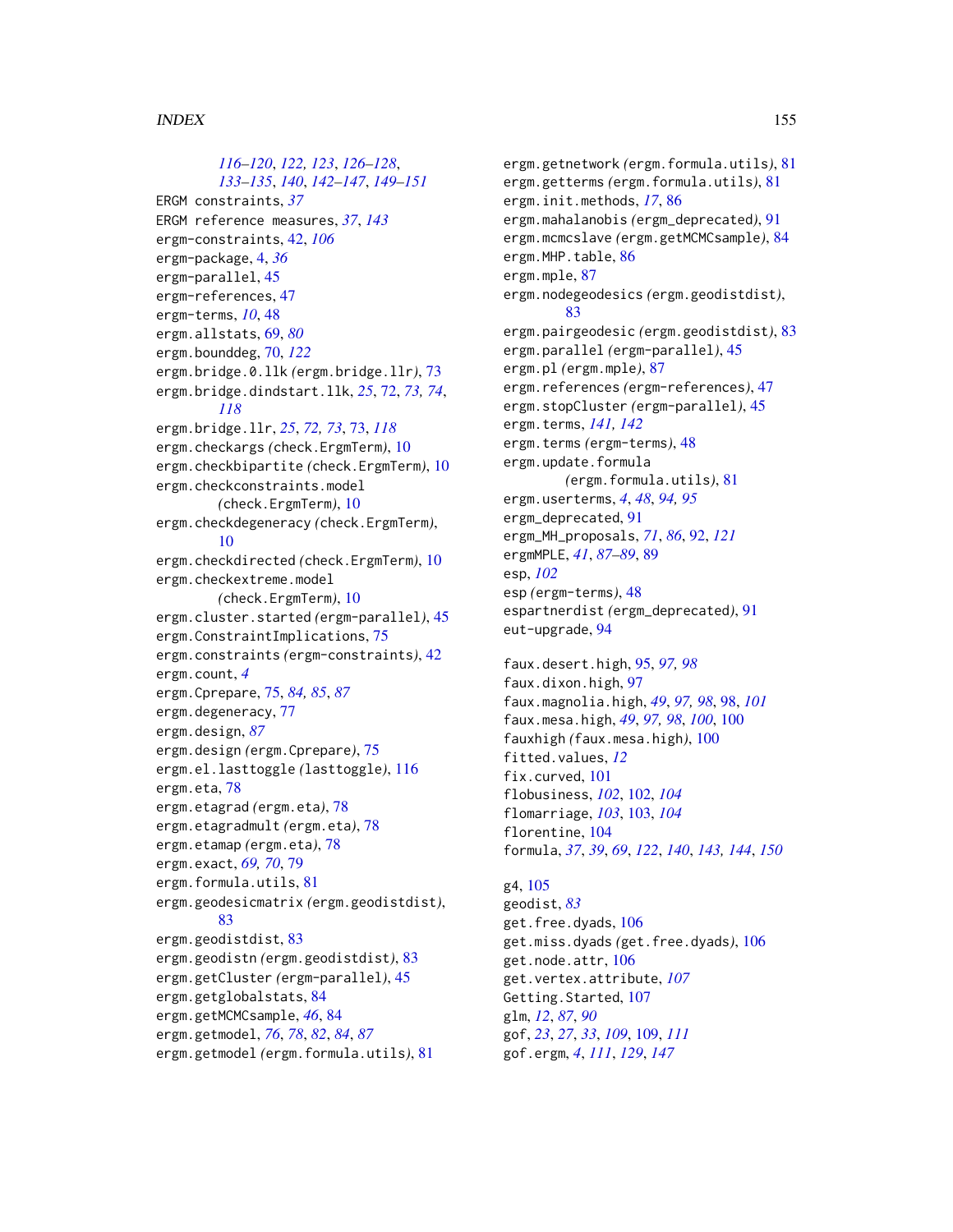gof.formula, *[111](#page-110-0)*, *[129](#page-128-0)*, *[147](#page-146-1)* greaterthan *(*ergm-terms*)*, [48](#page-47-1) grep, *[141](#page-140-0)* gwb1degree *(*ergm-terms*)*, [48](#page-47-1) gwb2degree *(*ergm-terms*)*, [48](#page-47-1) gwdegree, *[102](#page-101-0)* gwdegree *(*ergm-terms*)*, [48](#page-47-1) gwdsp *(*ergm-terms*)*, [48](#page-47-1) gwesp, *[102](#page-101-0)* gwesp *(*ergm-terms*)*, [48](#page-47-1) gwidegree *(*ergm-terms*)*, [48](#page-47-1) gwnsp *(*ergm-terms*)*, [48](#page-47-1) gwodegree *(*ergm-terms*)*, [48](#page-47-1) hamming *(*ergm-terms*)*, [48](#page-47-1) hammingmix *(*ergm-terms*)*, [48](#page-47-1) idegrange *(*ergm-terms*)*, [48](#page-47-1) idegree *(*ergm-terms*)*, [48](#page-47-1) idegreepopularity *(*ergm-terms*)*, [48](#page-47-1) ininterval *(*ergm-terms*)*, [48](#page-47-1) InitConstraint.b1degrees *(*ergm-constraints*)*, [42](#page-41-0) InitConstraint.b2degrees *(*ergm-constraints*)*, [42](#page-41-0) InitConstraint.bd *(*ergm-constraints*)*, [42](#page-41-0) InitConstraint.blockdiag *(*ergm-constraints*)*, [42](#page-41-0) InitConstraint.degreedist *(*ergm-constraints*)*, [42](#page-41-0) InitConstraint.degrees *(*ergm-constraints*)*, [42](#page-41-0) InitConstraint.edges *(*ergm-constraints*)*, [42](#page-41-0) InitConstraint.fixallbut *(*ergm-constraints*)*, [42](#page-41-0) InitConstraint.fixedas *(*ergm-constraints*)*, [42](#page-41-0) InitConstraint.hamming *(*ergm-constraints*)*, [42](#page-41-0) InitConstraint.idegreedist *(*ergm-constraints*)*, [42](#page-41-0) InitConstraint.idegrees *(*ergm-constraints*)*, [42](#page-41-0) InitConstraint.nodedegrees *(*ergm-constraints*)*, [42](#page-41-0)

InitConstraint.observed *(*ergm-constraints*)*, [42](#page-41-0) InitConstraint.odegreedist *(*ergm-constraints*)*, [42](#page-41-0) InitConstraint.odegrees *(*ergm-constraints*)*, [42](#page-41-0) InitErgmTerm, *[10](#page-9-0)*, *[79](#page-78-0)* InitErgmTerm *(*ergm-terms*)*, [48](#page-47-1) InitMHP, *[122](#page-121-0)* InitMHP *(*ergm\_MH\_proposals*)*, [92](#page-91-0) InitReference.Bernoulli *(*ergm-references*)*, [47](#page-46-0) InitReference.DiscUnif *(*ergm-references*)*, [47](#page-46-0) InitReference.StdNormal *(*ergm-references*)*, [47](#page-46-0) InitReference.Unif *(*ergm-references*)*, [47](#page-46-0) InitWtErgmTerm.absdiff *(*ergm-terms*)*, [48](#page-47-1) InitWtErgmTerm.absdiffcat *(*ergm-terms*)*, [48](#page-47-1) InitWtErgmTerm.atleast *(*ergm-terms*)*, [48](#page-47-1) InitWtErgmTerm.cyclicalties *(*ergm-terms*)*, [48](#page-47-1) InitWtErgmTerm.cyclicalweights *(*ergm-terms*)*, [48](#page-47-1) InitWtErgmTerm.edgecov *(*ergm-terms*)*, [48](#page-47-1) InitWtErgmTerm.edges *(*ergm-terms*)*, [48](#page-47-1) InitWtErgmTerm.greaterthan *(*ergm-terms*)*, [48](#page-47-1) InitWtErgmTerm.ininterval *(*ergm-terms*)*, [48](#page-47-1) InitWtErgmTerm.match *(*ergm-terms*)*, [48](#page-47-1) InitWtErgmTerm.mutual *(*ergm-terms*)*, [48](#page-47-1) InitWtErgmTerm.nodecov *(*ergm-terms*)*, [48](#page-47-1) InitWtErgmTerm.nodecovar *(*ergm-terms*)*, [48](#page-47-1) InitWtErgmTerm.nodefactor *(*ergm-terms*)*, [48](#page-47-1) InitWtErgmTerm.nodeicov *(*ergm-terms*)*, [48](#page-47-1) InitWtErgmTerm.nodeicovar *(*ergm-terms*)*, [48](#page-47-1) InitWtErgmTerm.nodeifactor *(*ergm-terms*)*, [48](#page-47-1) InitWtErgmTerm.nodeisqrtcovar *(*ergm-terms*)*, [48](#page-47-1) InitWtErgmTerm.nodemain *(*ergm-terms*)*, [48](#page-47-1) InitWtErgmTerm.nodematch *(*ergm-terms*)*, [48](#page-47-1) InitWtErgmTerm.nodemix *(*ergm-terms*)*, [48](#page-47-1) InitWtErgmTerm.nodeocov *(*ergm-terms*)*, [48](#page-47-1)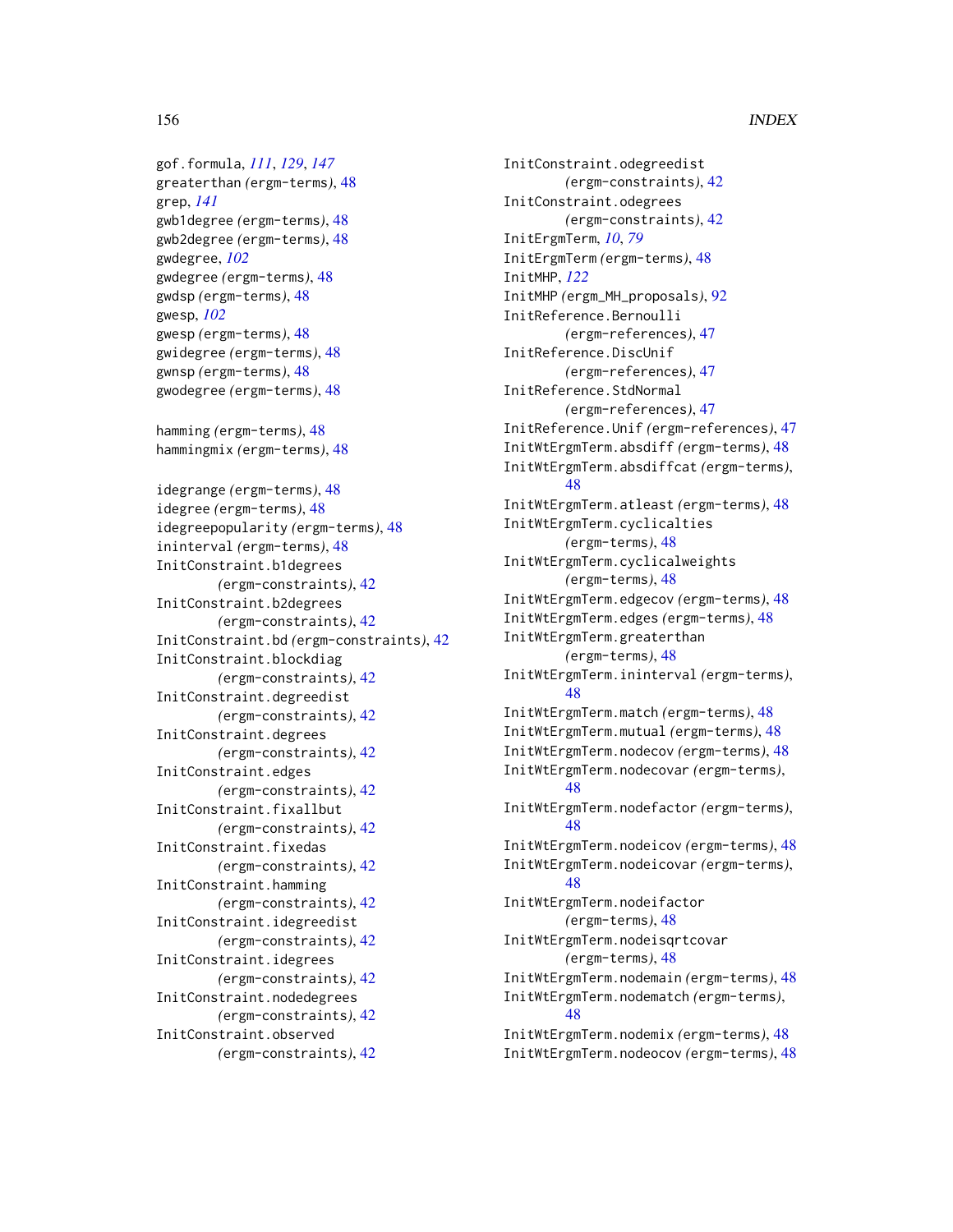InitWtErgmTerm.nodeocovar *(*ergm-terms*)*, [48](#page-47-1) InitWtErgmTerm.nodeofactor *(*ergm-terms*)*, [48](#page-47-1) InitWtErgmTerm.nodeosqrtcovar *(*ergm-terms*)*, [48](#page-47-1) InitWtErgmTerm.nodesqrtcovar *(*ergm-terms*)*, [48](#page-47-1) InitWtErgmTerm.nonzero *(*ergm-terms*)*, [48](#page-47-1) InitWtErgmTerm.sum *(*ergm-terms*)*, [48](#page-47-1) InitWtErgmTerm.transitiveties *(*ergm-terms*)*, [48](#page-47-1) InitWtErgmTerm.transitiveweights *(*ergm-terms*)*, [48](#page-47-1) InitWtMHP.DiscUnif *(*ergm-references*)*, [47](#page-46-0) InitWtMHP.DiscUnifNonObserved *(*ergm-references*)*, [47](#page-46-0) InitWtMHP.StdNormal *(*ergm-references*)*, [47](#page-46-0) InitWtMHP.Unif *(*ergm-references*)*, [47](#page-46-0) InitWtMHP.UnifNonObserved *(*ergm-references*)*, [47](#page-46-0) intransitive *(*ergm-terms*)*, [48](#page-47-1) invert.network *(*ergm\_deprecated*)*, [91](#page-90-0) is.curved, [112](#page-111-0) is.durational, [112](#page-111-0) is.dyad.independent, [113](#page-112-0) is.ergm *(*ergm*)*, [36](#page-35-1) is.inCH, [114](#page-113-0) is.invertible *(*ergm\_deprecated*)*, [91](#page-90-0) isolates *(*ergm-terms*)*, [48](#page-47-1) istar *(*ergm-terms*)*, [48](#page-47-1) istar(2), *[62,](#page-61-0) [63](#page-62-0)*

kapferer, [115](#page-114-0) kapferer2 *(*kapferer*)*, [115](#page-114-0) kstar *(*ergm-terms*)*, [48](#page-47-1) kstar(2), *[62](#page-61-0)*, *[64](#page-63-0)*

largest.components *(*ergm\_deprecated*)*, [91](#page-90-0) last-toggle *(*lasttoggle*)*, [116](#page-115-1) last.toggle *(*lasttoggle*)*, [116](#page-115-1) lasttoggle, [116,](#page-115-1) *[150](#page-149-0)* latentnet, *[130](#page-129-0)*, *[133](#page-132-0)* list of implemented constraints, *[122](#page-121-0)*, *[140](#page-139-0)*, *[143](#page-142-0)* lm, *[12](#page-11-1)* localtriangle *(*ergm-terms*)*, [48](#page-47-1) logLik, *[117,](#page-116-1) [118](#page-117-0)*

logLik.ergm, *[7](#page-6-0)*, *[29](#page-28-0)*, [117,](#page-116-1) *[146](#page-145-1)* logLikNull *(*logLik.ergm*)*, [117](#page-116-1) m2star *(*ergm-terms*)*, [48](#page-47-1) match *(*ergm-terms*)*, [48](#page-47-1) mcmc.diagnostics, *[4](#page-3-0)*, [119,](#page-118-0) *[126](#page-125-0)* mcmc.diagnostics.ergm, *[120](#page-119-0)* mcmc.list, *[13,](#page-12-0) [14](#page-13-0)* meandeg *(*ergm-terms*)*, [48](#page-47-1) MHproposal, *[88](#page-87-0)*, *[94](#page-93-0)*, [121](#page-120-0) molecule, [123](#page-122-0) mutual *(*ergm-terms*)*, [48](#page-47-1) mvmodel *(*ergm\_deprecated*)*, [91](#page-90-0) nearsimmelian *(*ergm-terms*)*, [48](#page-47-1) network, *[4](#page-3-0)*, *[9,](#page-8-0) [10](#page-9-0)*, *[37](#page-36-0)*, *[48](#page-47-1)*, *[68,](#page-67-0) [69](#page-68-0)*, *[72](#page-71-0)*, *[74](#page-73-0)*, *[80](#page-79-0)*, *[83,](#page-82-0) [84](#page-83-0)*, *[95](#page-94-0)*, *[97](#page-96-0)[–105](#page-104-0)*, *[107,](#page-106-0) [108](#page-107-0)*, *[116](#page-115-1)*, *[122](#page-121-0)[–125](#page-124-0)*, *[130,](#page-129-0) [131](#page-130-0)*, *[137,](#page-136-0) [138](#page-137-0)*, *[140](#page-139-0)*, *[143](#page-142-0)*, *[145](#page-144-0)*, *[150](#page-149-0)* network.dyadcount, *[116](#page-115-1)* network.edgelist, *[125](#page-124-0)* network.initialize, *[125](#page-124-0)* network.list, *[144](#page-143-0)* network.list *(*summary.network.list*)*, [148](#page-147-0) network.update, [123,](#page-122-0) *[124,](#page-123-0) [125](#page-124-0)* network.vertex.names, *[131](#page-130-0)* networkDynamic, *[116](#page-115-1)* newnw.extract, [124](#page-123-0) nodecov *(*ergm-terms*)*, [48](#page-47-1) nodecovar *(*ergm-terms*)*, [48](#page-47-1) nodefactor *(*ergm-terms*)*, [48](#page-47-1) nodeicov *(*ergm-terms*)*, [48](#page-47-1) nodeicovar *(*ergm-terms*)*, [48](#page-47-1) nodeifactor *(*ergm-terms*)*, [48](#page-47-1) nodeisqrtcovar *(*ergm-terms*)*, [48](#page-47-1) nodemain *(*ergm-terms*)*, [48](#page-47-1) nodematch *(*ergm-terms*)*, [48](#page-47-1) nodemix *(*ergm-terms*)*, [48](#page-47-1) nodeocov *(*ergm-terms*)*, [48](#page-47-1) nodeocovar *(*ergm-terms*)*, [48](#page-47-1) nodeofactor *(*ergm-terms*)*, [48](#page-47-1) nodeosqrtcovar *(*ergm-terms*)*, [48](#page-47-1) nodesqrtcovar *(*ergm-terms*)*, [48](#page-47-1) NonObservedTNT *(*ergm\_MH\_proposals*)*, [92](#page-91-0) nonsimp.update.formula, *[82](#page-81-0)* nonzero *(*ergm-terms*)*, [48](#page-47-1) nsp *(*ergm-terms*)*, [48](#page-47-1) nvattr.copy.network, [125](#page-124-0)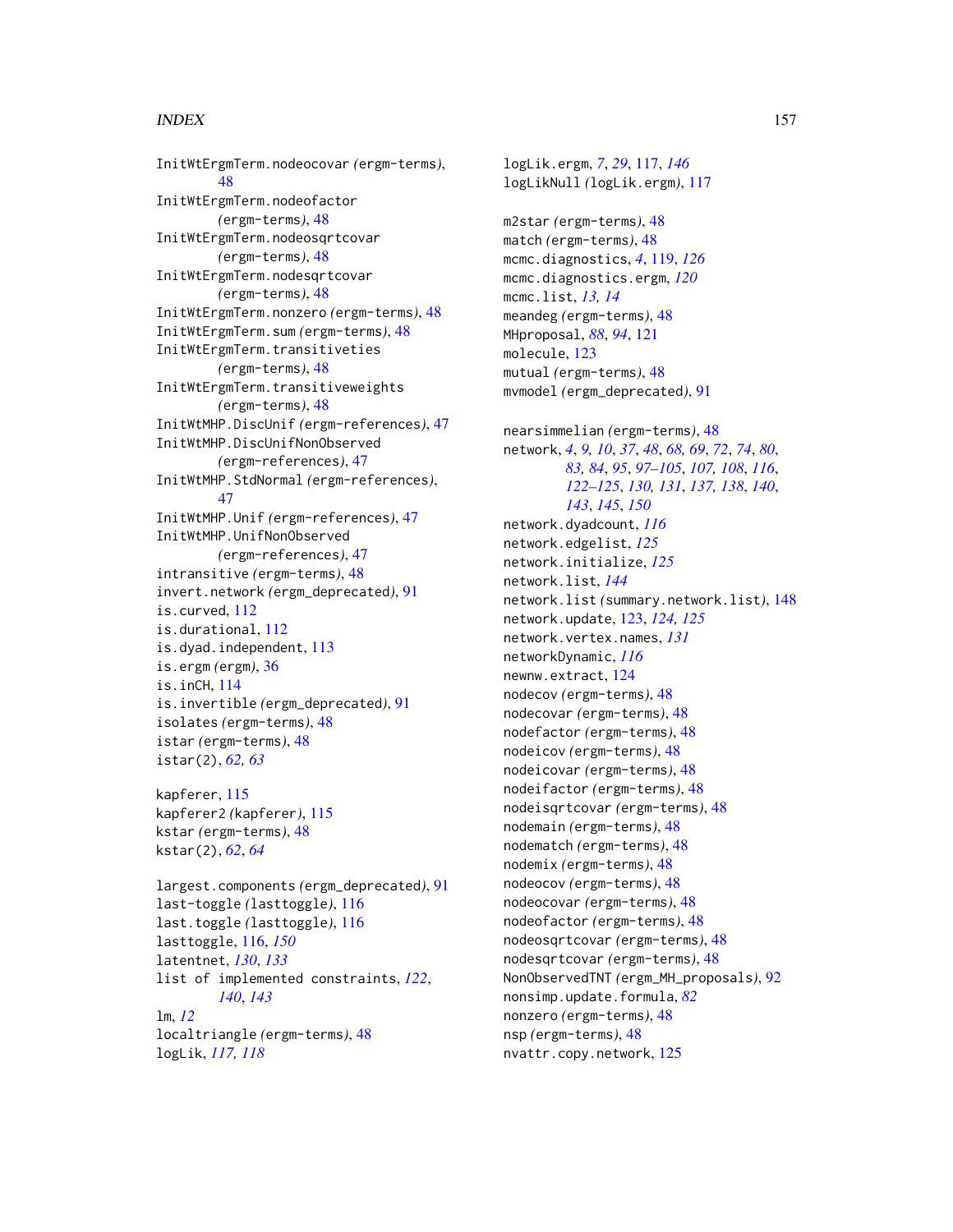```
odegrange (ergm-terms), 48
odegree (ergm-terms), 48
odegreepopularity (ergm-terms), 48
offset, 82
offset.info.formula
        (ergm.formula.utils), 81
opentriad (ergm-terms), 48
optim, 133
ostar (ergm-terms), 48
ostar(2), 63, 64
ostar2deg (ergm_deprecated), 91
parallel (ergm-parallel), 45
parallel processing, 22, 25, 27, 29, 30, 33
parallel-ergm (ergm-parallel), 45
parallel.ergm (ergm-parallel), 45
plot, 133, 135
plot.ergm, 126, 126
```
plot.gofobject, *[111](#page-110-0)*, *[128](#page-127-0)*, [128](#page-127-0) plot.mcmc.list.ergm *(*mcmc.diagnostics*)*, [119](#page-118-0) plot.network, *[97,](#page-96-0) [98](#page-97-0)*, *[100,](#page-99-0) [101](#page-100-0)*, *[130](#page-129-0)*, *[134](#page-133-0)* plot.network.ergm, *[130](#page-129-0)*, [130](#page-129-0) print, *[148](#page-147-0)* print.ergm, *[39](#page-38-0)*, *[41](#page-40-0)*, *[135](#page-134-0)*, [135](#page-134-0) print.gofobject *(*summary.gofobject*)*, [147](#page-146-1) print.network.list *(*summary.network.list*)*, [148](#page-147-0) print.summary.ergm *(*summary.ergm*)*, [146](#page-145-1) printCoefmat, *[146](#page-145-1)*

```
receiver (ergm-terms), 48
references-ergm (ergm-references), 47
references.ergm (ergm-references), 47
remove.offset.formula
        (ergm.formula.utils), 81
residuals, 12
robust.inverse, 136
rspartnerdist (ergm_deprecated), 91
samplike (sampson), 138
```

```
samplk, 137
samplk1 (samplk), 137
samplk2 (samplk), 137
samplk3 (samplk), 137
sampson, 137, 138
san, 19, 31, 139
search.ergmTerms, 49, 68, 141
sender (ergm-terms), 48
```
set.network.attribute, *[125](#page-124-0)* set.seed, *[22](#page-21-0)*, *[25](#page-24-0)*, *[27](#page-26-0)*, *[29,](#page-28-0) [30](#page-29-0)*, *[133](#page-132-0)*, *[143](#page-142-0)* set.vertex.attribute, *[125](#page-124-0)* simmelian *(*ergm-terms*)*, [48](#page-47-1) simmelianties *(*ergm-terms*)*, [48](#page-47-1) simulate, *[33](#page-32-0)*, *[48](#page-47-1)*, *[116](#page-115-1)*, *[142](#page-141-1)* simulate.ergm, *[4](#page-3-0)*, *[23](#page-22-0)*, *[27](#page-26-0)*, *[33](#page-32-0)*, *[36](#page-35-1)*, *[102](#page-101-0)*, [142,](#page-141-1) *[148,](#page-147-0) [149](#page-148-1)* simulate.formula, *[33](#page-32-0)* simulate.formula *(*simulate.ergm*)*, [142](#page-141-1) simulate.formula.ergm, *[72](#page-71-0)[–74](#page-73-0)* smalldiff *(*ergm-terms*)*, [48](#page-47-1) sna, *[60](#page-59-0)*, *[66](#page-65-0)* sociality *(*ergm-terms*)*, [48](#page-47-1) sociality.default *(*ergm\_deprecated*)*, [91](#page-90-0) sociality.ergm *(*ergm\_deprecated*)*, [91](#page-90-0) sociality.formula *(*ergm\_deprecated*)*, [91](#page-90-0) sociality.network *(*ergm\_deprecated*)*, [91](#page-90-0) solve, *[136](#page-135-0)* stergm, *[116](#page-115-1)* sum *(*ergm-terms*)*, [48](#page-47-1) summary, *[116](#page-115-1)*, *[146](#page-145-1)[–148](#page-147-0)*, *[150](#page-149-0)* summary *(*summary.statistics*)*, [149](#page-148-1) summary.ergm, *[39](#page-38-0)*, *[41](#page-40-0)*, *[120](#page-119-0)*, *[146](#page-145-1)*, [146,](#page-145-1) *[147](#page-146-1)* summary.gofobject, *[147](#page-146-1)*, [147](#page-146-1) summary.network, *[149](#page-148-1)* summary.network.list, [148](#page-147-0) summary.statistics, [149](#page-148-1) summary.statistics.network, *[84](#page-83-0)* svd, *[136](#page-135-0)* sweep, *[13,](#page-12-0) [14](#page-13-0)* sweep.mcmc.list *(*colMeans.mcmc.list*)*, [13](#page-12-0) tailor *(*kapferer*)*, [115](#page-114-0) tergm, *[4](#page-3-0)*, *[116](#page-115-1)* terms, *[82](#page-81-0)* terms-ergm *(*ergm-terms*)*, [48](#page-47-1) terms.ergm *(*ergm-terms*)*, [48](#page-47-1) terms.object, *[82](#page-81-0)* threepath *(*ergm-terms*)*, [48](#page-47-1) threetrail *(*ergm-terms*)*, [48](#page-47-1) to.lasttoggle.matrix *(*lasttoggle*)*, [116](#page-115-1) to.matrix.lasttoggle *(*lasttoggle*)*, [116](#page-115-1) transitive *(*ergm-terms*)*, [48](#page-47-1) transitiveties *(*ergm-terms*)*, [48](#page-47-1) transitiveweights *(*ergm-terms*)*, [48](#page-47-1) triad.classify, *[60](#page-59-0)*, *[66](#page-65-0)* triadcensus *(*ergm-terms*)*, [48](#page-47-1)

triangle *(*ergm-terms*)*, [48](#page-47-1)